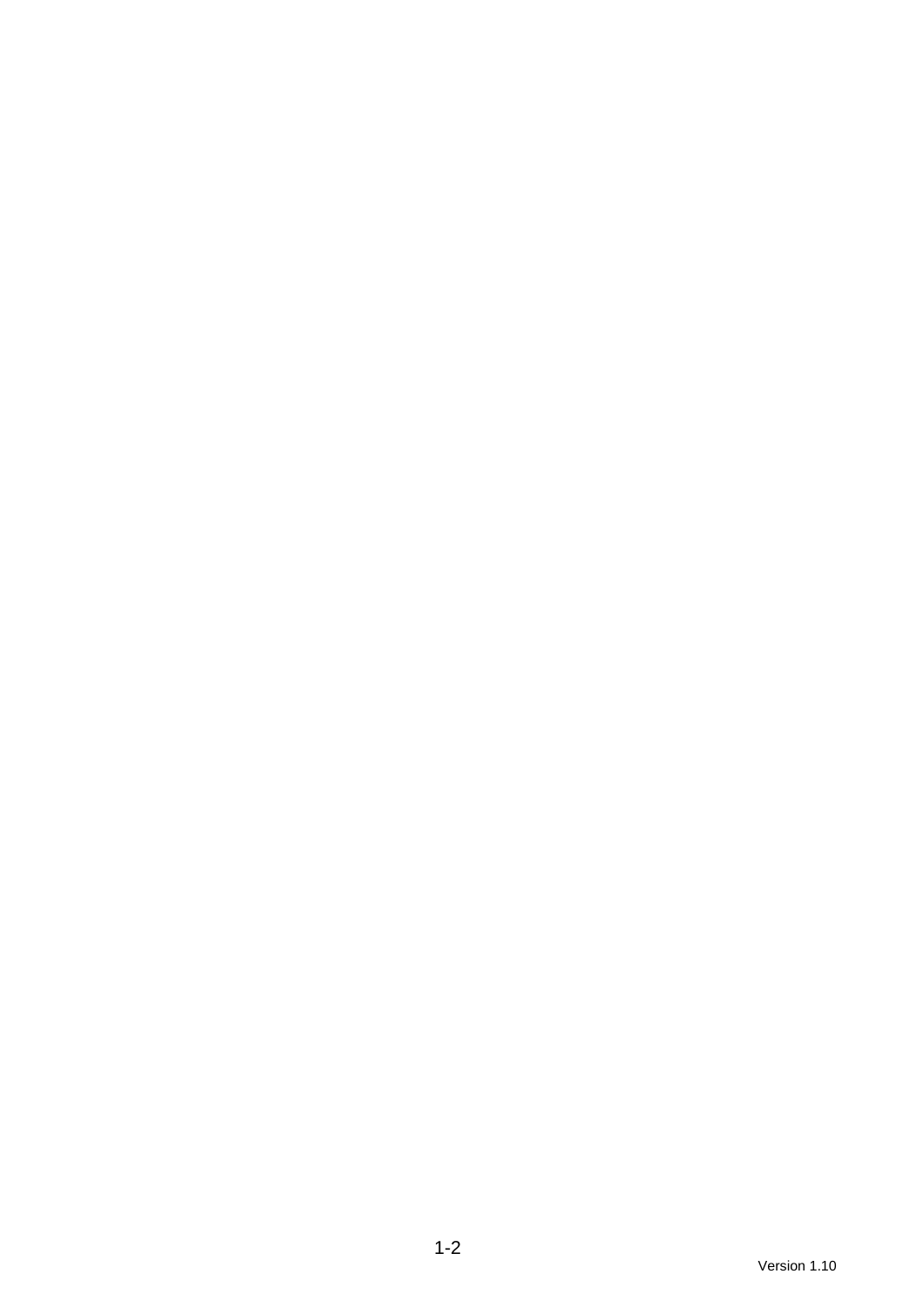|                                                   | $1 - 11$ |
|---------------------------------------------------|----------|
|                                                   | $1 - 11$ |
|                                                   | $1 - 11$ |
|                                                   | $1 - 12$ |
|                                                   | $1 - 12$ |
|                                                   | $1 - 13$ |
|                                                   | $1 - 13$ |
|                                                   | $1 - 14$ |
|                                                   | $2 - 1$  |
|                                                   | $2 - 1$  |
|                                                   | $2 - 2$  |
|                                                   | $2 - 2$  |
|                                                   | $2 - 2$  |
|                                                   | $3 - 1$  |
|                                                   | $3 - 1$  |
|                                                   | $3 - 1$  |
|                                                   | $3 - 2$  |
|                                                   | $3 - 2$  |
|                                                   | $3 - 2$  |
| PUBLIC ACCESS TO DOCUMENTS AFTER THE MEETING      | $3 - 3$  |
| CIRCUMSTANCES WHERE THE PUBLIC ARE EXCLUDED FROM  |          |
|                                                   | $3 - 3$  |
|                                                   | $3 - 3$  |
|                                                   | $3 - 4$  |
|                                                   | $3 - 4$  |
|                                                   | $3 - 4$  |
|                                                   | $3 - 4$  |
|                                                   | $4 - 1$  |
|                                                   | $4 - 1$  |
|                                                   | $4 - 1$  |
|                                                   | $4 - 2$  |
|                                                   | $4 - 3$  |
|                                                   | $4 - 3$  |
|                                                   | $4 - 4$  |
| GRANT AID SUB-COMMITTEE - TERMS OF REFERENCE      | $4 - 6$  |
| ADULT SOCIAL CARE AND HEALTH COMMITTEE - TERMS OF |          |
|                                                   | $4 - 6$  |
| CHILDREN AND YOUNG PEOPLE'S COMMITTEE - TERMS OF  |          |
| CORPORATE PARENTING SUB-COMMITTEE - TERMS OF      | $4 - 7$  |
|                                                   | $4 - 9$  |
| COMMUNITY SAFETY COMMITTEE - TERMS OF REFERENCE   | $4 - 9$  |
| CULTURE COMMITTEE – TERMS OF REFERENCE            | $4 - 10$ |
| ECONOMIC DEVELOPMENT COMMITTEE - TERMS OF         |          |
|                                                   | $4 - 11$ |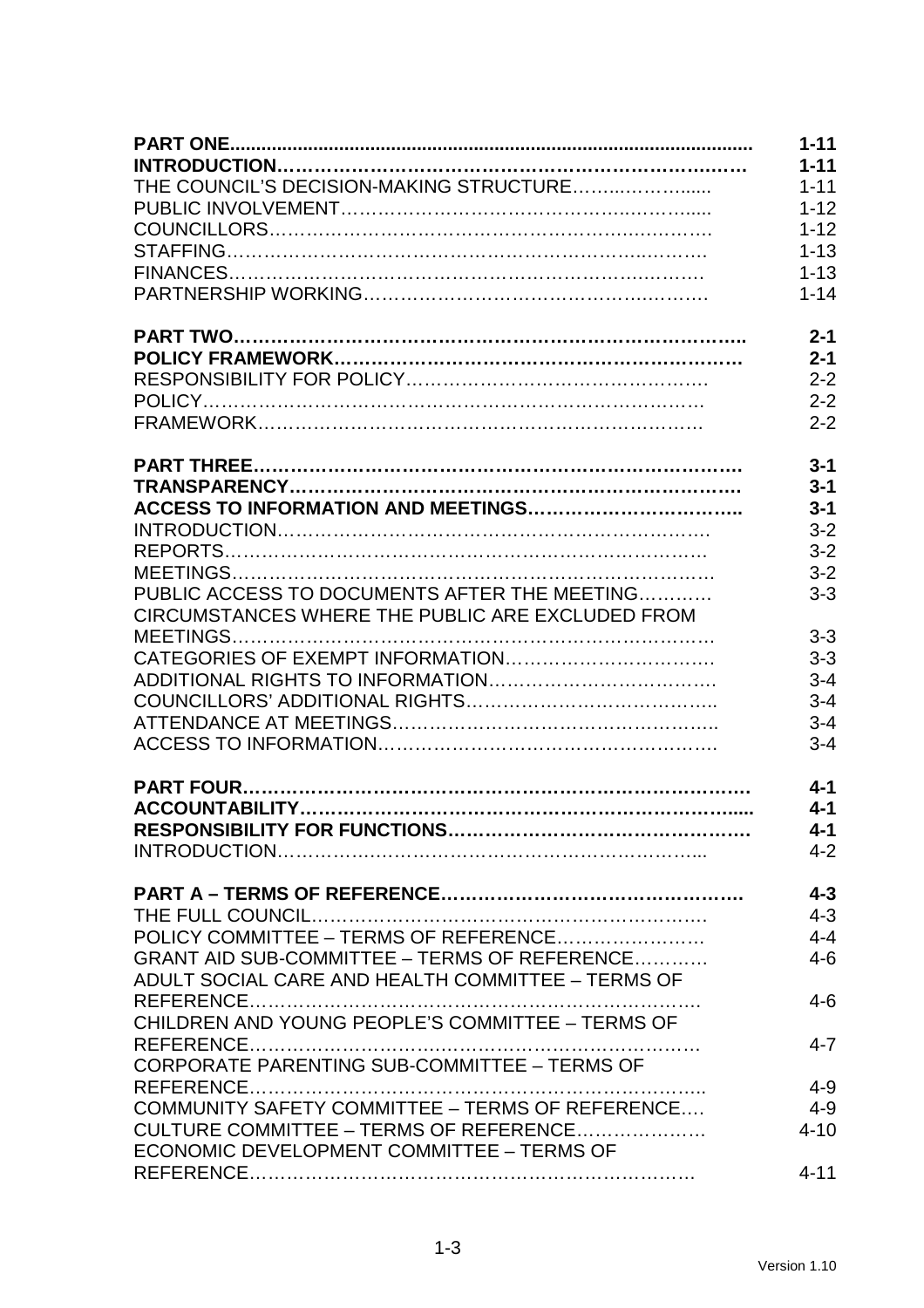| <b>ENVIRONMENT AND SUSTAINABILITY COMMITTEE - TERMS OF</b> |          |
|------------------------------------------------------------|----------|
|                                                            | $4 - 12$ |
| HEALTH AND WELLBEING BOARD - TERMS OF REFERENCE            | $4 - 13$ |
| HEALTH SCRUTINY COMMITTEE - TERMS OF REFERENCE             | $4 - 13$ |
| JOINT COMMITTEE FOR STRATEGIC PLANNING AND                 |          |
| TRANSPORTATION - TERMS OF REFERENCE                        | $4 - 13$ |
| JOINT CITY/COUNTY HEALTH SCRUTINY COMMITTEE - TERMS OF     |          |
|                                                            | $4 - 14$ |
| LOCAL JOINT RESOLUTIONS COMMITTEE - TERMS OF               |          |
|                                                            | $4 - 14$ |
| PLANNING AND LICENSING COMMITTEE - TERMS OF                |          |
|                                                            | $4 - 14$ |
| PUBLIC HEALTH COMMITTEE - TERMS OF REFERENCE               | $4 - 14$ |
| <b>TRANSPORT AND HIGHWAYS COMMITTEE - TERMS OF</b>         |          |
|                                                            | $4 - 15$ |
|                                                            |          |
|                                                            | $4 - 16$ |
| AUDIT COMMITTEE - TERMS OF REFERENCE                       | $4 - 16$ |
| CONDUCT COMMITTEE - TERMS OF REFERENCE                     | $4 - 17$ |
| FINANCE AND PROPERTY COMMITTEE - TERMS OF                  |          |
|                                                            | $4 - 17$ |
| NOTTINGHAMSHIRE PENSION FUND COMMITTEE - TERMS OF          |          |
|                                                            | $4 - 18$ |
| PENSIONS INVESTMENT SUB-COMMITTEE - TERMS OF               |          |
|                                                            | $4 - 19$ |
| PENSIONS SUB-COMMITTEE - TERMS OF REFERENCE                | $4 - 19$ |
| PERSONNEL COMMITTEE - TERMS OF REFERENCE                   | $4 - 19$ |
| APPEALS SUB-COMMITTEE – TERMS OF REFERENCE                 | $4 - 20$ |
| SENIOR STAFFING SUB-COMMITTEE - TERMS OF REFERENCE         | $4 - 21$ |
| PART B - SCHEME OF DELEGATION TO OFFICERS                  | $4 - 22$ |
|                                                            | $4 - 23$ |
| CORPORATE DIRECTOR ADULT SOCIAL CARE, HEALTH AND PUBLIC    |          |
|                                                            | $4 - 23$ |
| CORPORATE DIRECTOR CHILDREN, FAMILIES AND CULTURAL         |          |
|                                                            | $4 - 24$ |
| CORPORATE DIRECTOR ENVIRONMENT AND RESOURCES               | $4 - 25$ |
|                                                            |          |
| CORPORATE DIRECTOR POLICY, PLANNING AND CORPORATE          |          |
|                                                            | $4 - 25$ |
|                                                            | $4 - 26$ |
|                                                            | $4 - 26$ |
|                                                            | $4 - 27$ |
|                                                            | $4 - 27$ |
|                                                            | $4 - 27$ |
|                                                            | $4 - 27$ |
|                                                            | $5-1$    |
|                                                            | $5 - 1$  |
|                                                            | $5-1$    |
| <b>PART A - PROCEDURE RULES FOR MEETINGS OF THE FULL</b>   |          |
|                                                            | $5-2$    |
|                                                            |          |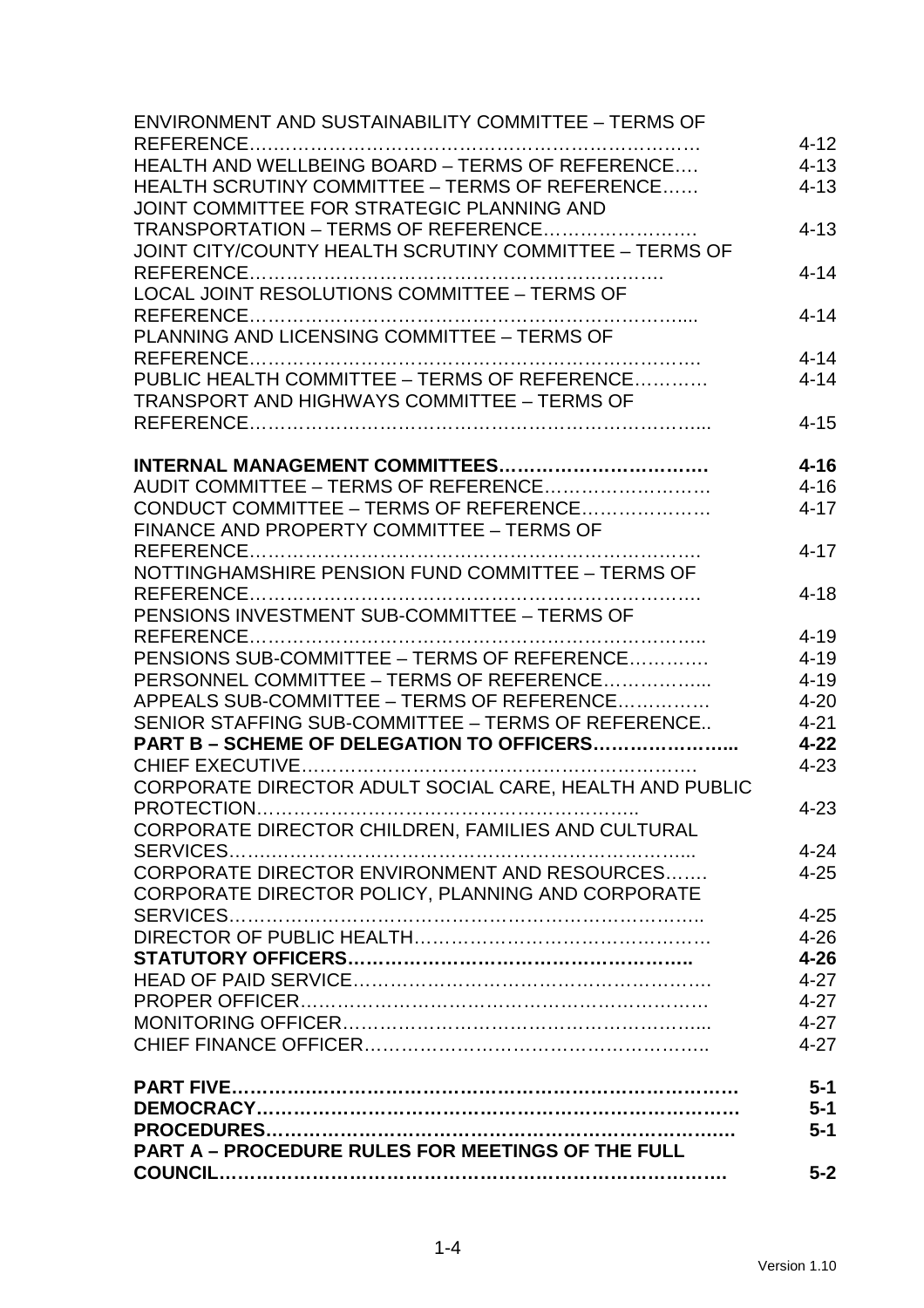|                                                        | $5-2$    |
|--------------------------------------------------------|----------|
|                                                        | $5-2$    |
|                                                        | $5-2$    |
|                                                        | $5 - 3$  |
| OTHER POINTS REGARDING THE ORDER OF BUSINESS           | $5 - 3$  |
|                                                        | $5 - 4$  |
|                                                        | $5 - 4$  |
|                                                        | $5-5$    |
| QUESTIONS REQUIRING A WRITTEN RESPONSE                 | $5-6$    |
|                                                        | $5-6$    |
| CONSIDERATION OF REPORTS FOR DECISION BY COUNCIL       | $5-6$    |
| CONSIDERATION OF INDIVIDUAL MOTIONS TABLED BY          |          |
|                                                        | $5-6$    |
| MOTIONS NOT REQUIRING PRIOR WRITTEN NOTICE             | $5-6$    |
|                                                        | $5 - 7$  |
| POINTS OF ORDER AND PERSONAL EXPLANATIONS              | $5 - 8$  |
| AMENDMENTS TO RECOMMENDATIONS AND MOTIONS              | $5 - 8$  |
|                                                        | $5-9$    |
|                                                        | $5-9$    |
|                                                        | $5-9$    |
|                                                        | $5 - 10$ |
|                                                        | $5 - 10$ |
|                                                        | $5 - 10$ |
|                                                        | $5 - 10$ |
|                                                        | $5 - 11$ |
|                                                        | $5 - 11$ |
|                                                        | $5 - 12$ |
| <b>PART B - PROCEDURE RULES FOR COMMITTEE AND SUB-</b> |          |
|                                                        | $5 - 13$ |
|                                                        | $5 - 13$ |
|                                                        | $5 - 13$ |
|                                                        | $5 - 13$ |
|                                                        | $5 - 13$ |
| OTHER POINTS REGARDING THE ORDER OF BUSINESS           | $5 - 14$ |
|                                                        | $5 - 14$ |
| CONSIDERATION OF RECOMMENDATIONS IN REPORTS            | $5 - 15$ |
| MOTIONS NOT REQUIRING PRIOR WRITTEN NOTICE             | $5 - 15$ |
|                                                        | $5 - 15$ |
| POINTS OF ORDER AND PERSONAL EXPLANATIONS              | $5 - 16$ |
| AMENDMENTS TO RECOMMENDATIONS AND MOTIONS              | $5 - 16$ |
|                                                        | $5 - 17$ |
|                                                        | $5 - 17$ |
|                                                        | $5 - 18$ |
|                                                        | $5 - 18$ |
| ATTENDANCE OF OTHER COUNTY COUNCILLORS                 | $5 - 18$ |
|                                                        | $5 - 18$ |
| POLICY COMMITTEE AND COMMUNITY SAFETY COMMITTEE        | $5 - 19$ |
|                                                        | $5 - 19$ |
|                                                        | $5 - 19$ |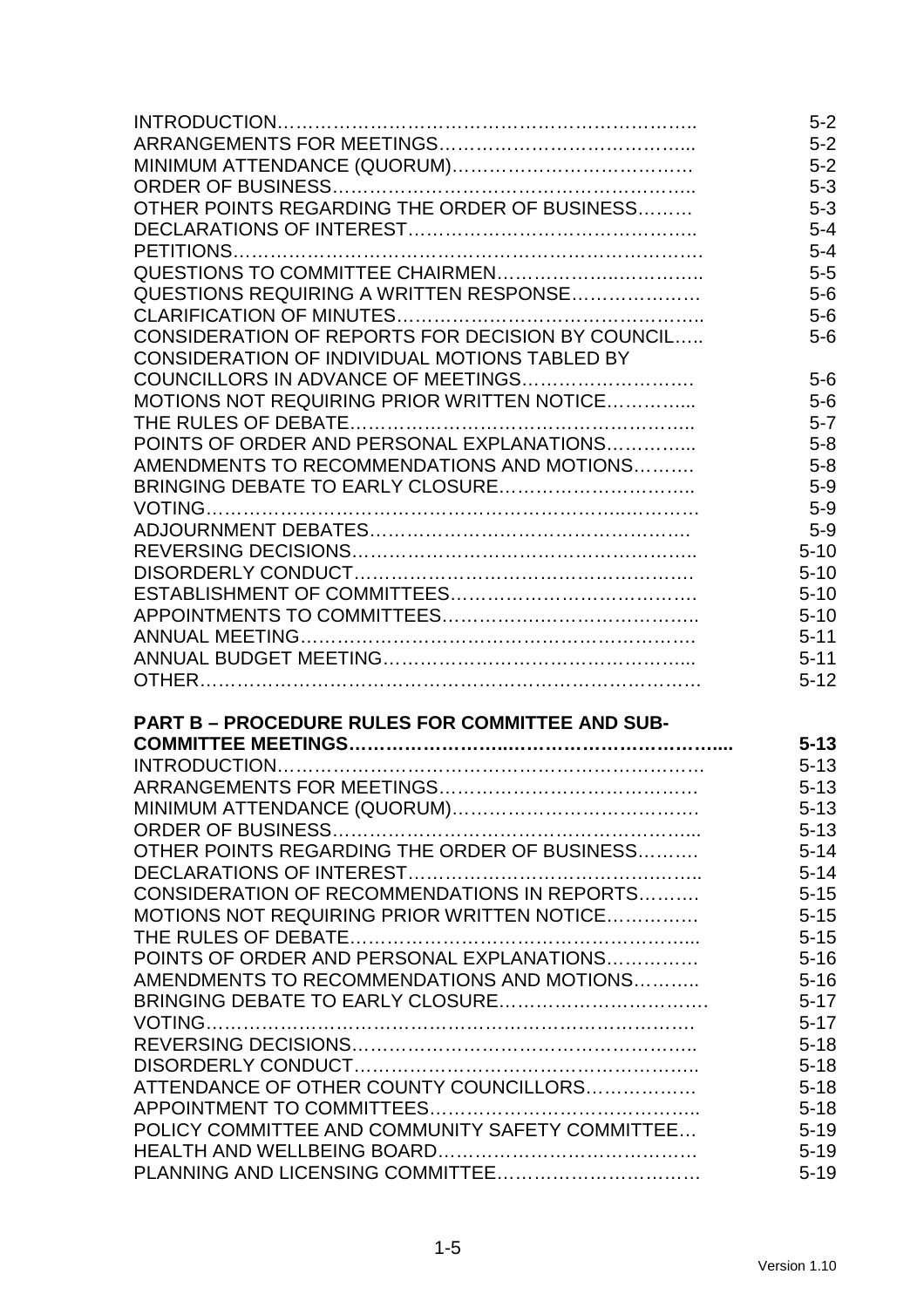|                                                           | $5 - 19$           |
|-----------------------------------------------------------|--------------------|
|                                                           | $5 - 19$           |
|                                                           | $5 - 19$           |
| <b>PART C - THE PROCEDURE FOR TAKING URGENT DECISIONS</b> | $5 - 20$           |
| OPTION A – URGENT DECISIONS BY COMMITTEE                  | $5 - 20$           |
| OPTION B - CALLING AN ADDITIONAL MEETING                  | $5 - 20$           |
| OPTION C - DECISION BY THE CHIEF EXECUTIVE                | $5 - 21$           |
| REPORT ON THE USE OF THE URGENCY PROCEDURE                | $5 - 21$           |
|                                                           | $6-1$              |
|                                                           | $6-1$              |
|                                                           | $6-2$              |
|                                                           | $6-2$              |
|                                                           | $6 - 2$            |
|                                                           | $6 - 2$            |
|                                                           | $6 - 2$            |
|                                                           | $6 - 2$            |
|                                                           | $6 - 2$            |
|                                                           | $6 - 3$            |
|                                                           | $6 - 3$            |
| 2. FINANCIAL PLANNING AND BUDGETARY CONTROL               | $6 - 3$            |
|                                                           | $6 - 3$            |
| 4. CAPITAL EXPENDITURE AND OTHER MAJOR PROJECTS           | $6 - 3$            |
|                                                           | $6 - 3$            |
| 6. MANAGEMENT, RETENTION, SECURITY AND DISPOSAL OF        | $6 - 3$<br>$6 - 3$ |
|                                                           | $6 - 3$            |
| 9. PROCUREMENT OF GOODS, SERVICES AND WORKS               | $6 - 3$            |
| 10. PAYMENT FOR GOODS, SERVICES AND WORKS                 | $6 - 3$            |
| 11. INCOME, BANKING AND IMPREST ACCOUNTS                  | $6 - 3$            |
|                                                           | $6 - 3$            |
|                                                           | $6 - 3$            |
|                                                           | $6 - 3$            |
|                                                           | $6 - 3$            |
|                                                           | $6 - 3$            |
| 17. PROTECTING PUBLIC FUNDS AND ASSETS                    | $6 - 3$            |
|                                                           | $6 - 3$            |
| 19. INFORMATION AND COMMUNICATIONS TECHNOLOGY (ICT)       | $6 - 3$            |
|                                                           | $6 - 3$            |
|                                                           | $6 - 60$           |
| PART A - ALLOWANCES FOR COUNCILLORS                       | $6 - 60$           |
|                                                           | $6 - 60$           |
|                                                           | $6 - 61$           |
|                                                           | $6 - 61$           |
|                                                           | $6 - 61$           |
|                                                           | $6 - 61$           |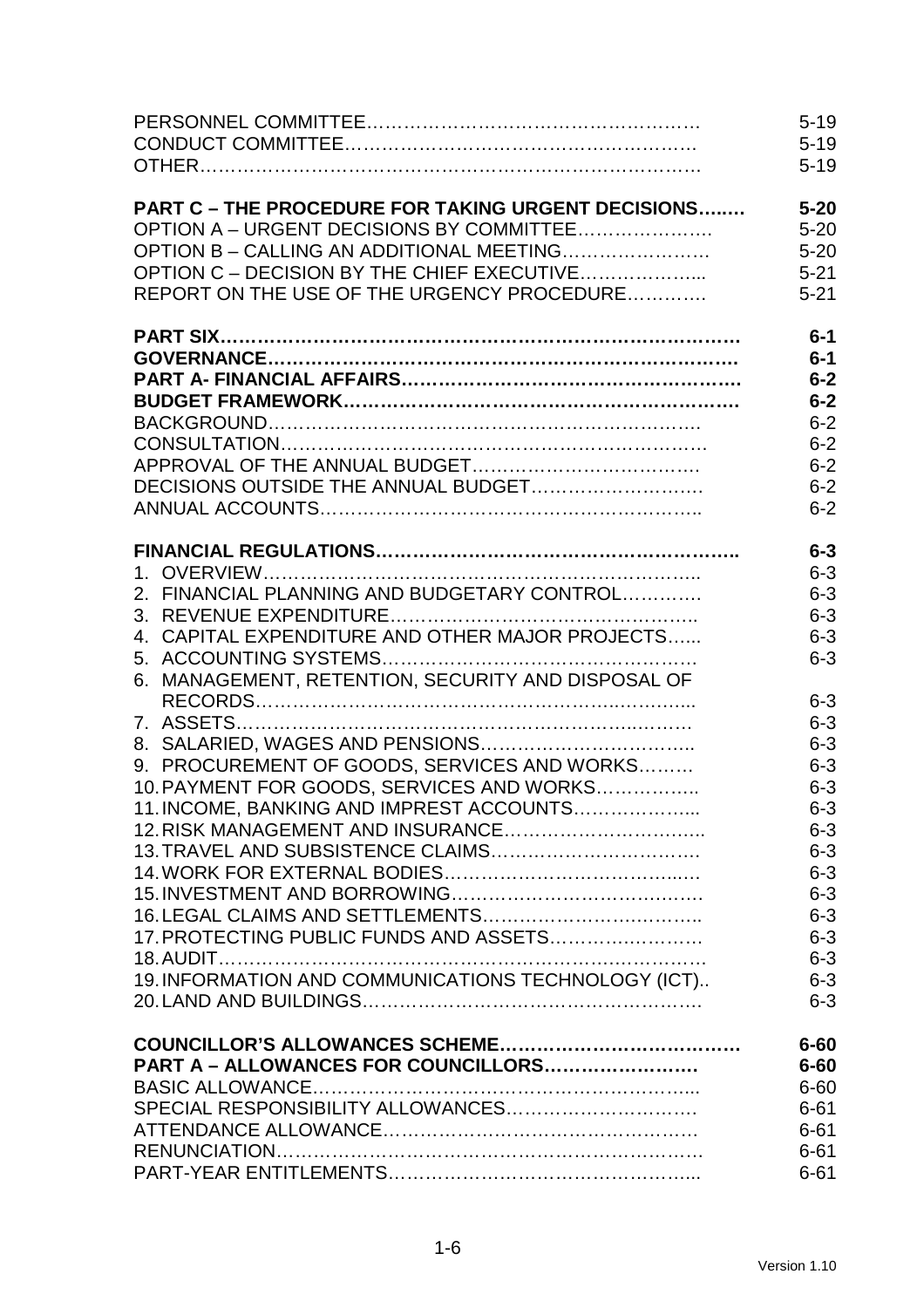|                                                               | $6 - 61$ |
|---------------------------------------------------------------|----------|
|                                                               | $6 - 62$ |
|                                                               | $6 - 62$ |
|                                                               | $6 - 62$ |
|                                                               | $6 - 62$ |
| PART B - ALLOWANCES FOR STATUTORY CO-OPTEES                   | $6 - 62$ |
| <b>PART C - ALLOWANCES FOR EDUCATION APPEAL PANEL</b>         |          |
|                                                               | $6 - 63$ |
| PART D - TRAVELLING AND SUBSISTENCE                           | $6 - 63$ |
|                                                               | $6 - 64$ |
|                                                               | $6 - 64$ |
|                                                               | $6 - 65$ |
|                                                               | $6 - 66$ |
|                                                               | $6 - 66$ |
|                                                               | $6 - 67$ |
|                                                               | $6 - 67$ |
|                                                               | $6 - 68$ |
| APPROVED DUTIES (TRAVELLING AND SUBSISTENCE                   |          |
|                                                               | $6 - 68$ |
|                                                               | $6 - 68$ |
| FOR STATUTORY CO-OPTEES AND OTHER CO-OPTED MEMBERS OF         |          |
| THE COUNCIL'S COMMITTEES AND SUB-COMMITTEES                   | $6 - 70$ |
| FOR MEMBERS OF EDUCATION APPEALS PANELS                       | $6 - 70$ |
|                                                               | $6 - 70$ |
|                                                               | $6 - 71$ |
|                                                               | $6 - 71$ |
|                                                               | $6 - 71$ |
|                                                               | $6 - 71$ |
|                                                               | $6 - 71$ |
|                                                               |          |
|                                                               | $6 - 73$ |
|                                                               | $6 - 73$ |
|                                                               | $6 - 73$ |
|                                                               | $6 - 74$ |
|                                                               | $6 - 74$ |
|                                                               | $6 - 74$ |
| TRAVEL TO NORTHERN IRELAND/REPUBLIC OF IRELAND/OUTSIDE        |          |
|                                                               | $6 - 75$ |
|                                                               | $6 - 75$ |
|                                                               | $6 - 75$ |
| WITHIN THE UK (INCLUDING NORTHERN IRELAND)                    | $6 - 75$ |
|                                                               | $6 - 76$ |
|                                                               | $6 - 76$ |
|                                                               | $6 - 77$ |
|                                                               |          |
| <b>PART B - CODES OF CONDUCT AND GUIDANCE FOR COUNCILLORS</b> |          |
|                                                               | $6 - 79$ |
| CODE OF CONDUCT FOR COUNCILLORS AND CO-OPTED MEMBERS          | $6 - 79$ |
|                                                               | $6 - 79$ |
|                                                               | $6 - 79$ |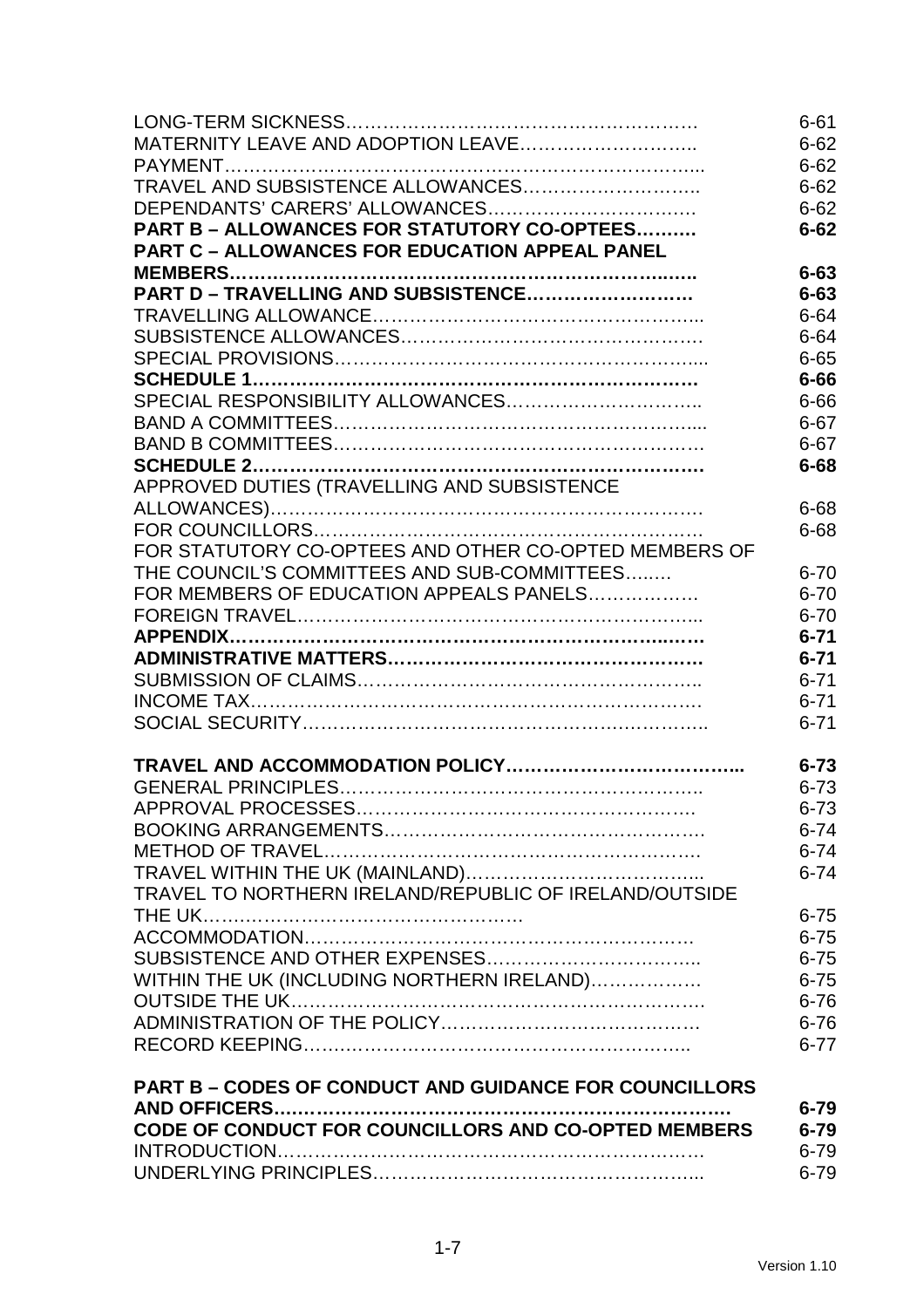|                                                       | $6 - 79$  |
|-------------------------------------------------------|-----------|
| REGISTERING AND DECLARING PECUNIARY AND NON-PECUNIARY |           |
|                                                       | $6 - 80$  |
|                                                       | $6 - 81$  |
|                                                       | $6 - 82$  |
|                                                       | $6 - 82$  |
|                                                       |           |
|                                                       | $6 - 84$  |
|                                                       | $6 - 84$  |
|                                                       | $6 - 84$  |
|                                                       | $6 - 84$  |
|                                                       | $6 - 85$  |
|                                                       | $6 - 85$  |
| WHAT TO DO IF YOU ARE OFFERED HOSPITALITY             | $6 - 86$  |
|                                                       | $6 - 86$  |
|                                                       | $6 - 86$  |
|                                                       | $6 - 86$  |
|                                                       | $6 - 87$  |
| THE RELATIONSHIP BETWEEN OFFICERS AND COUNCILLORS     | $6 - 87$  |
| THE RELATIONSHIP BETWEEN OFFICERS AND THE PUBLIC      | $6 - 87$  |
| THE RELATIONSHIP BETWEEN OFFICERS AND CONTRACTORS     | $6 - 87$  |
| APPOINTMENTS AND OTHER EMPLOYMENT MATTERS             | $6 - 87$  |
| WORKING FOR OUTSIDE ORGANISATIONS                     | $6 - 88$  |
| USE OF COUNCIL PREMISES OR FACILITIES FOR WORK NOT    |           |
|                                                       | $6 - 88$  |
|                                                       |           |
|                                                       | $6 - 88$  |
|                                                       | $6 - 88$  |
|                                                       | $6 - 88$  |
|                                                       | $6 - 88$  |
| PROTOCOL FOR COUNCILLOR AND OFFICER RELATIONSHIPS     | $6 - 90$  |
|                                                       | $6 - 90$  |
|                                                       | $6 - 90$  |
|                                                       | $6 - 90$  |
|                                                       | $6 - 91$  |
| THE RELATIONSHIP BETWEEN EMPLOYEES AND COUNCILLORS    | $6 - 91$  |
| OFFICER RELATIONSHIPS WITH PARTY GROUPS               | $6 - 92$  |
| EMPLOYEES TO KEEP COUNCILLORS INFORMED ABOUT LOCAL    | $6 - 92$  |
|                                                       |           |
|                                                       | $6 - 93$  |
|                                                       | $6 - 93$  |
|                                                       | $6 - 93$  |
|                                                       | $6 - 93$  |
|                                                       | $6 - 93$  |
| PROTOCOL FOR INVOLVEMENT IN OUTSIDE BODIES            | $.6 - 94$ |
|                                                       | $6 - 94$  |
| SUPPORT FOR REPRESENTATIVES ON OUTSIDE BODIES         | $6 - 94$  |
| RESPONSIBILITIES OF COUNTY COUNCIL REPRESENTATIVES ON |           |
|                                                       | $6 - 94$  |
|                                                       |           |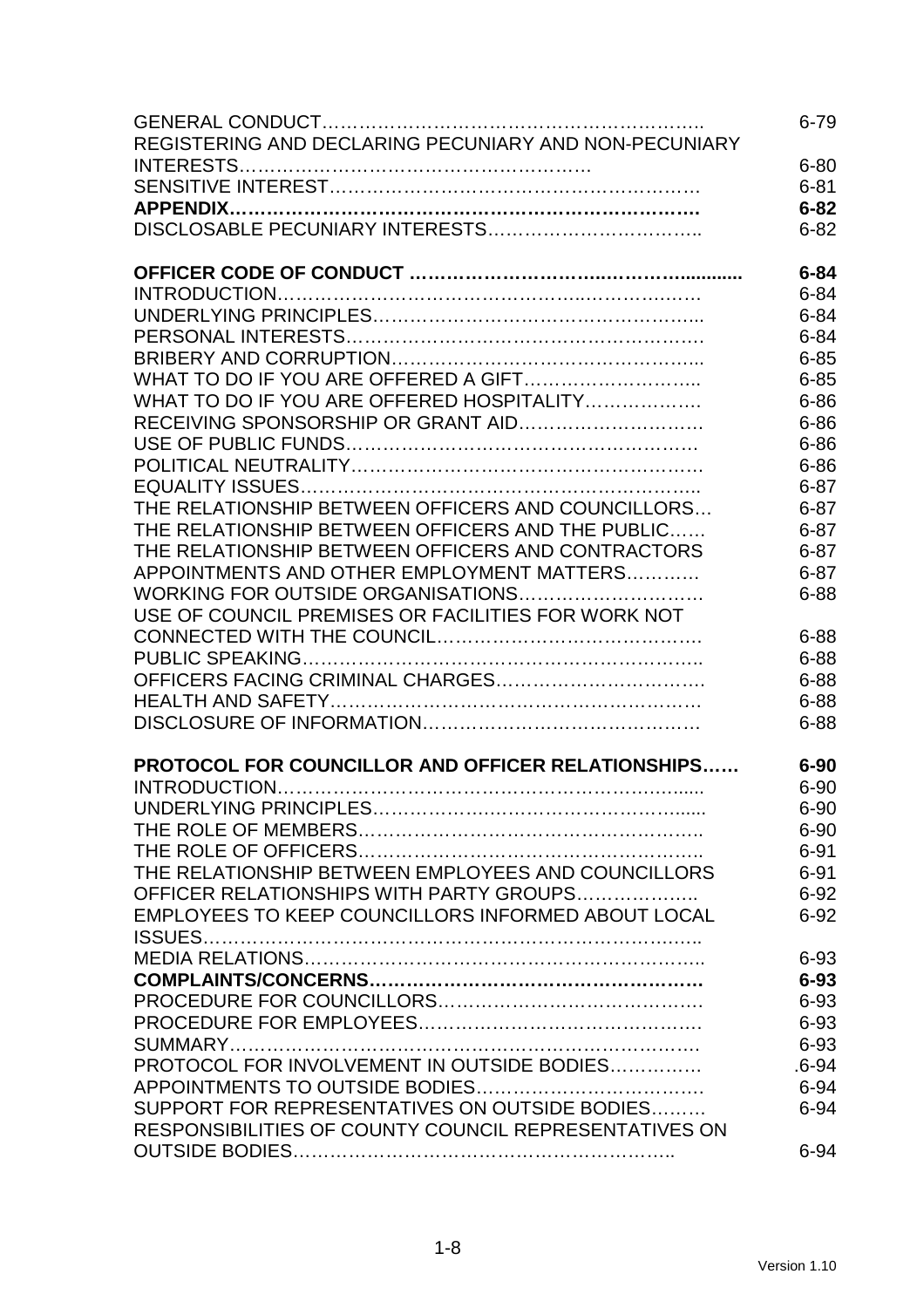| <b>PART C - EMPLOYMENT PROCEDURE RULES</b>            | $6 - 97$  |
|-------------------------------------------------------|-----------|
|                                                       | 6-97      |
| APPOINTMENT AND DISMISSAL - SENIOR EMPLOYEES          | $6-97$    |
|                                                       | 6-97      |
|                                                       | 6-98      |
| APPOINTMENT OF ASSISTANTS TO POLITICAL GROUPS         | 6-98      |
| APPOINTMENT, DISMISSAL AND MANAGEMENT OF ALL OTHER    |           |
|                                                       | 6-99      |
|                                                       | 6-99      |
|                                                       | 6-99      |
| CHANGES TO STAFFING AND STRUCTURE RECORDS             | $6 - 100$ |
|                                                       | $6 - 100$ |
| RESOLUTION OF DISPUTES UNDER THE EMPLOYMENT RELATIONS |           |
|                                                       | $6 - 100$ |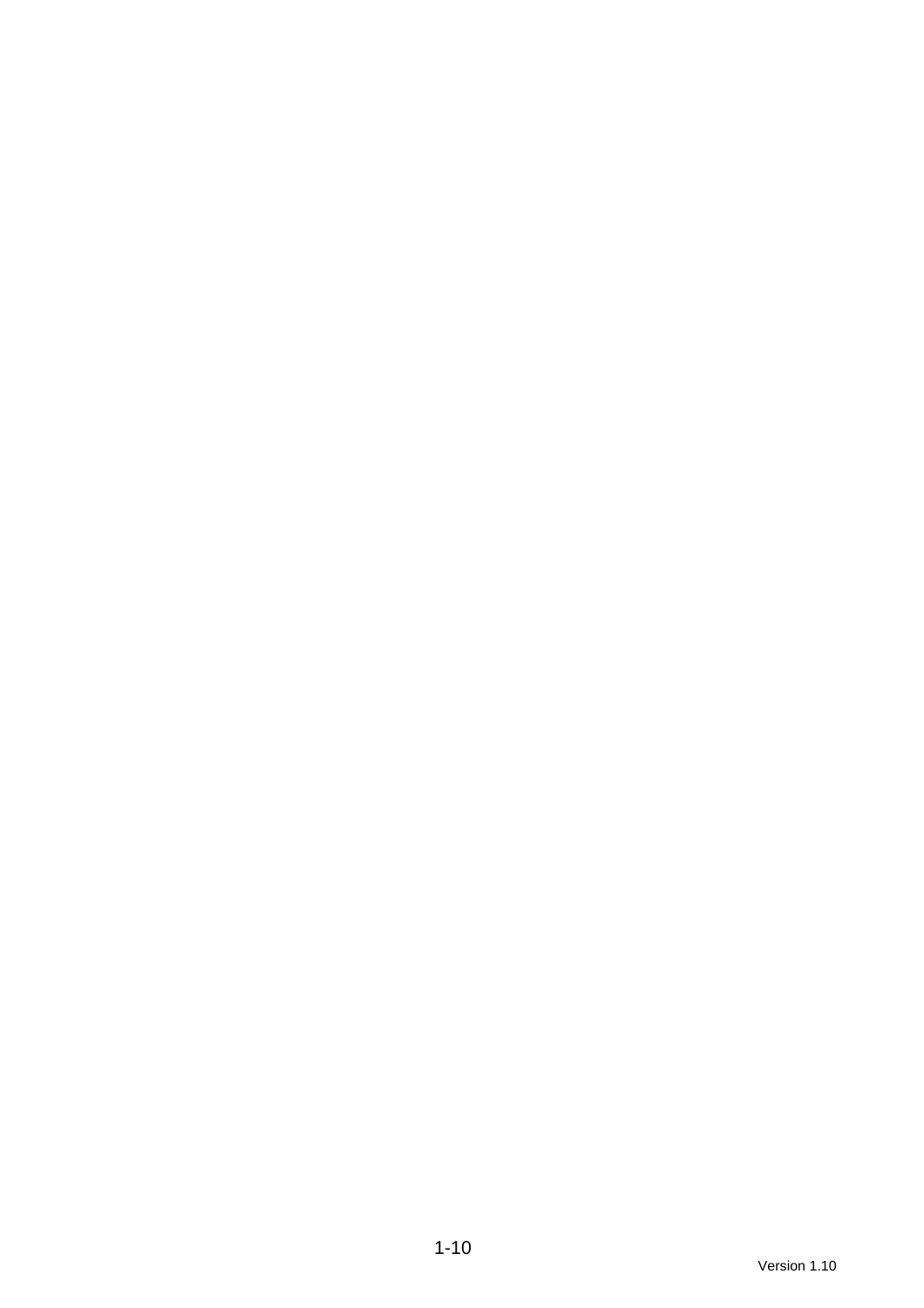### **PART ONE**

#### **INTRODUCTION**

1. This Constitution sets out how Nottinghamshire County Council is governed including how decisions are made.

#### **THE COUNCIL'S DECISION-MAKING STRUCTURE**

- 2. The Council and its committees and officers will make decisions in accordance with the Authority's governing principles which are as follows:
	- a. Creating and implementing a strategic vision for Nottinghamshire
	- b. Focusing on outcomes for the people of Nottinghamshire
	- c. Councillors and staff working together to achieve the Council's common purpose
	- d. Upholding high standards of conduct and behaviour
	- e. Taking informed and transparent decisions
	- f. Engaging with local people and other stakeholders to ensure robust public accountability and putting the customer at the heart of everything we do
	- g. Ensuring the effectiveness of Councillors and staff through appropriate support.
- 3. With the exception of day-to-day operational matters, all decisions of the Council are taken either at Full Council involving all 67 County Councillors, or by committees. Committees are comprised of councillors, to reflect the political balance of the Council.
- 4. The Council has appointed the following committees:

| <b>Adult Social Care and Health</b><br>Committee | <b>Economic Development Committee</b>              |
|--------------------------------------------------|----------------------------------------------------|
| <b>Appeals Sub-Committee</b>                     | <b>Environment and Sustainability</b><br>Committee |
| <b>Audit Committee</b>                           | <b>Finance and Property Committee</b>              |
| Children and Young People's<br>Committee         | <b>Grant Aid Sub-Committee</b>                     |
|                                                  | Health and Wellbeing Board                         |
| <b>Community Safety Committee</b>                | <b>Health Scrutiny Committee</b>                   |
| <b>Corporate Parenting Sub-Committee</b>         | Joint Committee on Strategic                       |
| <b>Culture Committee</b>                         | <b>Planning &amp; Transport</b>                    |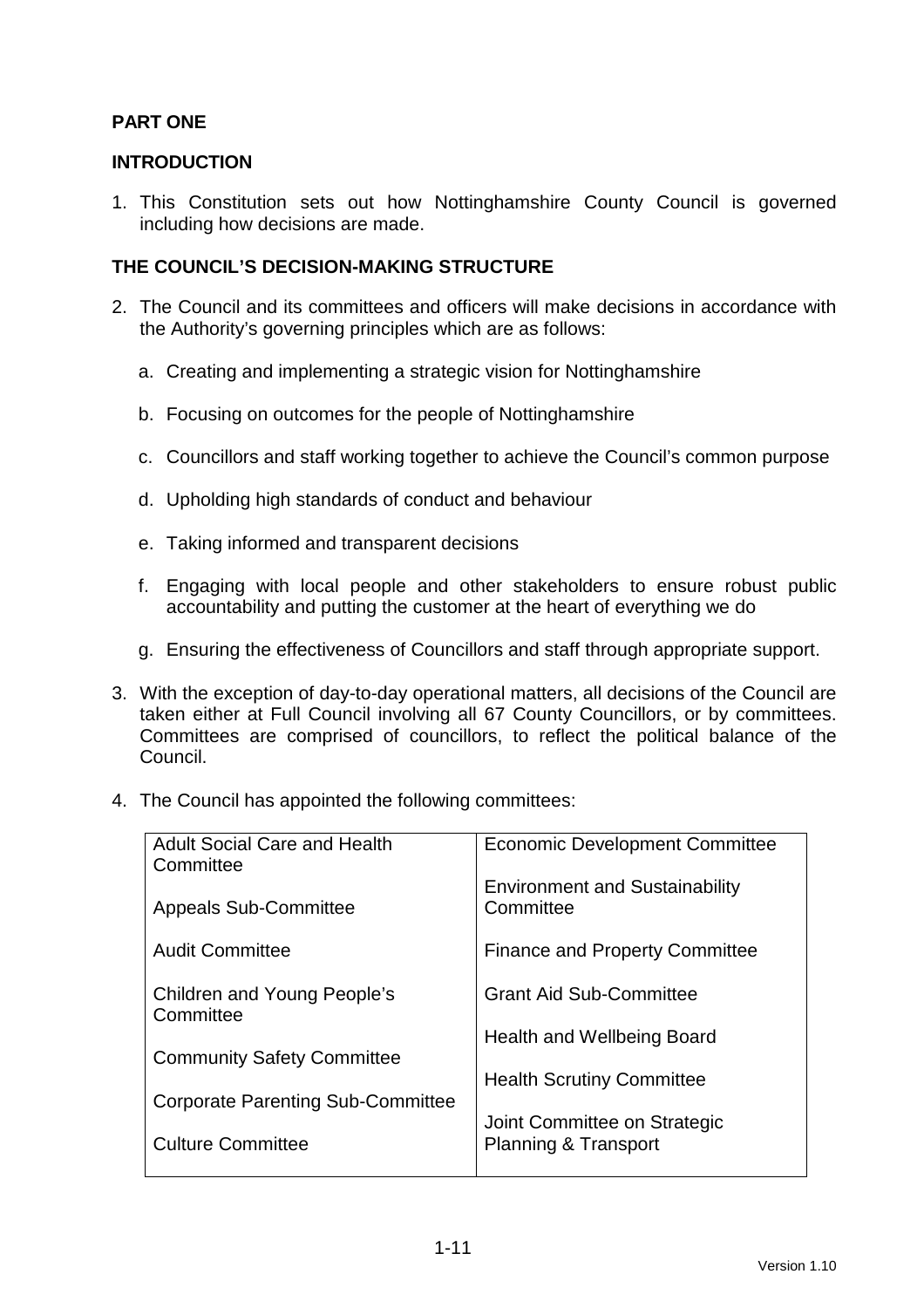| Joint City/Council Health Scrutiny<br>Committee | <b>Personnel Committee</b>                |
|-------------------------------------------------|-------------------------------------------|
| <b>Local Joint Resolutions Committee</b>        | <b>Planning &amp; Licensing Committee</b> |
|                                                 | <b>Policy Committee</b>                   |
| Nottinghamshire Pension Fund<br>Committee       | <b>Public Health Committee</b>            |
| <b>Pensions Investment Sub-Committee</b>        | <b>Senior Staffing Sub-Committee</b>      |
| <b>Pensions Sub-Committee</b>                   | <b>Transport and Highways Committee</b>   |

- 5. Part Four of this Constitution sets out Council, committee and employee responsibilities in detail.
- 6. All Council and committee decisions are taken following consideration of a report which gives background information, any alternative options available and other relevant considerations such as the potential impact on equalities, crime and disorder and human rights. The procedure for committee meetings where decisions are taken is set out in Part Five.

#### **PUBLIC INVOLVEMENT**

- 7. The Council encourages the public of Nottinghamshire to get involved in local democracy and decision-making.
- 8. The public elects County Councillors every four years. They also have the right to submit petitions. More information on petitions is available in Part Five of this **Constitution**
- 9. Access to the right information is essential if the public is to be properly involved; Part Three of this Constitution explains how information is made available. In particular, the public has the right to attend all meetings of Council and its committees, and to see reports and background papers. The Council's diary of meetings and reports are available on the Council's website: www.nottinghamshire.gov.uk
- 10. The Council operates complaints procedures which are overseen by the Local Government Ombudsman.

#### **COUNCILLORS**

11. Councillors collectively are the ultimate policy makers. The Council's Policy Framework is set out in Part Two of this Constitution. Their role is to act in the interests of the whole county of Nottinghamshire, and also to represent the communities which elected them, bringing their views to the decision-making process. In addition they deal with individual casework and act on behalf of constituents in resolving particular problems.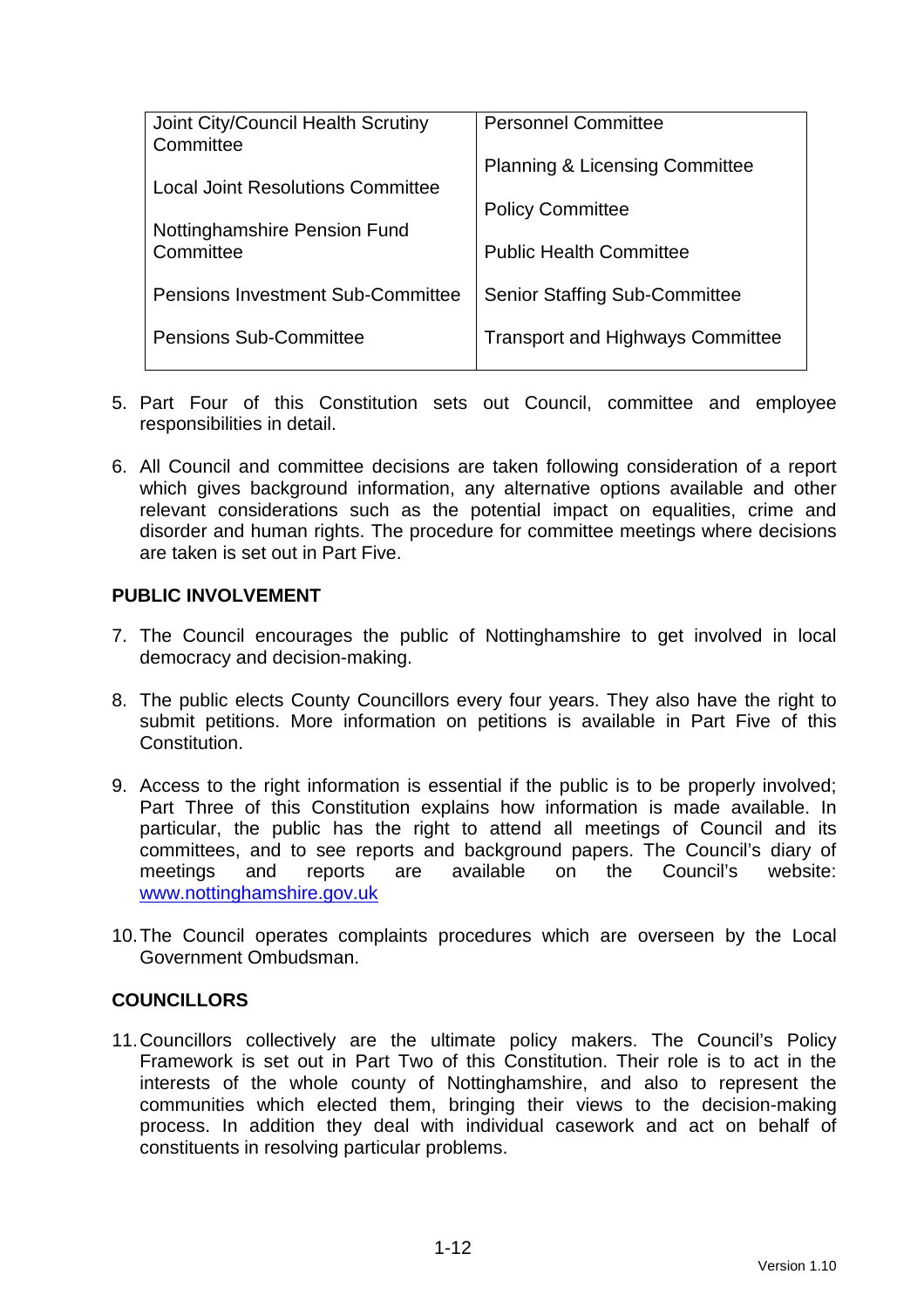- 12. Nottinghamshire County Councillors have adopted a Code of Conduct to ensure the highest standards are maintained. This is set out in Part Six of this Constitution.
- 13. The Council elects a Chairman and Vice-Chairman of the Council annually. They will carry out the formal and ceremonial duties of the Council, chairing meetings of Full Council and representing the Authority at civic functions.
- 14. The Chairman of Policy Committee will be the Council Leader and the Vice-Chairman will be the Deputy Leader.

#### **STAFFING**

- 15. The Council employs staff to carry out its functions and decides every year how many are required. The Staffing Procedure Rules [see Part Six of this Constitution] set out how decisions relating to staffing issues will be taken.
- 16. The Council has also adopted a Code of Conduct to ensure the highest standards are maintained. This is set out in Part Six of this Constitution.
- 17. There is a legal requirement to allocate some specific responsibilities to officers and the Council has designated the following posts:

| <b>Chief Executive</b>                                   | Head of Paid Service & Proper Officer |
|----------------------------------------------------------|---------------------------------------|
| Corporate Director Policy, Planning   Monitoring Officer |                                       |
| and Corporate Services                                   |                                       |
| <b>Service Director Financial Services</b>               | Chief Finance Officer (also known as  |
|                                                          | Section 151 Officer)                  |

18. These post holders' specific responsibilities are set out in Part Four of this Constitution.

#### **FINANCES**

- 19. To ensure transparency and propriety in how the Council spends taxpayers' money, the Council has adopted Financial Regulations which are set out in Part Six of this Constitution. The Council sets its budget annually; the framework for the process is set out in Part Six of this Constitution.
- 20. It has also adopted a Scheme of Councillor Allowances and Travel and Accommodation Policy regarding expenses, both of which are set out in Part Six.
- 21. The Council publishes its annual statement of accounts and all individual items of expenditure over £500 on its website, and approves and publishes senior officer pay.

#### **PARTNERSHIP WORKING**

22. The Council is committed to working with its partners such as the City Council, district and borough councils, parish councils, the Health Service, the voluntary sector and other public bodies, to deliver services in the most effective way. The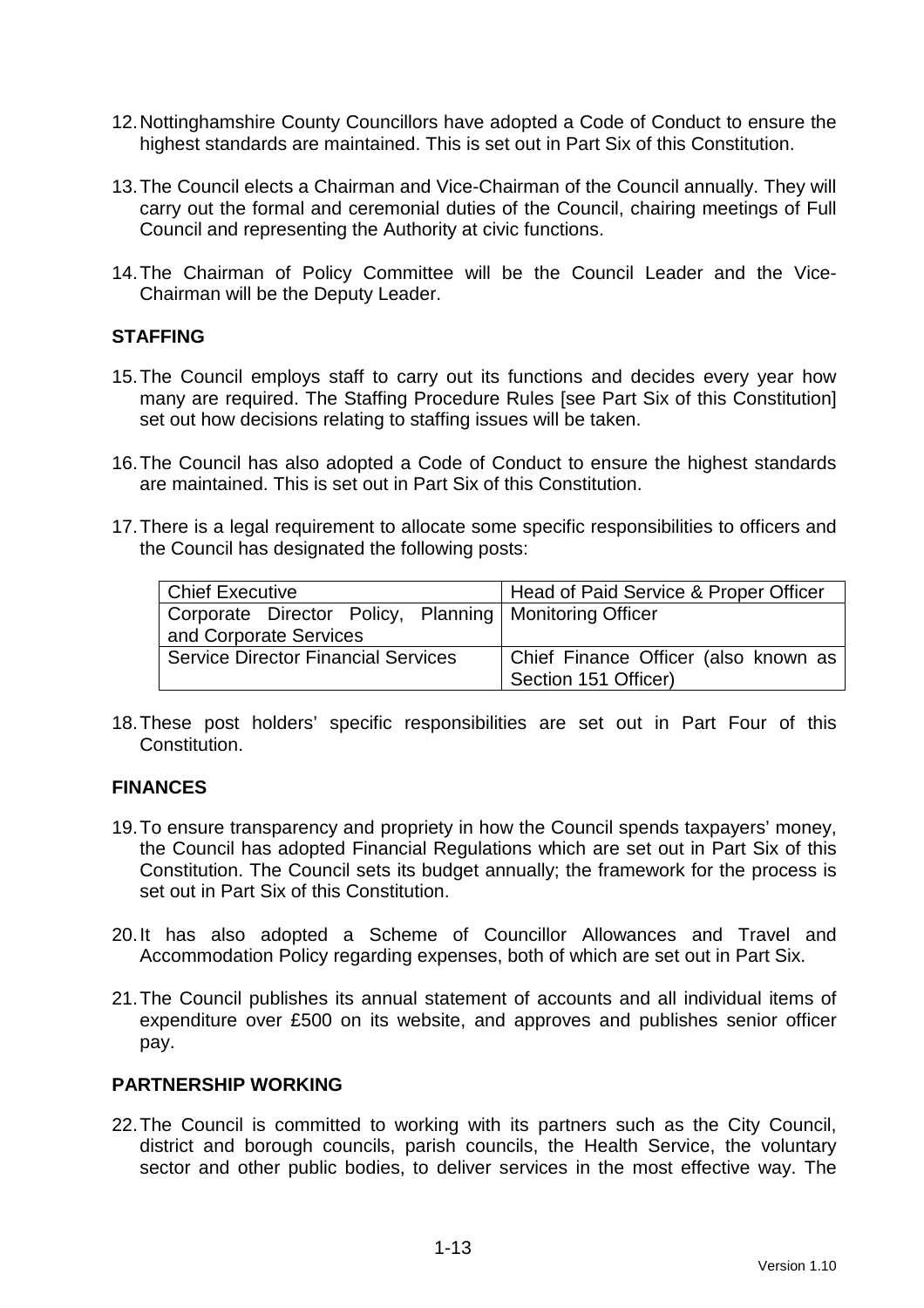Council has adopted a protocol for councillors and officers involved with outside bodies. This is set out in Part Six of this Constitution.

23. The Council may also contract-out functions to other bodies or organisations where considered appropriate.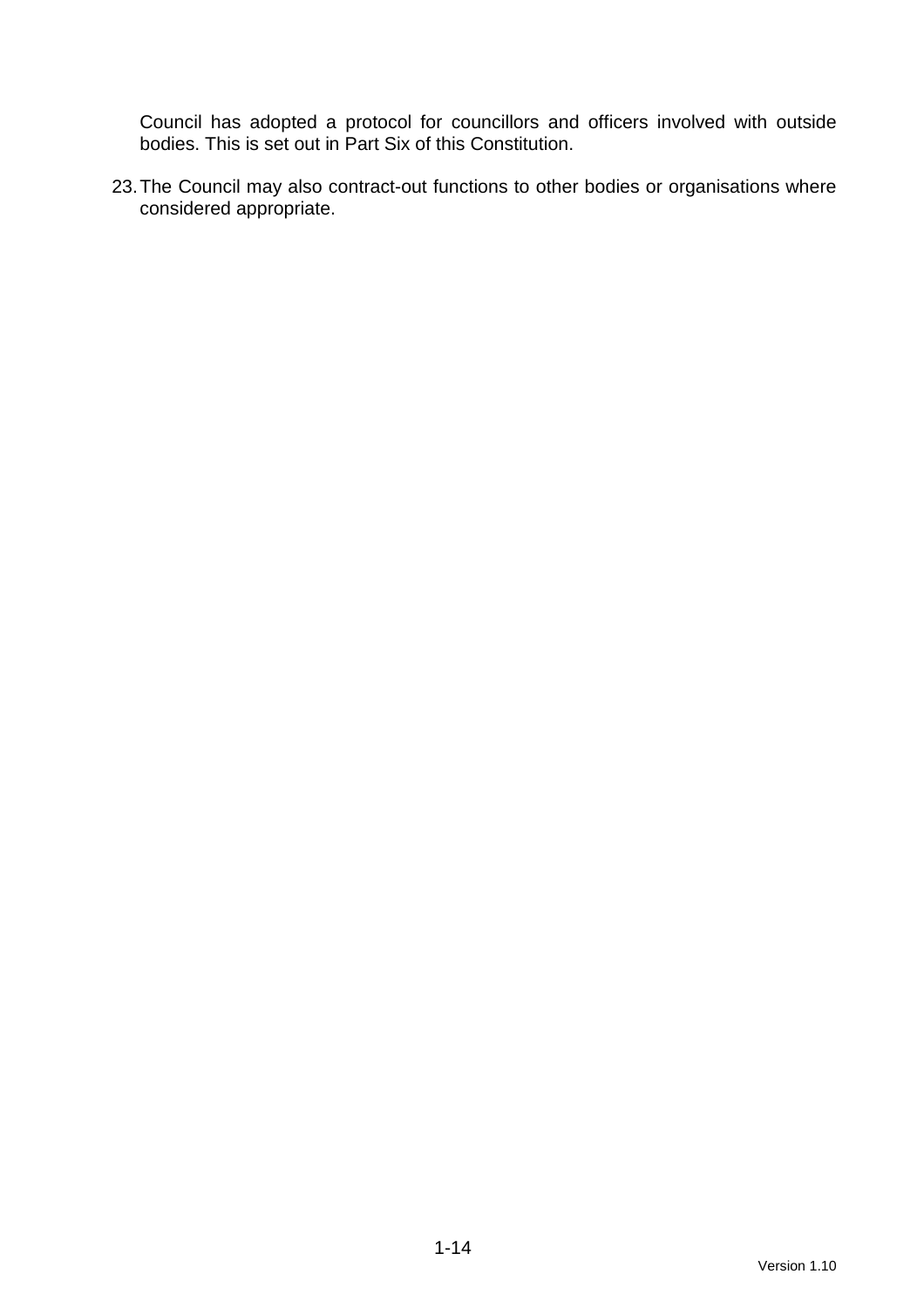# **PART TWO**

# **POLICY FRAMEWORK**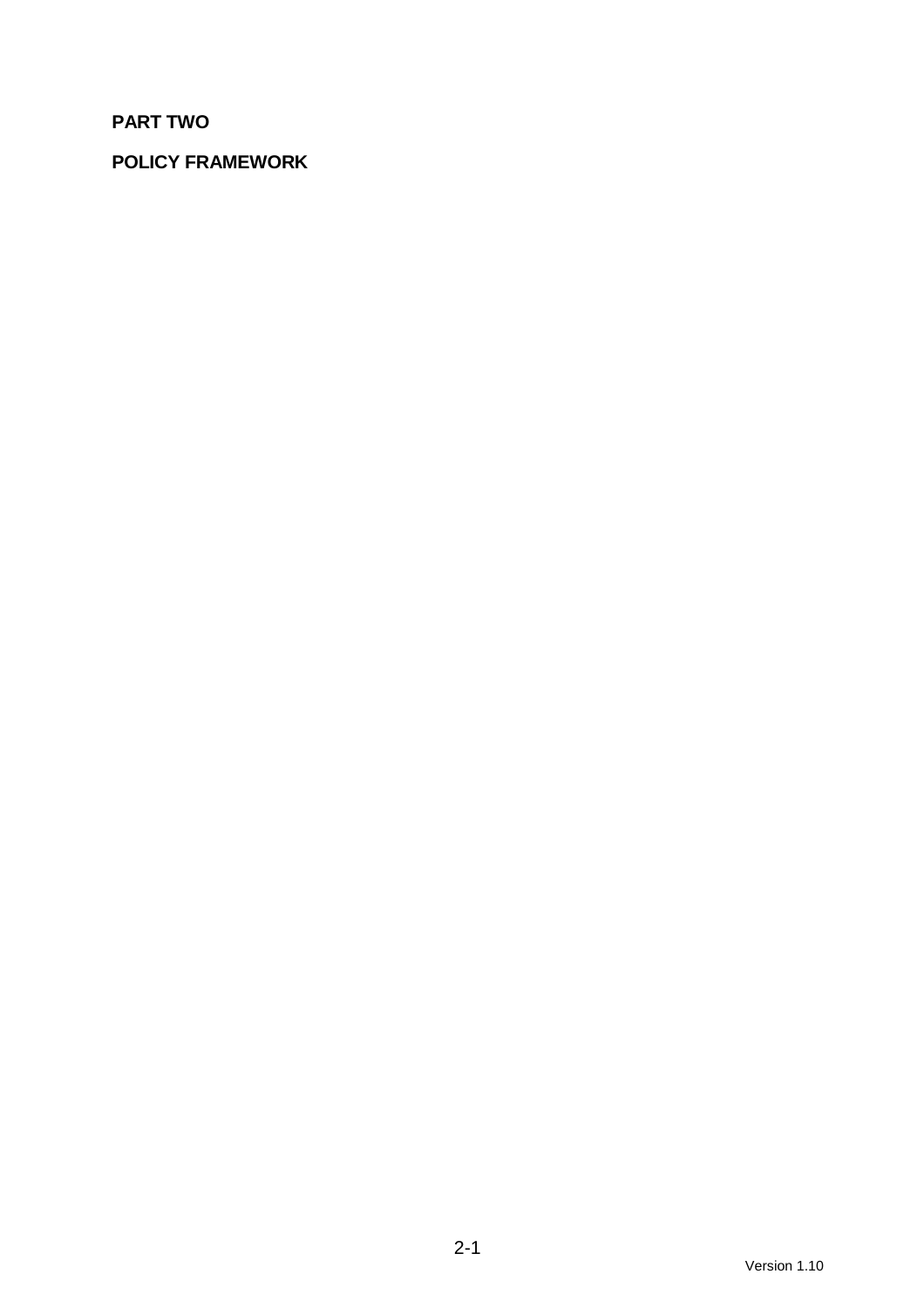### **RESPONSIBILITY FOR POLICY**

1. Councillors are collectively the ultimate policy makers for the County Council. The Council's policies are set by Councillors as set out in the responsibility for functions of the Full Council and the Policy Committee.

## **POLICY**

- 2. The Council's policies establish the principles that the organisation will follow in
	- a. according with the Council's governing principles
	- b. implementing the strategic vision for Nottinghamshire
	- c. all decision making
	- d. developing, improving, commissioning and providing services
	- e. representing the views of the Council and Nottinghamshire.
- 3. The council's ambitions, values and priorities will be set out in a strategic vision for Nottinghamshire.
- 4. The strategic vision for Nottinghamshire will be delivered through a Plan. The council will report progress and achievements against the Plan.

#### **FRAMEWORK**

- 5. The Council's policies and strategies will be informed by the strategic vision for Nottinghamshire, the ambitions, values and priorities set out in the vision and the Plan to deliver it.
- 6. The Council's policies and strategies will be supported by a plan for implementation of the policy or delivery of the strategy. The council will report progress and achievements against these Plans.
- 7. The Council's policies and strategies will be accessed from a single policy library and will be subject to review.
- 8. The development and review of policy will be led by Councillors. The Council will usually set one policy with service specific considerations if appropriate.
- 9. The Council may develop procedures and issue guidance in accordance with its policies.
- 10. Within the responsibility for functions of the Full Council and the Policy Committee Policy is a collective term which includes the Council's policies, strategies and statutory plans.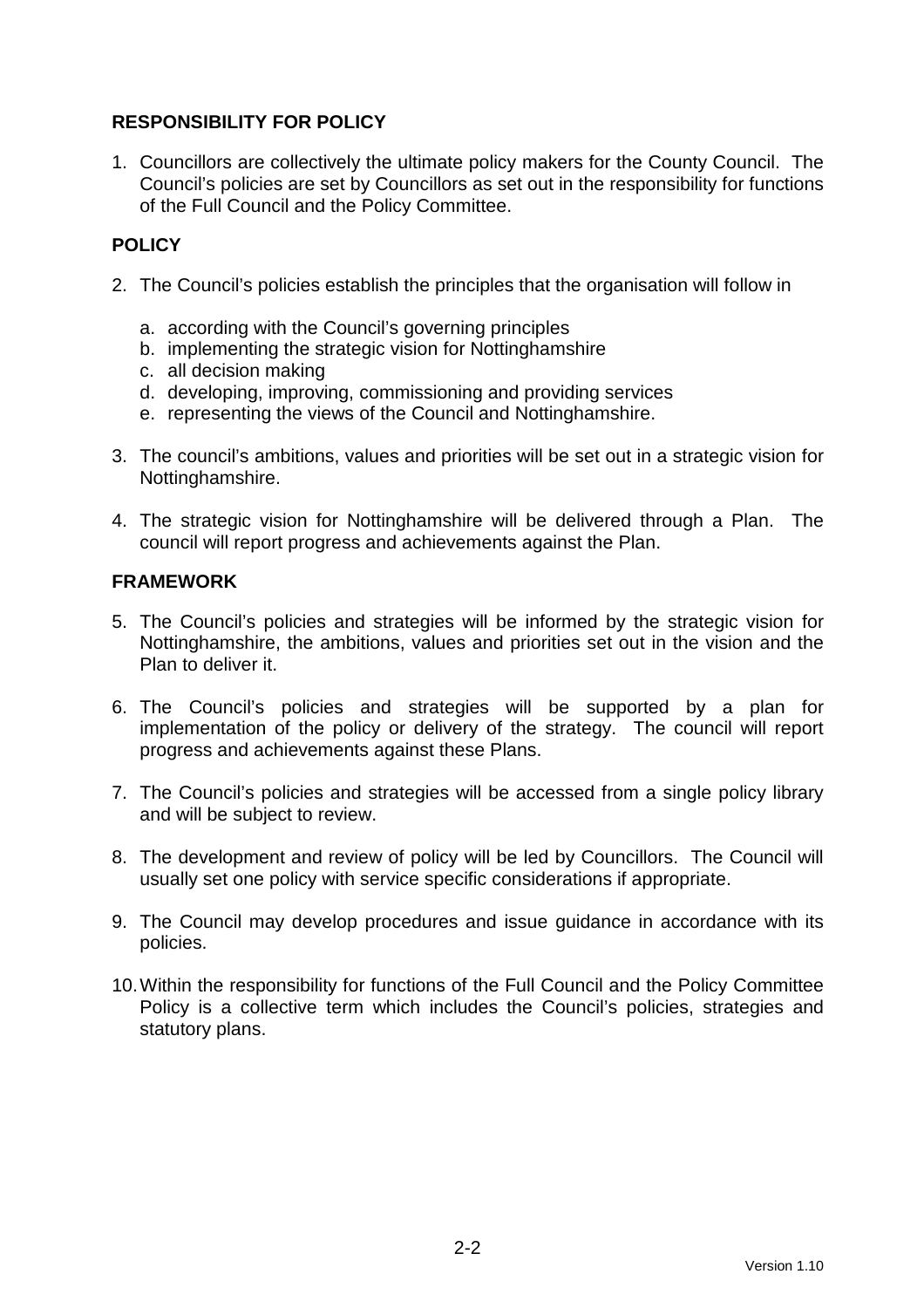#### **PART THREE**

**TRANSPARENCY** 

**ACCESS TO INFORMATION AND MEETINGS**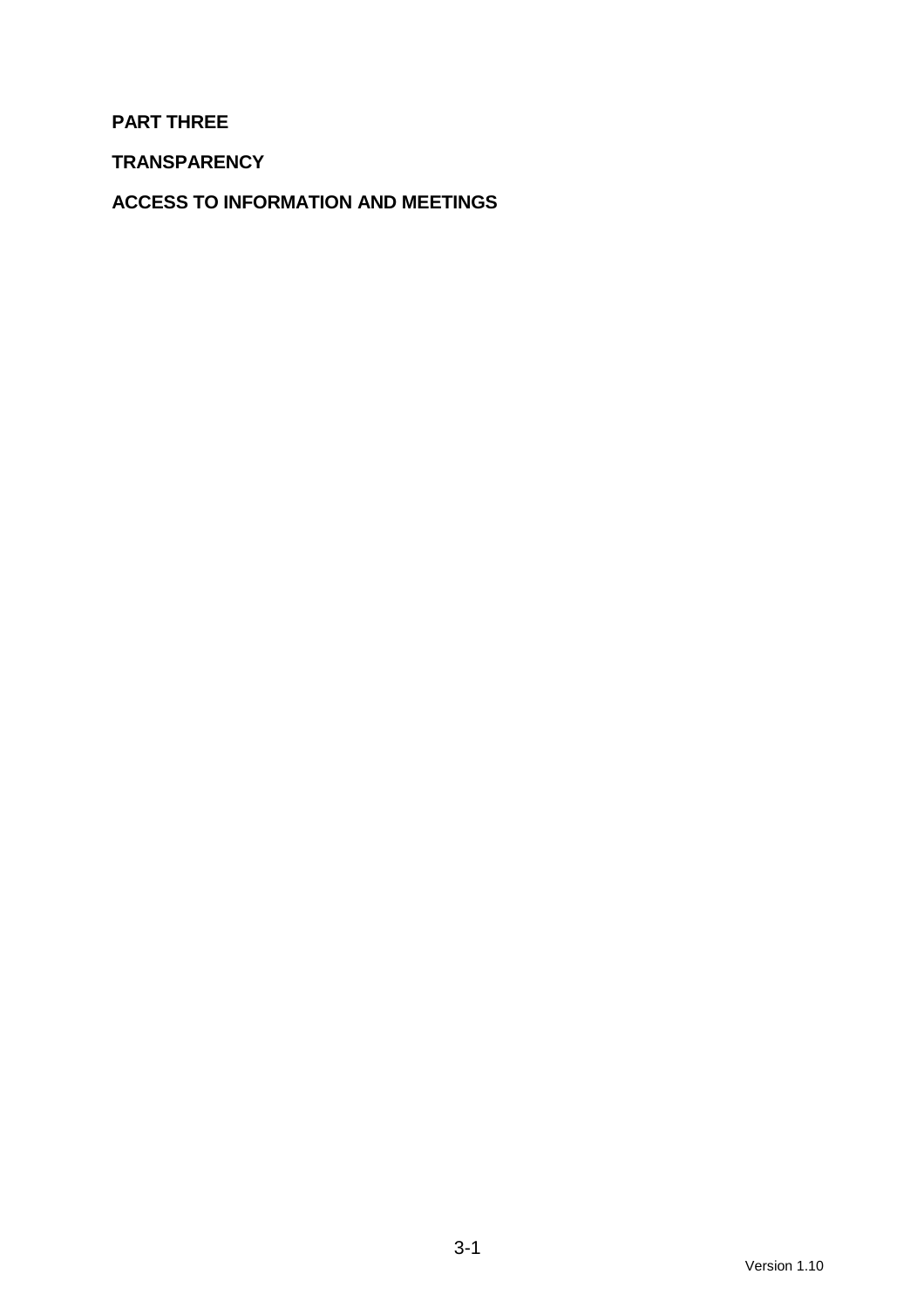#### **INTRODUCTION**

- 1. Nottinghamshire County Council is committed to the principles of openness and accountability and encourages the public to attend meetings and take an active interest in how the Council works.
- 2. The Council is committed to making available minutes, agendas and reports for public inspection.
- 3. Councillors have additional rights to access information which they need to assist them in fulfilling their responsibilities.
- 4. These rules apply to all meetings of the Council, committees and sub-committees and set out the rights of individuals to attend meetings and access information.

#### **REPORTS**

- 5. Committee reports will normally be available to the public. However if exempt information is required to enable a proper decision to be taken, it will be placed in an appendix to the report. Categories of exempt information are set out below.
- 6. Reports which include exempt information will set out the reason for this exemption and in the body of the report explain why it is not in the public interest to make that information available at that time.
- 7. On rare occasions it may be necessary for a whole report to be exempt and not publicly available due to the nature of the information it contains.
- 8. All reports will include a list of background papers (if any) relating to the subject matter of the report which:
	- a. have been relied on in preparing the report (e.g. a consultant's report);
	- b. disclose any facts or matters on which the report or an important part of the report is based;
- 9. Reports may also include a list of any previous reports on the same issue and other published information that is relevant
- 10. Anyone requiring a copy of background papers for any report should contact Democratic Services. The list of background papers should indicate whether any papers include exempt or confidential information which cannot be disclosed.

#### **MEETINGS**

- 11. The Council will give at least five clear working days' notice of all meetings. Details of all meetings will be posted on the notice board at County Hall and the Council's website: www.nottinghamshire.gov.uk.
- 12. Copies of the agenda and reports for meetings will be made available to the public for inspection at County Hall and will also be available on the Council's website. These documents will be made available: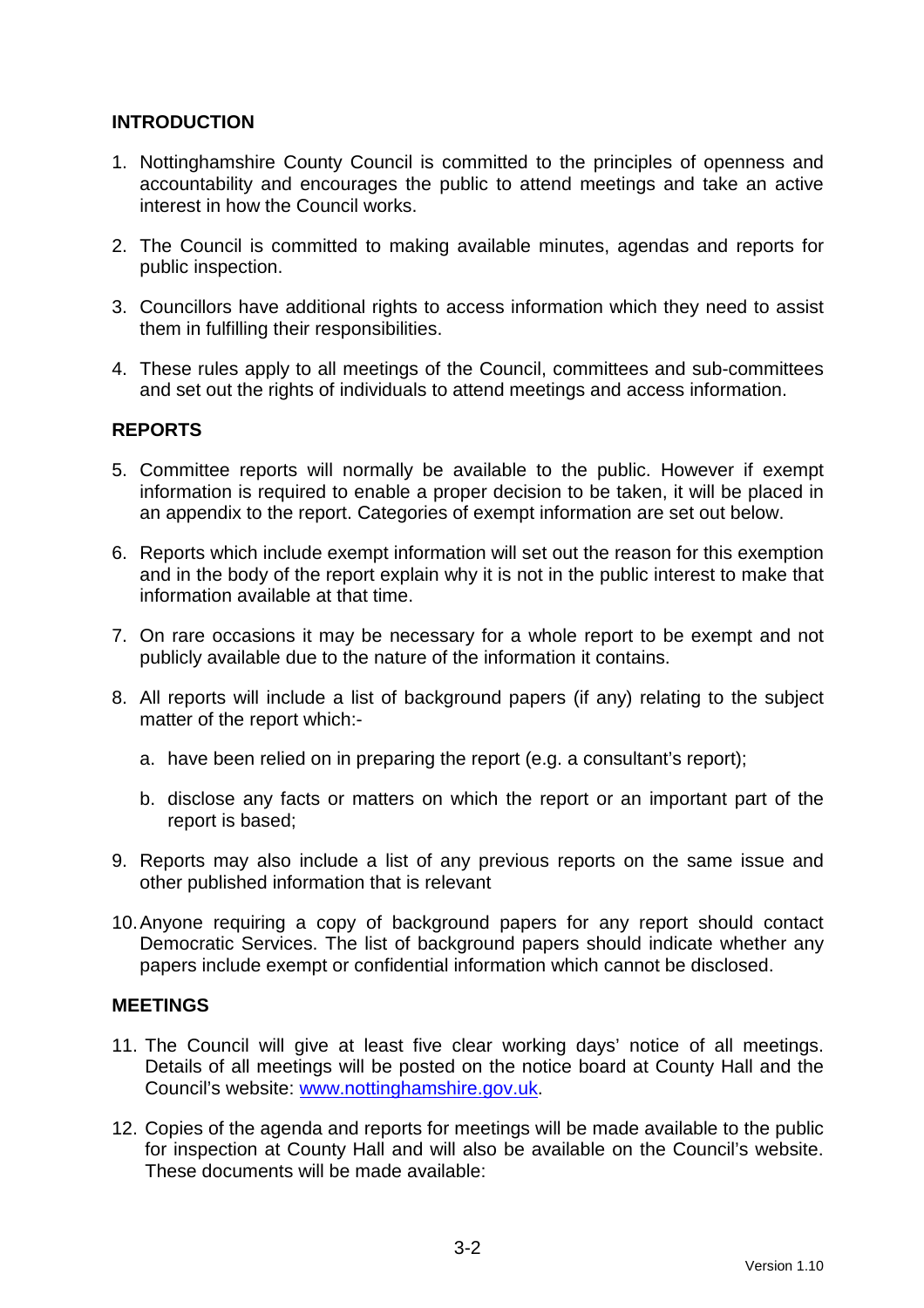- a. five clear working days before the meeting; or
- b. in the case of an urgent item or additional information, as soon as possible.
- 13. Members of the public may attend all meetings of the Council and its committees and will only be excluded when exempt information is discussed.

#### **PUBLIC ACCESS TO DOCUMENTS AFTER THE MEETING**

- 14. Copies of meeting documents will be publicly available for 6 years following the date of the meeting unless they relate to exempt or confidential information.
- 15. The Council will supply copies of the publicly available documents to any person who requests them but may make a charge for costs incurred such as postage and photocopying.
- 16. Meeting documents will include minutes of meetings, agendas and reports. In respect of meetings of the Full Council, minutes of meetings will record any Councillor's absence of more than 30 minutes from a meeting.

#### **CIRCUMSTANCES WHERE THE PUBLIC ARE EXCLUDED FROM MEETINGS**

- 17. Members of the public may be excluded from a meeting where exempt information as set out below is being discussed.
- 18. Members of the public must be excluded from a meeting where confidential information is being discussed. Confidential information for these purposes is:
	- a. information given to the Council by a Government Department on terms which do not permit its public disclosure; or
	- b. information which cannot be publicly disclosed by virtue of any enactment or by Court Order.

#### **CATEGORIES OF EXEMPT INFORMATION**

- 1. Information relating to any individual, such as names, addresses, telephone numbers, or job titles
- 2. Information which is likely to reveal the identity of an individual, such as names, addresses, telephone numbers, or job titles
- 3. Information relating to the financial or business affairs of individuals or organisations (including the Council). This could include contemplated as well as past or current activities
- 4. Information relating to any consultations or negotiations on employee relations
- 5. Information to which legal professional privilege applies
- 6. Information which discloses the Council's intention to issue a formal legal notice or make a formal legal order or direction
- 7. Information relating to any action taken or to be taken in connection with the prevention, investigation or prosecution of crime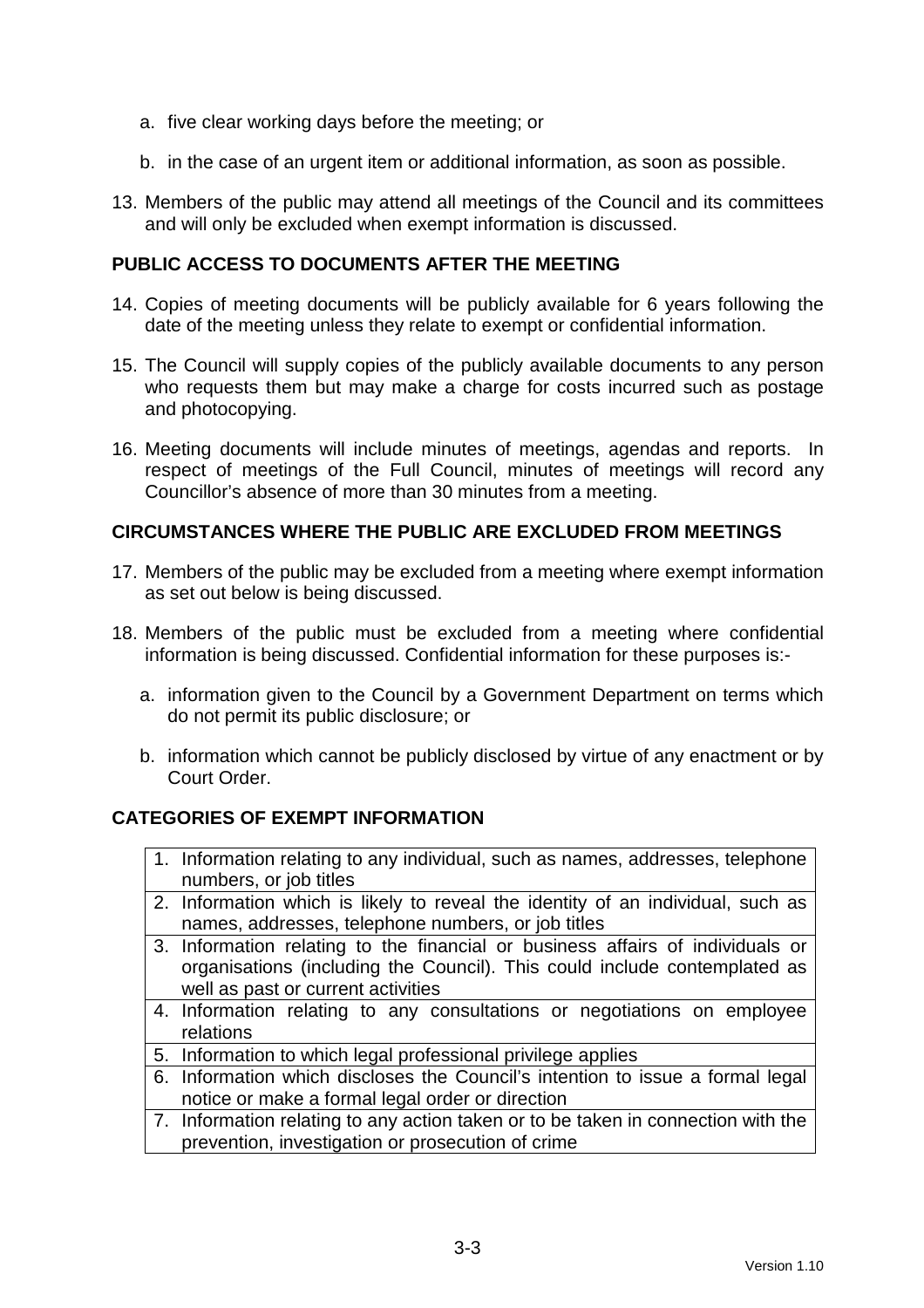- 19. General Conditions for all categories of exempt information:
	- a. Information **is not** exempt information if it relates to proposed development for which the Council as local planning authority may grant itself planning permission.
	- b. Information **is not** exempt if it is required by law to be publicly available.
	- c. Information can be exempt if it falls within one of the categories above and the public interest in maintaining the exemption outweighs the public interest in disclosing the information.

#### **ADDITIONAL RIGHTS TO INFORMATION**

- 20. The provisions in this section of the Constitution do not affect any specific rights relating to the access of information which are contained elsewhere in this Constitution or the law; for example the Freedom of Information Act and the Data Protection Act
- 21. Previously exempt information may subsequently be made available if the reason for exemption no longer applies.

#### **COUNCILLORS' ADDITIONAL RIGHTS**

#### **ATTENDANCE AT MEETINGS**

22. The PART B – PROCEDURE RULES FOR COMMITTEE AND SUB-COMMITTEE MEETINGS set out the provisions that apply to Councillors who wish to attend meetings of which they are not a member.

#### **ACCESS TO INFORMATION**

23. Councillors may request officers to provide them with any information they need to assist them in fulfilling their responsibilities as elected representatives. However, Councillors may not be able to access information which in the opinion of the Monitoring Officer is in draft form, contains confidential or exempt information as defined in this section, or where disclosure would breach the provisions of the Data Protection Act.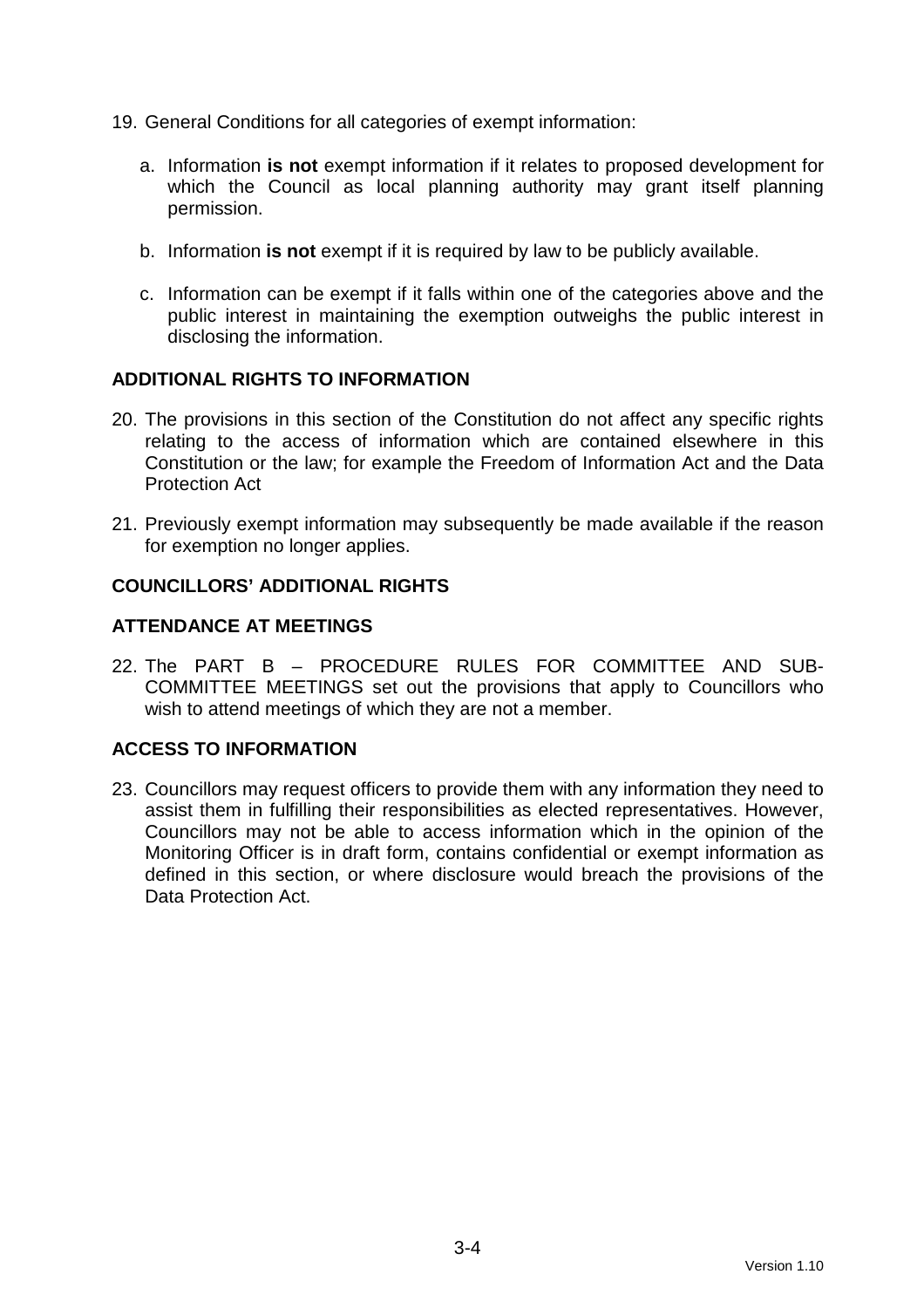**PART FOUR** 

**ACCOUNTABILITY** 

## **RESPONSIBILITY FOR FUNCTIONS**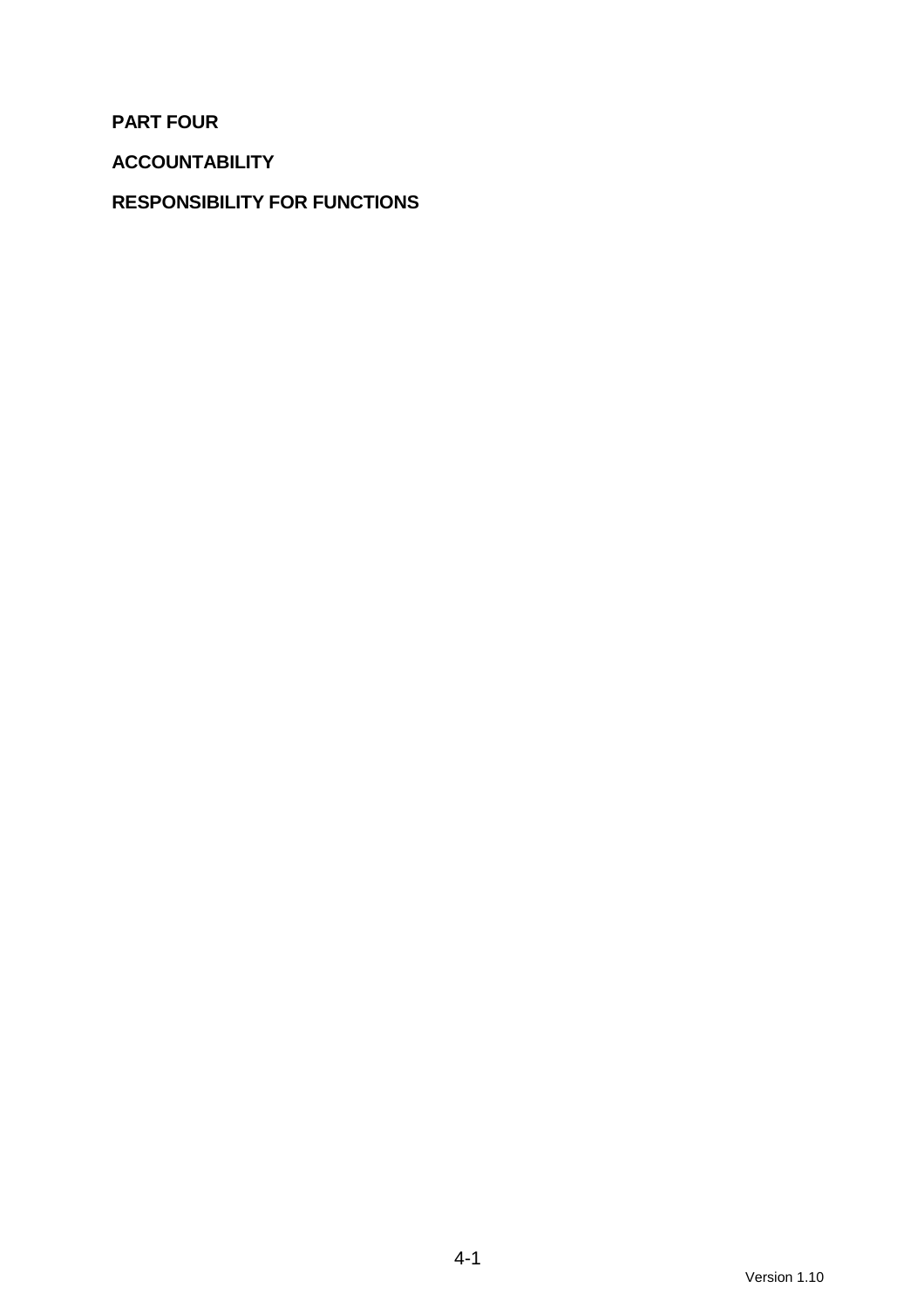#### **INTRODUCTION**

- 1. This part of the Constitution sets out the responsibilities of Full Council, its committees and officers.
- 2. In the absence of the relevant committee chairman, the vice-chairman will substitute.
- 3. All Councillors are encouraged to undertake regular training and for the following committees there is a specific training requirement:
	- a. Appeals Committee
	- b. Planning and Licensing Committee
	- c. Senior Staffing Sub-Committee
- 4. The Council has established scrutiny committees to deal with health matters; other statutory scrutiny functions will be carried out by the Policy Committee and Community Safety Committee.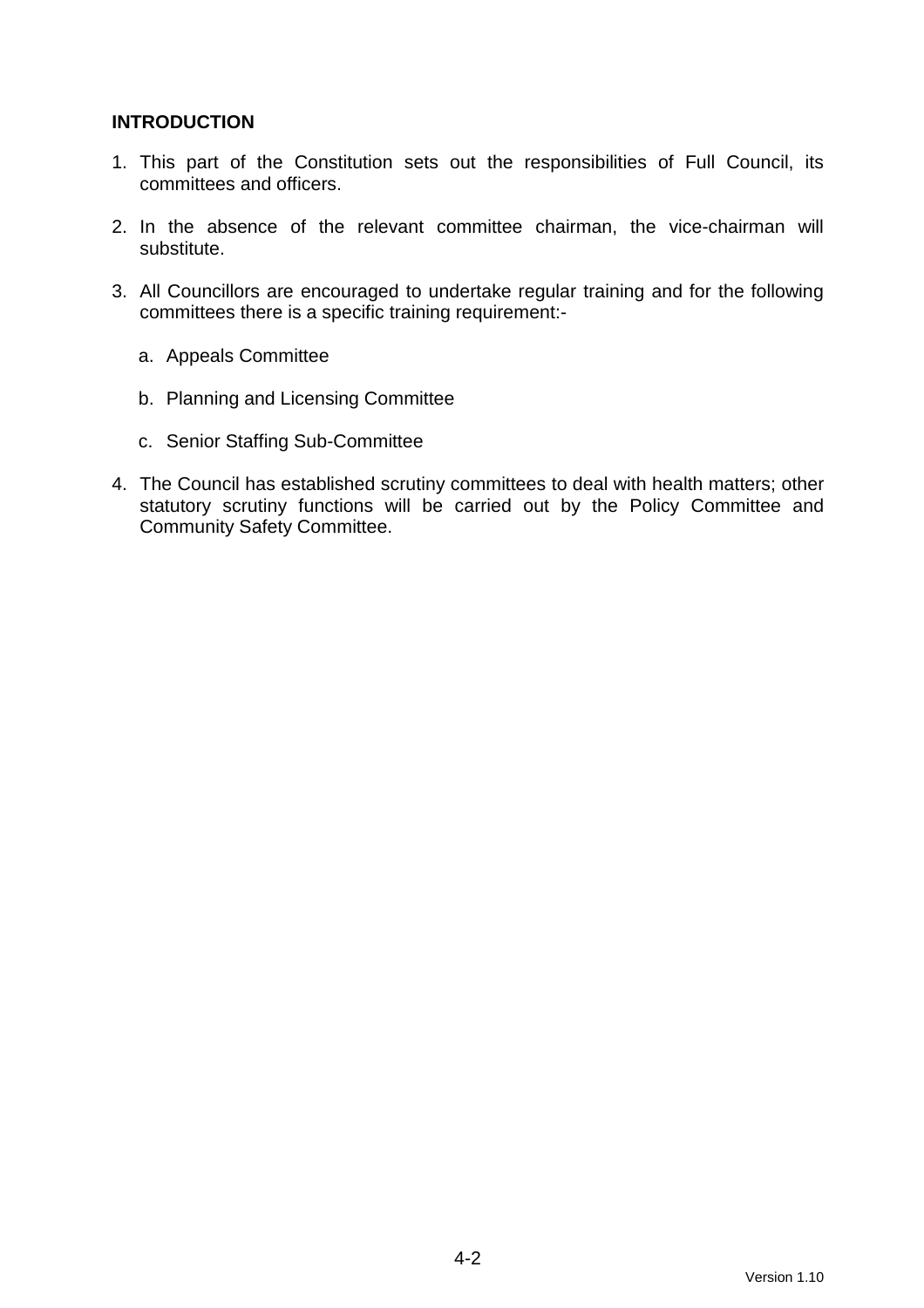### **PART A – TERMS OF REFERENCE**

#### **THE FULL COUNCIL**

- 1. The functions listed below are reserved to the Full Council and can only be discharged by the Full Council:
	- a. Determining all policies and plans statutorily reserved to the Full Council including:
		- Annual library plan/strategy
		- Crime and disorder reduction strategy (Community Safety Agreement)
		- Local transport plan
		- Plans and alterations which together comprise the Development Plan
		- Sustainable community strategy
		- Youth justice plan (Youth Crime Strategy)
	- b. The approval or adoption of a plan or strategy for the control of the Council's borrowing, investments or capital expenditure, or for determining the Council's minimum revenue provision; the Budget
	- c. The approval of any of the above documents in the event they, or part of them, need to be submitted to the Secretary of State or any Government Minister for final approval, including where they are to be submitted in draft form
	- d. The approval of changes to any plan or strategy referred to above, unless:
		- that change is required by the Secretary of State or any Government Minister where the plan or strategy has been submitted to them for approval, or
		- Full Council specifically delegated authority in relation to these functions when it approved or adopted the plan or strategy
	- e. Adopting and changing the Constitution
	- f. Establishing committees and deciding their terms of reference and size
	- g. Appointing and removing chairmen and vice-chairmen
	- h. Authorising appointments to any joint committees
	- i. Authorising appointments to the Nottinghamshire and City of Nottingham Fire Authority
	- j. Approving a Members' Allowances Scheme including any provision for Chairman's and Vice Chairman's expenses
	- k. Approving the annual Senior Officer Pay Policy Statement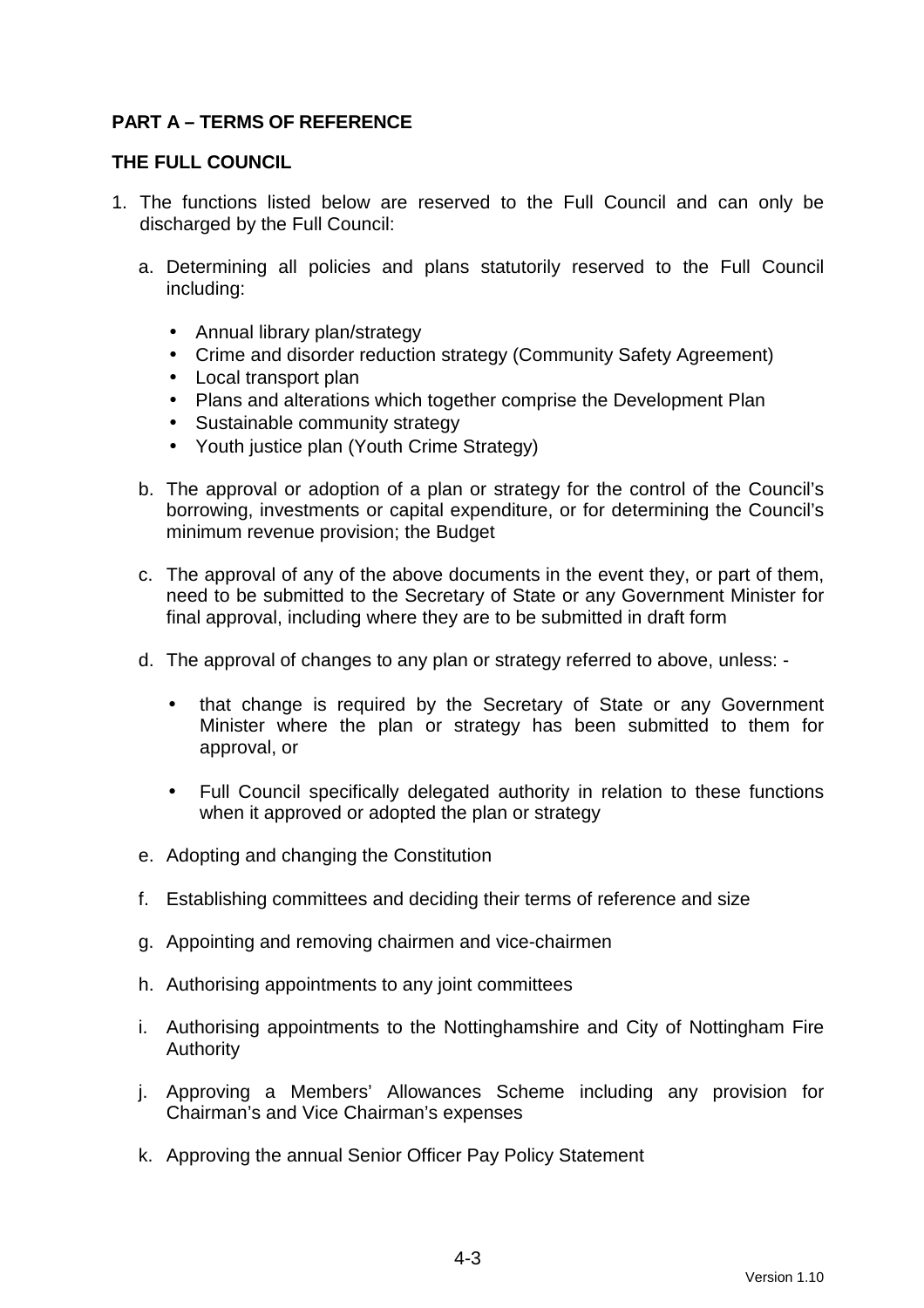- l. Confirming the appointment of, and dismissing, the Head of Paid Service, the Monitoring Officer and the Chief Finance Officer
- m. Making any request to the Local Government Boundary Commission for England for single-member electoral areas
- n. The passing of a resolution to change the County's electoral scheme
- o. Making an order to give effect to recommendations made in a community governance review
- p. In relation to any overview and scrutiny committees, permitting a co-opted member to vote at meetings of that committee
- q. Changing the name of the County
- r. Conferring the title of honorary alderman
- s. Making, amending, revoking, re-enacting and adopting bye-laws and promoting and opposing the making of local legislation and personal bills in Parliament
- t. Any other function which, by law, must be reserved to the Full Council

#### **POLICY COMMITTEE – TERMS OF REFERENCE**

- 2. The powers and functions set out below are delegated by the Full Council:
	- a. All decisions within the control of the Council including but not limited to those listed in the Table below
	- b. Policy development and approval except on matters reserved for the Full Council
	- c. Review of performance on at least a quarterly basis
	- d. Review of day to day operational decisions taken by Officers
	- e. Approval of consultation responses relating to the Committee's areas of responsibility except for responses to day-to-day technical consultations which will be agreed with the Chairman and reported to the next available Committee following their submission.
	- f. Approval of relevant staffing structures as required
	- g. Approving all Councillor attendance at conferences, seminars and training events including any expenditure incurred, within the remit of this Committee and to receive quarterly reports from Corporate Directors on departmental officer travel outside the UK within the remit of this Committee.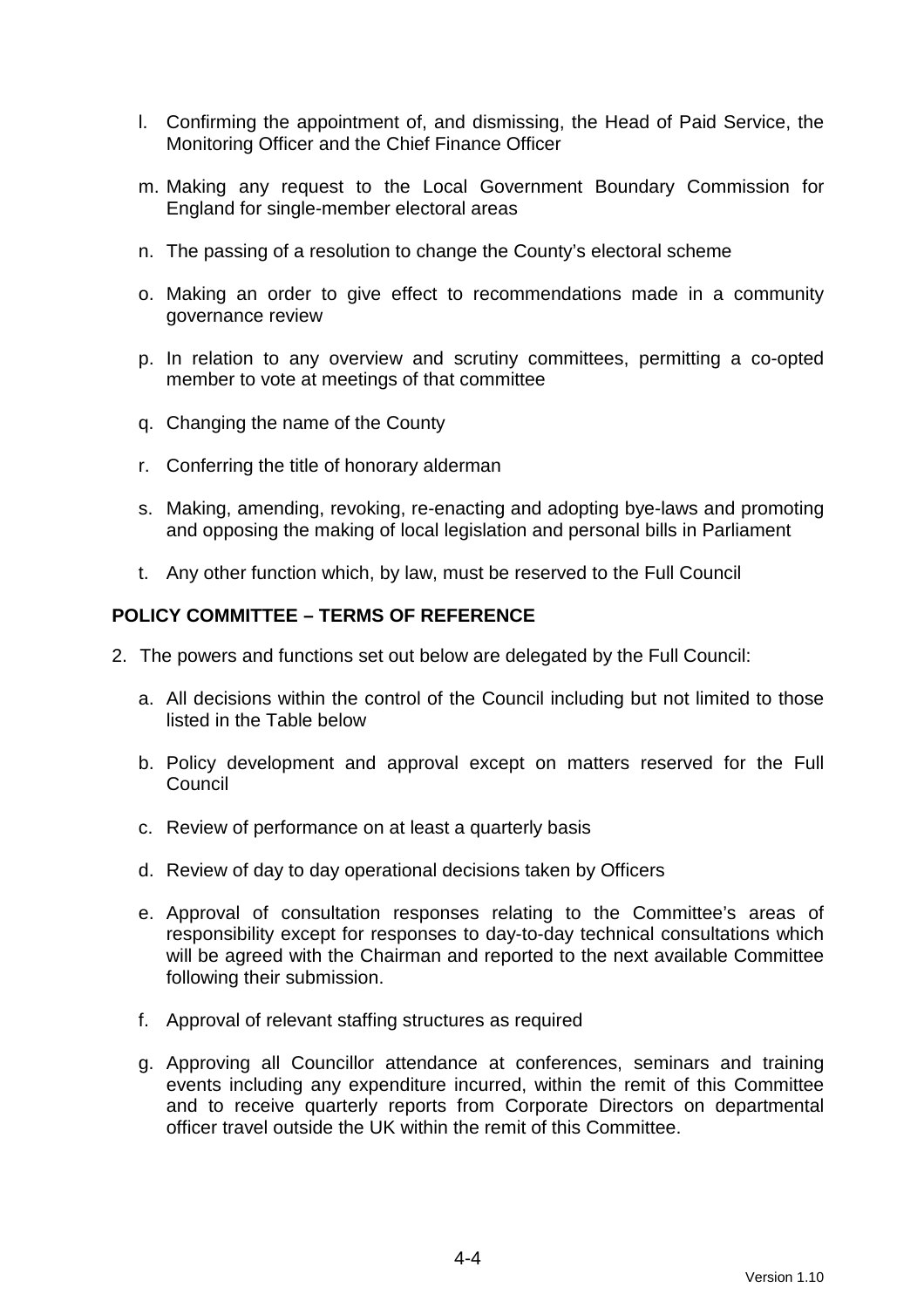- 3. If any report comes within the remit of more than one committee, to avoid the report being discussed at several committees, the report will be presented and determined at the most appropriate committee. If this is not clear, then the report will be discussed and determined by the Policy Committee.
- 4. As part of the detailed work programme the Committee will receive reports on the exercise of powers delegated to Officers.
- 5. The Committee will be responsible for its own projects but, where it considers it appropriate, projects will be co-ordinated by a cross-committee project steering group that will report back to the relevant Committee.

| Table                                                                                             |  |
|---------------------------------------------------------------------------------------------------|--|
| Responsibility for ensuring that committees operate under the policy direction of                 |  |
| the County Council and for determining policies not reserved to the Full Council                  |  |
| Responsibility for the discharge of all functions and exercise of all powers of the               |  |
| County Council not expressly reserved to the Full Council or to any other part of                 |  |
| the County Council by statute or by this Constitution                                             |  |
| Responsibility for monitoring and reviewing the overall performance of the                        |  |
| Council                                                                                           |  |
| Responding to any consultations within the remit of more than one committee as                    |  |
| and when required                                                                                 |  |
| Responsibility for those functions relating to elections and local democracy                      |  |
| which are not reserved to the Full Council                                                        |  |
| Responsibility for the Council's internal and external communications policy and                  |  |
| its implementation<br>Responsibility for Information Governance including but not limited to Data |  |
| Protection and Freedom of Information                                                             |  |
| Responsibility for monitoring and reviewing the Council's customer strategy and                   |  |
| any matters dealt with by the Business Services Centre                                            |  |
| Responsibility for ensuring the Council meets its equalities duties                               |  |
| Responsibility for ensuring high standards of conduct by the County Council, its                  |  |
| Councillors, co-opted members and Officers                                                        |  |
| Responsibility for dealing with all matters relating to alleged breaches of the                   |  |
| Code of Conduct for Councillors and Co-opted Members                                              |  |
| Responsibility for the implementation of and revision to all codes of conduct and                 |  |
| practice of the County Council                                                                    |  |
| Responsibility for all remaining statutory overview and scrutiny powers except                    |  |
| those delegated to a health scrutiny committee and Community Safety                               |  |
| Committee                                                                                         |  |
| Responsibility for the Council's risk management strategy                                         |  |
| Responsibility for reviewing annual reports and inspection reports not within the                 |  |
| remit of another committee                                                                        |  |
| Responsibility for approving the recruitment process for any independent                          |  |
| members of committees and panels required by statute                                              |  |
| Responsibility for the Council's Improvement Programme                                            |  |
| Responsibility for Legal and Democratic Services                                                  |  |
| Responsibility for resolving any issues arising from the Members' Allowances                      |  |
| <b>Scheme</b>                                                                                     |  |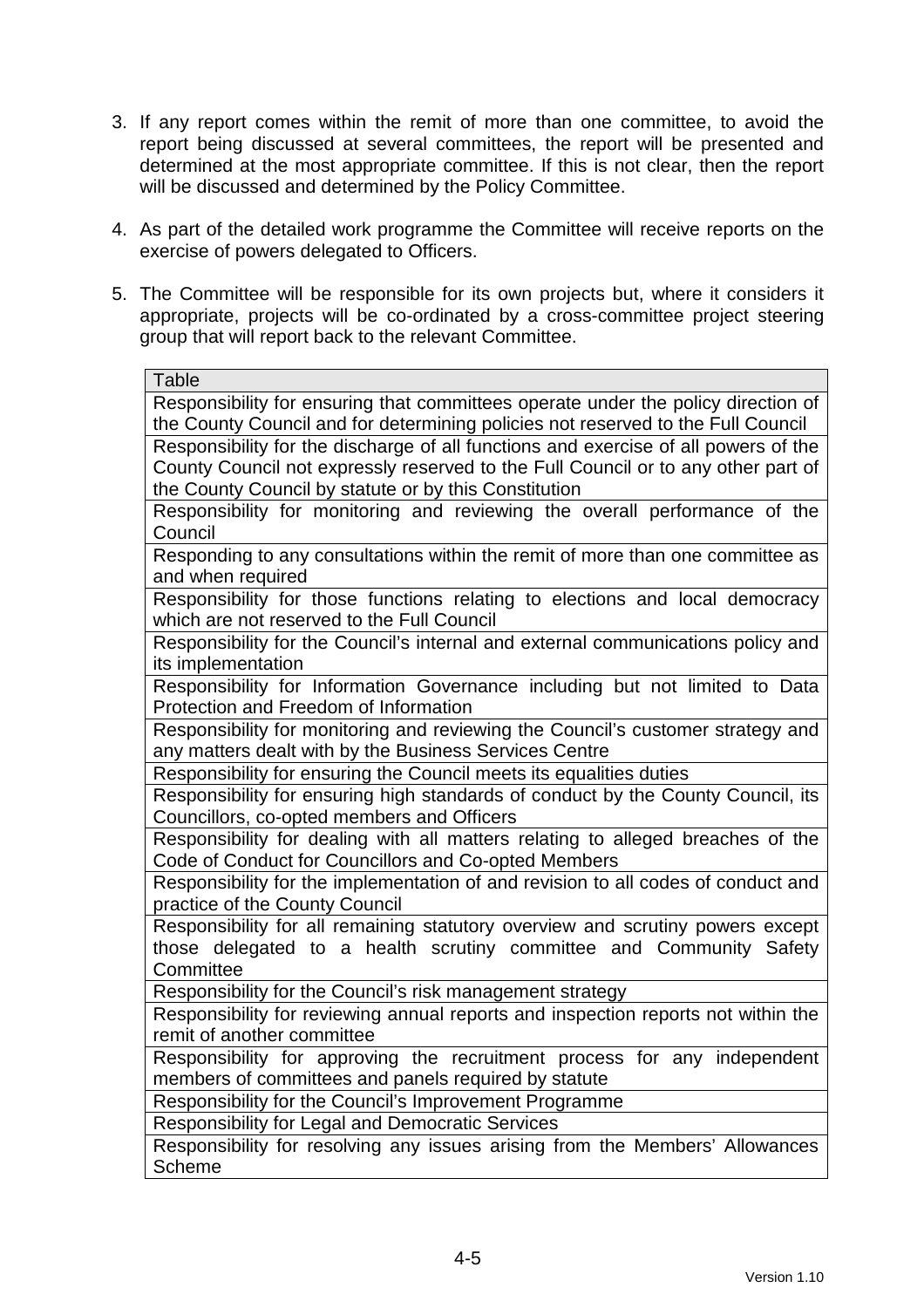**Table** 

Responsibility for authorising hospitality to be offered by the County Council except where the cost is to be covered by the Chairman of the County Council's individual budget

Responsibility for making changes to the organisations on the list of Outside Bodies

#### **GRANT AID SUB-COMMITTEE – TERMS OF REFERENCE**

- 6. This is a sub-committee of the Policy Committee.
- 7. The exercise of the powers and functions set out below are delegated in relation to grant aid and voluntary sector liaison:
	- a. All decisions within the control of the Council including but not limited to those listed in the Table below
	- b. Policy development in relation to grant aid and voluntary sector liaison, subject to approval by the Policy Committee or the Full Council
	- c. Review of performance on at least a quarterly basis
	- d. Review of day to day operational decisions taken by Officers
	- e. Approval of consultation responses except for responses to day-to-day technical consultations which will be agreed with the Chairman and reported to the next available Committee following their submission.
	- f. Approving all Councillor attendance at conferences, seminars and training events including any expenditure incurred, within the remit of this Committee and to receive quarterly reports from Corporate Directors on departmental officer travel outside the UK within the remit of this Committee.
- 8. As part of the detailed work programme the Sub-Committee will receive reports on the exercise of powers delegated to Officers.
- 9. The Sub-Committee will be responsible for its own projects but, where it considers it appropriate, projects will be considered by a cross-committee project steering group that will report back to the Policy Committee.

Table Responsibility for Grant Aid as defined in the grant aid strategy Responsibility for strategic engagement with the voluntary sector

#### **ADULT SOCIAL CARE AND HEALTH COMMITTEE – TERMS OF REFERENCE**

10. The exercise of the powers and functions set out below are delegated by the Full Council in relation to adult social care and health: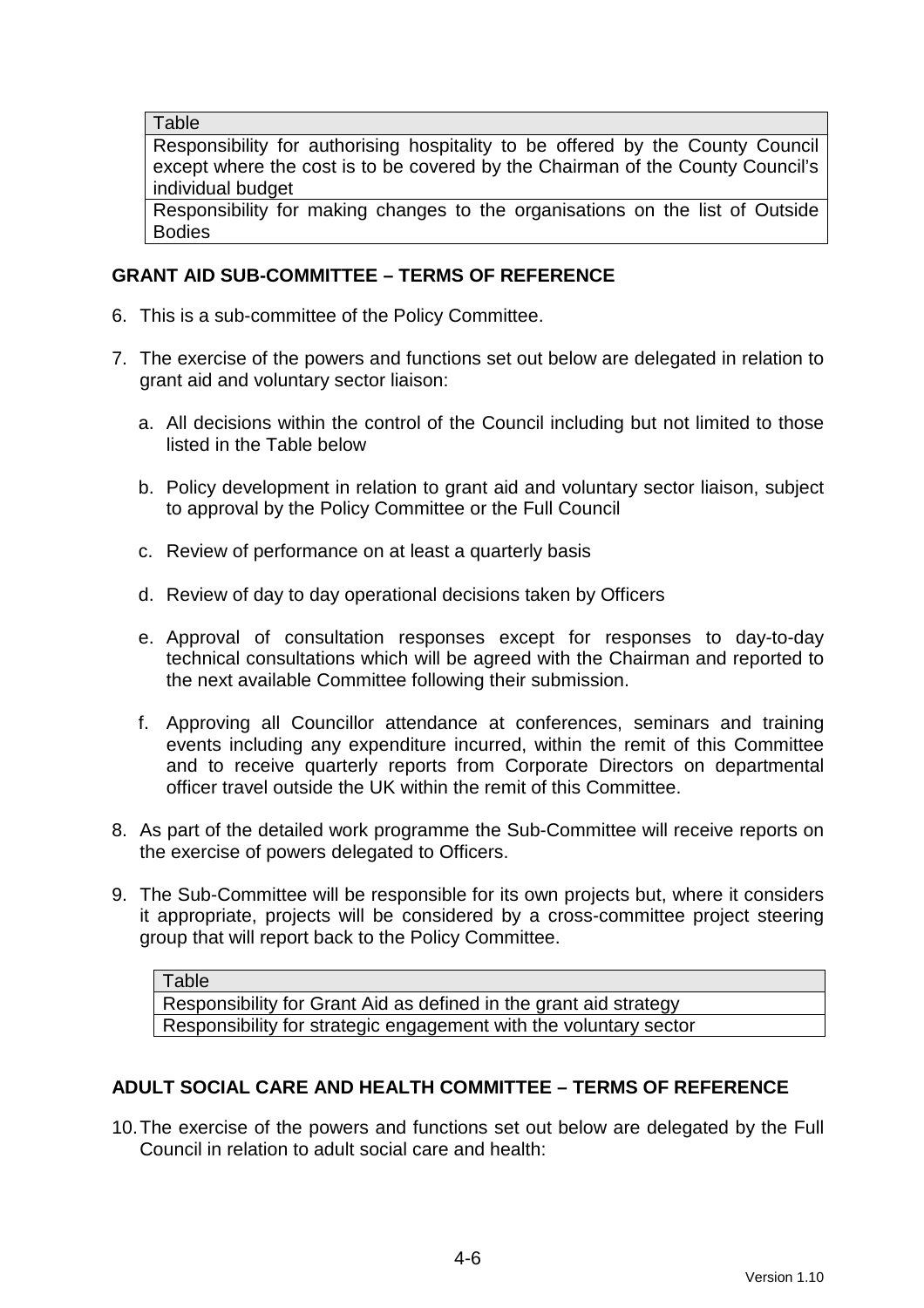- a. All decisions within the control of the Council including but not limited to those listed in the Table below
- b. Policy development in relation to adult social care and health, subject to approval by the Policy Committee or the Full Council
- c. Review of performance in relation to the services provided on at least a quarterly basis
- d. Review of day to day operational decisions taken by Officers
- e. Approval of relevant consultation responses except for responses to day-to-day technical consultations which will be agreed with the Chairman and reported to the next available Committee following their submission.
- f. Approval of relevant staffing structures as required
- g. Approving all Councillor attendance at conferences, seminars and training events including any expenditure incurred, within the remit of this Committee and to receive quarterly reports from Corporate Directors on departmental officer travel outside the UK within the remit of this Committee.
- 11. If any report comes within the remit of more than one committee, to avoid the report being discussed at several committees, the report will be presented and determined at the most appropriate committee. If this is not clear, then the report will be discussed and determined by the Policy Committee.
- 12. As part of the detailed work programme the Committee will receive reports on the exercise of powers delegated to Officers.
- 13. The Committee will be responsible for its own projects but, where it considers it appropriate, projects will be considered by a cross-committee project steering group that will report back to the most appropriate Committee.

#### **Table**

Responsibility for adult social care matters (eg. people aged 18 or over with eligible social care needs and their carers)

Responsibility for promoting choice and independence in the provision of all adult social care

Responsibility for promoting good health, health improvement and individual and community wellbeing and the reduction of health inequalities

#### **CHILDREN AND YOUNG PEOPLE'S COMMITTEE – TERMS OF REFERENCE**

- 14. The exercise of the powers and functions set out below are delegated by the Full Council in relation to children and young people to the Committee and its Sub-Committee.
	- a. All decisions within the control of the Council including but not limited to those listed in the Table below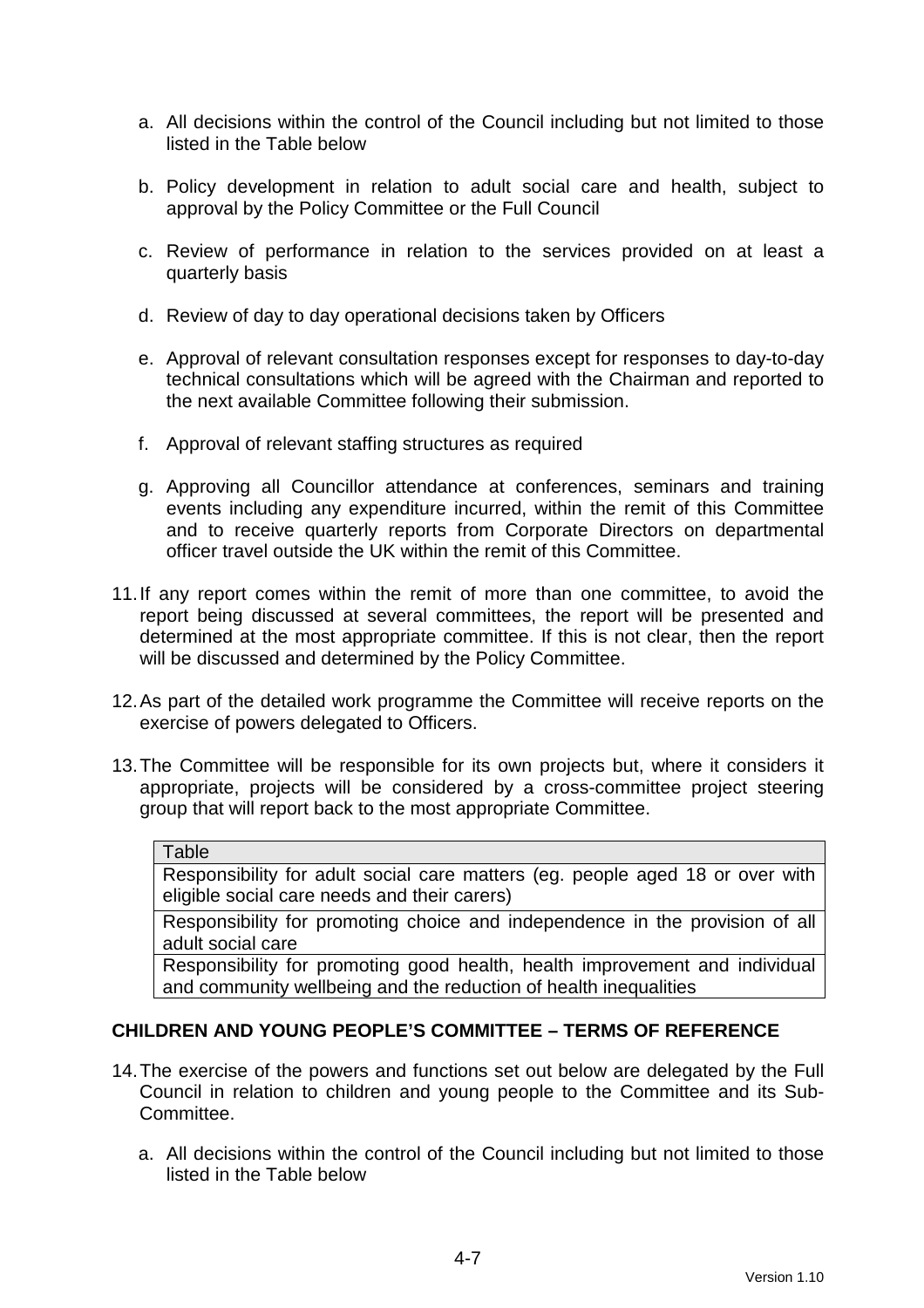- b. Policy development in relation to children and young people, subject to approval by the Policy Committee or the Full Council
- c. Review of performance in relation to the services provided on at least a quarterly basis
- d. Review of day to day operational decisions taken by Officers
- e. Approval of consultation responses except for responses to day-to-day technical consultations which will be agreed with the Chairman and reported to the next available Committee following their submission.
- f. Approval of departmental staffing structures as required
- g. Approving all Councillor attendance at conferences, seminars and training events including any expenditure incurred, within the remit of this Committee and the Corporate Parenting Sub-Committee and to receive quarterly reports from Corporate Directors on departmental officer travel outside the UK within the remit of this Committee and the Corporate Parenting Sub-Committee.
- 15. If any report comes within the remit of more than one committee, to avoid the report being discussed at several committees, the report will be presented and determined at the most appropriate committee. If this is not clear, then the report will be discussed and determined by the Policy Committee.
- 16. As part of the detailed work programme the Committee will receive reports on the exercise of powers delegated to Officers.
- 17. The Committee will be responsible for its own projects but, where it considers it appropriate, projects will be considered by a cross-committee project steering group that will report back to the most appropriate Committee.

| Table                                                                          |
|--------------------------------------------------------------------------------|
| Responsibility for services to children and young people in relation to their  |
| care, wellbeing, education or health                                           |
| Responsibility for the functions and powers conferred on or exercisable by the |
| County Council as Local Authority in relation to education                     |
| Responsibility for working with all schools including academies in relation to |
| raising standards of attainment and developing opportunities                   |
| Responsibility for environmental education                                     |
| Responsibility for arts education                                              |
| Responsibility for the Young People's Service                                  |
| Responsibility for Early Years and the Early Years Intervention Service        |
| including Children's Centres                                                   |
| Responsibility for Young People's Sports and Arts Services                     |
| Responsibility for the Targeted Support and Youth Justice Service              |

18. The Chairman of the Children and Young People's Committee will be designated the lead Councillor for Children and Young People's Services in accordance with Section 19 of the Children Act 2004.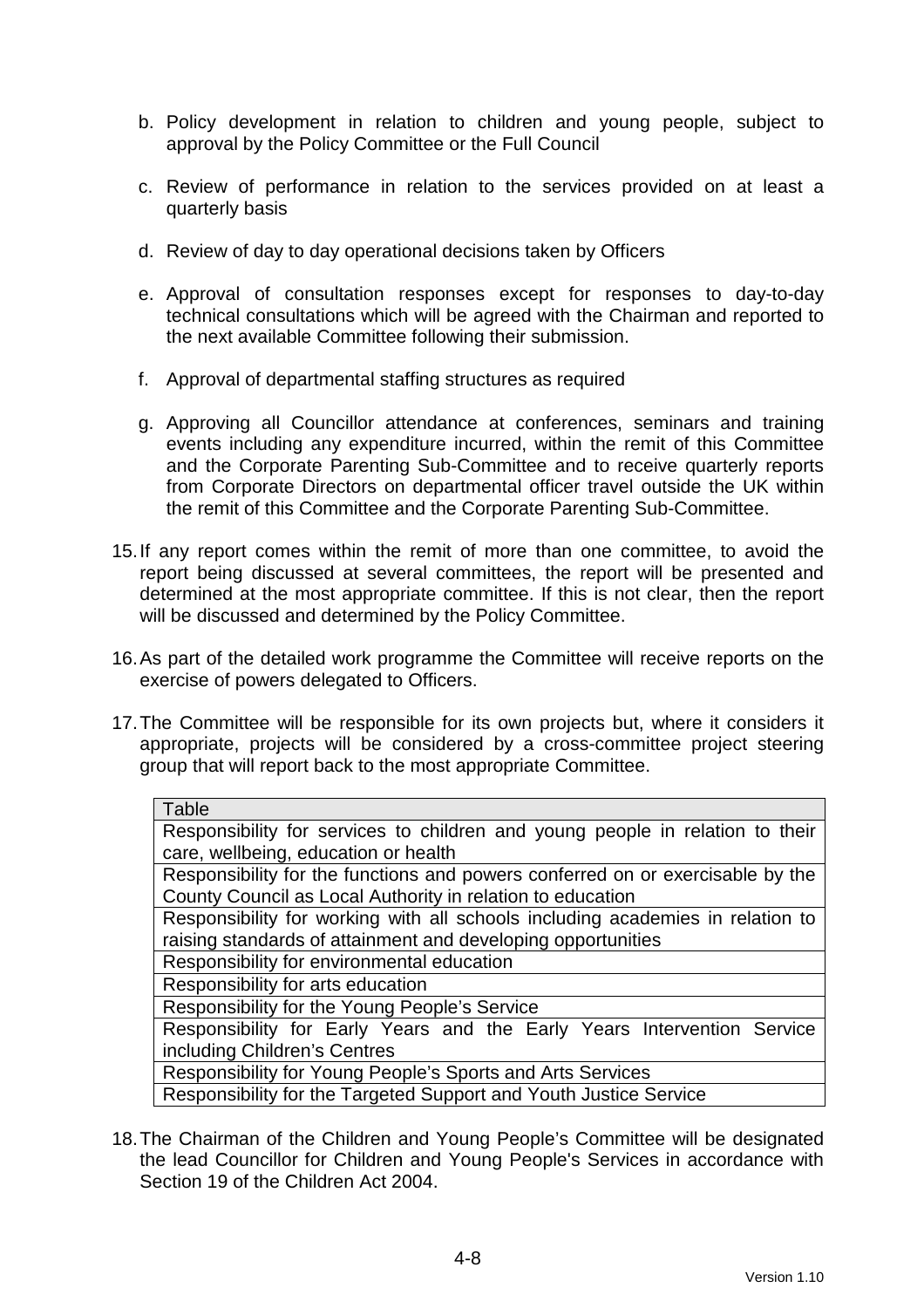### **CORPORATE PARENTING SUB-COMMITTEE – TERMS OF REFERENCE**

19. This is a sub-committee of the Children and Young People's Committee

20. The Sub-Committee is responsible for the following:

Table Responsibility for overseeing the County Council's responsibilities as the corporate parent of children and young people in care Responsibility for championing the interests of children and young people in care

#### **COMMUNITY SAFETY COMMITTEE – TERMS OF REFERENCE**

- 21. The exercise of the powers and functions set out below are delegated by the Full Council in relation to community safety:
	- a. All decisions within the control of the Council including but not limited to those listed in the Table below
	- b. Policy development in relation to community safety, subject to approval by the Policy Committee or the Full Council
	- c. Review of performance in relation to the services provided on at least a quarterly basis
	- d. Review of day to day operational decisions taken by officers
	- e. Approval of consultation responses except for responses to day-to-day technical consultations which will be agreed with the Chairman and reported to the next available Committee following their submission.
	- f. Approval of departmental staffing structures as required
	- g. Approving all Councillor attendance at conferences, seminars and training events including any expenditure incurred, within the remit of this Committee and to receive quarterly reports from Corporate Directors on departmental officer travel outside the UK within the remit of this Committee.
- 22. If any report comes within the remit of more than one committee, to avoid the report being discussed at several committees, the report will be presented and determined at the most appropriate committee. If this is not clear, then the report will be discussed and determined by the Policy Committee.
- 23. As part of the detailed work programme the Committee will receive reports on the exercise of powers delegated to Officers.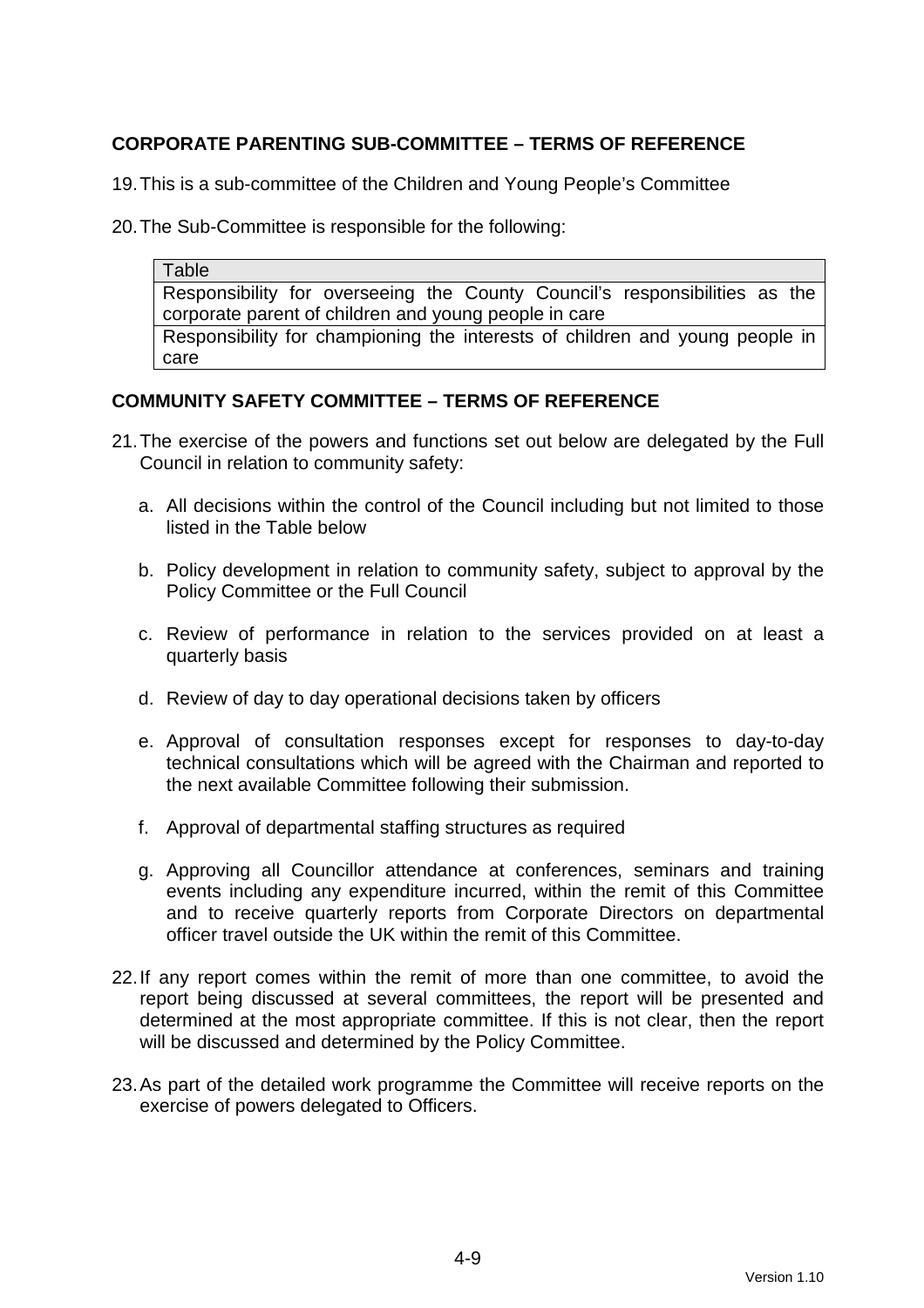24. The Committee will be responsible for its own projects but, where it considers it appropriate, projects will be considered by a cross-committee project steering group that will report back to the most appropriate Committee.

#### Table

Responsibility for the following statutory duties:-

- community safety
- as a Food Authority
- as a Weights and Measures Authority
- as a Trading Standards Authority and in relation to consumer protection and advice
- the Coroner's Service

Responsibility for civil defence and emergency planning

Responsibility for the registration services for births, deaths and marriages

Responsibility for the safety of sports grounds

Responsibility for statutory crime and disorder and flood risk management scrutiny

#### **CULTURE COMMITTEE – TERMS OF REFERENCE**

- 25. The exercise of the powers and functions set out below are delegated by the Full Council in relation to culture:
	- a. All decisions within the control of the Council including but not limited to those listed in the Table below
	- b. Policy development in relation to culture, subject to approval by the Policy Committee or the Full Council
	- c. Review of performance in relation to the services provided on at least a quarterly basis
	- d. Review of day to day operational decisions taken by officers
	- e. Approval of consultation responses except for responses to day-to-day technical consultations which will be agreed with the Chairman and reported to the next available Committee following their submission.
	- f. Approval of departmental staffing structures as required
	- g. Approving all Councillor attendance at conferences, seminars and training events including any expenditure incurred, within the remit of this Committee and to receive quarterly reports from Corporate Directors on departmental officer travel outside the UK within the remit of this Committee.
- 26. If any report comes within the remit of more than one committee, to avoid the report being discussed at several committees, the report will be presented and determined at the most appropriate committee. If this is not clear, then the report will be discussed and determined by the Policy Committee.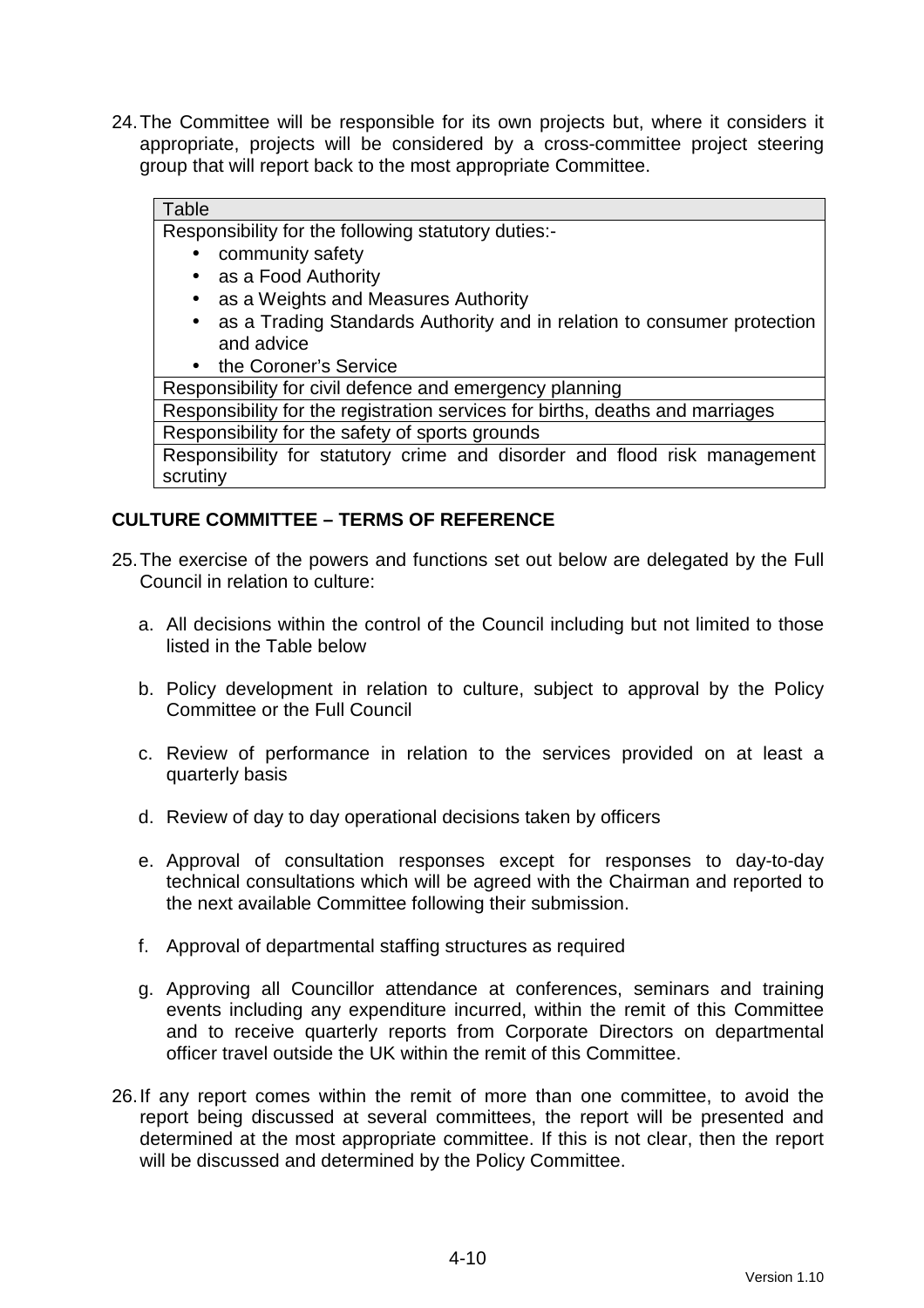- 27. As part of the detailed work programme the Committee will receive reports on the exercise of powers delegated to Officers.
- 28. The Committee will be responsible for its own projects but, where it considers it appropriate, projects will be considered by a cross-committee project steering group that will report back to the most appropriate Committee.

| Table                                                                        |
|------------------------------------------------------------------------------|
| Responsibility for libraries and archives                                    |
| Responsibility for adult learning                                            |
| Responsibility for strategic development of the arts                         |
| Responsibility for development of cultural and heritage activities           |
| Responsibility for support for sports development and sports facilities      |
| throughout the County                                                        |
| Responsibility for country parks, open spaces, common land and town or       |
| village greens, promoting public access to land except by highways means and |
| other countryside services                                                   |
| Responsibility for promotion and development of tourism in the County        |
| Responsibility for conservation and archaeology                              |

#### **ECONOMIC DEVELOPMENT COMMITTEE – TERMS OF REFERENCE**

- 29. The exercise of the powers and functions set out below are delegated by the Full Council in relation to economic development:
	- a. All decisions within the control of the Council including but not limited to those listed in the Table below
	- b. Policy development in relation to economic development, subject to approval by the Policy Committee or the Full Council
	- c. Review of performance in relation to the services provided on at least a quarterly basis
	- d. Review of day to day operational decisions taken by officers
	- e. Approval of consultation responses except for responses to day-to-day technical consultations which will be agreed with the Chairman and reported to the next available Committee following their submission.
	- f. Approval of departmental staffing structures as required
	- g. Approving all Councillor attendance at conferences, seminars and training events including any expenditure incurred, within the remit of this Committee and to receive quarterly reports from Corporate Directors on departmental officer travel outside the UK within the remit of this Committee.
- 30. If any report comes within the remit of more than one committee, to avoid the report being discussed at several committees, the report will be presented and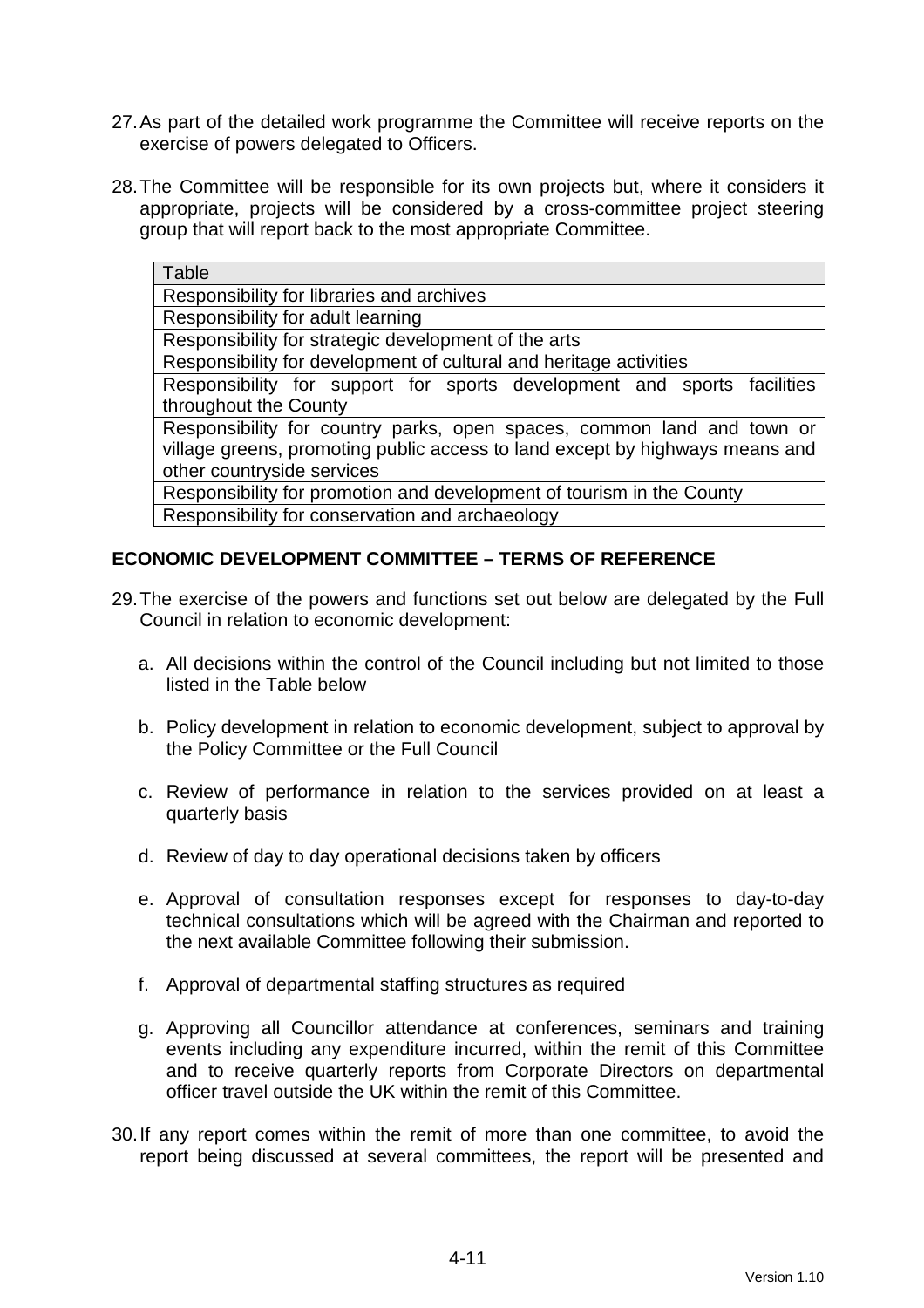determined at the most appropriate committee. If this is not clear, then the report will be discussed and determined by the Policy Committee.

- 31. As part of the detailed work programme the Committee will receive reports on the exercise of powers delegated to officers.
- 32. The Committee will be responsible for its own projects but, where it considers it appropriate, projects will be considered by a cross-committee project steering group that will report back to the most appropriate committee.

#### **Table**

Responsibility for promoting economic development, regeneration and associated activities

Responsibility for liaising with business clubs in the County

#### **ENVIRONMENT AND SUSTAINABILITY COMMITTEE – TERMS OF REFERENCE**

- 33. The exercise of the powers and functions set out below are delegated by the Full Council in relation to environment and sustainability:
	- a. All decisions within the control of the Council including but not limited to those listed in the Table below
	- b. Policy development in relation to environment and sustainability, subject to approval by the Policy Committee or the Full Council
	- c. Review of performance in relation to the services provided on at least a quarterly basis
	- d. Review of day to day operational decisions taken by officers
	- e. Approval of consultation responses except for responses to day-to-day technical consultations which will be agreed with the Chairman and reported to the next available Committee following their submission.
	- f. Approval of departmental staffing structures as required
	- g. Approving all Councillor attendance at conferences, seminars and training events including any expenditure incurred, within the remit of this Committee and to receive quarterly reports from Corporate Directors on departmental officer travel outside the UK within the remit of this Committee.
- 34. If any report comes within the remit of more than one committee, to avoid the report being discussed at several committees, the report will be presented and determined at the most appropriate committee. If this is not clear, then the report will be discussed and determined by the Policy Committee.
- 35. As part of the detailed work programme the Committee will receive reports on the exercise of powers delegated to officers.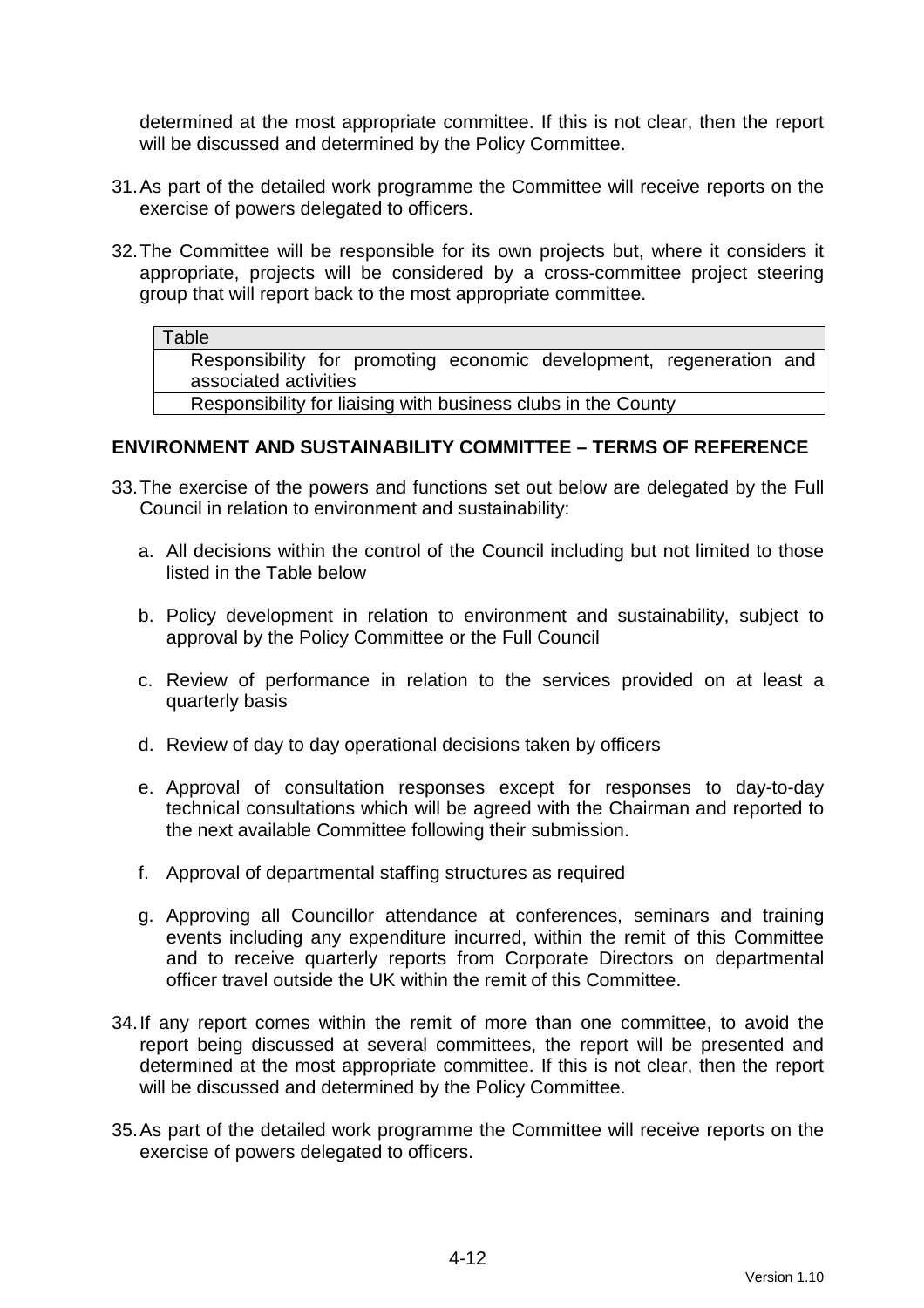36. The Committee will be responsible for its own projects but, where it considers it appropriate, projects will be considered by a cross-committee project steering group that will report back to the most appropriate Committee.

#### Table

Responsibility for all matters relating to minerals and waste planning not falling within the delegation of any other committee.

Responsibility for all matters relating to Council's role as Waste Disposal Authority.

Responsibility for the Local Improvement Scheme

Responsibility for making observations on planning matters on which the County Council is consulted, in accordance with the agreed protocol

Responsibility for all matters relating to environmental awareness and sustainability

Responsibility for any matter relating to the control of pollution or the management of air quality

#### **HEALTH AND WELLBEING BOARD – TERMS OF REFERENCE**

37. To prepare and publish a joint strategic needs assessment.

- 38. To prepare and publish a joint health and wellbeing strategy based on the needs identified in the joint strategic needs assessment and to oversee the implementation of the strategy.
- 39. Discretion to give Nottinghamshire County Council an opinion on whether the Council is discharging its statutory duty to have due regard to the joint strategic needs assessment and the health and wellbeing strategy.
- 40. To promote and encourage integrated working including joint commissioning in order to deliver cost effective services and appropriate choice. This includes providing assistance and advice and other support as appropriate, and joint working with services that impact on wider health determinants.
- 41. To discuss all issues considered to be relevant to the overall responsibilities of the Health and Wellbeing Board, and to perform any specific duties allocated by the Department of Health.

#### **HEALTH SCRUTINY COMMITTEE – TERMS OF REFERENCE**

42. Responsibility for scrutinising health matters in the County Council's area.

#### **JOINT COMMITTEE FOR STRATEGIC PLANNING AND TRANSPORTATION – TERMS OF REFERENCE**

43. To advise the County Council and the City Council on strategic planning and transport matters taking account the best interests of the whole of Greater Nottingham.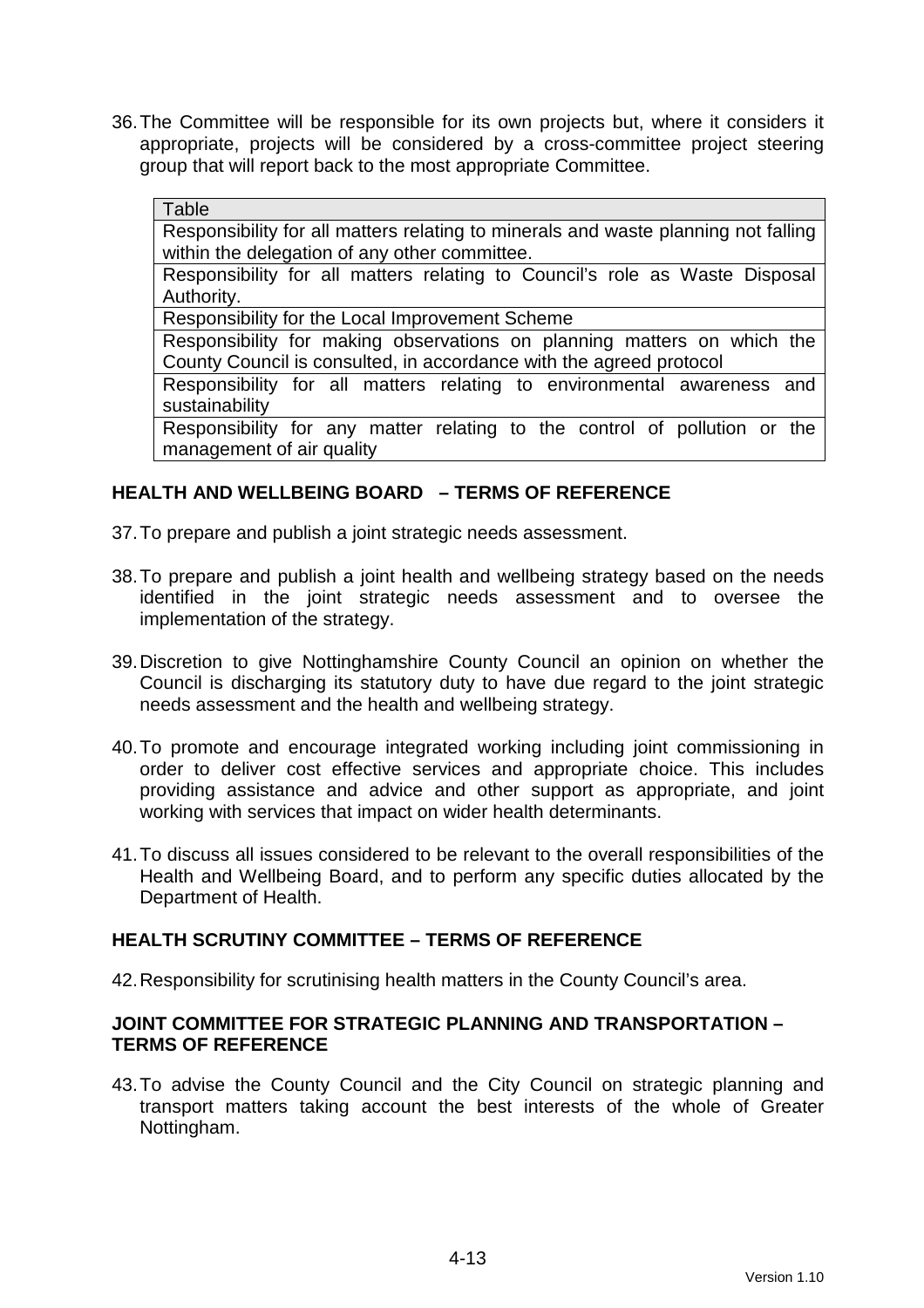#### **JOINT CITY/COUNTY HEALTH SCRUTINY COMMITTEE – TERMS OF REFERENCE**

44. To scrutinise health matters which impact both on the areas covered by Nottingham City Council and Nottinghamshire County Council.

#### **LOCAL JOINT RESOLUTIONS COMMITTEE – TERMS OF REFERENCE**

- 45. The exercise of the powers and functions set out below are delegated by the Full Council:
	- a. Responsibility for considering any issues where agreement cannot be reached between management and the trade unions.

**NOTE:** The Committee will have no delegated authority; any recommendations will be referred either to the Personnel Committee or to the Full Council for approval. This Committee will meet only as and when required.

#### **PLANNING AND LICENSING COMMITTEE – TERMS OF REFERENCE**

- 46. The exercise of the powers and functions set out below are delegated by the Full Council:
	- a. Responsibility for the regulatory functions of the Council in relation to planning, monitoring, enforcement and licensing.
	- b. Responsibility for the regulatory functions of the Council in relation to public rights of way and cycle paths.
	- c. Responsibility for all licensing functions given to the Authority by law, except safety of sports grounds.
	- d. Receiving reports on the exercise of powers delegated to officers in relation to functions for which this Committee is responsible.
	- e. Approval for consultation responses relating to the Committee's functions except for responses to day-to-day technical consultations which will be agreed with the Chairman and reported to the next available Committee following their submission.
	- f. Approving all Councillor attendance at conferences, seminars and training events including any expenditure incurred, within the remit of this Committee and to receive quarterly reports from Corporate Directors on departmental officer travel outside the UK within the remit of this Committee.

#### **PUBLIC HEALTH COMMITTEE – TERMS OF REFERENCE**

47. The exercise of the powers and functions set out below are delegated by the Full Council in relation to public health: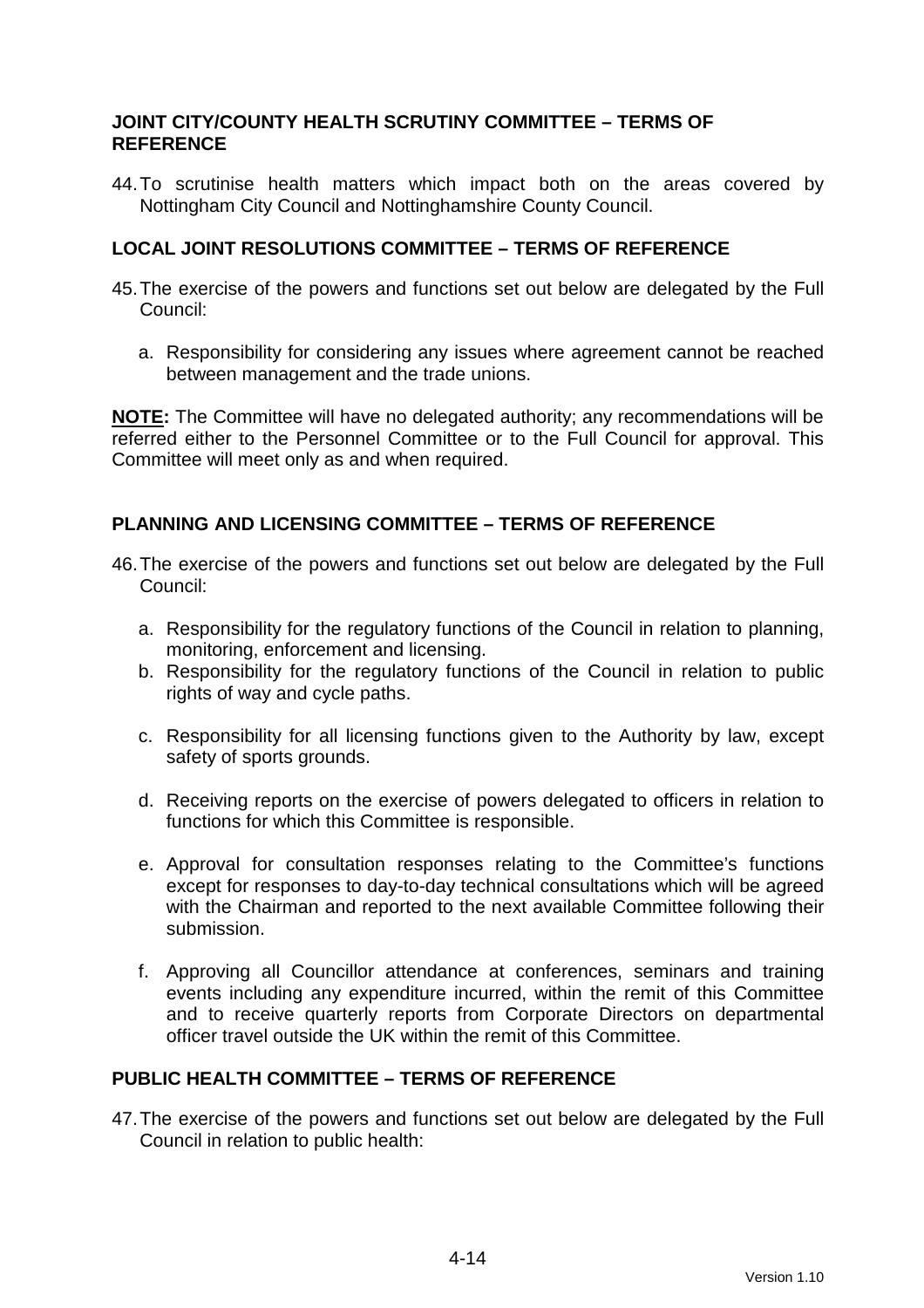- a. All decisions within the control of the Council including but not limited to those listed in the Table below
- b. Policy development in relation to Public Health, subject to approval by the Policy Committee or the Full Council
- c. Review of performance in relation to the services provided on at least a quarterly basis
- d. Review of day to day operational decisions taken by officers
- e. Approval of consultation responses except for responses to day-to-day technical consultations which will be agreed with the Chairman and reported to the next available Committee following their submission.
- f. Approval of relevant staffing structures as required
- g. Approving all Councillor attendance at conferences, seminars and training events including any expenditure incurred, within the remit of this Committee and to receive quarterly reports from Corporate Directors on departmental officer travel outside the UK within the remit of this Committee.
- 48. If any report comes within the remit of more than one committee, to avoid the report being discussed at several committees, the report will be presented and determined at the most appropriate committee. If this is not clear, then the report will be discussed and determined by the Policy Committee.
- 49. As part of the detailed work programme the Committee will receive reports on the exercise of powers delegated to officers.
- 50. The Committee will be responsible for its own projects but, where it considers it appropriate, projects will be considered by a cross-committee project steering group that will report back to the most appropriate committee.

#### **Table**

Responsibility for Public Health with the exception of functions reserved to the Health and Wellbeing Board

#### **TRANSPORT AND HIGHWAYS COMMITTEE – TERMS OF REFERENCE**

- 51. The exercise of the powers and functions set out below are delegated by the Full Council in relation to transport and highways:
	- a. All decisions within the control of the Council including but not limited to those listed in the Table below
	- b. Policy development in relation to transport and highways, subject to approval by the Policy Committee or the Full Council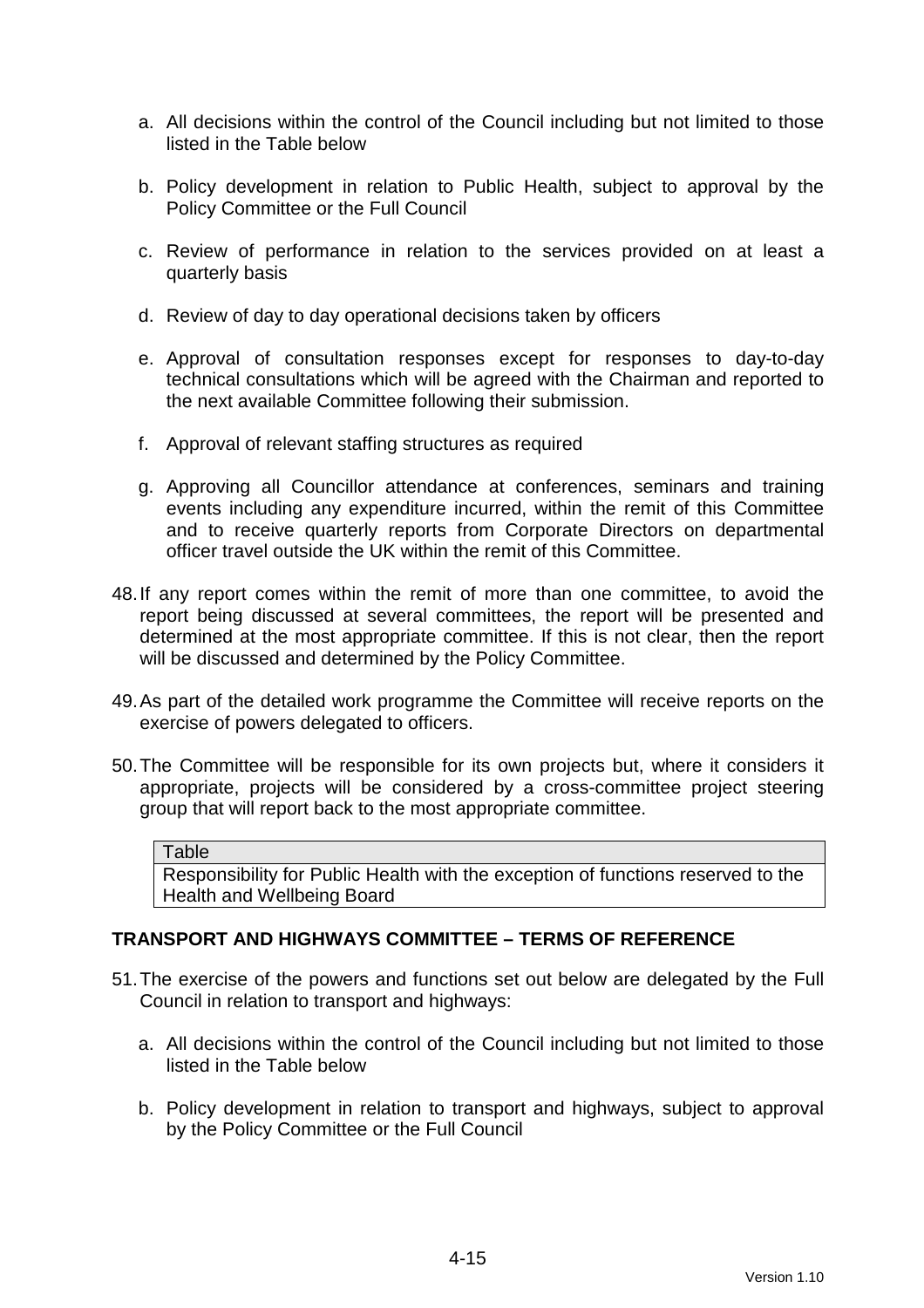- c. Review of performance in relation to the services provided on at least a quarterly basis
- d. Review of day to day operational decisions taken by officers
- e. Approval of consultation responses except for responses to day-to-day technical consultations which will be agreed with the Chairman and reported to the next available Committee following their submission.
- f. Approval of departmental staffing structures as required
- g. Approving all Councillor attendance at conferences, seminars and training events including any expenditure incurred, within the remit of this Committee and to receive quarterly reports from Corporate Directors on departmental officer travel outside the UK within the remit of this Committee.
- 52. If any report comes within the remit of more than one committee, to avoid the report being discussed at several committees, the report will be presented and determined at the most appropriate committee. If this is not clear, then the report will be discussed and determined by the Policy Committee.
- 53. As part of the detailed work programme the Committee will receive reports on the exercise of powers delegated to officers.
- 54. The Committee will be responsible for its own projects but, where it considers it appropriate, projects will be considered by a cross-committee project steering group that will report back to the most appropriate Committee.

#### **Table**

Responsibility for transport and highways (except those which are delegated to other committees) including:

- the planning, management and maintenance of highways including traffic management and residents' parking schemes
- the development of integrated transport systems
- road safety

Responsibility for making highways observations relating to planning applications, on which the County Council is consulted as required by the agreed protocol

Responsibility for the provision of passenger transport services, including bus and rail initiatives

Responsibility for the Council's highways internal trading organisations

#### **INTERNAL MANAGEMENT COMMITTEES**

#### **AUDIT COMMITTEE – TERMS OF REFERENCE**

55. The exercise of the powers and functions set out below are delegated by the Full Council: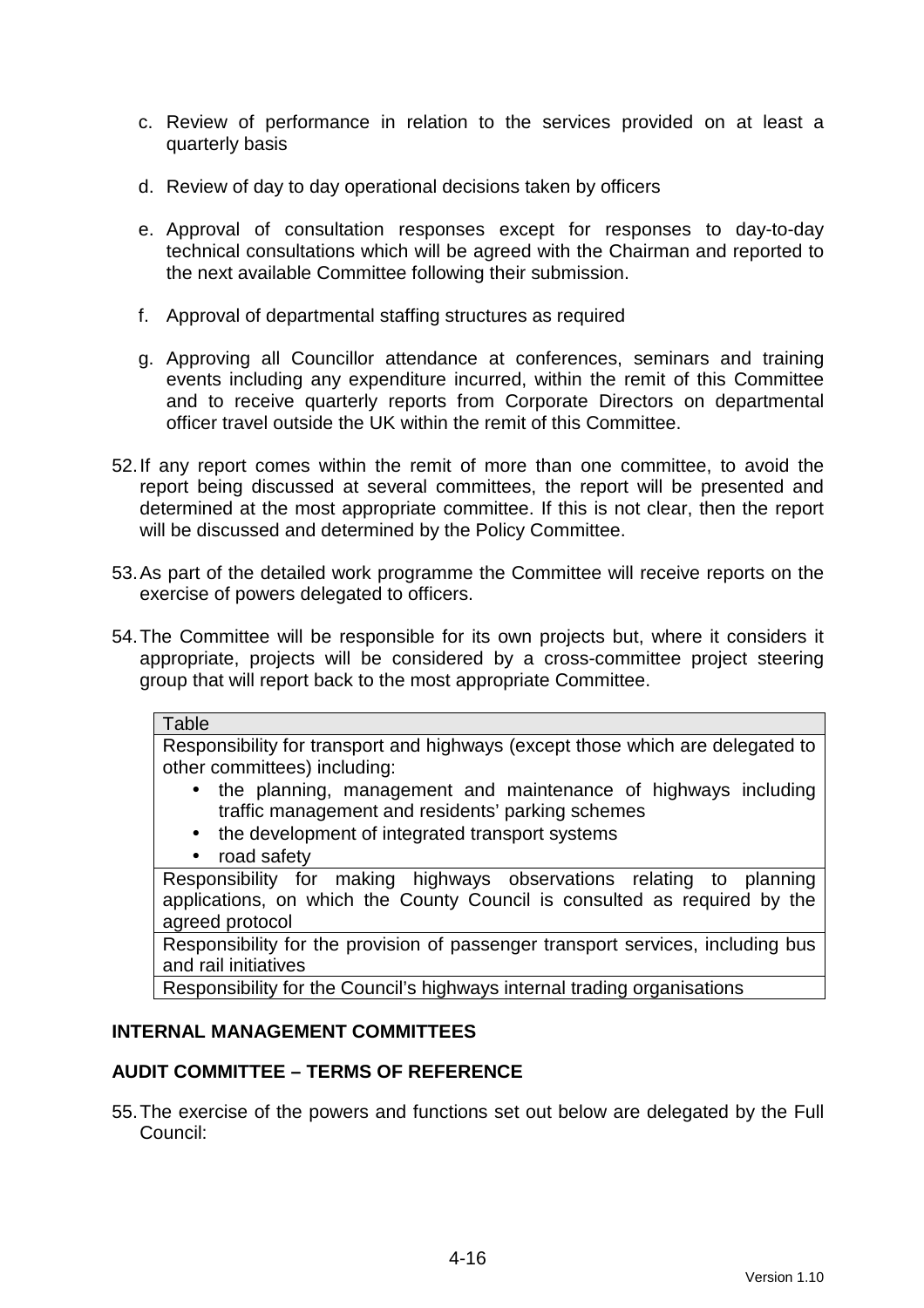- a. Responsibility for advising Council on the adequacy of the Council's systems of internal control and overseeing the external auditor's annual audit of the accounts
- b. Responsibility for maintaining an overview of the Council's Financial Regulations and anti-fraud and anti-corruption strategies

### **CONDUCT COMMITTEE - TERMS OF REFERENCE**

56. The exercise of the powers and functions set out below are delegated by the Full Council in relation to the Code of Conduct for Councillors and Co-opted Members:

Table

Responsibility for considering complaints relating to alleged breaches of the Code of Conduct for Councillors and Co-Opted Members

## **FINANCE AND PROPERTY COMMITTEE – TERMS OF REFERENCE**

- 57. The exercise of the powers and functions set out below are delegated by the Full Council in relation to finance and property:
	- a. All decisions within the control of the Council including but not limited to those listed in the Table below
	- b. Policy development in relation to finance and property, subject to approval by the Policy Committee or the Full Council
	- c. Review of performance in relation to the services provided on at least a quarterly basis
	- d. Review of day to day operational decisions taken by officers
	- e. Approval of consultation responses except for responses to day-to-day technical consultations which will be agreed with the Chairman and reported to the next available Committee following their submission.
	- f. Approval of departmental staffing structures as required
	- g. Approving all Councillor attendance at conferences, seminars and training events including any expenditure incurred, within the remit of this Committee and to receive quarterly reports from Corporate Directors on departmental officer travel outside the UK within the remit of this Committee.
- 58. If any report comes within the remit of more than one committee, to avoid the report being discussed at several committees, the report will be presented and determined at the most appropriate committee. If this is not clear, then the report will be discussed and determined by the Policy Committee.
- 59. As part of the detailed work programme the Committee will receive reports on the exercise of powers delegated to officers.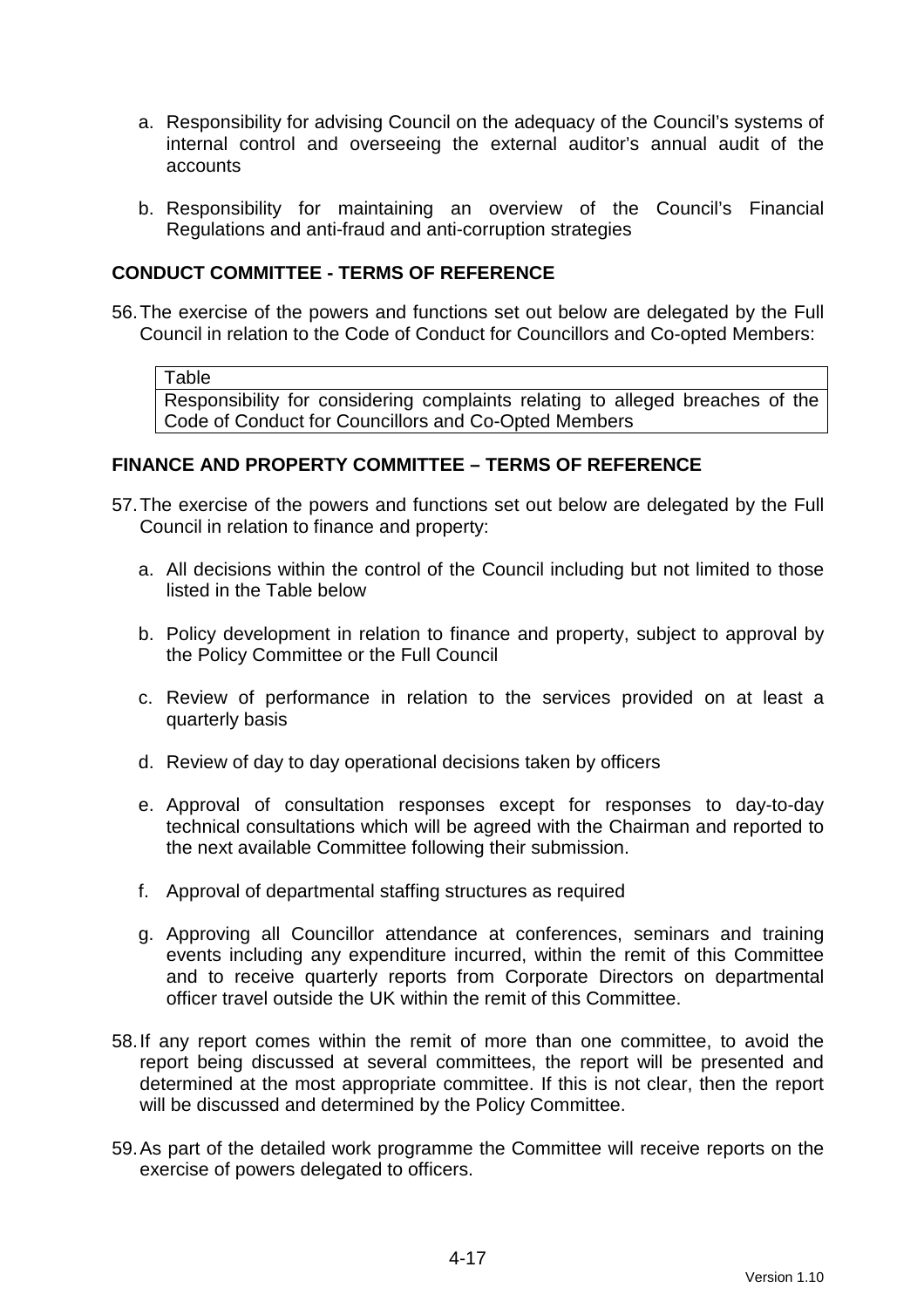60. The Committee will be responsible for its own projects but, where it considers it appropriate, projects will be considered by a cross-committee project steering group that will report back to the most appropriate Committee.

| Table                                                                                                                                                                                                                                  |
|----------------------------------------------------------------------------------------------------------------------------------------------------------------------------------------------------------------------------------------|
| Responsibility for the financial management of the Authority including<br>recommending to Council the financial strategy, annual revenue budget,<br>annual capital budget, asset management plan and precept on billing<br>authorities |
| Responsibility for the monitoring, reviewing and development of the financial<br>framework of the Council including its audit, investments, budgeting and<br>accounting functions                                                      |
| Responsibility for corporate procurement                                                                                                                                                                                               |
| Responsibility for all property related functions including acquisitions and<br>disposals                                                                                                                                              |
| Responsibility for property design and construction and related consultancy<br>services                                                                                                                                                |
| Responsibility for the Council's information and communication technology<br>(ICT) strategy                                                                                                                                            |
| Responsibility for monitoring the Councillors' Divisional Fund                                                                                                                                                                         |
| Responsibility for the Council's County Supplies internal trading organisation                                                                                                                                                         |
| Reviewing and recommending Financial Regulations to the Council for<br>adoption                                                                                                                                                        |

## **NOTTINGHAMSHIRE PENSION FUND COMMITTEE – TERMS OF REFERENCE**

- 61. The exercise of the powers and functions set out below are delegated by the Full Council in relation to pensions:
	- a. All decisions within the control of the Council including but not limited to those listed in the Table below
	- b. Policy development in relation to pensions, subject to approval by the Policy Committee or the Full Council
	- c. Review of performance in relation to the services provided on at least a quarterly basis
	- d. Review of day to day operational decisions taken by officers
	- e. Approval of consultation responses except for responses to day-to-day technical consultations which will be agreed with the Chairman and reported to the next available Committee following their submission.
	- f. Approving all Councillor attendance at conferences, seminars and training events including any expenditure incurred, within the remit of this Committee and to receive quarterly reports from Corporate Directors on departmental officer travel outside the UK within the remit of this Committee.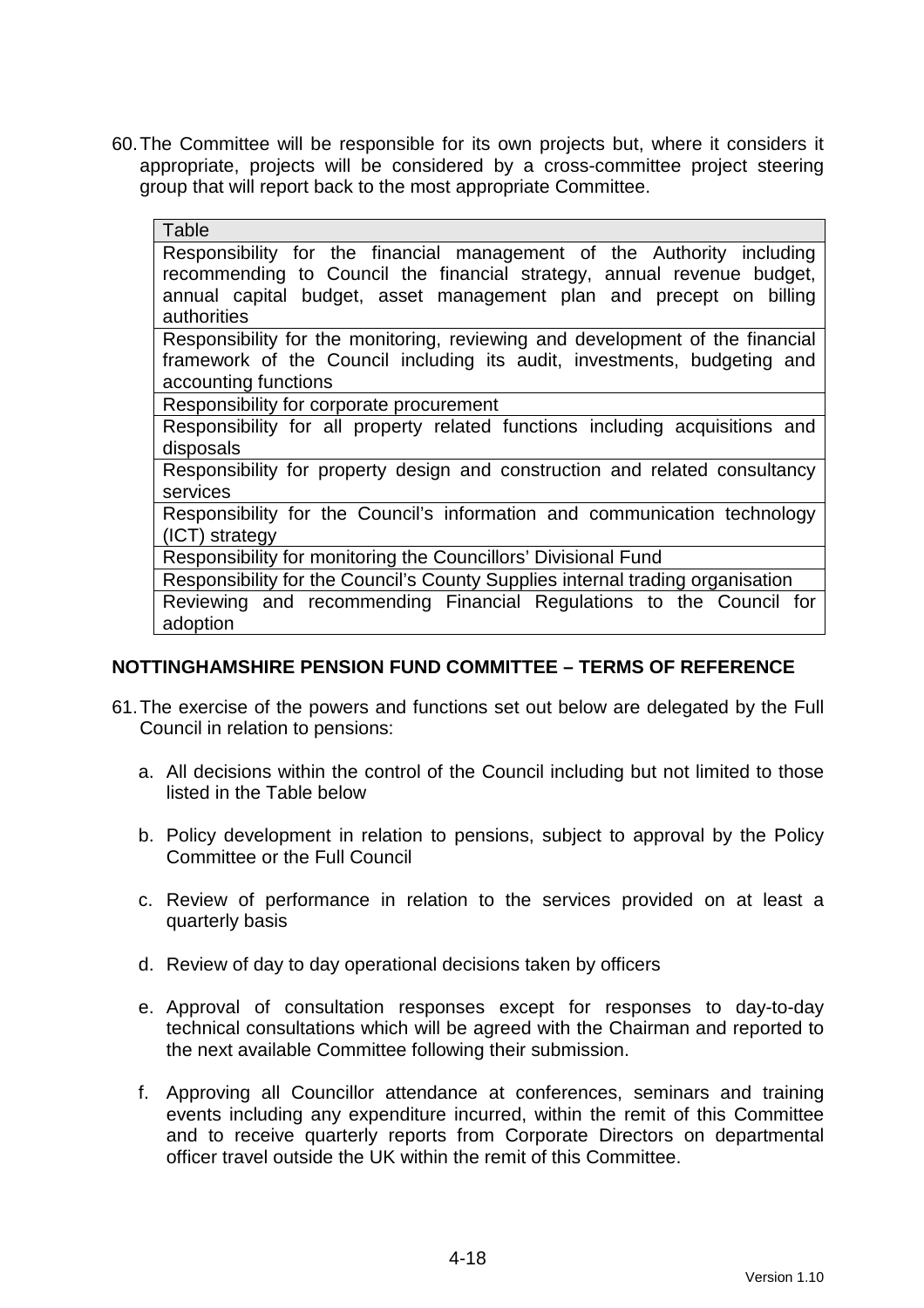- 62. If any report comes within the remit of more than one committee, to avoid the report being discussed at several committees, the report will be presented and determined at the most appropriate committee. If this is not clear, then the report will be discussed and determined by the Policy Committee.
- 63. As part of the detailed work programme the Committee will receive reports on the exercise of powers delegated to officers.
- 64. The Committee will be responsible for its own projects but, where it considers it appropriate, projects will be considered by a cross-committee project steering group that will report back to the most appropriate Committee.

#### Table

Administering the Nottinghamshire Pension Fund, including investments by and management of pension funds

**NOTE:** The County Council administers this Pension Fund on behalf of Nottinghamshire County Council, Nottingham City Council, the District and Borough Councils and other admitted bodies in Nottinghamshire.

## **PENSIONS INVESTMENT SUB-COMMITTEE – TERMS OF REFERENCE**

65. This is a sub-committee of the Nottinghamshire Pension Fund Committee

66. The exercise of the powers and functions set out below are delegated:

a. Responsibility for investment performance management of the Fund Managers and making appropriate recommendations to the Nottinghamshire Pension Fund Committee.

## **PENSIONS SUB-COMMITTEE – TERMS OF REFERENCE**

67. This is a sub-committee of the Nottinghamshire Pension Fund Committee

68. The exercise of the powers and functions set out below are delegated:

a. Responsibility for making recommendations to the Nottinghamshire Pension Fund Committee on matters relating to the administration and investment of the Pensions Fund.

#### **PERSONNEL COMMITTEE – TERMS OF REFERENCE**

- 69. The exercise of the powers and functions set out below are delegated by the Full Council in relation to personnel:
	- a. All decisions within the control of the Council including but not limited to those listed in the Table below
	- b. Policy development in relation to personnel, subject to approval by the Policy Committee or the Full Council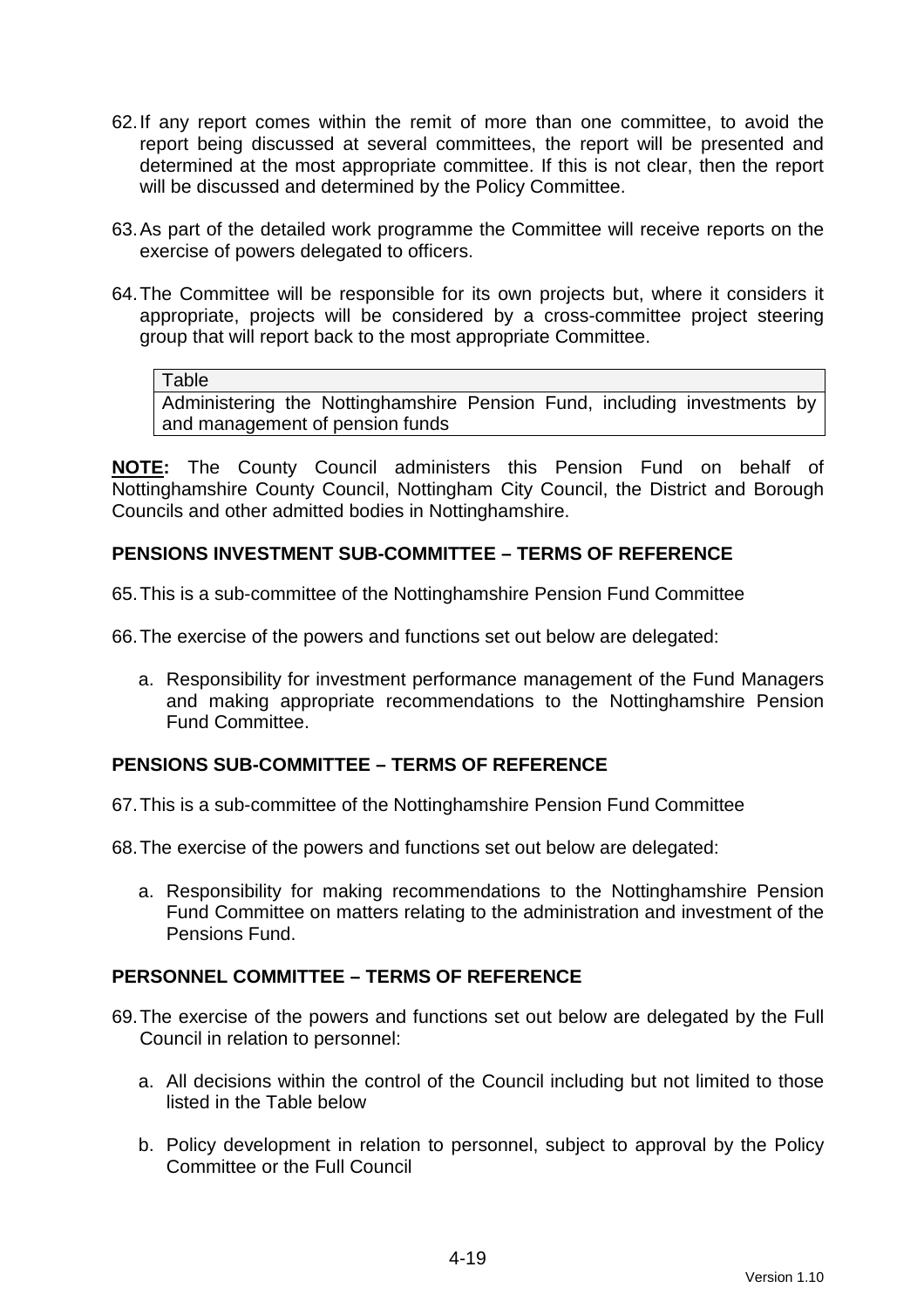- c. Review of performance in relation to the services provided on at least a quarterly basis
- d. Review of day to day operational decisions taken by officers
- e. Approval of consultation responses except for responses to day-to-day technical consultations which will be agreed with the Chairman and reported to the next available Committee following their submission.
- f. Approving all Councillor attendance at conferences, seminars and training events including any expenditure incurred, within the remit of this Committee and to receive quarterly reports from Corporate Directors on departmental officer travel outside the UK within the remit of this Committee.
- 70. If any report comes within the remit of more than one committee, to avoid the report being discussed at several committees, the report will be presented and determined at the most appropriate committee. If this is not clear, then the report will be discussed and determined by the Policy Committee.
- 71. As part of the detailed work programme the Committee will receive reports on the exercise of powers delegated to officers.
- 72. The Committee will be responsible for its own projects but, where it considers it appropriate, projects will be considered by a cross-committee project steering group that will report back to the most appropriate Committee.

| Table                                                                          |
|--------------------------------------------------------------------------------|
| Responsibility for the pay, terms and conditions of service and training of    |
| employees except for approving the annual Senior Officer Pay Policy            |
| Statement which is reserved to the Full Council                                |
| Responsibility for employee relations including arrangements for consultation/ |
| negotiation with Trades Unions                                                 |
| Responsibility for health and safety related matters                           |
| Reviewing and recommending Staffing Regulations to the Council for adoption    |
| Reviewing annually the overall staffing structure of the Council               |
| Considering any matters relating to Trade Union recognition                    |
| Responsibility for the Council's catering and facilities management internal   |
| trading organisation                                                           |

## **APPEALS SUB-COMMITTEE – TERMS OF REFERENCE**

- 73. This is a sub-committee of the Personnel Committee
- 74. The exercise of the powers and functions set out below are delegated by the Full Council:
	- a. Responsibility for determining appeals and complaints by employees under the Council's disciplinary, grievance and harassment procedures and other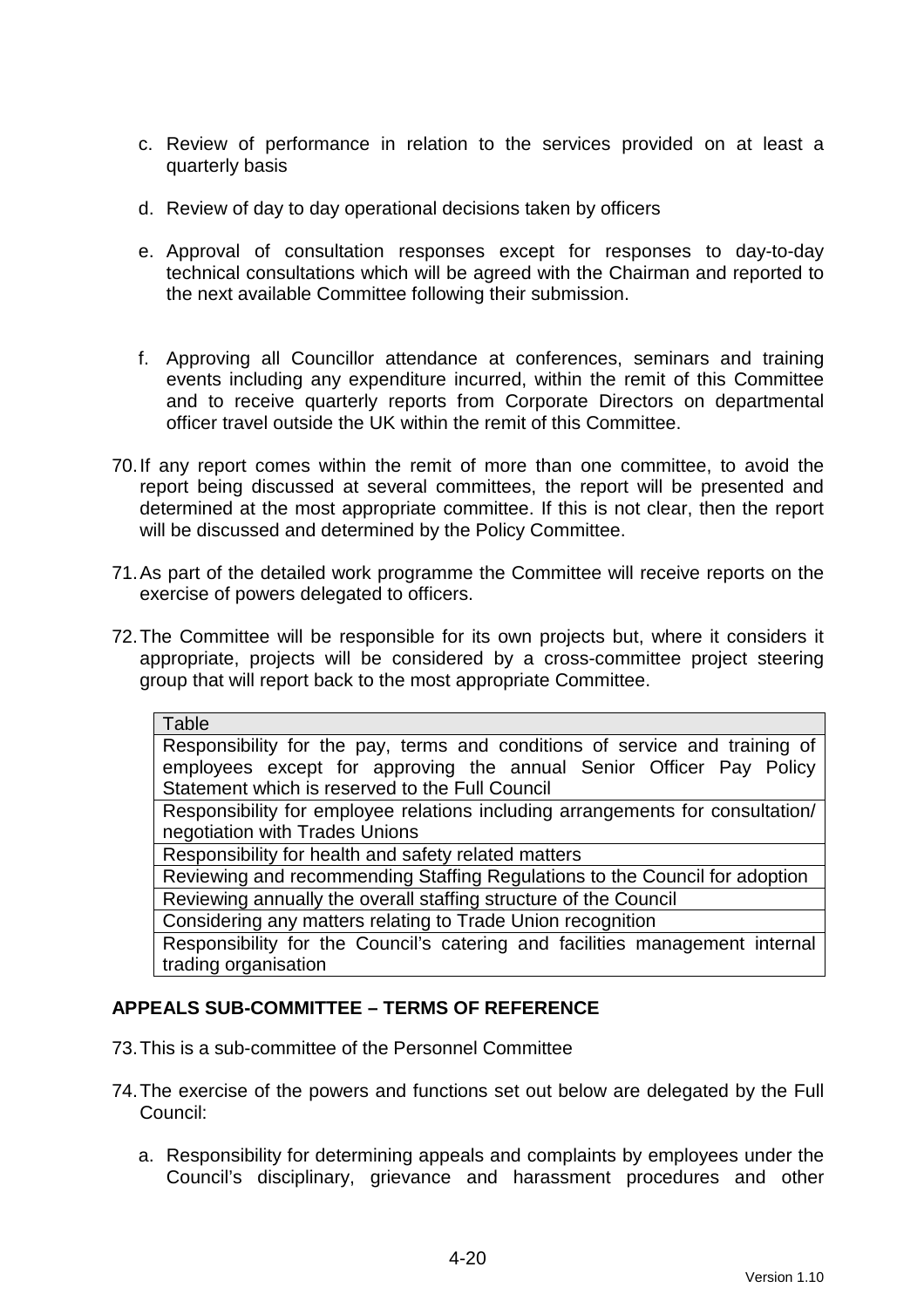employment related procedures (This does not include appeals relating to pay, grading or discretionary awards in respect of redundancy or early retirement)

b. Responsibility for appeals against decisions not to include providers, or to remove them from the Council's directory of providers for funded early years education

**NOTE:** Complaints Review Panels are not formal meetings of the County Council. The responsibilities of these Panels are contained in the Complaints Procedures.

# **SENIOR STAFFING SUB-COMMITTEE – TERMS OF REFERENCE**

- 75. This is a sub-committee of the Policy Committee.
- 76. The exercise of the powers and functions set out below are delegated by the Full Council to the Senior Staffing Sub-Committee:
	- a. Responsibility for the appointment and dismissal of, and taking disciplinary action against, senior employees as set out in the Employment Procedure Rules

# **NOTE:-**

- The appropriate committee chairman for the post being considered will always be present as a member of the Sub-Committee. Where the issue being considered relates to the Council's Chief Executive or a Corporate Director the Sub-Committee will have a membership of nine; otherwise the Sub-Committee will have a membership of five.
- The Sub-Committee will be required to follow the Council's Recruitment and Selection Code of Practice.
- The procedures the Sub-Committee is required to follow are set out in the Council's Staffing Regulations.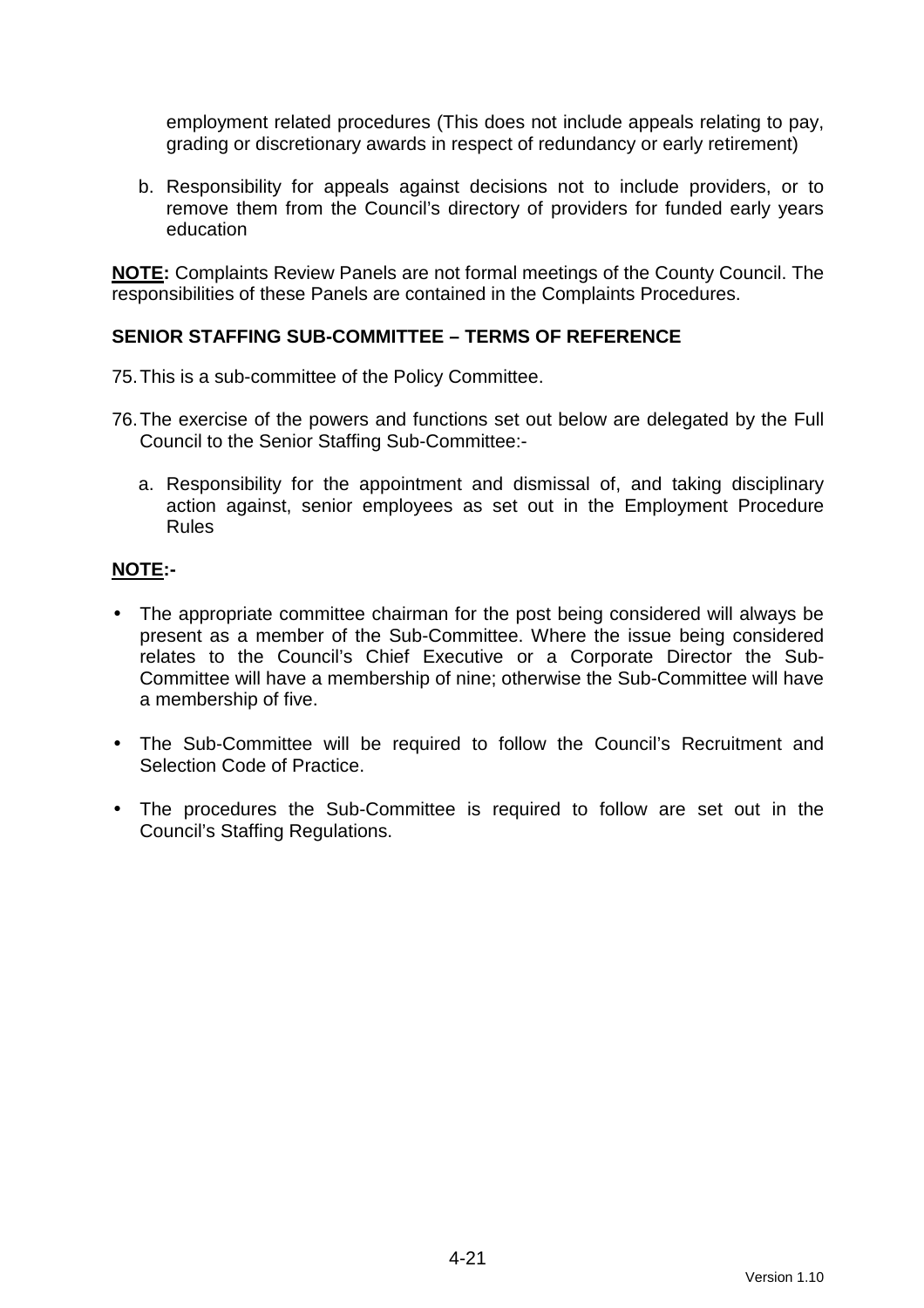# **PART B – SCHEME OF DELEGATION TO OFFICERS**

- 1. This Scheme sets out the delegated powers of officers of the County Council. For the purposes of the Scheme of Delegation the term 'Corporate Director' includes the Chief Executive and the Director of Public Health.
- 2. Corporate Directors may delegate these powers to other officers and must ensure they appoint another officer to substitute in their absence.
- 3. Officers can only exercise delegated powers in accordance with approved policies and decisions made by committees or the Full Council.
- 4. All matters which are not day to day operational matters or contained in this Scheme of Delegation must be decided by the relevant committee. For urgent decisions see the Procedure for Urgent Decisions.
- 5. The chairman of the relevant committee may request an officer not to exercise their delegated power in any particular case and, if so, a report will be taken to the next available meeting of this committee for consideration.
- 6. Appointments of staff below Service Director level will be made by Officers. Any other appointment must be made by the Senior Staffing Sub-Committee.
- 7. Corporate Directors may not add to the establishment of their departments except in accordance with Employment Procedure Regulations, or any other specific committee approval.
- 8. Corporate Directors will agree with their respective chairman and vice-chairman the nature and level of information they require regarding the exercise of officers' delegated powers.
- 9. Corporate Directors must ensure that adequate arrangements are in place to brief and consult committee chairmen (or vice-chairmen in their absence) within their service areas as agreed with these chairmen.
- 10. Corporate Directors will exercise their delegated powers in accordance with any requirements of the Chief Executive.
- 11. Corporate Directors must ensure that their department maintains a list of specific delegations to officers, which must be available for public inspection at all times.
- 12. Corporate Directors have authority to exercise the powers of the County Council in the event of an emergency or disaster, including making or approving any arrangements for the protection of persons or property, and will report back to the next appropriate committee or meeting Council in the event that this authority is exercised.
- 13. Corporate Directors have authority to decide whether or not to commence or defend proceedings within their areas of responsibility. This includes decisions on settlements which must be made in consultation with the Group Manager, Legal and Democratic Services and the Chief Finance Officer. Policy Committee will receive regular reports on settlements. This is not the same as authorising the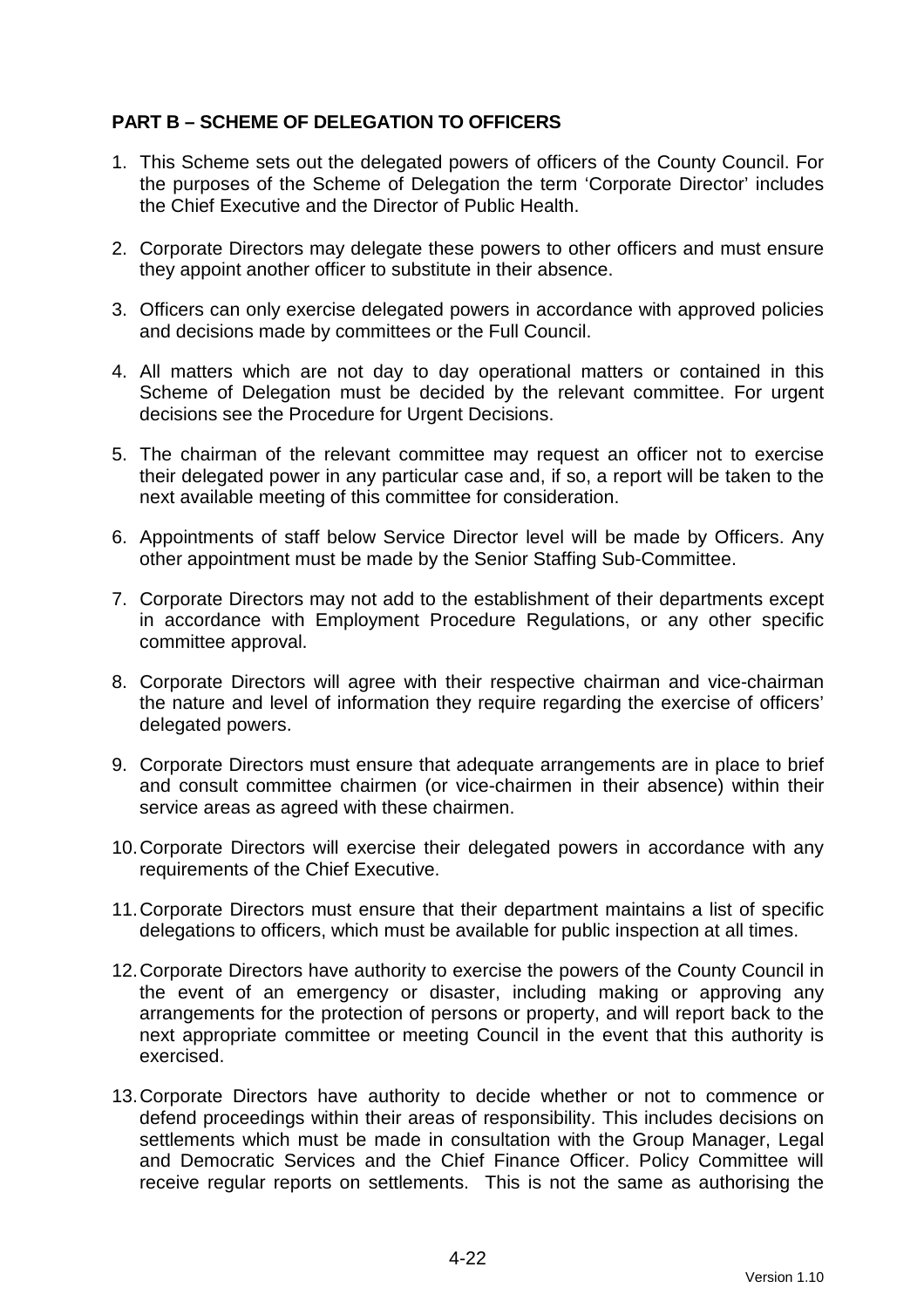formal commencement or defence of, or participation in, any legal proceedings, including appearing in proceedings and signing documents necessary to any legal procedure. The Corporate Director Policy, Planning and Corporate Services is responsible for this (see paragraph 21b below).

- 14. Corporate Directors have authority to settle ombudsman complaints and to determine payments under the Payments for Maladministration Policy. Policy Committee will receive regular reports on the operation of the Policy and payments.
- 15. Corporate Directors have authority to determine ex-gratia claims of up to £1,000 in respect of employees or volunteers carrying out their duties who suffer damage to personal belongings. Personnel Committee will receive regular reports.
- 16. The Chief Executive, the Corporate Director Policy, Planning and Corporate Services, the Group Manager Legal and Democratic Services and Team Managers Legal Services and Senior Solicitors have authority to certify the fixing of the Common Seal of the Council to a document where this is required in order to give effect to a decision.

# **CHIEF EXECUTIVE**

- 17. The exercise of the responsibilities set out below are delegated by the County Council:
	- a. Taking all operational decisions necessary to secure the provision of services and/or the discharge of statutory functions, including the power to enter into contracts, in accordance with approved policies and Financial Regulations across the Authority.
	- b. Making any decision normally reserved to committee or another officer in accordance with the Urgency Procedure Rules.
	- c. Taking decisions whether to grant dispensations to Councillors and co-opted members from requirements relating to interests and their participation in meetings.
	- d. Taking any decision on any matter not reserved to another officer by law.
	- e. Holding to account Corporate Directors for the performance of their departments.

# **CORPORATE DIRECTOR ADULT SOCIAL CARE, HEALTH AND PUBLIC PROTECTION**

- 18. The exercise of the responsibilities set out below are delegated by the County Council:
	- a. Taking all operational decisions necessary to secure the provision of services and/or the discharge of statutory functions, including the power to enter into contracts, in accordance with approved policies and Financial Regulations in relation to the following areas: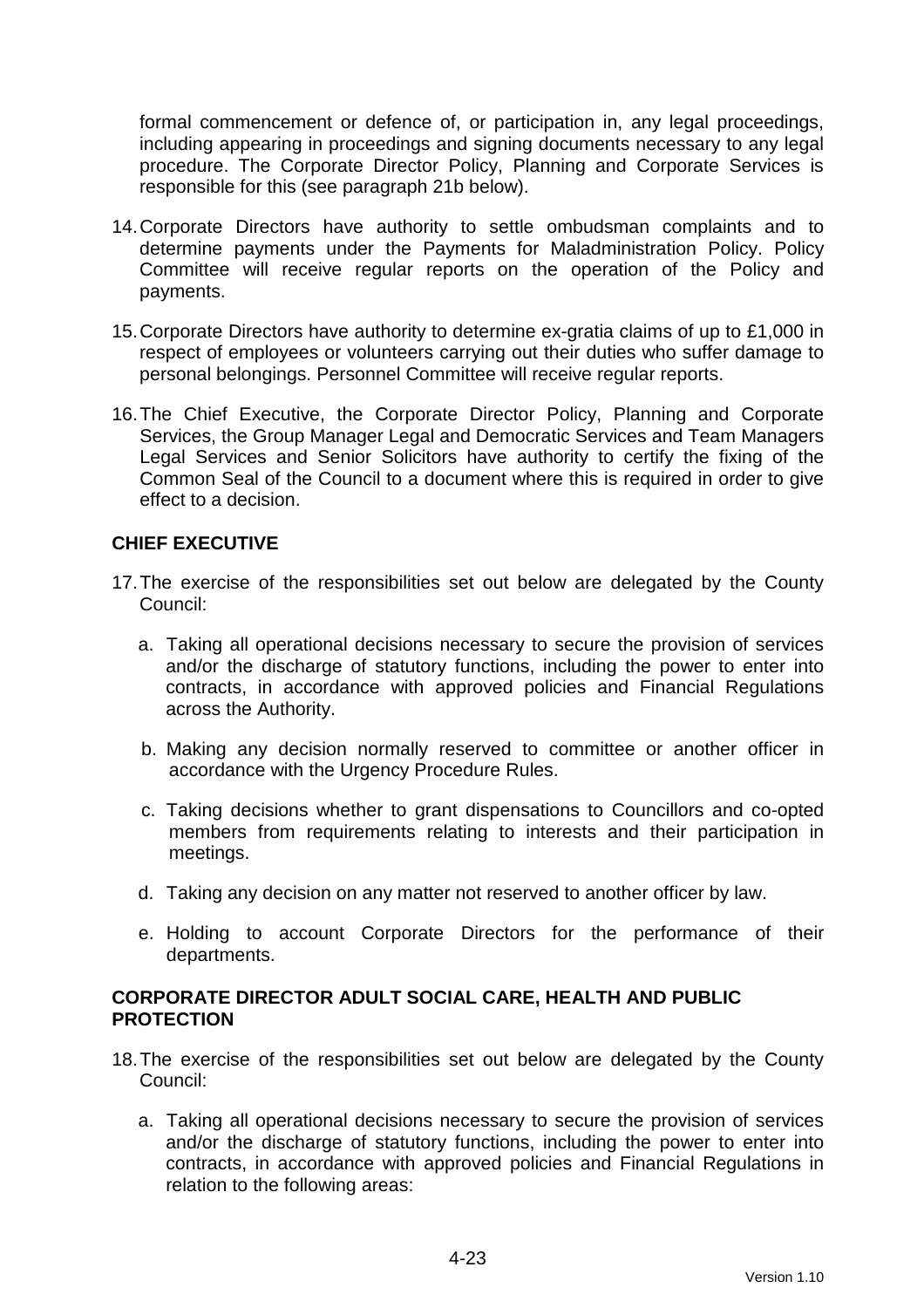Adult social care including:

- Safeguarding
- Mental health
- Disability
- Older people
- Residential services
- Day services

Public protection including:

- Trading Standards
- Emergency management
- Registration services
- b. Holding officers to account for the performance of their service areas
- c. Approving departmental officer travel outside the UK and providing a quarterly report to the relevant Committees on approvals.

# **CORPORATE DIRECTOR CHILDREN, FAMILIES AND CULTURAL SERVICES**

- 19. To be the designated Director of Children Services in accordance with Section 19 of the Children's Act 2004.
- 20. The exercise of the responsibilities set out below are delegated by the County Council:
	- a. Taking all operational decisions necessary to secure the provision of service and/or the discharge of statutory functions, including the power to enter into contracts, in accordance with approved policies and Financial Regulations in relation to the following areas:
		- Education
		- Special educational needs and disability
		- Safeguarding
		- Children's social care
		- Youth services
		- Libraries
		- Country parks
		- Sport and Arts
		- Early Years
	- b. Holding officers to account for the performance of their service areas.
	- c. Approving school governor appointments for which the Council has responsibility and reporting these decisions quarterly to the Children and Young People's Committee.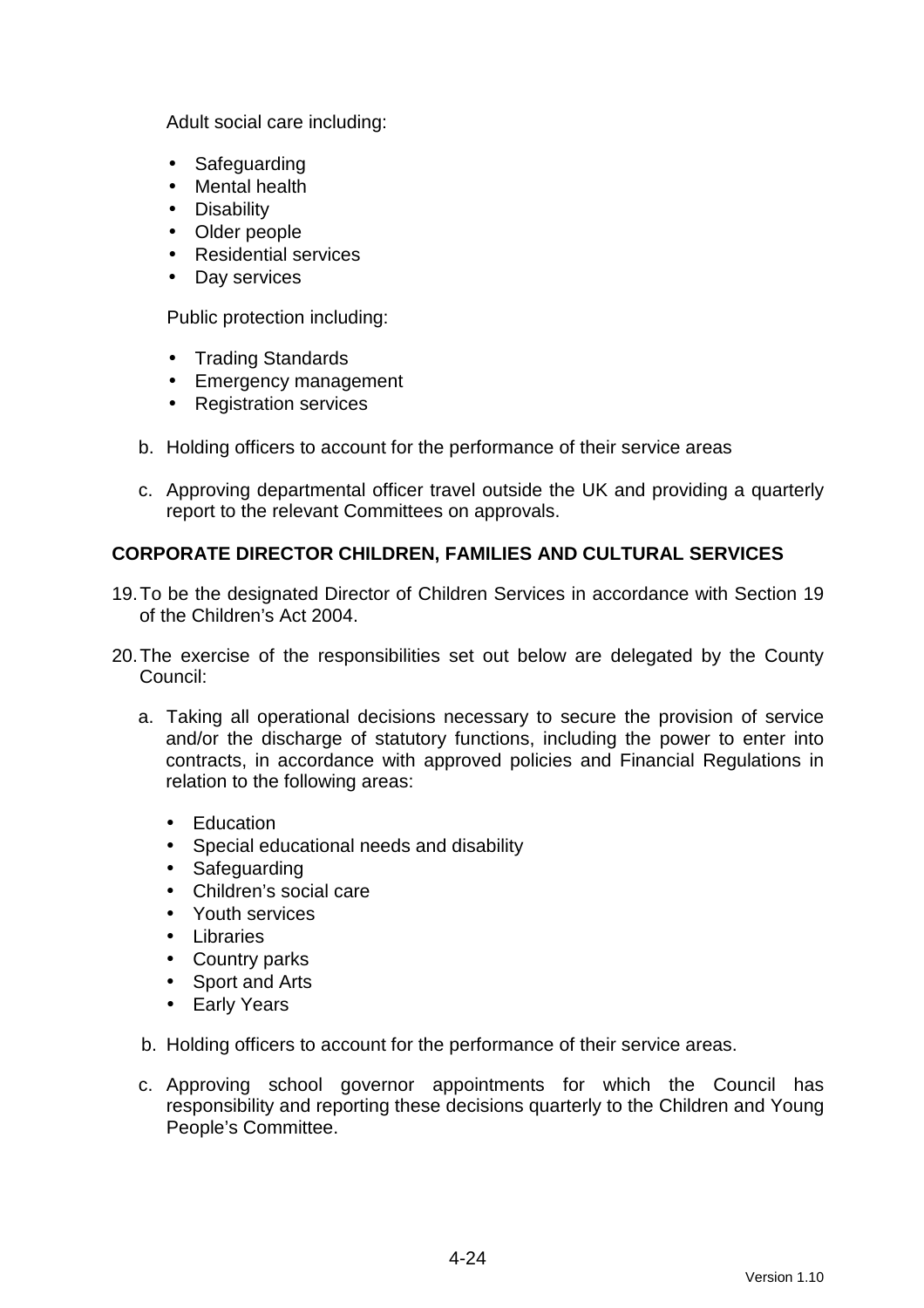d. Approving departmental officer travel outside the UK and providing a quarterly report to the relevant Committees on approvals.

# **CORPORATE DIRECTOR ENVIRONMENT AND RESOURCES**

- 21. The exercise of the responsibilities set out below are delegated by the County Council:
	- a. Taking all operational decisions necessary to secure the provision of service and/or the discharge of statutory functions, including the power to enter into contracts, in accordance with approved policies and Financial Regulations in relation to the following areas:
		- Waste Disposal
		- Transport
		- Highways
		- Property
		- Financial Services
		- Information and Communications Technology (ICT)
		- Catering and Facilities Management
		- Holding officers to account for the performance of their service areas.
		- Human Resources and Customer Services
	- b. Approving departmental officer travel outside the UK and providing a quarterly report to the relevant Committees on approvals.

## **CORPORATE DIRECTOR POLICY, PLANNING AND CORPORATE SERVICES**

- 22. The exercise of the responsibilities set out below are delegated by the County Council:
	- a. Taking all operational decisions necessary to secure the provision of service and/or the discharge of statutory functions, including the power to enter into contracts, in accordance with approved policies and Financial Regulations in relation to the following areas:
		- Improvement Programme
		- Planning
		- Corporate performance
		- Complaints
		- Economic development
		- Legal & Democratic Services
		- Policy development
		- Localism
		- Grant aid administration
		- Equalities
		- Community Engagement
		- Community Safety
		- Communications and Marketing
		- Conservation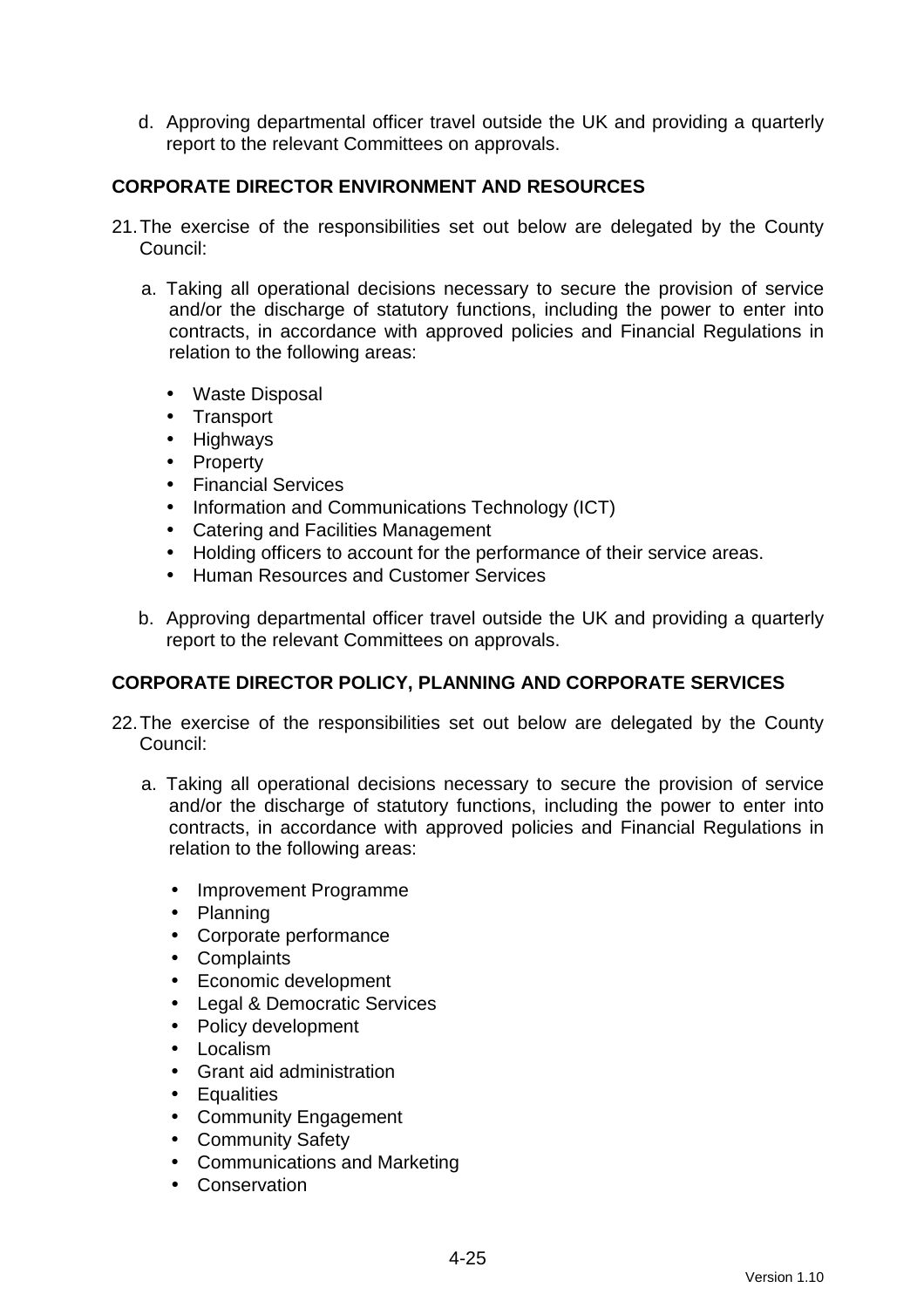- b. Authorising the commencement or defence of, or participation in, any legal proceedings, including appearing in proceedings and signing documents necessary to any legal procedure, and authorising other officers to do so on behalf of the County Council. This is not the same as deciding whether to commence or defend proceedings and making decisions on settlements. The relevant Corporate Director is responsible for this (see paragraph 13 above).
- c. Holding officers to account for the performance of their service areas.
- d. Taking all operational decisions necessary relating to the level and nature of support services for County Councillors, including IT.
- e. Approving departmental officer travel outside the UK and providing a quarterly report to the relevant Committees on approvals.

## **DIRECTOR OF PUBLIC HEALTH**

- 23. The exercise of the responsibilities set out below are delegated by the County Council:
- 24. To be the designated Director of Public Health in accordance with Section 30 of the Health and Social Care Act 2012.
- 25. The exercise of the responsibilities set out below are delegated by the County Council:
	- a. Taking all operational decisions necessary to secure the provision of service and/or the discharge of statutory functions, including the power to enter into contracts, in accordance with approved policies and Financial Regulations in relation to the following areas:
		- Public Health
	- b. Holding officers to account for the performance of their service areas.
	- c. Approving departmental officer travel outside the UK and providing a quarterly report to the relevant Committees on approvals.

## **STATUTORY OFFICERS**

26. There is a legal requirement to allocate some specific responsibilities to officers and the Council has designated the following posts:

| Chief Executive                                          | Head of Paid Service & Proper Officer |
|----------------------------------------------------------|---------------------------------------|
| Corporate Director Policy, Planning   Monitoring Officer |                                       |
| and Corporate Services                                   |                                       |
| <b>Service Director Financial Services</b>               | Chief Finance Officer (also known as  |
|                                                          | Section 151 Officer)                  |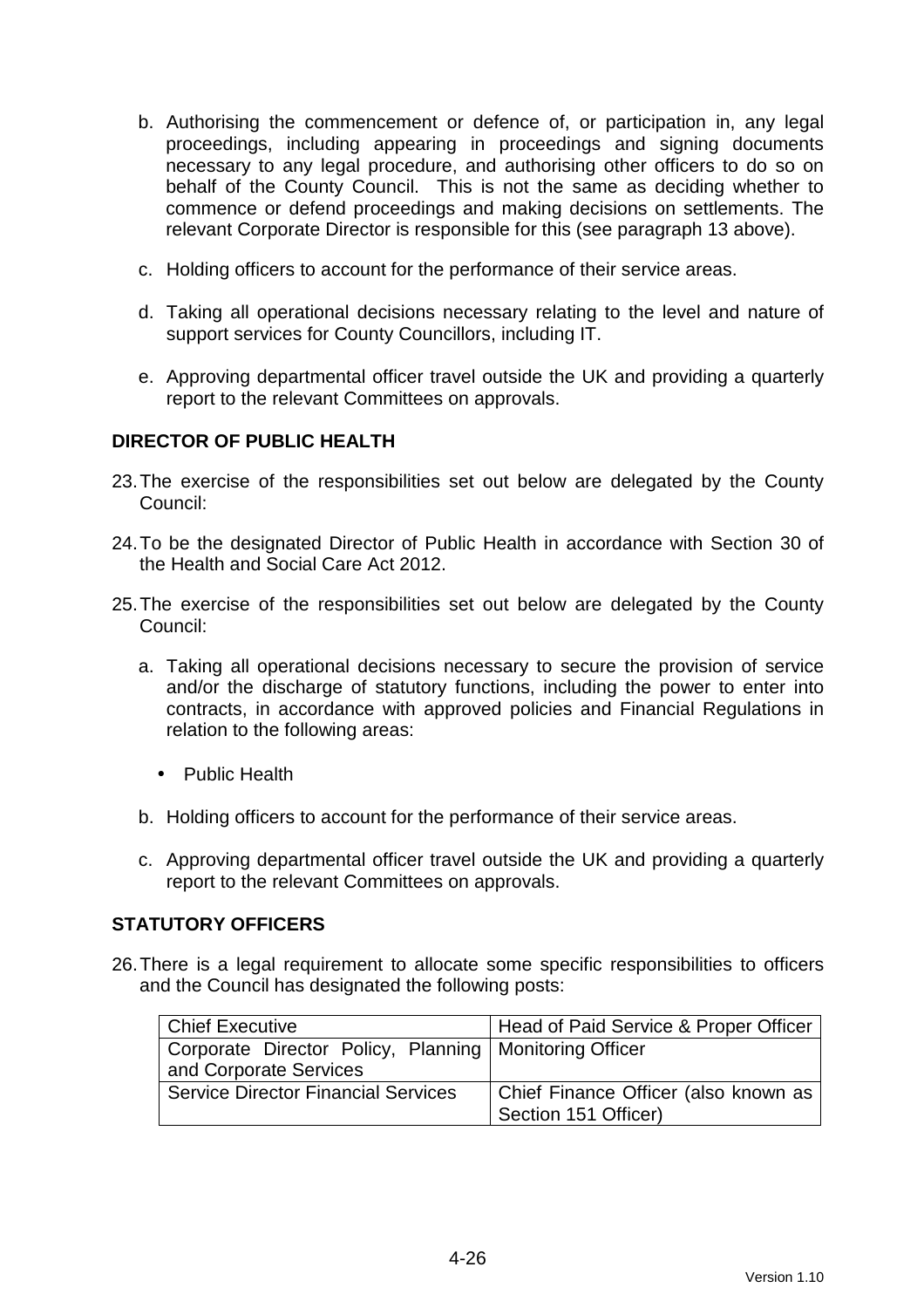# **HEAD OF PAID SERVICE**

- 27. Responsibility for reporting to the Full Council on the manner in which the discharge of the Council's functions is co-ordinated, the number and grade of officers required for the discharge of functions and the organisation of officers.
- 28. Responsibility for considering applications from officers for exemption from political restriction in respect of the post held by that officer.

**NOTE:** The Head of Paid Service may not be the Monitoring Officer but may hold the post of Chief Finance Officer if a qualified accountant.

## **PROPER OFFICER**

29. Responsibility for acting as the Proper Officer as set out in Section 270(3) of the Local Government Act 1972 in connection with committees.

## **MONITORING OFFICER**

- 30. Responsibility for maintaining the Constitution, ensuring it is available for inspection and making minor changes as a result of any restructuring.
- 31. Responsibility for ensuring the lawfulness and fairness of decision making; this includes authority, after consulting with the Head of Paid Service and Chief Finance Officer, to report to the Full Council if they consider that any proposal, decision or omission would give rise to unlawfulness or maladministration.
- 32. Responsibility for contributing to the promotion and maintenance of high standards of conduct.

**NOTE:** The Monitoring Officer cannot be the Chief Finance Officer or the Head of Paid Service.

## **CHIEF FINANCE OFFICER**

- 33. Responsibility for ensuring the lawfulness and financial prudence of decision making; this includes authority, after consulting with the Head of Paid Service and Monitoring Officer, to report to the Full Council if they consider that any proposal, decision or omission would give rise to unlawful expenditure, or is unlawful and is likely to cause a loss or deficiency or if the Council is about to enter an item of account unlawfully.
- 34. Responsibility for the administration of the financial affairs of the Council.
- 35. Responsibility for providing advice on the scope of powers and authority to take decisions, maladministration, financial impropriety and probity.
- 36. Responsibility for providing financial information to the media, members of the public and the community.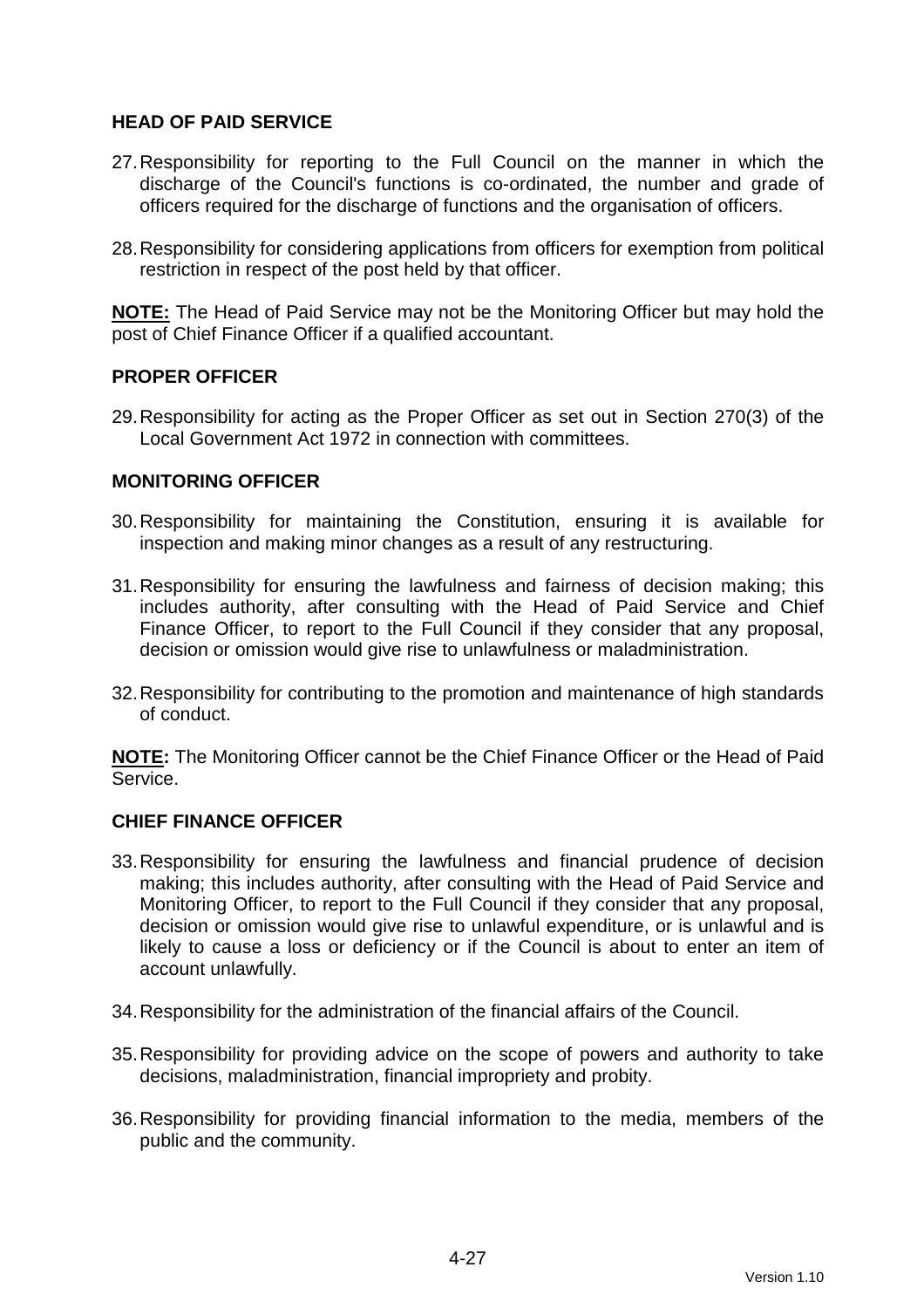**NOTE:** The Chief Finance Officer cannot be the Monitoring Officer but may hold the post of Head of Paid Service.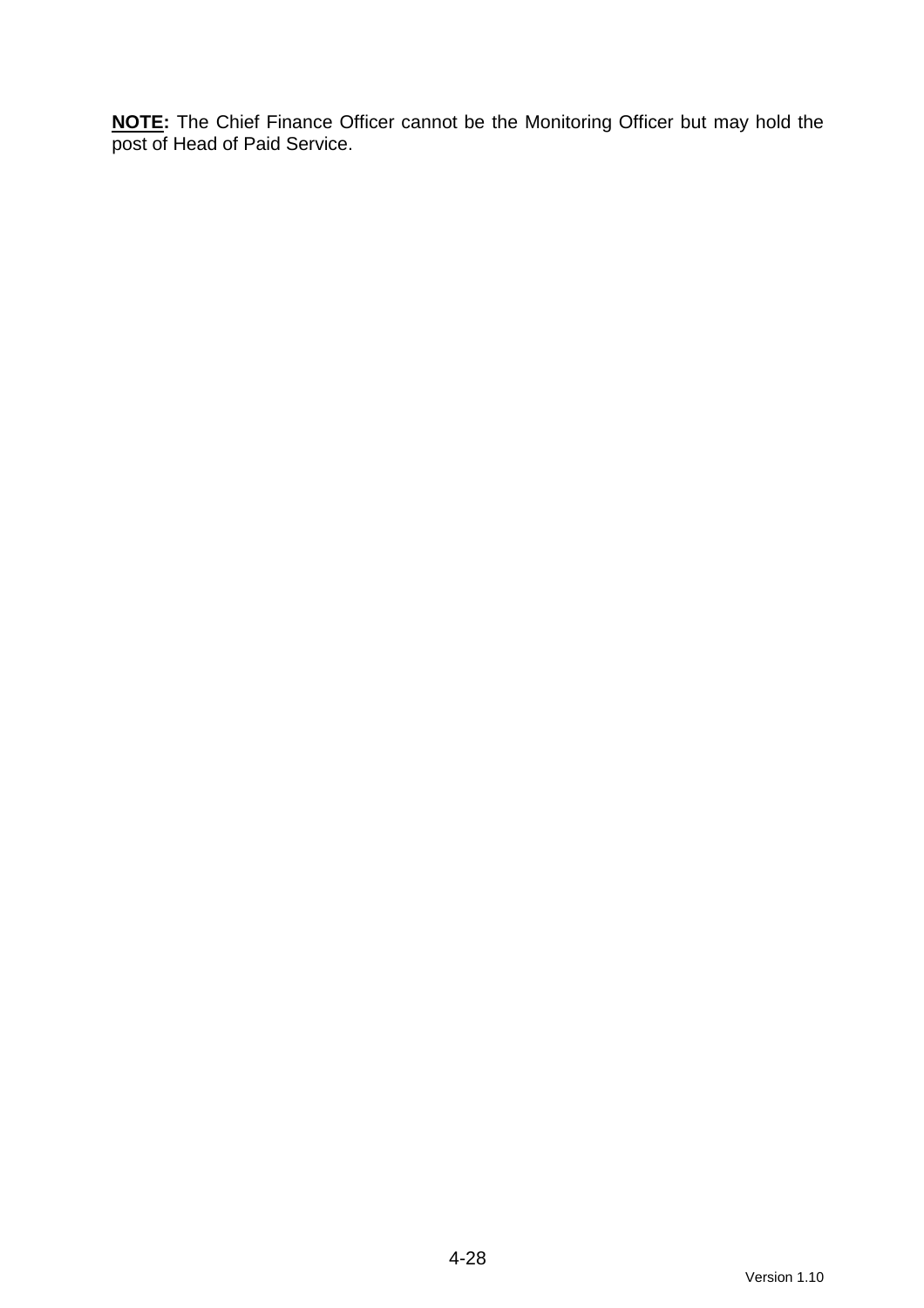**PART FIVE** 

**DEMOCRACY** 

**PROCEDURES**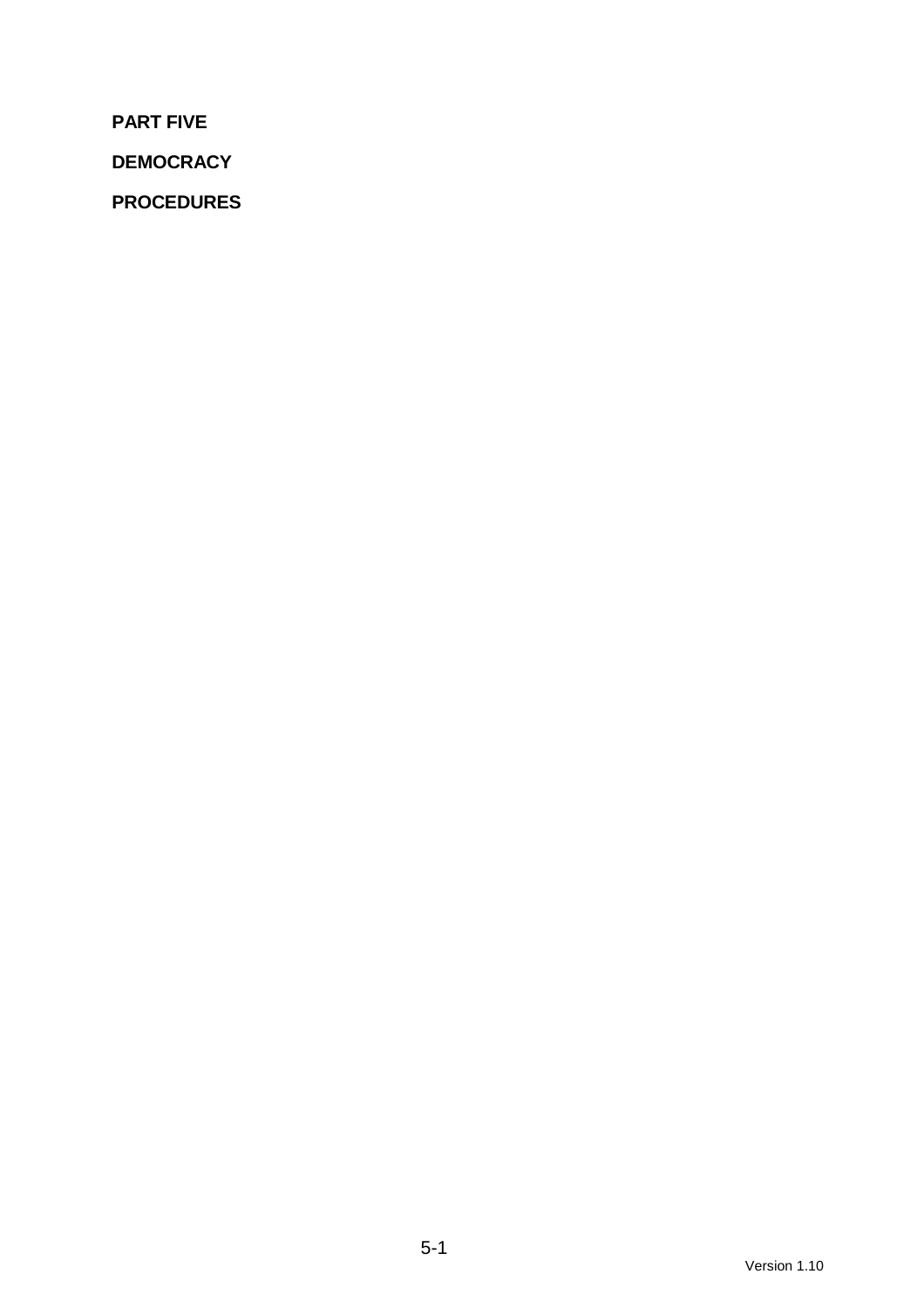# **PART A – PROCEDURE RULES FOR MEETINGS OF THE FULL COUNCIL**

#### **INTRODUCTION**

- 1. These rules are designed to ensure meetings of the Full Council run smoothly and are conducted properly.
- 2. So far as the law allows, any of these rules may be suspended at any meeting of the Full Council, either for the whole meeting or for a particular item on the agenda. In order to achieve this, a motion must be moved and seconded and a vote carried.
- 3. If any issues arise at a meeting in relation to interpretation of the procedure rules, the Chairman's decision will be final.
- 4. For the annual budget meeting some procedure rules will be suspended and alternative rules applied. See paragraph 85 below.

## **ARRANGEMENTS FOR MEETINGS**

- 5. Full Council meetings are normally held every 8 weeks on a Thursday. Meetings normally start at 10.30am.
- 6. The agenda and papers for meetings of the Full Council must be available at least five clear working days before the meeting.
- 7. Meetings of the Full Council will not continue beyond midnight unless it appears to the Chairman that the meeting will finish shortly after that time. Any remaining business will be held over until the next meeting. The annual budget meeting will continue beyond midnight if necessary.
- 8. The annual meeting of the Full Council is normally held each May.
- 9. The County Council's annual budget will normally be considered at the February meeting.
- 10. A special meeting will be arranged if the Chairman of the Council, the Council Leader, or any five County Councillors request such a meeting. A Special Meeting will be held on any day of the week.

#### **MINIMUM ATTENDANCE (QUORUM)**

- 11. At least one quarter (17) of the whole number of elected County Councillors must be present for the meeting to proceed or continue.
- 12. If the Chairman or the Chief Executive concludes that an insufficient number of Councillors is present the meeting will not proceed. The Division Bell will be sounded, and if after more than five minutes there is still an insufficient number present at the meeting it will be adjourned to a time fixed by the Chairman.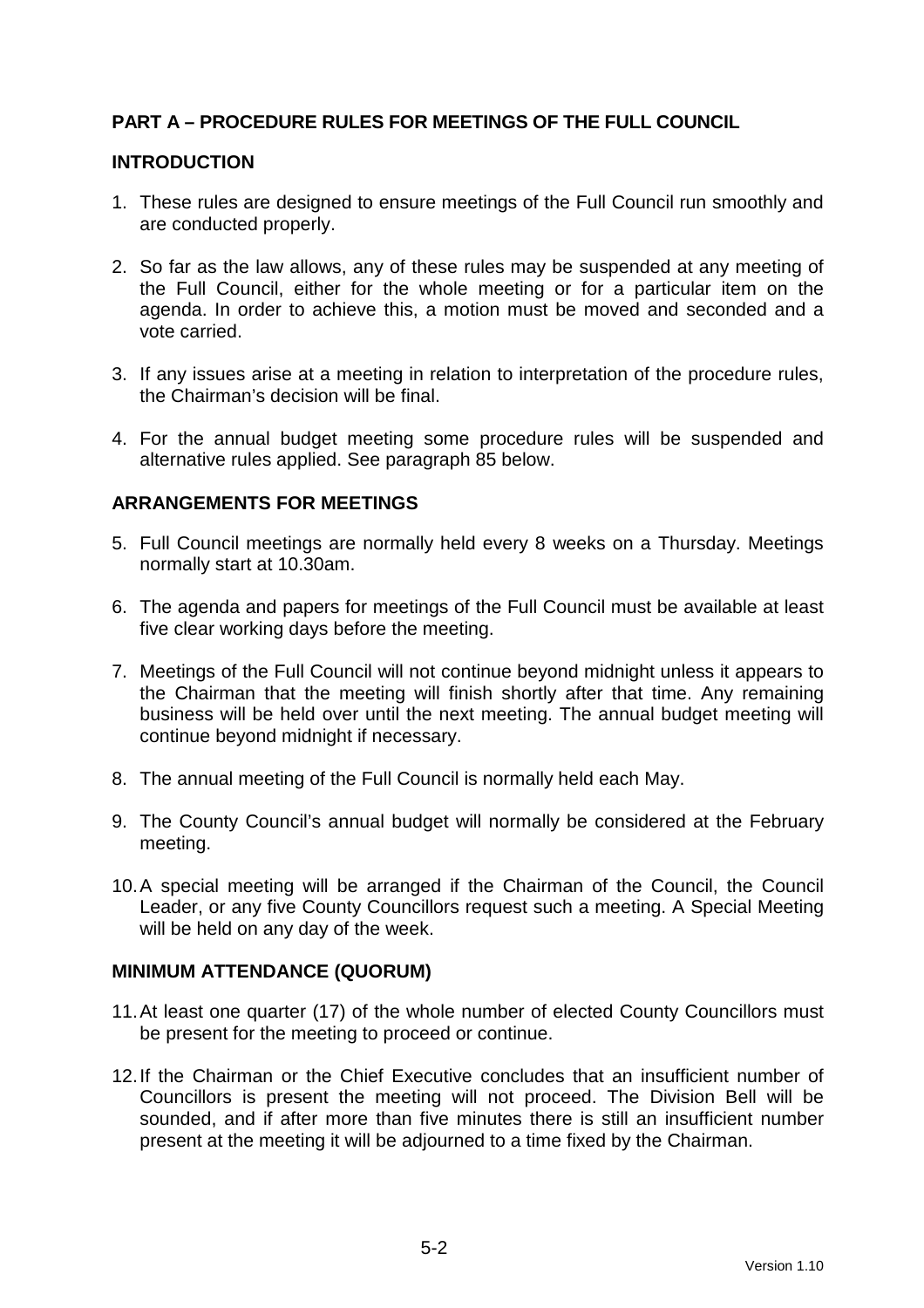## **ORDER OF BUSINESS**

- 13. Except for the annual meeting at which the election of Chairman and Vice-Chairman will be considered first, the order of business will usually be:
	- a. the choice of a person to preside if the Chairman and Vice-Chairman are absent
	- b. any business having priority by law
	- c. confirmation of the minutes of the last meeting of the Full Council
	- d. apologies for absence, including reasons
	- e. declarations of interest
	- f. business outstanding from the last meeting
	- g. Chairman of the County Council's business
	- h. petitions
	- i. questions to Nottinghamshire and City of Nottingham Fire Authority and responses
	- j. questions to Committee Chairmen and responses
	- k. clarification on minutes of committee meetings
	- l. reports for decision by the Full Council
	- m. consideration of motions
	- n. any debate adjourned from earlier in the meeting (Adjournment Debate)

## **OTHER POINTS REGARDING THE ORDER OF BUSINESS**

- 14. At any time during the meeting the Chairman can adjourn the meeting.
- 15. The order of business can be varied at the discretion of the Chairman.
- 16. The minutes of ordinary meetings will not normally be confirmed at special meetings.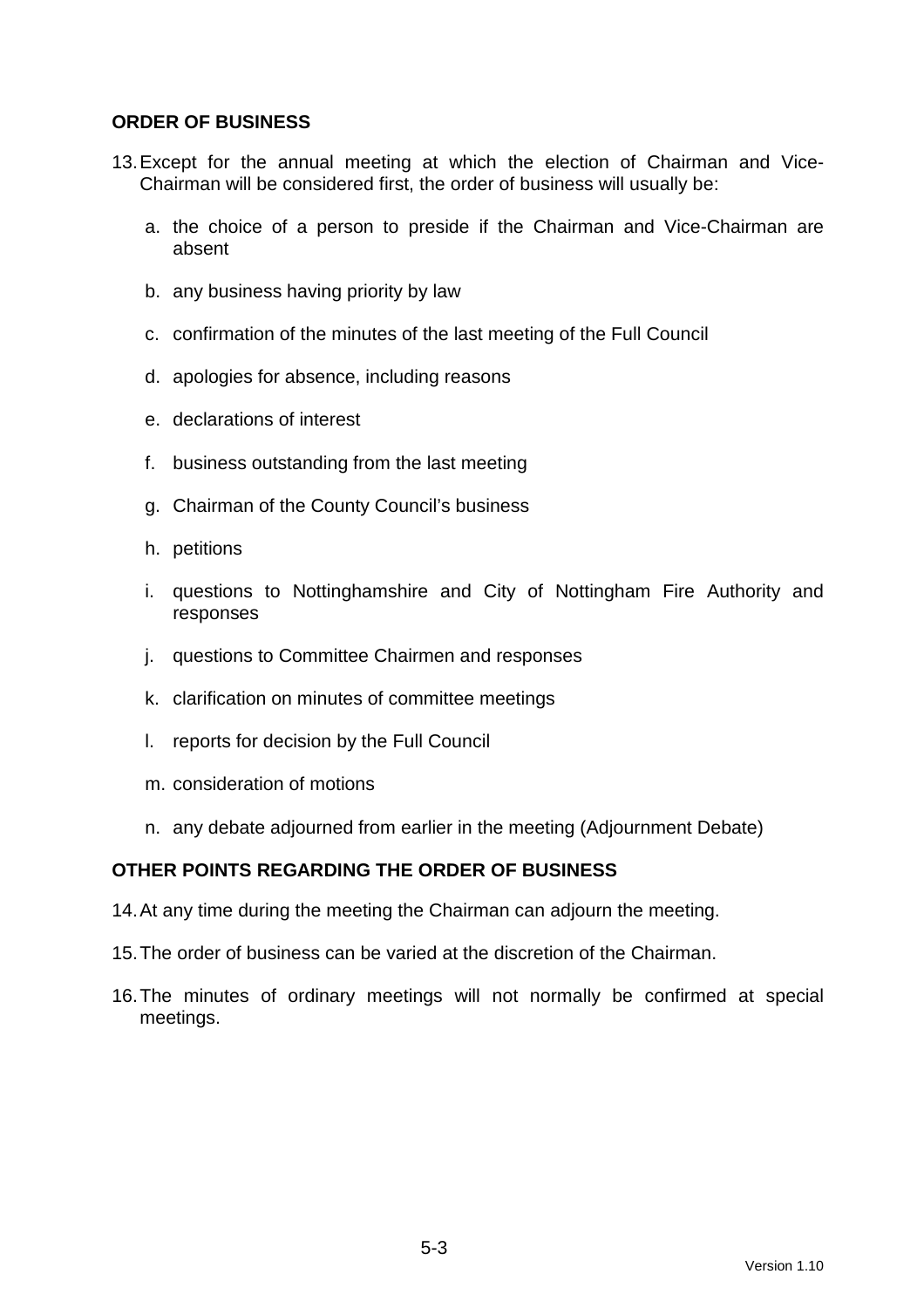# **DECLARATIONS OF INTEREST**

- 17. Where any Councillor has an interest in any matter to be discussed or decided, they will, in accordance with the Code of Conduct for Councillors and Co-opted Members, declare the existence and nature of that interest and whether the interest is a Disclosable Pecuniary Interest. Any declaration of interest will be recorded in the minutes of the meeting.
- 18. Where any Councillor has declared a Disclosable Pecuniary Interest in any matter, they will leave the room in which the meeting is being held while the matter is under consideration unless:
	- a. Policy Committee has granted them a dispensation; or
	- b. the matter is only under consideration by the meeting as part of a report of the Minutes of Council, a committee or sub-committee and is not itself the subject of debate.
- 19. If the Councillor has chosen to remain within easy reach, that Councillor will be recalled by an appropriate officer before any further business is started.
- 20. Any person or officer of the authority who is appointed to do anything in connection with the County Council which enables them to speak at meetings, will make the same disclosures of interests and will withdraw from the room in which the meeting is being held on the same occasions as they would have to do if they were a County Councillor.

## **PETITIONS**

- 21. In accordance with the Council's Petitions Scheme, at any Full Council meeting any Councillor may present a petition to the Chairman of the Council on any matter affecting the residents of their division, and in relation to which the County Council has powers or duties.
- 22. Any Councillor who wishes to submit a petition must notify Democratic Services by 10 am the day before the meeting, giving details about the petition.
- 23. The Councillor presenting the petition can introduce and speak about the petition for up to one minute.
- 24. If a Councillor is unable to be at the meeting, they may request and agree to another Councillor presenting a petition on their behalf.
- 25. If a petition relates to more than one division the petition can be presented jointly if the relevant Councillors agree. If agreement cannot be reached the petition will be presented by the Council's Vice-Chairman.
- 26. Any petition presented will be referred without debate to the appropriate committee for consideration. A report back to Council on the outcome of that consideration will be made at its next meeting.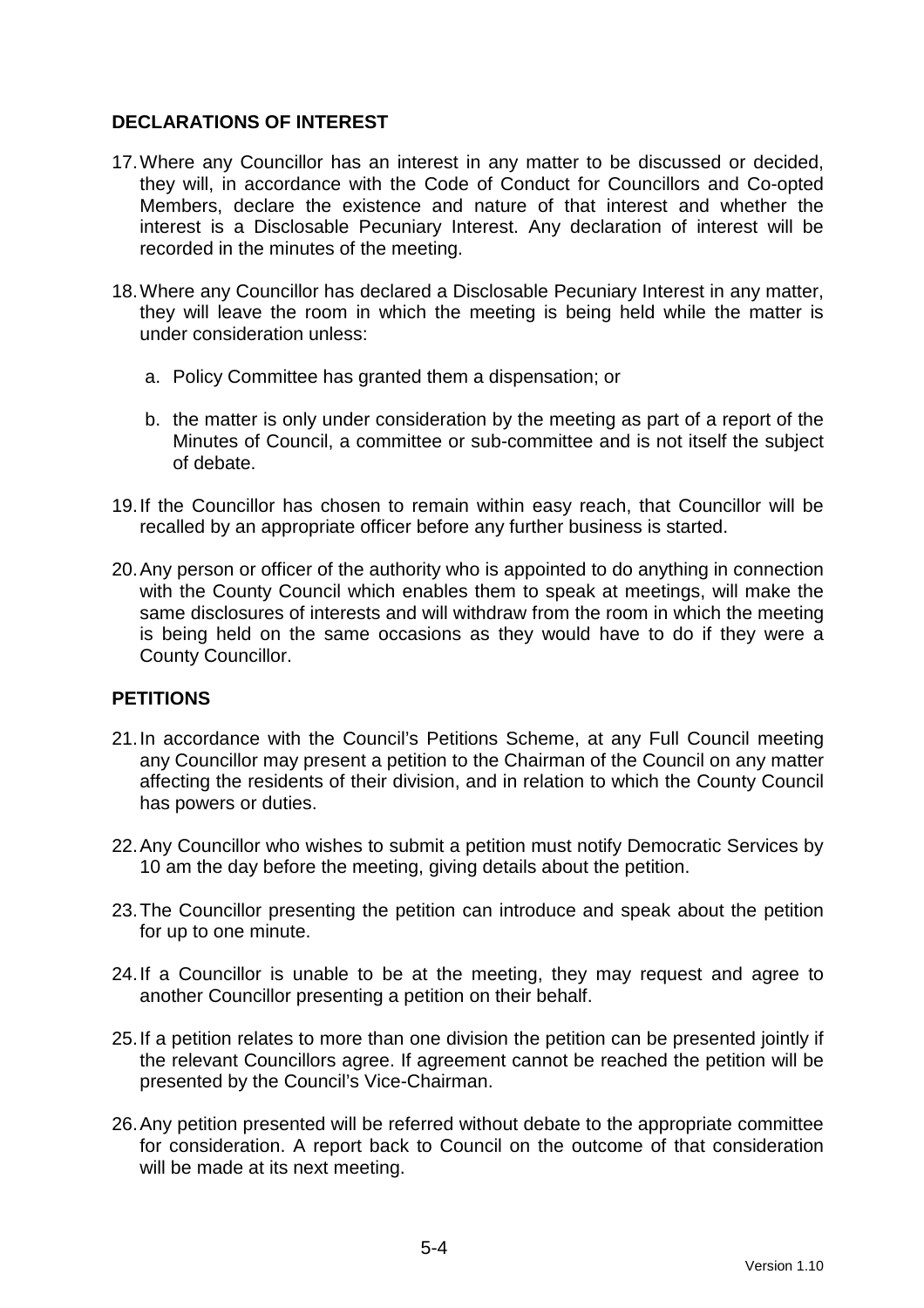27. If a petition relates to the annual budget it will be included within the consultation responses and will not be presented separately under the normal petitions scheme.

#### **QUESTIONS TO COMMITTEE CHAIRMEN**

- 28. At any meeting of the Full Council, except the annual budget meeting, a Councillor may ask any committee chairman one or more questions on matters within the remit of their committee. A maximum of 60 minutes is allowed for questions to Committee Chairmen after which any remaining questions will be dealt with under the procedure set out in paragraph 36.
- 29. At any meeting of the Full Council, except the annual budget meeting, a Councillor may ask the Chairman of Nottinghamshire and City of Nottingham Fire Authority one or more questions on matters within the remit of their authority. A maximum of 30 minutes is allowed for these questions after which any remaining questions will be dealt with under procedure set out in paragraph 34.
- 30. Councillors must post a copy of their question(s) under paragraph 28 and 29 in the box in Democratic Services or email council.questions@nottscc.gov.uk no later than 10 am two working days before the meeting.
- 31. The order in which questions are put at the meeting will be determined by the Chairman.
- 32. After receiving an answer from the relevant chairman, or their nominee, that Councillor, or any other Councillor, may ask supplementary questions on the same matter. The original questioner has the right to ask the first supplementary question. The number of supplementary questions allowed will be at the discretion of the Chairman having regard to paragraph 28 and 29 above.
- 33. Instead of asking a supplementary question the original questioner has the right to require a debate. Such a request must be made prior to any supplementary questions being asked. If the motion for a debate is seconded the matter will then be adjourned for debate later in the meeting under the 'Adjournment Debate' item on the agenda and no supplementary questions can be asked.
- 34. The same supplementary question procedures apply to questions to the Chairman of the Fire Authority except that there is no right to request an adjournment debate.
- 35. Any questions for Council which are withdrawn at the meeting or which fall, because the member asking the question is not present in the chamber at Council question time cannot be submitted in the same form under procedure rule 36 for a period of three months following the meeting. For clarity this does not apply to those questions which are not discussed at a meeting because of lack of time. These questions will continue to receive a written response within 15 days of the date of the meeting.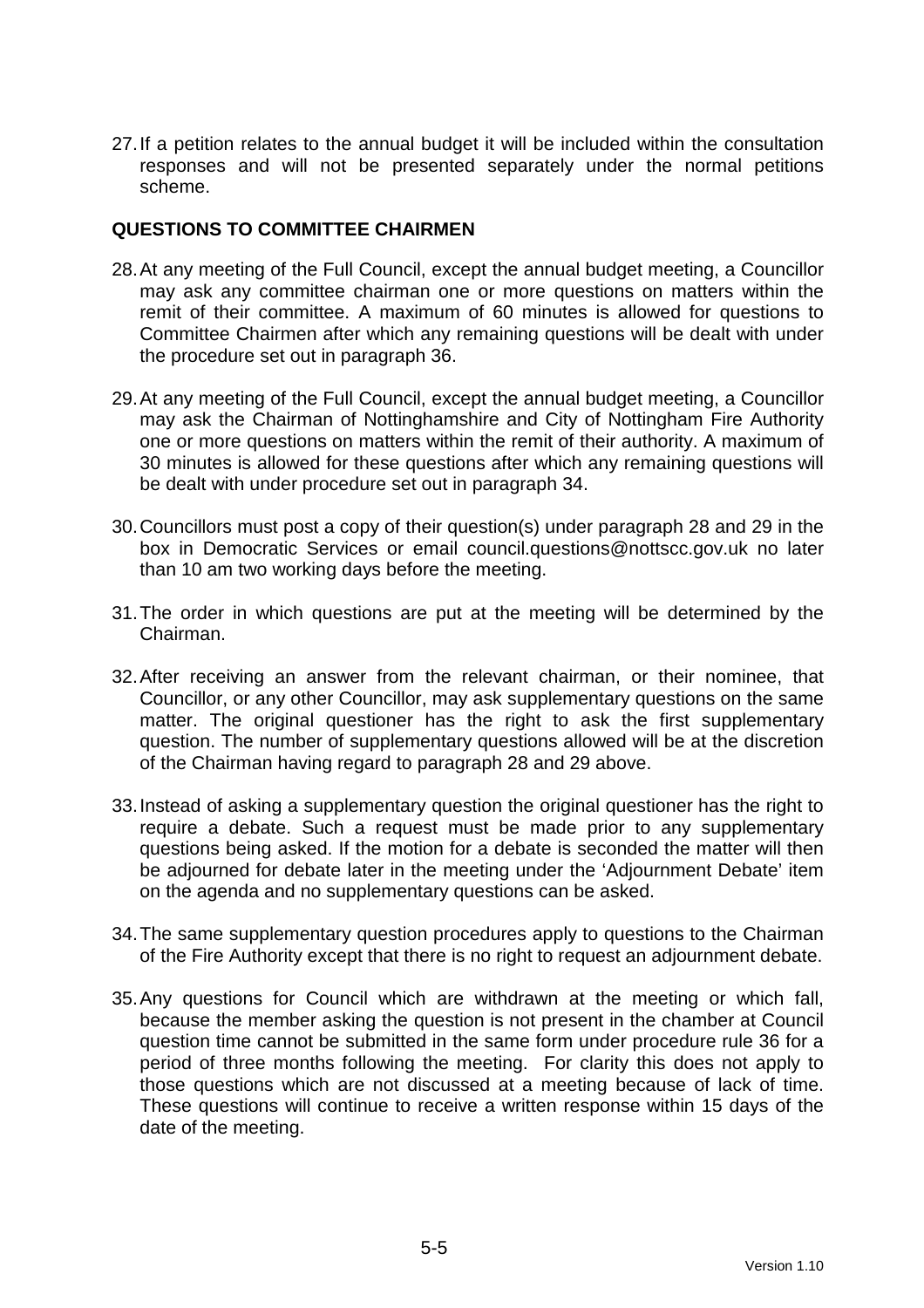# **QUESTIONS REQUIRING A WRITTEN RESPONSE**

36. Any Councillor may at any time, by writing to Democratic Services, put a question to a committee chairman and will be sent a reply within 15 working days. Every such question and the answer given will be included for information with papers for the next convenient Full Council meeting.

## **CLARIFICATION OF MINUTES**

- 37. Any Councillor may ask the relevant committee chairman for clarification of any issue contained in the minutes of meetings published since the last meeting of Full Council. No general debate will take place.
- 38. The number of points of clarification permitted will be at the discretion of the Chairman.

# **CONSIDERATION OF REPORTS FOR DECISION BY COUNCIL**

- 39. Reports are introduced by the relevant committee chairman.
- 40. The report recommendation is then 'moved' by one Councillor and 'seconded' by another Councillor. It then becomes a 'motion' for debate. The motion is then debated before a vote is taken.

## **CONSIDERATION OF INDIVIDUAL MOTIONS TABLED BY COUNCILLORS IN ADVANCE OF MEETINGS**

- 41. Councillors may raise an issue at Full Council meetings by submitting a motion. The procedure for submitting a motion for debate is as follows:
	- a. Notice must be given either by submitting a signed copy of the motion to Democratic Services or by emailing council.questions@nottscc.gov.uk no later than 10 am six clear working days before the Full Council meeting.
	- b. The motion must be proposed and seconded.
	- c. The motion will be included in the agenda for the meeting.

## **MOTIONS NOT REQUIRING PRIOR WRITTEN NOTICE**

- 42. Motions can be moved and seconded orally at meetings to ensure meetings run smoothly and are conducted properly. The following are examples of such motions:
	- a. appointment of a chairman for the meeting in the absence of the Chairman and Vice-Chairman
	- b. request to withdraw a motion
	- c. that the matter be put to a vote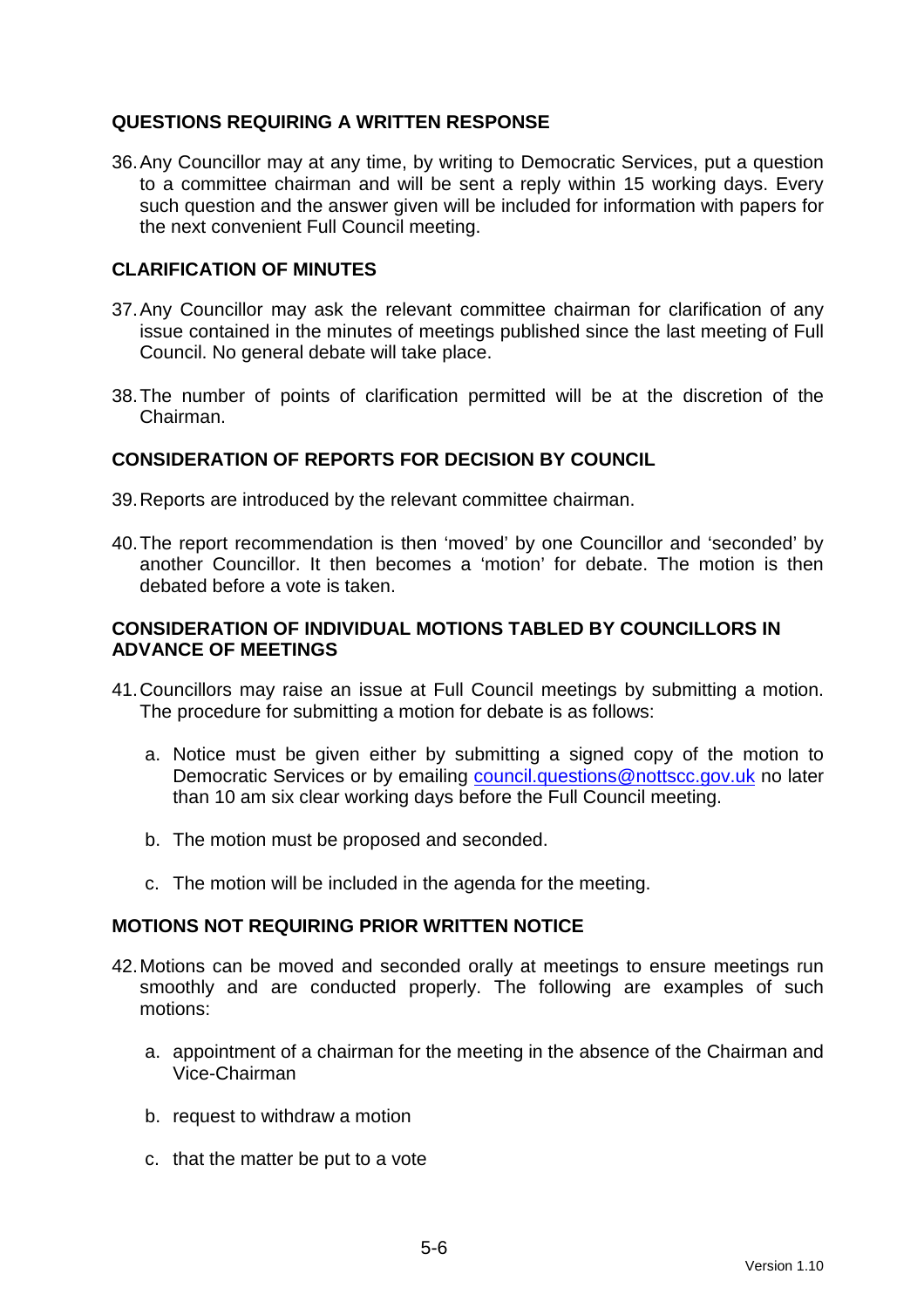- d. that the meeting be adjourned
- e. variation of the order of business
- f. suspension of the procedure rules
- g. exclusion of the public
- h. that a named Councillor should not be heard further
- 43. Motions relating to the following may be moved and seconded without notice but must be provided in writing to the Chairman when being moved
	- a. amendments to motions
	- b. the appointment of Councillors to Committees

## **THE RULES OF DEBATE**

- 44. If a Councillor wishes to speak they should indicate their intention by raising their hand.
- 45. The Chairman will decide the order in which speakers will be heard. Any Councillor who wishes to speak will be given the opportunity to do so unless any of the exceptions contained in these rules of debate apply.
- 46. Councillors can speak for a maximum of 20 minutes subject to any exceptions set out below.
- 47. Councillors will stand when speaking and must address the Chairman.
- 48. Councillors must speak strictly to the subject under discussion.
- 49. Whenever the Chairman stands during a debate any Councillor standing must sit down and the Full Council must be silent.
- 50. Any Councillor may at any time during a meeting request that the meeting be adjourned for up to one hour. The Chairman of the meeting has discretion to decide whether to agree the request and, if agreed, to determine the length of any such adjournment
- 51. Councillors may speak once on any motion. However if a motion is amended, Councillors may speak once on each amendment.
- 52. If the motion has been amended since the Councillor last spoke, that Councillor may move a further amendment to the motion.
- 53. The Councillor who moved the original motion has a right of reply at the close of the debate on that motion or any agreed amendment.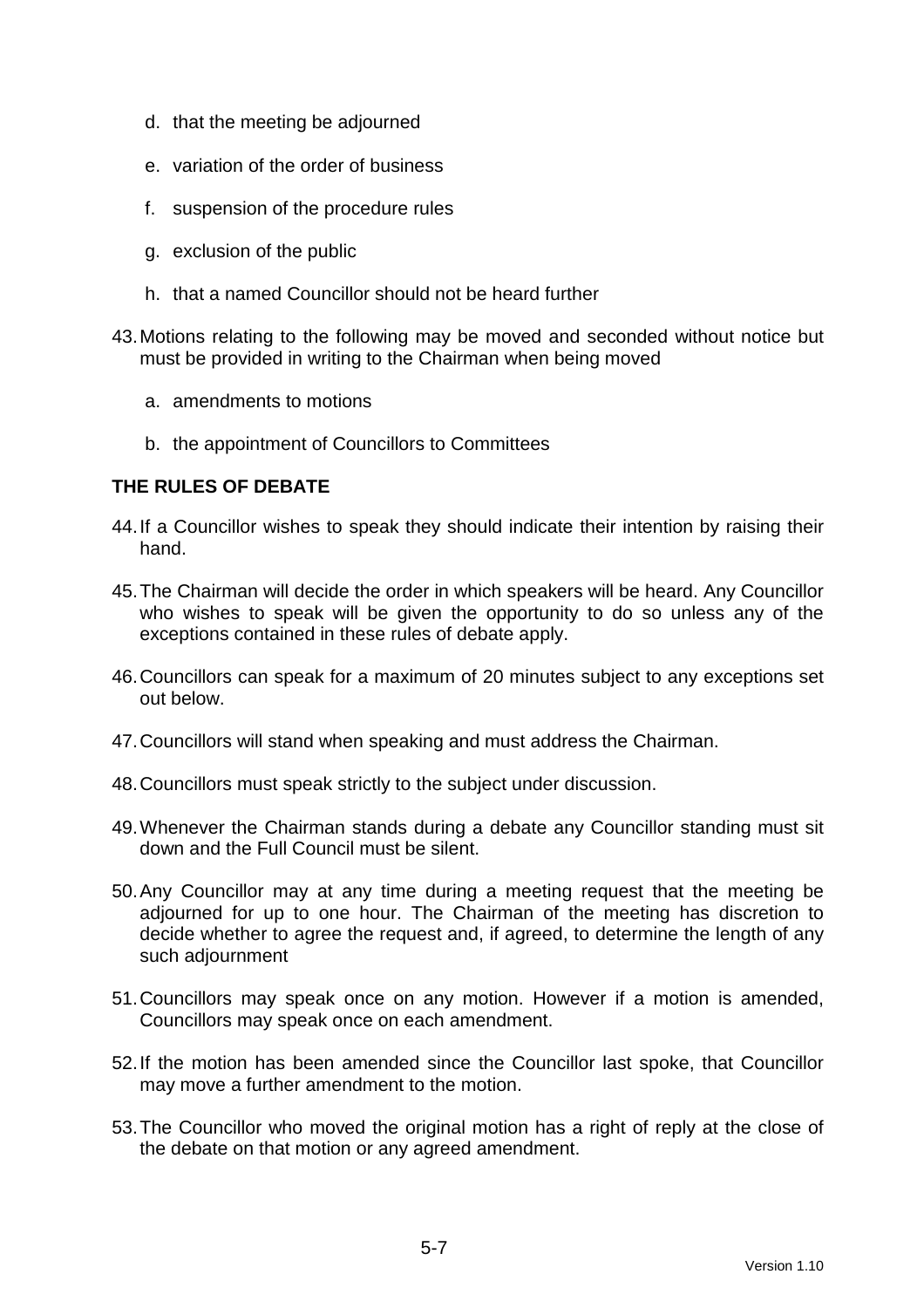- 54. If an amendment to a motion has been moved and seconded, the mover of the original motion has the right of reply at the close of the debate on the amendment, following the mover of the amendment's closing remarks.
- 55. A motion may be altered with the consent of the mover and seconder.

## **POINTS OF ORDER AND PERSONAL EXPLANATIONS**

- 56. With the consent of the Chairman any Councillor may make a brief comment, ask a question designed to clarify a matter which has been raised, or indicate where they feel the procedure rules have not been followed. They may not introduce new material or make a speech on the issue raised.
- 57. The Chairman of the County Council's ruling will be final and they may limit such exchanges to maintain the flow of debate.

# **AMENDMENTS TO RECOMMENDATIONS AND MOTIONS**

- 58. Amendments to a motion can be moved or seconded by any Councillor in the following situations:
	- a. to refer a subject of debate to a committee for further consideration
	- b. to leave out words, to add words or both. However such changes must not have the effect of fundamentally altering the spirit or intention of, or directly reversing the spirit or intention of, the original proposal (for example to recommend approval instead of refusal) and must be relevant to the original motion.
- 59. The motion will remain in the name of the original mover if they propose or accept the amendment.
- 60. Amendments must be dealt with and voted on one at a time, subject to the exceptions set out in the Rules of Debate.
- 61. If a motion to move an amendment is rejected following a vote then alternative amendments can be moved.
- 62. If an amendment is not accepted by the mover of the original motion, the following procedure will apply:
	- a. the amendment will be debated
	- b. a vote will then be taken on whether the amendment should become the substantive motion
	- c. if the amendment is carried, then the new substantive motion will be in the name of the Councillor who moved the successful amendment
	- d. debate will continue and further amendments may be moved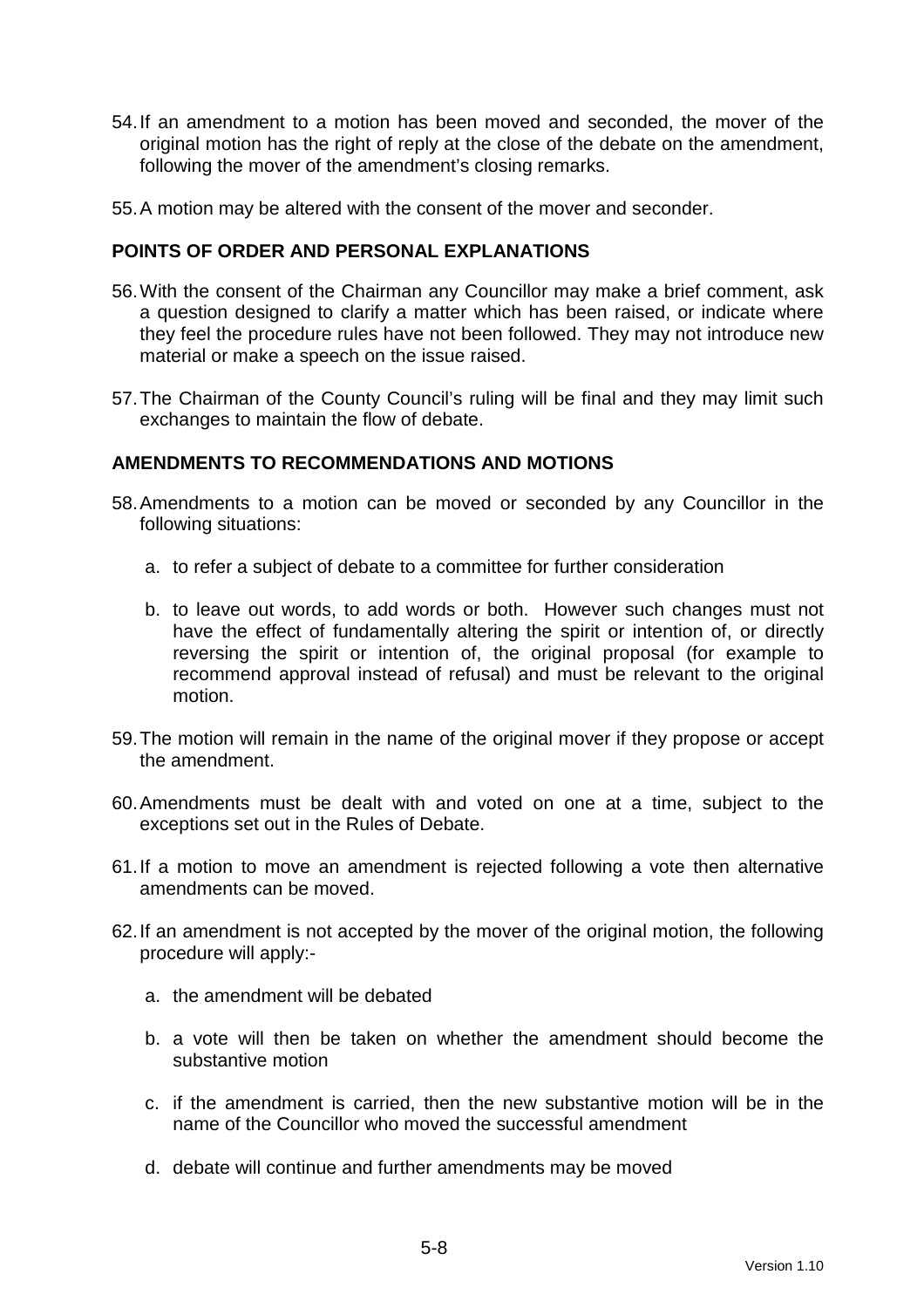e. after all amendments have been dealt with using the procedure stated above then a vote will be taken on the final substantive motion

# **BRINGING DEBATE TO EARLY CLOSURE**

- 63. A Councillor who has not already spoken on the matter may orally move a motion that a vote should be taken immediately. This must be seconded.
- 64. If the Chairman feels there has been sufficient discussion of the issue he may put the oral motion to the vote.
- 65. If the vote is carried the motion or amendment will be put to the vote following closing remarks by the proposer of the motion or amendment.

#### **VOTING**

- 66. Votes in Full Council are to be determined by a show of hands.
- 67. Where there is an equal number of votes for and against a motion the Chairman can exercise a second or casting vote.
- 68. A recorded vote will be taken if 10 or more Councillors request it and where required under the Annual Budget meeting rules in paragraph 85 below. The process will be as follows:
	- a. The Division Bell will be sounded.
	- b. The Chief Executive will then call the names of all Councillors and record the vote of each Councillor.
	- c. The Chairman will announce the result.
	- d. The minutes will record how each Councillor voted.
- 69. Any Councillor can require that the minutes of the meeting record how they voted on any decision taken.

### **ADJOURNMENT DEBATES**

- 70. The Councillor who requested the adjournment debate may speak on the matter referred to in their original question for up to five minutes.
- 71. After that, any other Councillor may speak on the matter for up to three minutes.
- 72. The relevant committee chairman may speak for up to five minutes in reply.
- 73. No vote will be taken on an adjournment debate.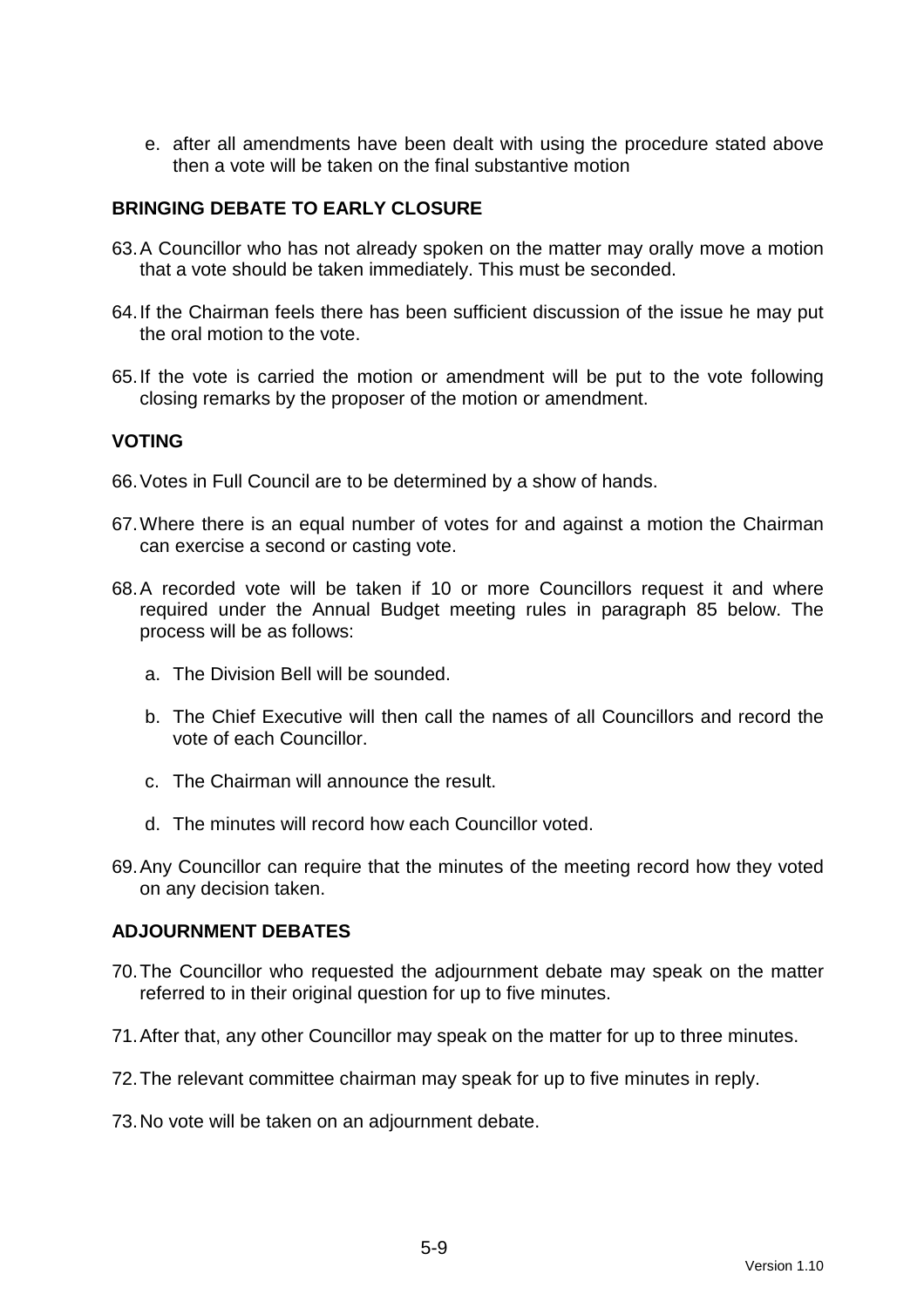# **REVERSING DECISIONS**

74. Council decisions are final and should normally not be altered or amended for 6 months. However, where a decision proves to be unworkable for whatever reason a further report on the issue will be brought back to Full Council for further consideration on a request from the Council's Chairman and Vice Chairman.

## **DISORDERLY CONDUCT**

- 75. If, at any meeting, any Councillor in the opinion of the Chairman of the County Council misbehaves by persistently disregarding their ruling, or by behaving improperly or offensively, or by obstructing the business of the Full Council, the Chairman may move "that [the Councillor named] should not be further heard" and the motion, if seconded, will be voted on without discussion.
- 76. If any Councillor named continues the misconduct after a "should not be further heard" motion has been carried, the Chairman:
	- a. may request the Councillor to leave the meeting; or
	- b. may adjourn the meeting of the Full Council for any period considered necessary
- 77. In the event of a general disturbance which in the opinion of the Chairman makes business impossible, the Chairman, may adjourn the meeting for any period considered necessary and/or order that the public leave.

## **ESTABLISHMENT OF COMMITTEES**

78. Every committee set up by the Full Council will perform the functions given to them until the Full Council resolves otherwise. Full Council can revise the functions of committees at any time.

## **APPOINTMENTS TO COMMITTEES**

- 79. Every person appointed to be a member of a committee or sub-committee will remain a member of that committee until the first of the following events:
	- a. they cease to be a Councillor
	- b. their resignation
	- c. changes to political balance necessitate changes to committee membership
	- d. removal by the Proper Officer at the request of their group
- 80. The Full Council is required to keep the allocation of seats to groups under review.
- 81. Whenever allocation of seats is considered by the Full Council the Chief Executive will submit a report showing what the allocation of seats should be in order to ensure committees reflect the overall political balance of the Council.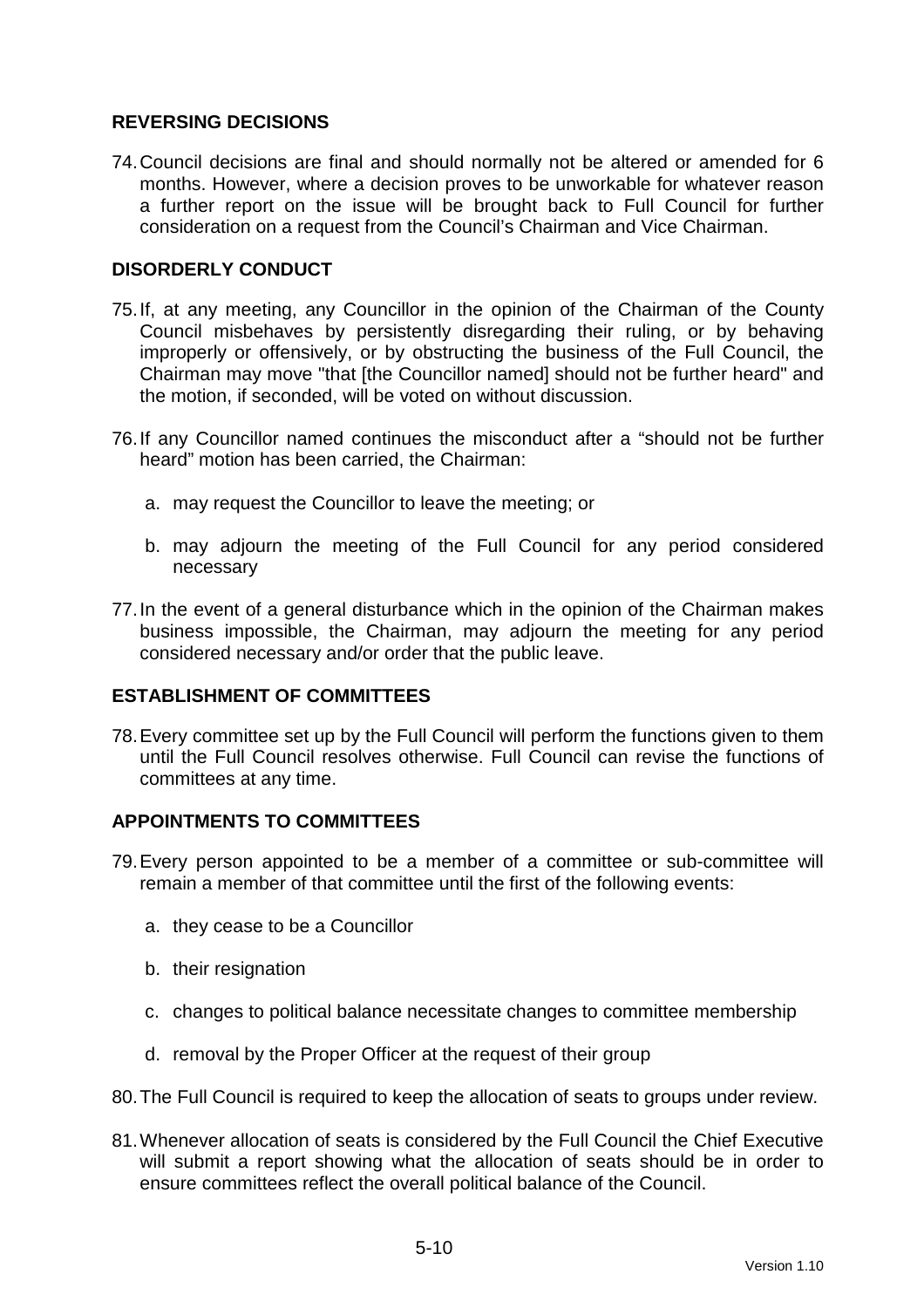- 82. Democratic Services will ensure that all appointments to committees are reported to the next meeting of the appropriate committee.
- 83. Any changes in membership must be notified to Democratic Services no later than 4 pm on the working day before the relevant meeting.

#### **ANNUAL MEETING**

84. Subject to any statutory requirements, the Full Council at its annual meeting:

- a. Will elect the Chairman and Vice-Chairman of the County Council for the forthcoming year.
- b. Will resolve what committees and sub-committees will be established, the terms of reference and size of these committees and may appoint the chairman and vice-chairman of each committee.
- c. Will note the membership of each group and their agreed officers.

#### **ANNUAL BUDGET MEETING**

- 85. To ensure the smooth flow of business the following provisions will operate for the Annual Budget meeting:
	- a. After the budget proposals have been moved and seconded any budget amendments will be moved and seconded. The seconders of the amendments may either speak to them when seconding or may reserve their speech for later in the debate.
	- b. With the exceptions below, no Councillor will speak more than once or for more than 20 minutes:
		- the Councillor who moves the budget proposals is not subject to a time limit and is entitled to speak twice; once when moving proposals and once when replying to the debate
		- the movers of any amendments may speak for an unlimited time when moving those amendments and for 20 minutes when summing up
	- c. There will be a single debate on the motion and any amendments
	- d. At the conclusion of the winding-up speeches, recorded votes will be taken on amendments in the order determined by the Chairman then a recorded vote will be taken on the substantive motion. The process for recorded votes is set out in paragraph 68 above.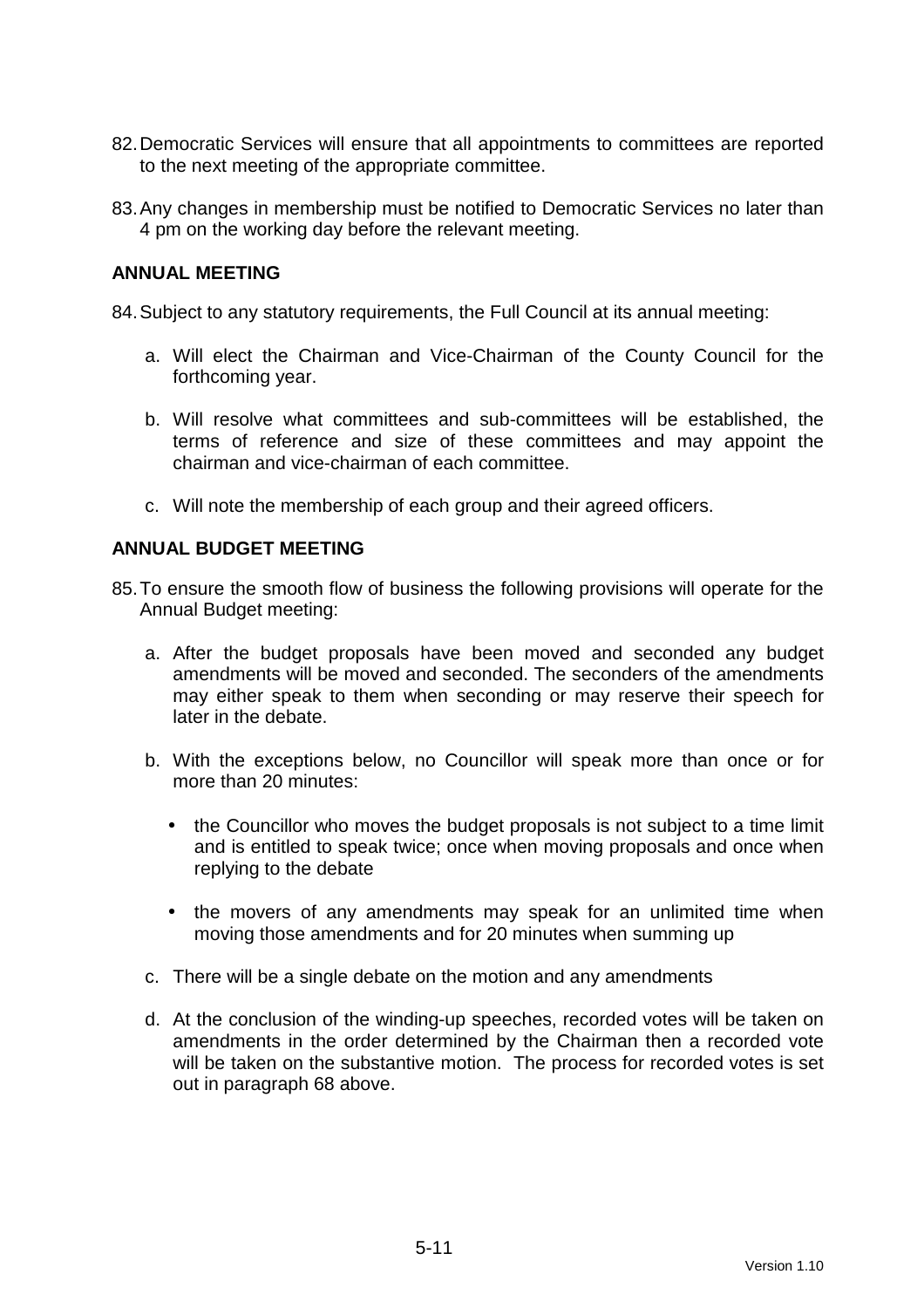# **OTHER**

- 86. Placards, banners, advertising materials and similar items are not permitted in any Council meeting.
- 87. Other than any recording carried out by approved Council staff, the use of recording devices and cameras is only allowed subject to sufficient notice and with the consent of the Chairman. If consent is given the Chairman will notify Full Council at the start of a meeting and in the event of objection by Councillors a vote will be taken.
- 88. Mobile phones must be switched to silent.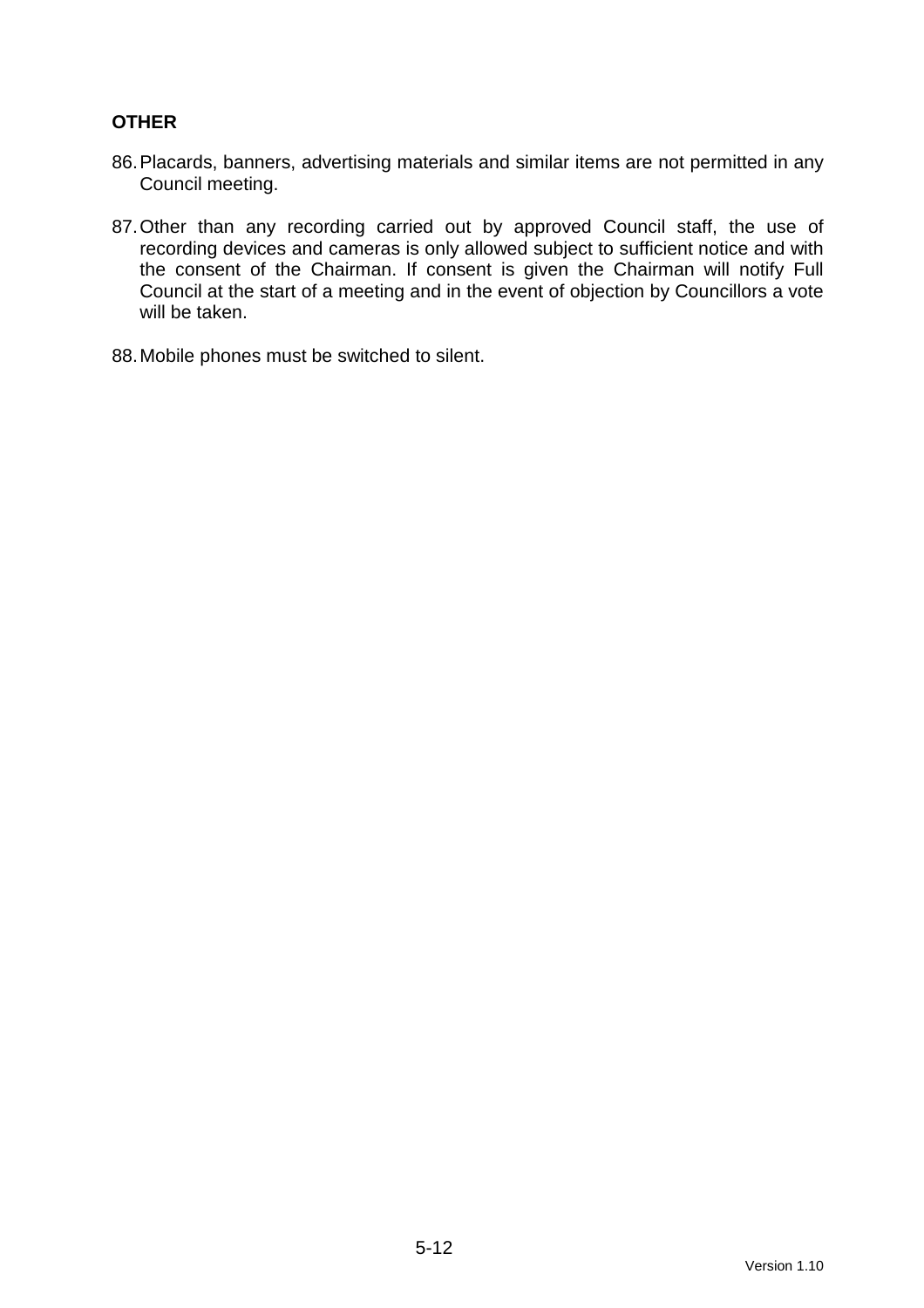## **PART B – PROCEDURE RULES FOR COMMITTEE AND SUB-COMMITTEE MEETINGS**

### **INTRODUCTION**

- 1. These rules are designed to ensure meetings run smoothly and are conducted properly.
- 2. So far as the law allows any of these rules may be suspended at any meeting, either for the whole meeting or for a particular item on the agenda. In order to achieve this, a motion must be moved and seconded and a vote carried.

## **ARRANGEMENTS FOR MEETINGS**

- 3. The agenda and papers for meetings must be available at least five clear working days before the meeting.
- 4. A special meeting is arranged if the chairman or vice-chairman of the relevant committee, or any 4 of its members request such a meeting.
- 5. If any issues arise at a meeting in relation to interpretation of the procedure rules, the Chairman's decision will be final.

#### **MINIMUM ATTENDANCE (QUORUM)**

- 6. The following number of committee members must be present for the meeting to proceed or continue:
	- a. Less than 15 voting members 3
	- b. 15 to 25 voting members 4
	- c. More than 25 voting members 5
- 7. If there is an insufficient number of committee members present, the meeting will not proceed.

#### **ORDER OF BUSINESS**

- 8. The order of business will usually be:
	- a. at the first meeting after the annual Council meeting, appointing or noting the appointment of the Chairman and Vice-Chairman of the committee
	- b. the choice of a person to preside if the Chairman and Vice-Chairman are absent
	- c. confirmation of the minutes of the last meeting of the committee
	- d. apologies for absence, including reasons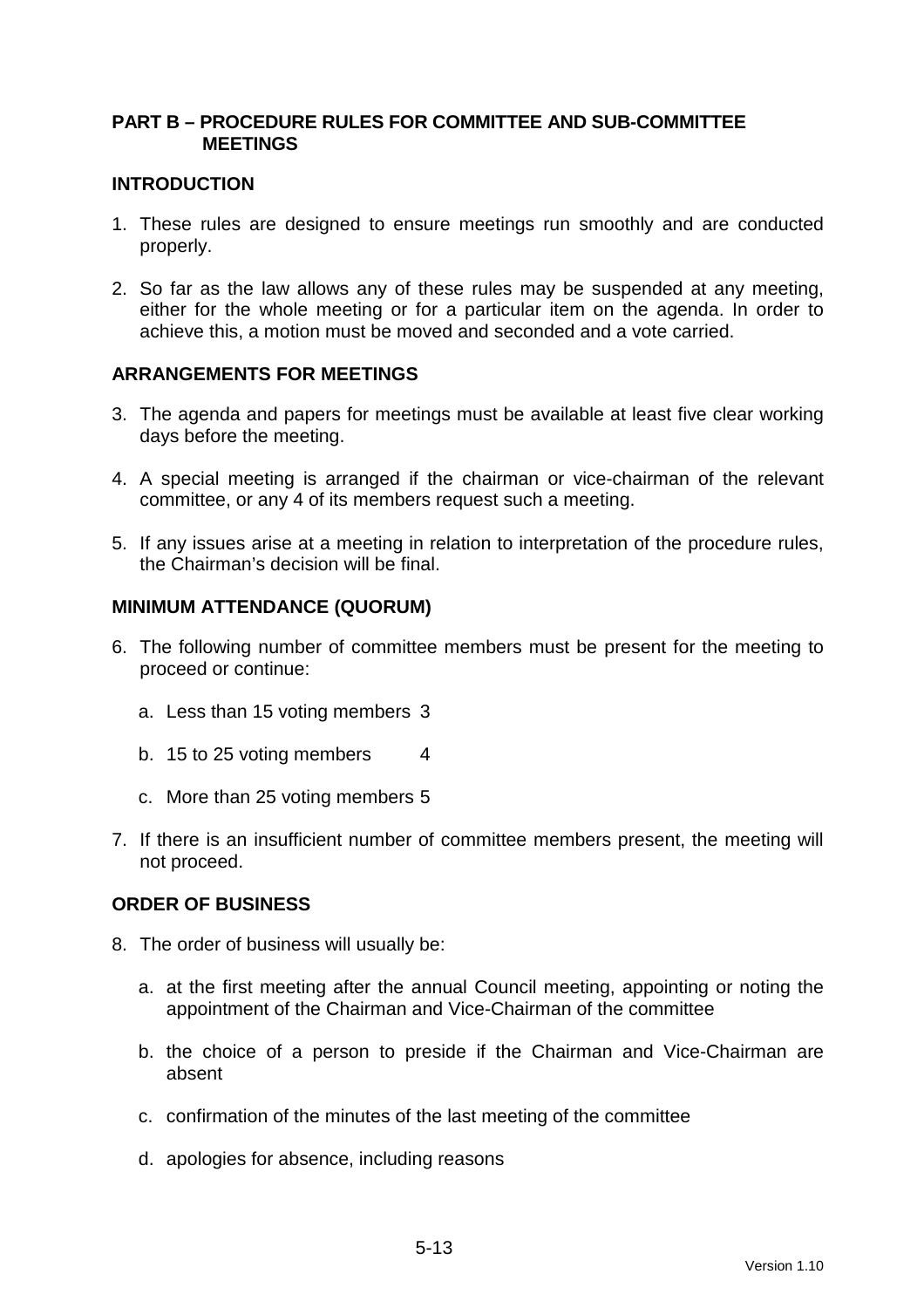- e. declarations of interest
- f. business outstanding from the last meeting
- g. reports for decision by committee
- h. reports for information
- i. work programme (if applicable)

# **OTHER POINTS REGARDING THE ORDER OF BUSINESS**

- 9. At any time during the meeting the Chairman can adjourn the meeting.
- 10. The order of business can be varied at the discretion of the Chairman.
- 11. The minutes of ordinary meetings will not normally be confirmed at special meetings.

# **DECLARATIONS OF INTEREST**

- 12. Where any Councillor has an interest in any matter to be discussed or decided, they will, in accordance with the Code of Conduct for Councillors and Co-opted Members, declare the existence and nature of that interest and whether the interest is Disclosable Pecuniary Interest. Any declaration of interest will be recorded in the minutes of the meeting.
- 13. Where any Councillor has declared a Disclosable Pecuniary Interest in any matter, they will leave the room in which the meeting is being held while the matter is under consideration unless:
	- a. Policy Committee has granted them a dispensation; or
	- b. the matter is only under consideration by the meeting as part of a report of the Minutes of a committee or sub-committee and is not itself the subject of debate.
- 14. If the Councillor has chosen to remain within easy reach, that Councillor will be recalled by an appropriate officer before any further business is started.
- 15. Subject to paragraph 16, any person or officer of the authority who is appointed to do anything in connection with the County Council which enables them to speak at meetings, will make the same disclosures of interests and will withdraw from the room in which the meeting is being held on the same occasions as they would have to do if they were a County Councillor.
- 16. Paragraph 15 above does not apply to members of the public who are entitled to speak at Planning and Licensing Committee.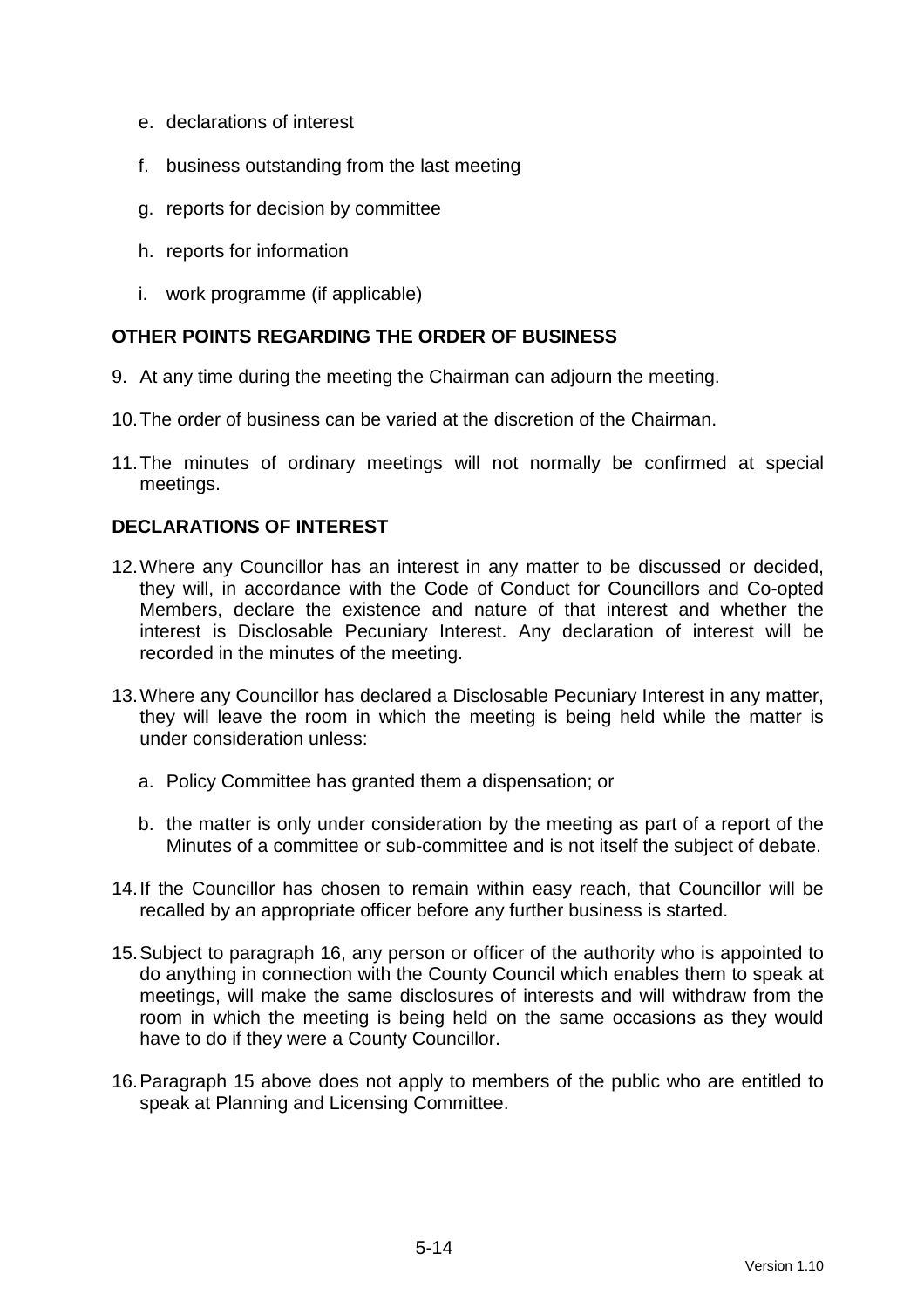# **CONSIDERATION OF RECOMMENDATIONS IN REPORTS**

- 17. The report recommendation should be 'moved' by one committee member and 'seconded' by another committee member. It then becomes a 'motion' which may be debated before a vote is taken.
- 18. Motions relating to the following may be moved and seconded without notice but must be provided in writing to the Chairman when being moved:
	- a. an alternative to a recommendation in the report
	- b. amendments to motions

## **MOTIONS NOT REQUIRING PRIOR WRITTEN NOTICE**

- 19. The following motions can be moved and seconded orally to ensure meetings run smoothly and are conducted properly:
	- a. appointment of a Chairman for the meeting in the absence of the Chairman and Vice-Chairman
	- b. request to withdraw a motion
	- c. that the matter be put to a vote
	- d. that the meeting be adjourned
	- e. variation of the order of business
	- f. suspension of the procedure rules
	- g. exclusion of the public
	- h. that a named committee member should not be heard further

## **THE RULES OF DEBATE**

- 20. If a committee member wishes to speak they should indicate their intention by raising their hand.
- 21. The Chairman will decide the order in which speakers will be heard. Any committee member who wishes to speak will be given the opportunity to do so unless any of the exceptions contained in these rules of debate apply.
- 22. Committee members can speak for a maximum of 20 minutes, subject to any exceptions set out below.
- 23. Committee members when speaking must address the Chairman.
- 24. Councillors must speak strictly to the subject under discussion.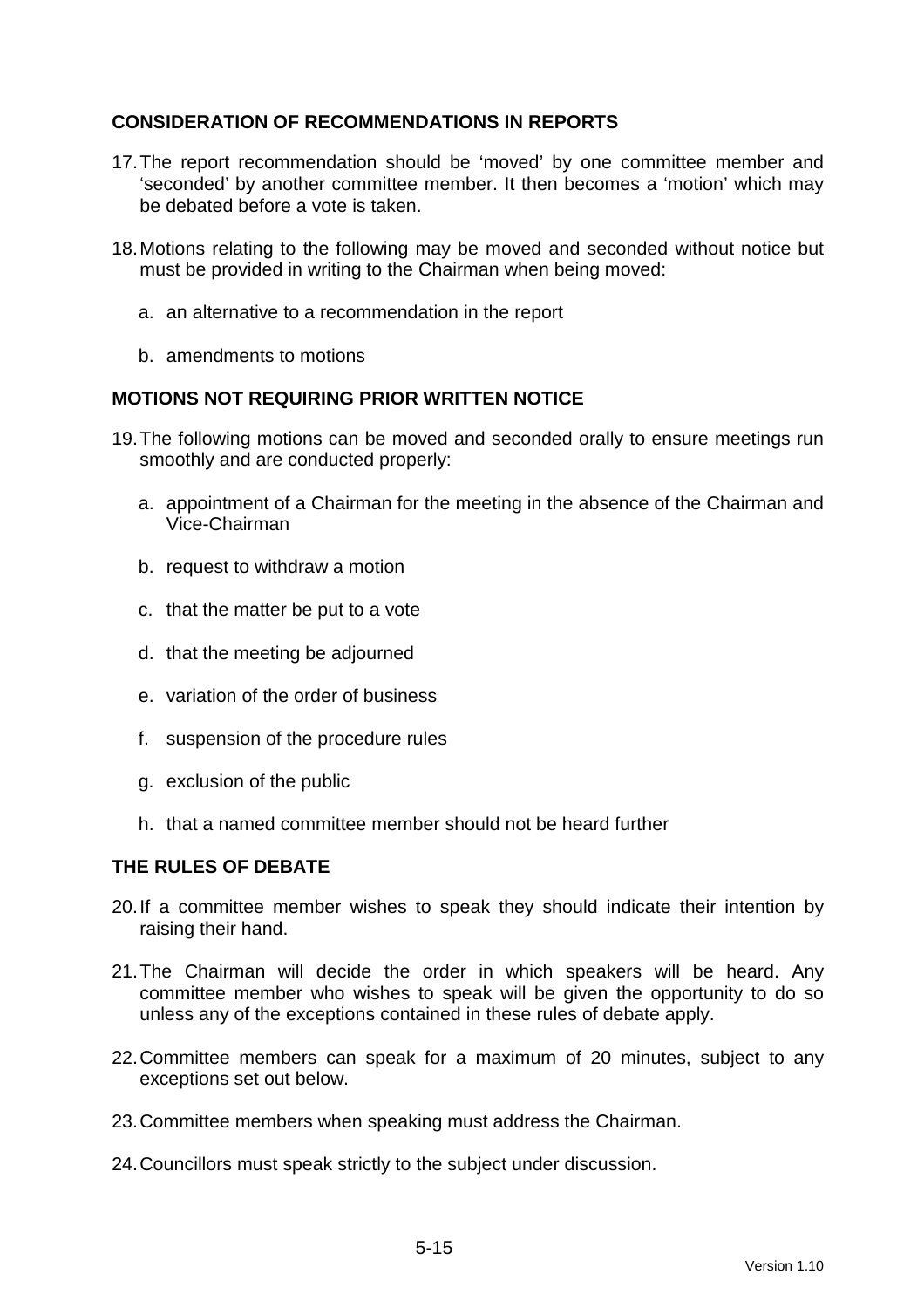- 25. Whenever the Chairman stands during a debate the committee must be silent.
- 26. Any committee member may at any time during a meeting request that the meeting be adjourned for up to one hour. The Chairman of the meeting has discretion to decide whether to agree the request and, if agreed, to determine the length of any such adjournment.
- 27. If the motion has been amended since the committee member last spoke, that member may move a further amendment to the motion.
- 28. The committee member who moved the original motion has a right of reply at the close of the debate on that motion or any agreed amendment.
- 29. If an amendment to a motion has been moved and seconded, the mover of the original motion has the right of reply at the close of the debate on the amendment following the mover of the amendment's closing remarks.
- 30. A motion may be altered with the consent of the mover and seconder.

## **POINTS OF ORDER AND PERSONAL EXPLANATIONS**

- 31. With the consent of the Chairman any committee member may make a brief comment, ask a question designed to clarify a matter which has been raised, or indicate where they feel the procedure rules have not been followed. They may not introduce new material or make a speech on this.
- 32. The Chairman's ruling on this will be final and they may limit such exchanges to maintain the flow of debate.

#### **AMENDMENTS TO RECOMMENDATIONS AND MOTIONS**

- 33. Amendments to a motion can be moved or seconded by any committee member to leave out words, to add words or both provided that such changes must not have the effect of fundamentally altering the spirit or intention of, or directly reversing the spirit or intention of, the original proposal (for example to recommend approval instead of refusal) and must be relevant to the original motion.
- 34. The motion will remain in the name of the original mover if they propose or accept the amendment.
- 35. Amendments must be dealt with and voted on one at a time, subject to the exceptions set out in the Rules of Debate.
- 36. If a motion to move an amendment is rejected following a vote then alternative amendments can be moved.
- 37. If an amendment is not accepted by the mover of the original motion, the following procedure will apply:-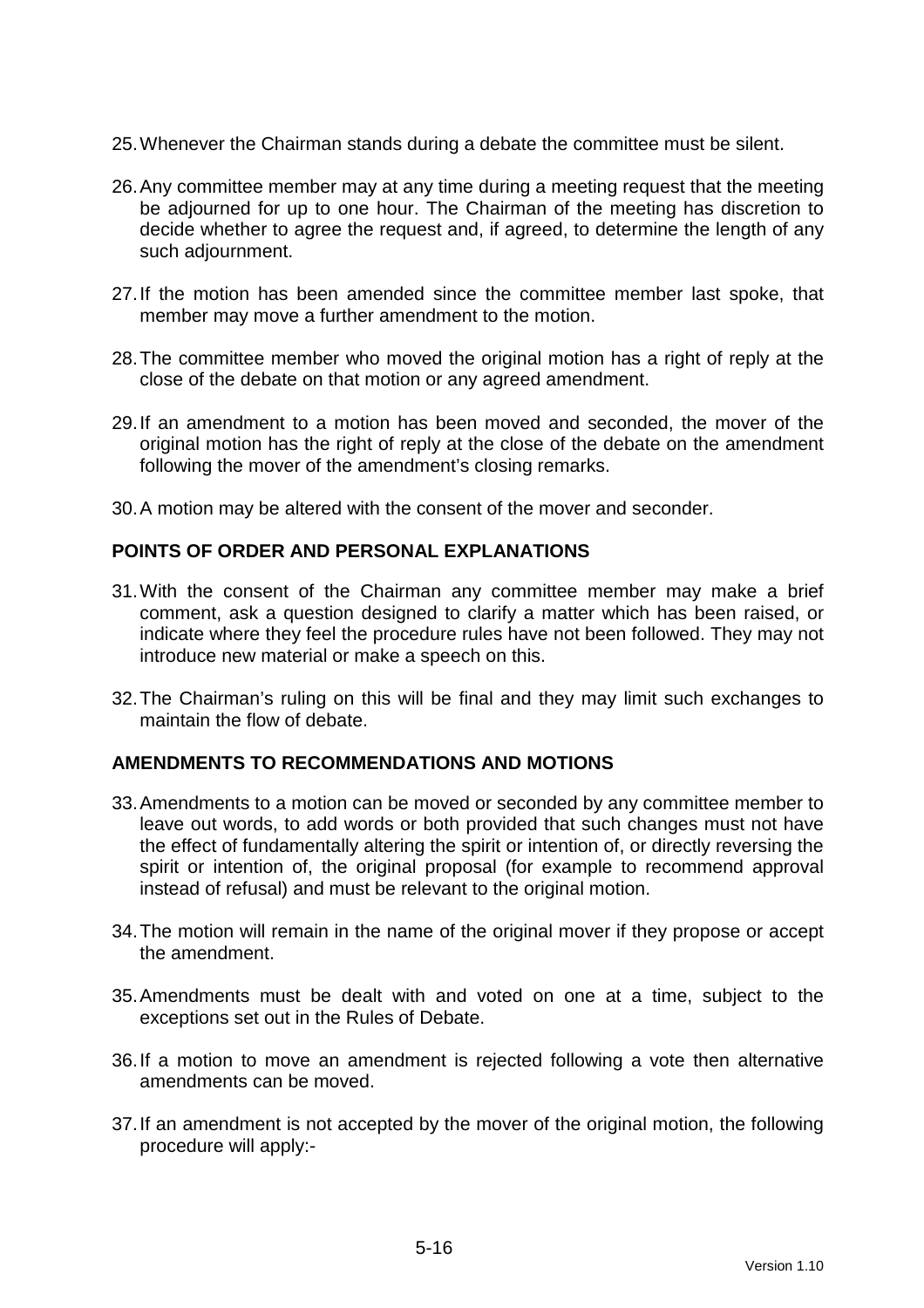- a. the amendment will be debated
- b. a vote will then be taken on whether the amendment should become the substantive motion
- c. if the amendment is carried, then the new substantive motion will be in the name of the committee member who moved the successful amendment
- d. debate will continue and further amendments may be moved
- e. after all amendments have been dealt with using the procedure stated above then a vote will be taken on the final substantive motion

# **BRINGING DEBATE TO EARLY CLOSURE**

- 38. A committee member who has not already spoken on the matter may orally move a motion that a vote should be taken immediately. This must be seconded.
- 39. If the Chairman feels there has been sufficient discussion of the issue he may put the oral motion to the vote.
- 40. If the vote is carried the motion or amendment will be put to the vote following closing remarks by the proposer of the motion or amendment.

## **VOTING**

- 41. Votes in committee are to be determined by a show of hands.
- 42. Where there is an equal number of votes for and against a motion the Chairman can exercise a second or casting vote.
- 43. A recorded vote will be taken if 2 or more committee members request it. The process will be as follows:
	- a. The names of all committee members will be called and the vote of each member recorded.
	- b. The Chairman will announce the result.
	- c. The minutes will record how each committee member voted.
- 44. Any committee member can require that the minutes of the meeting record how they voted on any decision taken.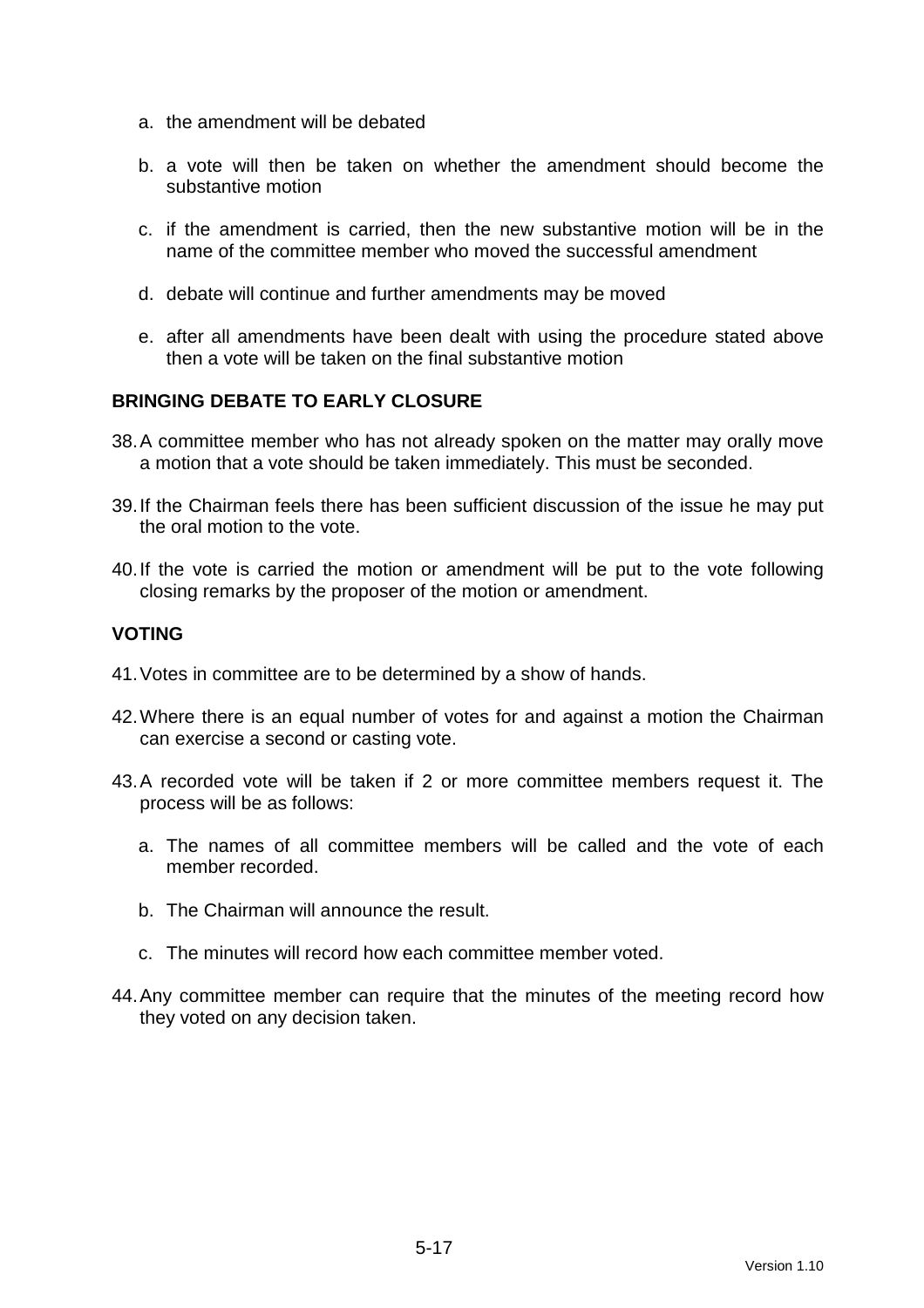# **REVERSING DECISIONS**

45. Committee decisions are final and should normally not be altered or amended for 6 months. However, where a decision proves to be unworkable for whatever reason a further report on the issue will be brought back to the original decision-making meeting for further consideration on a request from the Committee's Chairman and Vice Chairman.

# **DISORDERLY CONDUCT**

- 46. If, at any meeting, any committee member in the opinion of the Chairman of the meeting misbehaves by persistently disregarding their ruling, or by behaving improperly or offensively, or by obstructing the business of the meeting, the Chairman may move "that [the member named] should not be further heard" and the motion, if seconded, will be voted on without discussion.
- 47. If any committee member named continues the misconduct after a "should not be further heard" motion has been carried, the Chairman:
	- a. may request the member to leave the meeting; or
	- b. may adjourn the meeting for any period considered necessary
- 48. In the event of a general disturbance which in the opinion of the Chairman makes business impossible, the Chairman, may adjourn the meeting for any period considered necessary and/or order that the public leave.

## **ATTENDANCE OF OTHER COUNTY COUNCILLORS**

- 49. Any County Councillor who wishes to attend a meeting of a committee or subcommittee of which they are not a member will be entitled to do so. With the consent of the Chairman they will be entitled to speak once and for a maximum of 20 minutes on any matter that is of primary importance to their electoral division or its inhabitants rather than a general matter, but not to vote.
- 50. A County Councillor who attends a meeting in this capacity will be entitled to remain in the meeting when a resolution excluding the public is in force.
- 51. These provisions apply to Planning and Licensing Committee but not to any other committee or sub-committee that is exercising a function which is judicial in nature.

## **APPOINTMENTS TO COMMITTEES**

- 52. Any changes in a committee's membership must be notified to Democratic Services no later than 4pm on the working day before the relevant meeting. (For the Health and Wellbeing Board, see paragraph 55 below)
- 53. Democratic Services will ensure that all appointments to committees are reported to the next meeting of the appropriate committee.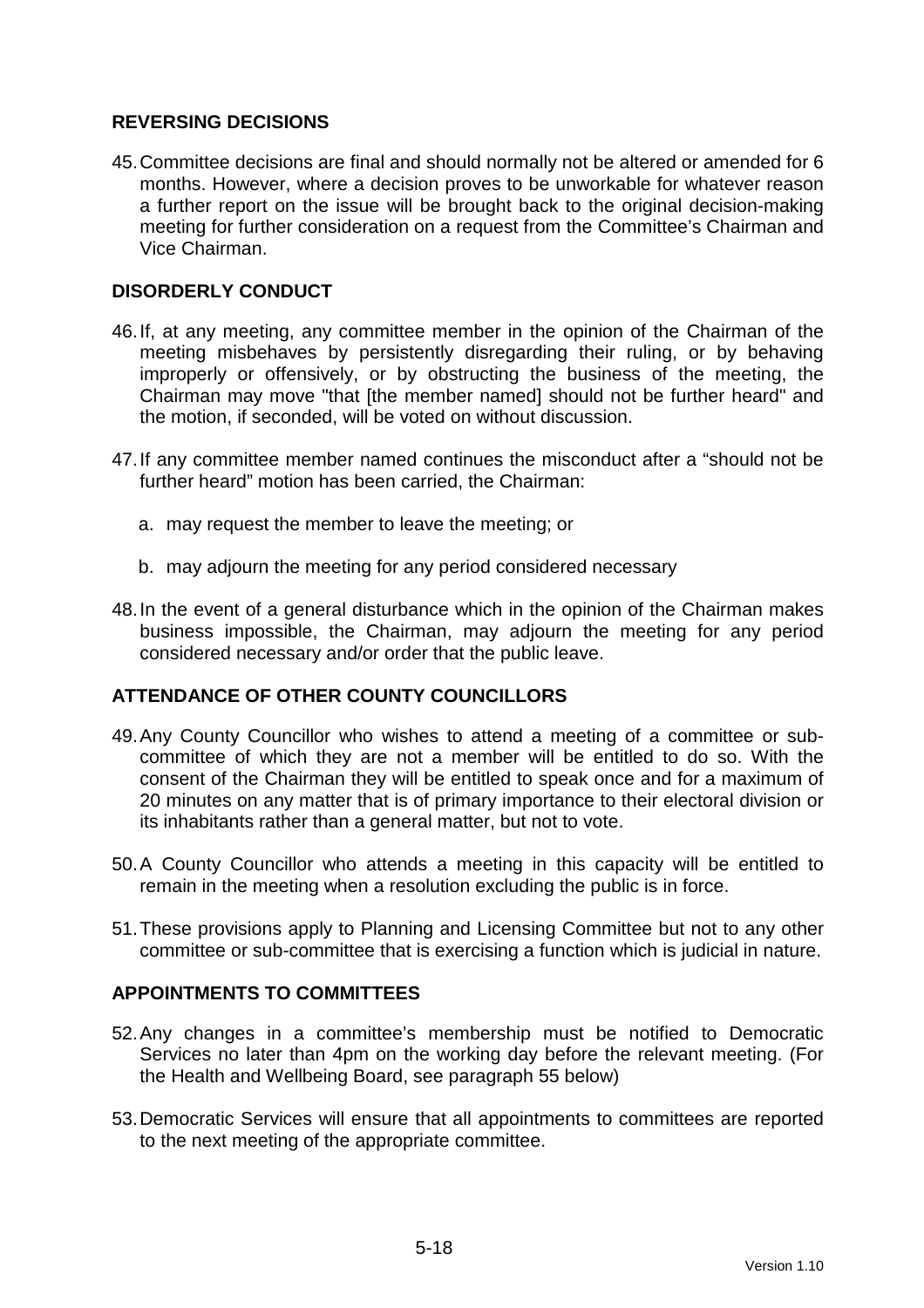# **POLICY COMMITTEE AND COMMUNITY SAFETY COMMITTEE**

54. When exercising scrutiny functions, the Committees may invite people to discuss issues of local concern and/or answer questions. They may for example wish to hear from residents and representatives of other organisations.

# **HEALTH AND WELLBEING BOARD**

- 55. Substitute members can be appointed for the non-County Council representatives. Substitute members will have all the powers and duties of any ordinary member on the Board but will not be able to exercise any special powers or duties exercisable by the person they are substituting. Substitute members may attend meetings in this capacity only:
	- a. To take the place of the ordinary member for whom they are substituting where the ordinary member will be absent for whole of the meeting
	- b. After the Proper Officer has been officially notified

## **PLANNING AND LICENSING COMMITTEE**

56. The Committee will comply with its Code of Best Practice

57. The Committee's Code of Best Practice sets out who is entitled to speak at meetings of Planning and Licensing Committee.

## **PERSONNEL COMMITTEE**

58. That Trade Union representatives be entitled to speak but not to vote at meetings of Personnel Committee.

## **CONDUCT COMMITTEE**

- 59. Committee will elect a Chair at each meeting.
- 60. The Council's Procedure for Dealing with Conduct Allegations sets out who is entitled to speak at meetings of Conduct Committee.

## **OTHER**

- 61. Placards, banners, advertising materials and similar items are not permitted in any committee meeting.
- 62. Other than any recording carried out by approved Council staff, the use of recording devices and cameras is only allowed subject to sufficient notice and with the consent of the Chairman. If consent is given the Chairman will notify the committee at the start of a meeting and in the event of objection by committee members a vote will be taken.
- 63. Mobile phones must be switched to silent.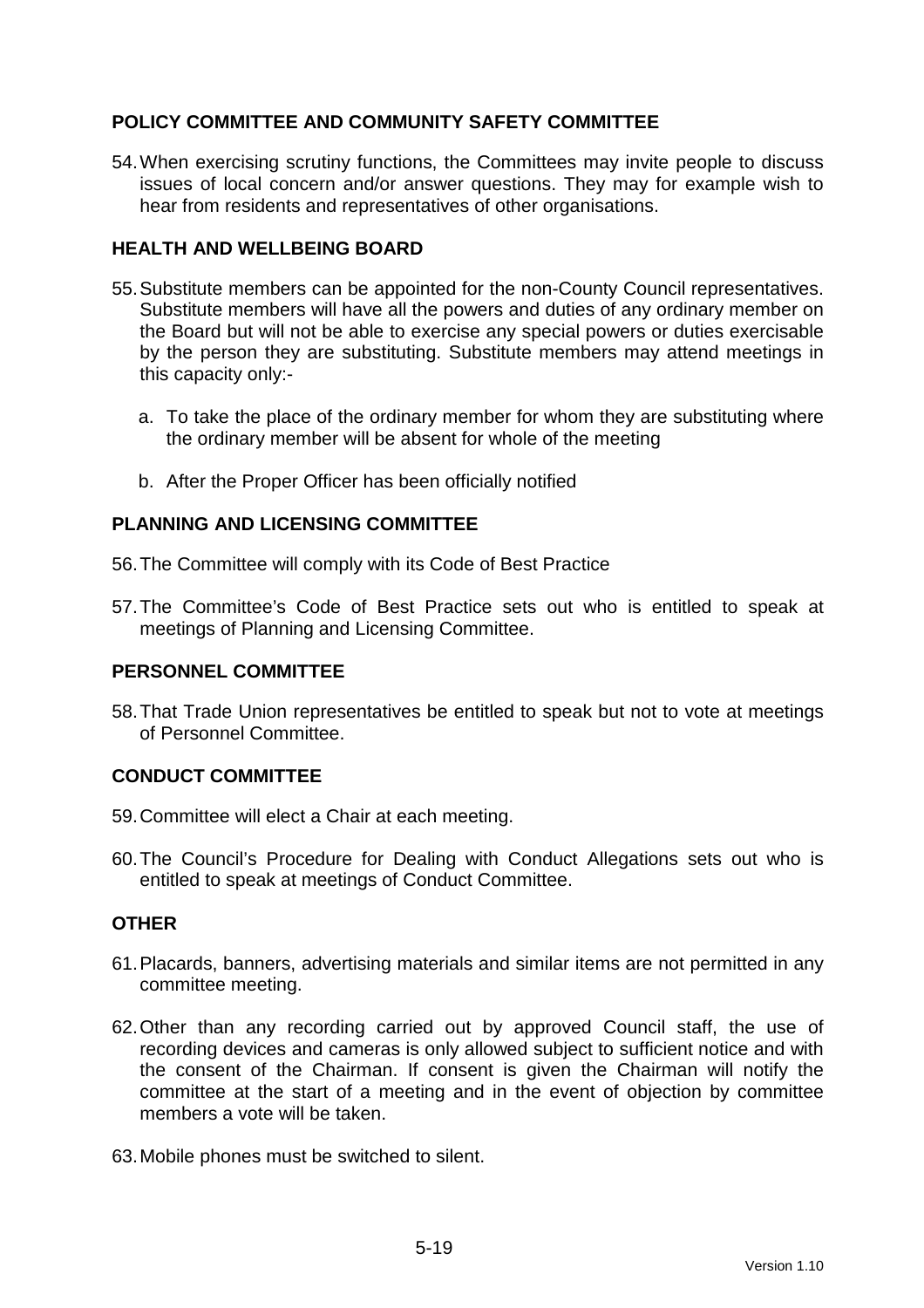# **PART C – THE PROCEDURE FOR TAKING URGENT DECISIONS**

- 1. The Council's Constitution sets out who in the Council has authority to make decisions and the procedures for making those decisions.
- 2. Sometimes events will occur which require decisions to be taken urgently. The County Council needs to be able to respond quickly where failure to do so would not be in the public interest.
- 3. The procedure for taking urgent decisions should only be used where failure to take the decision quickly would, or would be likely to, harm the interests of the Council and the public, for example:
	- a. a service not being provided;
	- b. the Council breaking the law or financial rules;
	- c. the public being put at serious risk of harm;
	- d. the Council suffering financial loss;
	- e. consultation deadlines not being met.
- 4. The following are not suitable reasons for the use of the procedure:
	- a. poor planning;
	- b. the possibility of embarrassment being caused to an officer or Councillor;
	- c. the possibility of adverse publicity being caused to the Council;
	- d. in order to circumvent the requirements of Financial Regulations without good cause and justification.

## **OPTION A – URGENT DECISIONS BY COMMITTEE**

- 5. Where the agenda for the relevant committee has been published, an urgent item may be added to the agenda if it meets the urgency criteria set out in paragraphs 3 and 4. Democratic Services and the chairman of the committee will require an explanation before authorisation is given.
- 6. Every effort must be made to circulate the urgent report to Councillors at least 24 hours before the meeting.
- 7. The urgent report will be made available for public inspection as soon as possible.

## **OPTION B – CALLING AN ADDITIONAL MEETING**

8. The issue may be of such significance that it may be more appropriate to call an additional meeting. The procedure for calling additional meetings is set out in the Council Procedure Rules at paragraph 10 and the Committee Procedure Rules at paragraph 4.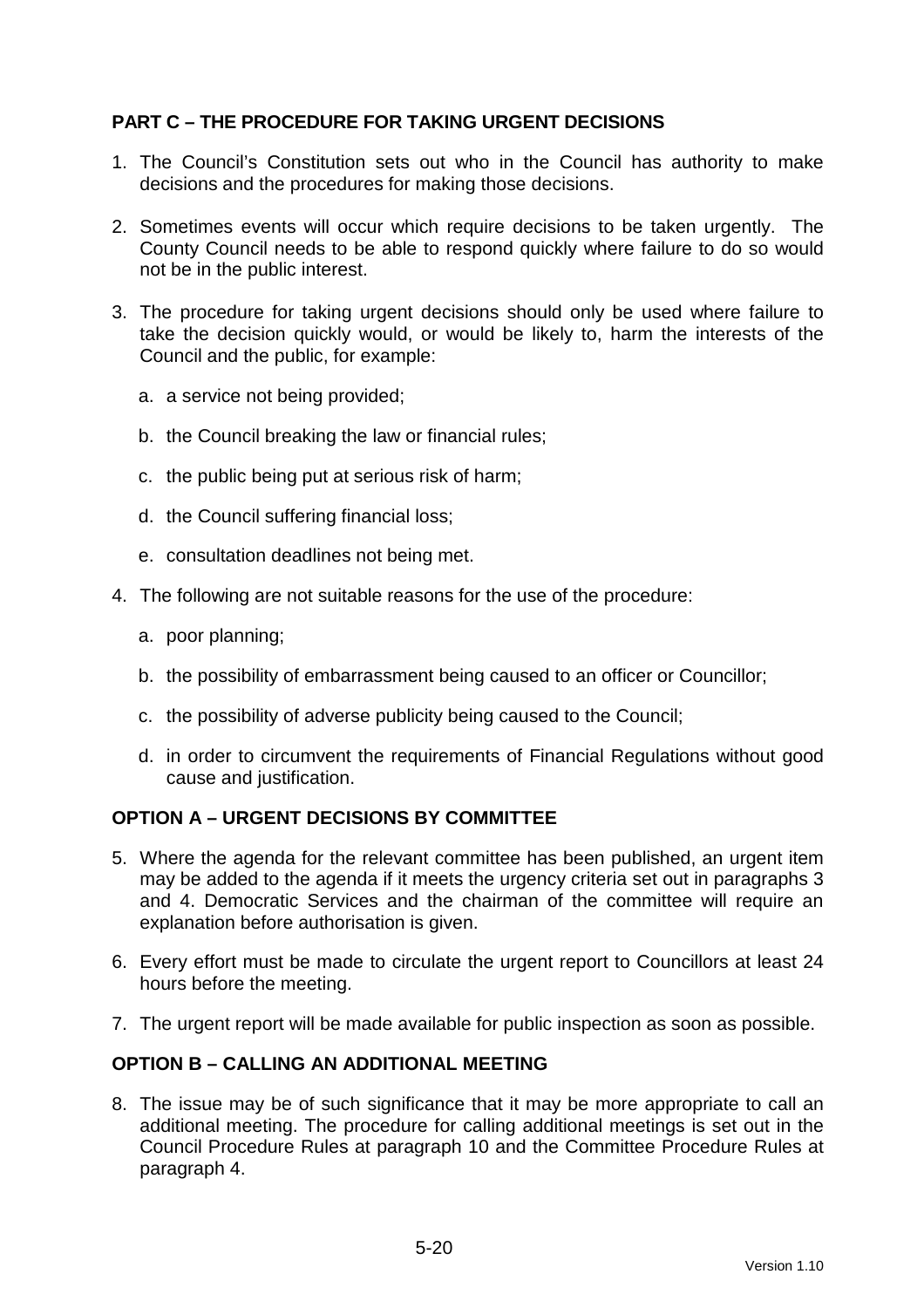# **OPTION C – DECISION BY THE CHIEF EXECUTIVE**

- 9. The Chief Executive may take a decision which is normally reserved to committee or another officer, where he believes that the decision is urgent, after first:
	- a. taking into account the guidelines set out in paragraphs 3 and 4 above; and
	- b. where possible, seeking the views of the following in respect of the proposed decision:-
		- the Leader of the Council.
		- the chairman and the vice-chairman of the relevant committee with authority to take the decision, and
		- the leader(s) of opposition group(s).
	- c. The Chief Executive will take into account any views he considers are relevant. The decision is the Chief Executive's alone.
	- d. The decision together with the reasons why it was urgent must be recorded in writing. The record of urgent decisions will be held by Democratic Services and will be made available for inspection.
	- e. Following the decision, a report will be submitted to the next available relevant committee meeting explaining:
		- the decision:
		- the reasons for it: and
		- why the decision was treated as a matter of urgency.
	- f. In the absence of the Chief Executive, his responsibilities under this procedure are delegated to a Corporate Director and all references to the Chief Executive under this procedure will also apply to that person.

## **REPORT ON USE OF THE URGENCY PROCEDURE**

10. In addition to any reports submitted to the relevant committee, twice yearly a report will be presented to Policy Committee detailing the number of occasions these provisions have been used and the reasons for their use.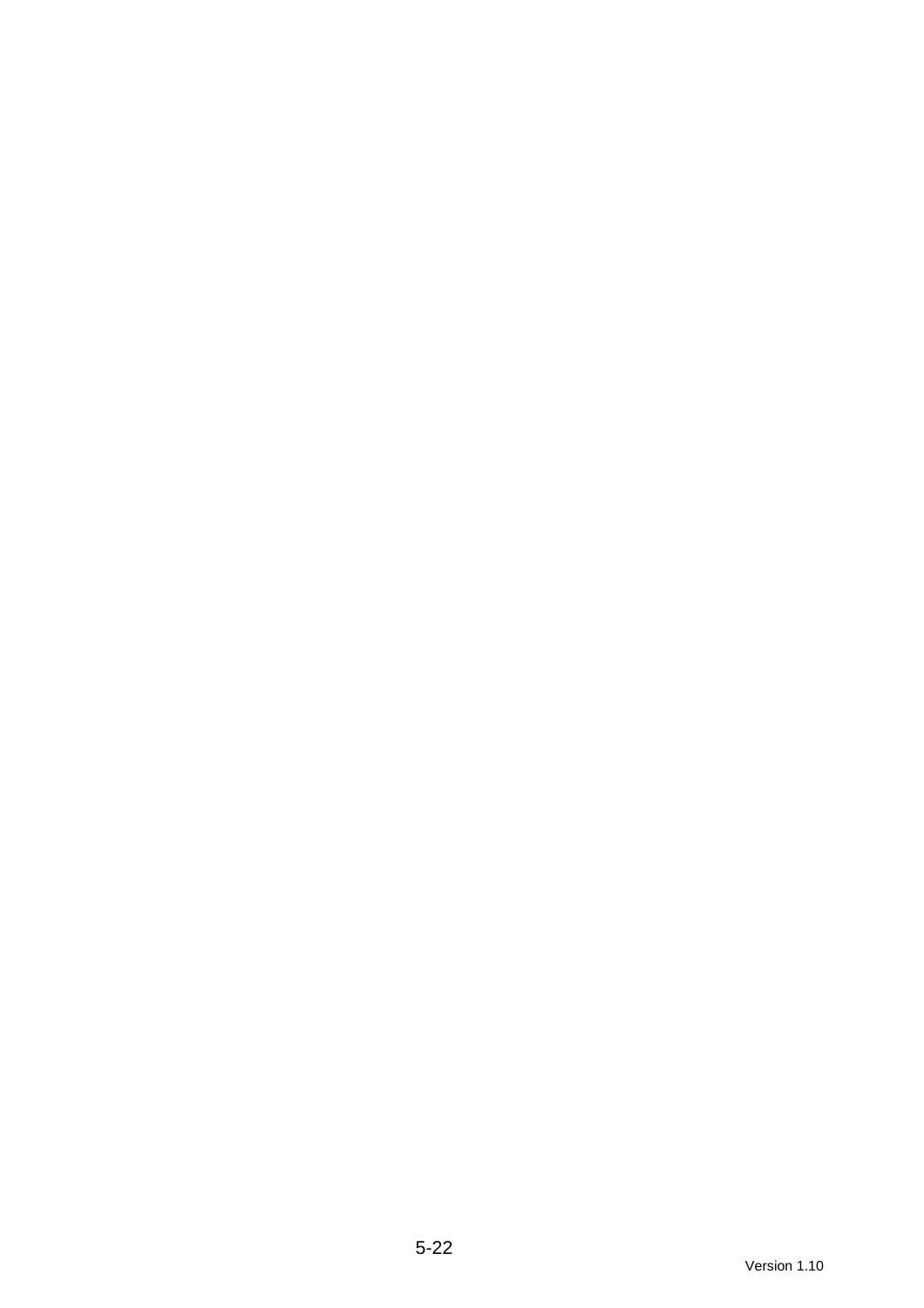**PART SIX** 

**GOVERNANCE**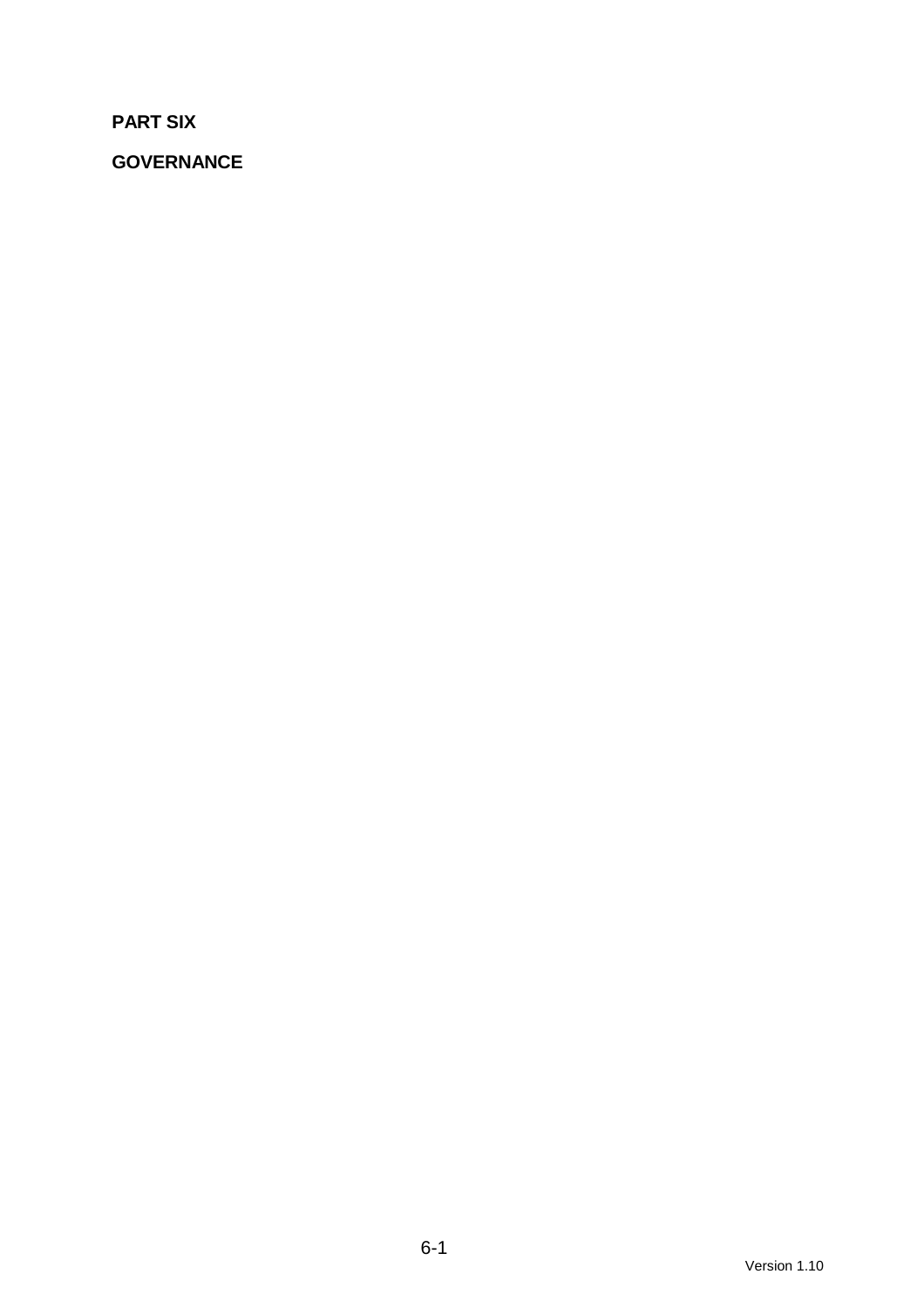# **PART A – FINANCIAL AFFAIRS**

#### **BUDGET FRAMEWORK**

### **BACKGROUND**

1. The Full Council is responsible for the approval of the Annual Budget. The Council's committees are responsible for implementing it.

## **CONSULTATION**

- 2. Before the budget is adopted the Council will publish initial proposals, having first canvassed the views of local stakeholders and members of the public as appropriate.
- 3. Any representations made will be taken into account in formulating proposals, and shall be reflected in any report dealing with them.

# **APPROVAL OF THE ANNUAL BUDGET**

- 4. The Full Council will be responsible for approving the annual budget.
- 5. In approving the annual budget the Council will also specify the extent of virement (the limits for the transfer of budget provision from one budget head to another) within the budget and degree of in-year changes to the Annual Budget.
- 6. The annual budget must be approved by the end of February each year.

## **DECISIONS OUTSIDE THE ANNUAL BUDGET**

- 7. Subject to the provisions regarding virement set out in the Financial Regulations, committees and officers may take only those decisions which are in accordance with the Annual Budget.
- 8. Any decision outside the Annual Budget and the virement provisions must be taken by Full Council.
- 9. If cases of urgency the Urgency Procedure should be followed.

## **ANNUAL ACCOUNTS**

10. The Council's Section 151 Officer is required by law to sign off the annual accounts by 30 June each year. These accounts will be presented to Full Council. Once the accounts are externally audited the final accounts will be presented to Full Council by 30 September as required by law.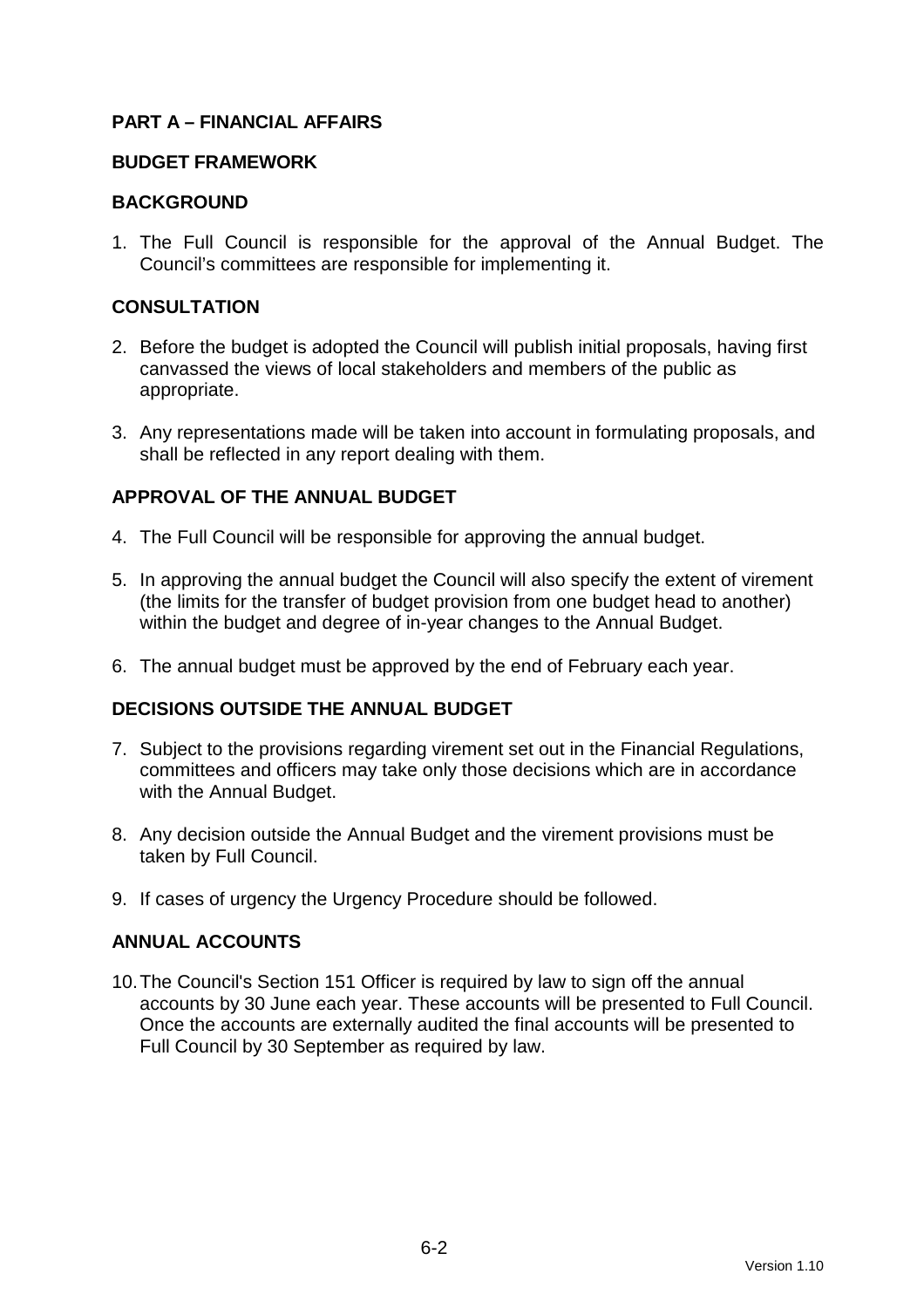# **FINANCIAL REGULATIONS**

| 1.  |                                                     |
|-----|-----------------------------------------------------|
| 2.  |                                                     |
| 3.  |                                                     |
| 4.  | CAPITAL EXPENDITURE AND OTHER MAJOR PROJECTS6-11    |
| 5.  |                                                     |
| 6.  | MANAGEMENT, RETENTION, SECURITY AND DISPOSAL OF     |
| 7.  |                                                     |
| 8.  |                                                     |
| 9.  | PROCUREMENT OF GOODS, SERVICES AND WORKS6-23        |
| 10. |                                                     |
| 11. |                                                     |
| 12. |                                                     |
| 13. |                                                     |
| 14. |                                                     |
| 15. |                                                     |
| 16. |                                                     |
| 17. |                                                     |
| 18. |                                                     |
| 19. | INFORMATION AND COMMUNICATIONS TECHNOLOGY (ICT)6-52 |
| 20. |                                                     |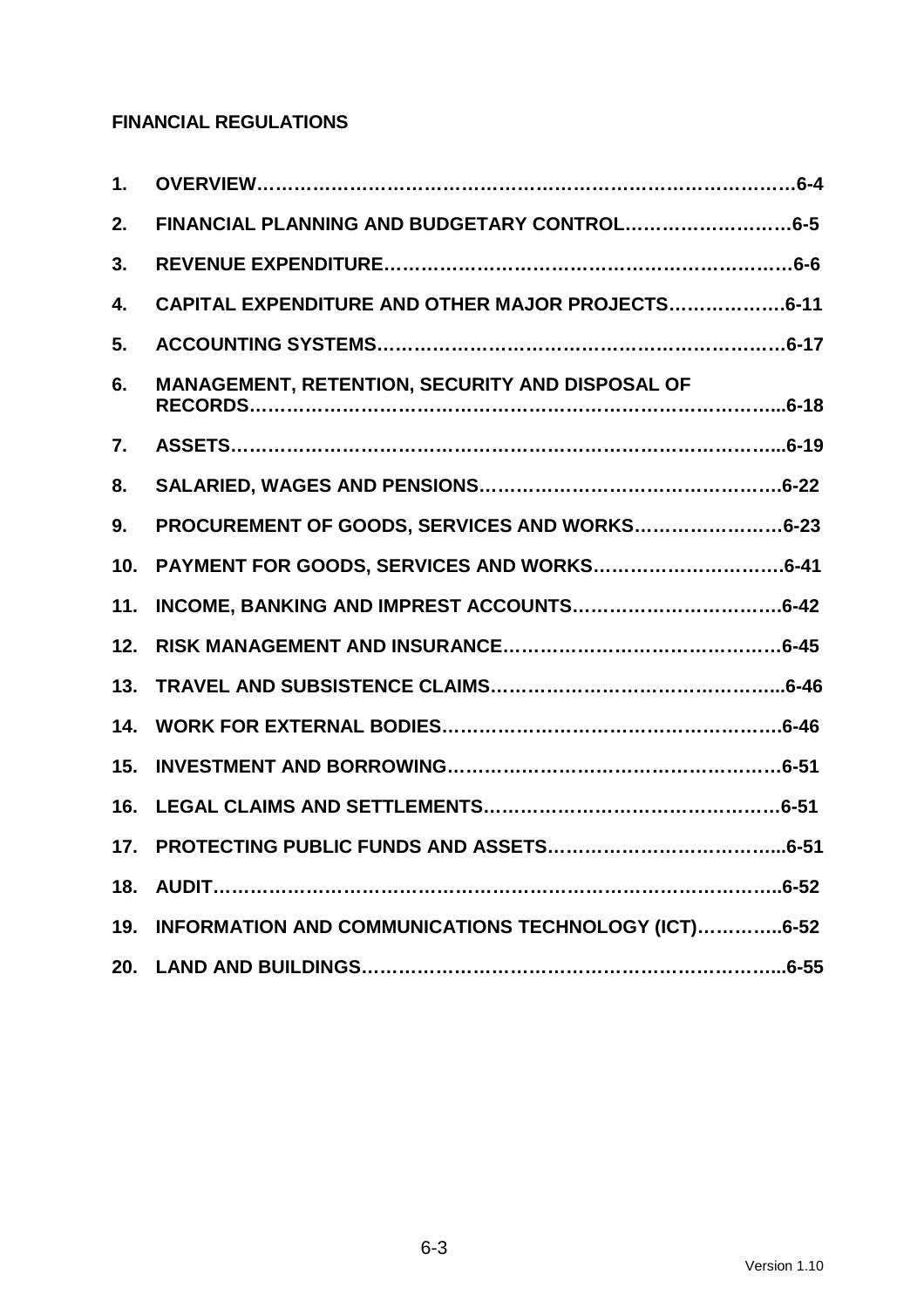# **1. OVERVIEW**

- 1.1 These Financial Regulations provide the framework of financial control and standards necessary to achieve the proper administration of the Council's financial affairs and are designed to safeguard the interests of both the Council and its employees. These Regulations cover the Council's main activities, its Trading Organisations and Pension Funds, and partnerships where the Council acts as the lead authority or where it acts as the accountable body.
- 1.2 A key objective of these regulations is to ensure that the Authority provides services to its users and the community in accordance with best value legislation. The regulations are designed to support Corporate Directors in achieving this aim whilst working within a framework of the principles of best value. Under the former Compulsory Competitive Tendering (CCT) system, value for money was generally proven by following a tendering procedure and awarding the contract to the lowest tenderer. However, in addition to cost, best value requires that the principles of integration, quality, partnering, innovation, performance management, and customer focus are also taken into account as well as the achievement of corporate objectives such as sustainability and social cohesion.
- 1.3 All projects should be managed in accordance with the principles of good project management. Projects **over £250,000** should be managed and delivered using best practice Project Management techniques e.g. PRINCE2. Where significant risks have been identified, they should be included in the Corporate Risk Register and addressed in accordance with the Authority's Risk Management strategy.
- 1.4 For the purpose of Section 151 of the Local Government Act 1972, the Service Director Finance and Procurement is the appointed Section 151 Officer for the Authority. The post holder is responsible for the proper administration of the Council's financial affairs and, subject to the Constitution and any resolutions of any Committee or the Full Council, may do all things necessary for the administration of the Council's financial affairs.
- 1.5 Where the Section 151 Officer considers that there is a likelihood of a significant overall overspending, or a significant overspending on a Committee budget, a report will be taken to Council, in accordance with Section 114 of the Local Government Finance Act 1988.
- 1.6 As the Council's financial and economic advisor, the Section 151 Officer will prepare a budget showing the sources of income and proposed expenditure in each financial year and will keep the Finance and Property Committee informed of the Council's overall financial performance, compared with the approved budget(s). The information required and the frequency of reporting will be determined by the Finance and Property Committee.
- 1.7 The Section 151 Officer, after consulting with the Group Manager for Legal and Democratic Services, may vary, waive or suspend any regulation. Requests to waive Financial Regulations should be submitted in accordance with the approved waiver request procedure.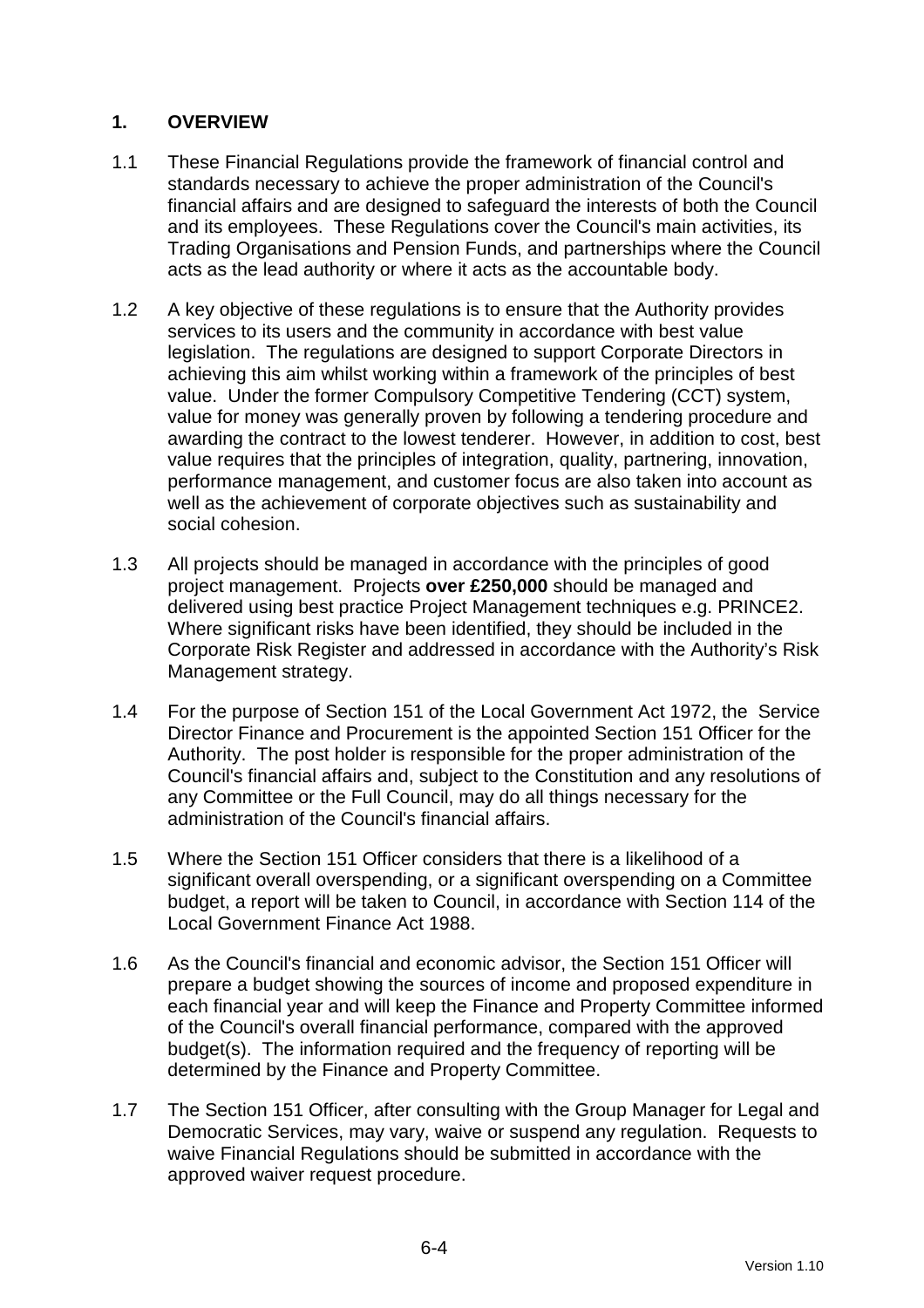- 1.8 Where reference is made in these regulations to specific officers, they may nominate other officers to act on their behalf provided that they keep appropriate up-to-date written records of the nominated officers and the limits to their delegated powers.
- 1.9 Corporate Directors are responsible for ensuring that employees in their departments are aware of, and comply with these Financial Regulations and that failure to comply may result in disciplinary action.
- 1.10 Corporate Directors must consult the Section 151 Officer on any matter which is liable to affect the finances of the Council before any provision or other commitment is incurred or before reporting to the Finance and Property Committee. The Section 151 Officer has the right to be represented at meetings with partnerships or outside bodies where matters of major financial significance are to be discussed.
- 1.11 Each Corporate Director and each Committee is responsible for the observance of Financial Regulations and Codes of Procedures, and for compliance with the decision making process defined in the Constitution.
- 1.12 The Section 151 Officer shall add any financial comments, as thought fit, to reports being submitted to Committee or Council regarding the financial consequences of any proposed action. These comments may include the sufficiency of the budget to finance the proposals being made or set out the action to be taken to make the necessary finance available. All reports will have a Section 151 Officer financial comment. These reports must be submitted to the Section 151 Officer or his/her representative, at least 5 working days before the distribution of papers.
- 1.13 If there is a conflict between the Council's Financial Regulations and other specific County Council regulations or codes of procedure, these Financial Regulations shall prevail.
- 1.14 The Freedom of Information Act 2000 requires the Council to meet standards of openness and transparency with respect to access to all of the information it holds. The Council has an Information Management Policy which should be followed. Particular issues are also addressed in section 6 and section 9 of these regulations. Further guidance is available on the intranet and in the Contracts Manual.

# **2. FINANCIAL PLANNING AND BUDGETARY CONTROL**

- 2.1 In February of each year, Full Council will approve an annual revenue budget, capital programme, Medium Term Financial Strategy and Council Tax Precept.
- 2.2 Each Member of the Council must be provided with a copy of the budget proposals together with a statement by the Section 151 Officer of the effect on the Council's finances and the precept to be levied at least seven days before the Meeting of the Full Council at which such matters will be considered.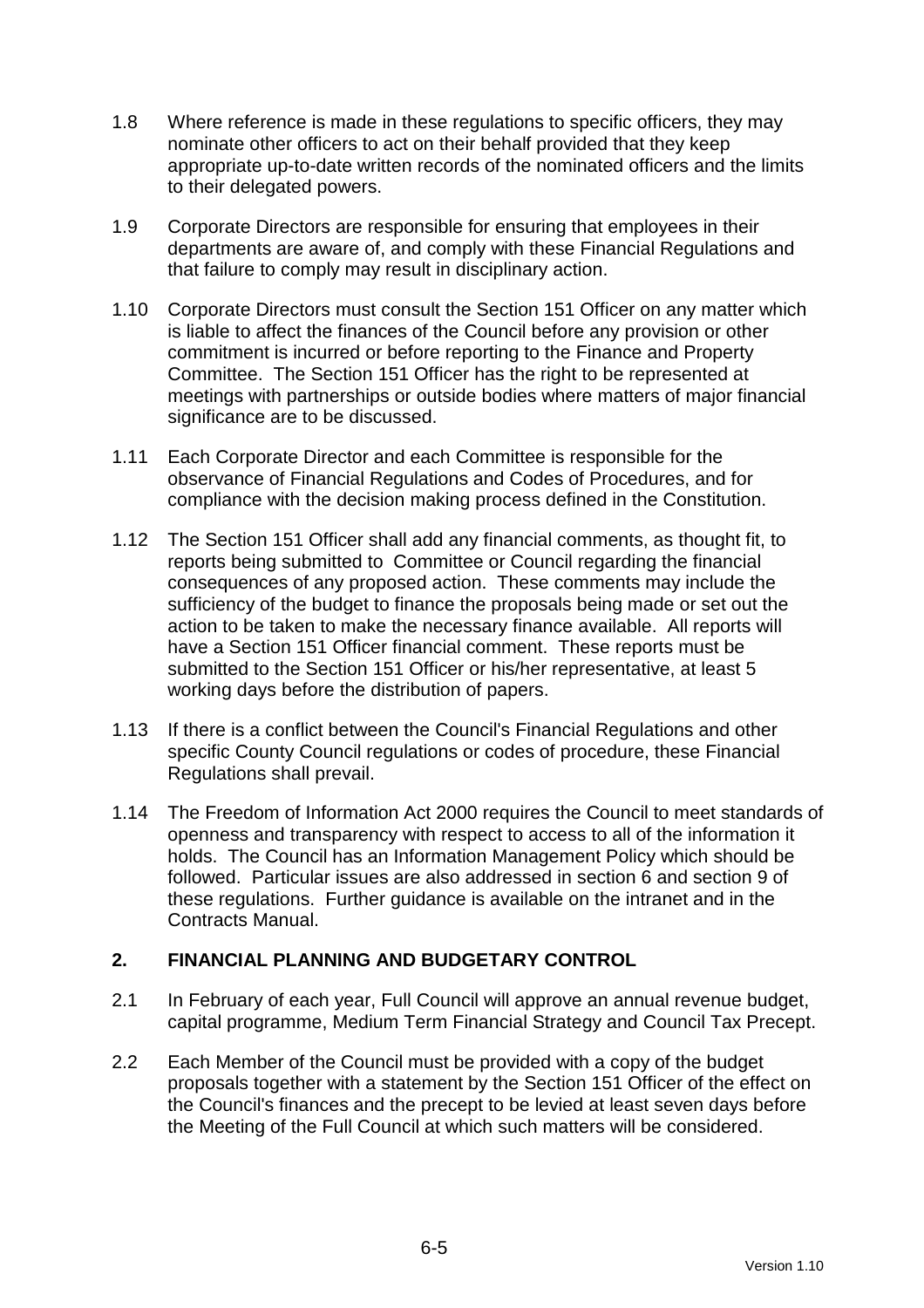- 2.3 It is the responsibility of all Committees, in consultation with the relevant Corporate Directors, to monitor and control the budgets approved for the year.
- 2.4 Amounts provided under each heading of the approved annual revenue estimates must not be diverted to other purposes except as allowed by Financial Regulations.
- 2.5 The inclusion of items in the approved revenue estimates constitutes authority to incur expenditure, subject to the regulations for procurement of Goods, Services and Works, except where the Council, Committee or Financial Regulations of the Council has placed a restriction on any item. Where items cannot be identified from the approved revenue estimates, authority for expenditure on those items must be obtained from the appropriate decision making body within the Council depending on the amount.
- 2.6 Where external funding is available to cover additional revenue expenditure, Corporate Directors must obtain the approval of Finance and Property Committee for the additional expenditure.
- 2.7 Where expenditure is required on items not included within the approved budget, and which cannot be funded within the regulations for virement Corporate Directors must obtain approval from the Finance and Property Committee.
- 2.8 Capital expenditure is not authorised until the necessary regulations have been complied with and a business case accepted by Finance and Property Committee and/or Policy Committee.
- 2.9 Where a Committee wishes to take a course of action which has financial implications contrary to the advice provided by the Section 151 Officer, the Section 151 Officer may submit a report to this effect to Policy Committee.
- 2.10 The Section 151 Officer must submit a report to the Full Council on each year's final accounts as soon as practicable, and in accordance with the statutory Accounts and Audit Regulations.

# **3. REVENUE EXPENDITURE**

### **3.1 Preparation of Revenue Budgets**

- 3.1.1 Revenue budgets must be prepared within the Budget and Policy Framework and the resource allocation limits prescribed by the Council.
- 3.1.2 Detailed annual revenue budgets must be prepared in accordance with all instructions on budgeting issued by the Section 151 Officer. It is the responsibility of Corporate Directors to ensure that detailed budget preparation takes place, that the amounts included are realistic, and that there has been correct application of budget conventions and procedures for their service.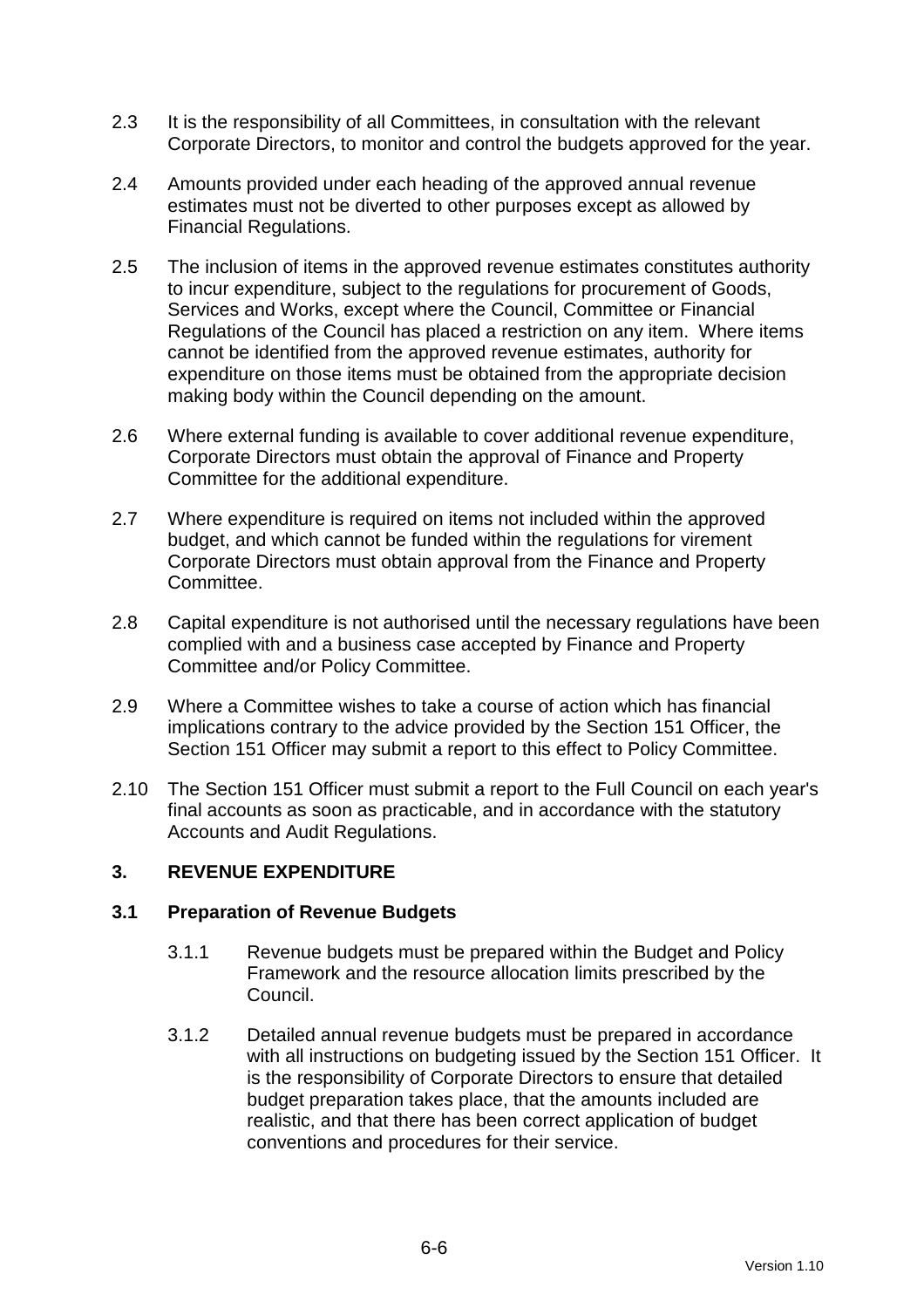- 3.1.3 Where there is uncertainty about the proper approach to be adopted in preparing a budget, guidance should be sought from the Section 151 Officer.
- 3.1.4 The Section 151 Officer will, during the year, seek approval from Finance and Property Committee for allocations from the General Contingency approved by Council.
- 3.1.5 Where external income arises from a set scale of charges, fees etc., the Corporate Director must review the level of fees at least once a year in consultation with the Section 151 Officer. Revised fees must be agreed by the relevant Committee.

### **3.2 Control of Revenue Budget**

- 3.2.1 Corporate Directors and Committees are responsible for controlling expenditure within approved budgets. To assist them with this, virement of budget provision from one budget head to another may be permitted.
- 3.2.2 Variation between any budget head and actual expenditure or income which cannot be covered within the rules for virement must be reported to the Finance and Property Committee after consultation with the Department's Corporate Director and the Section 151 Officer.
- 3.2.3 Where new policies or significant variations to existing policies or practices are proposed, a report must be presented to Policy Committee providing details of the financial implications of the proposed policies for the current year and two further years.
- 3.2.4 A Corporate Director's authority to incur expenditure, for which provision has been made in the detailed annual revenue budget and which is in accordance with Council policies, is subject to the procurement regulations and the conditions below.

### **3.3 Special Items**

### **1. Use of Consultants, Individuals as Contractors and Special Advisors**

- 3.3.1.1 Unless prior approval has been obtained from Policy Committee to engage consultants (e.g. as part of an approved capital programme), the following regulations apply in addition to the normal procurement rules:-
- 3.3.1.2 Corporate Directors may employ consultants, individuals as contractors or specialist advisors provided that there is sufficient budget provision and an annual report is made to the Policy Committee on the use of this discretion.
- 3.3.1.3 If the estimated value of the contract is **over £50,000** prior approval must be obtained from the Chief Executive and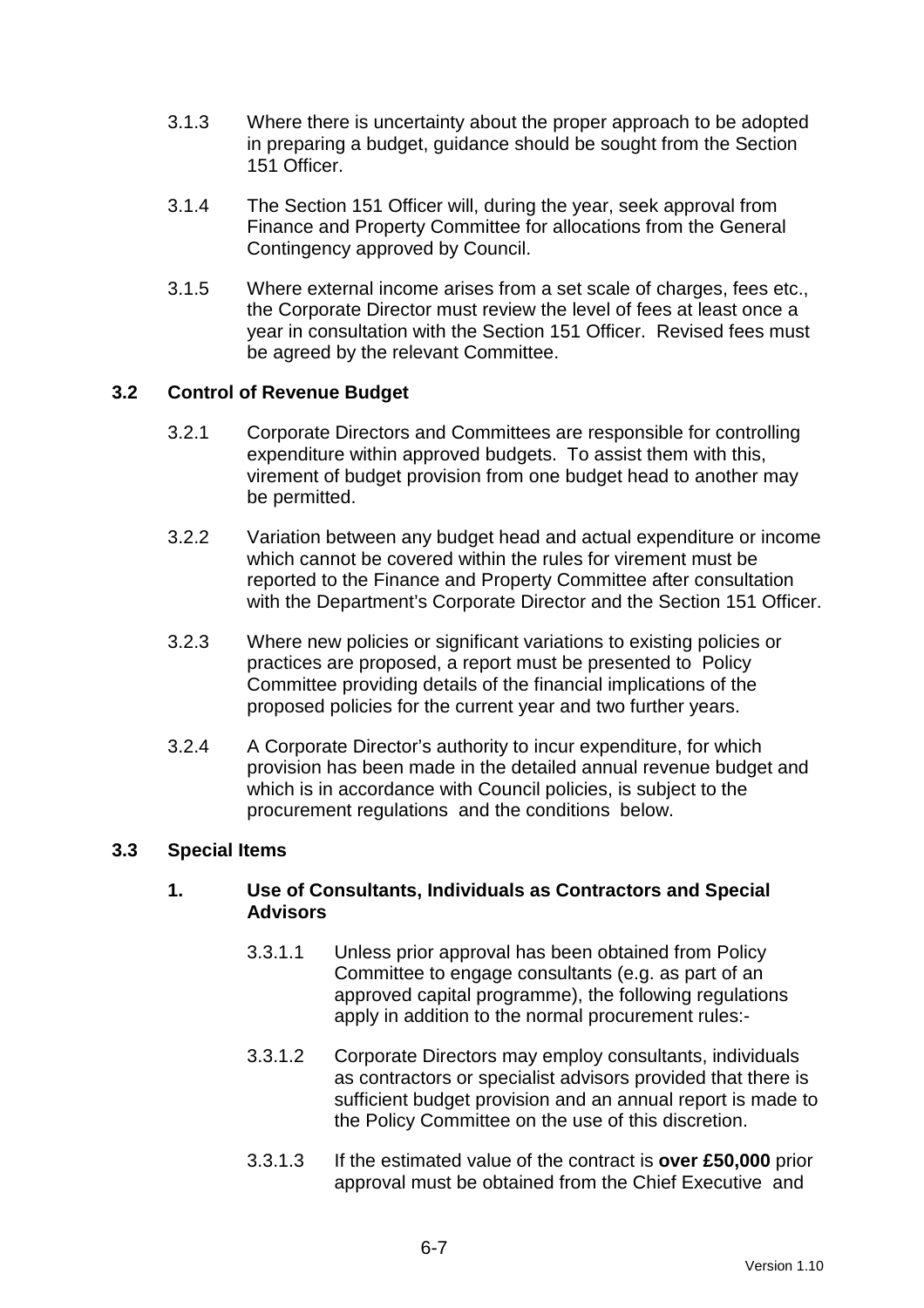the Section 151 Officer. Requests for approval must be submitted on the approved form. (NB Regardless of value, all consultants must be procured in accordance with procurement procedures.)

- 3.3.1.4 Where contracts need to be extended and the total value of the whole contract will **exceed £50,000,** further permission must be obtained from the Chief Executive and the Section 151 Officer before the contract is extended.
- 3.3.1.5 When employing individuals as consultants, contractors or specialist advisors, Corporate Directors must determine whether the nature of their employment is 'Employed' or 'Self Employed' as set out in the guidance note IR56 issued by HM Revenue and Customs. The Authority has produced some guidance and a form to help with this assessment. If a Consultant or Contractor is deemed to be 'Employed' the Corporate Director must arrange for the Consultant or Contractor to be paid through the Authority's payroll.

#### **2. Leases**

- 3.3.1.6 All leases or credit arrangements **over £6,000** which are not for Land and Buildings must be approved by the Section 151 Officer before they are entered into.
- 3.3.1.7 For leases of Land and Buildings, separate regulations must be followed.

### **3. Grants to External Bodies**

3.3.3.1 Grant aid as defined in the grant aid strategy must be approved by the Grant Aid Sub-Committee.

### **4. Loans to External Bodies**

3.3.1.8 All proposals for loans to individuals or outside bodies should be accompanied by an appropriate risk assessment. Loans to individuals or outside bodies must be approved by Policy Committee.

### **5. State Aid**

3.3.1.9 State Aid is financial aid or other advantage to business from a Member State of the EU which meets all the criteria in Article 87(1) of the EC Treaty. State Aid, which could distort competition and affect trade by favouring certain undertakings or the production of certain goods, is incompatible with the common market unless there is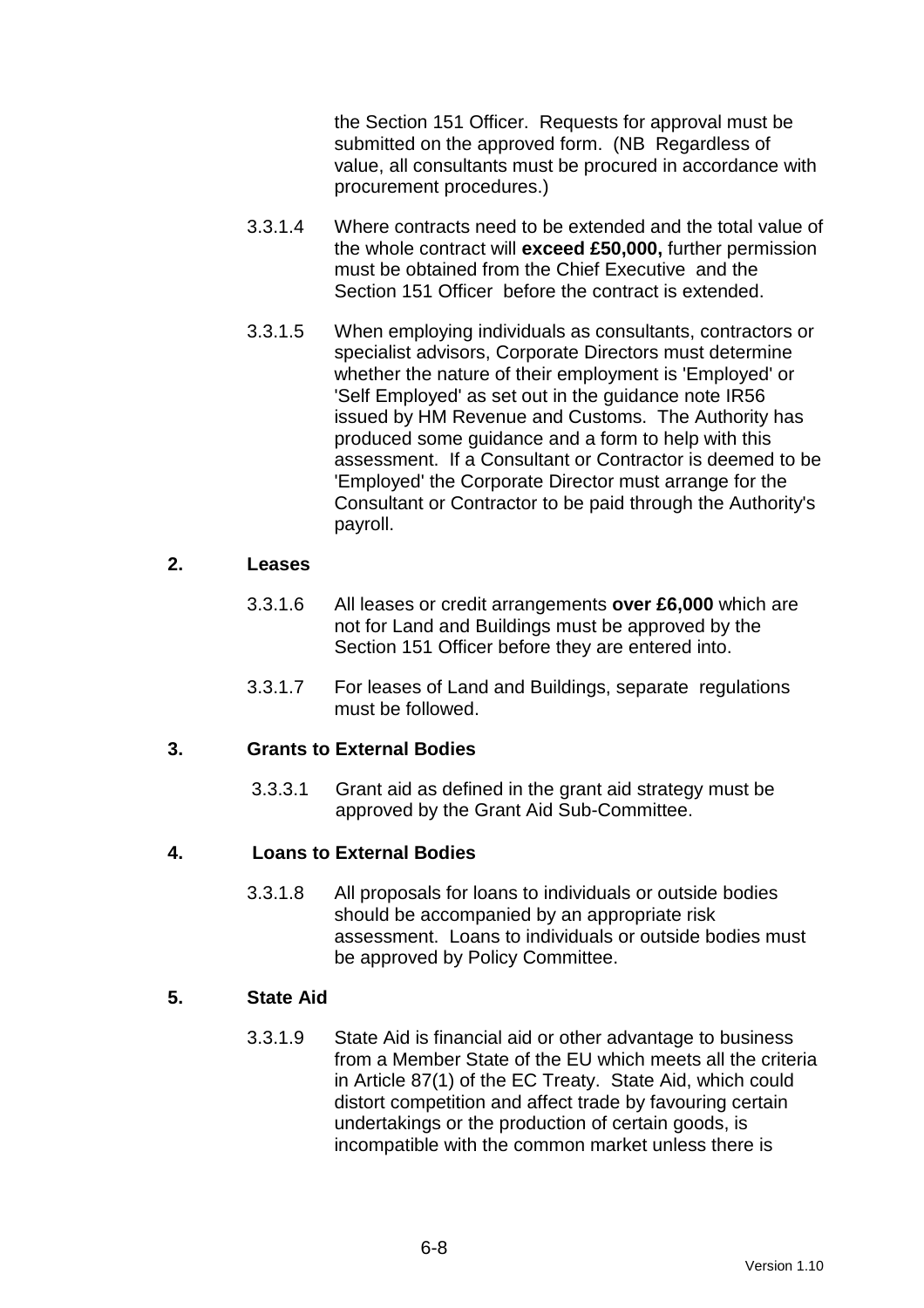special provision for it within the EC Treaty (usually through certain types of block exemption).

- 3.3.1.10 There are four characteristics of State Aid:
	- 3.3.1.10.1 **it is granted through the State or through State resources** (including public funds administered through Local Authorities);
	- 3.3.1.10.2 **it favours certain undertakings or production of certain goods** – ie by conferring an advantage to an entity engaged in economic activity (which can include voluntary and non-profit making public or private bodies when they engage in activities which have commercial competitors);
	- 3.3.1.10.3 **it distorts or threatens to distort competition** by actually or potentially strengthening the position of the recipient in relation to competitors. Virtually all selective aid will have this potential regardless of the scale of the potential distortion;
	- 3.3.1.10.4 **it affects trade between Member States.** Most products or services are traded between Member States, therefore, almost any selective aid for business activities is capable of affecting trade between States, even if the business itself does not trade directly with Member States.
- 3.3.1.11 State Aid can take many forms including grants, subsidies, preferential interest rates, loans with preferential terms, acquisition of land either gratuitously or on favourable terms, provision of goods or services on favourable terms, reimbursement of costs in the event of success, capital transfers and many other actions. Some forms of public private partnerships and contracts are not open to competitive tendering.
- 3.3.1.12 The rules on State Aid are lengthy and complex and therefore if there is any concern about activities or proposals possibly contravening these rules then specific advice on the circumstances should be sought from Legal and Democratic Services. See the state aid website.

### **3.4 Virement**

3.4.1 The transfer of budget provision from one budget head to another is permitted as follows: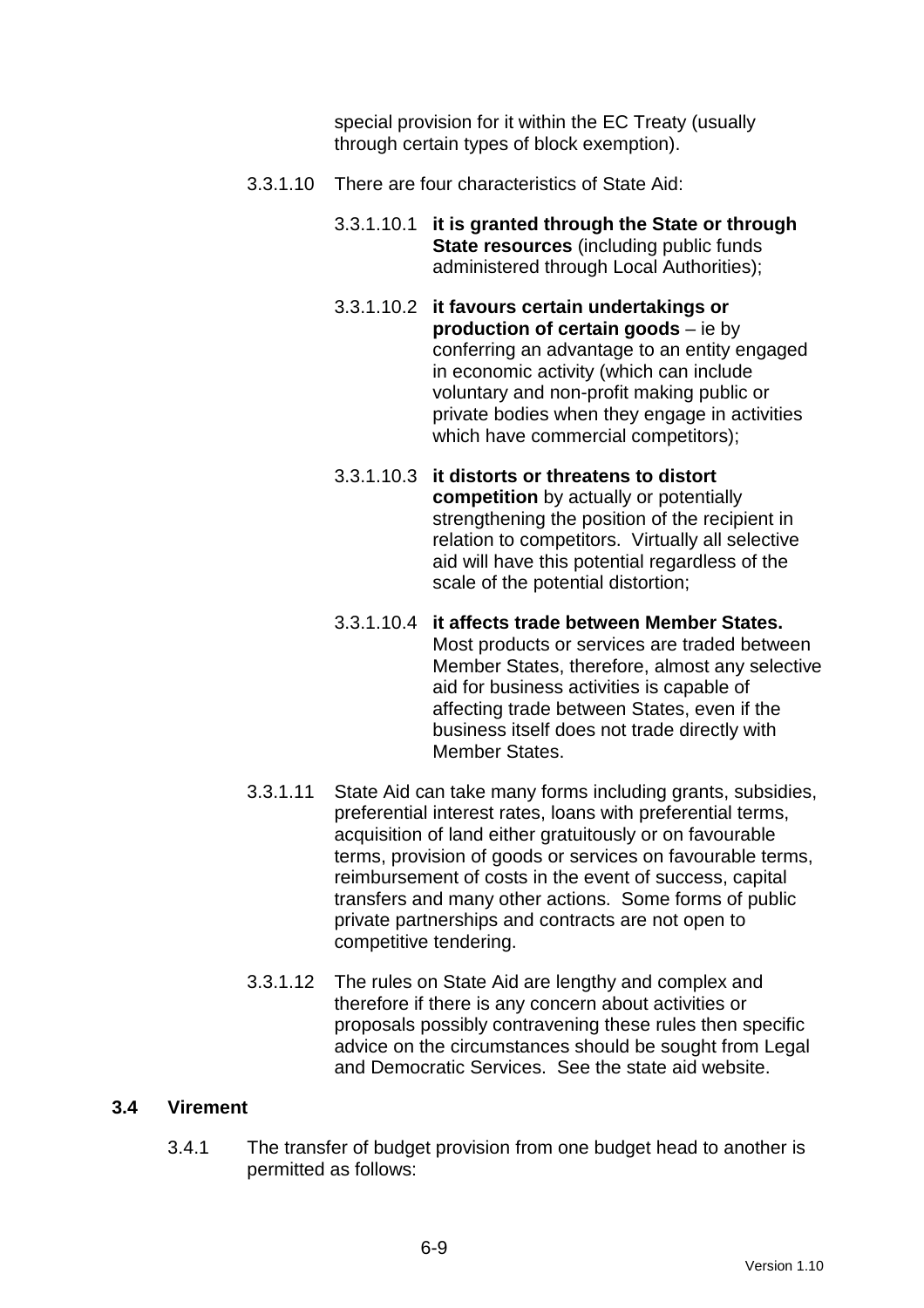- a. **up to £50,000** (£100,000 within the Highways Maintenance budget) within a Committee's revenue budget - by a Corporate Director and the Section 151 Officer;
- 3.4.1.1 **up to £200,000** within a Committee's revenue budget by the Finance and Property Committee;
- 3.4.1.2 **up to £200,000** between the revenue budgets of two or more committees - with the agreement of both or all the relevant committees and the Finance and Property Committee;
- 3.4.1.3 **over £200,000** within or between the revenue budgets of Committees - by the Finance and Property Committee.
- 3.4.2 Where the Section 151 Officer considers that any proposed virement causes a variation to existing policy, s/he may require the Corporate Director to present a report to Policy Committee setting out the reasons for the virement.
- 3.4.3 A Corporate Director may incur expenditure which is essential to meet any immediate needs created by a sudden emergency, subject to this action being reported immediately to the Chief Executive and the Section 151 Officer, and to the next Finance and Property Committee.
- 3.4.4 When a sudden emergency arises, Corporate Directors must keep a separate record of the essential expenditure incurred in connection with the emergency until advised by the Section 151 Officer that separate records are no longer required.

### **3.5 Monitoring of the Revenue Budget**

- 3.5.1 Corporate Directors must ensure that budgets are monitored via the Council's Business Management System. Corporate Directors will report at least quarterly to the relevant Committee and Finance and Property Committee regarding the actual income and expenditure compared with the budget. Explanations of significant variations must be made available to the Section 151 Officer when requested, together with proposals for avoiding any continuing budget problems.
- 3.5.2 Each Corporate Director, in conjunction with the Section 151 Officer, must prepare an annual report for the relevant Committee and Finance and Property Committee comparing actual expenditure for the year with the revenue budget. Explanations for significant variations must be provided by the Corporate Director.
- 3.5.3 The Section 151 Officer must prepare an annual report to Full Council for all budgets, comparing the actual expenditure for the year with the agreed revised estimate for the year and explanations of significant variations. Budgets may be carried forward to the following year after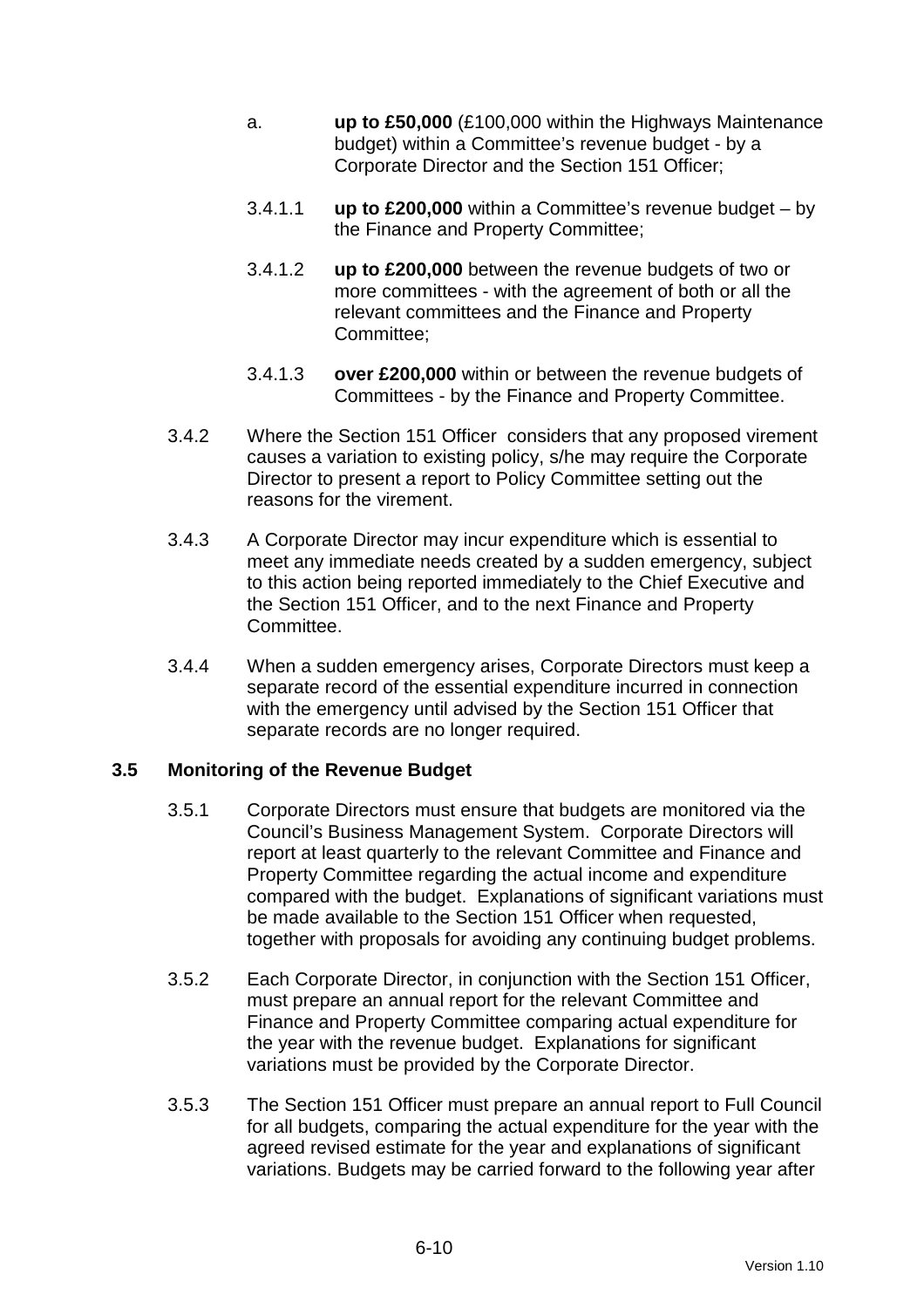consideration by Finance and Property Committee and approval by Council. Other reserves may be created from budget underspending for specific purposes, subject to approval by Finance and Property Committee.

3.5.4 The annual surpluses and deficits of Trading Organisations will be carried forward in an 'Earmarked Reserve'. The level of these reserves will be kept under review by the Section 151 Officer and reported annually to Finance and Property Committee.

### **4. CAPITAL EXPENDITURE AND OTHER MAJOR PROJECTS**

### **4.1 Management of Projects**

4.1.1 All projects will be managed using a best practice project management methodology eg PRINCE2 by suitably experienced project managers with project reviews at key milestones which meet Gateway Review standards.

### **4.2 Inclusion of schemes in the Capital Programme**

- 4.2.1 Schemes can be added to the Capital Programme by:
	- 4.2.1.1 the Annual Review Process that culminates in the approval of the County Council's budget each February; or
	- 4.2.1.2 decisions taken during the year on an ad-hoc basis where the schemes are fully funded from external sources; or
	- 4.2.1.3 decisions taken during the year on an ad-hoc basis where additional County Council funds are required.

The processes are shown schematically in the attached decision tree.

- 4.2.2 All proposed schemes, or programmes of work, should include a business case appraisal which has been carried out before detailed design work begins, and, where appropriate, the full lifecycle costs of the investment and the impact on future budgets.
- 4.2.3 The options appraisal report should include:
	- 4.2.3.1 how each scheme, or programme of work, relates to the approved Council objectives and what other options have been considered, what consultation has been undertaken and what the anticipated outcomes are;
	- 4.2.3.2 the estimated capital costs;
	- 4.2.3.3 the estimated revenue costs for each of the first three years of the scheme or programme of work, including the eventual revenue costs for a full year of operating the scheme or programme of work.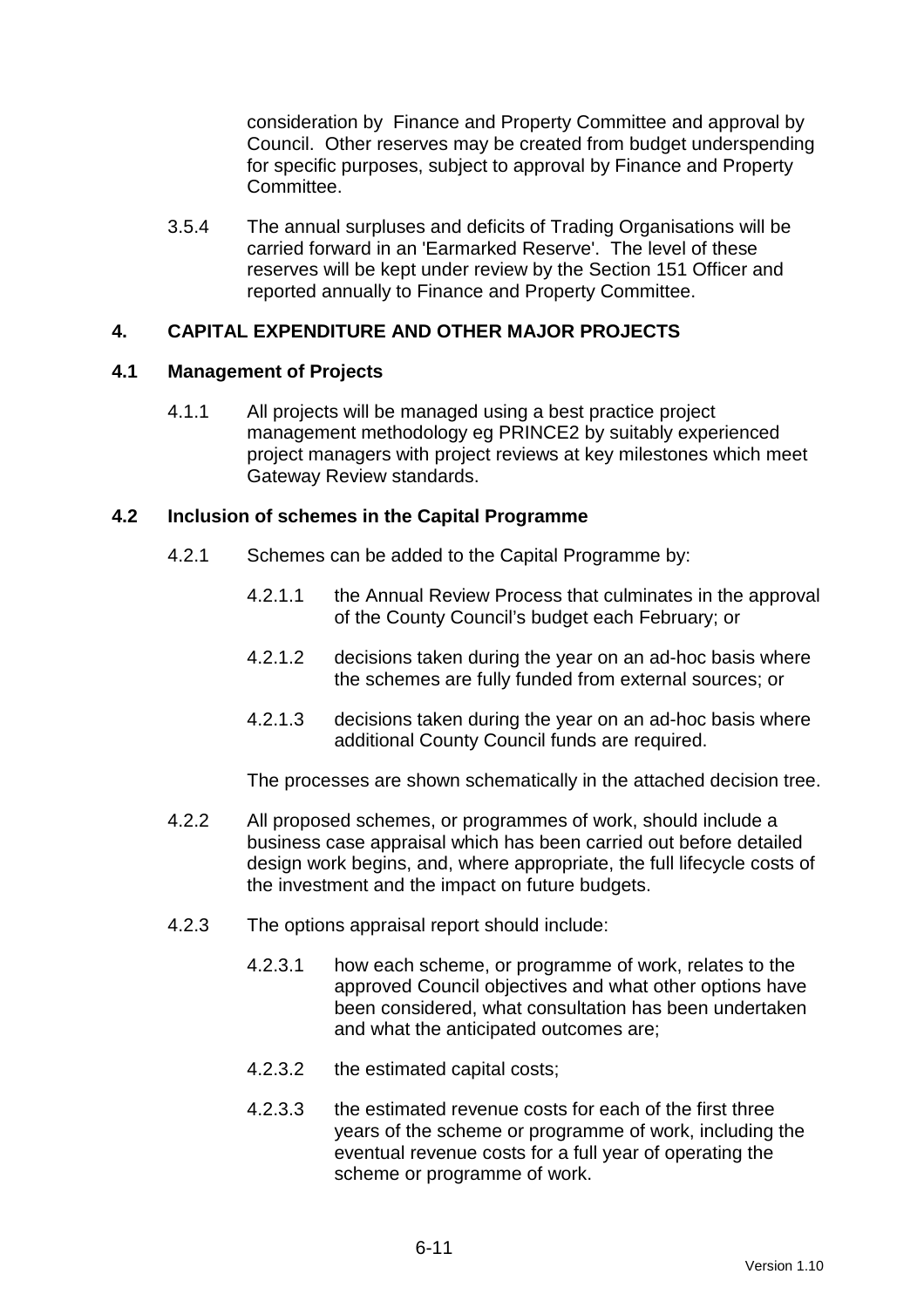- 4.2.4 All proposals for capital expenditure that require additional resources to be found by the County Council should be considered initially by the Corporate Asset Management Group (CAMG) who will advise on the relative priority of future capital schemes, in accordance with the agreed prioritisation criteria within the Capital Strategy. Approval must then be obtained as follows:
	- 4.2.4.1 for schemes being considered through the Annual Review process, CAMG will make recommendations to the Member Reference Group who, in turn, will make recommendations to the Corporate Leadership Team (CLT). CLT will then make their recommendations to Policy Committee for approval;
	- 4.2.4.2 for schemes arising during the budget year on an ad-hoc basis, CAMG will consider and advise the Member Reference Group who, in turn, will advise and seek approval from Policy Committee.
- 4.2.5 The outcome of the Annual Review process is the capital programme approved by Council which includes the schemes approved for the forthcoming financial year and the two following years.
- 4.2.6 Where proposals are made for additional schemes during the year, or for cost variations to existing schemes, decisions can be taken as follows:
	- 4.2.6.1 schemes, or variation increases, **up to £250,000** by the Section 151 Officer after consultation with the Chairman of the Finance and Property Committee;
	- 4.2.6.2 schemes, or variation increases, **over £250,000 and up to £2 million** by Finance and Property Committee;
	- 4.2.6.3 schemes, or variation increases, **over £2 million** by Council.
- 4.2.7 After approvals have been obtained, Latest Estimated Cost (LEC) reports should be prepared and presented before tenders are sought.
- 4.2.8 All schemes with an estimated cost **over £7.5 million** are subject to the following additional requirements:
	- 4.2.8.1 a report on alternative design proposals is taken to Finance and Property Committee;
	- 4.2.8.2 no detailed design work is undertaken prior to the report being approved.
- 4.2.9 Where major projects are being procured through a 'Private Finance Initiative' (PFI) or 'Public Private Partnership' (PPP), an options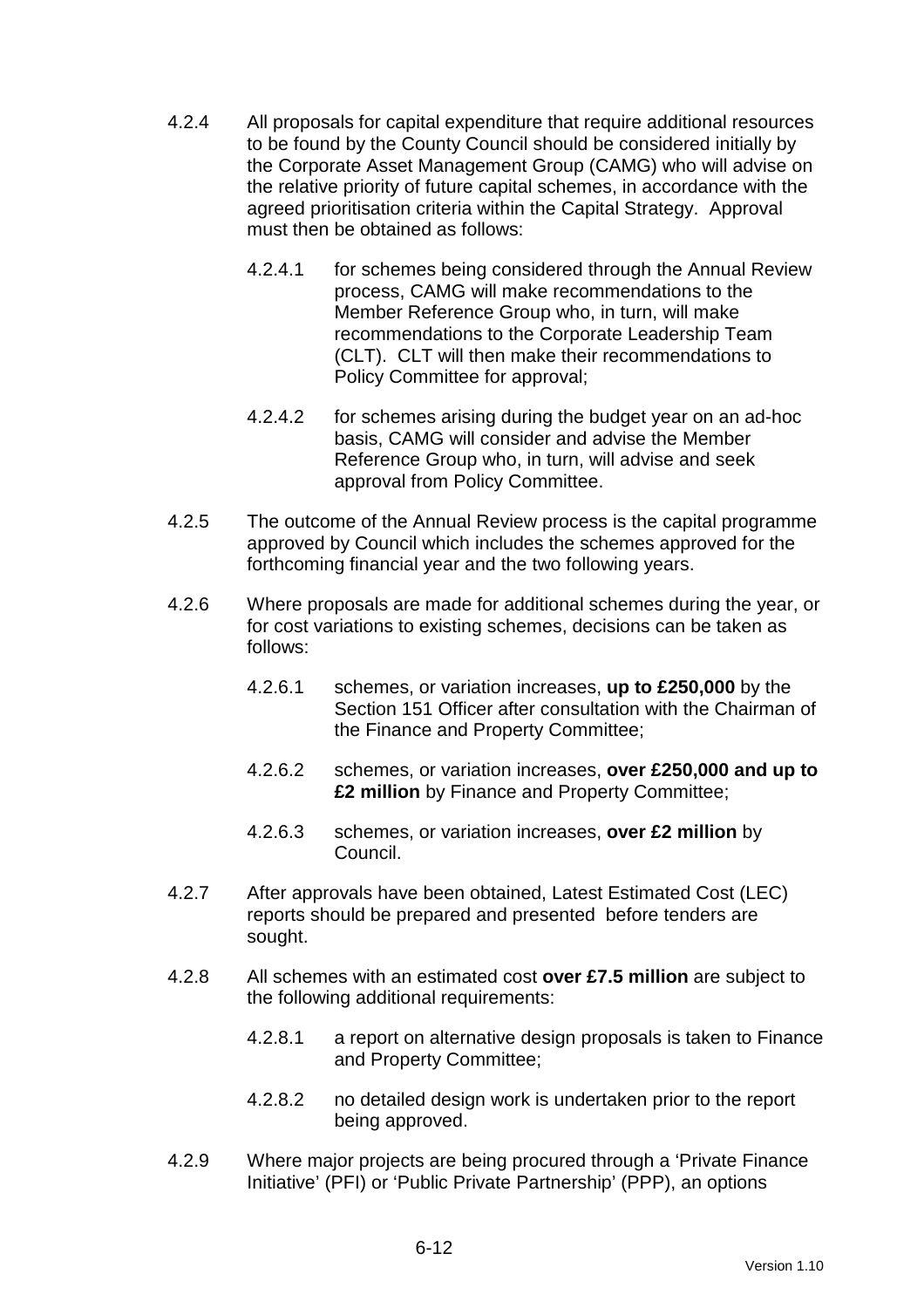appraisal report should be prepared and approval must be obtained from Council before bids are invited.

### **4.3 Content of Bids for Capital Expenditure**

- 4.3.1 All bids for capital expenditure must be prepared by Corporate Directors in the form laid down by the Section 151 Officer.
- 4.3.2 The advice of an appropriate technical officer must always be sought before a scheme is included in any capital programme. The appropriate technical officers are shown below:

| Area of Activity                          | <b>Technical Officer</b>                  |  |
|-------------------------------------------|-------------------------------------------|--|
| Building, Construction and associated     | Service Director, Transport, Property and |  |
| works                                     | Environment                               |  |
| <b>Civil Engineering works</b>            | Corporate Director, Environment and       |  |
|                                           | <b>Resources</b>                          |  |
| Computer technology                       | Service Director, ICT                     |  |
| Expenditure over £100,000 relating to the | Service Director, Transport, Property and |  |
| management of Council Land, Building      | Environment                               |  |
| and Property                              |                                           |  |
| Change of use of land, buildings or       | Service Director, Transport, Property and |  |
| property                                  | Environment                               |  |
| New or replacement land, buildings or     | Service Director, Transport, Property and |  |
| property                                  | Environment                               |  |

- 4.3.3 Construction schemes should not normally be included in the first year of a capital programme unless the following criteria have been considered and the risks evaluated:
	- 4.3.3.1 purchase, lease or lease option of the land or property has been completed. In the case of transportation and land reclamation projects, a right of entry should have been obtained;
	- 4.3.3.2 outline planning permission should have been obtained, where appropriate, especially if the development involves a change of use or is a new development;
	- 4.3.3.3 the sources of funding, including any grants or contributions from outside organisations, have been finalised - except for land reclamation projects where grant notification is not normally received until the year of the project;
	- 4.3.3.4 the service department has prepared a detailed brief for the project which has been agreed with the relevant technical officer who will carry out the design;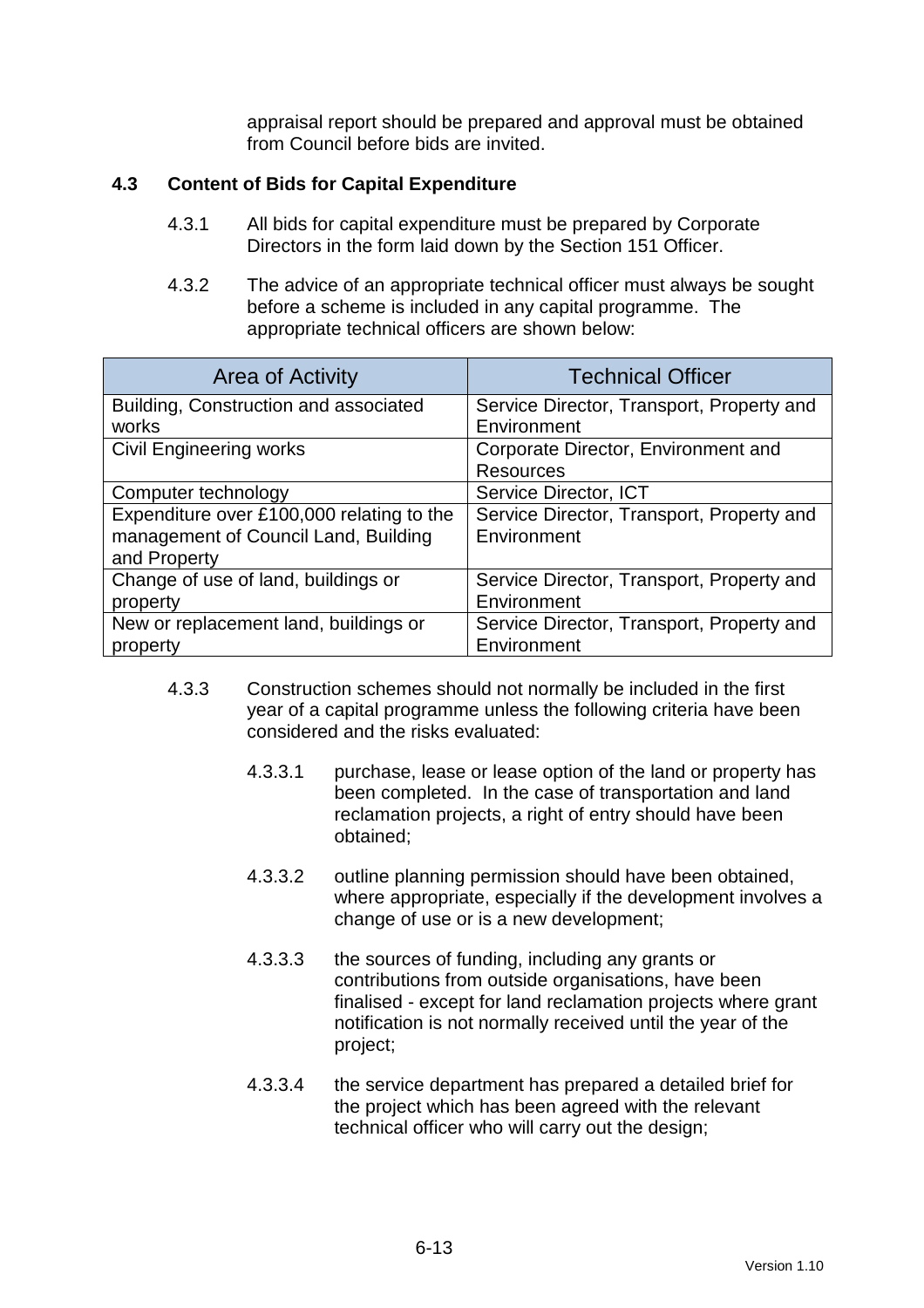- 4.3.3.5 the Service Director, Transport, Property and Environment has confirmed that the proposal complies with Corporate Property Policies;
- 4.3.3.6 a proper assessment of the time-scale required for the project has been made;
- 4.3.3.7 where existing property is affected by the proposed development, the service department has agreed proposals for dealing with staff or clients who might be temporarily displaced during construction; and
- 4.3.3.8 relevant sustainability issues.
- 4.3.4 The capital programme for each Committee must be prepared within the block allocation and individual scheme approvals approved by Finance and Property Committee. All costs should be at estimated out-turn prices, unless otherwise determined by the Section 151 Officer.
- 4.3.5 The revenue costs of all schemes in the capital programme must be assessed each year. The staffing, lifecycle maintenance and other running costs must be included in the revenue budget. The financing costs for expenditure funded by borrowing or leasing will be calculated by the Section 151 Officer and included within the overall revenue budget.

### **4.4 Feasibility Studies**

- 4.4.1 The appropriate technical officer can carry out preparatory work on any scheme included in the approved capital programme. The costs of this work must be charged to that scheme. If for any reason the scheme does not go ahead, then the costs of preparatory work undertaken must be charged to the revenue budget of the Committee concerned, which will need to make available sufficient budget cover for this. In practice, this means that the technical officer should not carry out preparatory work unless an undertaking has been secured for the funding of any abortive costs from the service department.
- 4.4.2 Design work must not take place on schemes which are not included within the approved capital programme unless written approval has been obtained from the Chief Executive and the Section 151 Officer.
- 4.4.3 The appropriate technical officer can carry out feasibility work on any other scheme not in the approved capital programme subject to:
	- 4.4.3.1 the Corporate Director agreeing to the cost being met from its revenue budget for the year; and
	- 4.4.3.2 prior approval from the Section 151 Officer has been obtained if the estimated cost of the feasibility study is **over £25,000.**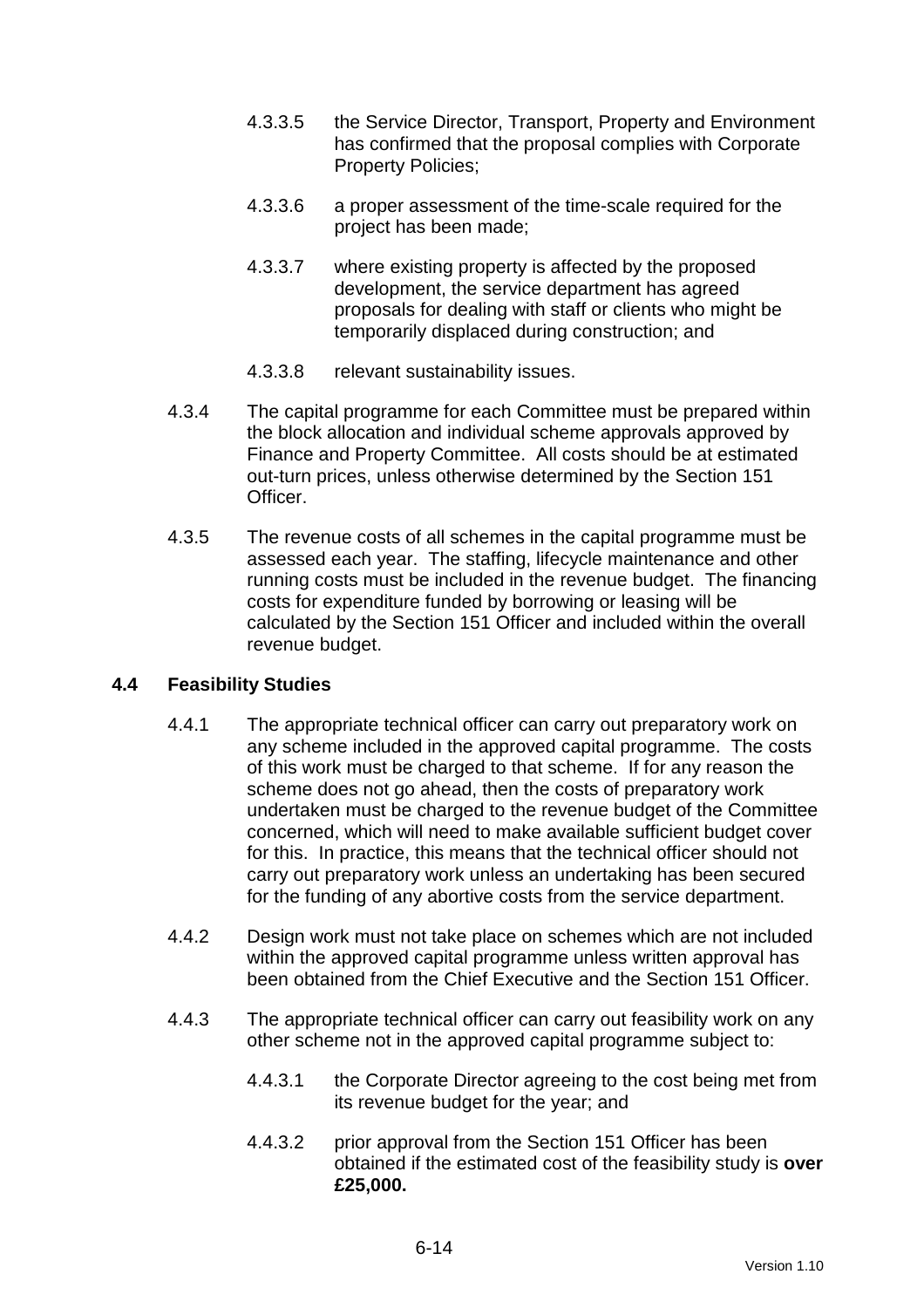### **4.5 Reports on "Latest Estimated Costs" of Proposed Schemes**

- 4.5.1 Corporate Directors must take a report to Finance and Property Committee setting out the latest estimated costs of all proposed capital schemes where the capital cost is over £1 million. The report must be made after detailed design work has been completed but before tenders are invited and should contain:
	- 4.5.1.1 Capital costs analysed into:
		- 4.5.1.1.1 land acquisition;
		- 4.5.1.1.2 construction costs;
		- 4.5.1.1.3 acquisition of plant, equipment and furniture;
		- 4.5.1.1.4 professional fees and project management costs;
		- 4.5.1.1.5 any other relevant costs.
	- 4.5.1.2 Revenue costs identified and analysed into:
		- 4.5.1.2.1 staffing costs;
		- 4.5.1.2.2 other running costs;
		- 4.5.1.2.3 financing costs;
		- 4.5.1.2.4 lifecycle maintenance costs.

In addition to total costs, the phasing of these costs over financial years should also be shown. If the costs exceed the existing capital programme provision for that scheme, the report must contain a statement on how these extra costs can be contained within the approved total capital programme or, if further capital funds are required, approval to increase the capital programme must be sought from the appropriate body within the Council.

- 4.5.2 For all schemes in the capital programme estimated to cost between £250,000 and £1 million**,** the Corporate Director, in conjunction with the appropriate technical officer, must submit a report on the latest estimated costs of the scheme to the Section 151 Officer and to the Finance and Property Committee.
- 4.5.3 Where the gross costs of an existing capital scheme exceed the approved budget, further approval for the increased costs (the capital variation) must be obtained. The requirement to submit an LEC report remains.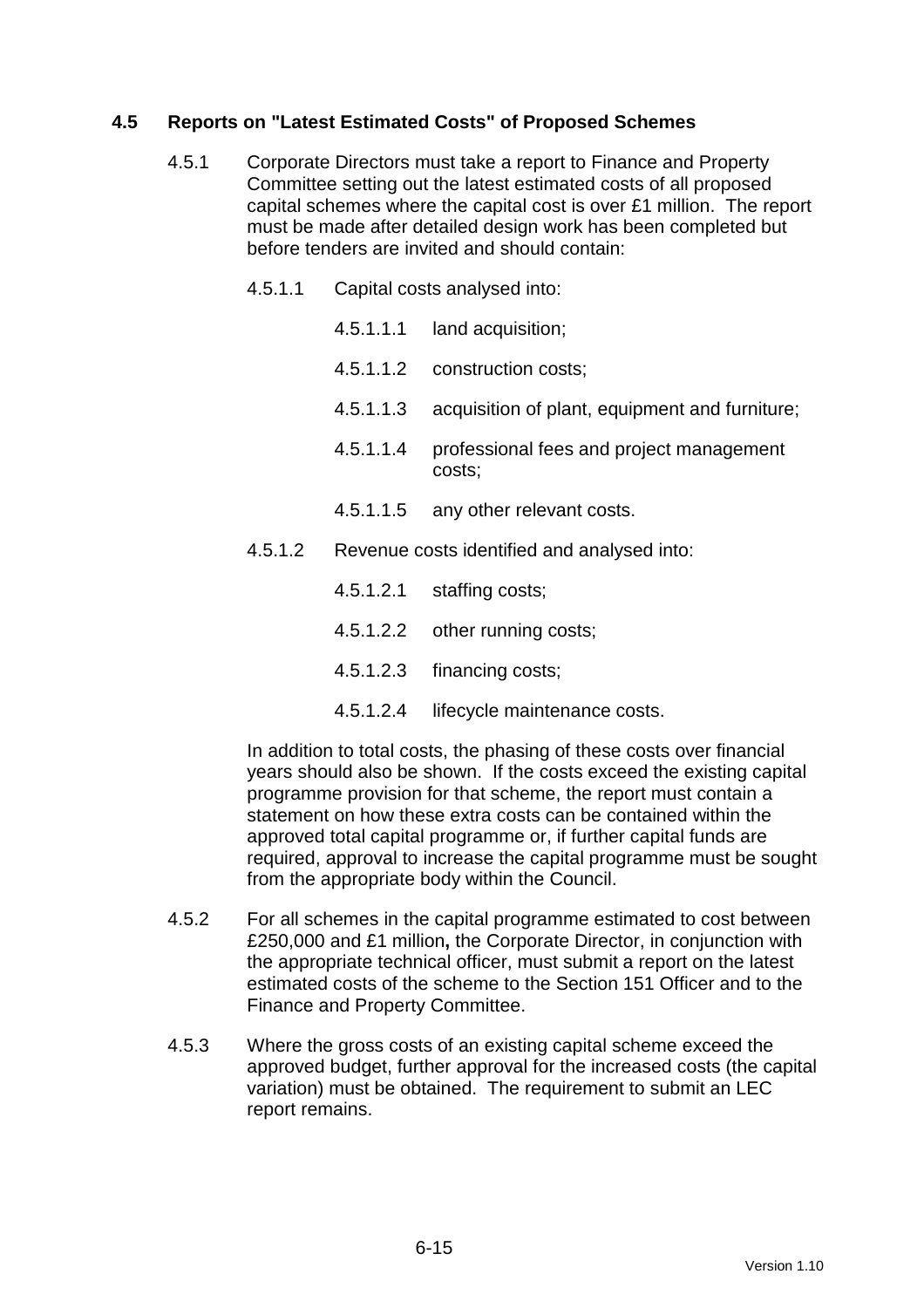#### **4.6 Budgetary approval prior to Contract Award**

 Where the preferred tender exceeds the LEC or Capital Programme estimate, Corporate Directors must submit a revised LEC report and obtain all necessary approvals for the additional expenditure needed before accepting the tender.

 Each Corporate Director must keep a record of the difference between accepted tenders and capital programme provisions.

 The accepted tender cost becomes the figure included in the capital programme. If this gives rise to a variation in professional fees, the Section 151 Officer should be informed so that an amendment can be made to the capital programme.

 The award of contracts must comply with the procedures for the procurement of Goods, Services and Works and the guidance in the Contracts Manual.

#### **4.7 Post-Project Evaluations**

- 4.7.1 For completed projects, post-project evaluations must be carried out by the Corporate Asset Management Group and a report submitted to Finance and Property Committee as follows:
	- 4.7.1.1 projects **up to £5 million** for a sample of projects selected by Corporate Asset Management Group;
	- 4.7.1.2 projects **over £5 million** all projects.
- 4.7.2 The post project evaluation should normally address the following matters:
	- 4.7.2.1 out-turn costs vs original cost estimates and the reasons for any cost increases;
	- 4.7.2.2 breakdown of the professional fees incurred;
	- 4.7.2.3 actual timetable achieved vs original planned timetable and the reasons for slippage and delays;
	- 4.7.2.4 overall project outcomes and quality of project management;
	- 4.7.2.5 achievement of service objectives and benefits;
	- 4.7.2.6 lessons to be learned for future projects.
- 4.7.3 Technical officers should carry out a post project review for all their projects and report to the Corporate Director and, where different, the client, regarding the achievement of projected benefits and lessons to be learned for future projects.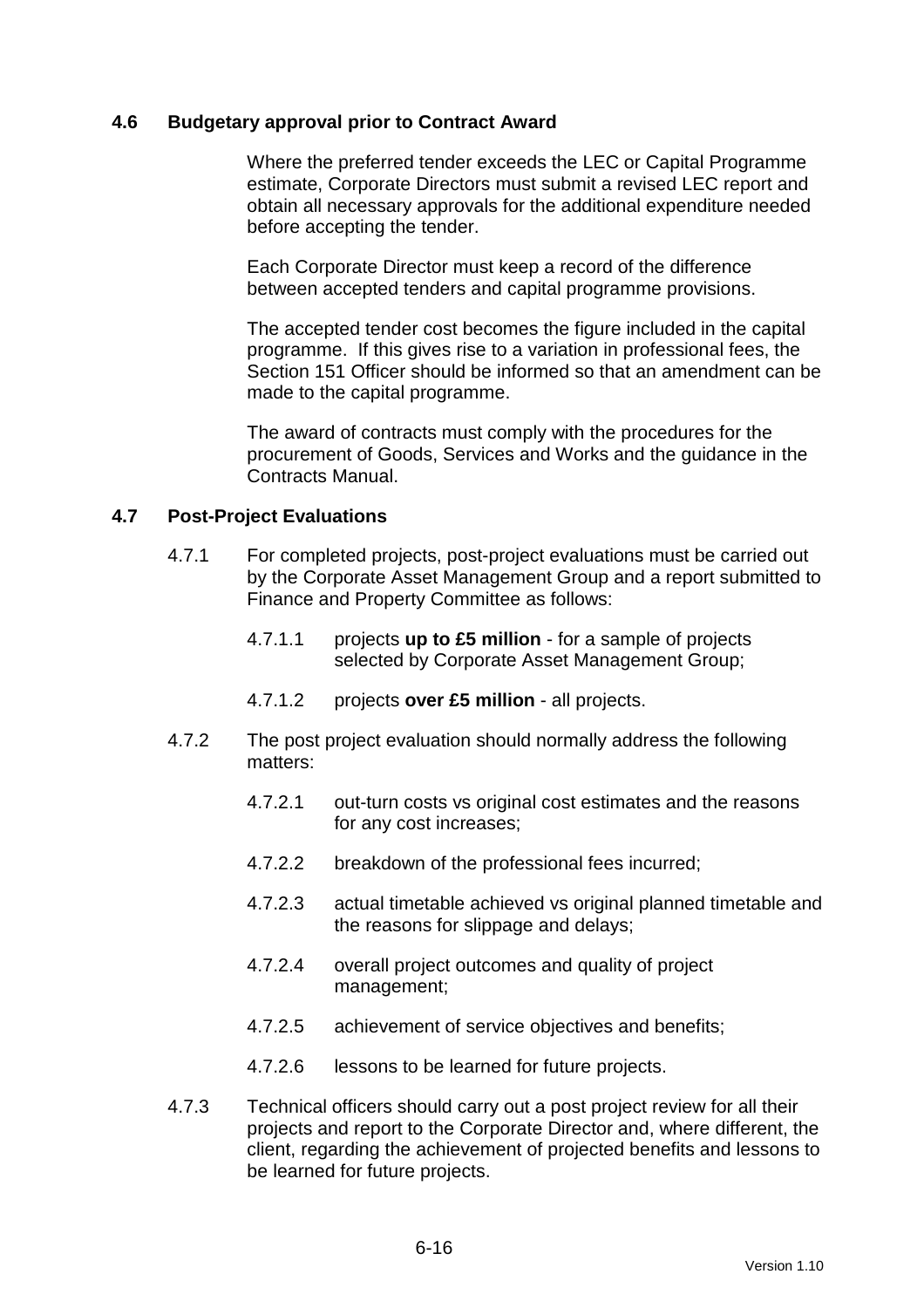### **4.8 Capital Financing**

- 4.8.1 The Section 151 Officer will make arrangements for the financing of capital expenditure in accordance with the CIPFA 'Prudential Code for Capital Finance' and the annual budget report approved by Council.
- 4.8.2 Decisions on leasing must be made by the Section 151 Officer, who will also determine whether proposed leases are 'finance leases' or 'operating leases'.

### **4.9 Capital Loans**

4.9.1 All proposals for loans to individuals or outside bodies should be accompanied by an appropriate risk assessment. Loans to individuals or outside bodies for regeneration purposes must be recommended by the Economic Development Committee for approval by the Finance and Property Committee or Policy Committee.

### **4.10 Investment in Equities**

- 4.10.1 Investment in equity stock must be recommended by the Economic Development Committee for approval by the Finance and Property Committee or Policy Committee.
- 4.10.2 These restrictions do not apply to pension fund investments.

# **5. ACCOUNTING SYSTEMS**

- 5.1 All staff must comply with accounting instructions issued from time to time by the Section 151 Officer. Accounting systems should provide information that is useful for both stewardship and management responsibilities. Any new accounting systems and retention of associated records, or records of assets and liabilities and any changes to such systems must be approved by the Section 151 Officer.
- 5.2 The Council accepts the CIPFA Accounting Codes of Practice and the supporting guidance statements. Standards of accounting must accord with these codes of best practice.
- 5.3 Corporate Directors and Committees are responsible for ensuring that all opportunities to obtain Government grants and other external funding towards the expenditure of their Department are exploited.
- 5.4 All interim or final claims in respect of Government grant and reimbursements or contributions from outside bodies, other than those recovered by Sundry Debtor accounts, must be signed by the Section 151 Officer. Corporate Directors must supply such information as the Section 151 Officer considers necessary to enable successful claims to be made promptly to ensure a satisfactory cash flow is achieved. The Section 151 Officer will provide guidance on the information required to support grant claims.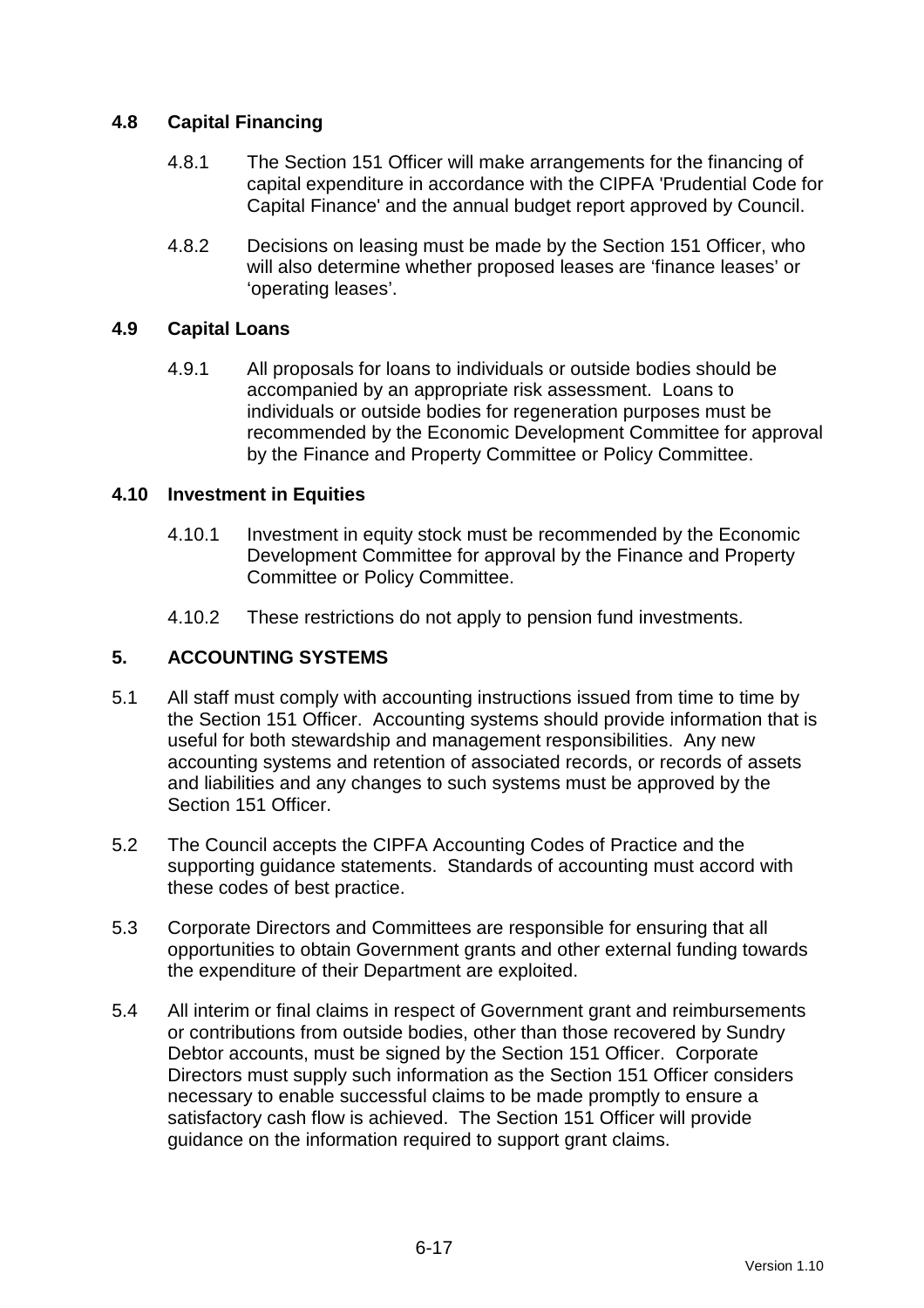- 5.5 Corporate Directors are responsible for ensuring that appropriate systems and procedures are in place for the proper transfer of all financial records and assets, eg stocks, stores, imprest accounts, inventories, valuables, cash, etc, when an officer ceases to be responsible for these items.
- 5.6 The accounting control systems must include:
	- 5.6.1 measures to ensure that the financial transactions of the Authority are recorded as soon as reasonably practicable and as accurately as reasonably possible;
	- 5.6.2 measures to enable the prevention and detection of inaccuracies and fraud, and the ability to reconstitute any lost records promptly and at reasonable cost;
	- 5.6.3 identification of the duties of officers dealing with financial transactions and division of responsibilities of those officers in relation to significant transactions.
- 5.7 At the end of each financial year, Corporate Directors must notify the Section 151 Officer of all outstanding expenditure relating to the previous financial year in such detail and by such date as may be required by the Section 151 Officer so that accounts can be prepared to meet statutory reporting requirements.

# **6. MANAGEMENT, RETENTION, SECURITY AND DISPOSAL OF RECORDS**

### **6.1 General**

- 6.1.1 All Nottinghamshire County Council records, whether electronic or paper-based, are subject to the Authority's Information Management Policy which establishes key principles for the management, retention, security and disposal of these records.
- 6.1.2 Corporate Directors are responsible for providing suitable storage for Departmental records and for ensuring compliance with corporate policies governing the management, retention, security and disposal of records within their Department.
- 6.1.3 All retained records must be held in a manner which allows speedy and efficient retrieval of information, having due regard for the appropriate security requirements.

### **6.2 Retention of Records**

- 6.2.1 All business records should be retained in accordance with the retention schedules contained in the Corporate Information Policy. .
- 6.2.2 Where uncertainty exists about individual documents or records, the nominated Departmental Information Officers should be consulted for guidance.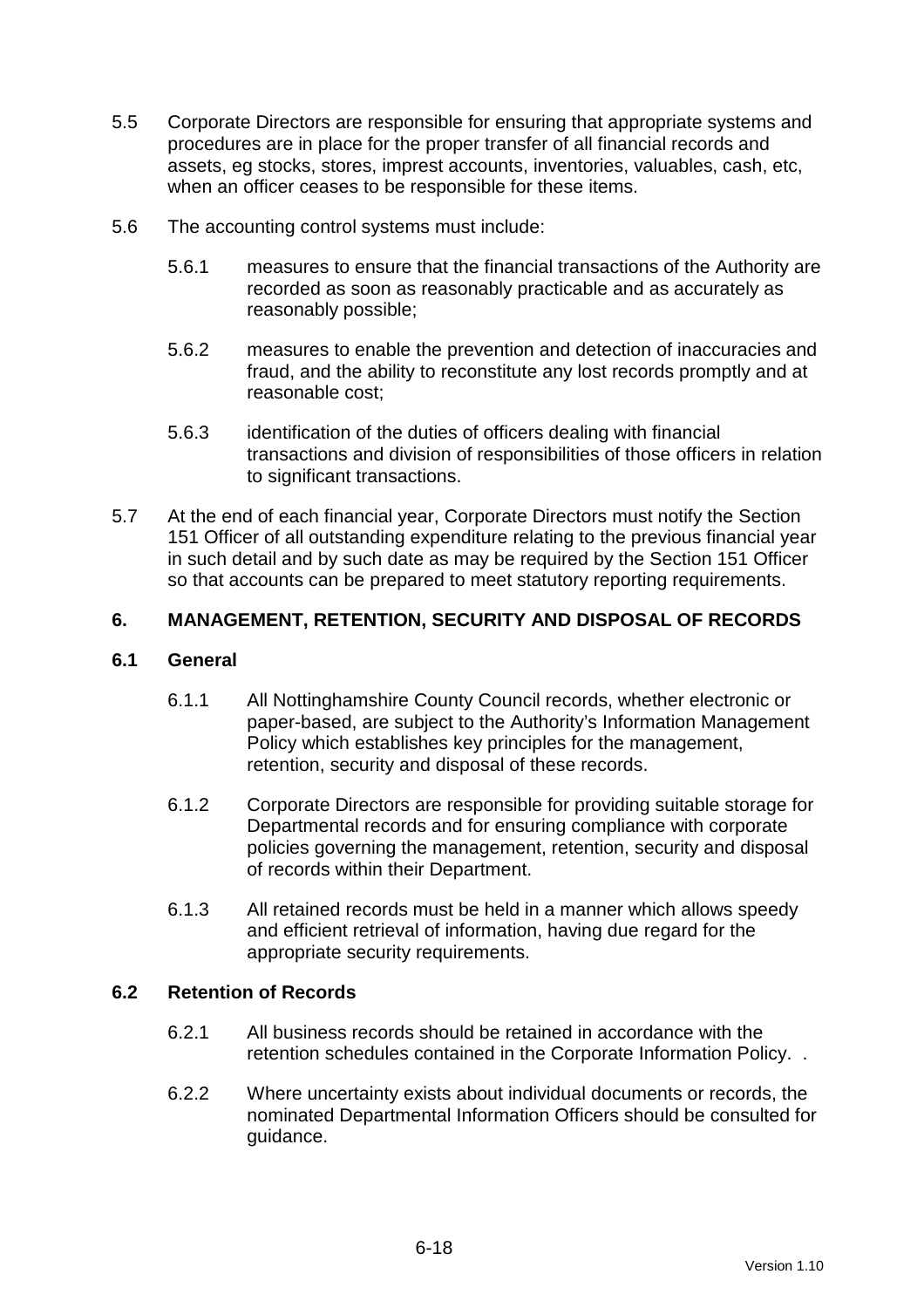# **6.3 Disposal of Records**

6.3.1 All records are subject to disposal policy standards which include the need to obtain prior authorisation and to maintain a record of the disposal. Officers seeking to dispose of business records must complete a records destruction form and follow the disposal guidance contained in the Information Management Policy.

### **6.4 Projects in receipt of European Grant Aid**

- 6.4.1 The European Commission has strict rules governing document retention periods and the format in which documents must be kept. All supporting documents for projects in receipt of European Grant Aid must be kept for the minimum retention period, and in the format, specified by the European Programme of which the project is part. Therefore, it is essential to check with the Managing Authority for the relevant Programme to confirm both the allowable format of documents to be retained and the retention period.
- 6.4.2 Before any original supporting documentation is destroyed, it is essential to confirm with the Managing Authority that the retention requirements have not been extended or changed.

### **7. ASSETS**

Assets include land and buildings, stocks and stores, cash, equipment and furniture, and electronic data.

### **7.1 Stocks and Stores**

- 7.1.1 Corporate Directors are responsible for ensuring that appropriate systems and procedures are in place for the safe custody and physical control of the stocks and stores in their Department. They must arrange for periodic stocktaking by an independent person to ensure that all items are checked at least once per annum or at such other frequency as the Section 151 Officer may agree. Test checks should be carried out from time to time.
- 7.1.2 Records relating to assets and the method and frequency of stores and inventory checks will be determined by the Section 151 Officer.
- 7.1.3 Departments should not hold excessive stocks and Corporate Directors must ensure that a periodic review of stock turnover and stock levels of all items is undertaken and that action is taken to dispose of excessive or obsolete stocks.
- 7.1.4 Corporate Directors must notify the Section 151 Officer each year of the value of stock held by their Department as at 31 March and must supply such other information relating to stocks and stores as may be required by the Section 151 Officer.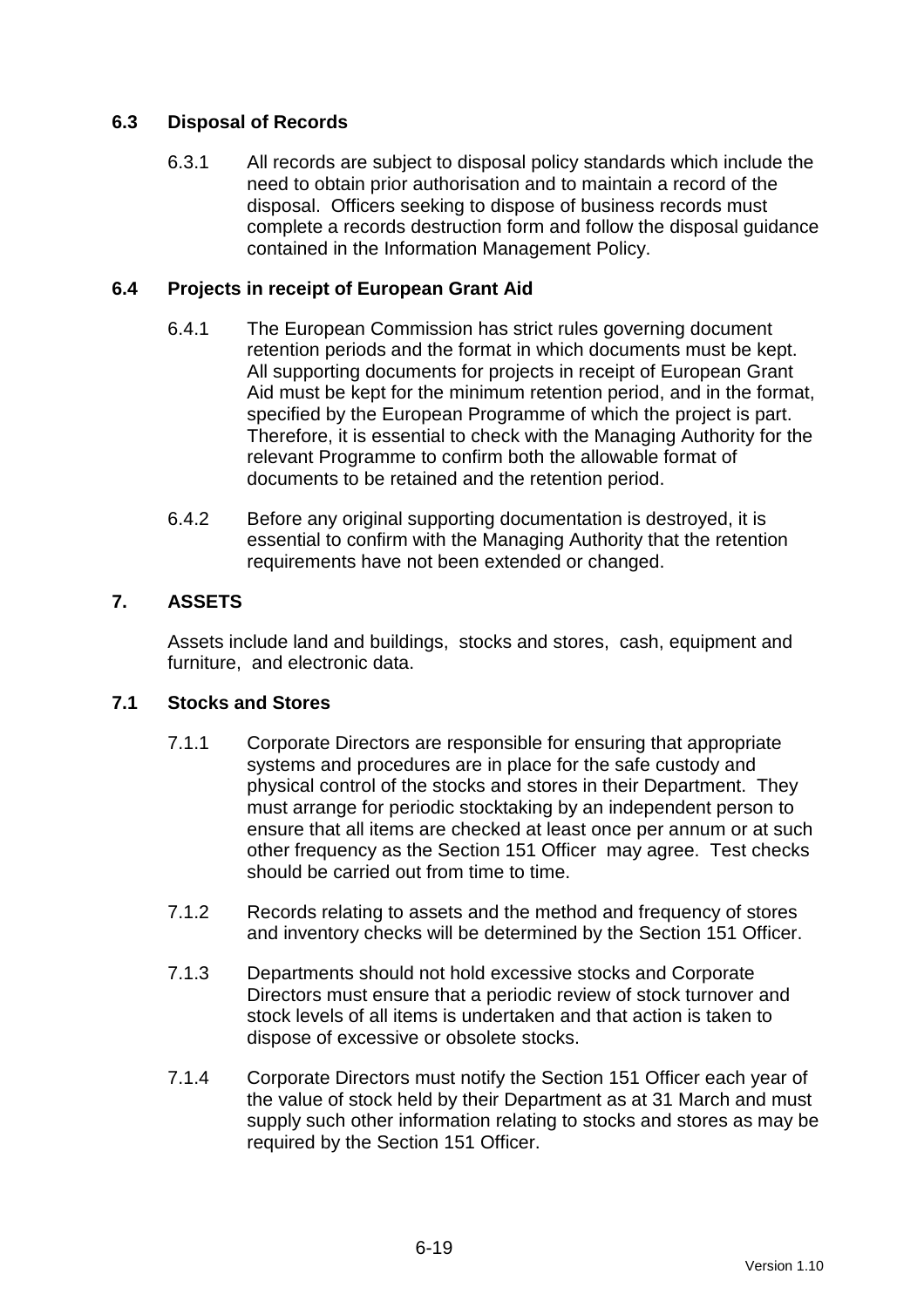- 7.1.5 Discrepancies revealed at a stock taking may be adjusted by the Corporate Director provided that it is under £1,000 in aggregate. Discrepancies over £1,000 must be reported to the Section 151 Officer who may authorise the necessary adjustment or refer any item to Internal Audit.
- 7.1.6 Surplus stocks, stores or materials must be disposed of in accordance with the procedures below:
	- 7.1.6.1 items estimated to realise **£500 or less** at the Corporate Directors' discretion;
	- 7.1.6.2 items estimated to realise **between £500 and £10,000** competitive quotations must be sought;
	- 7.1.6.3 items estimated to realise **more than £10,000** an appropriate number of tenders must be obtained (and retained) to demonstrate that best value has been obtained from the sale of the assets.

### **7.2 Cash, Equipment and Furniture**

- 7.2.1 Corporate Directors are responsible for maintaining appropriate security for all cash, furniture and equipment etc under their control.
- 7.2.2 Money held at premises must be placed in a cash box which must be kept locked and put in a secure place.
- 7.2.3 Safes must be kept locked and the key removed. Keys to safes, strong rooms and similar locked areas are to be stored securely at all times. The loss of such keys must be reported immediately. Master keys and spare safe keys should be stored securely at a separate location.
- 7.2.4 Where several officers use the same safe, each officer must use a separate lockable cash box for the monies they are responsible for.

### **7.3 Protection of Private Property**

- 7.3.1 Where an officer assumes responsibility for moveable property belonging to a private person, s/he must ensure that a formal itemised inventory is prepared promptly, and where possible, in the presence of two officers who must sign and date the inventory to certify its accuracy. The property must be held securely.
- 7.3.2 All valuables such as jewellery, watches and other small articles of a similar nature and documents of title must be kept in safe custody.
- 7.3.3 All reasonable steps must be taken to return the private property to its rightful owner. Where a significant cost has been incurred by the Council in providing safe custody, the cost should be recovered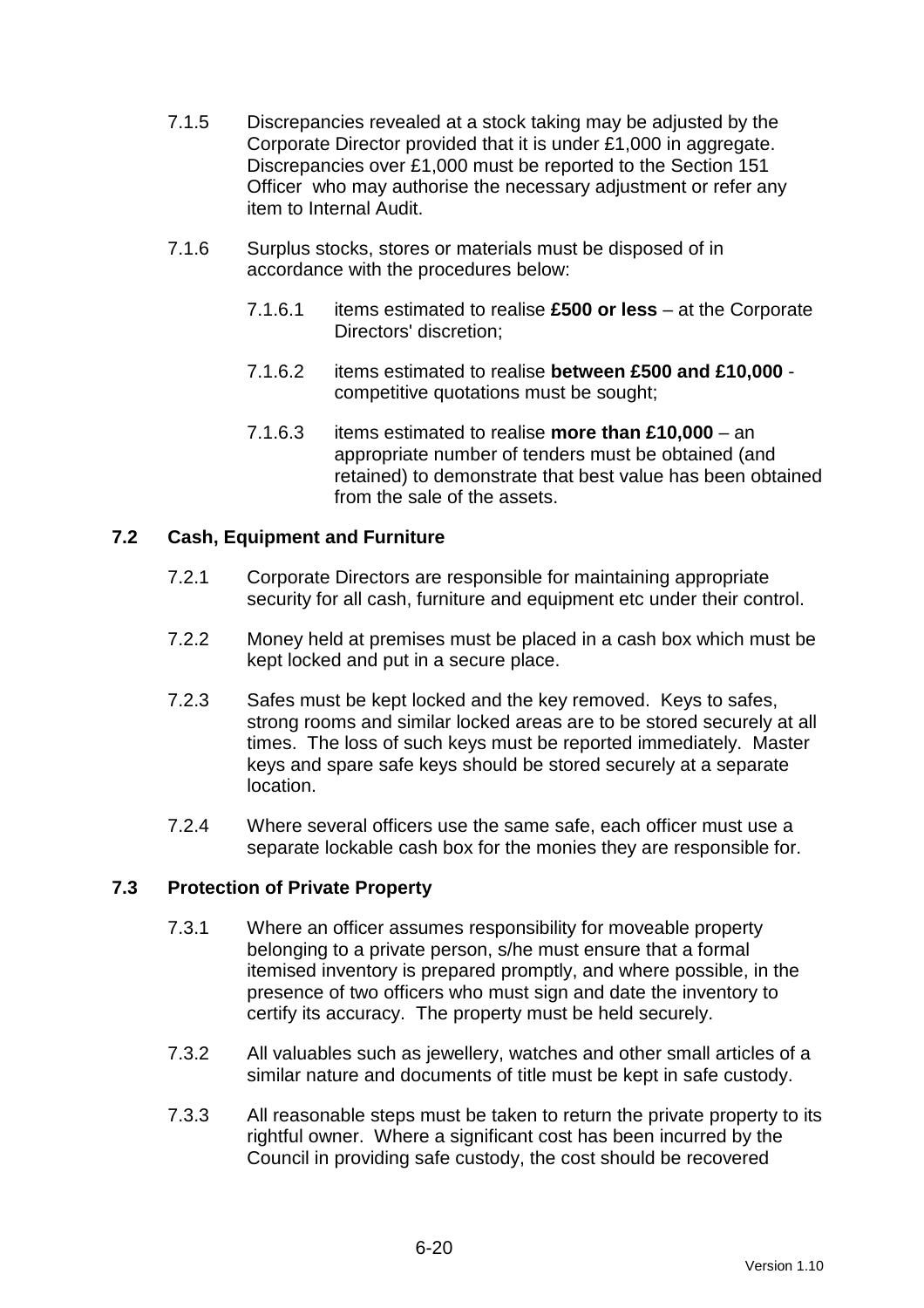before the property is returned and an official receipt provided for monies received.

#### **7.4 Disposal of Assets**

- 7.4.1 Where land or buildings are concerned, the Code of Procedures for the Disposal of Land and Buildings must be complied with.
- 7.4.2 Where ICT equipment is concerned, disposal must comply with the ICT disposal procedures.
- 7.4.3 Before disposing of an asset, officers should consult with the Section 151 Officer and must satisfy themselves that the asset has not been leased and cannot be economically re-used elsewhere in the Authority.
- 7.4.4 Surplus assets must be disposed of in accordance with the procedures below:
	- 7.4.4.1 items estimated to realise **less than £500** at the Corporate Directors' discretion;
	- 7.4.4.2 items estimated to realise **between £500 and £10,000** competitive quotations must be sought;
	- 7.4.4.3 items estimated to realise **more than £10,000** an appropriate number of tenders must be obtained (and retained) to demonstrate that best value has been obtained from the sale of the assets.
- 7.4.5 The Section 151 Officer will advise on the method of disposal to ensure that the most advantageous price is obtained. This will be subject to statutory requirements and any specific County Council policies.
- 7.4.6 Assets which have been sold may be released to the purchaser where payment has been made by cheque (covered by a valid guarantee card), debit card, credit card or by cash. Where payment is made by other means, the assets should not be released to the purchaser until the Section 151 Officer confirms that monies have been deposited in the Council's bank account.

#### **7.5 Inventories**

- 7.5.1 Inventories of the Council's property must be prepared and kept upto-date by each Corporate Director.
- 7.5.2 Inventories must be in a form agreed by the Section 151 Officer and the Corporate Director must arrange for the inventory to be checked with the physical assets at least annually and whenever an officer ceases to be the responsible officer.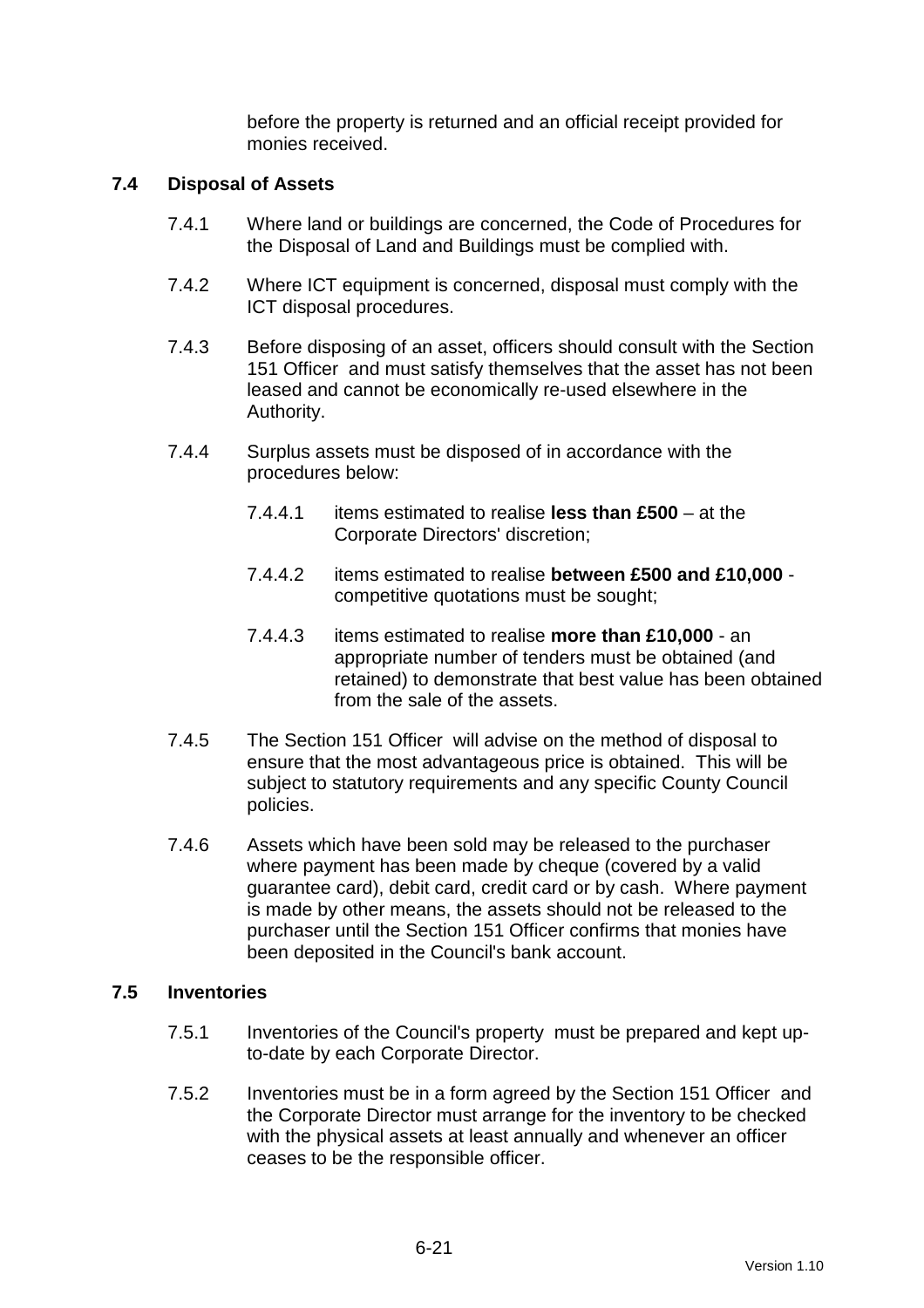- 7.5.3 An annual list of inventory items to be written-off must be submitted to the Corporate Director who may authorise the write-off of those items that have come to the end of their useful life due to fair wear and tear.
- 7.5.4 All other items for write-off must be reported by the Corporate Director to the Section 151 Officer who may authorise the write-off, inform Internal Audit and/or refer any item s/he considers appropriate to Finance and Property Committee.
- 7.5.5 The Council's property must not be removed from its usual location or used for unofficial purposes except with the express permission of the line manager.

### **8. SALARIES, WAGES AND PENSIONS**

- 8.1 The payment of salaries, wages, pensions or other emoluments will be made only by the Service Director, Human Resources and Customer Service. Each Corporate Director must notify the Service Director, Human Resources and Customer Service as soon as possible, and in the form prescribed, of all matters affecting an officer's pay. In particular this includes:
	- 8.1.1 all appointments, resignations, dismissals, suspensions, secondments and transfers;
	- 8.1.2 absences for sickness or other reason, apart from approved leave;
	- 8.1.3 changes in remuneration, other than normal increments and pay awards and agreements of general application;
	- 8.1.4 information necessary to maintain records of service for pension purposes, and other statutory requirements such as income tax and national insurance.
- 8.2 Appointments of all employees must be made in accordance with appropriate conditions of service and any approved establishments or employment procedure rules and staffing standing orders.
- 8.3 All time records or other pay input documents must be in a form prescribed or approved by the Service Director, Human Resources and Customer Service . Corporate Directors must formally nominate the officers authorised to approve pay input documents and maintain a list for reference. Officers authorised to approve pay input documents must comply with the relevant Employment Procedure Rules as set out in the Constitution.
- 8.4 Overtime claims must be submitted promptly. Where these claims are over three months in arrears they will only be paid with the approval of the Service Director, Human Resources and Customer Service.
- 8.5 No person should be paid by the Council unless they have a valid contract of service with the Council.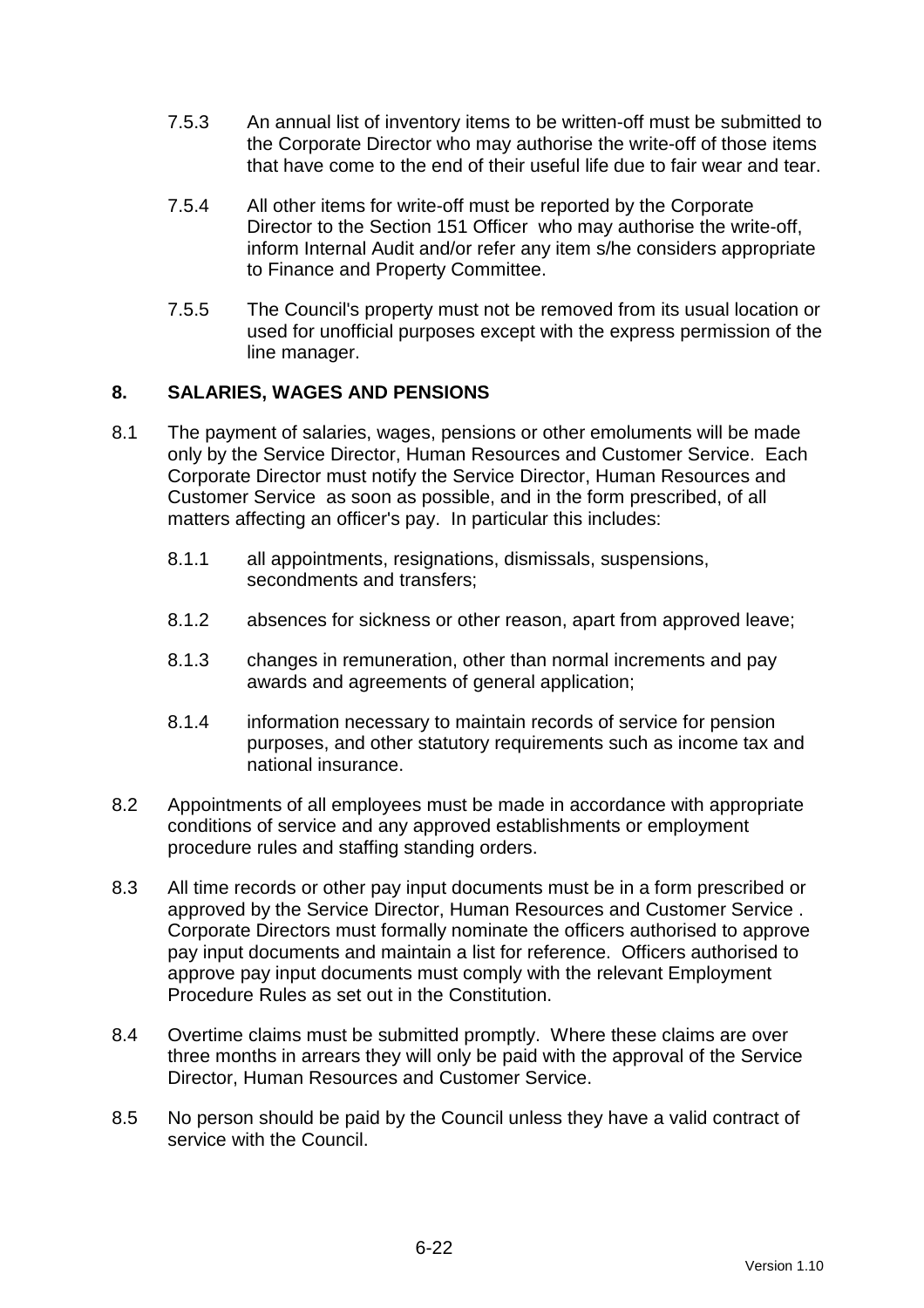8.6 For income tax purposes, temporary staff who are paid directly by the Council, whether describing themselves as self-employed or not, shall be treated as employees unless they provide acceptable documentary evidence from HM Revenue and Customs that they may be paid without deduction of income tax and national insurance.

### **9. PROCUREMENT OF GOODS, SERVICES AND WORKS**

### **9.1 General**

- 9.1.1 All procurement undertaken by the Authority, of whatever value, is subject to EU rules. For the avoidance of doubt, where there is any conflict between UK and EU legislation and these regulations, UK and EU law shall prevail.
- 9.1.2 These procurement regulations are intended to ensure the following objectives are met:
	- 9.1.2.1 **Probity and Openness:** Honesty, integrity and openness in all dealings and the avoidance of corruption;
	- 9.1.2.2 **Best Value:** The optimum outcome for the Authority and the residents of Nottinghamshire;
	- 9.1.2.3 **Equal Treatment of Suppliers:** Fair and equitable treatment for all potential suppliers;
	- 9.1.2.4 **Officer Protection:** Avoidance of situations which may lead to accusations of officer impropriety.
- 9.1.3 To achieve this, the Authority has developed a Corporate Procurement Strategy and these regulations are designed to support this strategy.
- 9.1.4 The procurement of goods, services and works, including the employment of consultants and specialist advisors, must comply with these regulations and the guidance provided in the Contracts Manual. The guiding principle of this Code is that Corporate Directors must, in all cases, comply with the principles of the best value legislation using a combination of tendering, partnering and other innovative procurement methods. All procurement, contracts and related matters must comply with any legislation.
- 9.1.5 Councillors and officers who have a personal or prejudicial interest in a contract, or other procurement decision, which they could influence, must ensure they comply, as appropriate, with the Code of Conduct for Councillors and Co-opted Members or Code of Conduct for Officers and shall not be supplied with or given access to any tender documents, contracts or other relevant related information without the authority of the Group Manager for Legal and Democratic Services.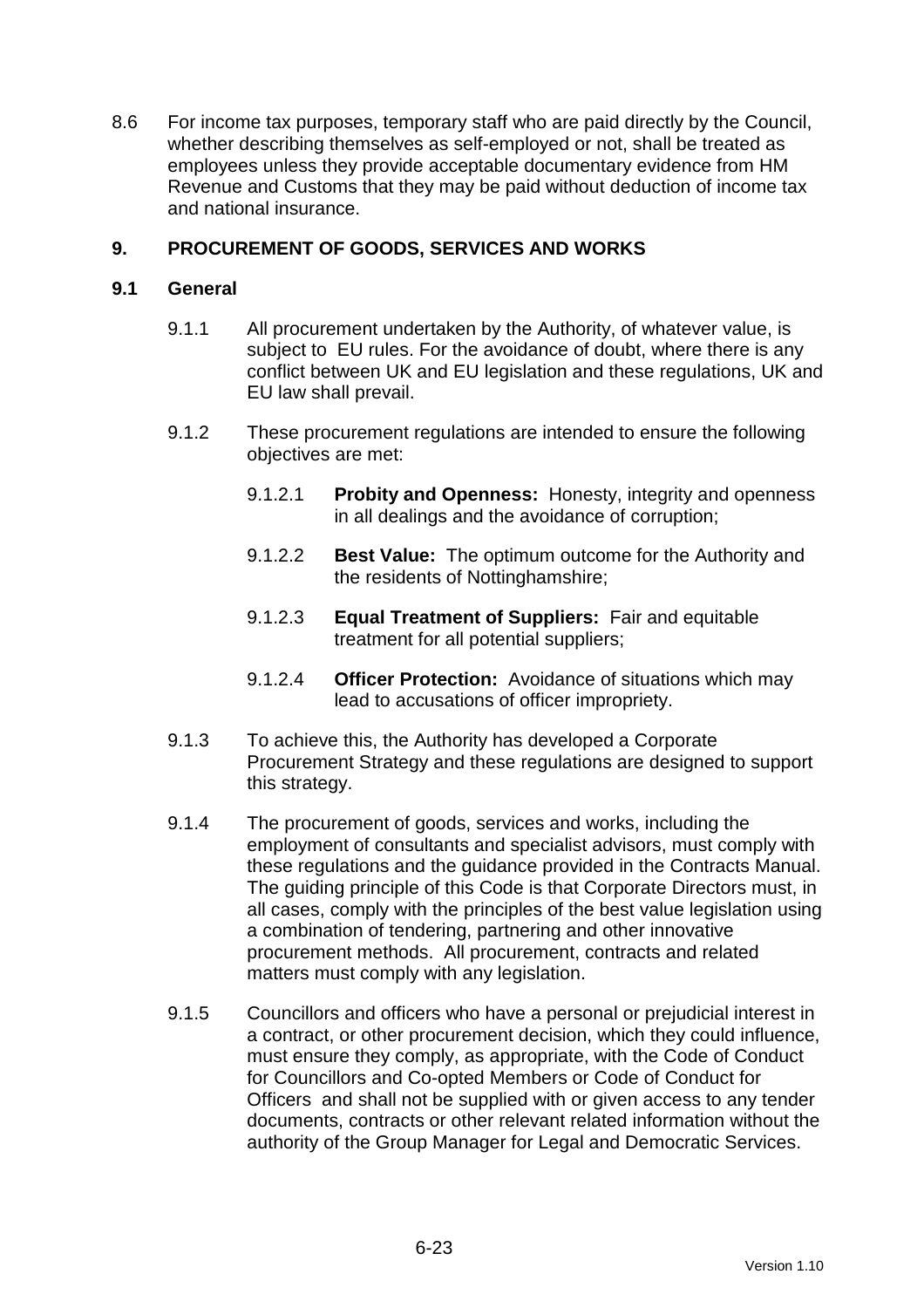### **9.2 Partnerships and Procurement**

- 9.2.1 Working in partnership with external organisations is widespread across the Authority. All partnership agreements should be subject to appropriate contractual arrangements which have been approved by the Group Manager for Legal and Democratic Services.
- 9.2.2 Partnerships are established for varying reasons and can take many different forms. It is important to ensure that the reasons for entering into a partnership are clear and remain under review. Appropriate accounting and audit arrangements must be put in place and the Authority's policy guidance on partnerships and work for outside bodies should be followed.
- 9.2.3 Partners must formally acknowledge and accept their respective roles and responsibilities within the partnership before the project commences, having assessed the risks and resources required to deliver the project.
- 9.2.4 The Council may procure goods, services and works through collaborative procurement exercises or joint commissioning in partnership with other public sector organisations. Where such joint procurement takes place the guidance in this section must be followed. In addition, the authorities involved in the exercise must decide which of them is to act as the lead authority for the purposes of the particular service, supplies or works being commissioned and the procurement procedures of the lead authority must be followed in the joint tendering exercise.
- 9.2.5 Where the County Council acts as lead authority it must carefully assess the risks involved, ensure that it does not take on liabilities of other public bodies by acting as lead and must follow any procedural safeguards as advised by Legal and Democratic Services to protect the Council's position.
- 9.2.6 Goods, services and works must be procured through corporate procurement arrangements wherever they exist. Corporate Directors must contact the Corporate Procurement Unit (CPU) to enquire whether such arrangements exist before commencing a new procurement exercise. When these arrangements are used, there is no requirement for Corporate Directors to obtain further tenders or quotations.
- 9.2.7 Where a Council department provides goods, services or works of a particular kind, and can demonstrate that it provides value for money, that department must be given the opportunity to provide the required goods, services or works. If the goods, services or works are obtained from in-house sources, there is no requirement to obtain quotations and tenders. Where external suppliers have been used to obtain goods, services or works that are available from in-house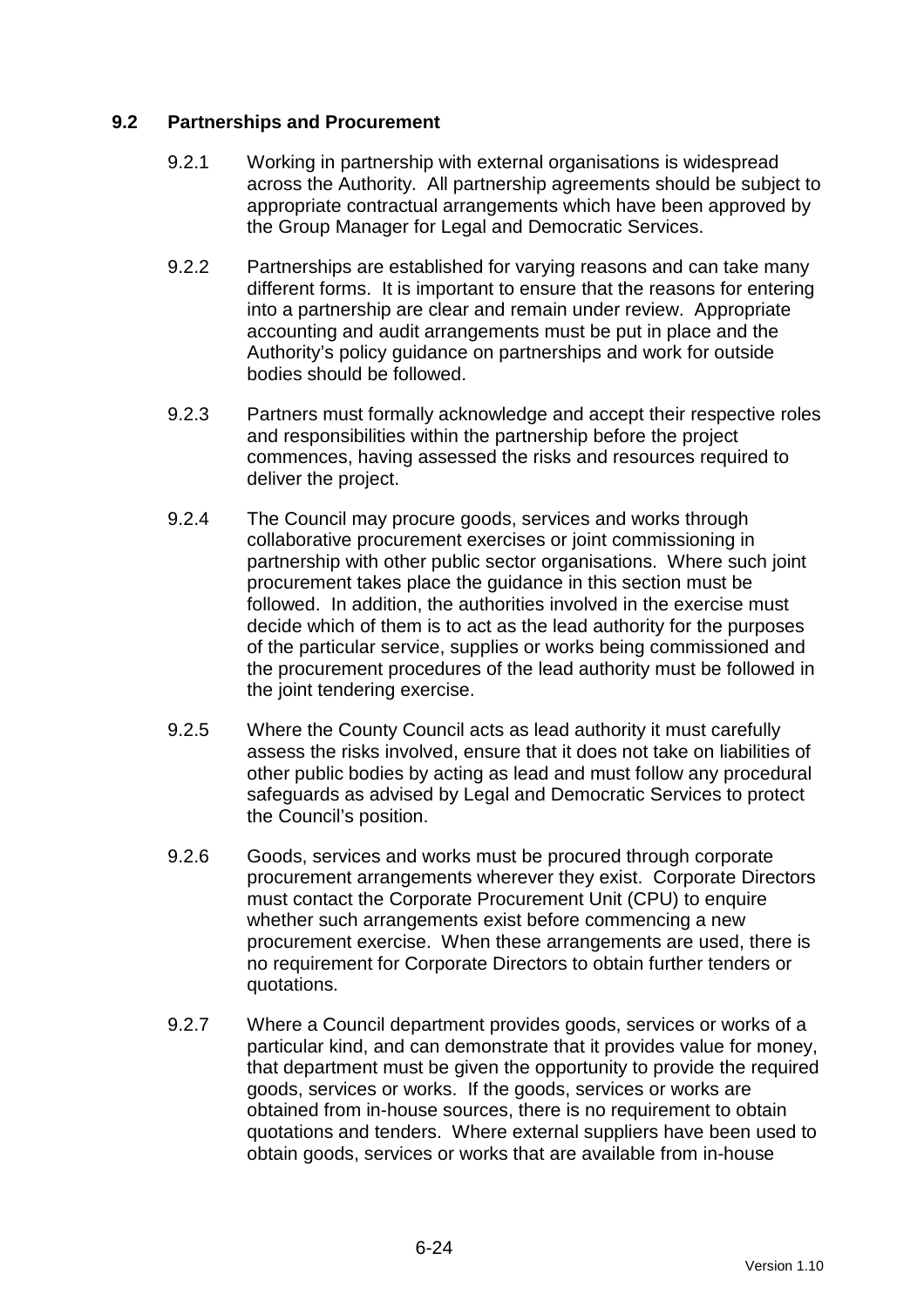providers, the reasons for not using the in-house provider should be retained on file.

9.2.8 Where in-house provision for goods, services or works exists, the decision of whether or not to expose this provision to alternative procurement arrangements, in accordance with the Authority's Procurement Strategy, should be reviewed periodically.

### **9.3 Use of External Suppliers**

- 9.3.1 The Council's Corporate Procurement Unit (CPU) shall be notified in advance of all procurement exercises with an estimated value greater than £10,000 and shall advise on areas for procurement efficiency to be achieved through central procurement arrangements, including framework agreements, partnerships and collaborative procurement. Contracts may be procured using arrangements put in place by Central Purchasing Bodies (such as the Government Procurement Service or the Pro5 Organisations) provided that certain safeguards are followed to minimise the risk to the Council. Guidance can be found in the Contracts Manual.
- 9.3.2 Where goods, services or works are NOT obtained through an existing, approved framework agreement, partnership or in-house provider, the procedure to be followed is dependent on whether the requirement is for 'Supplies and Services' or 'Works' and the estimated total value of the purchase over the full duration of the order or contract.
- 9.3.3 The current thresholds and a link to the procurement rules are set out in the table below, however, valuation of contracts is not always straightforward. The legislation requires the aggregation of contracts having similar characteristics within a particular period. This applies to all Council contracts of that type which exceed the threshold even if the total amount purchased is through lots of small contracts. (NB It is the Council's total purchases that count and not just each Department's total purchases.) Large contracts must not be split up to avoid applying the rules. Further guidance on these rules is available in the Contracts Manual.
- 9.3.4 Where any procurement exercise is undertaken which is backed by or involves the expenditure of European Regional Development Funds (ERDF) or other external funding then it must comply with the procurement requirements attached to that funding from time to time.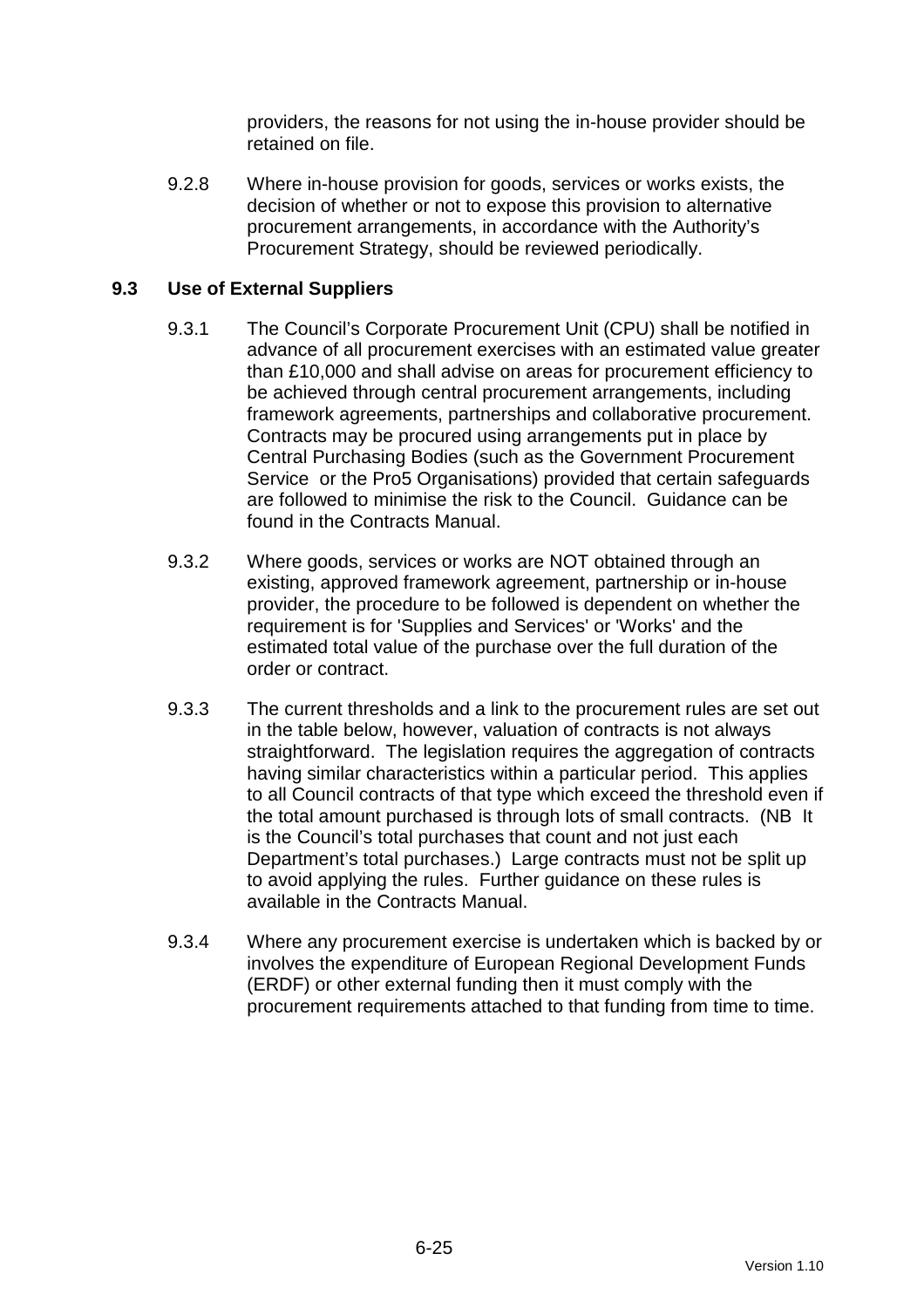#### A. CONTRACTS FOR SUPPLIES AND SERVICES **Estimated Total Contract Value Minimum Requirements** Up to £1,000  $\vert$  Quotations to be sought if deemed appropriate by the Corporate Director or his/her nominee. Details of the suppliers approached and prices quoted to be kept on file. £1,001 to £10,000 Quotations must be obtained from more than one supplier. Details of the suppliers approached and prices quoted to be kept on file. £10,001 to £25,000 Three written competitive quotations must be obtained. Details of all quotations sought and received to be kept on file. £25,001 to £50,000 Three tenders must be invited. Details of tenders sought and received to be kept on file. £50,001 to EU threshold\* for Supplies and Services (£173,934 as at January 2012) Five tenders must be invited. Details of all tenders sought and received to be kept on file. Above EU threshold\* for Supplies and **Services** EU procurement rules must be complied with. Details of all tenders sought and received to be kept on file. B. CONTRACTS FOR WORKS **Estimated Total Contract Value | Minimum Requirements** Up to £10,000 Prices must be obtained from more than one supplier. Details of the suppliers approached and prices quoted to be kept on file. £10,001 to £25,000 Three written competitive quotations must be obtained. Details of all quotations sought and received to be kept on file. £25,001 to £250,000 Three tenders must be invited. Details of all tenders sought and received to be kept on file. £250,001 to EU threshold\* for Works (£ 4,348,350 as at January 2012) Five tenders must be invited. Details of all tenders sought and received to be kept on file. Above EU threshold\* for Works **EU** procurement rules must be complied with. Details of all tenders sought and received to be kept on file.

\*NB The value of EU thresholds is published by OGC at www.ogc.gov.uk

For EU procurement thresholds, the County Council is categorised as 'Other public sector contracting authorities'.

Further guidance can be found in the Contracts Manual.

- 9.3.5 Except in cases of emergency, no work shall be carried out or goods, materials or services ordered or consultant appointed unless there is adequate budget available.
- 9.3.6 For goods, services or works valued up to £50,000 an official order should be raised before they are ordered.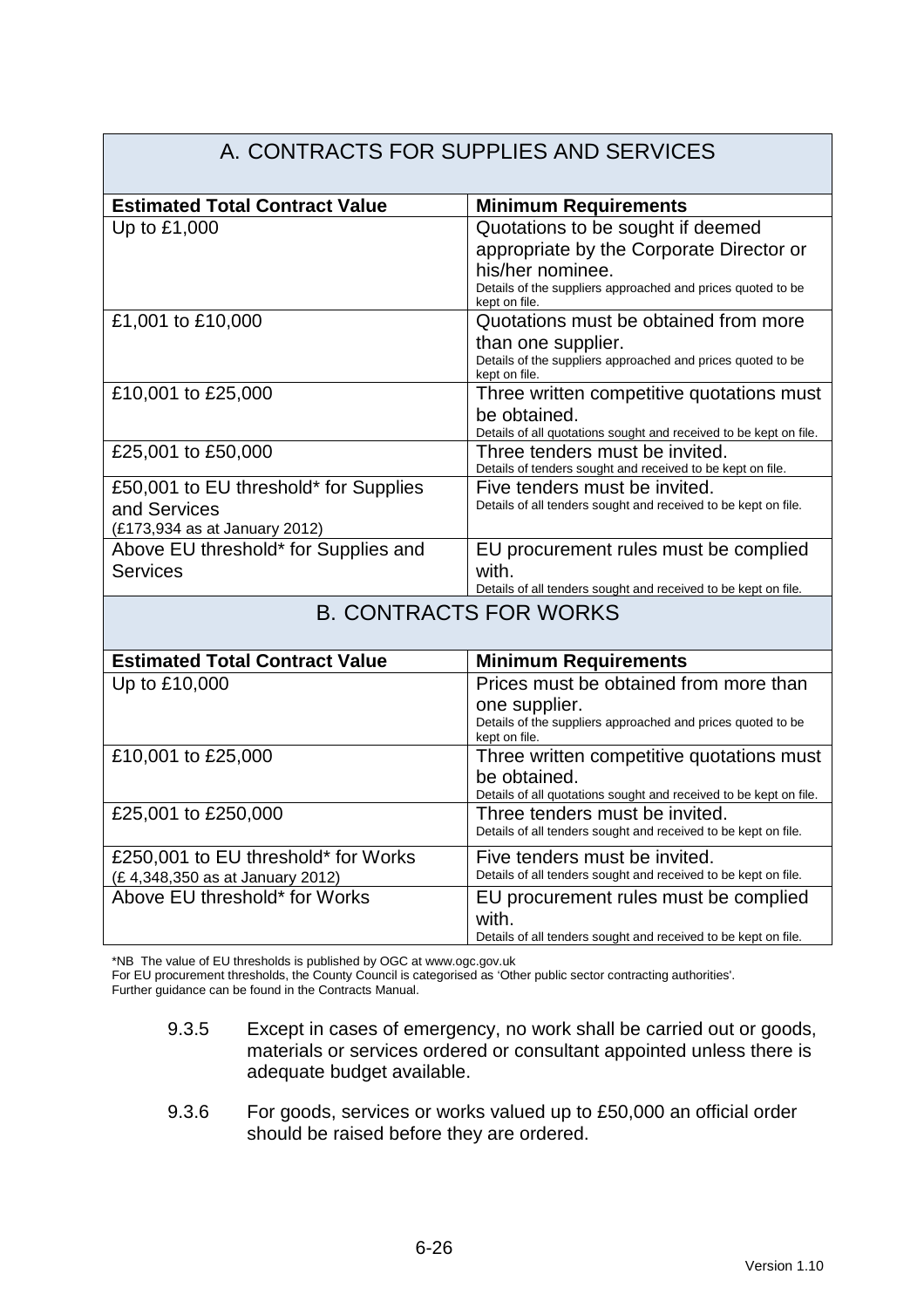- 9.3.7 For goods, services or materials where the total value is over £50,000, no work may be commenced on site or goods ordered, until a formal contract (and a completed bond if appropriate) approved by Legal and Democratic Services, has been duly executed by the contractor and returned to the Council.
- 9.3.8 No work shall be carried out, or goods, materials or services ordered until the relevant client Corporate Director, where appropriate, has been consulted. Where the procurement is delegated or subcontracted to an appropriate technical officer, the responsibility for complying with these procedures is assumed by that officer. All contracts must conform with any directions issued by the Group Manager for Legal and Democratic Services.
- 9.3.9 Where regular use of external contractors is envisaged, suitable framework or partnership arrangements should be established, using appropriate tendering procedures, to minimise the need to obtain quotations or tenders. The use of contractors must be in accordance with the terms of the framework agreement.
- 9.3.10 Where ICT equipment, software and services are to be purchased, separate rules must be complied with.
- 9.3.11 Where it is decided that a pilot scheme is required to test a particular product, services or works (eg due to the existence of a new funding stream or new technological developments that are best assessed through a pilot exercise) then the pilot scheme should be established in accordance with the rules on tendering.
- 9.3.12 If the specification for any tender is developed by or in conjunction with any consultant or supplier, then that consultant or supplier shall be excluded from a future tendering exercise for those services, supplies or works. It is important that no supplier has an unfair advantage over others by having an opportunity to develop the specification for the tender for which it will later be bidding. This does not prohibit the Council from openly consulting with industry to develop its specification and does not prohibit the Competitive Dialogue procedure permitted under the EU procurement rules.

### **9.4 Use of Electronic Procurement Systems**

9.4.1 The use of 'e-procurement' methods, such as 'e-auctions' or 'e-tendering' and dynamic purchasing systems to obtain prices is permissible provided regulation 21 of the Public Contracts Regulations 2006 AND the Authority's procedures for e-procurement are complied with. The Authority's procedures shall be determined jointly by Legal and Democratic Services and Internal Audit.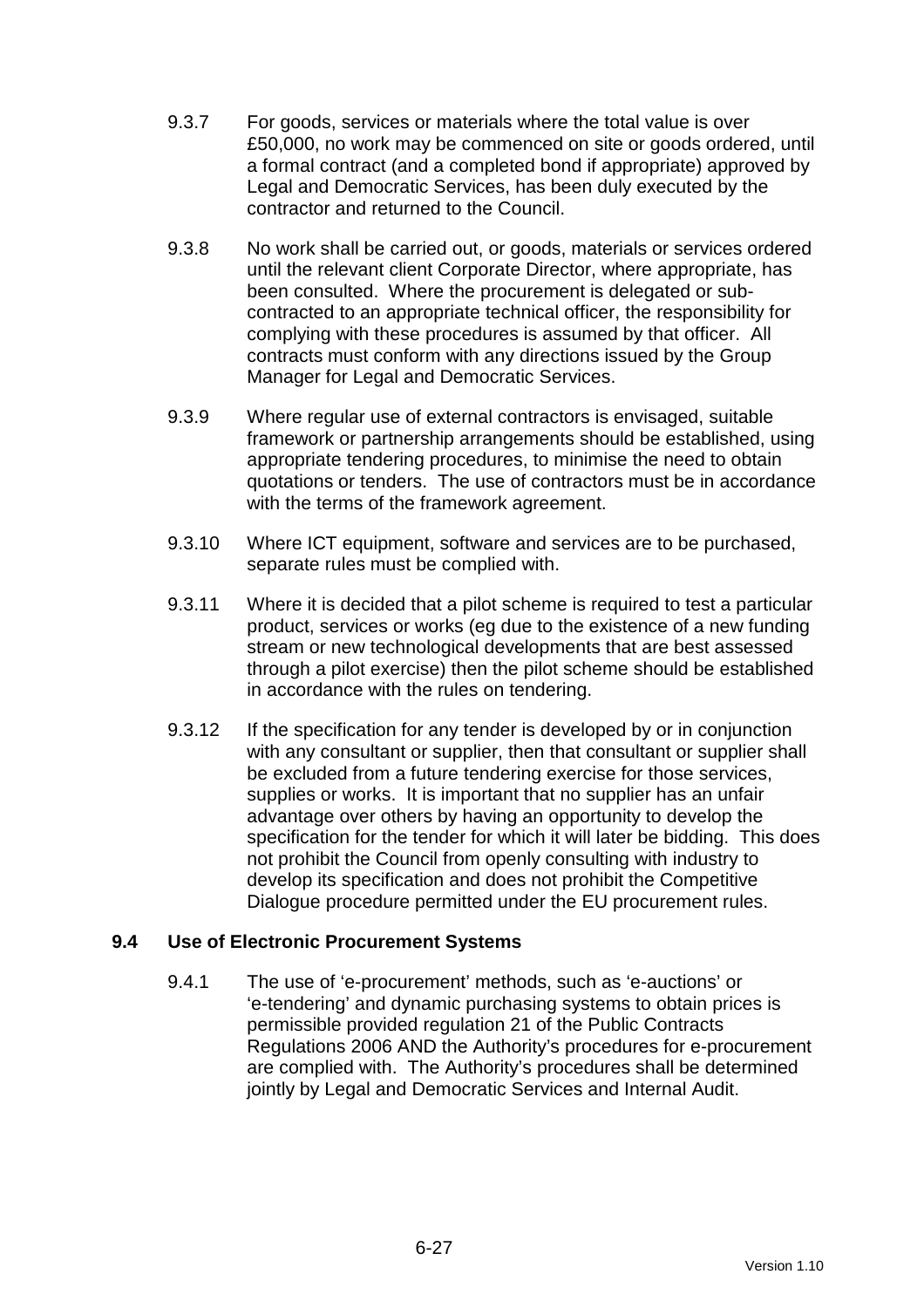### **9.5 Selection of Tenderers**

9.5.1 Contractors should be selected in accordance with the guidance provided in the Authority's Contracts Manual.

### **6. Allowed Exceptions**

- 9.5.1.1 There are a number of circumstances where obtaining quotations and tenders for amounts less than the EU threshold may not be possible or necessary. Subject to the EU rules and proper approval , tenders and quotations need not be sought if:
	- 9.5.1.1.1 the work to be executed or the goods or materials to be supplied constitute the first valid extension of an existing contract, which has been procured through a best value exercise, provided that such an extension has received the necessary budget approval and does not exceed the value of the original contract or the next value threshold . Contracts must not be extended where the total value will exceed the EU threshold. ;
	- 9.5.1.1.2 the Council is buying from a contract entered into following a proper tendering exercise by a consortium, collaboration, or similar central procurement body, of which the Council is a member and which the Council is authorised to buy from or through. Guidance on the use of Central Procurement Bodies is available in the Contracts Manual;
	- 9.5.1.1.3 the work to be executed or the goods or materials to be supplied consist of repairs to, or parts for, existing proprietary machinery, where such repairs or parts are specific to that machinery OR upgrades to existing software packages. For upgrades to software, the Service Director, ICT should also be consulted;
	- 9.5.1.1.4 works, supplies or services are urgently needed for the immediate protection of life or property, or to maintain the immediate functioning of a public service for which the Council is responsible. In such cases the contract must only last as long as is reasonably necessary to deal with the specific emergency;
	- 9.5.1.1.5 the Corporate Director decides that special circumstances make it appropriate and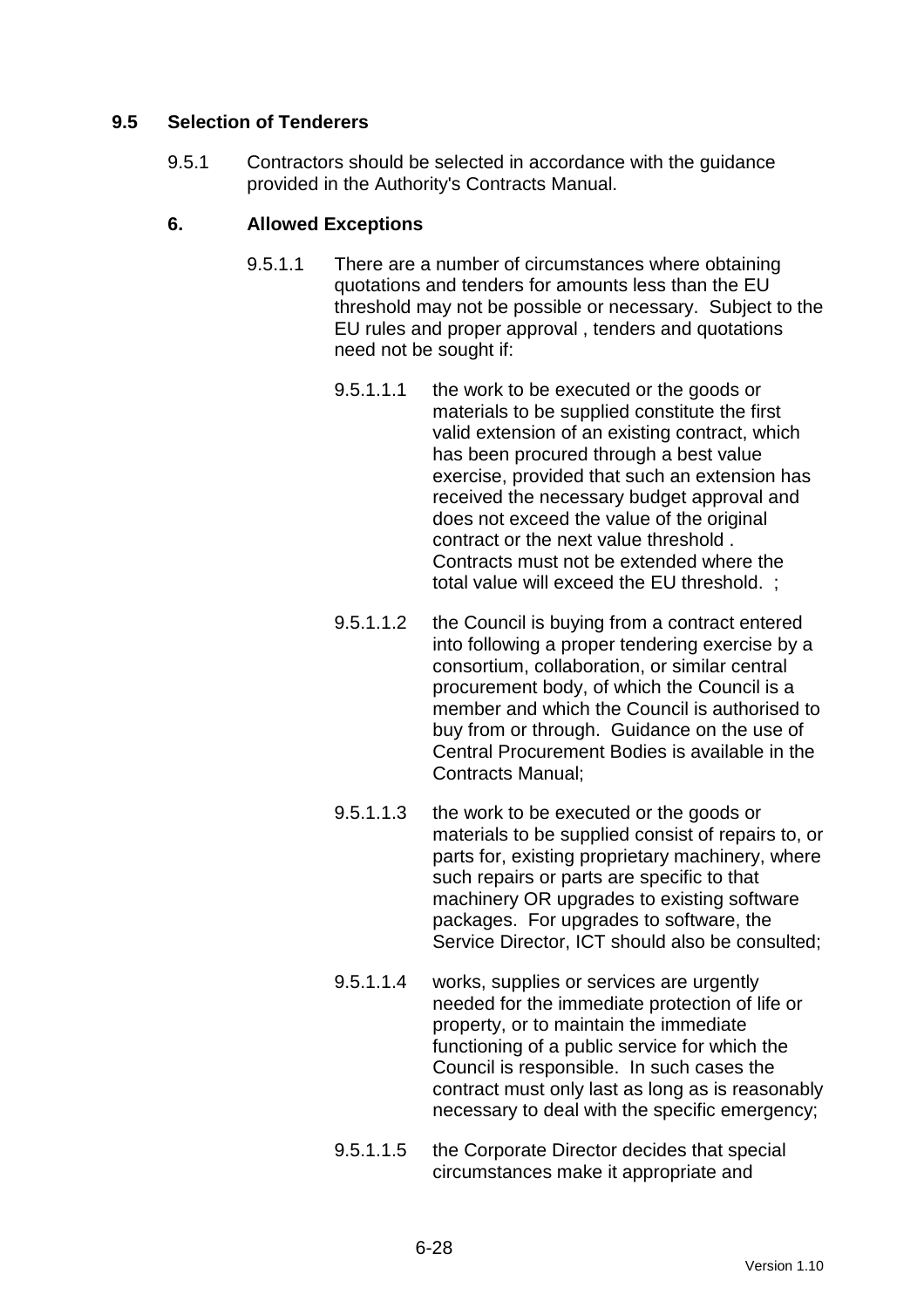beneficial to negotiate with a single firm or that a single tender be invited. This will include occasions when it can be established that there is only a single source available or where the Corporate Director or his/her designate can demonstrate that best value for the Authority can be better achieved by not tendering.

- 9.5.2 Prior approval from the Section 151 Officer must be obtained for all exceptions.
- 9.5.3 Where special circumstances lead to negotiation with a single firm and the expected expenditure is over £25,000, prior approval must be also obtained from the Section 151 Officer AND the Group Manager for Legal and Democratic Services. In all cases formal approval must be sought using the approved waiver request procedure.
- 9.5.4 Corporate Directors must ensure that, for all the above exceptions, there is documented justification for the waiver request and a copy of the formal approval in the relevant project file.

### **9.6 Tender Preparation**

- 9.6.1 Tenders may be invited for submission by any means jointly approved by the Section 151 Officer and the Group Manager for Legal and Democratic Services eg by physical means such as post, courier or hand delivery) OR by electronic means such as approved e-tendering. The invitation to tender (ITT) must clearly specify the means of submission to be used for each tender and any associated rules pertaining to the submission.
- 9.6.2 All invitations to tender must specify that the Council is not bound to accept the lowest or any quotation or tender.
- 9.6.3 Where prior advertisement has not specified the award criteria, the invitation to tender must state the award criteria in objective terms together with the weighting for each of the chosen criteria. (This does not apply to the sale of property.) Further guidance on evaluation and award criteria is available in the Contracts Manual.
- 9.6.4 Subject to the EU Procurement Rules, the invitation to tender should normally include the County Council's contract terms. All invitation documents for contracts above the EU threshold must contain information for tenderers about the way the standstill period will be applied – see Contracts Manual.
- 9.6.5 All invitations to tender must include such other information or instructions as the Section 151 Officer or Group Manager for Legal and Democratic Services may require.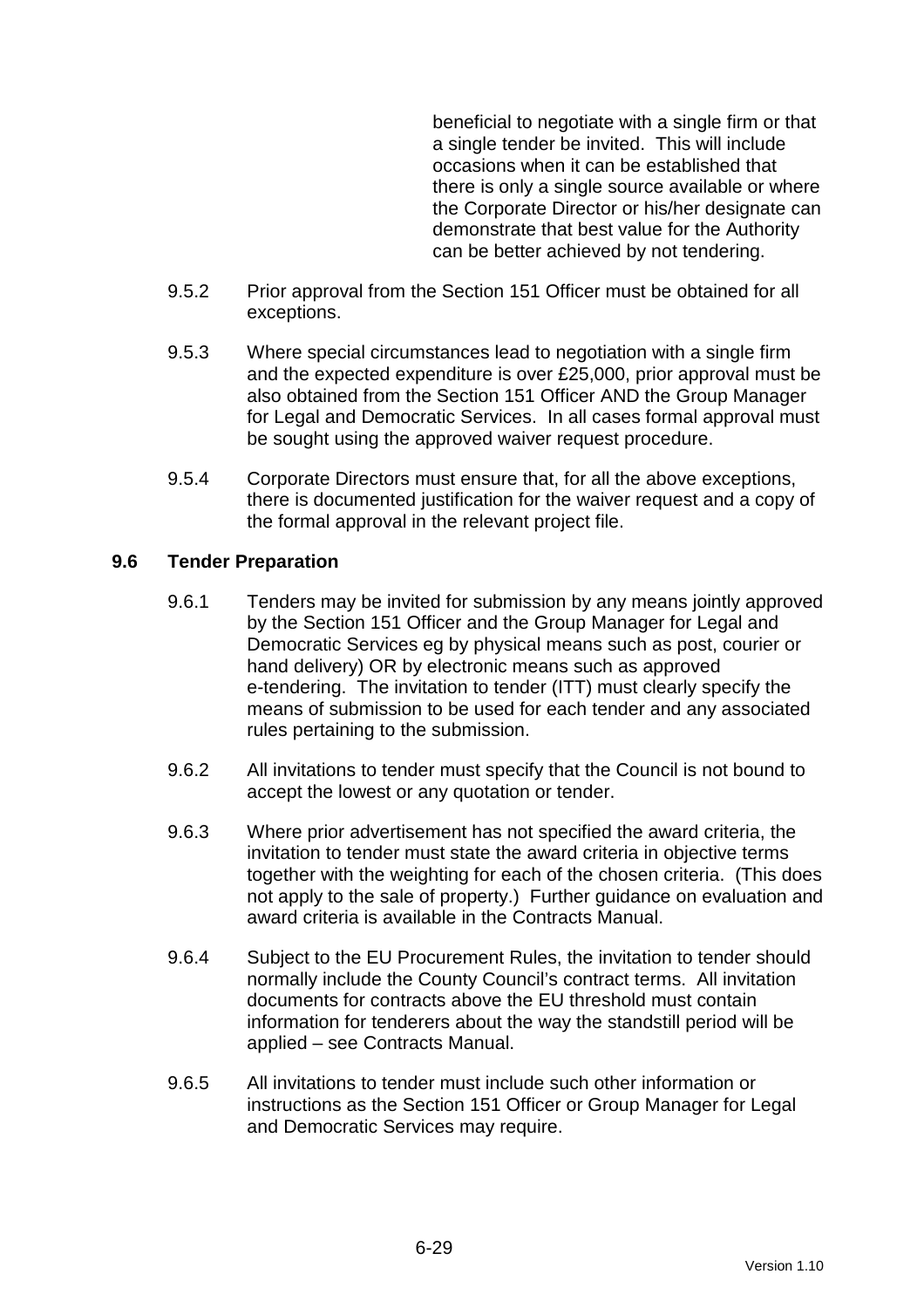- 9.6.6 All instructions to tenderers must include specific instructions on the application of the Freedom of Information Act 2000 and the Human Rights Act 1998. Further guidance on these matters is available in the Contracts Manual.
- 9.6.7 Pre-Tender enquiries may be carried out prior to the issue of an invitation to tender. The purpose is to ensure that an effective Invitation to Tender is prepared, for example, where the technical specification is so complex that it cannot be drawn up without information from prospective contractors. All potential contractors must be treated equally within this process.
- 9.6.8 If post-tender negotiations are anticipated, the tender documents must state that these may take place.
- 9.6.9 The invitation to tender should specify that, where examination of tenders reveals errors which would affect the tender figure in an otherwise successful tender, the tenderer must be notified of such errors and given the opportunity to clarify and confirm or withdraw their tender.
- 9.6.10 Tenders may be evaluated on the basis of price, or a mixture of price and quality criteria. The basis on which the tender will be evaluated must be determined before tenders are invited and included as part of the invitation to tender information.
- 9.6.11 Prospective tenderers must be informed that no work may start on site or goods or materials ordered until either:
	- 9.6.11.1 an official order has been issued; or
	- 9.6.11.2 a formal contract and a completed bond, has been duly executed by the contractor and returned to the Council.
- 9.6.12 If a performance bond is required, the nature and amount of the security to be given should be specified in the conditions of tender.
- 9.6.13 All tenders for the execution of works or the supply of goods or materials must be based on a clearly defined specification or bill of quantities.
- 9.6.14 All tenders shall require that, as a minimum, goods and materials used in their execution must be in accordance with relevant specifications issued by the British Standards Institute, or by the European Union, or its equivalent.
- 9.6.15 Tenders for capital works should include evaluation of the full lifecycle costs applicable to the works. This may also apply to other purchases such as ICT hardware and software where the cost of consumables or annual licences and support contracts can significantly increase costs over time.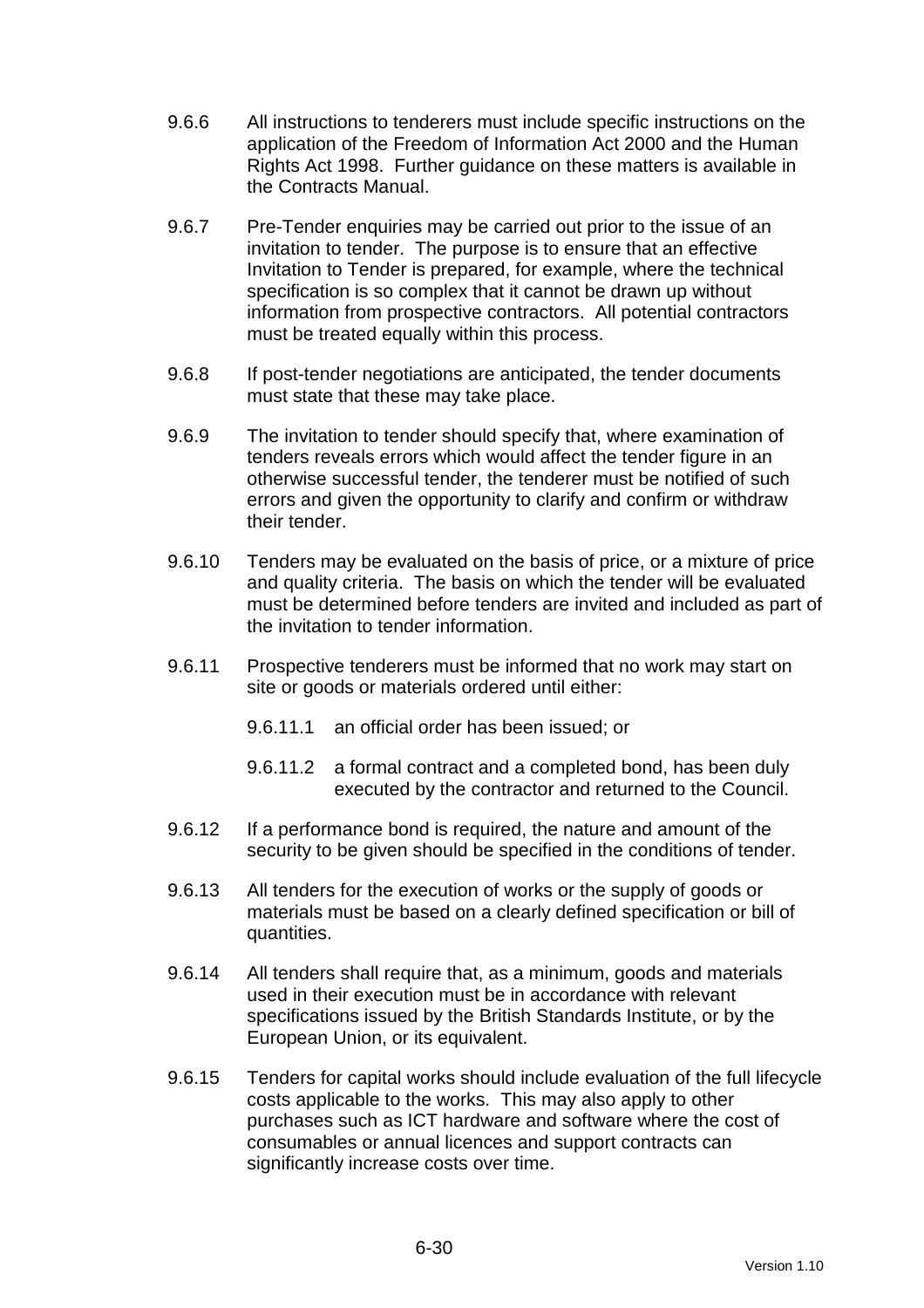### **9.7 Receipt and Opening of Tenders**

- 9.7.1 Every invitation to tender must state that a tender will only be considered if it is submitted in accordance with the instructions provided, and received by the date and time specified in the invitation to tender. The invitation to tender must also state that tenders which do not comply fully may be rejected.
- 9.7.2 Tenders submitted electronically must comply with, and be processed in accordance with the Authority's approved electronic tendering procedures.
- 9.7.3 Tenders submitted by physical means (eg by post or courier) must arrive in a sealed, plain envelope or package with the word "Tender" and the title of the contract clearly written on each envelope or package.
- 9.7.4 Such envelopes and packages must be addressed impersonally to:
	- 9.7.4.1 the appropriate Corporate Director, for tenders where the total expenditure over the duration of the contract is estimated to be **less than £100,000**; or
	- 9.7.4.2 the Group Manager for Legal and Democratic Services, for tenders where the total expenditure over the duration of the contract is estimated to **£100,000 or more.**
- 9.7.5 Until the time specified for opening tenders, tender envelopes or packages received must remain in the custody of the Group Manager for Legal and Democratic Services or the appropriate Corporate Director, as the case may be. Electronic tenders must be held securely in a manner approved by the Section 151 Officer.
- 9.7.6 The opening of tenders must comply with the following requirements:
	- 9.7.6.1 **Total estimated cost less than £100,000** tenders must be opened and recorded at one time in the presence of:
		- 9.7.6.1.1 the person responsible for letting the contract; and
		- 9.7.6.1.2 a supervising officer, with suitable seniority, training and experience in the role and responsibilities of a supervising officer, who must not have any direct involvement in the administration of the contract to be awarded.
	- 9.7.6.2 **Total estimated cost £100,000 or more** tenders must be opened and recorded at one time in the presence of:
		- 9.7.6.2.1 a representative of the Group Manager for Legal and Democratic Services;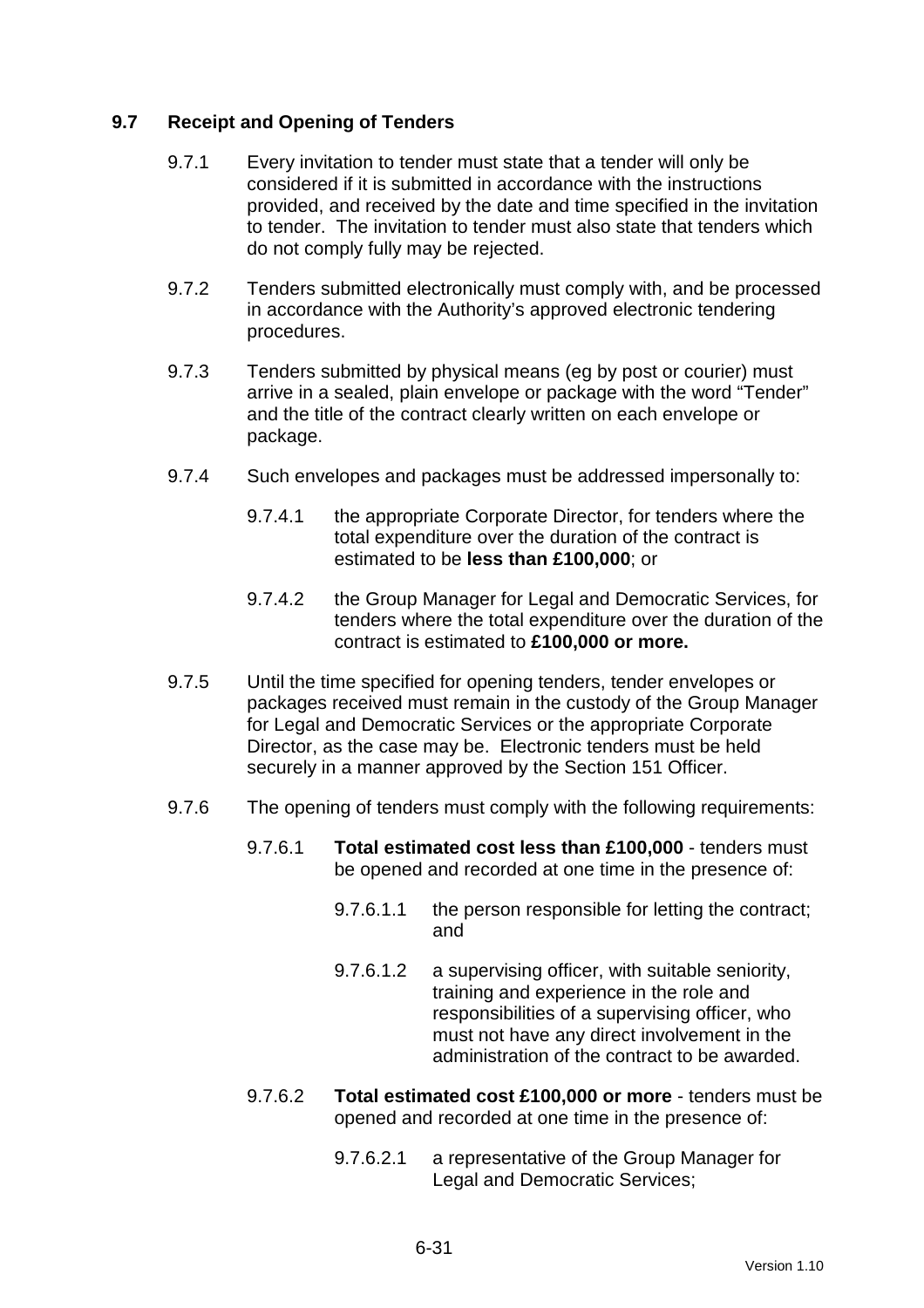- 9.7.6.2.2 a representative from the appropriate department;
- 9.7.6.2.3 a supervising officer of senior officer grade or above, provided by the Group Manager for Legal and Democratic Services or the Section 151 Officer.
- 9.7.7 A formal record of all tenders received for each contract must be retained and must include:
	- 9.7.7.1 description of the contract being let;
	- 9.7.7.2 the date and time set for receipt of tenders;
	- 9.7.7.3 the date and time tenders were opened;
	- 9.7.7.4 the supervising officer and other officers present;

And for each tender:

- 9.7.7.5 the tenderer's name;
- 9.7.7.6 the date received;
- 9.7.7.7 the tendered value (where applicable);
- 9.7.7.8 details of any noteworthy events (eg tender excluded with reasons).
- 9.7.8 The procedures to be followed when opening tenders will be determined by the Group Manager for Legal and Democratic Services and the Section 151 Officer. These procedures must include provision for dealing with late tenders and other complications that may arise – see the Guidance for Supervising Officers.

### **9.8 Clarification of Tenders**

- 9.8.1 If the examination of tenders and supporting documentation reveals errors, discrepancies or ambiguities which would affect an otherwise successful tender, such errors or discrepancies must be dealt with in accordance with the procedures set out in the invitation to tender.
- 9.8.2 Where the procedure for dealing with errors or discrepancies is not clearly specified by the invitation to tender, the tender must be referred to the Group Manager for Legal and Democratic Services and the Section 151 Officer for a decision on the appropriate action to be taken.
- 9.8.3 Under no circumstances must the clarification process be used to attempt to seek an adjustment of prices or other changes to the specification tendered. Nor must prices or other confidential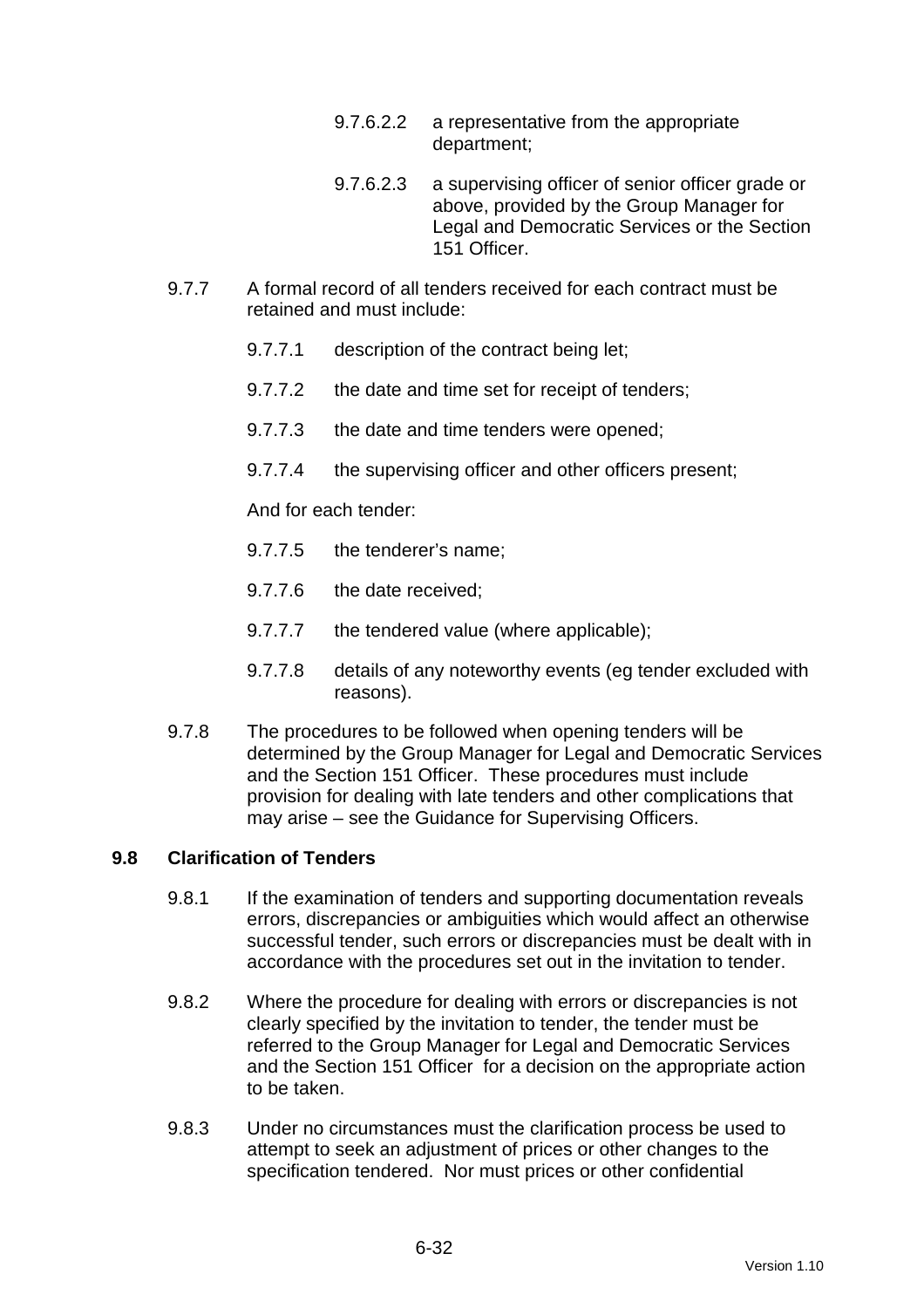information from any tender be divulged to other bidders, or individuals not properly connected with the evaluation of tenders.

9.8.4 Care should be taken to check that tenders submitted contain realistic prices and are not abnormally low. Where tenders are received that appear to be abnormally low they may be rejected but only if certain steps are followed (see Regulation 30(6) of Public Contracts Regulations 2006).

### **9.9 Post-Tender Negotiations**

- 9.9.1 The following rules only apply to tenders under the EU threshold. Where EU procurement regulations apply, negotiations may only be conducted in accordance with EU regulations after consultation with the Group Manager for Legal and Democratic Services and Section 151 Officer.
- 9.9.2 Post-tender negotiation constitutes discussion with tenderers after the submission of a tender, but before the award of the contract, including negotiations following the receipt of non-compliant bids. The purpose of post-tender discussion may be to obtain an adjustment to the price, delivery or content of the contract.
- 9.9.3 Post-tender negotiations may only be entered into if advanced notice is included in the tender documents.
- 9.9.4 The relevant Corporate Director must provide written approval before post tender negotiations are entered into.
- 9.9.5 Negotiations should be conducted by a team of at least three senior officers, one of whom must be from an independent division. A lead officer must be appointed with responsibility for ensuring that these procedures are adhered to. The team must observe the highest standards of integrity and fairness.
- 9.9.6 Negotiations must be conducted with all tenderers to ensure equality of treatment and opportunity, unless there are clear and objectively justifiable reasons for excluding one or more of them. All negotiations must be recorded and retained on file. In case of doubt, the lead officer should seek advice from the Group Manager for Legal and Democratic Services.
- 9.9.7 Comprehensive, written records of all negotiations must be retained to ensure that the requirements for accountability are met. The records must contain details of the officers involved, the name of the tenderer(s), reasons for entering negotiation and any exclusions from the negotiation, time, date, manner (eg meeting, email, telephone etc) and details of discussions and agreements reached. The record must be signed by the officers involved to confirm its accuracy.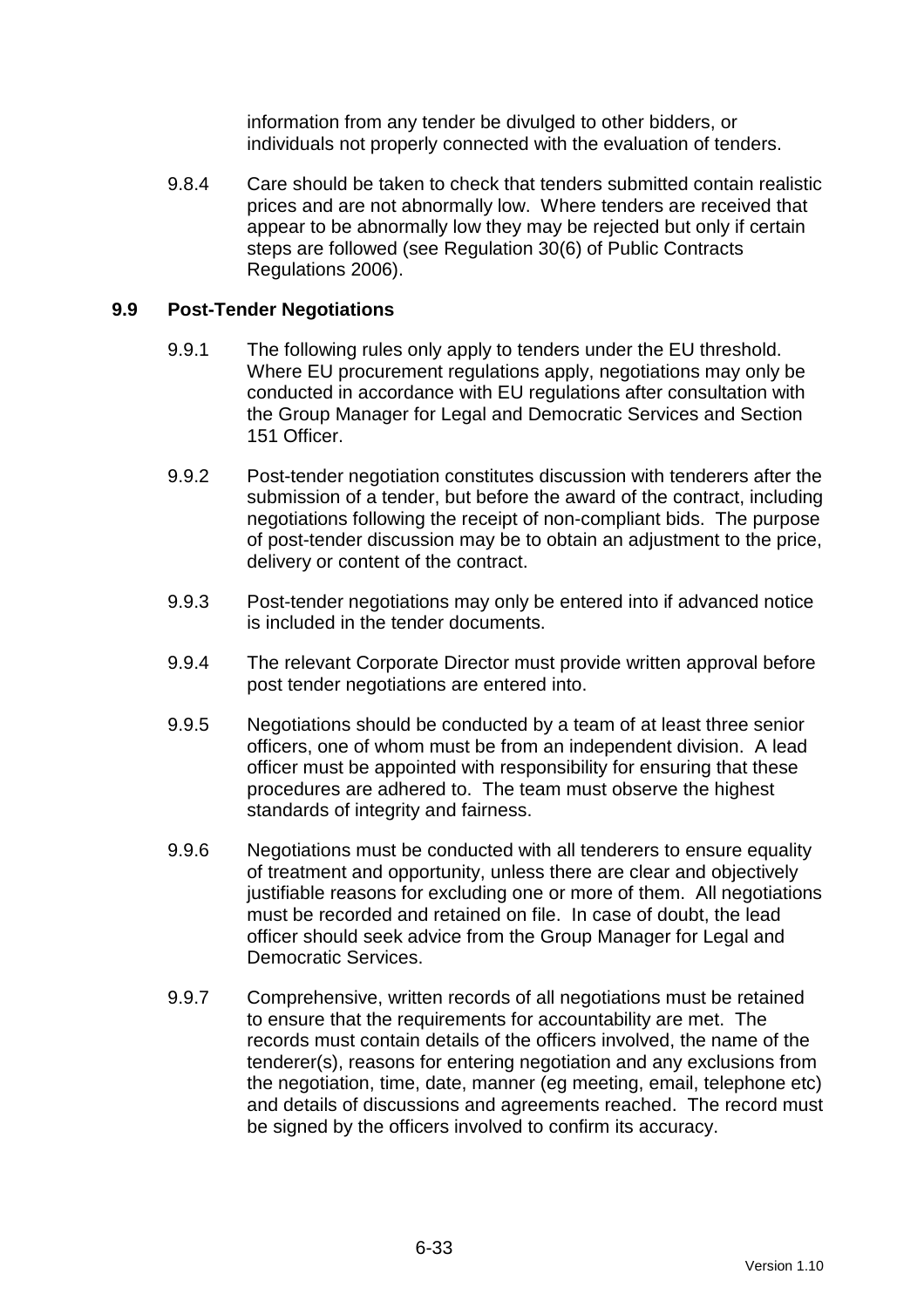9.9.8 Agreements reached during negotiations must be incorporated into the contract.

### **9.10 Acceptance of Tenders**

- 9.10.1 Subject to the relevant requirements a tender may be accepted as the winning tender by the appropriate Corporate Director using a form of acceptance letter approved by Legal and Democratic Services. Notification of acceptance must also be provided to the Corporate Procurement Unit giving the details they need to maintain their Contracts Database.
- 9.10.2 For capital contracts, where the winning tender exceeds the figure in the latest estimated cost (LEC) report, the following requirements apply:
	- 9.10.2.1 where the excess is over 20% of the LEC, the Corporate Director must reappraise the project to confirm it is still viable and must inform the Section 151 Officer about the reappraisal and the proposed methods of financing the additional cost. The Section 151 Officer may submit a report to Finance and Property Committee if considered necessary;
	- 9.10.2.2 approval for the additional funds required to proceed with the scheme must be obtained by the Corporate Director submitting a revised LEC report and obtaining all necessary approvals for the additional expenditure needed before accepting the tender.
- 9.10.3 Where the tender sum **exceeds £2 million** a tender must not be accepted until the Section 151 Officer has been consulted and approved it.
- 9.10.4 The successful tender(s) will be selected by applying the evaluation criteria to each bid received in accordance with the evaluation scheme set out in the invitation to tender (ITT). The selection will be either on the basis of the Most Economically Advantageous Tender to the Council or the lowest price offered. In most cases the Most Economically Advantageous Tender criteria will be applied by considering both price and relevant quality factors. Only in relatively few cases will price alone be capable of meeting the Council's duty to secure best value. Further guidance on tender evaluation is given in the Contracts Manual.
- 9.10.5 Subject to the requirement for a standstill period, all tenderers must be notified of the result of the procurement as soon as possible after the award decision. The notification must contain:

9.10.5.1 the award criteria;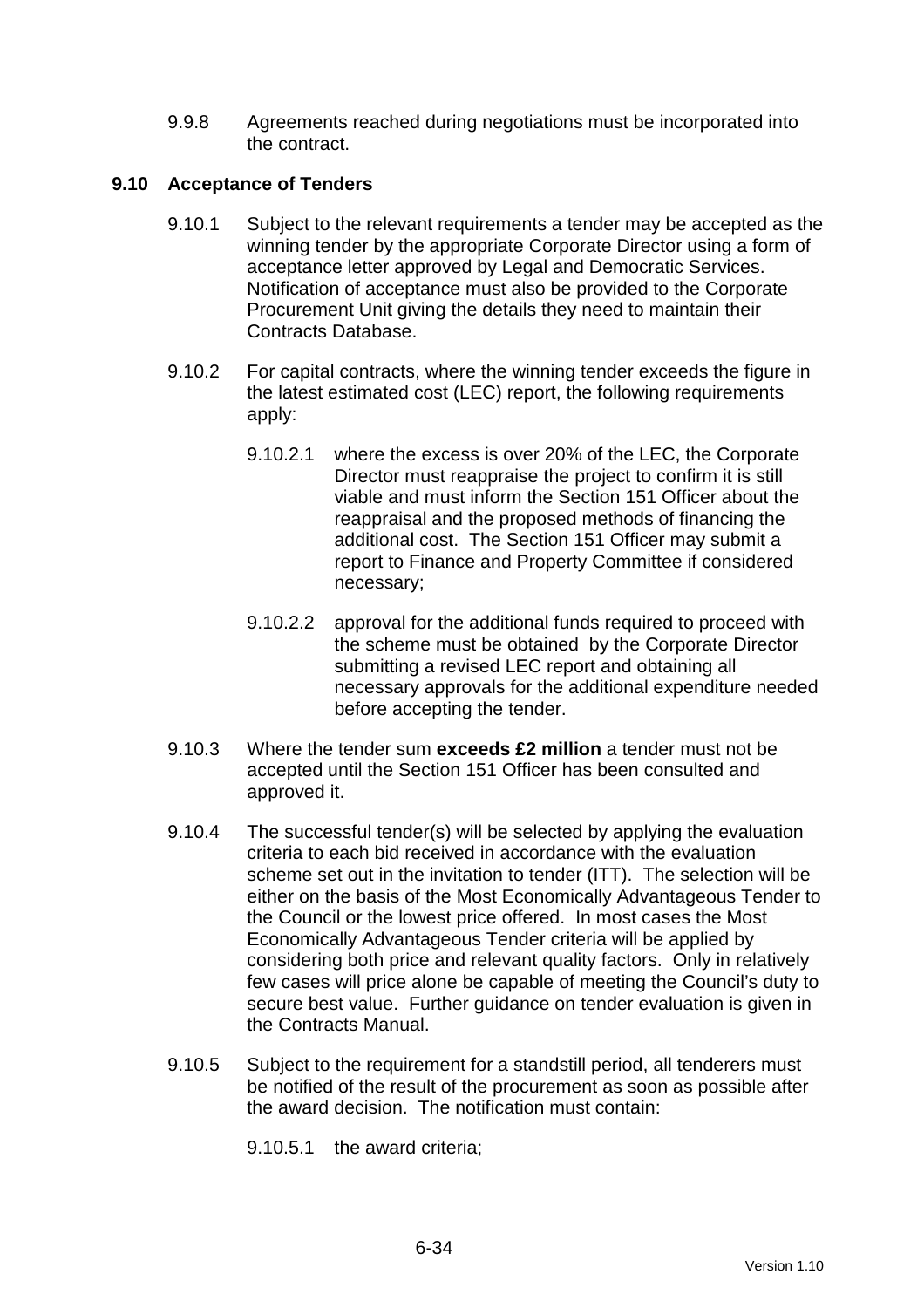- 9.10.5.2 where appropriate, the tenderer's score;
- 9.10.5.3 where appropriate, the winning tenderer's score;
- 9.10.5.4 the name of the winning tenderer.
- 9.10.6 Where a tenderer requests information on how the award decision was reached by midnight of the second working day of the standstill period (called a request for an "Accelerated Debrief") this information must be provided at least 3 days before the end of the standstill period or if necessary the standstill period must be extended accordingly. In all other cases detailed information must be provided within 15 calendar days of the request. (See also debriefing guidance in the Contracts manual.)
- 9.10.7 Within 48 days of awarding an EU contract, a Contract Award Notice, in the prescribed form, must be sent to the Official Journal of the European Union (OJEU).

#### **9.11 Contracts and Orders**

- 9.11.1 Except in cases of emergency no contract may be awarded, or order raised, unless the expenditure has been included in approved estimates or in capital or revenue accounts, or has been otherwise approved by, or on behalf of, the Council.
- 9.11.2 For contracts above the EU threshold, there must be a minimum standstill period of at least 10 calendar days between communicating the award decision to all tenderers and contract conclusion. This does not apply to procurement outside the full scope of EU procurement directives or where single tendering takes place under the extreme urgency provision of the negotiated process. (See guidance provided in the Contracts Manual.)
- 9.11.3 A 10 day standstill period is required before awarding a contract after a stand-alone e-auction is closed (ie an e-auction which is run outside a framework agreement) or at the end of an e-auction run within a Dynamic Purchasing System. E-auctions held within framework agreements are for specific call-offs so they do not need a standstill period. For e-auctions outside of a framework agreement the terms and conditions of contract will need to be amended prior to the e-auction to ensure that the contract is not automatically formed when the final bid is accepted, to ensure compliance with UK and EU legislation.
- 9.11.4 All contracts for construction and maintenance work must be executed as Deeds under Seal along with any other contracts or agreements as may be specified from time to time by the Group Manager for Legal and Democratic Services.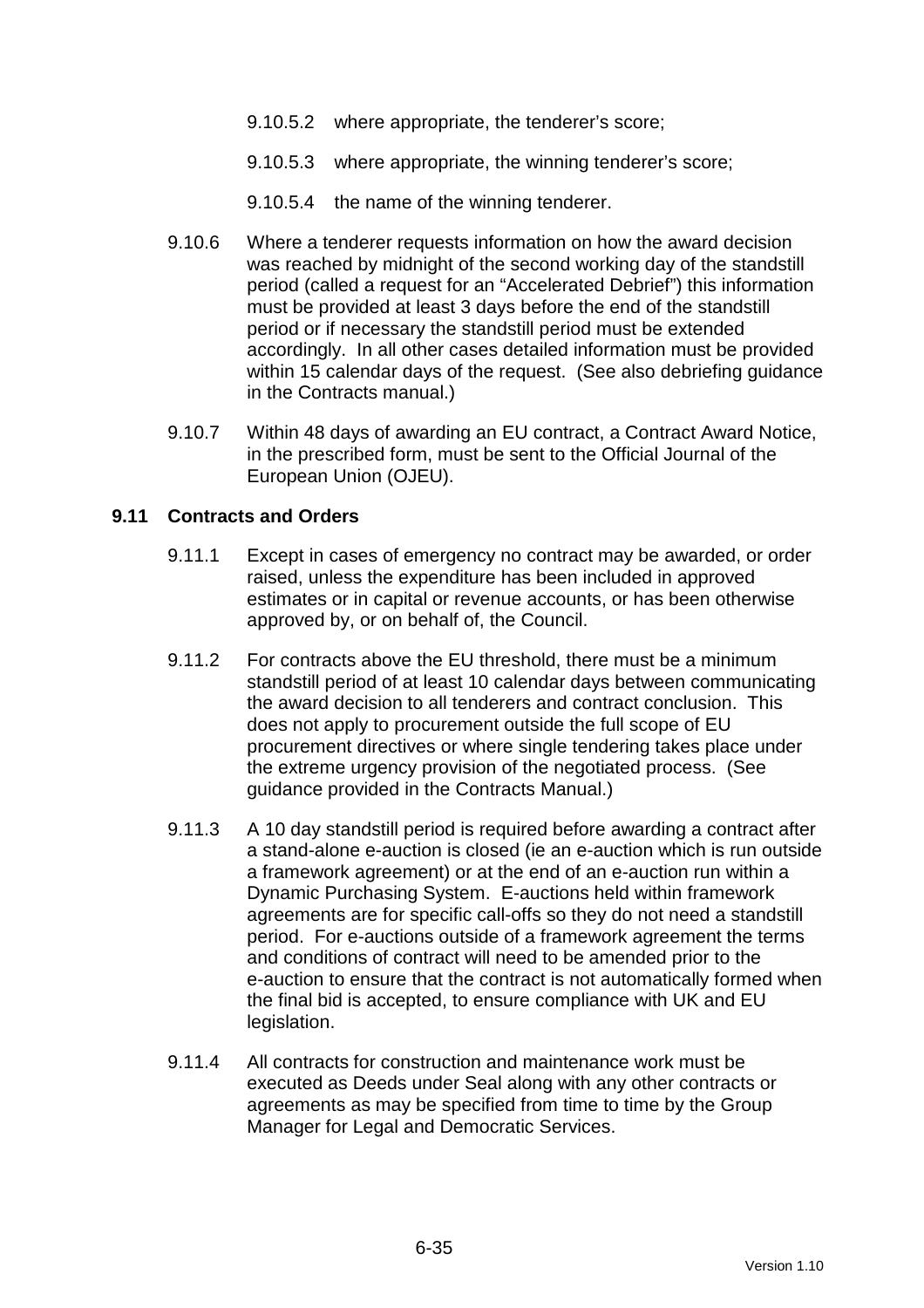9.11.5 Other orders and contracts must, as a minimum, be signed in accordance with the table below. (NB Officers authorised to sign higher value contracts may also sign the lower value orders and contracts):

| <b>Estimated Value</b> | <b>1st Signatory</b>                  | 2nd Signatory               |  |
|------------------------|---------------------------------------|-----------------------------|--|
| <b>Under £50,000</b>   | <b>Budget Holder*</b>                 | n/a                         |  |
| £50,000 - £250,000     | <b>Budget Holder</b>                  | Officer of equal or senior  |  |
|                        |                                       | status to the Budget Holder |  |
| £250,001 - £1m         | <b>Budget Holder</b>                  | 3rd tier officer or above   |  |
| Over £1m               | must be executed as a deed under seal |                             |  |

\* For orders under £50,000, the budget holder may set up a formal list of officers authorised to sign orders against his/her budget. This list must specify the value limit of the delegated authority for each officer.

- NB Where there is no relevant budget holder for an order or contract (eg where items are procured corporately on behalf of all Departments) the Budget Holder role may be undertaken by an appropriately authorised officer within the Corporate Procurement Unit.
	- 9.11.6 All tender and contract documents and orders must be in a form drawn up or approved by the Group Manager for Legal and Democratic Services and Group Manager Procurement.
	- 9.11.7 Corporate Directors are responsible for the control of all official orders issued from their Department. Order forms should be standardised wherever possible and approved by Legal and Democratic Services every three years to confirm that the terms and conditions in use are appropriate.
	- 9.11.8 Any contract in which the Council provides an indemnity or guarantee must have prior approval from the Group Manager for Legal and Democratic Services.
	- 9.11.9 Official orders are not required for metered supplies of utility services once a contract is in place; for periodic payments such as rents and rates; for petty cash purchases or for other exceptions approved by the Section 151 Officer.

### **9.12 Contract Provisions**

9.12.1 Contracts for the execution of work or for the supply of goods or materials by a particular date, or series of dates, must provide for liquidated and ascertained damages, unless deemed unnecessary by the appropriate technical officer after consultation with Group Manager for Legal and Democratic Services. The amount to be specified in each such contract will be determined by the appropriate technical officer in consultation with the Group Manager for Legal and Democratic Services.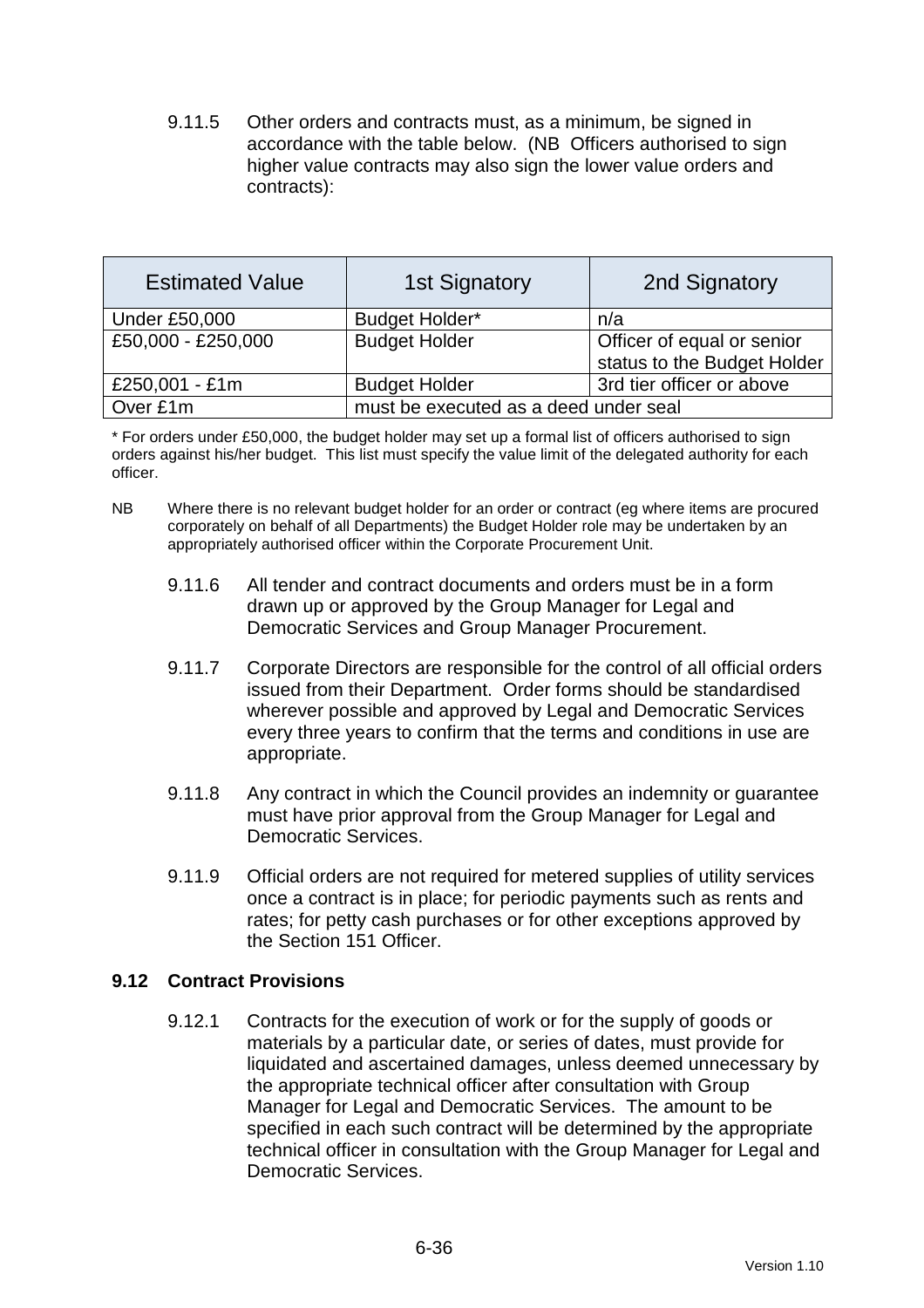- 9.12.2 Security in the form of a bond is required for the due performance of a contract, where:
	- 9.12.2.1 the total value of the contract **exceeds £1 million**; and
	- 9.12.2.2 the contract is for the execution of work or for the supply of goods or services by a particular date or series of dates.
- 9.12.3 The Corporate Director or appropriate technical officer may decide that a bond is required below £1 million if the Authority is at particular risk. This may arise where the contractor concerned has a number of other contracts with the Authority which in aggregate exceed £1 million or if the contract period is particularly long or if the contract is particularly complex.
- 9.12.4 Where a bond is required, the Corporate Director or appropriate technical officer, in consultation with the Group Manager for Legal and Democratic Services and the Section 151 Officer, must specify, as a provisional item in the conditions of tender, the nature and amount of the security to be given. The security must be in a form, and be obtained from an institution, approved by the Section 151 Officer.
- 9.12.5 All construction and maintenance contracts must provide for a payment retention to be withheld for an appropriate period to allow for the rectification of faults and defects. The retention should normally be 5% of the contract sum but technical officers may vary this rate if they consider it appropriate to do so. Justification for using a different retention rate must be retained on file.
- 9.12.6 The requirement for bonds and retentions does not apply when the Corporate Director or appropriate technical officer concerned is of the opinion that such security is unnecessary after consultation with the Group Manager for Legal and Democratic Services and the Section 151 Officer.
- 9.12.7 On satisfactory completion of the work, the release of any security must be authorised by the Corporate Director or appropriate technical officer in consultation with the Section 151 Officer.
- 9.12.8 All contracts for the execution of works or the supply of goods or materials must be based on a clearly defined specification or bill of quantities.
- 9.12.9 All contracts must require that, as a minimum, goods and materials used in their execution will be in accordance with relevant specifications issued by the British Standards Institute, or the European Union or its equivalent.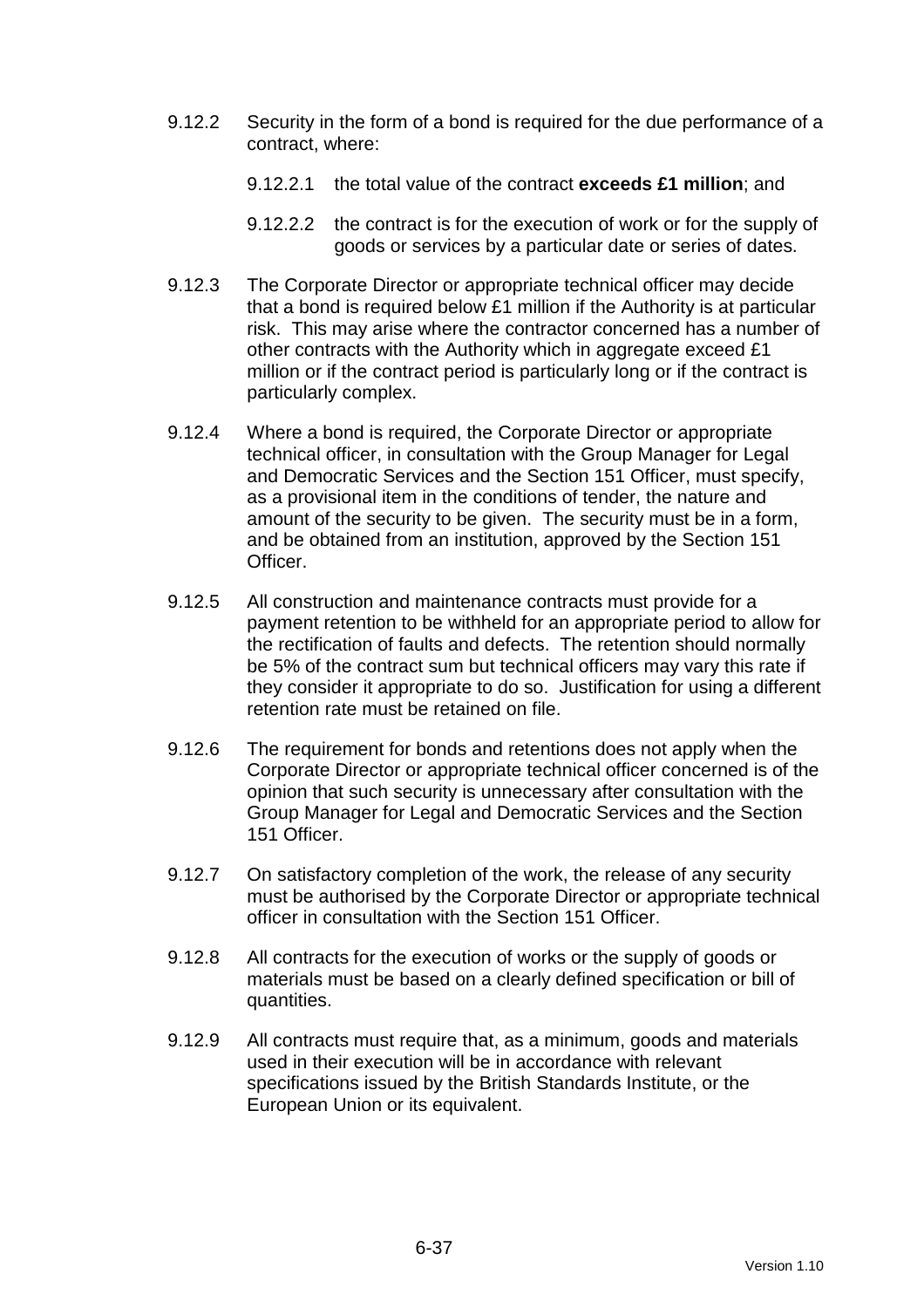### **9.13 Retention of Records and Information on Contracts and Tenders**

- 9.13.1 There are some specific issues to consider in respect of information management where contracts and tenders are concerned.
- 9.13.2 There is a general presumption in favour of disclosure of information and information can and should only be withheld if certain limited exceptions are met. Careful consideration of the issues will be required in accordance with the Council's Information Management Policy.
- 9.13.3 The most relevant exceptions in the context of procurement are:
	- 9.13.3.1 information provided in confidence (where the Council is contractually bound not to disclose certain information and to do so would be liable for breach of contract). Care should, therefore, be taken not to enter into blanket confidentiality clauses in contracts or tender documents;
	- 9.13.3.2 the public interest test (whereby the respective public interests in disclosure versus non-disclosure are weighed);
	- 9.13.3.3 commercial interest (such as trade secrets of information genuinely unique to a bidder or contractor which, if revealed, is likely to cause real or significant harm to that trade or business);
	- 9.13.3.4 timing (very often in a commercial environment the timing of any disclosure of information held will be critical. For example, information submitted during a tender process is more likely to be commercially sensitive whilst the tender process is ongoing compared to after the contract has been awarded, although some information may remain commercially confidential throughout the contract).
- 9.13.4 Due to the particular risks involved the following safeguards should be followed:
	- 9.13.4.1 all tender documents must make reference to the Council's statutory duty in respect of Freedom of Information (FOI) and the potential requirement to disclose information submitted unless the limited exceptions are satisfied;
	- 9.13.4.2 rules to be followed when information requests are received should be set out in the contract (especially larger more complex contracts);
	- 9.13.4.3 consultation with affected bidders is advisable before disclosing information, although ultimately the decision on whether or not to release any information held is a matter for the Council alone.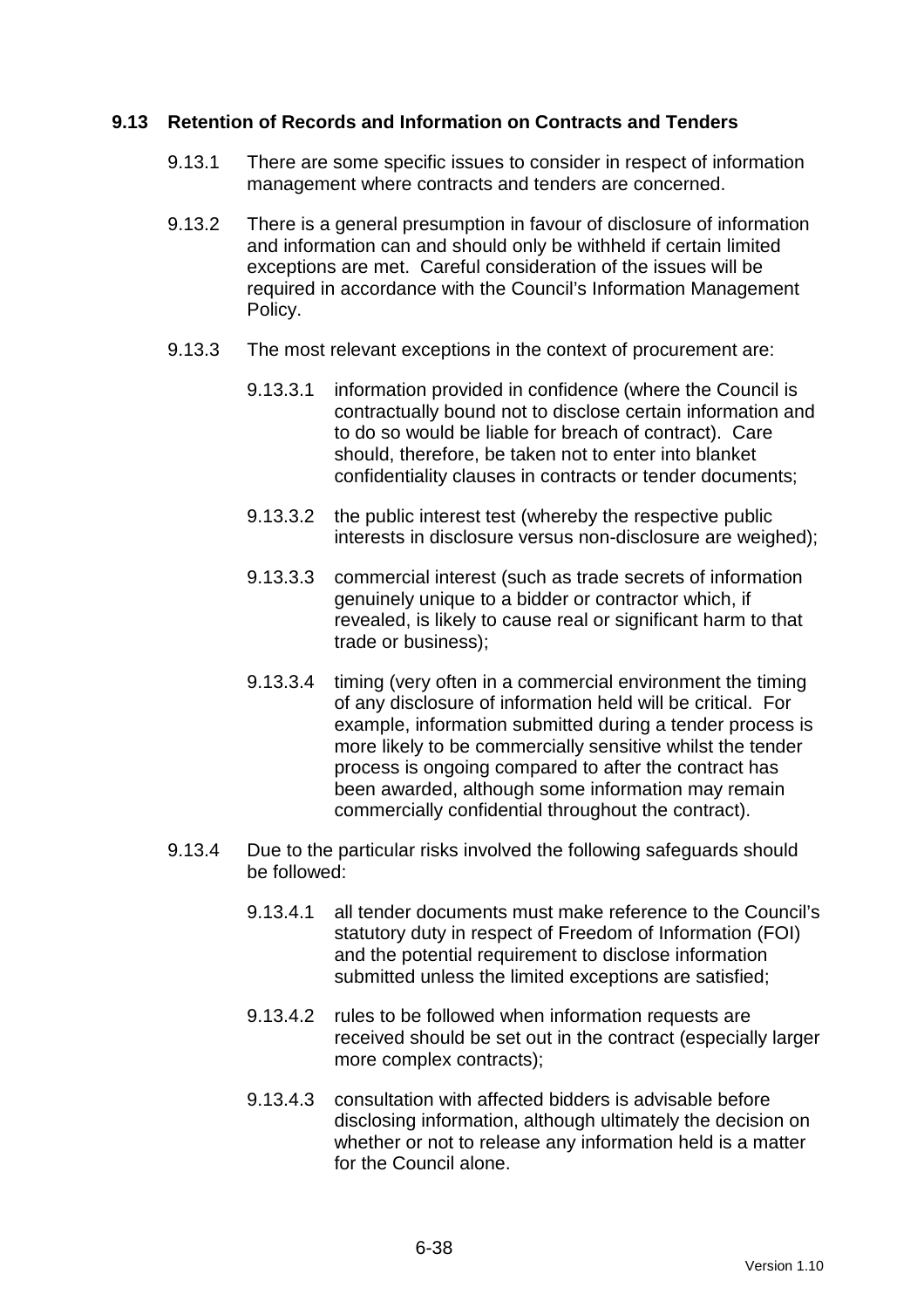9.13.5 Guidance on FOI and the Council's Information Management Policy is available on the Council's Intranet site. Detailed guidance about FOI and procurement is available on the OGC website, from the Information Commissioner's website, in the Contracts Manual and from Legal and Democratic Services.

### **9.14 Contract Payments**

- 9.14.1 Where contracts provide for payment to be made by instalments, the appropriate Corporate Director must maintain a record of the payments made on the project file. The record(s) must show the state of account on each contract between the Council and the contractor together with any other payments and the related professional fees.
- 9.14.2 Payments to contractors on account of such contracts must be made only on provision of a certificate showing the total amount of contract, the value of the work executed to date, retention monies, the amount paid to date and the amount now certified. These certificates should be issued by the appropriate Corporate Director or the Consultant responsible for the contract.
- 9.14.3 The approved sum payable to the contractor is the tender sum as accepted under the procedure plus such additional sums due under the contract as have also been properly approved.
- 9.14.4 Where certificates are submitted for amounts which exceed the approved sum, the Section 151 Officer only has authority to pay such certificates where the amounts can be justified and it is in the best interest of the Council to do so.
- 9.14.5 As soon as it becomes apparent that the approved sum will be exceeded, a report must be presented to the Section 151 Officer, who may also require a report to be submitted to the Finance and Property Committee.
- 9.14.6 In respect of variable price contracts, such as PFI or PPP contracts which have complex variation procedures, the appropriate Corporate Director must periodically review the cost and report to the Section 151 Officer if the contract sum is likely to be exceeded. These reports must be made whenever significant increases are identified and at least every six months up to completion of the contract.

### **9.15 Contract Administration**

- 9.15.1 Corporate Directors or the appropriate technical officers must provide written guidelines on the minimum standards of record keeping required for supervising contracts.
- 9.15.2 Claims from contractors regarding matters which are not clearly within the terms of the contract must be referred to the Group Manager for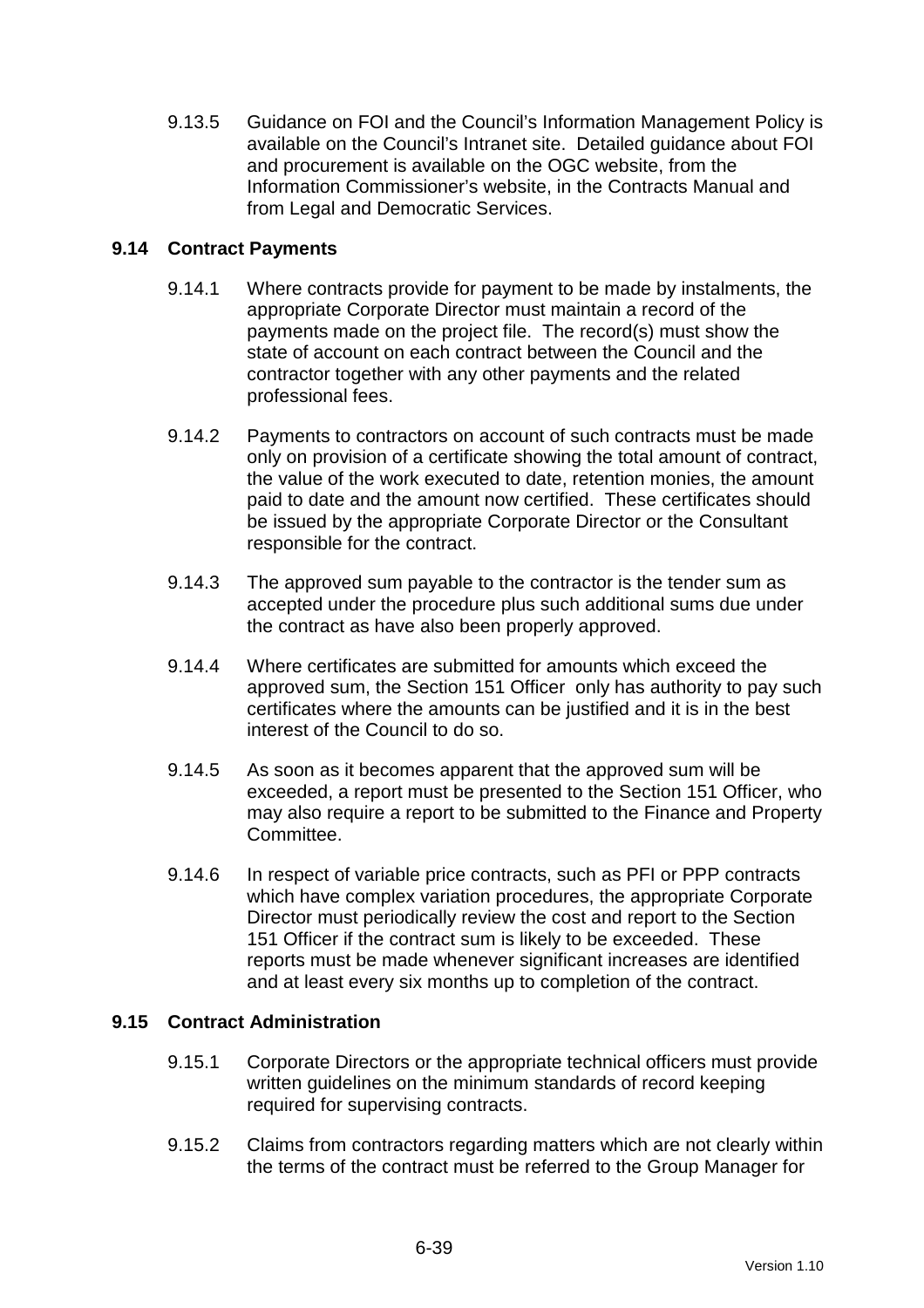Legal and Democratic Services for consideration of the Council's legal liability as soon as they are notified to the Council. Where the Group Manager for Legal and Democratic Services considers it necessary, these claims must also be referred to the Section 151 Officer for financial consideration before a settlement is reached.

- 9.15.3 Valid claims for loss and expense arising from delays and disruption must be notified to the Group Manager for Legal and Democratic Services where they are likely to exceed £100,000 or where there is a possibility of legal proceedings, including arbitration or alternative dispute resolution procedures provided by the contract.
- 9.15.4 Liquidated and ascertained damages, where allowed for, must be applied in respect of contracts which are not completed within the original contract period together with any extensions of time granted in accordance with the contract unless the Section 151 Officer and the Group Manager for Legal and Democratic Services agree otherwise.

#### **9.16 Final Accounts**

- 9.16.1 Final accounts for building and constructional works carried out under formal contract must be reported to the relevant Committee by the appropriate Corporate Director, if required by the Section 151 Officer.
- 9.16.2 The Section 151 Officer shall, where considered necessary, examine the contract final accounts and is entitled to make all such enquiries and receive such information and explanations as may be required to confirm the completeness and accuracy of the accounts.

### **9.17 Administration of Contracts by Consultants**

- 9.17.1 Where a consultant (eg an architect, engineer, surveyor or other consultant) who is not an employee of the Council, is engaged to be responsible to the Council for the administration of a contract on its behalf, the consultant must:
	- 9.17.1.1 be notified of, and comply with, the Council's Financial Regulations as would a Corporate Director;
	- 9.17.1.2 be notified of, and comply with, the Code of Conduct for Officers;
	- 9.17.1.3 retain all relevant records regarding the contract for a period specified by the responsible Corporate Director;
	- 9.17.1.4 allow access to contract records and documentation upon request from the responsible Corporate Director or the Section 151 Officer: and
	- 9.17.1.5 hand over the appropriate "as-built" drawings promptly together with all project and contract documentation to the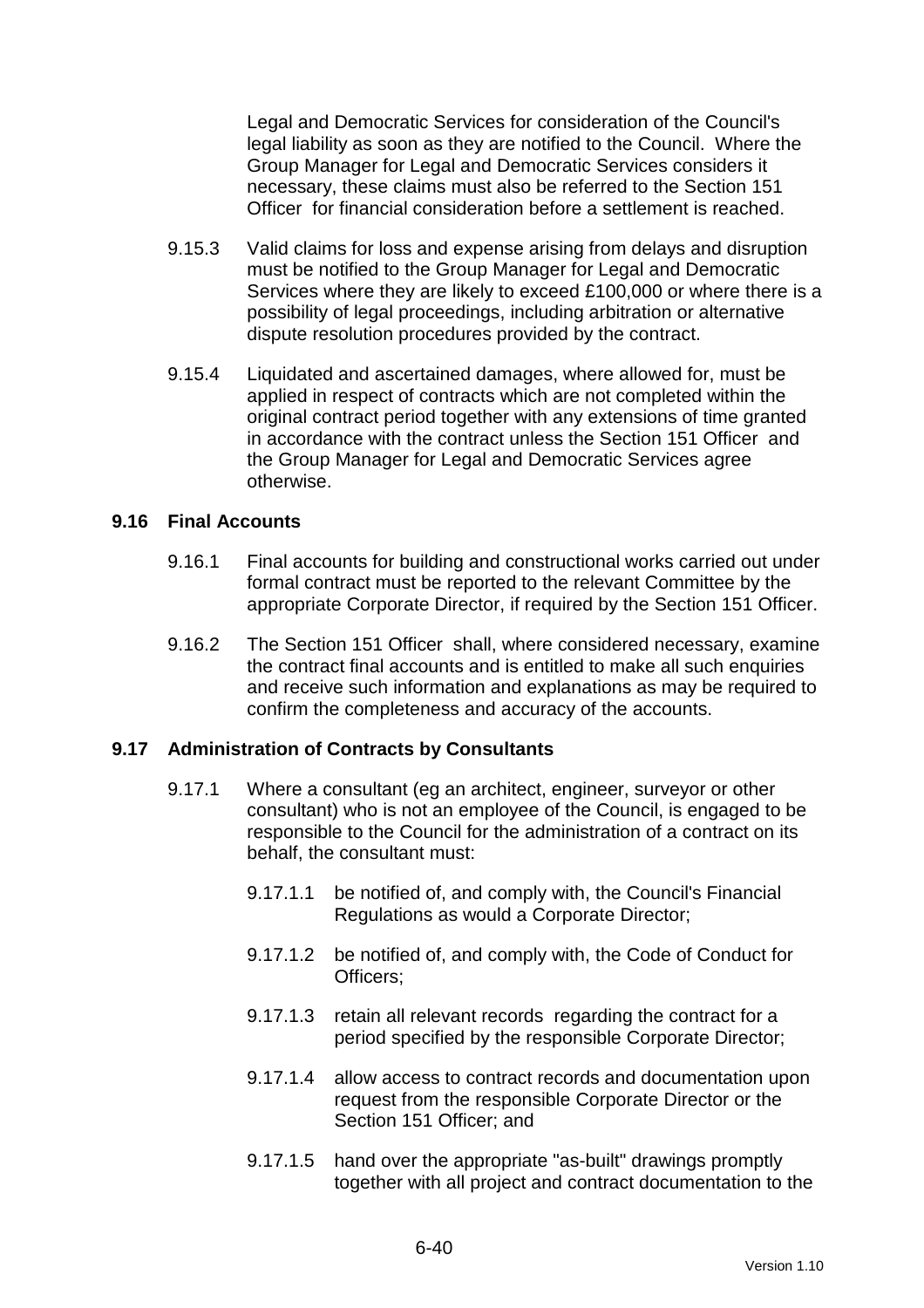Council, and in any case within six months of completion of the works.

### **10. PAYMENT FOR GOODS, SERVICES AND WORKS**

- 10.1 Before authorising an official purchase invoice, or any process that may lead to a payment, officers must:
	- 10.1.1 ensure they are authorised to process the payment;
	- 10.1.2 satisfy themselves that the goods/services/works are a proper charge on the funds under their control;
	- 10.1.3 satisfy themselves that the goods/services/works have been received, conform in all respects with the official order and are acceptable in every way;
	- 10.1.4 ensure that amounts are correct and include all discounts due;
	- 10.1.5 where payment is made by purchase card, charge card or credit card, it may not be possible to be satisfied that goods/services/works have been received, conform and are acceptable, but officers must ensure compliance with the other procedures above and with the guidance for the use of purchase cards.
- 10.2 The Council's normal method of payment of monies owed is by BACS or cheque or purchase card.
- 10.3 Direct Debits must not be set up on any of the Authority's bank accounts, including imprest accounts, without the prior written approval of the Section 151 Officer.
- 10.4 Direct Debits must be cancelled promptly when the related goods or services are no longer being received. All Direct Debits must be reviewed annually to confirm they are still appropriate.
- 10.5 In addition to the responsibilities set out in Financial Regulations, an officer initiating payment should also ensure that the account has not previously been passed for payment and that it is coded to the correct accountancy code for which prior approval has been obtained from the budget holder.
- 10.6 The duties of ordering, receiving goods and certifying invoices for payment must not be performed by the same officer without prior agreement of the Section 151 Officer. Where electronic procurement systems have been approved, these systems may allow single officers to do this, provided that they have suitable security protocols to the satisfaction of the Section 151 Officer.
- 10.7 On no account can VAT invoices be amended. A credit note or replacement invoice must be obtained from the supplier.
- 10.8 Invoices must not be made out by officers of the Council except in the case of recurring or other items, eg rent where no invoice is normally receivable, when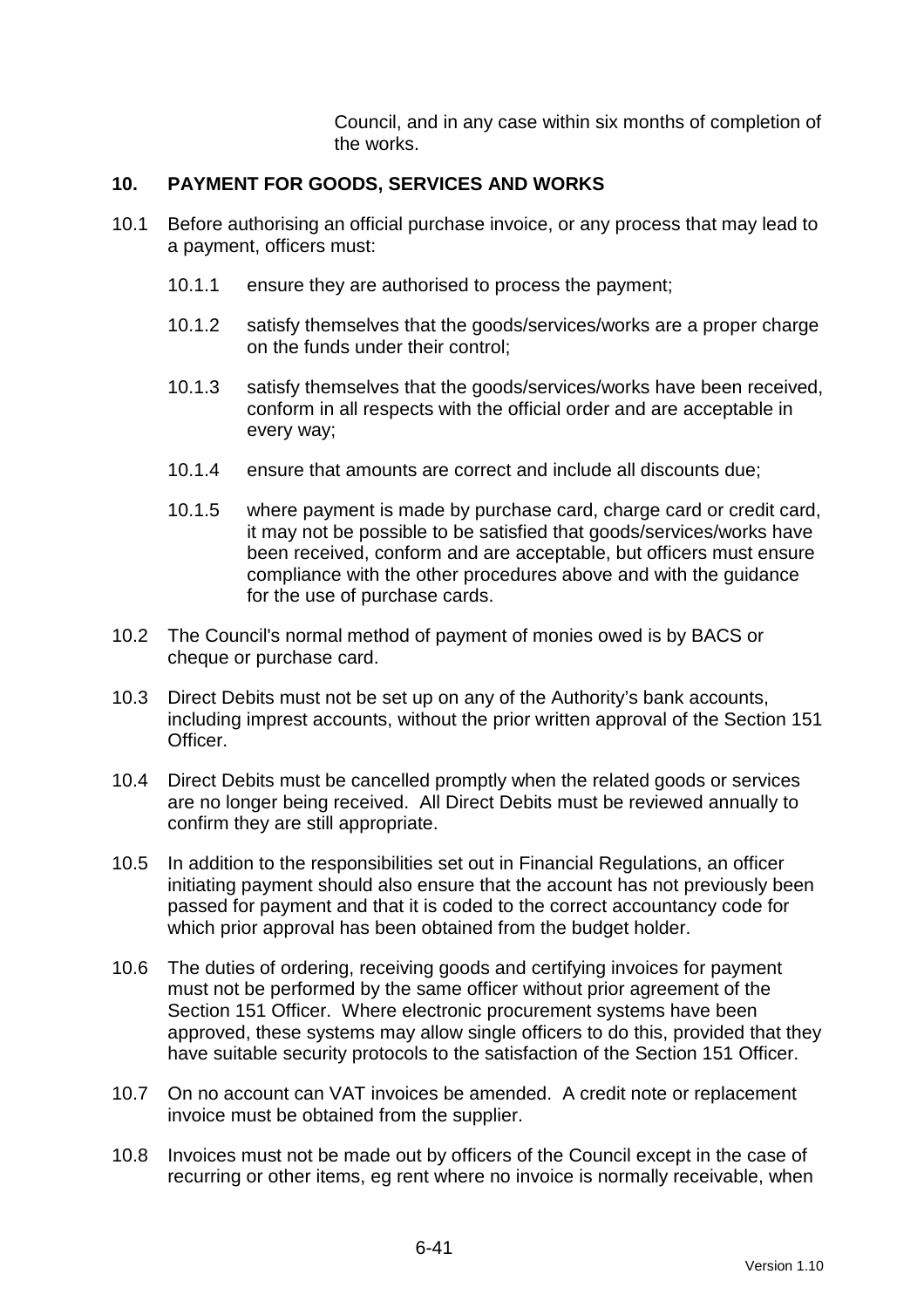a special form of internal invoice may be used. An officer must not add any additional item or items to an invoice received by the County Council.

10.9 The Section 151 Officer may carry out additional checks on high value payments as thought necessary.

### **11. INCOME, BANKING AND IMPREST ACCOUNTS**

#### **11.1 Income and Receipts**

- 11.1.1 To comply with anti money-laundering regulations, the Authority has nominated the Section 151 Officer as its anti money-laundering officer and introduced an anti money-laundering policy and an anti moneylaundering guidance note. Corporate Directors must ensure compliance with this policy.
- 11.1.2 Cash payments of more than £10,000 must not be accepted for a single transaction without the formal approval of the Section 151 Officer.
- 11.1.3 The following requirements apply to all income received:
	- 11.1.3.1 all income must be recorded and accounted for immediately it is received. Where appropriate, an official receipt must be provided;
	- 11.1.3.2 the transfer of money from one employee to another must be properly recorded and acknowledged;
	- 11.1.3.3 income must be banked intact and not used to finance expenditure;
	- 11.1.3.4 encashment of personal cheques is forbidden;
	- 11.1.3.5 income must be held securely until suitable arrangements for banking it are made.
- 11.1.4 All official receipt books relating to the collection of income are ordered, and issued by the Section 151 Officer unless otherwise agreed with the Section 151 Officer. The issue of all such documents must be acknowledged by signature of the officer to whom the issue was made.
- 11.1.5 Where income is received by cheque, it must be cross-referenced on the bank paying-in slip to the drawer, either by receipt number or name. In addition, the reverse of each cheque must show the department, office or establishment that paid the cheque into the bank.
- 11.1.6 All monies received must be banked intact, and as promptly as possible and at least weekly.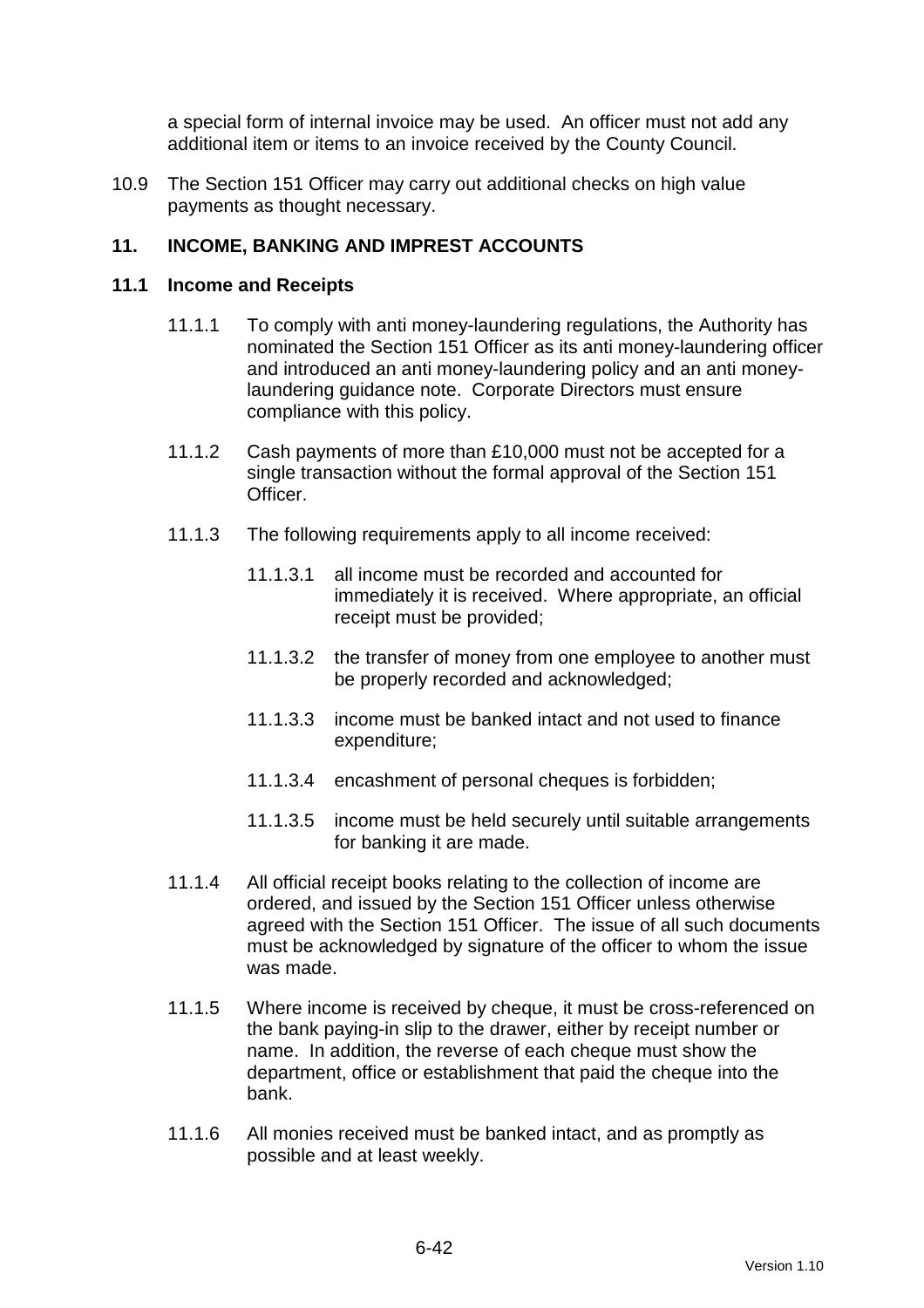- 11.1.7 Where there is a main collection eg school meals money, all monies must be banked, or lodged with the approved collector, on the day of the collection.
- 11.1.8 If an officer fails to comply with the above guidelines and a loss occurs, the Section 151 Officer may, where appropriate, seek restitution from the officer concerned in accordance with the Personnel Handbook.
- 11.1.9 Money received by officers which is held in trust but not being official Council money must be properly recorded in a form agreed by the Section 151 Officer
- 11.1.10 All arrangements to receive payments by Credit Card, Direct Debit, Standing Order, or other e-payment methods must be first approved by the Section 151 Officer.

### **11.2 Debtors**

- 11.2.1 It is the Council's policy to recover all collectable debt owed to it in accordance with the approved payment terms. Corporate Directors are responsible for ensuring that formal invoices, in respect of the goods and/or services being supplied on credit, are raised within 10 working days of the goods and/or services being provided unless all the necessary information to raise the invoice is not available. Guidance is provided on the Council's intranet.
- 11.2.2 Sales invoices should not normally be raised to cover sums due to the County of **less than £30**. Wherever possible small sums should be collected in cash or by cheque in advance. Accounts for sums due to the Council at fixed intervals eg rents, wayleaves, etc, will be issued by the Section 151 Officer and payment should be made to the Section 151 Officer. Corporate Directors must submit sufficient information for the Section 151 Officer to undertake these duties.

### **11.3 Write-Offs**

- 11.3.1 The Section 151 Officer may agree to debts of **up to £1,000** being written-off by the Corporate Director. Amounts **over £1,000** may be written-off by the Section 151 Officer after consultation with the Group Manager for Legal and Democratic Services and appropriate Corporate Directors.
- 11.3.2 A summary of all write-offs must be included in the Final Accounts report to Finance and Property Committee.
- 11.3.3 Where a sales invoice requires cancellation a credit note must be raised, complete with a cross-reference to the original sales invoice. The credit note must be duly certified on behalf of the Corporate Director.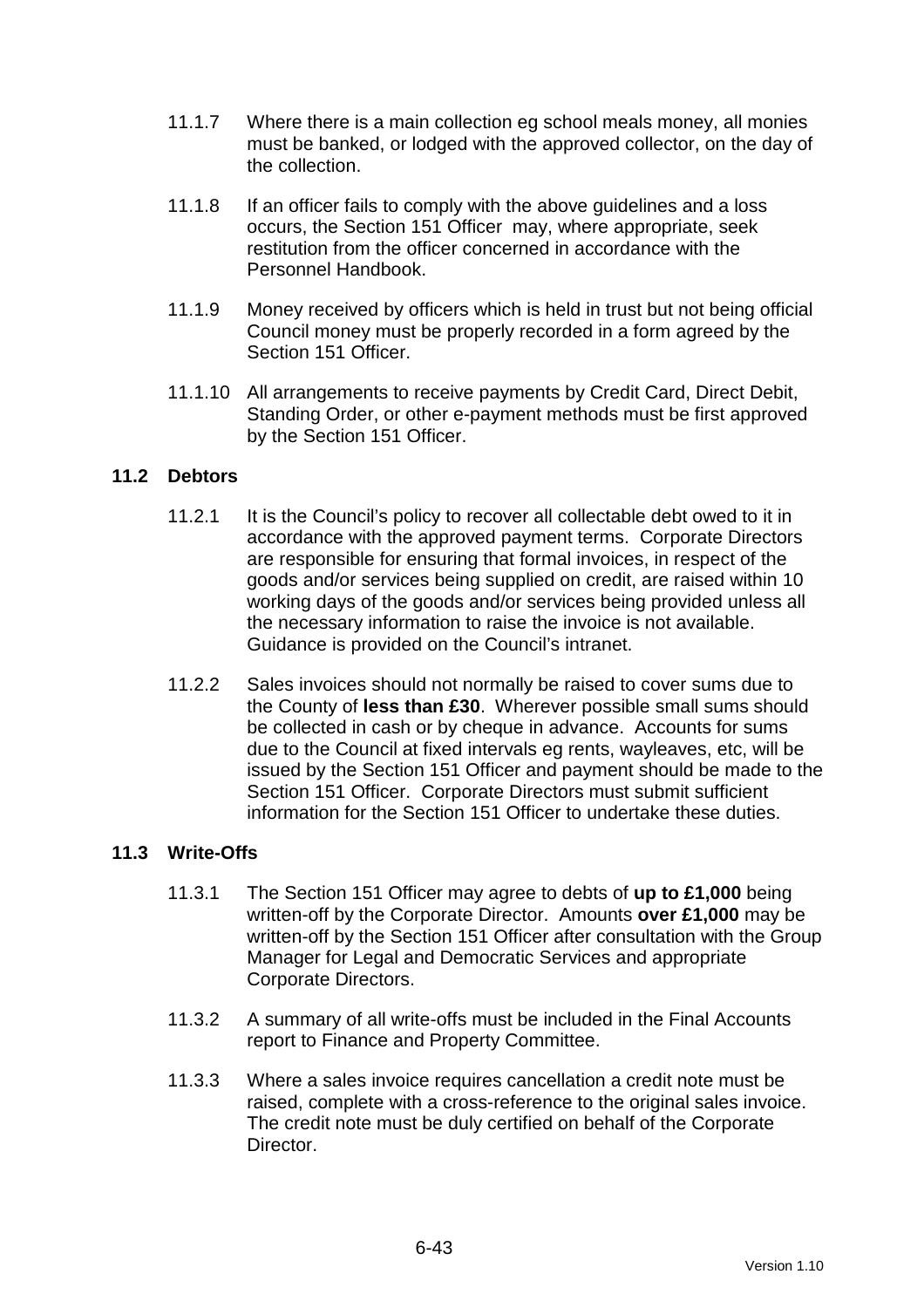### **11.4 Imprest Accounts**

- 11.4.1 Corporate Directors must operate imprest accounts in accordance with the guidance provided and arrangements between their department and the Section 151 Officer.
- 11.4.2 The Section 151 Officer will control the opening and closing of imprest accounts in line with overall banking arrangements at the request of the appropriate Corporate Director.
- 11.4.3 The Section 151 Officer will determine the appropriate level of the Imprest, based on the average monthly level of petty cash expenditure in the establishment concerned.
- 11.4.4 The nominated imprest holder must ensure that all transactions are recorded promptly and that monthly statements are submitted to the Section 151 Officer.
- 11.4.5 The nominated imprest holder must ensure that the imprest account is not overdrawn.
- 11.4.6 Income received on behalf of the Council must not be paid into an imprest account.
- 11.4.7 Payments from an imprest account should normally be limited to minor or urgent items of expenditure, or payments via charge cards. Each payment must be supported by a receipt which should be appended to the subsequent reimbursement claim.
- 11.4.8 All imprest accounts are subject to Council audit. The officer in charge of the account will be required to give to the Section 151 Officer a certificate as to the state of the imprest account upon request.
- 11.4.9 Where an officer responsible for an imprest account leaves the Authority, the Corporate Director concerned must notify the Section 151 Officer as soon as possible that the officer is no longer responsible for that account. On leaving the Authority or upon transfer to another post, the officer responsible must formally hand over responsibility to the new designated person.

### **11.5 Banking**

- 11.5.1 The Section 151 Officer must operate banking accounts in accordance with the bank contract approved by the Finance and Property Committee.
- 11.5.2 All bank accounts must have a title which incorporates the Authority's name and in no circumstances should a bank account be opened or operated in the name of an individual.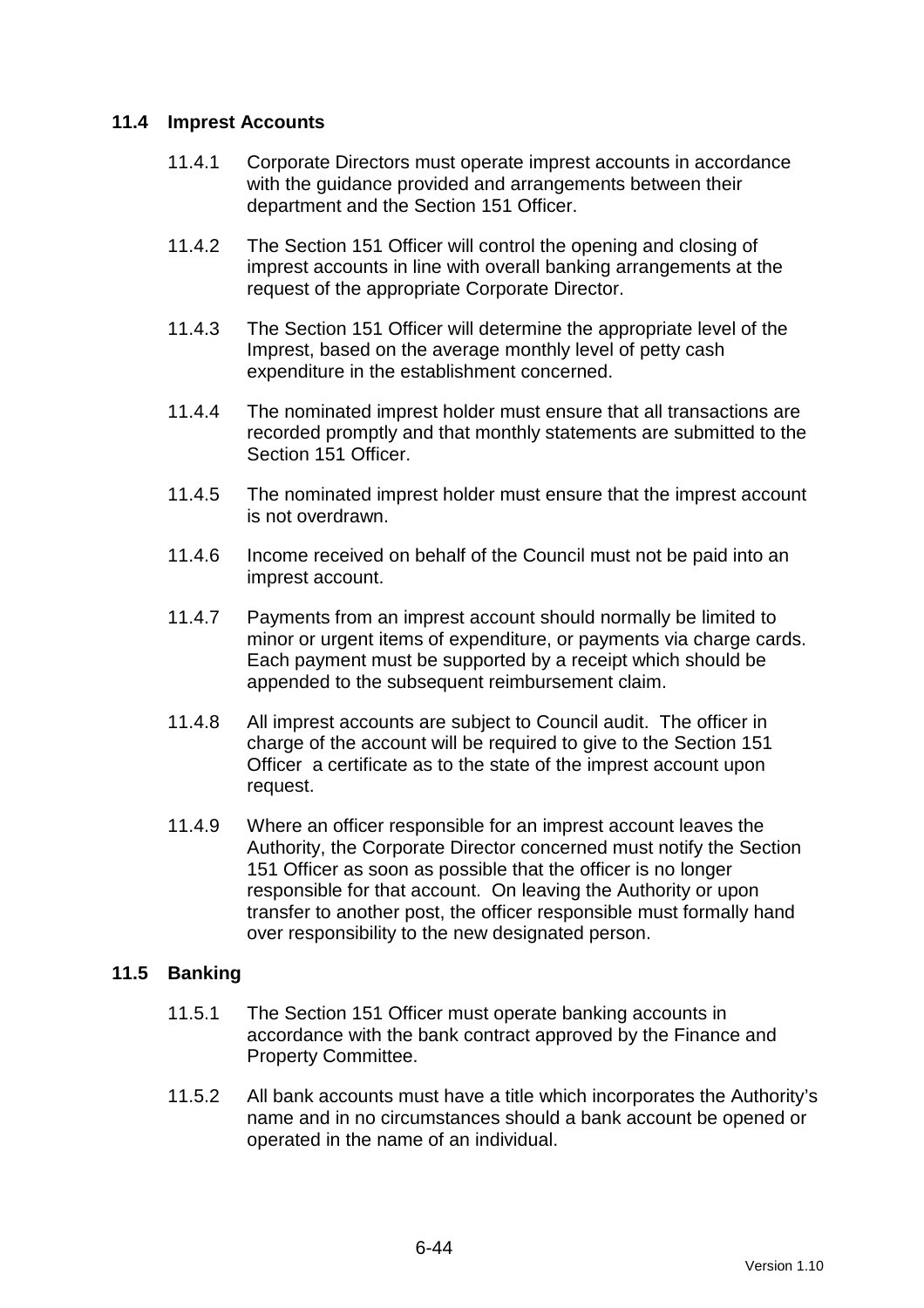- 11.5.3 All payments to and from Council bank accounts must be made under the direction of the Section 151 Officer.
- 11.5.4 All cheques drawn on the Council's main bank accounts must bear the printed signature of the Section 151 Officer. Where required by the Council's bank mandate, cheques must also be countersigned by a second officer who is authorised to do so by the Section 151 Officer. A register of authorised cheque signatories should be maintained.
- 11.5.5 All payments by CHAPS must be authorised by a senior officer nominated by the Section 151 Officer.

### **12. RISK MANAGEMENT AND INSURANCE**

- 12.1 The Authority's approach to risk management is detailed in its Risk Management Strategy and the Corporate Risk Register contains the key risks facing the Authority and how these risks will be managed. Corporate Directors are responsible for ensuring that risk management is applied appropriately within their Department and for notifying the holder of the Corporate Risk Register of all appropriate risks in accordance with the Risk Management Strategy.
- 12.2 The Section 151 Officer is responsible for arranging all necessary insurance cover and for reviewing the adequacy of this cover regularly, in consultation with Corporate Directors. The Section 151 Officer will also keep Corporate Directors informed of claims experience.
- 12.3 Corporate Directors are responsible for notifying the Section 151 Officer of all material changes in insurance risks and must submit insurance claims in accordance with the arrangements made by the Section 151 Officer.
- 12.4 In the event of buildings, contents, motor vehicles etc being damaged, contact must be made with the Risk and Insurance Section as soon as practicable.
- 12.5 Where there is death or very serious injury to an employee or other person arising from County Council operations (including the use of vehicles), the Risk and Insurance Section must be contacted as soon as possible for appropriate insurance advice.
- 12.6 Under no circumstances must liability be admitted in connection with accidents involving a third party.
- 12.7 The Risk and Insurance Manager may negotiate and agree settlements on any insured loss / claim up to the individual policy excess. Above this limit, the Risk and Insurance Manager must consult the Section 151 Officer and agree settlements as appropriate, in consultation with the Authority's Insurers and Loss Adjusters. Reports detailing all significant claims settled will be submitted to the Finance and Property Committee.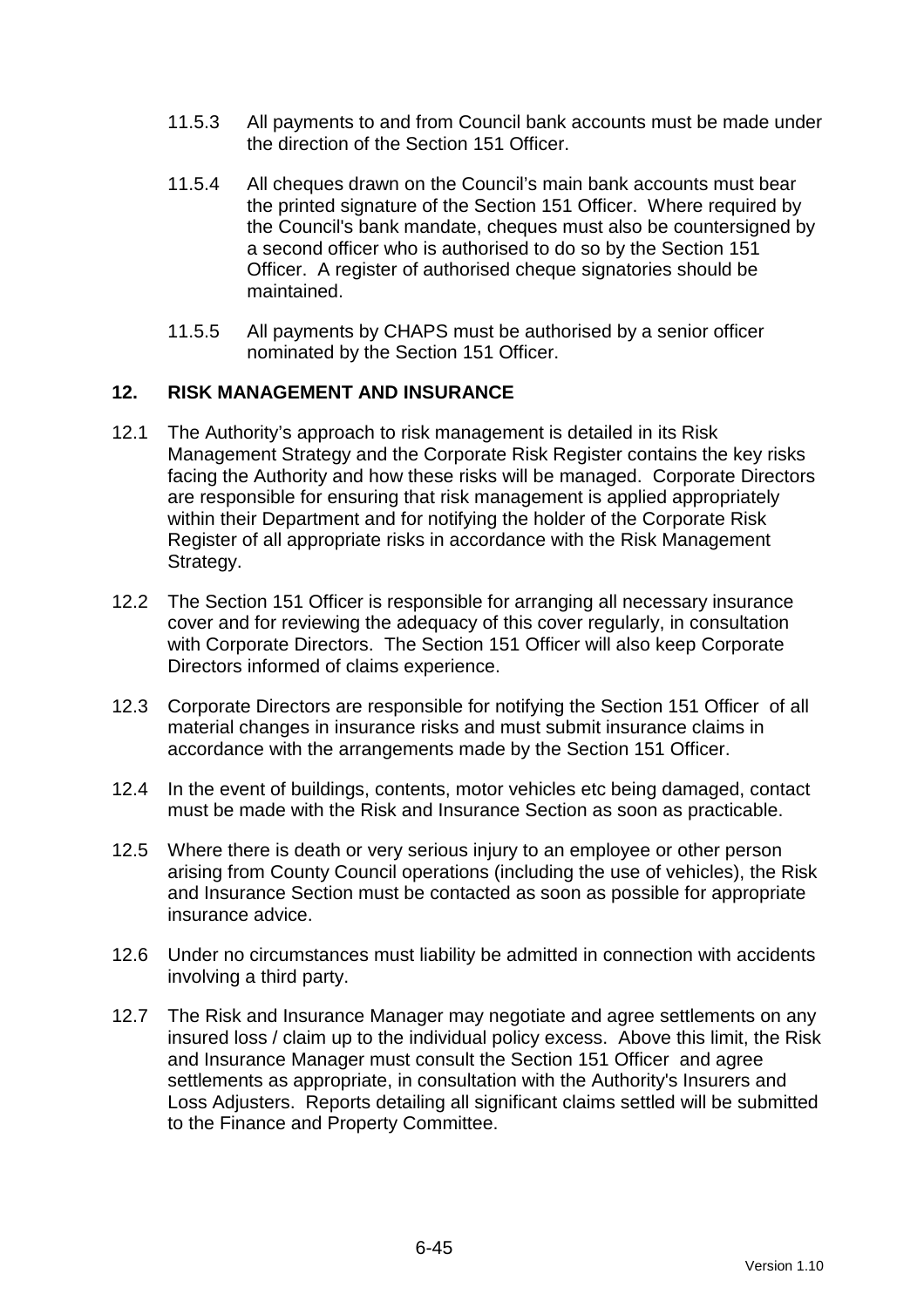# **13. TRAVEL AND SUBSISTENCE CLAIMS**

#### **13.1 Travel and Subsistence**

- 13.1.1 Travel and subsistence incurred by officers in connection with their duties is covered by the Authority's Travel and Accommodation Policy set out in the Constitution.
- 13.1.2 Travel, subsistence and incidental expense claims made by officers are governed by nationally agreed terms and conditions of service. These conditions are supplemented by the Council's local conditions laid down in the Personnel Handbook. The prevailing rates of allowances are available on the intranet.
- 13.1.3 All claims for officers' expenses should be submitted monthly in a form approved by the Section 151 Officer, and be authorised by a Corporate Director, or nominee, prior to payment. VAT receipts should be provided to support all claims, including fuel purchased for private cars where mileage is claimed.
- 13.1.4 The officer certifying claims for payment must be satisfied that the journeys undertaken were legitimate and that the expenses claimed were properly and necessarily incurred. Mileage claims should be verified wherever possible. Officers are responsible for ensuring that the costs claimed are kept to a minimum without unduly reducing the efficiency of the tasks carried out.
- 13.1.5 Where claims are submitted more than six months after the expenses were incurred, the claim will only be paid with the express approval of the relevant Corporate Director, and will be reduced in accordance with the Personnel Handbook.

### **13.2 Taxation Implications**

13.2.1 HM Revenue and Customs regard certain travel expenses to be taxable payments and the Section 151 Officer is required to make appropriate arrangements to recover the sums due. Guidance on Taxable Benefits is available on the NCC Intranet and full details of taxation requirements are obtainable from Departmental Personnel **Officers** 

### **14. WORK FOR EXTERNAL BODIES**

### **14.1 General Requirements**

14.1.1 The Council has the power under the Local Authorities (Goods and Services) Act 1970 to undertake and tender for the work of other public bodies. Public Bodies are defined in the act or can be designated by Order of the secretary of State. Other powers introduced in the Local Government Act 2003 enable the Council to: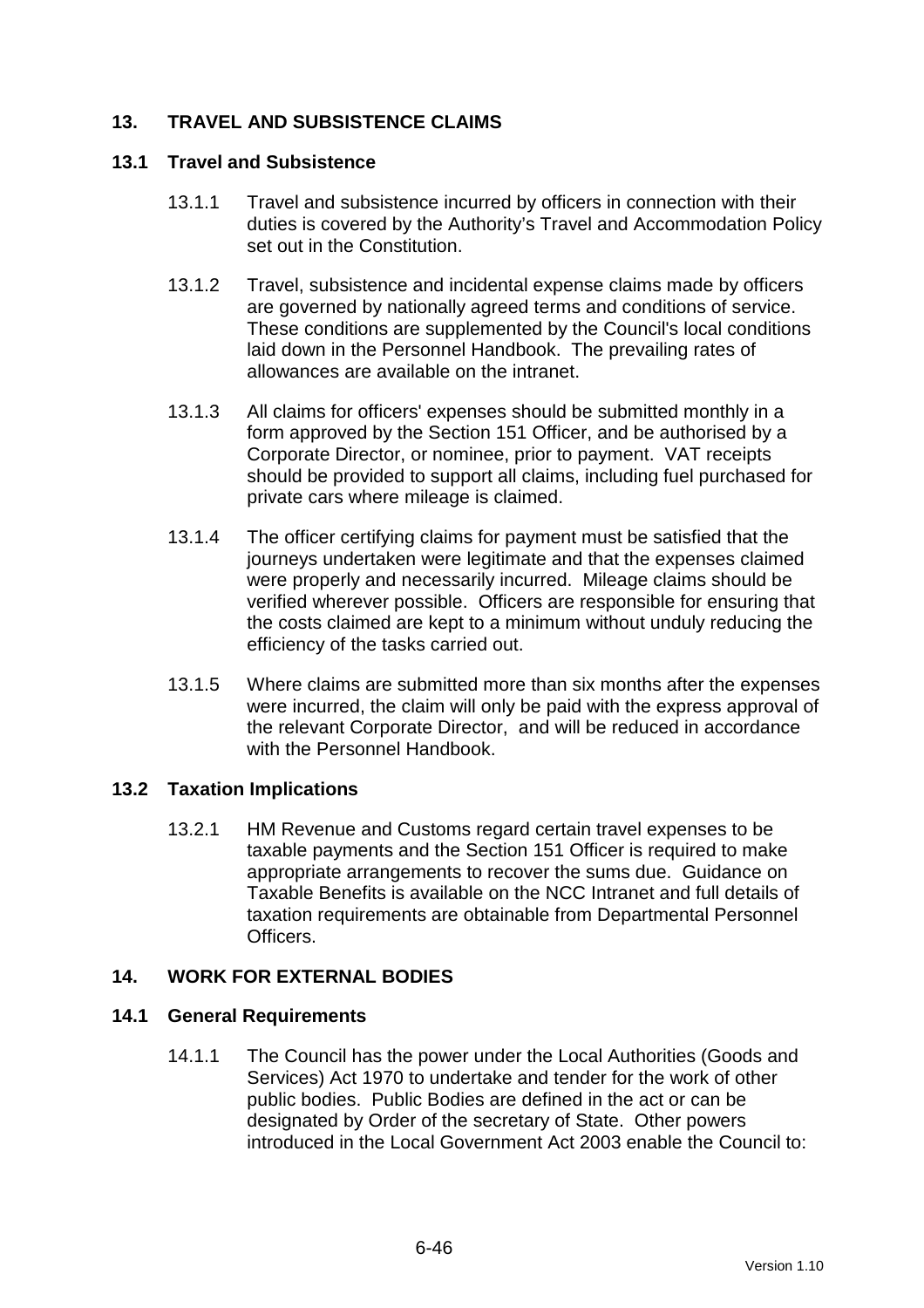- 14.1.1.1 charge for discretionary services subject to certain rules; and
- 14.1.1.2 trade for a profit provided that a separate company is set up.

(See below for further details regarding these powers.)

- 14.1.2 In all cases where a Department wishes to explore the possibility of working for, or trading with, external bodies, Corporate Directors must consult with the Group Manager for Legal and Democratic Services and the Section 151 Officer.
- 14.1.3 Where work is carried out for external bodies, officers must follow the guidance for such work which is available in the Contracts Manual.
- 14.1.4 Before entering into any contract or agreement to work for, or trade with, external bodies, Corporate Directors must present a report to, and obtain prior approval from the relevant Committee.
- 14.1.5 Where it is intended to trade for a profit, Corporate Directors must prepare a sound business case, based on a genuine risk-based approach, for the proposed trading activity. The business case must be a robust commercial assessment and explain why trading through a company is desirable and will provide best value for the Council.
- 14.1.6 The Group Manager for Legal and Democratic Services and the Section 151 Officer must be informed of all contracts to supply services governed by the 1970 Act or the 2003 Act and all new contracts must be approved by the Group Manager for Legal and Democratic Services.

### **14.2 Background**

14.2.1 The powers for local authorities to work for, and trade with, external bodies are governed by the Local Authorities (Goods and Services) Act 1970, Local Government Act 2000 and the Local Government Act 2003.

# **a. Local Authorities (Goods and Services) Act 1970**

- 14.2.1.1.1 The Council has the power under the Local Authorities (Goods and Services) Act 1970 to undertake and tender for the work of other public bodies. Public bodies are defined in the Act or can be designated by order of the Secretary of State.
- 14.2.1.1.2 The Council has some discretion under the 1970 Act whether to charge for any work undertaken for another public body. However, as a general principle the charge for any work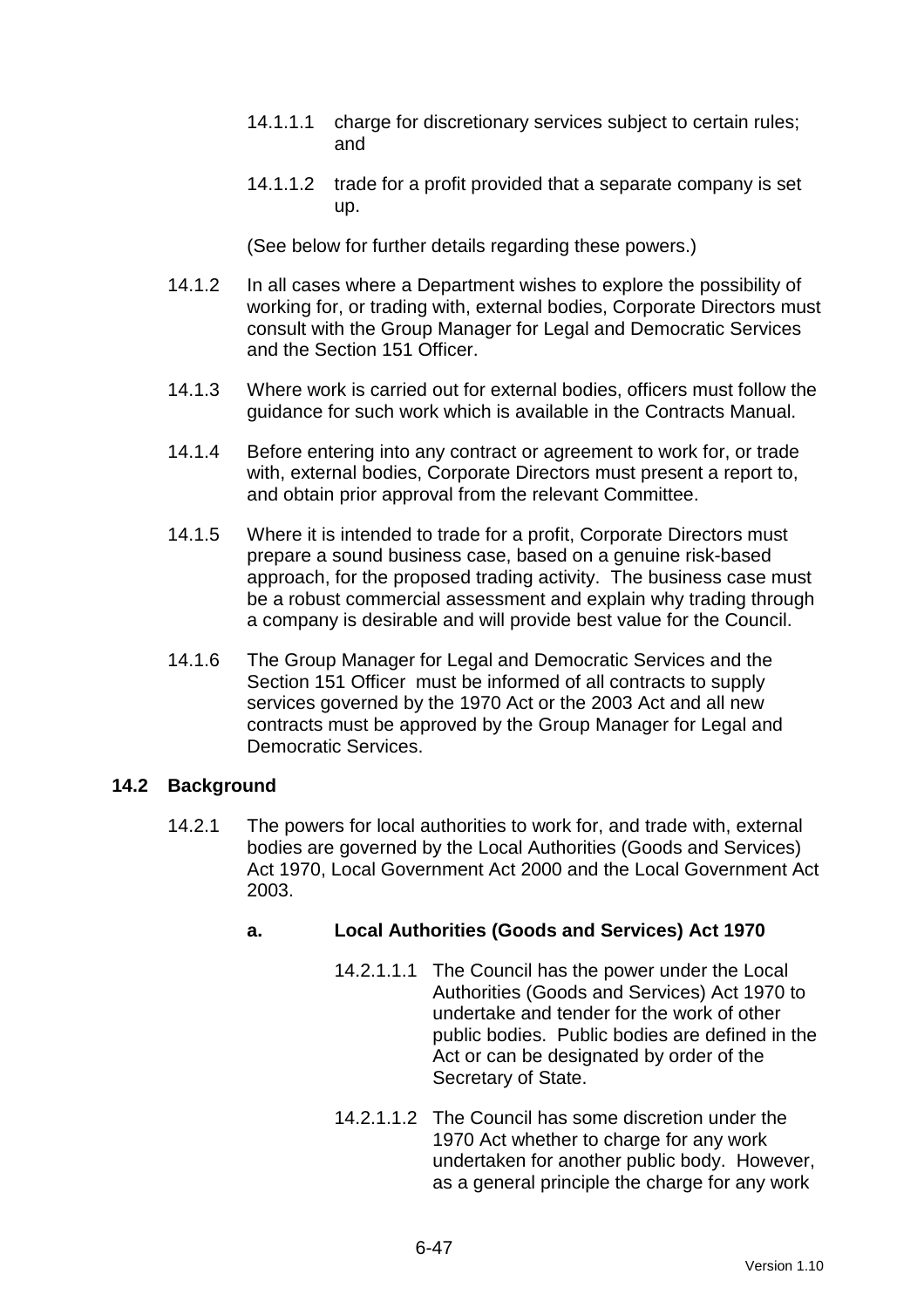should cover the estimated full cost of undertaking the work, including the direct cost eg staff time costs, travel and printing expenses and a contribution towards overheads eg office expenses and accommodation costs.

#### **b. Local Government Act 2003**

14.2.1.1.3 The Local Government Act 2003 provides best value authorities with new powers to trade for profit, and charge for discretionary services. This extends beyond the powers under the 1970 Act referred to above.

#### **14.3 Charging for Discretionary Services**

- 14.3.1 The Council is able to charge for services which it has the power to provide, but is not obliged to provide to the public, ie discretionary services.
- 14.3.2 The Council is under a duty to ensure that, taking one year with another, the charges made do not exceed the cost of providing the services (ie the provision of the service should not amount to trading for a profit). Charges can be set so that different people are charged different amounts, or are not charged for the service at all.
- 14.3.3 The person receiving the service must have agreed to receive the service and pay for it.
- 14.3.4 The power does not override any other legislation which expressly prohibits the Council from charging for a discretionary service.
- 14.3.5 Where charges are made for discretionary services arrangements should be put in place, and fully documented in a form approved by Legal and Democratic Services, to provide the recipient of the service with:
	- 14.3.5.1 the terms and conditions for the provision of the service;
	- 14.3.5.2 information about charges, including discounts and annual increases;
	- 14.3.5.3 billing and payment arrangements.
- 14.3.6 Careful consideration should also be given by the relevant department to issues such as:
	- 14.3.6.1 the risks to the Council as a whole of engaging in such activity;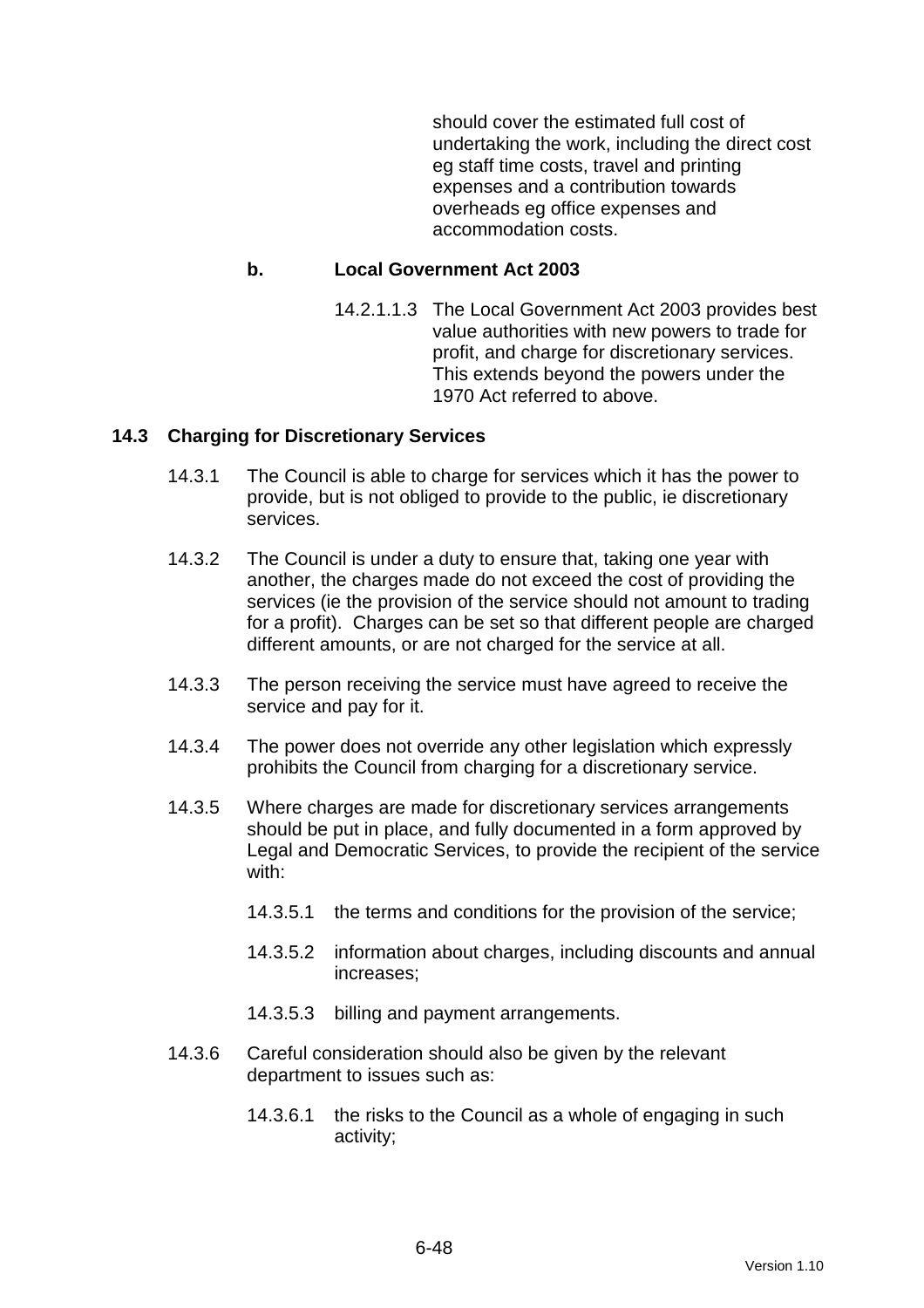- 14.3.6.2 the need to ensure appropriate skill and expertise is in place before offering to undertake work for external bodies;
- 14.3.6.3 the need to ensure that the proposals are properly costed before agreeing to supply the goods, works or services;
- 14.3.6.4 the type of warranties and/or indemnities that the external body may require from the Council regarding the quality of work/service provided (this is especially likely when tendering for work for other bodies);
- 14.3.6.5 the provision of adequate insurance arrangements to cover the Council for any liability in negligence or contract for the work undertaken;
- 14.3.6.6 due consideration being given to the impact of such arrangements on the Council's core duties, functions and obligations to prevent any adverse impact on them;
- 14.3.6.7 ensuring that the Council is not at risk from bad debts and to seek, where appropriate and possible, advance payment for goods, works or services to be supplied;
- 14.3.6.8 ensuring that no contracts for external bodies are subsidised by the Council from public funds.

#### **14.4 The power to trade**

- 14.4.1 This power allows the Council to trade in any of its ordinary functions for a commercial purpose (ie for profit) through a company.
- 14.4.2 Where it is intended to trade for profit, Corporate Directors must prepare a sound business case for the proposed activity, based on a genuine risk-based approach. The business case must be a robust commercial assessment which explains why trading through a company is desirable and will provide best value for the Council.
- 14.4.3 All work for, or trade with, external bodies for profit must be conducted through a separate incorporated company which has been formally set up for the purpose.
- 14.4.4 The approval of the County Council will need to be sought to exercise a power to trade and to set up the company. It should be noted that when the company has been established it will be a separate legal entity from the Council and consideration within the business case will be required for each of the matters set out above plus such issues as:
	- 14.4.4.1 the need to transfer staff and consideration of the Transfer of Undertakings (Protection of Employment) regulations (TUPE);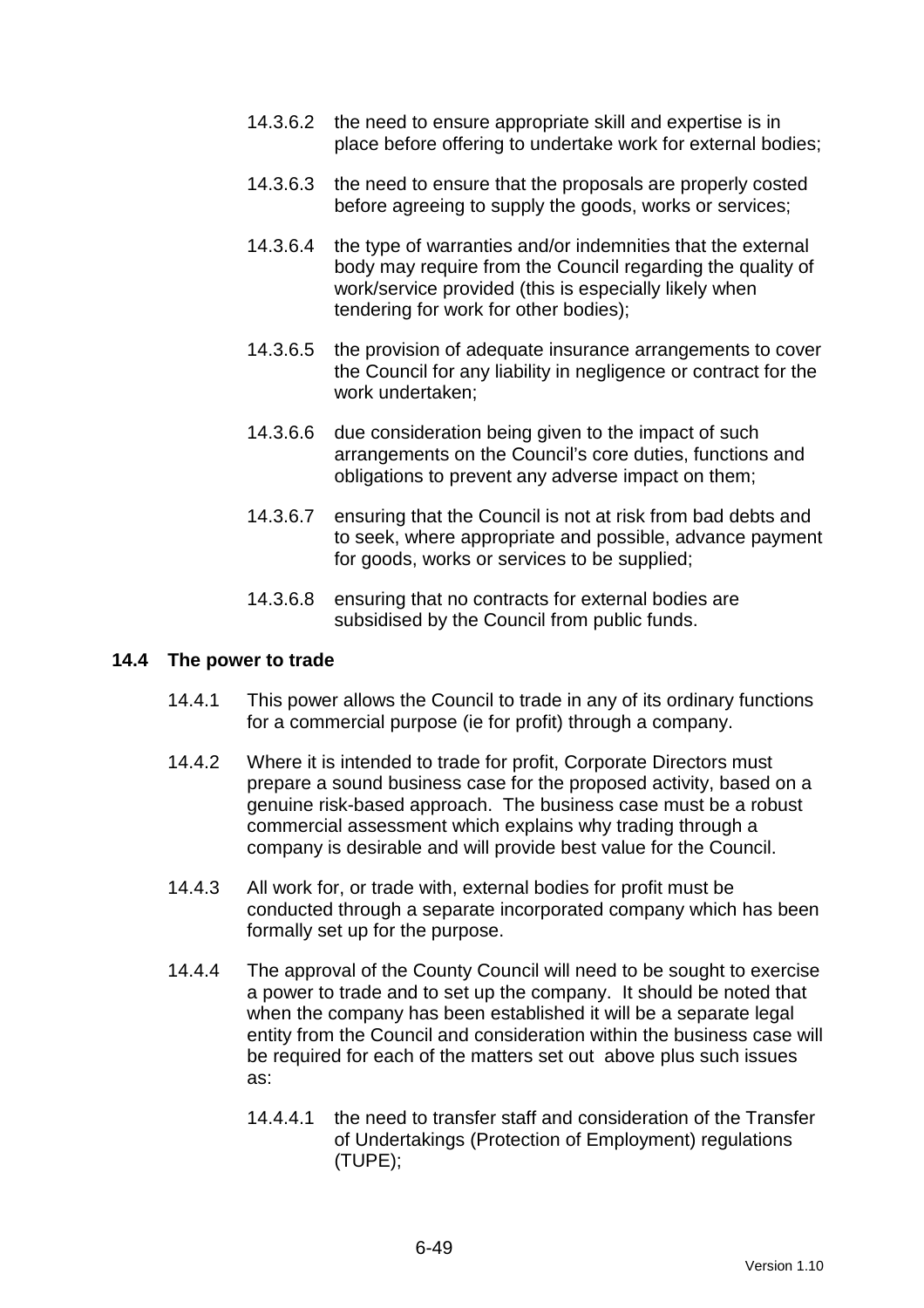- 14.4.4.2 the impact of the trading activities of the service, as it may no longer be possible to award work directly to the company – they may have to bid for it via a tender process and may not therefore win the work which they previously provided to the Council as an in-house service;
- 14.4.4.3 pensions implications;
- 14.4.4.4 premises requirements;
- 14.4.4.5 taxation implications.
- 14.4.5 More information about charging and trading, including the preparation of a business case, can be found in the Contracts Manual.

### **14.5 Pricing, Charging and Accounting Issues**

- 14.5.1 Under the 1970 Act and the 2003 Act in respect of charging for discretionary services, the Council has some discretion in terms of whether or not to charge for the services provided and how much. In the case of charging for discretionary services the Council is under a duty to secure that, taking one year with another, the income from charges does not exceed the costs of provision.
- 14.5.2 As a general principle, the charge for any work performed for an external organisation should cover the estimated full cost of undertaking the work. The full cost would include the direct cost of undertaking the work (eg based on the number of days of staff time the work is likely to take, any associated travelling expenses, printing costs etc) and a contribution towards overheads (eg office expenses, management overheads, accommodation costs etc). Any deviation from this principle must be approved by the Section 151 Officer.
- 14.5.3 Charging, accounting and monitoring arrangements should be as follows:
	- 14.5.3.1 income should be collected in accordance with the Council's Financial Regulations;
	- 14.5.3.2 invoices should be rendered promptly and normally within one month of supply or in accordance with the contractual arrangements;
	- 14.5.3.3 the income arising from the performance of work for external organisations must be identified separately within the relevant service's accounts and it should be possible to determine associated direct expenditure;
	- 14.5.3.4 appropriate arrangements should be devised to monitor resource inputs, eg if the contract price is based on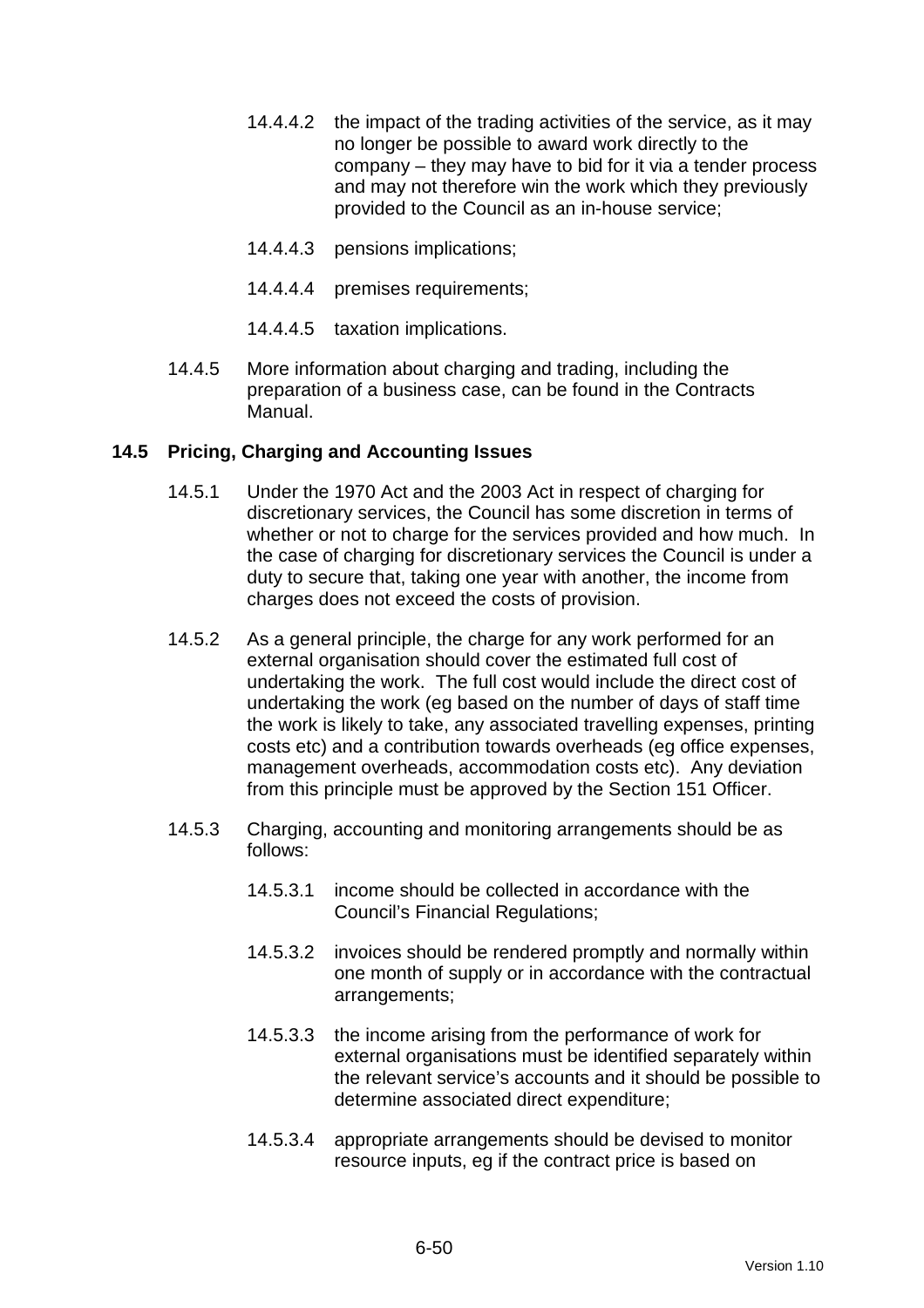person-days, the number of person-days actually taken should be monitored;

- 14.5.3.5 for External Audit requirements it is important to be able to identify work carried out for external organisations separately in the Authority's accounts.
- 14.5.4 Corporate Directors should produce an annual report on the work carried out for external organisations for the relevant Committee, providing the information outlined in the Guidance Note to the Code of Practice on Local Authority Accounting, but without breaking the Commercial Code.

### **15. INVESTMENT AND BORROWING**

- 15.1 The Section 151 Officer is responsible for arranging the investment of Council funds and the Pension Fund in accordance with approved Council policies.
- 15.2 The Section 151 Officer is responsible for arranging the borrowing and lending of money on the best available terms taking into account present and anticipated economic conditions and projected flow of funds.
- 15.3 The Council has accepted the CIPFA Prudential Code for Capital Finance, and the Code of Treasury Management. The Section 151 Officer must report any significant variations to the Prudential Indicators, with any necessary explanations to the Finance and Property Committee as soon as practical.

### **16. LEGAL CLAIMS AND SETTLEMENTS**

- 16.1 Corporate Directors must inform the Group Manager for Legal and Democratic Services of all matters where the Council might have a legal claim against a third party and of all occasions where there is a likelihood that the Council will be sued by an outside body or individual.
- 16.2 Corporate Directors must inform the Section 151 Officer where the Council's finances might be affected and the Section 151 Officer should be involved in any resultant negotiations.
- 16.3 The Group Manager for Legal and Democratic Services, in consultation with the appropriate Corporate Director and the Section 151 Officer, have the power to settle such claims in order to avoid litigation and/or to achieve best value for the Authority.
- 16.4 Any financial settlements, including redundancy payments made in relation to the employment of any staff, must be reported on a quarterly basis to the Personnel Committee.

# **17. PROTECTING PUBLIC FUNDS AND ASSETS**

17.1 The Council has a responsibility to protect its public funds and assets and has developed a strategy to deter fraud and corruption whether attempted on the Council from outside or from within.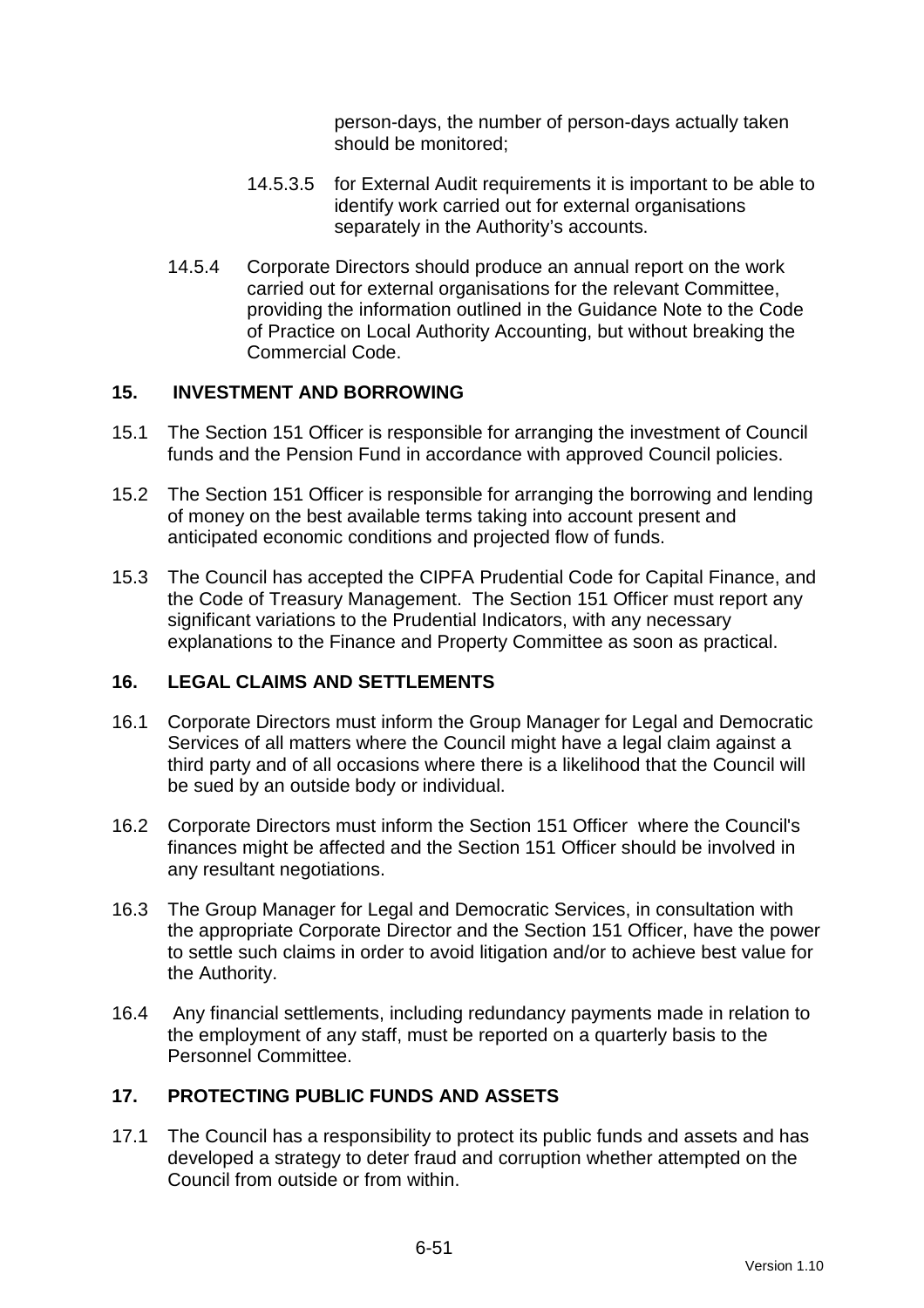17.2 The Council is committed to the highest possible standards of openness, probity and accountability. Part of meeting that commitment is to encourage employees and others who have serious concerns about any aspect of the Council's work to come forward and voice those concerns. To facilitate this, the Council has approved a Whistle Blowing Policy to allow these concerns to be raised in confidence and dealt with appropriately.

### **18. AUDIT**

- 18.1 The Section 151 Officer is responsible for arranging the continuous independent internal audit of the Council. The Internal Audit Service will be provided in accordance with its terms of reference and the CIPFA Code of Practice for Internal Audit in Local Government in the United Kingdom (2006).
- 18.2 Internal Audit focuses on the Authority's control environment and independently appraises the internal controls present in financial and other systems. The arrangements made by Corporate Directors to secure the economic, efficient and effective use of resources are also reviewed. Internal Audit reports are produced containing recommendations which should be responded to formally in writing. The results of Internal Audit work contribute to the Authority's Statement on Internal Control.
- 18.3 Internal Audit staff have the right of access to such records, assets, premises and personnel, and are entitled to receive such information and explanation, as they think necessary for the proper fulfilment of their duties.
- 18.4 If an irregularity occurs or is suspected, which may involve financial loss, it must be reported immediately to the Section 151 Officer who may investigate and report to the Group Manager for Legal and Democratic Services and the relevant Corporate Director. The Section 151 Officer and the Group Manager for Legal and Democratic Services will jointly determine what further action to take, in consultation with the Corporate Director and Chairman of the Finance and Property Committee.
- 18.5 The Internal Audit Service reports on relevant audit issues on a regular basis to the Authority's Audit Committee. Frequent liaison also occurs between Internal Audit and the Authority's External Auditors who rely upon the work of Internal Audit when forming their opinion on the Authority's key financial and other systems.

# **19. INFORMATION AND COMMUNICATIONS TECHNOLOGY (ICT)**

- 19.1 The Service Director, ICT is responsible for ICT services, and for advising on all ICT equipment, software and services acquired by the Council.
- 19.2 The acquisition, development, maintenance and use of ICT equipment, services and solutions must conform with the Council's ICT Strategy and Standards. Proposed ICT activity, which may contravene any of the ICT policies and standards, should be referred to the Service Director, ICT for prior approval. In all cases such approval must be sought using the approved ICT waiver request procedure.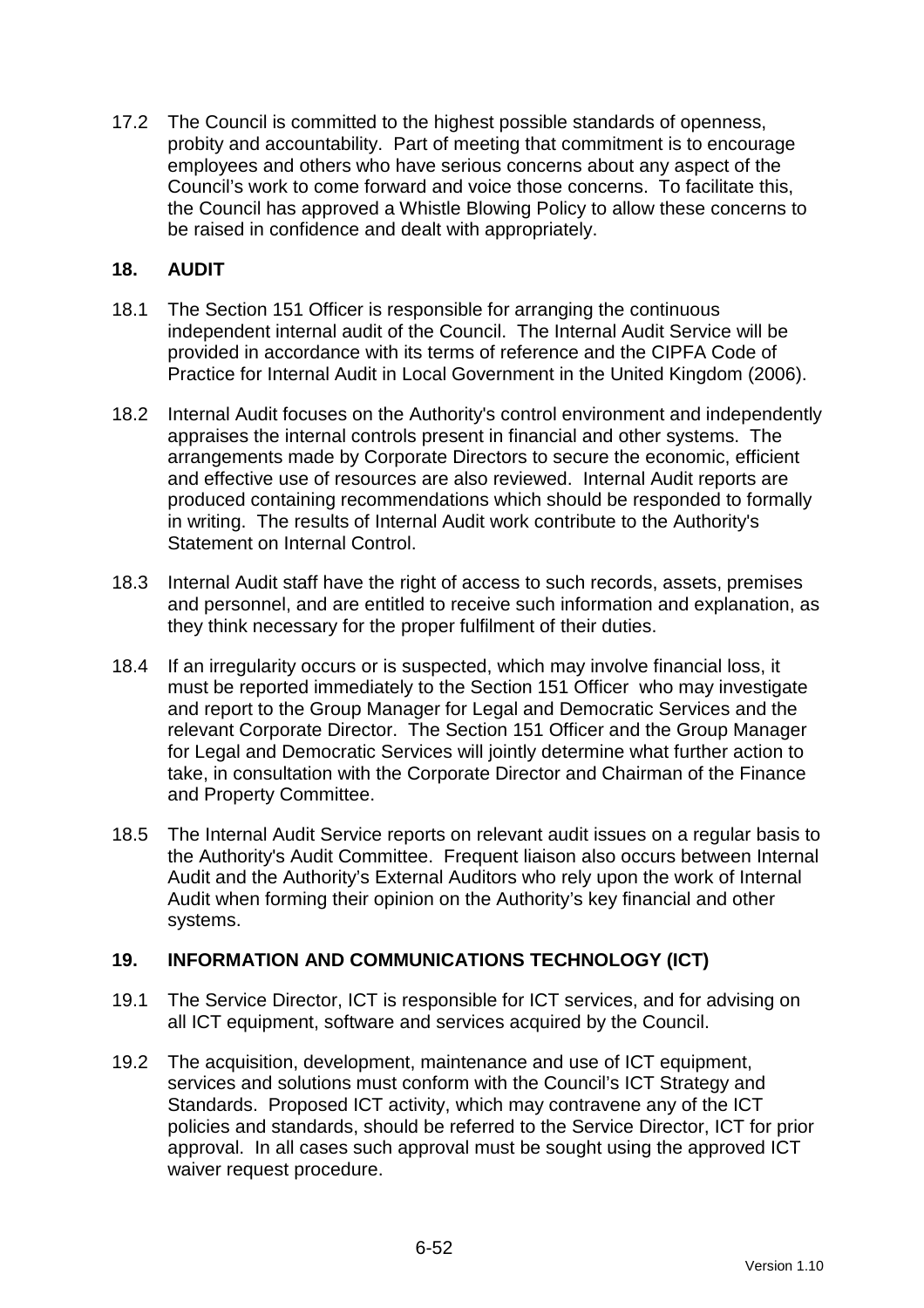- 19.3 The procurement of ICT equipment, software and services, must comply with the Procurement of Goods, Services and Works guidance within Financial Regulations.
- 19.4 All ICT equipment, software and facilities acquired by the Council must only be used in accordance with conditions and guidelines issued by the Council.
- 19.5 The development of new networked systems, or major enhancements to existing systems, should first be agreed with the Service Director, ICT, whether or not the services of the IT Division will be used.
- 19.6 Projects must demonstrate that value for money will be achieved through the application of ICT. Evidence of the justification, expected benefits and valuefor-money should accompany each request for approval. The level of supporting documentation to be submitted is given below:

| <b>Project Value</b>   | <b>Supporting Documentation</b>                                          |
|------------------------|--------------------------------------------------------------------------|
| Up to £10,000          | Reasoned justification and expected<br>timescales                        |
| £10,001 up to £50,000  | Above plus options appraisal and full Life-<br>cycle costing             |
| £50,001 up to £100,000 | Options appraisal, Risk assessment, full<br>Cost-benefit appraisal + PID |
| Over £100,000          | Full PRINCE2 business case                                               |

19.7 Formal approval must be obtained for all proposed projects and purchases before expenditure is committed. Approval should be sought as follows:

| <b>Project Value</b> | <b>Approval Required</b>  |
|----------------------|---------------------------|
| Up to $£50,000$      | Service Director, ICT     |
| Over £50,000         | <b>ICT Strategy Board</b> |

- 19.8 Projects presented to the ICT Strategy Board must follow the approved ICT governance arrangements and supporting procedures.
- 19.9 Maintenance, upgrade and replacement of central hardware, software and networks are the responsibility of the Service Director, ICT and will be undertaken in accordance with ICT standards and governance arrangements.
- 19.10 Where Departmental hardware, software, or networks need to be replaced or upgraded, Corporate Directors must consult the Service Director, ICT regarding the requirements and specifications before proceeding.
- 19.11 Where ICT equipment becomes surplus to requirements, it should be disposed of using the ICT disposal procedures. Data storage media, eg disks and tapes,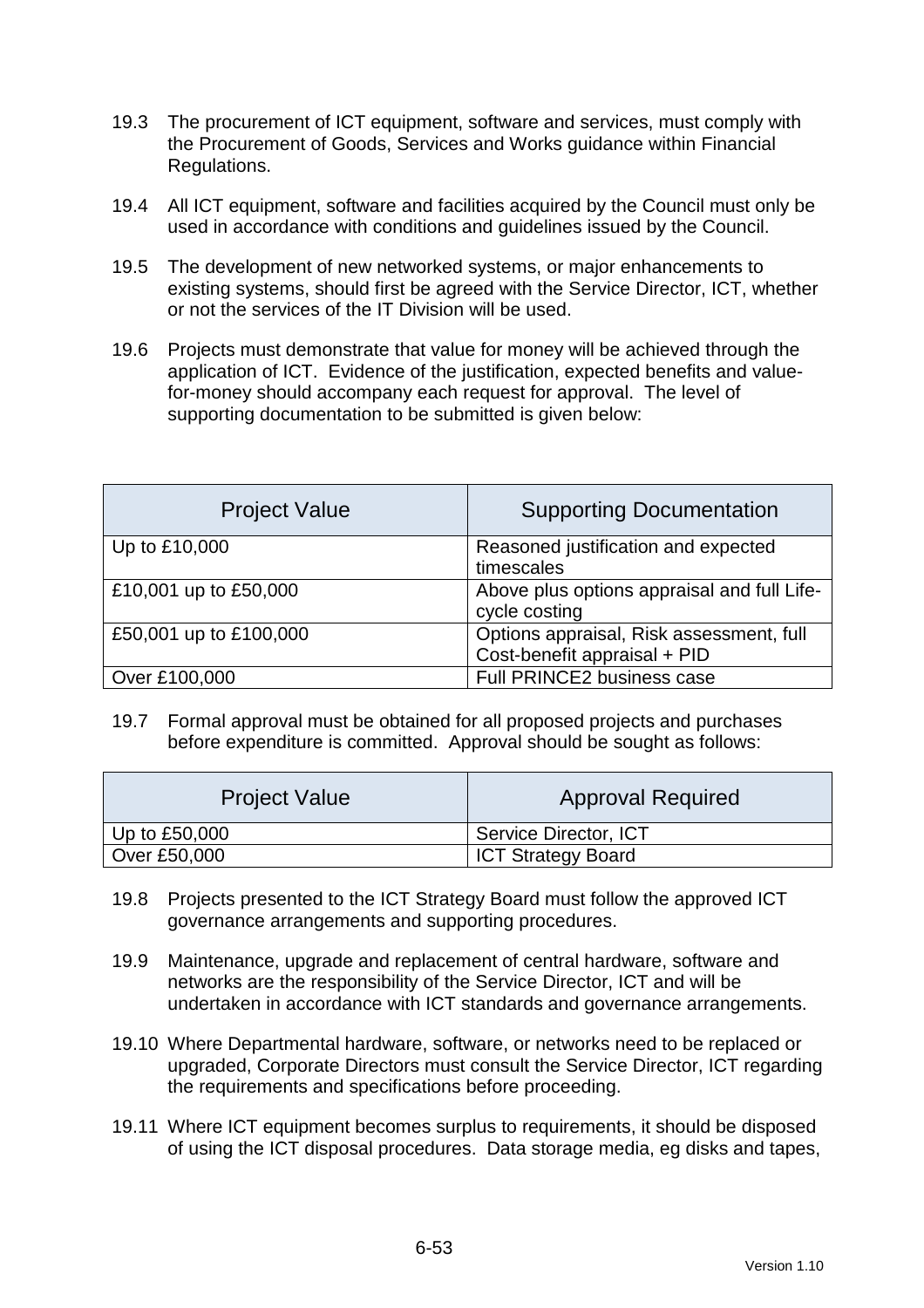should be disposed of in accordance with the procedures for disposal of storage media.

### **19.12 IT Security Policy**

- 19.12.1 The Service Director, ICT and, where appropriate, the Group Manager for Legal and Democratic Services, and the relevant Corporate Director, are responsible for maintaining proper security and privacy of data in accordance with current legislation eg Data Protection Act 1998, Computer Misuse Act 1990, Freedom of Information Act 2000.
- 19.12.2 All users of the Council's ICT systems must comply with published ICT standards and codes of practice, including:
	- 19.12.2.1 the Council's Information Security Policy which is approved by Council; and
	- 19.12.2.2 the Information Security Standards which are published and maintained by the Service Director, ICT. The Information Security Standards incorporate guidance on legal requirements such as the Computer Misuse Act 1990 and the Data Protection Act 1998, and on codes of best practice such as the International Standard on Information Security Management (ISO 17799).
	- 19.12.2.3 the internet policy and internet code of practice;
	- 19.12.2.4 the email policy and email code of practice.
- 19.12.3 Compliance with the key principles outlined in the ICT Security Policies and Framework is mandatory, including the following:
	- 19.12.3.1 employees must access only those ICT systems and data in the prescribed manner, to which they have been granted authorisation;
	- 19.12.3.2 passwords relating to a personal user identity must never be divulged to another person;
	- 19.12.3.3 attempts to obtain unauthorised access to an ICT system may constitute a criminal offence punishable by a fine or imprisonment or both;
	- 19.12.3.4 unauthorised copying of software is forbidden and may contravene copyright legislation;
	- 19.12.3.5 use of the Internet can incur potentially serious security risks, and all guidance must be strictly observed;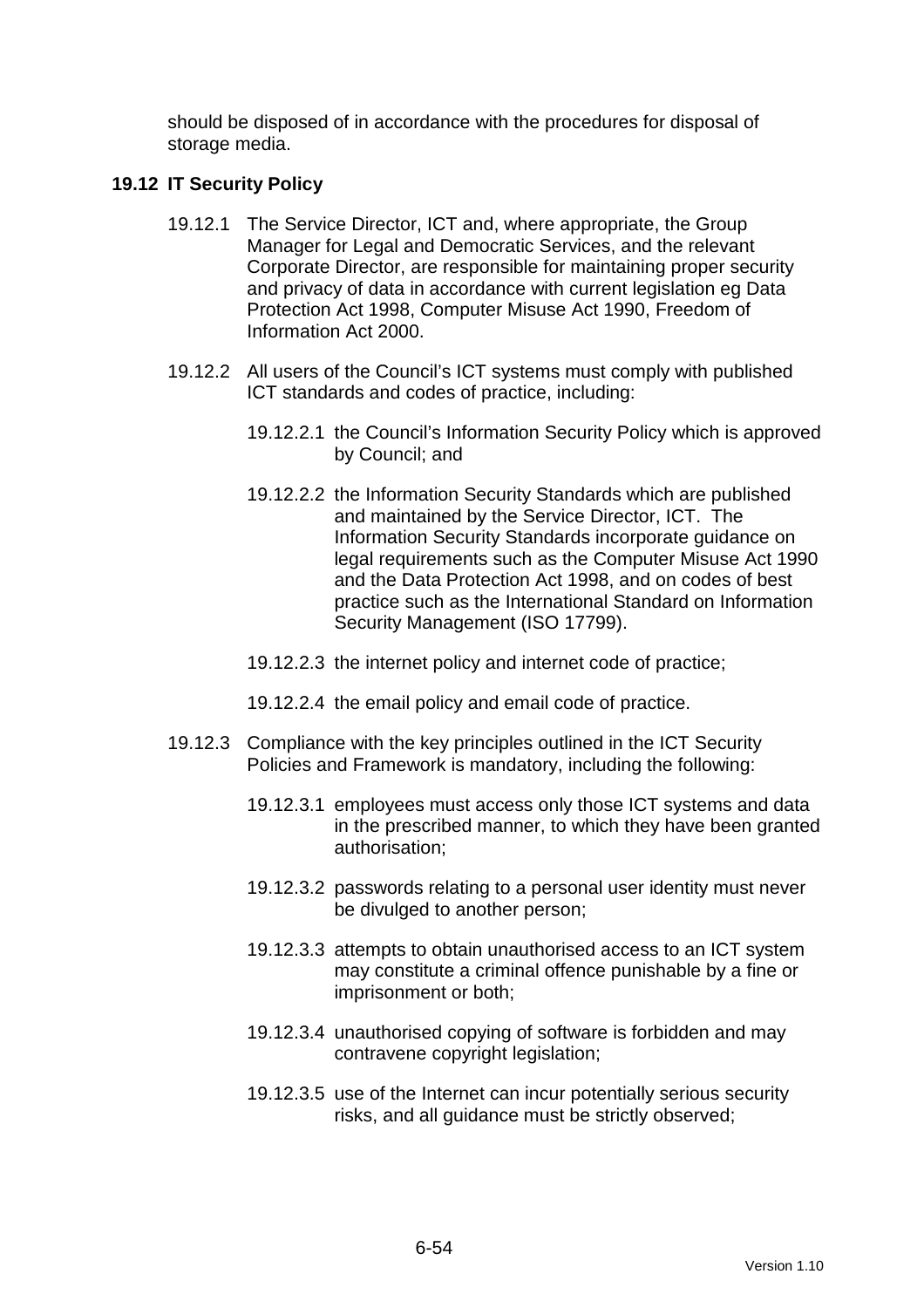- 19.12.3.6 the use of personal data relating to a living individual is regulated by the Data Protection Act 1998, contravention of which may lead to criminal prosecution.
- 19.12.4 Employees must report all suspected breaches of ICT security to the Service Director, ICT.

### **20. LAND AND BUILDINGS**

#### **20.1 INTRODUCTION**

- 20.1.1 The Finance and Property Committee is responsible for the acquisition and disposal of land and buildings. Where the proposed acquisition of land and buildings falls outside the capital programme, such acquisition may proceed only after the additional resources required have been identified and allocated.
- 20.1.2 The Service Director, Transport, Property and Environment must maintain the Corporate Asset Register for all land and buildings owned by the Council and a separate record of all leased property. If acquisition is by means of a lease of 10 years or more, then the best value implications of entering into the lease must be considered.
- 20.1.3 Details of all transfers of land and buildings must be notified to the Section 151 Officer in order that the transactions may be properly recorded in the financial records.

### **20.2 GENERAL**

20.2.1 Councillors and officers who have any relevant interest in the acquisition or disposal of any Council land or buildings must ensure they comply, as appropriate, with the Code of Conduct for Councillors and Co-opted Members or Officer Code of Conduct, and shall not be supplied with or given access to any tender documents, contracts or other information relating thereto without the authority of the Group Manager for Legal and Democratic Services.

#### **20.3 DISPOSAL**

- 20.3.1 When disposing of its land the Council is required to obtain the best price reasonably obtainable on the open market. Every effort must therefore be made to maximise the consideration realised by the Council on the disposal of land and buildings, including any clawback, as appropriate. These efforts will include contacting major national and local purchasers and a list of such land purchasers will be maintained by the Service Director, Transport, Property and Environment. A suitable advertisement inviting interested parties to add their names to the list will be placed annually.
- 20.3.2 Where the Council provides public sector support to a third party in connection with any property transaction or project involving property, this could trigger the State Aid rules. In such circumstances the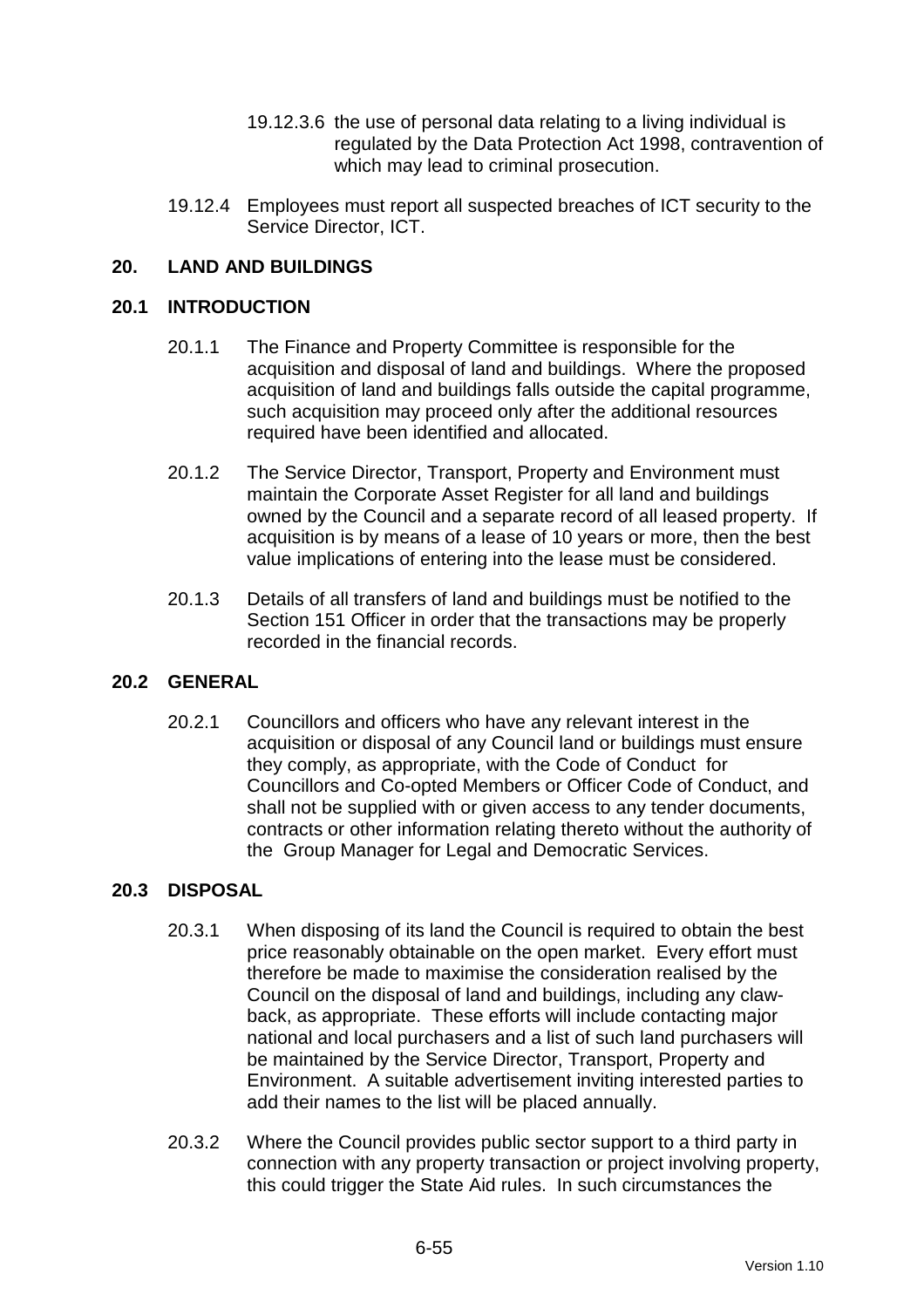guidance set out in the 'European Commission statement on State Aid elements in sales of land and buildings by public authorities' must be taken into account when disposing of land and buildings. Further advice should be sought from Legal and Democratic Services.

Disposal must be by one of the methods outlined below:

### **7. Open Binding Tender**

- 20.3.2.1 At least 28 days before the last date for the receipt of tenders, an initial public notice must be placed in one or more of the local newspapers and, dependent on the nature of the land or buildings to be sold, in national newspapers and in such other publications as the Service Director, Transport, Property and Environment considers desirable. The notice must describe the land to be sold, invite requests for tender documents and state the date and time by which tenders are to be returned.
- 20.3.2.2 The form of tender will be settled by the Service Director, Transport, Property and Environment after consultation with the Group Manager for Legal and Democratic Services and must be capable of acceptance as a binding contract.
- 20.3.2.3 The Service Director, Transport, Property and Environment, in consultation with the Chairman of Finance and Property Committee , will evaluate tenders and determine which, if any, is to be accepted.

### **8. Limited Binding Tender**

- 20.3.2.4 At least 28 days before the last date for the receipt of tenders, selected tenderers will be issued with the appropriate form of tender.
- 20.3.2.5 The form of tender will be settled by the Service Director, Transport, Property and Environment after consultation with the Group Manager for Legal and Democratic Services and must be capable of acceptance as a binding contract.
- 20.3.2.6 The Service Director, Transport, Property and Environment, in consultation with the Chairman of Finance and Property Committee will evaluate tenders and determine which, if any, is to be accepted.

### **9. Public Auction**

20.3.2.7 The Service Director, Transport, Property and Environment, in consultation with the Chairman of Finance and Property Committee, will decide which auctioneers are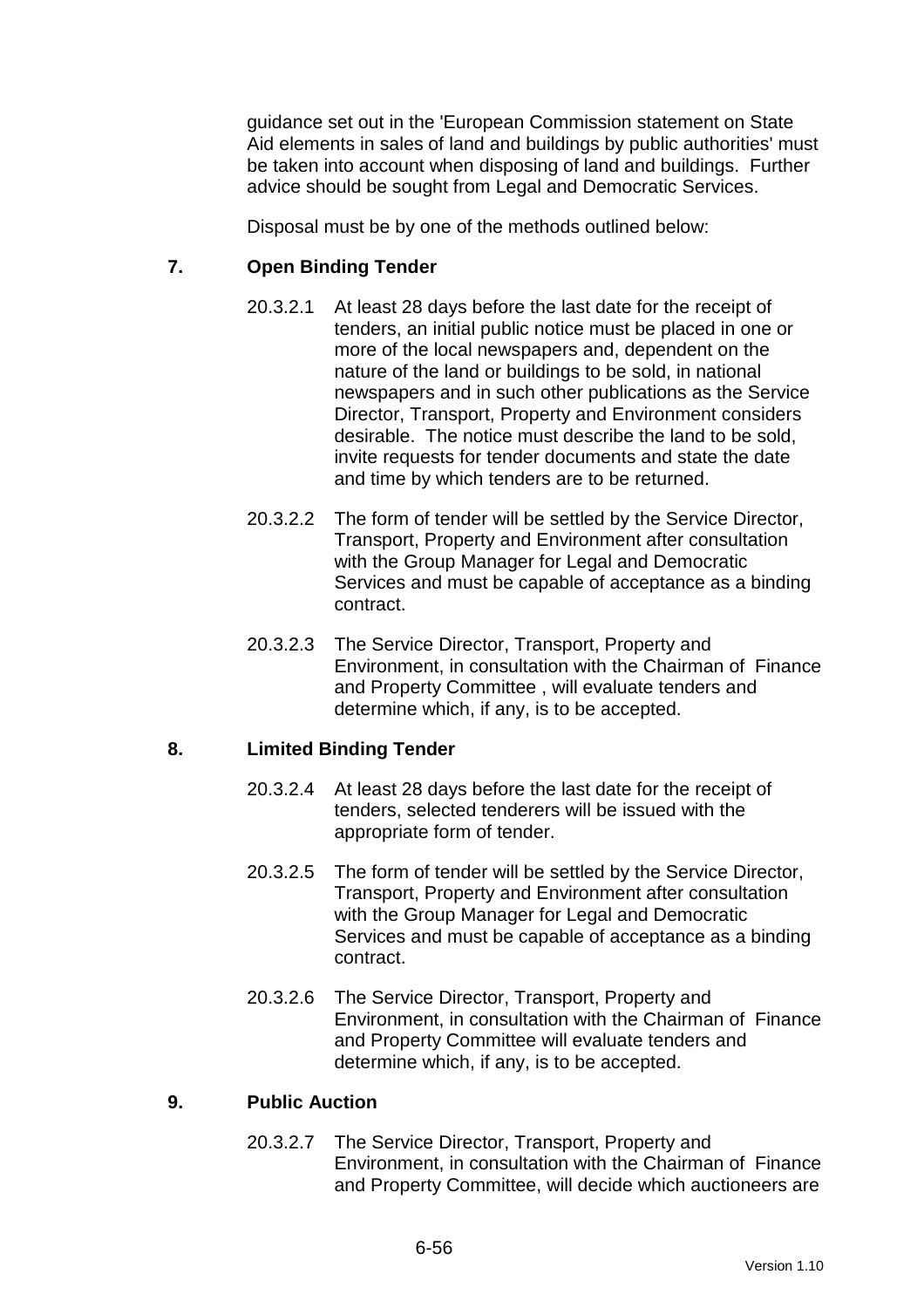to be used. The contract and conditions of sale should be prepared by the Group Manager for Legal and Democratic Services. Any reserve price will be agreed by the Service Director, Transport, Property and Environment, in consultation with the Chairman of Finance and Property Committee and with the chosen auctioneers.

### **10. Private Treaty Sale to One Party**

20.3.2.8 Where only one party is interested or is to be invited to submit a signed contract, the Service Director, Transport, Property and Environment, in consultation with the Chairman of Finance and Property Committee shall take a decision after discussing the circumstances with the Group Manager for Legal and Democratic Services and the Section 151 Officer.

### **11. Open Informal Tender**

20.3.2.9 The Service Director, Transport, Property and Environment, in consultation with the Chairman of Finance and Property Committee, will make arrangements in appropriate cases for properties to be sold by Open Informal Tender which must be preceded by public advert subject to appropriate time limits.

### **20.4 TENDERS**

- 20.4.1 The invitation, receipt, opening and evaluation of tenders should be conducted in accordance with Financial Regulations Procurement of Goods, Services and Works section and the Contracts Manual.
- 20.4.2 The Service Director, Transport, Property and Environment will make available to the Group Manager for Legal and Democratic Services and the Section 151 Officer on request a copy of the register of accepted tenders, maintained in accordance with Procurement of Goods, Services and Works section and the Contracts Manual.
- 20.4.3 All parties submitting unsuccessful tenders must be notified promptly of the outcome to their offer.

### **20.5 COMPLETION OF SALE**

- 20.5.1 Once a sale has been agreed a reasonable period (not exceeding six months) will be allowed for the completion, except where a longer period is agreed during the original negotiations. If completion has not taken place by the end of the agreed period the Service Director, Transport, Property and Environment should make a report to the Finance and Property Committee , recommending that either:
	- 20.5.1.1 the period for completion be extended; or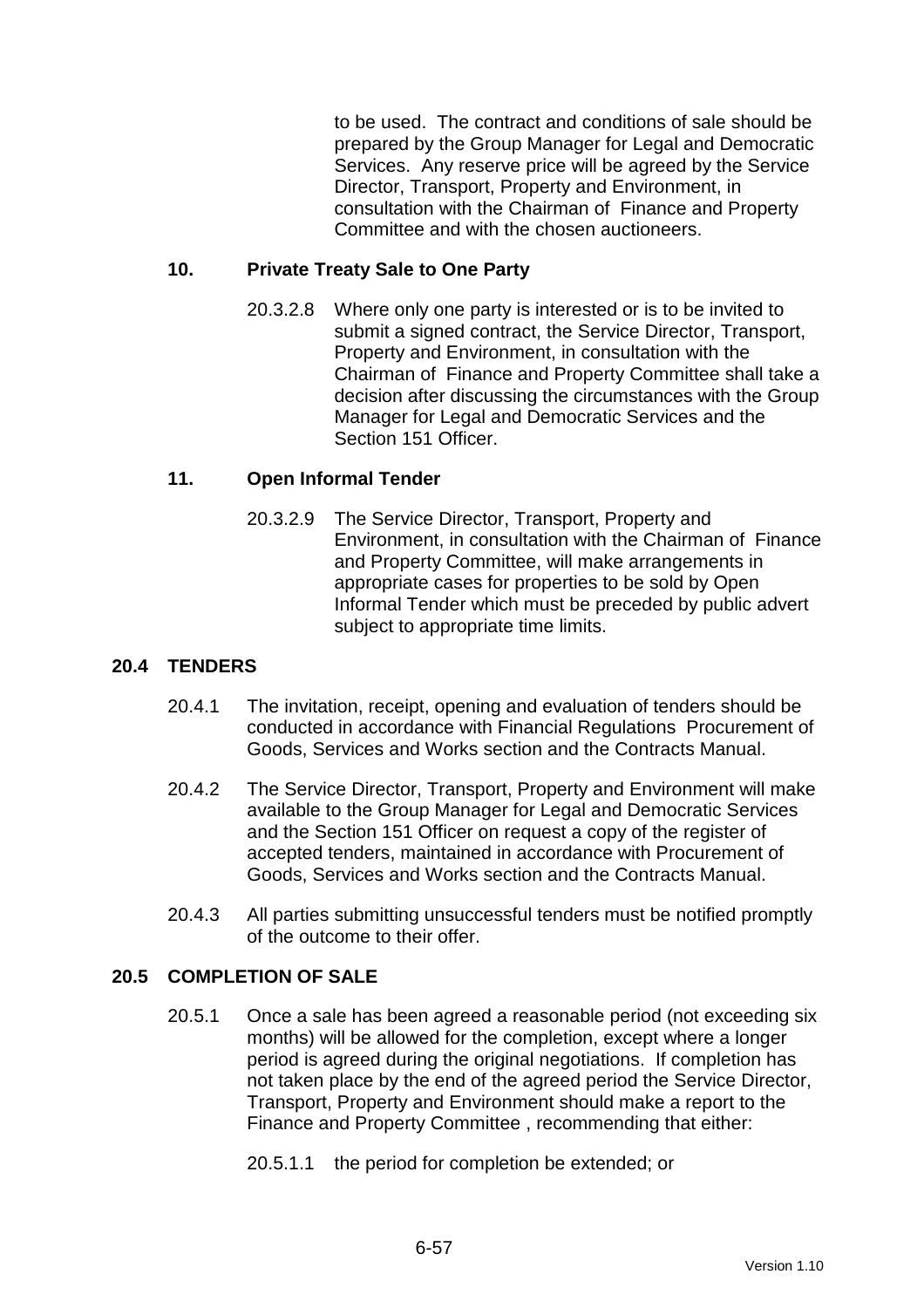- 20.5.1.2 sale proceedings should be started afresh.
- 20.5.2 The Group Manager for Legal and Democratic Services must be advised of all decisions to extend the completion date or to begin the sale proceedings afresh, so that they can inform all interested parties of the decision.

### **20.6 CANCELLATION**

- 20.6.1 Every contract for the disposal of land or property must include a clause to allow the Council to cancel the contract with the purchaser and to recover from them the amount of any loss resulting from the cancellation if:
	- 20.6.1.1 the person, firm or company has offered or given or agreed to give to any person a gift or consideration of any kind as an inducement or reward:
		- 20.6.1.1.1 for doing or refraining from doing or for having done or refrained from doing any action in relation to the contract or any other contract with the Council; or
		- 20.6.1.1.2 for showing or not showing favour or disfavour to any person in relation to the contract or any other contract with the Council; or
		- 20.6.1.1.3 such acts having been done by any person employed by them or acting on their behalf (whether with or without the knowledge of the purchaser).
	- 20.6.1.2 In relation to any contract with the Council the person, firm or company or any person employed by them or acting on their behalf shall have committed any offence under the Prevention of Corruption Acts 1889 to 1916, or any amendment of them, or shall have given any fee or reward the receipt of which is an offence under Section 117 of the Local Government Act 1972.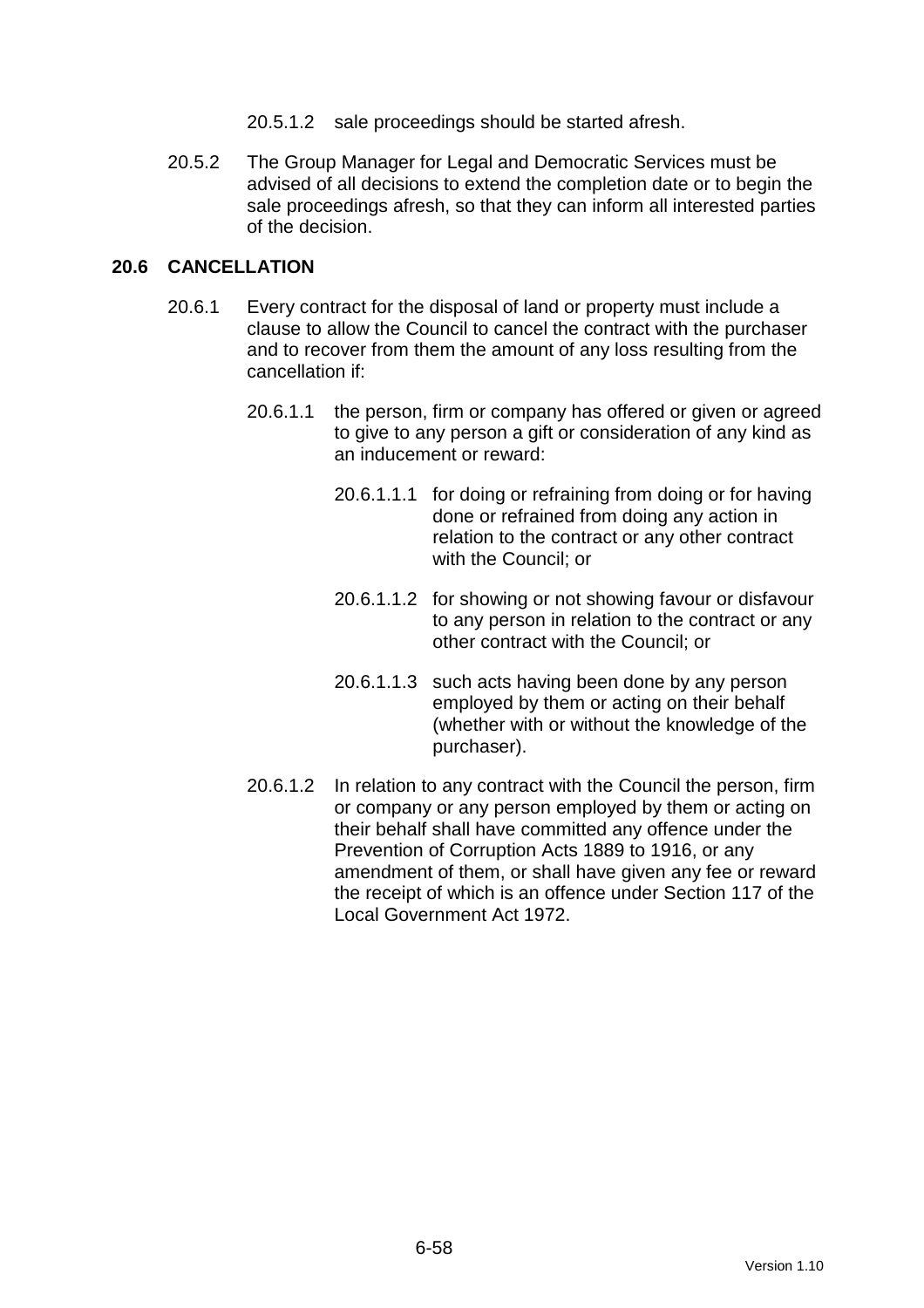#### 4.2.1 DECISION TREE - HOW TO GET A SCHEME INTO THE CAPITAL PROGRAMME

All capital expenditure requires approval by the relevant approval body. All County Council projects requiring County Council funds should be appraised and prioritised by<br>CAMG. Proposed expenditure on land acquisitions a

a. At the beginning of a Financial Year - The Annual Review Process.



LEC = Latest Estimate Cost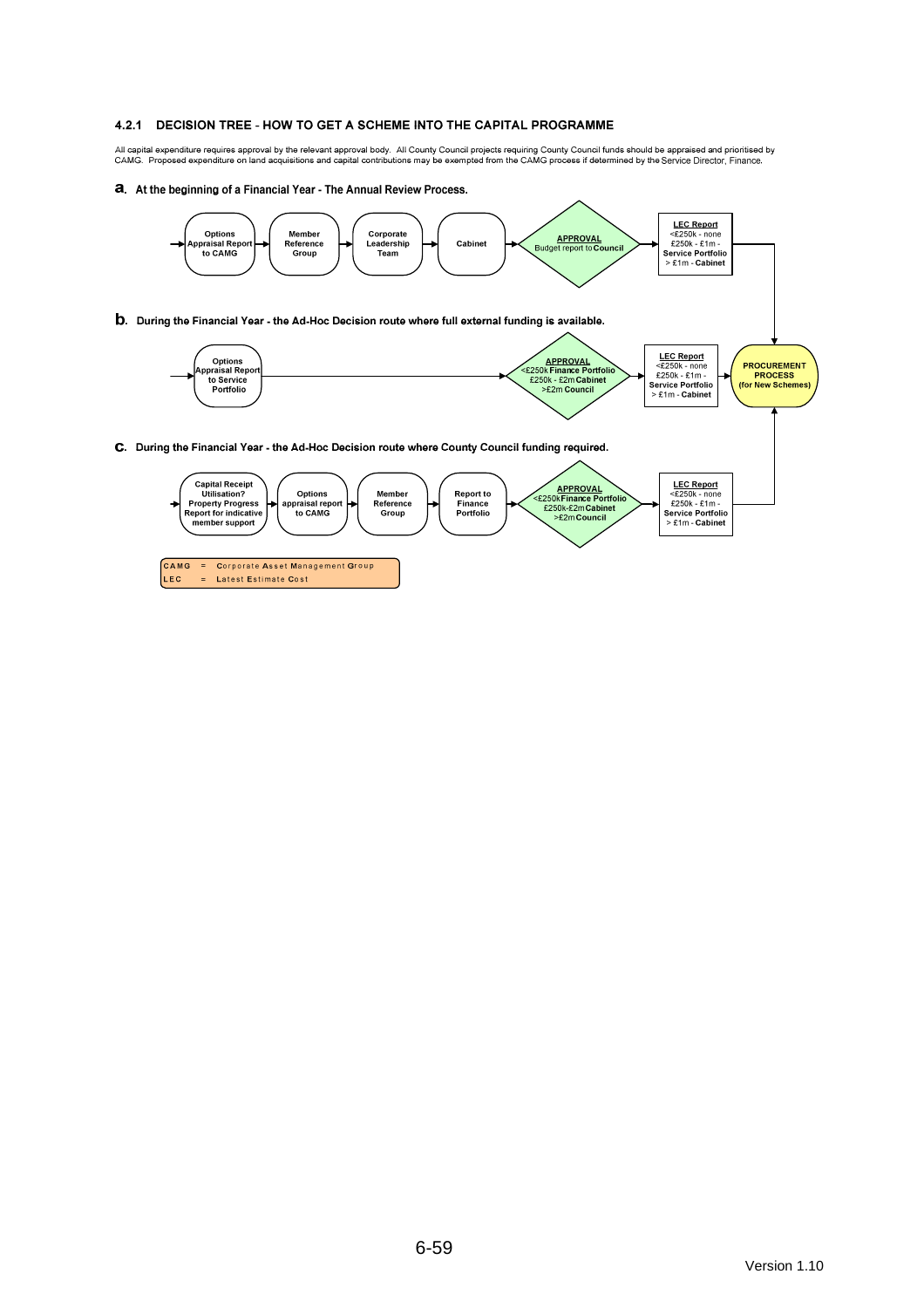### **COUNCILLOR'S ALLOWANCES SCHEME**

- 1. This scheme, which may be cited as the **Nottinghamshire County Council Members' Allowances Scheme**, was approved by Nottinghamshire County Council on 17 May 2012, in exercise of the powers conferred by the Local Authorities (Members' Allowances) (England) Regulations 2003 ("the Regulations").
- 2. This Scheme replaces all previous Members' Allowances Schemes.
- 3. The Allowances mentioned in this scheme:

be implemented with effect from 17 May 2012;

be uprated annually in line with the pay award for Local Authority staff. Each annual increase will be reported to the County Council for information at the earliest opportunity.

- 4. Any other amendments to the scheme will be determined solely by the County Council following receipt of recommendations from the Independent Remuneration Panel.
- 5. In this scheme:

"councillor" means a Member of Nottinghamshire County Council who is a councillor;

"Independent Person" means a person appointed by the Council to provide their views regarding complaints under the Code of Conduct for Councillors and Coopted Members;

"statutory Co-optee means a person (other than a councillor) who is statutorily appointed to membership of a Council committee or and independent member of the Nottinghamshire Police and Crime Panel;

"year" means the 12 months ending with 31 March.

- 6. The amounts of Basic, Special Responsibility and Statutory Co-optees' Allowances specified in this Scheme will be rounded to the nearest £3.00 in accordance with normal Local Government practice.
- 7. A Nottinghamshire county councillor who is in receipt of a Basic Allowance and/or Special Responsibility Allowance under this Scheme and who is under 70 years of age is eligible to join the Local Government Pension Scheme.

# **PART A – ALLOWANCES FOR COUNCILLORS**

### **BASIC ALLOWANCE**

8. Subject to paragraphs 15, 16 and 21, for each year a Basic Allowance of £12,906.00 shall be paid to each councillor.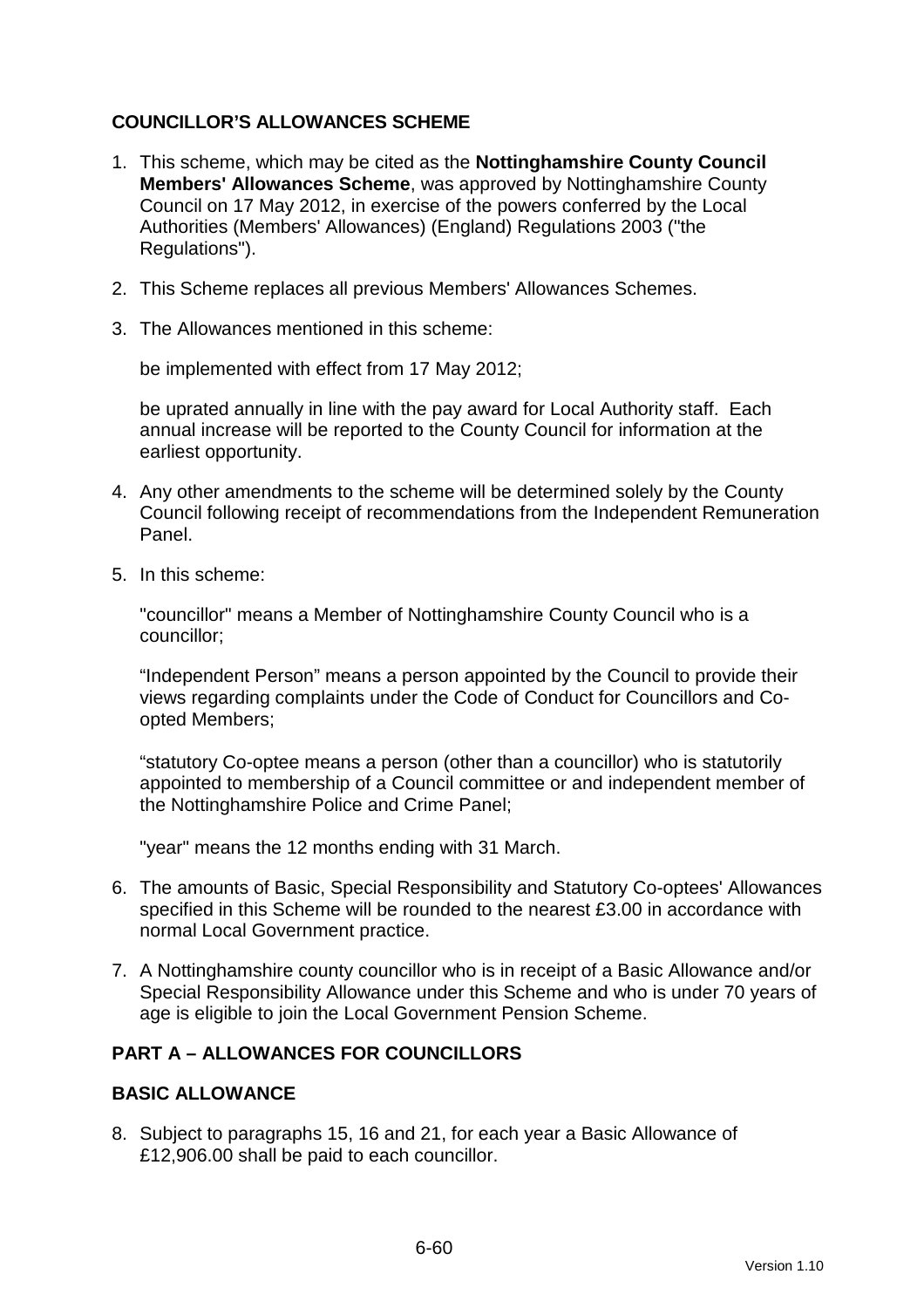9. Basic Allowance shall be eligible for pensionable purposes

### **SPECIAL RESPONSIBILITY ALLOWANCES**

- 10. Subject to paragraphs 15, 16 and 21, for each year a Special Responsibility Allowance shall be paid to those councillors who have been appointed or recognised by the Council or have been notified to the Chief Executive by their Group as holding the special responsibilities in relation to the authority that are specified in Schedule 1 to this scheme.
- 11. Subject to paragraphs 15, 16 and 21, the amount of each such allowance shall be the amount specified against that special responsibility in Schedule 1.
- 12. Special Responsibility Allowances shall be eligible for pensionable purposes.
- 13. No councillor may receive more than one Special Responsibility Allowance. In the event that a councillor holds more than one position for which a Special Responsibility Allowance is payable then s/he shall receive whichever of the applicable Allowances which s/he selects.

# **ATTENDANCE ALLOWANCE**

14. No attendance allowance shall be payable under this scheme, either for Council duties per se, or in respect of appointments to outside bodies.

### **RENUNCIATION**

15. A councillor may by notice in writing given to the Chief Executive elect to forego any part of his/her entitlement to an allowance under this scheme.

### **PART-YEAR ENTITLEMENTS**

- 16. In accordance with the requirements of the Regulations, pro-rata payments of Basic Allowance or Special Responsibility Allowances shall be payable to eligible councillors in any of the following circumstances:
	- a. if an amendment to this scheme changes the amount to which a councillor is entitled by way of a Basic Allowance or a Special Responsibility Allowance;
	- b. where the term of office of a councillor or their appointment to a role eligible for Special Responsibility Allowance begins or ends otherwise than at the beginning or end of a year.

### **LONG-TERM SICKNESS**

- 17. Nothing in this section overrides the provisions of the Local Government Act 1972 relating to vacation of office by failure to attend meetings throughout a period of six months.
- 18. In the event of long-term sickness absence full Special Responsibility Allowance shall be payable to eligible councillors, reducing to 50% after six months and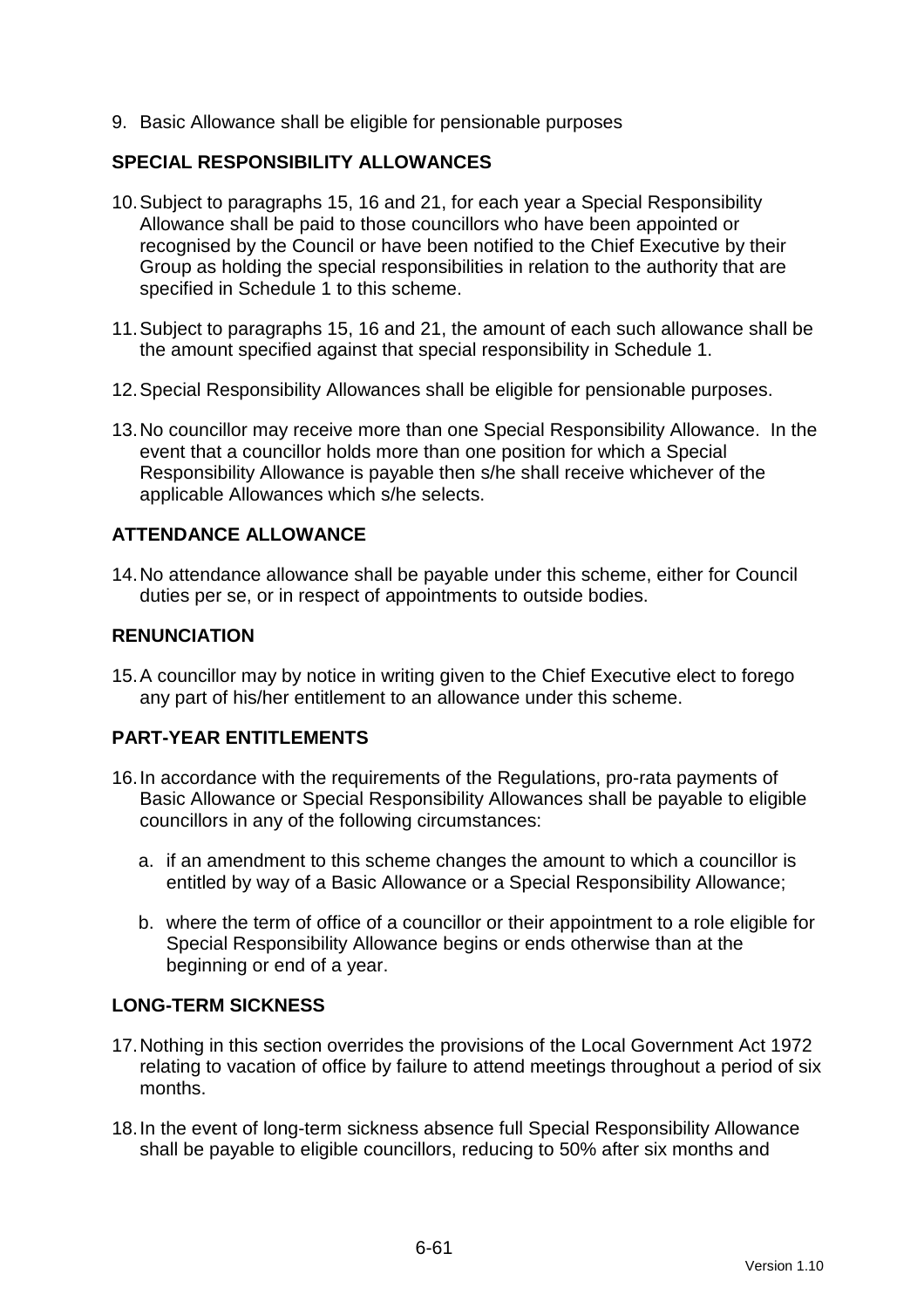ceasing after 12 months. The Council's Policy Committee may vary this in exceptional circumstances.

19. If a councillor is appointed to deputise for a councillor on long-term sickness the Policy Committee may create a deputising allowance payable after the first three months.

### **MATERNITY LEAVE AND ADOPTION LEAVE**

20. In the event of absence for maternity or adoption full Special Responsibility Allowance shall be payable to eligible councillors for a period of up to three months.

### **PAYMENT**

21. Payment of Basic and Special Responsibility Allowances shall be made in equal instalments. The frequency of those instalments shall be monthly in arrears.

### **TRAVEL AND SUBSISTENCE ALLOWANCES**

22. Travel and in some circumstances subsistence allowances may be claimed by councillors. The arrangements for these allowances are included in Part D of this scheme.

### **DEPENDANTS' CARERS' ALLOWANCES**

- 23. Councillors may claim up to £5.84 per hour per child for child care and up to £11.58 per hour per dependant for other dependants in respect of expenses for the care of their children or other dependants when attending meetings of the Council, its subordinate bodies or other approved duty as described in Schedule 2 to this scheme.
- 24. Only one payment of Dependants' Carers' Allowance may be claimed in respect of the household of each councillor.
- 25. Payments, which will not be payable to a member of the claimant's own household, will be made only when supported by a receipt.
- 26. In circumstances of particular difficulty the Policy Committee is authorised to increase the allowance payable.

# **PART B – ALLOWANCES FOR STATUTORY CO-OPTEES**

27. That any statutory co-optee receives an allowance of £582.

### **Attendance Allowance**

28. No attendance allowance shall be payable under this scheme, either for Council duties per se, or in respect of appointments to outside bodies.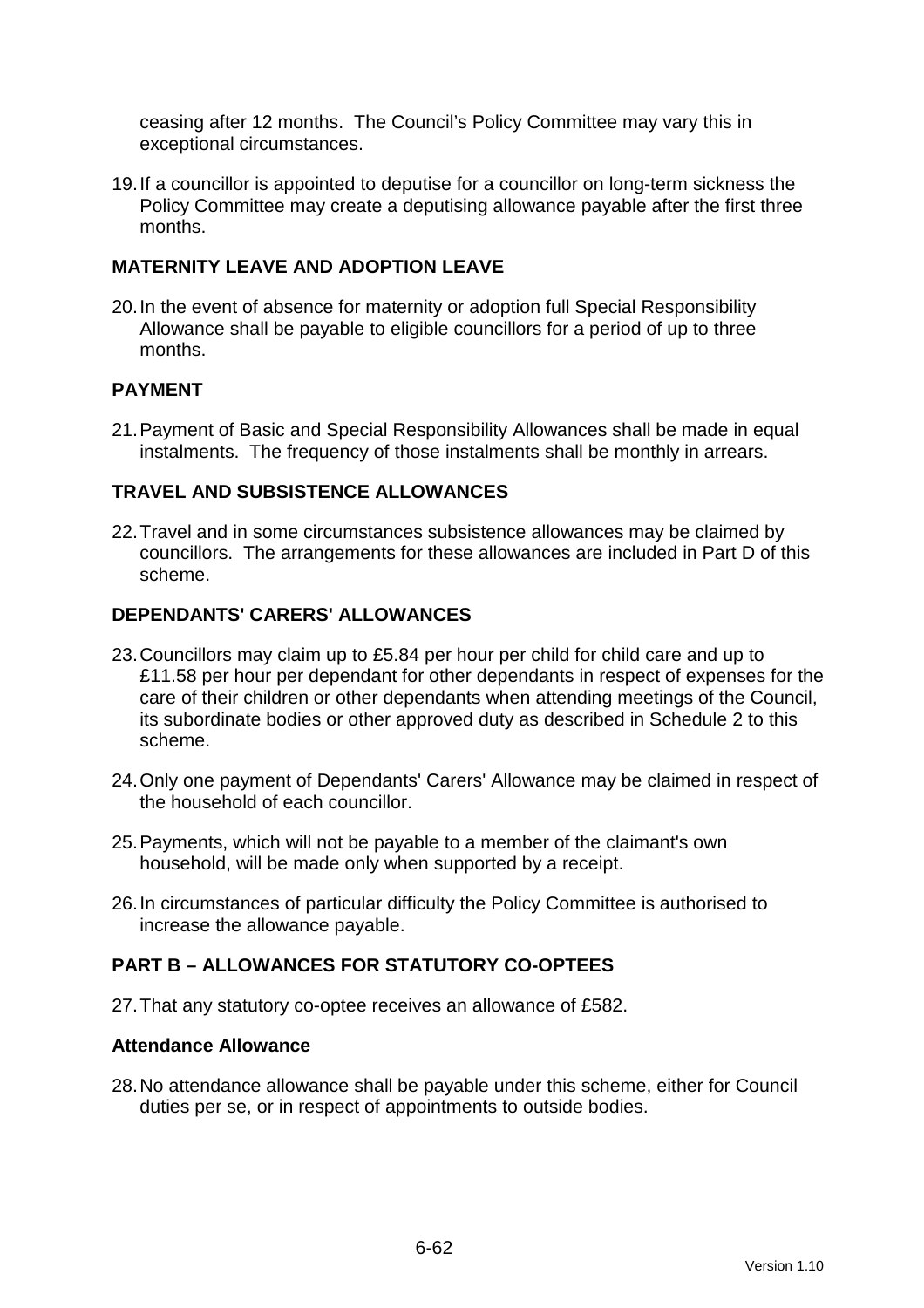# **Renunciation**

29. A Statutory Co-optee may by notice in writing given to the Chief Executive elect to forego any part of their entitlement to an allowance under this scheme.

### **Part-Year entitlements**

- 30. Pro-rata payments of the Statutory Co-optees Allowance shall be paid in any of the following circumstances:
	- a. if an amendment to this scheme changes the amount to which a Statutory Cooptee is entitled;
	- b. where the term of office of a Statutory Co-optee begins or ends otherwise than at the beginning or end of a year.

### **Payment**

31. Payment of the allowance described in paragraphs 28 to 30 shall be made in equal instalments. The frequency of those instalments shall be monthly in arrears.

### **Travel and subsistence allowances**

32. Travel and in some circumstances subsistence allowances may be claimed by Statutory Co-optees. The arrangements for those allowances are included in Part D of this Scheme and a description of the duties for which they may be claimed is shown at Schedule 2 to this scheme.

# **PART C – ALLOWANCES FOR EDUCATION APPEAL PANEL MEMBERS**

- 33. For the purposes of the payment of financial loss allowance under Section 173(4) of the Local Government Act 1972, members of Education Appeal Panels are to be treated as Members of the authority.
- 34. Subject to providing sufficient documentary evidence identifying actual financial loss, allowances up to a maximum of £226.00 per day may be claimed by Panel Members for attendance at Panel meetings.
- 35. Travel allowances may be claimed by Panel Members. The arrangements for those allowances are included at Part D of this scheme. Lunch will be provided by the Council at no charge for Panel meetings.

# **PART D – TRAVELLING AND SUBSISTENCE**

- 36. This part is in accordance with Sections 174-175 and Regulations made under the Local Government Act 1972. It applies to councillors, Statutory Co-optees, members of Education Appeals Panels, Independent Persons and other Co-opted members.
- 37. The provisions contained in this part are aligned with the terms and conditions for County Council employees and any future changes to employee terms and conditions will also be reflected by changes to this part.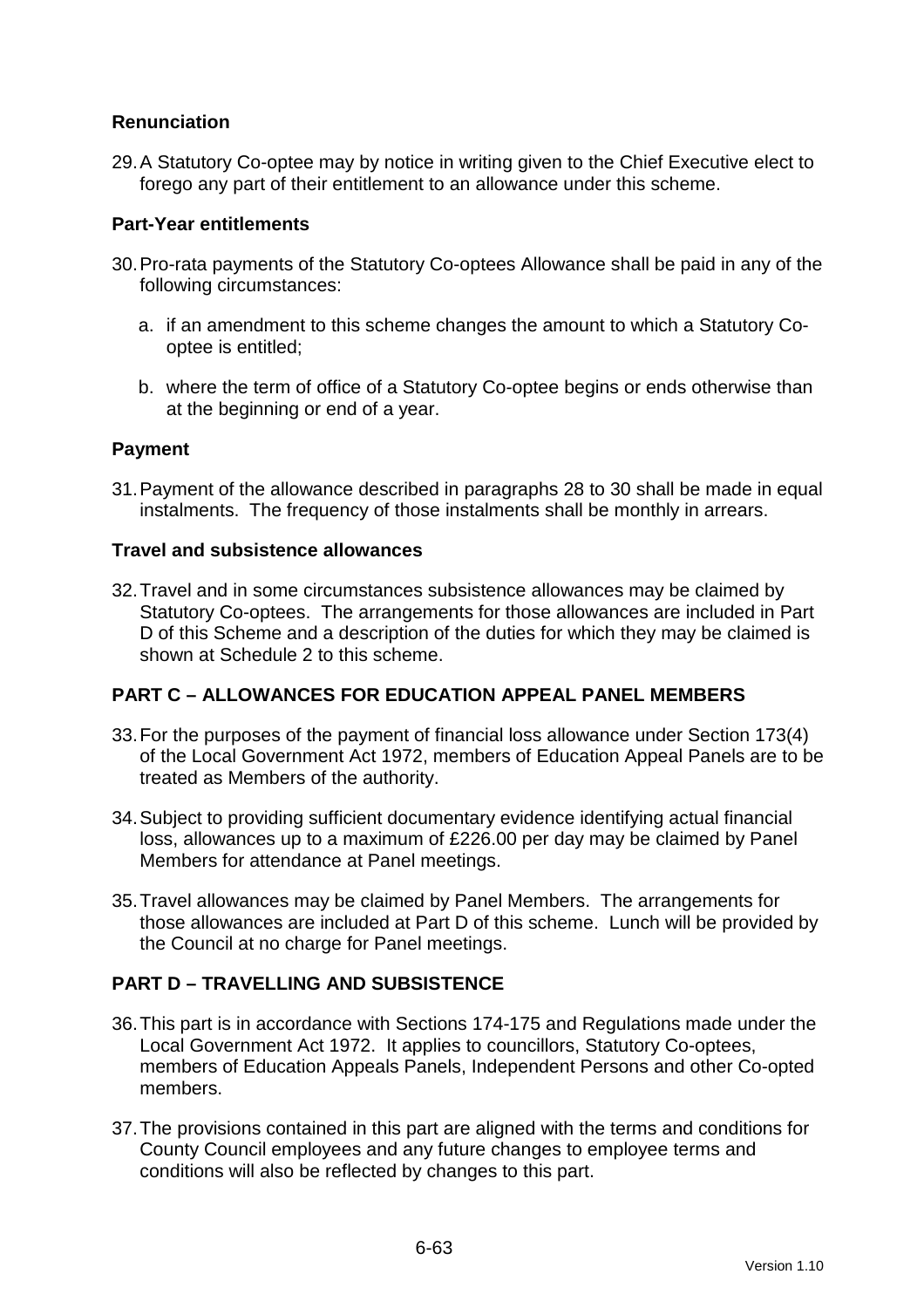### **TRAVELLING ALLOWANCE**

- 38. Travelling allowances may be claimed in respect of each occasion on which one of the persons described above carries out a duty as described in Schedule 2 to this Scheme.
- 39. All travel arrangements must be in accordance with the County Council's TRAVEL AND ACCOMMODATION POLICY, which is appended to this scheme.
- 40. If a claimant uses their own motor car or one belonging to a member of his/her family, or otherwise provided for their use and subject to the claimant having the appropriate insurance, the rate for travel, which is the same as for officers using their own vehicles on a casual basis, shall be as follows:

| up to 10,000<br>miles<br>45.0p | over 10,000<br>miles<br>25.0 <sub>p</sub> |       |
|--------------------------------|-------------------------------------------|-------|
| <b>Motor Cycles</b>            |                                           | 24.0p |
| Cycles                         |                                           | 20.0p |
| <b>Public Transport Rate</b>   |                                           | 22.6p |

- 41. The distance claimed for mileage should be the shortest most reasonable journey by road from the point of departure to the point at which the duty is performed, and similarly from the duty point to the place of return.
- 42. If a claimant travels by taxi, the claim must not exceed:
	- a. in cases of urgency or where no public transport is reasonably available, the amount of the actual fare and any reasonable gratuity actually paid;
	- b. in any other case, the amount of the fare for travel by appropriate public transport.
	- c. Any claims by members for travel costs where the Council has provided shared transport will only be payable in exceptional circumstance and subject to the agreement of the Team Manager (Democratic Services).

### **SUBSISTENCE ALLOWANCES**

- 43. Subsistence allowances may be claimed only in exceptional circumstances such as overnight stays on occasions on which a person described in paragraph 63 above carries out a duty as specified in Schedule 2 to this scheme.
- 44. When carrying out approved duties within the UK and subsistence is payable due to exceptional circumstances, the amounts shown below may be claimed.
	- a. Breakfast where leave home before 7.00 am £4.48
	- b. Lunch where away from base for whole of lunch period (12.00 and 2.00 pm) - £6.17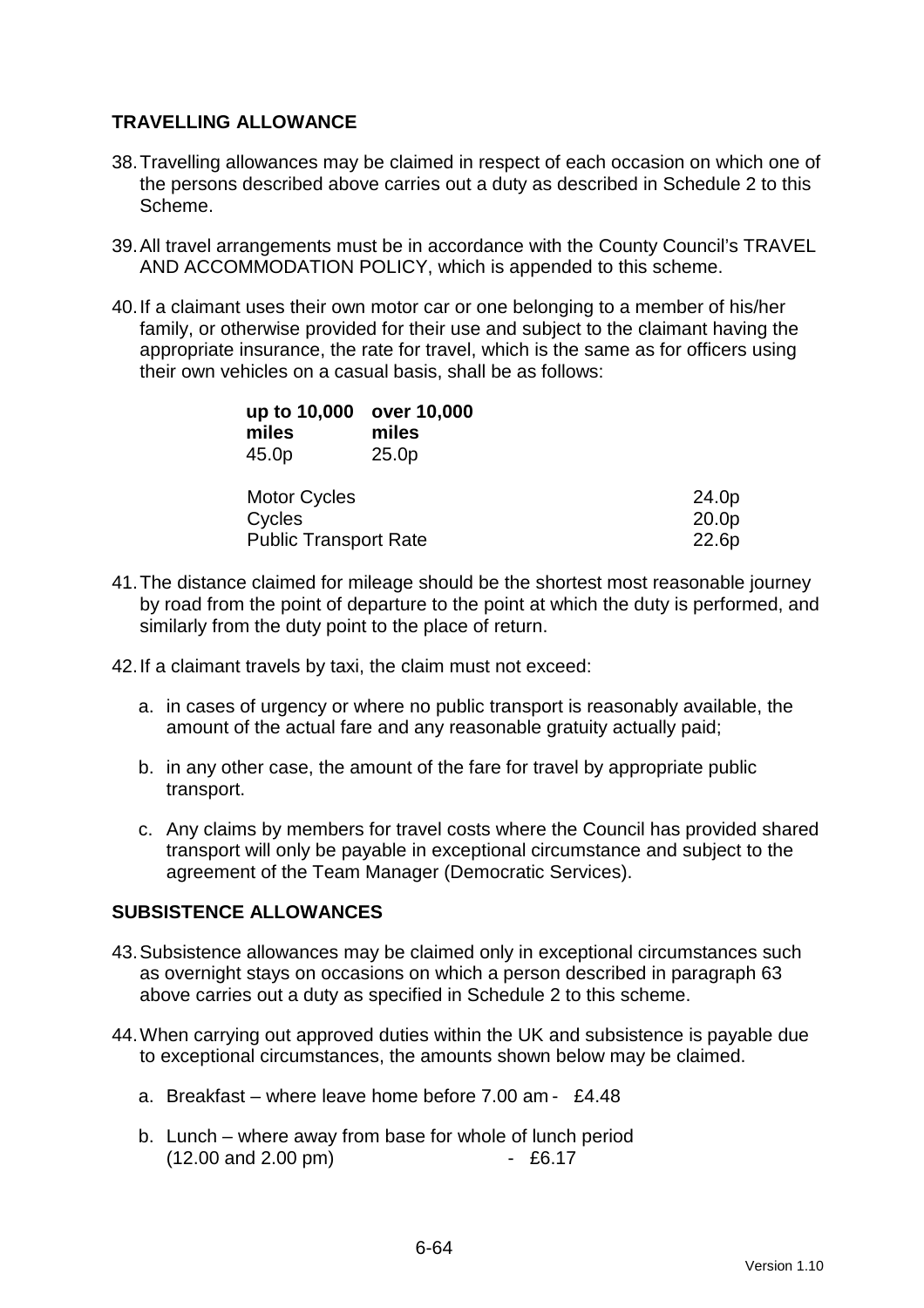- c. Tea if work continues after  $6.30 \text{ pm}$  £2.43
- d. Evening meal if work continues after 8.30 pm £7.64
- e. Tea and evening meal allowances are not normally payable on same day.
- f. Out of pocket expenses  $-$  single night  $-$  £3.63

 $-$  weekly rate  $-$  £14.55

- 45. Councillors, Statutory and other Co-optees may aggregate daily subsistence allowances.
- 46. Where a councillor, Statutory or other Co-optee attends a UK conference or other event which involves an overnight stay, hotel accommodation will be booked and paid for by Travel and Transport Services in accordance with the TRAVEL AND ACCOMMODATION POLICY. In exceptional circumstances where this has not been possible, the County Council will reimburse reasonable expenses, provided they are supported by receipts and subject to a maximum overnight expenditure on accommodation of £115.00 (including VAT).
- 47. Where a claimant attends a conference or other event which is held outside the UK, s/he may claim the amounts shown in the Council's TRAVEL AND ACCOMMODATION POLICY.

### **SPECIAL PROVISIONS**

48. In respect of full County Council meetings, councillors will have the choice of paying for the meals provided by the Council. The exercise of this option will be on an annual basis rather than for each individual County Council meeting.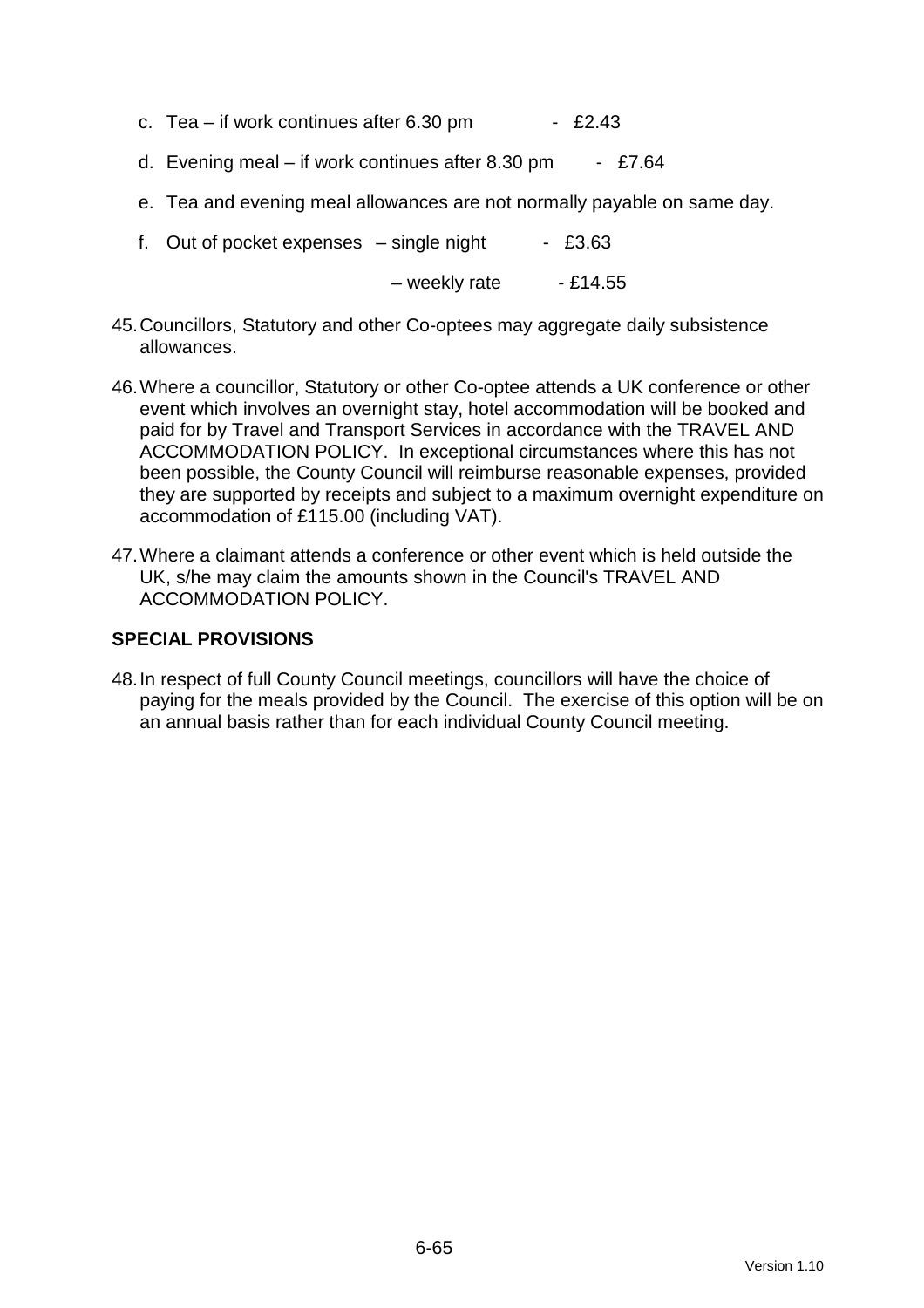### **SCHEDULE 1**

### **SPECIAL RESPONSIBILITY ALLOWANCES**

| <b>Band</b>    | $%$ of<br>Leader's | <b>Amount of</b><br><b>Allowance</b> | <b>Current role</b>                                        |  |
|----------------|--------------------|--------------------------------------|------------------------------------------------------------|--|
|                | <b>SRA</b>         | (pa)                                 |                                                            |  |
| $\mathbf{1}$   | 100                | £31,906                              | Leader of the Council<br>$\bullet$                         |  |
| $\overline{2}$ | 70                 | £22,331                              | Deputy Leader of the Council<br>$\bullet$                  |  |
| $\overline{3}$ | 66                 | £21,271                              | <b>Chairmen of Band A Committees</b><br>$\bullet$          |  |
|                |                    |                                      | <b>Business Manager of Majority Group</b><br>$\bullet$     |  |
|                |                    |                                      | Leader of the main Minority Group                          |  |
| $\overline{4}$ | 50                 | £15,953                              | Chairman of County Council*<br>$\bullet$                   |  |
| 5              | 40                 | £12,762                              | Chairman of Joint Health Committee (when<br>$\bullet$      |  |
|                |                    |                                      | chaired by a county councillor)                            |  |
|                |                    |                                      | <b>Chairman of Pensions</b><br>$\bullet$                   |  |
| 6              | 33                 | £10,635                              | <b>Chairmen of Band B Committees:</b><br>$\bullet$         |  |
|                |                    |                                      | Vice-Chairmen of Band A Committees                         |  |
|                |                    |                                      | Leader of smaller Minority Groups on the<br>$\bullet$      |  |
|                |                    |                                      | Council (provided the group has more than 10%              |  |
|                |                    |                                      | of the Members of the Council)                             |  |
| $\overline{7}$ | 25                 | £7,975                               | Vice-Chairman of Joint Health Committee (when<br>$\bullet$ |  |
|                |                    |                                      | this position is occupied by a county councillor)          |  |
| 8              | 24                 | £7,657                               | Vice-Chairman of the County Council*<br>$\bullet$          |  |
|                |                    |                                      | Business Manager of the main Minority Group<br>$\bullet$   |  |
| 9              | 22                 | £7,021                               | Deputy Leader of the main Minority Group<br>$\bullet$      |  |
|                |                    |                                      | Vice-Chairmen of Band B Committees<br>$\bullet$            |  |
|                |                    |                                      | Main Minority Group Spokesmen on Band A                    |  |
|                |                    |                                      | Committees                                                 |  |
| 10             | $\overline{4}$     | £1,276                               | <b>Business Manager of any Minority Group</b><br>$\bullet$ |  |
|                |                    |                                      | consisting of more than 10% of the Members of              |  |
|                |                    |                                      | the Council                                                |  |
|                |                    |                                      | Ordinary Members of the Appeals Committee<br>$\bullet$     |  |
|                |                    |                                      | when undertaking work of exceptional frequency             |  |

### Note

\* These SRAs include an element for clothing. Sections 3(5) and 5(4) (as appropriate) of Part 1 of the Local Government Act 1972, enables the County Council to make a reasonable payment to the Chairman and Vice-Chairman to enable them to meet the expenses of their office.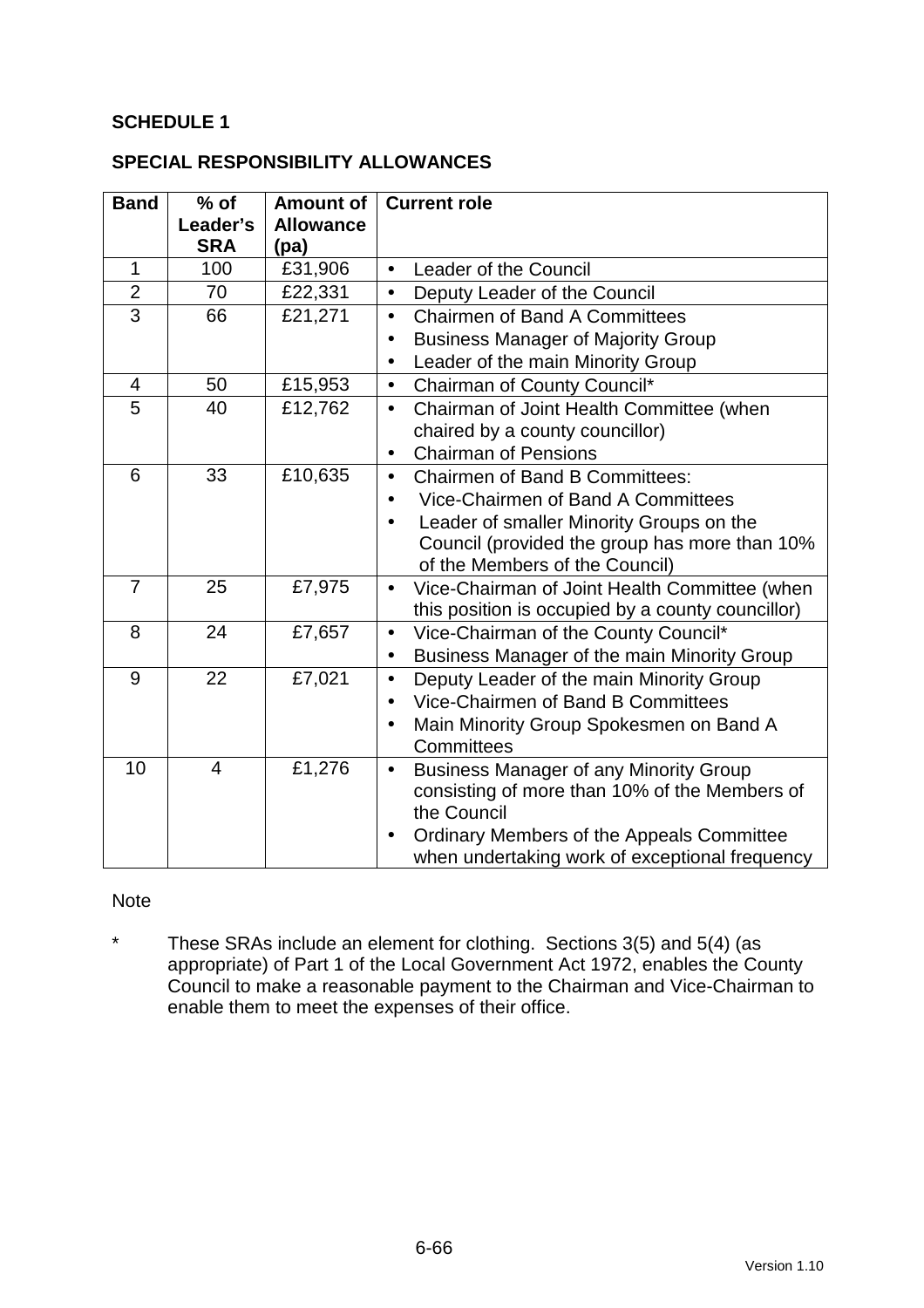### **BAND A COMMITTEES**

Children and Young People Finance and Property Community Safety **Personnel** Culture Culture Transport and Highways Economic Development

Adult Social Care and Health Environment and Sustainability

The Health and Wellbeing Board is a Band A Committee but it is assumed that it will always be chaired by the holder of an existing SRA

### **BAND B COMMITTEES**

Appeals Sub **Health Scrutiny** Audit **Audit** Planning and Licensing

Corporate Parenting Sub-Committee is a Band B committee but it is assumed that the Vice-Chairman of the Children and Young People Committee will chair it

Grant Aid Sub-Committee is a Band B committee but it is assumed that the Deputy Leader of the Council will chair the sub-committee

It is assumed that the Senior Staffing Committee and Local Joint Resolutions Committee will always be chaired either by named members or by councillors already in receipt of a special responsibility allowance.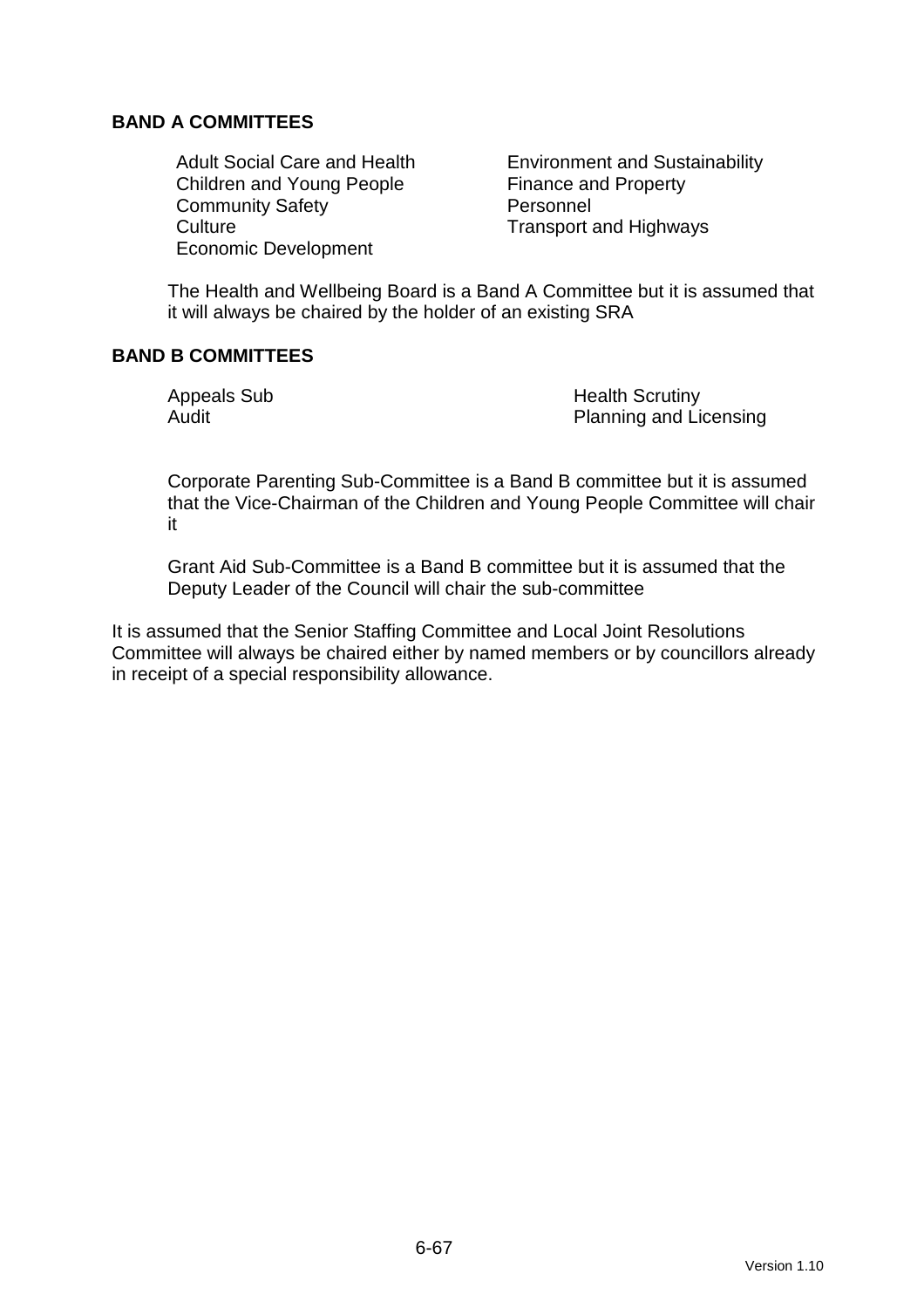### **SCHEDULE 2**

### **APPROVED DUTIES (TRAVELLING AND SUBSISTENCE ALLOWANCES)**

#### **FOR COUNCILLORS**

- 1. Approved duties for the payment of travelling and/or subsistence allowances (the latter in exceptional circumstances only such as overnight stays) will include:
	- a. any attendance as a member or "observer" at meetings of the Council or its subordinate bodies (eg a committee, sub-committee, working party, panel, project steering group);
	- b. pre-agenda meetings of committees and sub-committees of the County Council or of any joint committee of local authorities covering the attendance of its Chair and Vice-Chair (and Opposition Spokesperson if appropriate, by invitation);
	- c. any attendance as a member of a joint committee of two or more local authorities or any sub-committee of that joint committee at a meeting of the joint committee or other body connected with the functions of that joint committee to which a Member is appointed by that joint committee;
	- d. any attendance at conferences, seminars and similar events, provided that attendance is approved in advance under the TRAVEL AND ACCOMMODATION POLICY;
	- e. rota visits to County Council establishments;
	- f. annual tour of inspection for any County Council service;
	- g. any attendance upon land or premises within the County area, for the purposes of, or in connection with, the discharge of any of the functions of the County Council, to include:
		- consultations with officers of the County Council;
		- visits to County Council premises to acquaint him/herself with conditions there;
		- visits to exhibitions relating to the functions of the County Council;
		- "surgeries" for constituents;
		- visits to sites and premises associated with actual or proposed projects of the Council;
		- visits to County Hall to deal with essential correspondence, paperwork, etc;
		- attendance by invitation at a Parish Council or Parish Meeting to participate in the discussion of a County Council function.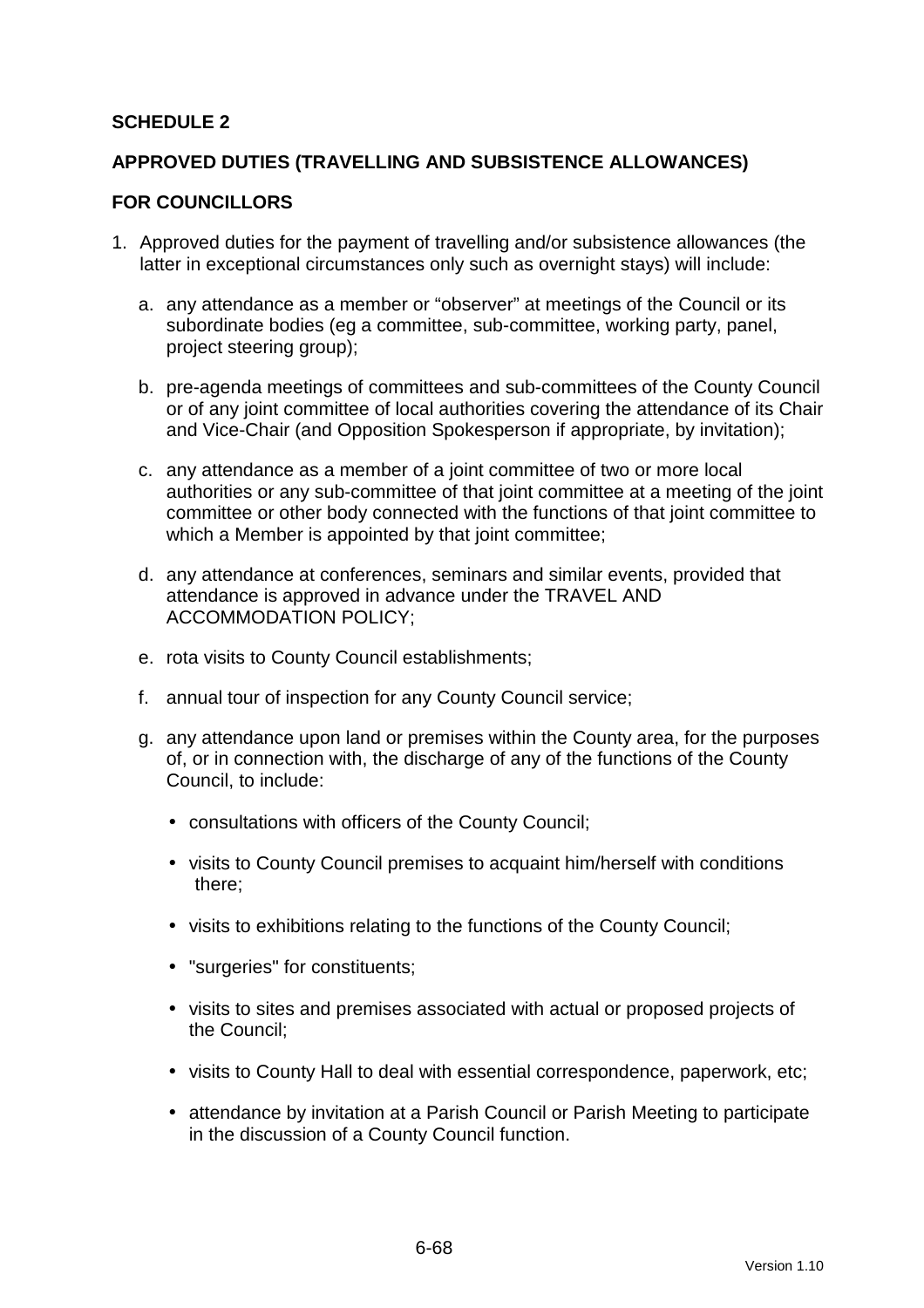- h. subject to (i.) below any attendance at a meeting of any outside body, external or partnership organisation to which the Councillor has been appointed by, or on the nomination of the Council or the Policy Committee;
- i. where an outside body has its own scheme for the payment of allowances, the Member should claim his/her travelling and subsistence allowances from the other body and not from the County Council.
- j. any attendance at a meeting of a Group (under Standing Orders) which is called by the Chief Executive for the sole purpose of discussing County Council business;
- k. Group Management meetings called for the sole purpose of discussing County Council business;
- l. visits and duties outside the County area but within Great Britain for a period not exceeding 72 hours in connection with the discharge of any the Council's functions made by committee Chairmen/Spokespersons of the main Minority Group/Group officers;
- m. attendance at seminars etc to address non-political bodies at national/regional level on subjects of which they have specialist knowledge by committee Chairmen/Spokespersons of the main Minority Group;
- n. any single Member duty undertaken on behalf of the County Council:
	- in pursuance of any Standing Order requiring an Elected Member(s) to be present while tender documents are opened;
	- in connection with the discharge of any function of the authority conferred by or under any enactment and empowering or requiring the authority to inspect or authorise the inspection of any premises; or
	- in connection with arrangements made by the authority for the attendance of pupils at a school approved for the purposes of Section 188 (Special Schools) of the Education Act 1993;
- o. attendance by formal invitation at a county hospitality function (eg Chairman's reception, county dinner);
- p. attendance as a representative of the County Council at a local function to present an award or cheque;

but shall not include:

- disciplinary matters within a Group;
- correspondence relating to a Group's policy:
- matters relating to the internal organisation of a Group;
- selection of candidates to stand at County Council elections;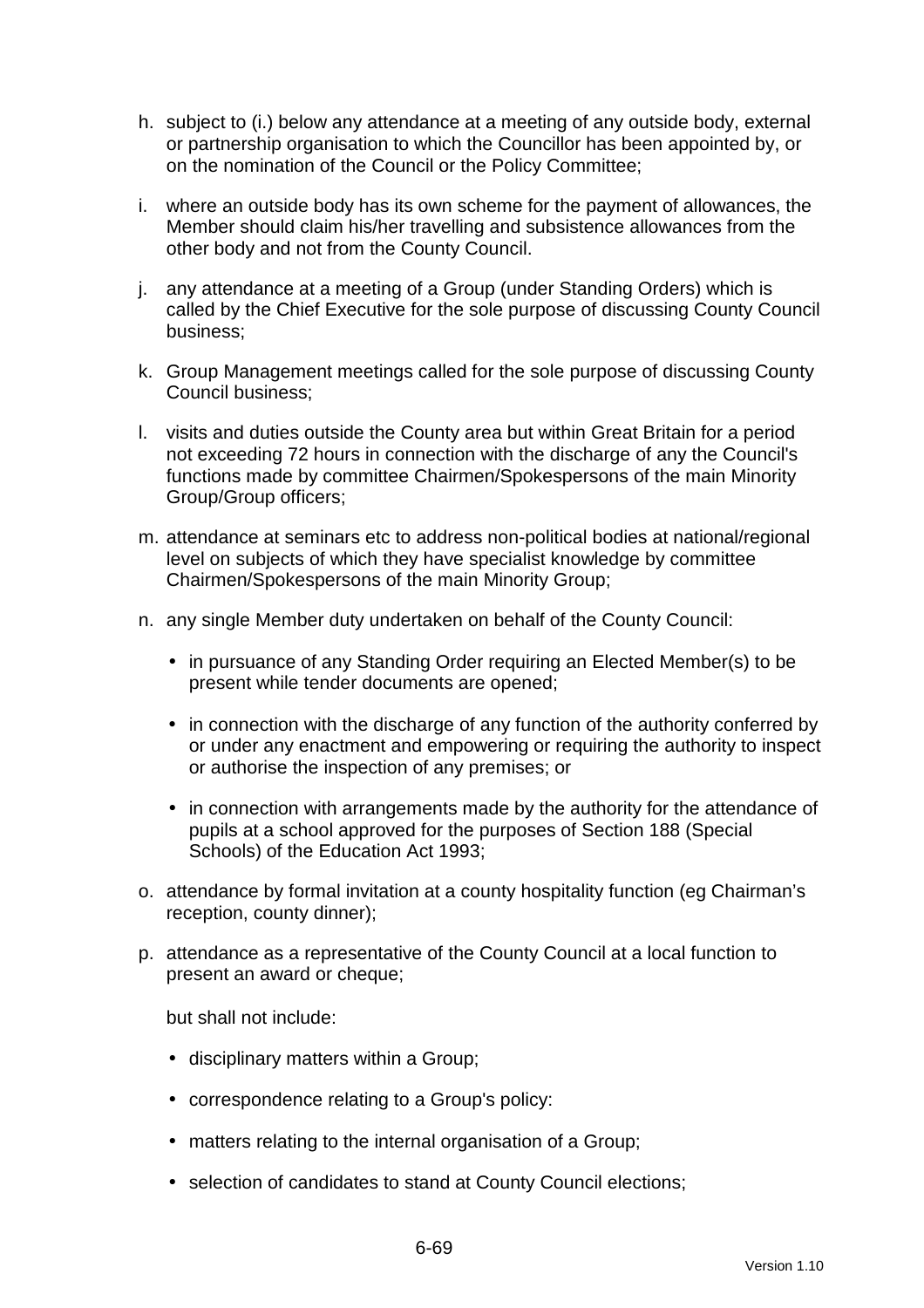- attendance at a Governing Body meeting of a school or college;
- taking up a constituent's grievance with anybody other than the County Council (eg following up a complaint against the services of a public body, private company or another council).

### **FOR STATUTORY CO-OPTEES AND OTHER CO-OPTED MEMBERS OF THE COUNCIL'S COMMITTEES AND SUB-COMMITTEES**

- 2. Approved duties for the payment of travelling and/or subsistence allowances (the latter in exceptional circumstances only such as overnight stays) are as follows:
	- a. any attendance at a meeting of committee or a sub-committee of which the claimant is a properly appointed member;
	- b. any visit arranged and approved in advance under the TRAVEL AND ACCOMMODATION POLICY in connection with the business of the bodies shown in a above (including conferences, seminars, training events, tours or inspection, rota visits).

# **FOR MEMBERS OF EDUCATION APPEALS PANELS**

3. Members of Education Appeals Panels may claim travelling in respect of meetings of Panels.

### **FOR INDEPENDENT PERSONS**

4. Independent Persons may claim travelling in respect of their duties.

### **FOREIGN TRAVEL**

- 5. Councillors and Statutory or other Co-opted Members of committees etc are normally allowed to travel abroad on County Council business only with express approval as required by the TRAVEL AND ACCOMMODATION POLICY.
- 6. All arrangements for travel and hotel accommodation will be made by Travel and Transport Services in accordance with the TRAVEL AND ACCOMMODATION POLICY.
- 7. Expenses will be reimbursed in accordance with the TRAVEL AND ACCOMMODATION POLICY.
- 8. Councillors and others are required to provide receipts of actual expenses and details of meals provided when they submit claims for reimbursement.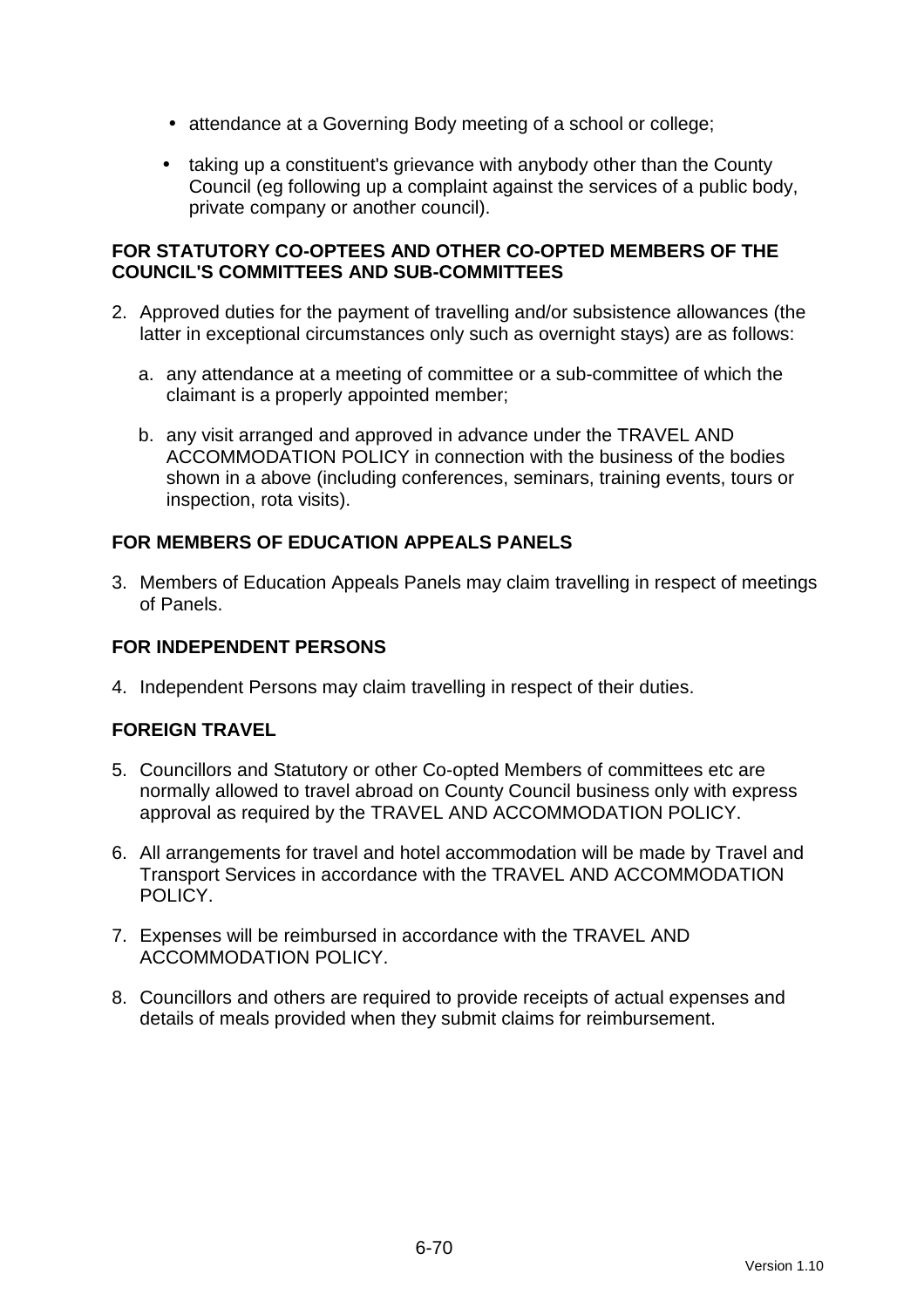### **APPENDIX**

### **ADMINISTRATIVE MATTERS**

#### **SUBMISSION OF CLAIMS**

- 1. Claims are processed through Democratic Services and paid through the payroll system.
- 2. The following deductions will be applied to late claims:
	- a. up to 3 months' delay full payment
	- b.  $3 6$  months' delay  $-50\%$  reduction
	- c. after 6 months' delay no payment made, except in exceptional circumstance where the matter would be referred to the Policy Committee for determination.

#### **INCOME TAX**

- 3. Tax will be deducted from payments of Basic Allowance and Special Responsibility Allowances. This will be at the standard rate of tax unless a Member makes arrangements with his Tax Inspector for a tax code to be allotted and notified to the County Council.
- 4. The County Council deals with:

HM Inspector of Taxes (Nottingham 1) Castle Meadow Castle Meadow Road Nottingham NG2 1AB

- 5. A return of tax deducted from allowances is made to the Inland Revenue at the end of each financial year and a P60 is provided to each councillor.
- 6. Arrangements have been made with the Inspector of Taxes (Nottingham 1) whereby Councillors on application can obtain, where appropriate, tax relief on their expenses of office. Further guidance is available from the Chief Finance **Officer**

### **SOCIAL SECURITY**

- 7. Contributions
	- a. National insurance contributions are payable on any payment of Basic Allowance and Special Responsibility Allowances provided the gross amount reaches a lower earnings limit in a certain period, unless a certificate of nonliability is produced (supplied by the Contributions Agency). The Chief Finance Officer will advise on the detailed operation of the scheme.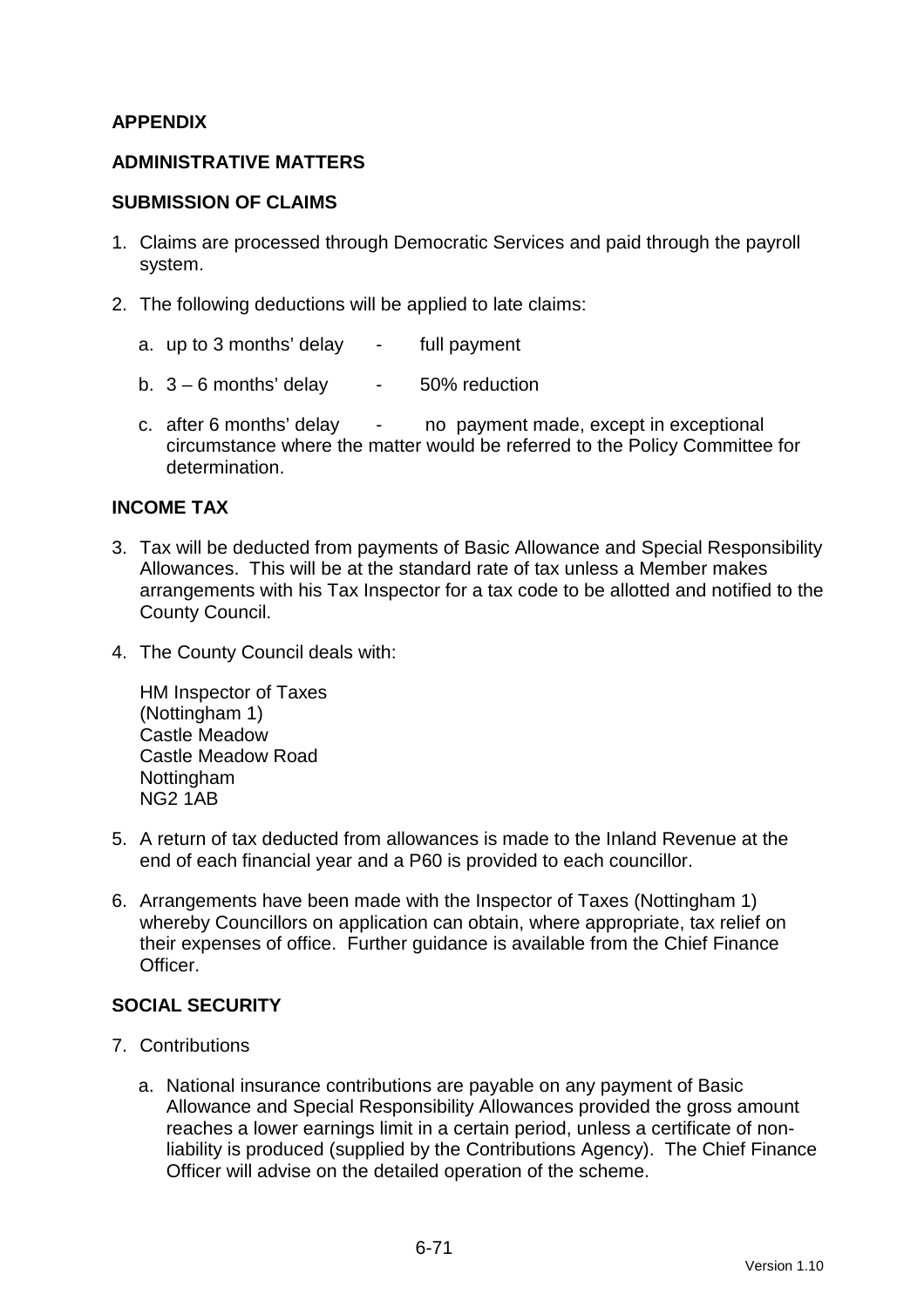### 8. Benefits

- a. The receipt of Basic and Special Responsibility Allowances affects benefits. Councillors should notify the Benefits Agency of amounts received.
- b. The contribution paid by Councillors counts toward the full range of contributory benefits.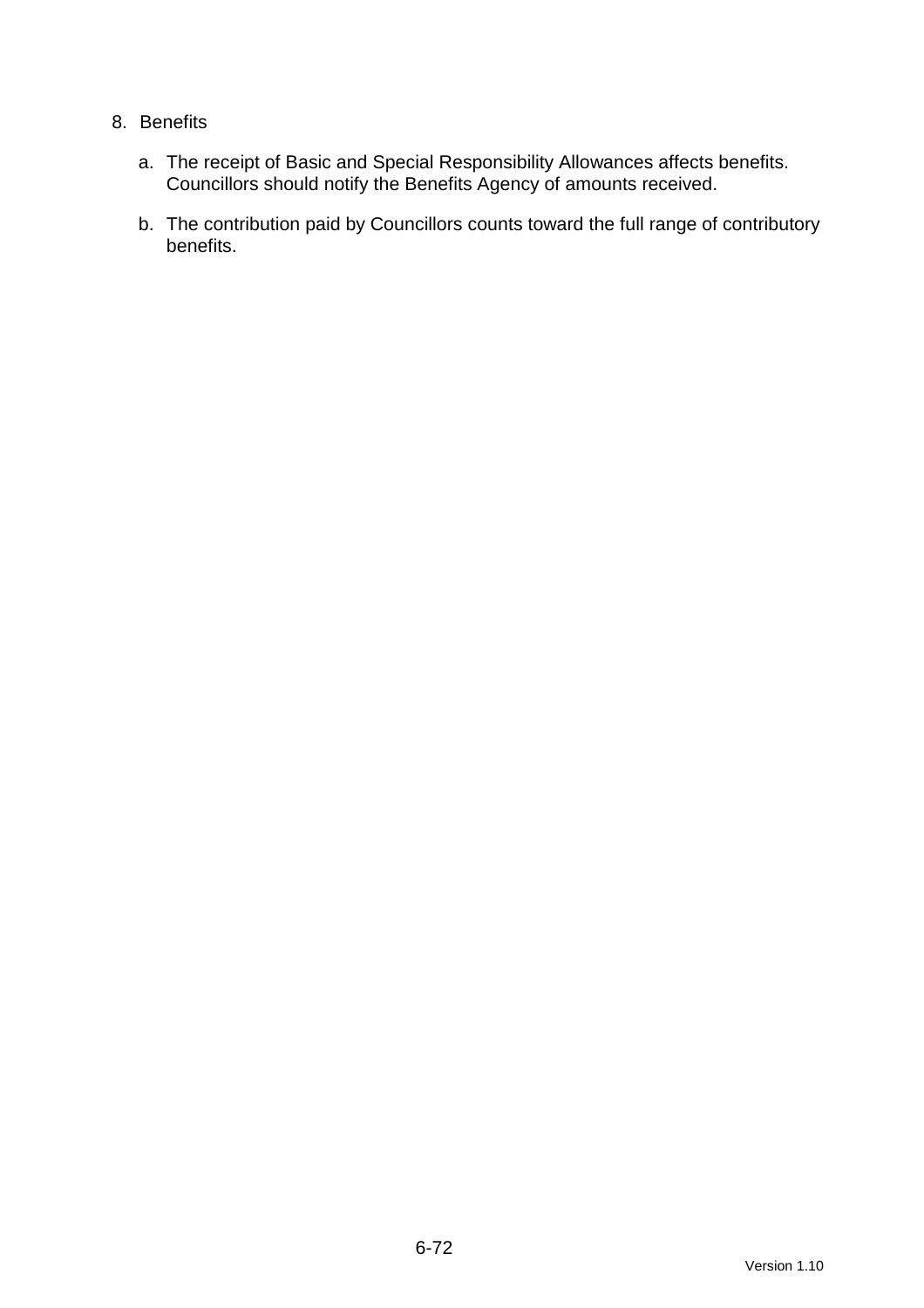# **TRAVEL AND ACCOMMODATION POLICY**

- 1. This policy (the Nottinghamshire County Council Travel Policy) covers the approval and booking arrangements for travel and accommodation required in connection with the Council's business. It does not apply to travel and accommodation required in connection with direct service delivery e.g. school, trips, service users' outings, where the relevant Departments will have their own procedures.
- 2. This policy replaces all previous policies, decisions and/or precedents relating to travel undertaken in connection with the business of the Council.
- 3. The power to amend this policy is reserved to the full Council.
- 4. The practices in this policy shall, as far as possible, reflect the contents of the County Council's Members' Allowances Scheme and the Terms and Conditions of Service for Employees (see paragraph 9 of the Financial Regulations and D7 and D10 of the Personnel Handbook).
- 5. In the event that a conflict arises between this Policy and the Members' Allowances Scheme the Monitoring Officer and the Chief Executive will mediate and determine the matter following consultation with the Leader.

### **GENERAL PRINCIPLES**

- 6. The policy is based on the following principles:
	- a. the proper conduct of business, and the overall efficiency of the Council;
	- b. transparency and accountability;
	- c. achieving Best Value in the use of the Council's resources, benefiting the community, the Council and councillors;
	- d. meeting the needs of those with disabilities and/or health problems.

### **APPROVAL PROCESSES**

- 7. The following travel may be undertaken without prior approval:
	- a. day to day travel within Nottinghamshire in connection with Nottinghamshire County Council business;
	- b. travel in connection with training and development events within the East Midlands which have been authorised in accordance with relevant policies.
- 8. All other travel must be approved in advance in accordance with the following: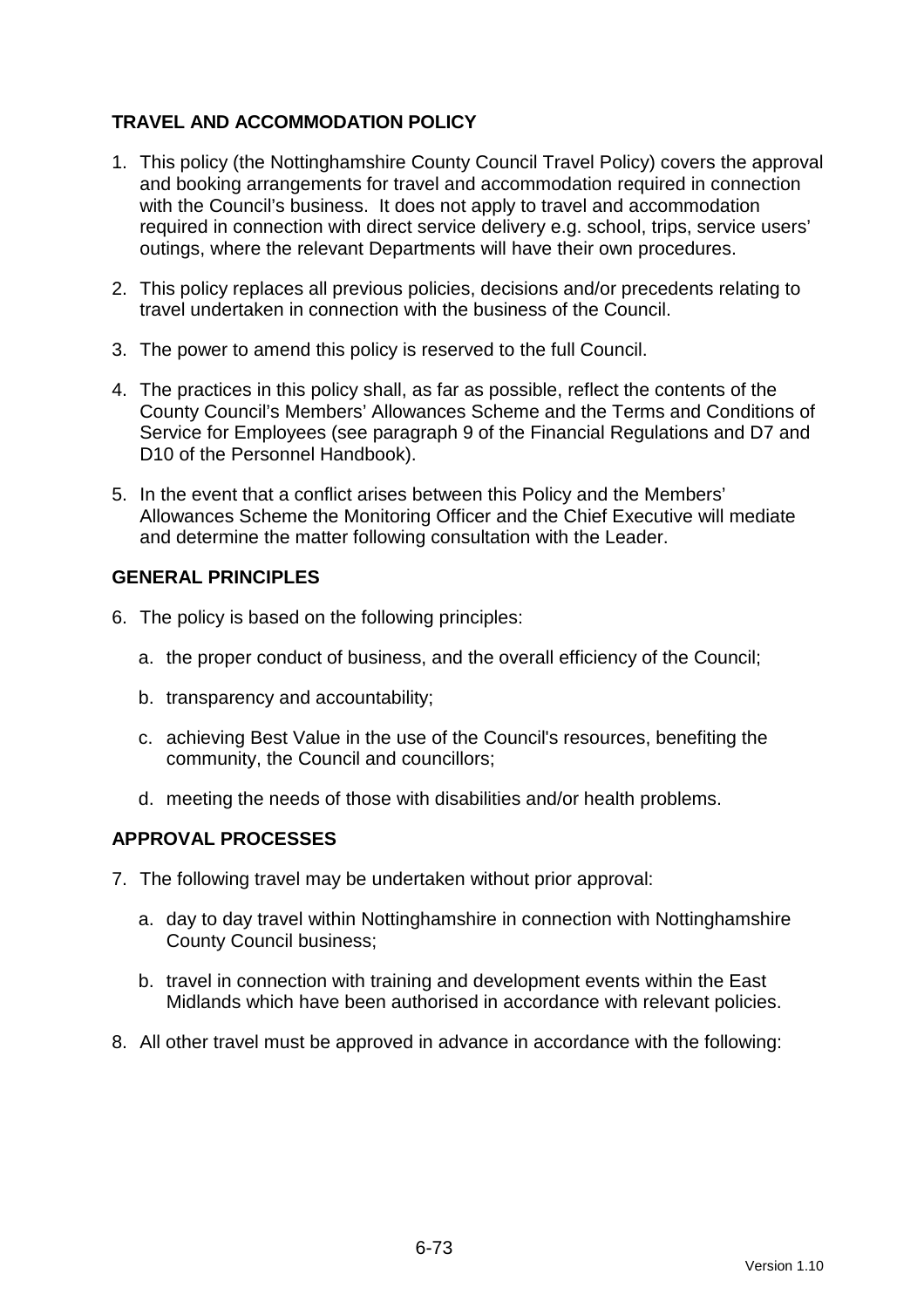| Participant                                                    | <b>Description</b>                                                                                                     | Approval required from                                                                     |
|----------------------------------------------------------------|------------------------------------------------------------------------------------------------------------------------|--------------------------------------------------------------------------------------------|
| <b>Councillors, Statutory</b><br>and other co-opted<br>members | All travel within mainland<br>(a)<br>UK not described in<br>Schedule 2 of the<br><b>Members' Allowances</b><br>Scheme. | <b>Policy Committee</b>                                                                    |
|                                                                | Outside the UK<br>(b)                                                                                                  | <b>Policy Committee</b>                                                                    |
| <b>Officers</b>                                                | Within the UK<br>(a)                                                                                                   | Relevant chief or other<br>officer in accordance with<br>departmental procedures           |
|                                                                | Outside the UK<br>(b)                                                                                                  | <b>Relevant Corporate Director</b><br>with a quarterly report to the<br>relevant committee |

9. The County Council recognises that, in cases of genuine urgency, it may not be possible to obtain formal approval from the relevant committee prior to the expected date of travel. In these cases, the Urgency Procedure (Part Five of the Constitution) should be used.

# **BOOKING ARRANGEMENTS**

- 10. With the exception of travel by private car in connection with the day to day business of the Council, all arrangements and/or bookings for travel and accommodation approved under this policy must be made by Transport and Travel Services in the Environment and Resource Department.
- 11. Provisional bookings will not be made unless approval has been given in accordance with paragraph 73 of this policy.

# **METHOD OF TRAVEL**

12. At all times, the chosen method of travel must be the most cost-effective method, taking into account the value of time saved, anticipated subsistence and other expenses and any other relevant matters.

# **TRAVEL WITHIN THE UK (MAINLAND)**

- 13. Public transport should normally be used, unless the use of private/self-drive hire/civic cars is proved to be the most cost effective option, taking into account mileage charges, anticipated subsistence, other expenses and any other relevant consideration including but not limited to those at paragraph 74
- 14. The use of private cars to attend events out of the County area must be determined in relation to the following criteria:
	- a. cost in comparison to other options;
	- b. availability of public transport;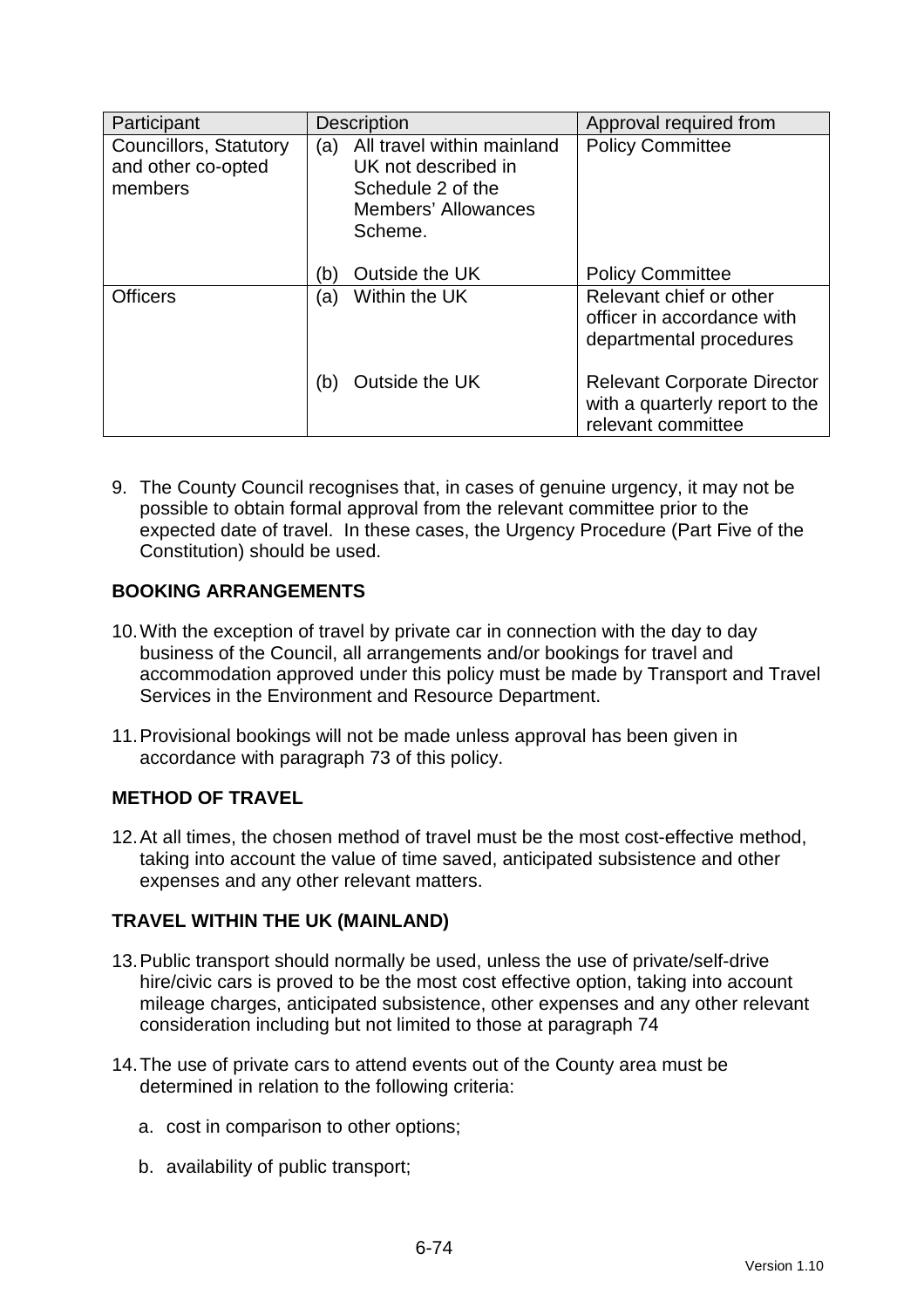- c. business requirements;
- d. disability or health considerations.
- 15. Other options which must be considered prior to approving the use of private cars are:
	- a. car sharing;
	- b. use of hire cars/pool cars;
	- c. use of civic cars.
- 16. Any travel by train within mainland UK will usually be standard class fare unless travel by other classes of ticket is cheaper overall.
- 17. Any councillor or officer requesting first class rail travel must give reasons which shall be recorded in the register referred to the section below.
- 18. Councillors are encouraged to purchase appropriate railcards if eligible, in which case the Council will reimburse two-thirds of the cost. Councillors should advise Transport and Travel Services that they have a railcard at the time of booking, to ensure that a reduced price ticket is obtained.
- 19. Air travel within mainland UK will be permitted only where the cost/convenience brings benefits to the Council.

#### **TRAVEL TO NORTHERN IRELAND/REPUBLIC OF IRELAND/OUTSIDE THE UK**

- 20. Where available, and subject as follows, economy class should be used for all air, sea or land (i.e. rail) travel where this the most cost effective.
- 21. The County Council recognises that there will be occasions where it is not appropriate to use economy class i.e. where there are health or disability issues to be considered. In these cases, a higher class of travel may be permitted, wherever possible, subject to prior approval being by Policy Committee.

### **ACCOMMODATION**

- 22. Mid-range hotels of good standard with appropriate business facilities will be chosen within safe and reasonable access to where the business of the visit is to take place.
- 23. For conferences, the added value of all-inclusive packages will be evaluated against making separate hotel arrangements.

## **SUBSISTENCE AND OTHER EXPENSES**

#### **WITHIN THE UK (INCLUDING NORTHERN IRELAND)**

24. All costs of the approved method of travel will be paid by the County Council.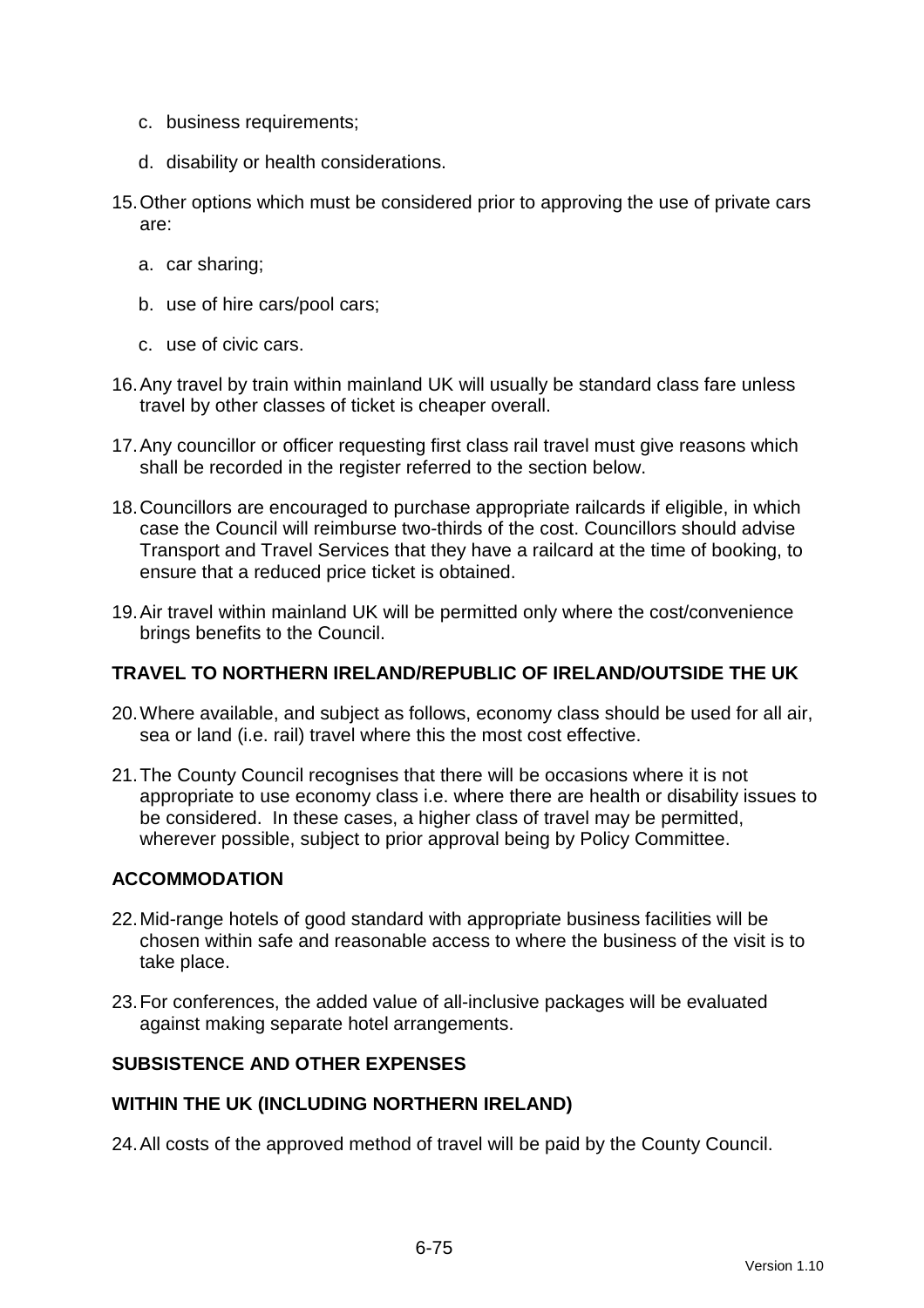- 25. Subsistence allowances may be claimed in exceptional circumstances. They will be the same for councillors, Statutory Co-optees, other co-opted Members and officers. Details of the amounts which may be claimed are in the Members' Allowances Scheme.
- 26. Claims should be made on the forms provided as follows:
	- a. officers from their Department;
	- b. councillors and others covered by the Members' Allowances Scheme from Democratic Services.
- 27. Receipts should be obtained for all expenditure incurred.

#### **OUTSIDE THE UK**

- 28. Accommodation will be booked and paid for by Transport and Travel Services in the Environment and Resource Department on behalf of the County Council.
- 29. Subsistence allowance may be claimed for actual reasonable expenses incurred on meals, beverages, transport within the foreign country, laundry, 'phone calls etc.
	- a. The current maximum amount for subsistence per 24 hours for countries within the European Union is £75.00 (plus £10 per day for unreceipted out of pocket expenses).
	- b. For travel to other destinations, Transport and Travel Services will calculate a maximum amount for subsistence per 24 hours. That amount will be notified to relevant committee when approval is sought for the travel to be undertaken.
- 30. The above rates assume that all meals (excluding breakfast) will have to be paid for from the subsistence allowance. If meals are provided as part of the visit and at no personal cost to the Council's representative(s) the daily allowance will be reduced by 20% for each meal provided.
- 31. Receipts must be obtained wherever practicable for all claimable expenditure. Where this is not possible, a written statement will be required from the person claiming allowances.

#### **ADMINISTRATION OF THE POLICY**

- 32. All travel tickets and/or accommodation required under this policy must be booked through Transport and Travel Services in the Environment and Resource Department.
- 33. Before any bookings are made, Transport and Travel Services will require written confirmation of approval. Where the cost is to be met by a Department, the appropriate budget code(s) for the expenditure will also be required.
- 34. Subject to normal formalities, Transport and Travel Services can arrange advances of cash, foreign currency and travellers' cheques. Any unspent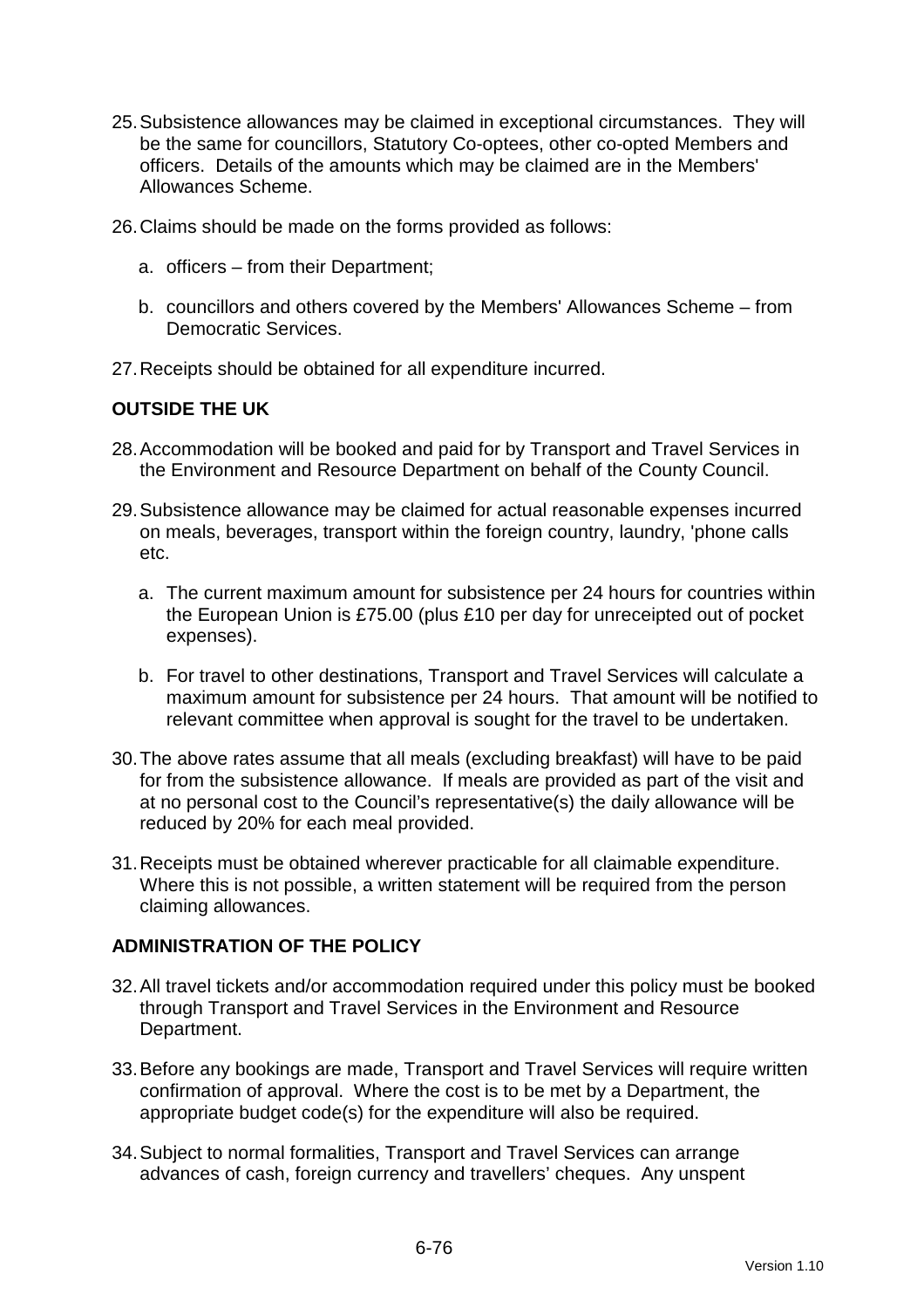cash/currency or travellers cheques must be returned to Transport and Travel Services within one month of return from the visit.

- 35. All claim forms, together with receipts and details of expenses incurred must be submitted within one month of return from the visit.
- 36. County Council credit cards must only be used for claimable expenses incurred in carrying out the County Council's business and all receipts/vouchers in respect of any expenditure met in this way must be passed to Financial Services within one month of return from the visit.
- 37. Where the Council's representative wishes, for personal reasons, to extend their stay at the destination to which they have travelled, this is permitted on the strict understanding that no additional cost falls to be met by the Council and that all expenses in connection with the extension of stay are reimbursed before the date of outward travel.
- 38. Where the Council's representative is accompanied by a partner, the Council must be reimbursed for all expenses to be incurred in respect of travel arrangements made by Transport and Travel Services in respect of the partner before the date of outward travel.

## **RECORD KEEPING**

- 39. Transport and Travel Services will maintain a public register of the following information in respect of each item or travel undertaken under this policy:
	- a. name of traveller/participant;
	- b. purpose of travel/visit;
	- c. dates of travel;
	- d. destination;
	- e. method/class/cost of travel and/or accommodation;
	- f. cost of insurance;
	- g. amount(s) of allowances paid;
	- h. details of the date approval was given and the identity of the decision maker (including details of specific additional approvals from time given in respect of, for instance, travel by other than standard class);
	- i. the date on which the Council's representative(s) submitted a report on the outcome/value of the visit, where appropriate.
- 40. The register shall be available for public inspection and shall be published on the Council's website.
- 41. Annual reports shall be made which shall give: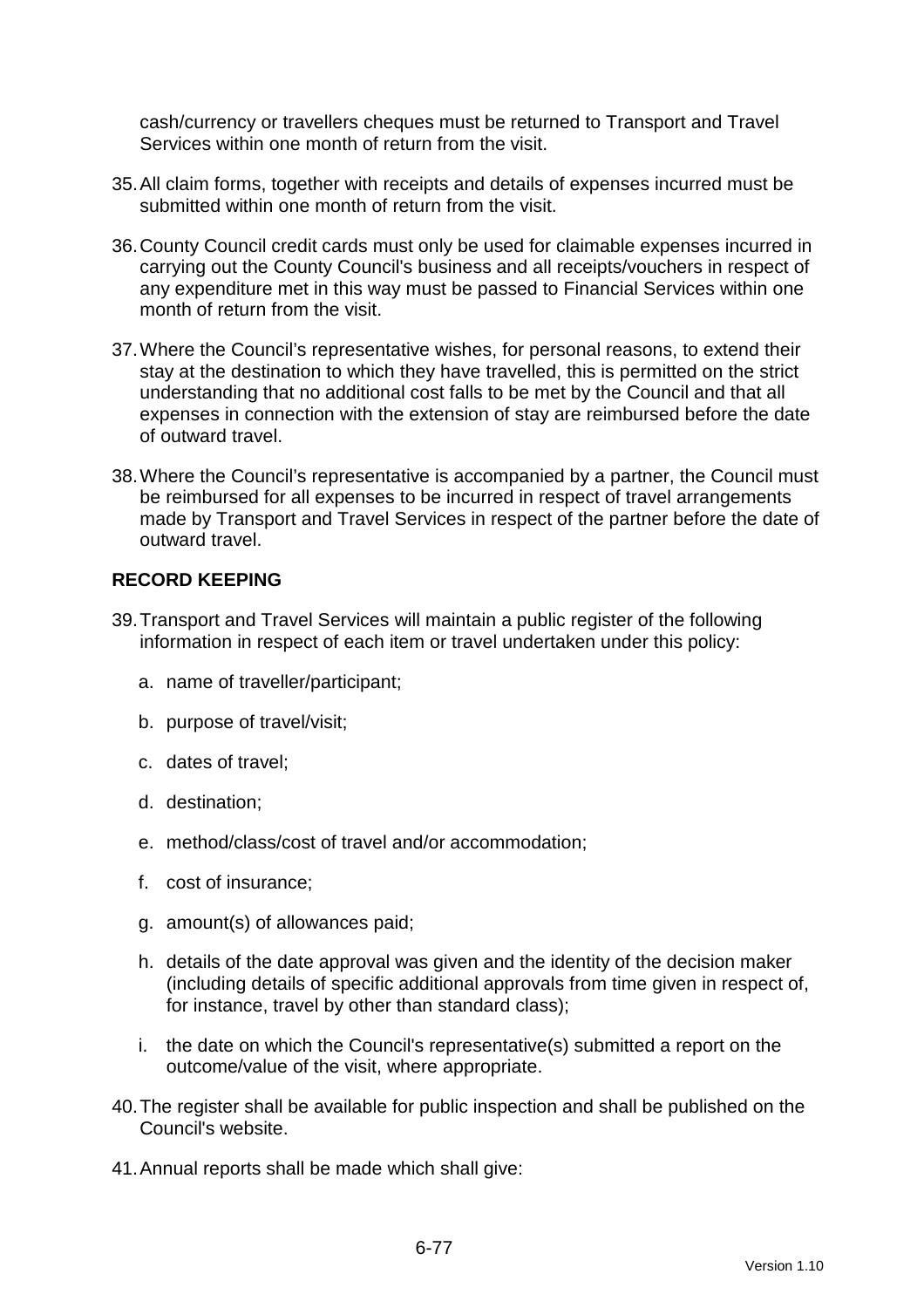- a. details of the totality of travel undertaken under this policy;
- b. information as to occasions upon which other than standard/economy class travel or its equivalent has been used.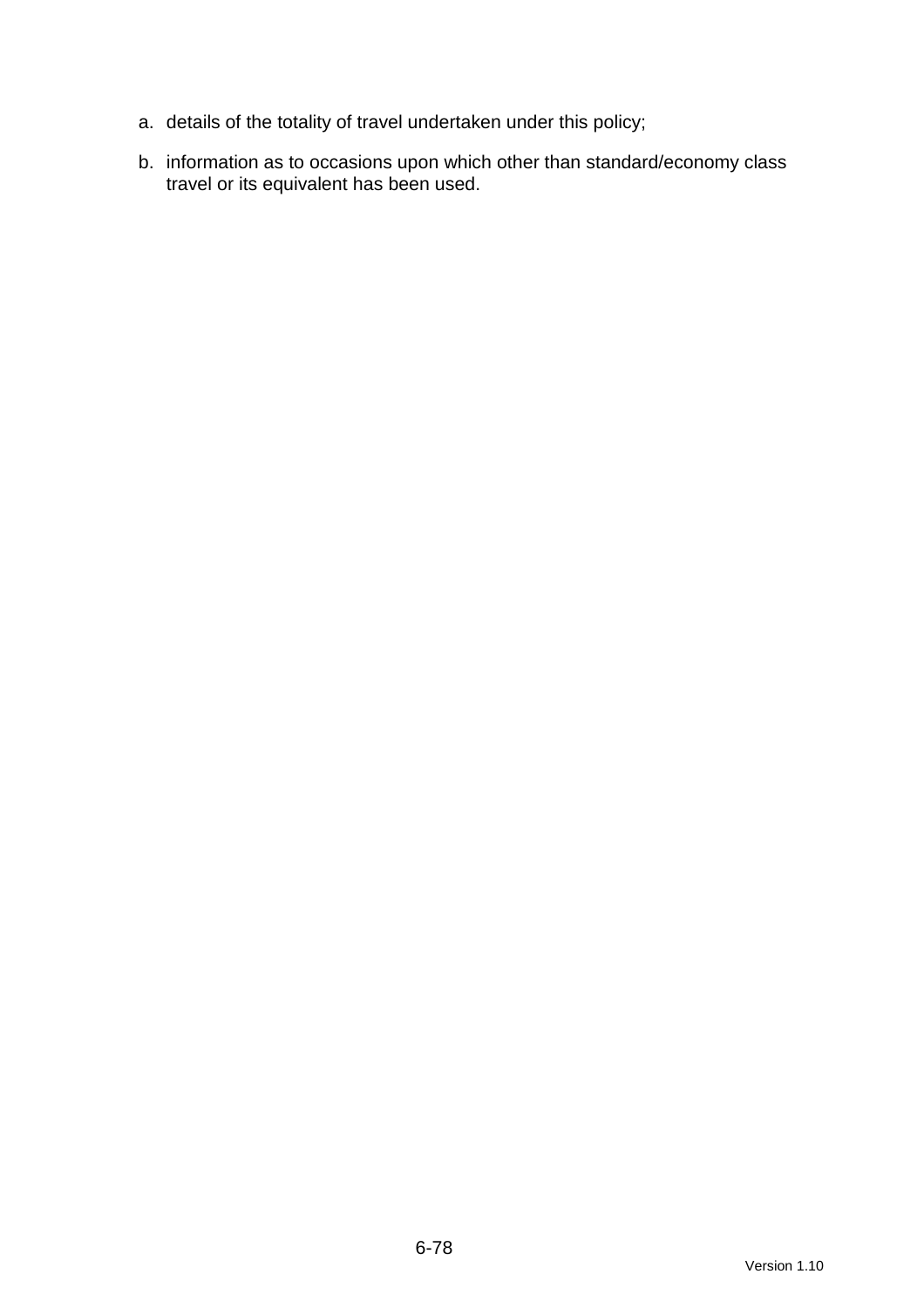#### **PART B – CODES OF CONDUCT AND GUIDANCE FOR COUNCILLORS AND OFFICERS**

### **CODE OF CONDUCT FOR COUNCILLORS AND CO-OPTED MEMBERS**

### **INTRODUCTION**

- 1. The public is entitled to expect the highest standards of conduct from all Councillors and co-opted members of the County Council.
- 2. The Code sets out the standards of service that are expected from Councillors and co-opted members of the Council. In particular, Councillors and co-opted members should act in an open and transparent manner and should not do anything which would prejudice the reputation of the Council.
- 3. It is important Councillors and co-opted members understand their position as regards standards of conduct, and if in any doubt should seek guidance. This is because in some circumstances a breach of the Code could be a criminal offence and because any person could make a complaint to the Council if they believe a Councillor or co-opted member has breached the Code.
- 4. This Code is adopted in accordance with Section 27(2) of the Localism Act 2011.

### **UNDERLYING PRINCIPLES**

5. As a Councillor or co-opted member of the Council you must have regard to the following principles – selflessness, integrity, objectivity, accountability, openness, honesty and leadership.

## **GENERAL CONDUCT**

- 6. Accordingly, when acting in your capacity as a Councillor or co-opted member:
	- a. You must act solely in the public interest and should never improperly confer an advantage or disadvantage on any person or act to gain financial or other material benefits for yourself, your family, a friend or close associate;
	- b. You must not place yourself under a financial or other obligation to outside individuals or organisations that might seek to influence you in the performance of your official duties;
	- c. When carrying out your public duties you must make all choices, such as making public appointments, awarding contracts or recommending individuals for rewards or benefits, on merit;
	- d. You are accountable for your decisions to the public and you must cooperate fully with whatever scrutiny is appropriate to your office;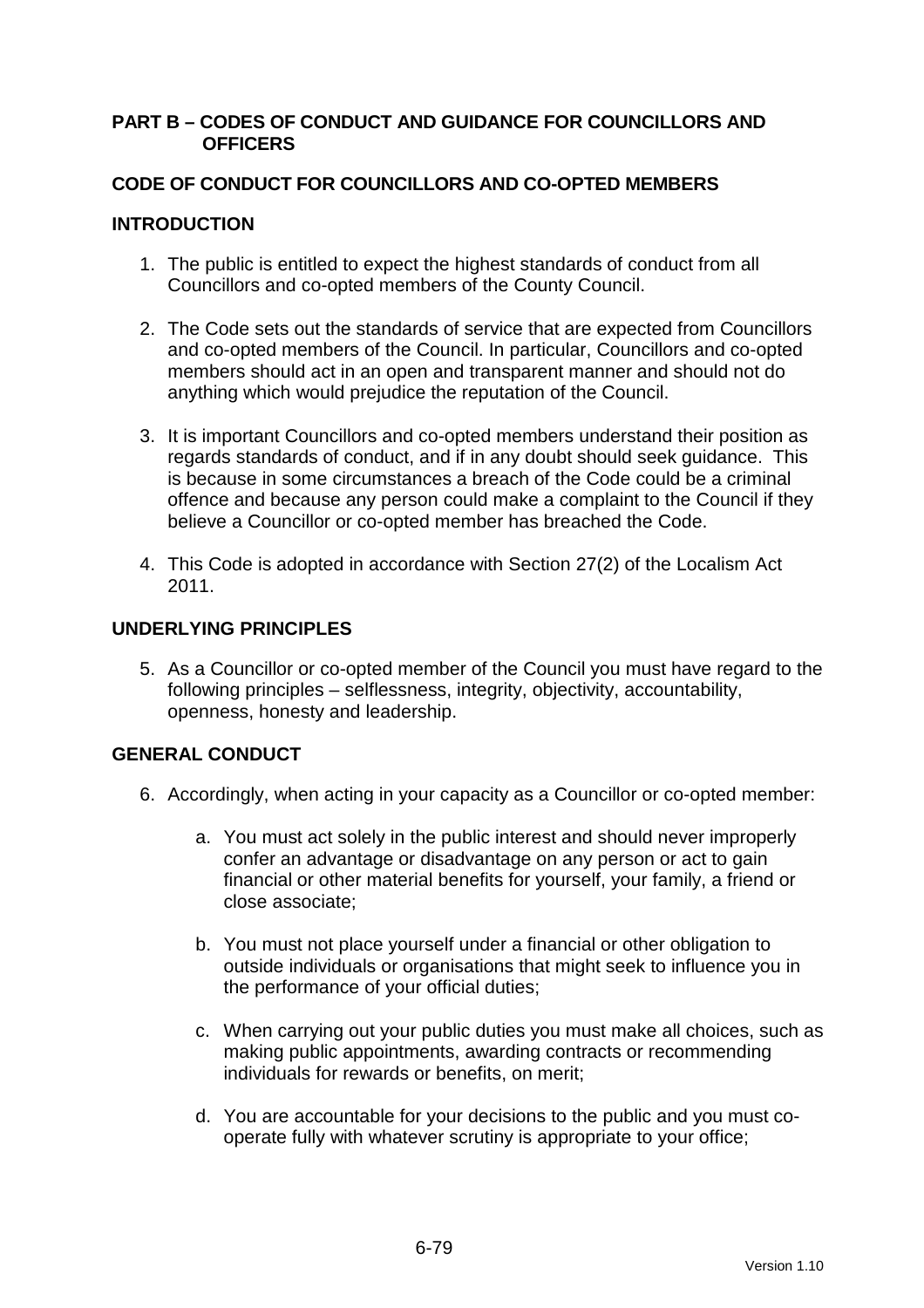- e. You must be as open as possible about your decisions and actions and the decisions and actions of the Council and should be prepared to give reasons for those decisions and actions;
- f. You must declare any private interests, both pecuniary and nonpecuniary, that relate to your public duties and must take steps to resolve any conflicts arising in a way that protects the public interest, including registering and declaring interests in a manner conforming with the procedures set out in the box below;
- g. You must, when using or authorising the use by others of the resources of the Council, ensure that such resources are not used improperly for political purposes (including party political purposes) and you must have regard to any applicable Local Authority Code of Publicity made under the Local Government Act 1986;
- h. You must promote and support high standards of conduct when serving in your public post, in particular as characterised by the above requirements, by leadership and example

### **REGISTERING AND DECLARING PECUNIARY AND NON-PECUNIARY INTERESTS**

- 7. You must, within 28 days of taking office as a Councillor or co-opted member, notify the Council's Monitoring Officer of any Disclosable Pecuniary Interest (we have set out the definition of a Disclosable Pecuniary Interest in the Appendix to this Code), where the pecuniary interest is yours, or that of your spouse, civil partner, or a person you are cohabiting with.
- 8. You must declare any Disclosable Pecuniary Interests and private interests, both pecuniary and non-pecuniary, to any meeting of the Council at which you are present and have an interest in any matter being considered.
- 9. If the interest being declared is a "sensitive interest" you only have to disclose the fact you have an interest but do not need to disclose the nature of the interest.
- 10. Following any disclosure of a Disclosable Pecuniary Interest not on the Council's register, you must notify the Monitoring Officer of the interest within 28 days of the date of disclosure.
- 11. Unless dispensation has been granted, you may not participate in any discussion of, vote on, or discharge any function related to any matter in which you have a Disclosable Pecuniary Interest.
- 12. Additionally, you are required to leave the room in which the meeting is being held whilst the matter is under consideration in accordance with the Council and Committee procedure rules, paragraphs 17 and 12 respectively.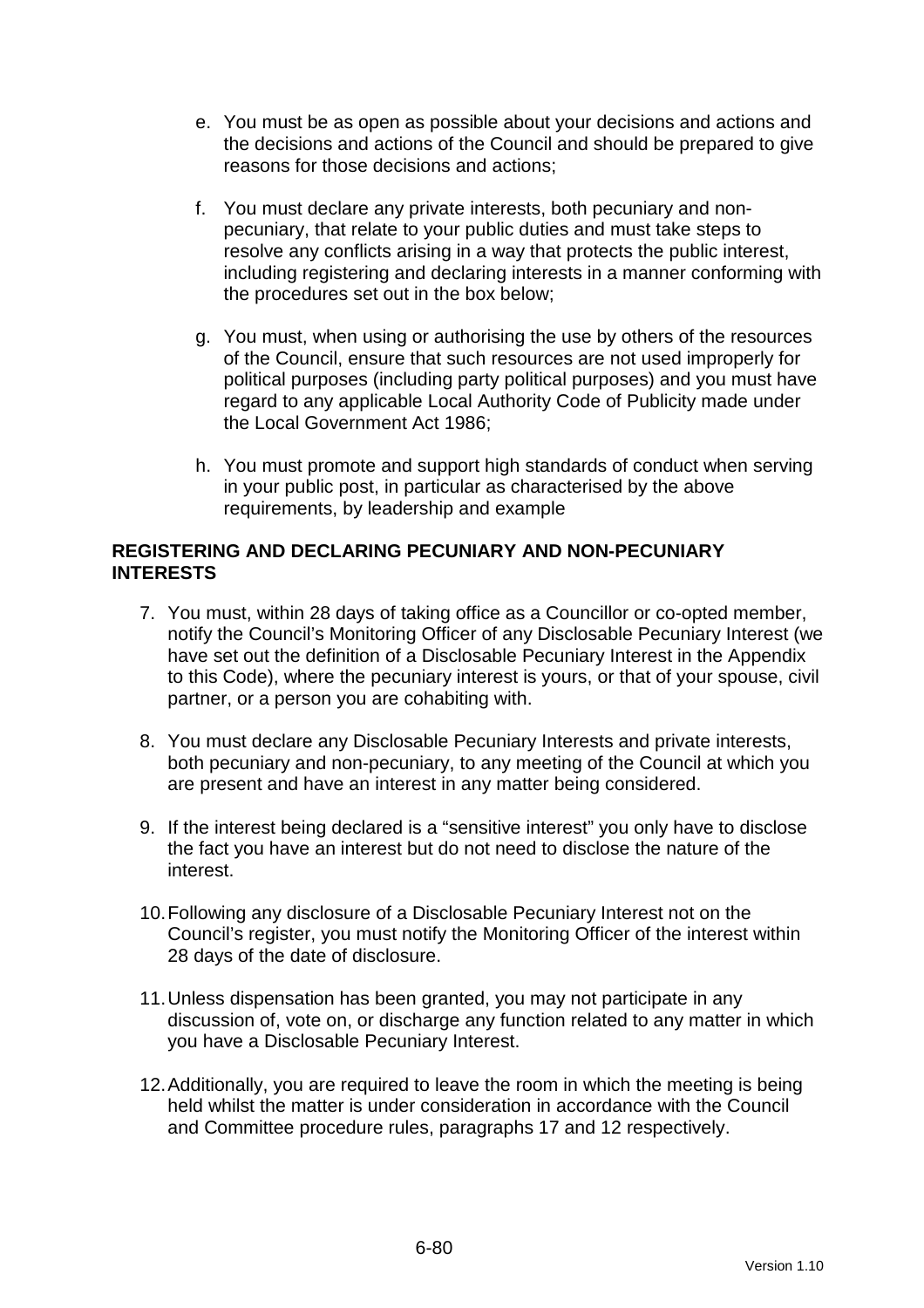## **SENSITIVE INTEREST**

- 13. Where you are concerned that the disclosure of an interest would lead to you or a person connected with you being subject to violence or intimidation, you may request the Monitoring Officer to agree that the interest is a "sensitive interest".
- 14. If the Monitoring Officer agrees, then you merely have to disclose the existence of the interest rather than the detail of it, at a meeting, and the Monitoring Officer can exclude the detail of the interest from the Council's publicly available version of the register.
- 15. You must, within 28 days of becoming aware of any change of circumstances which means that information excluded is no longer a "sensitive interest", notify the Council's Monitoring Officer in writing.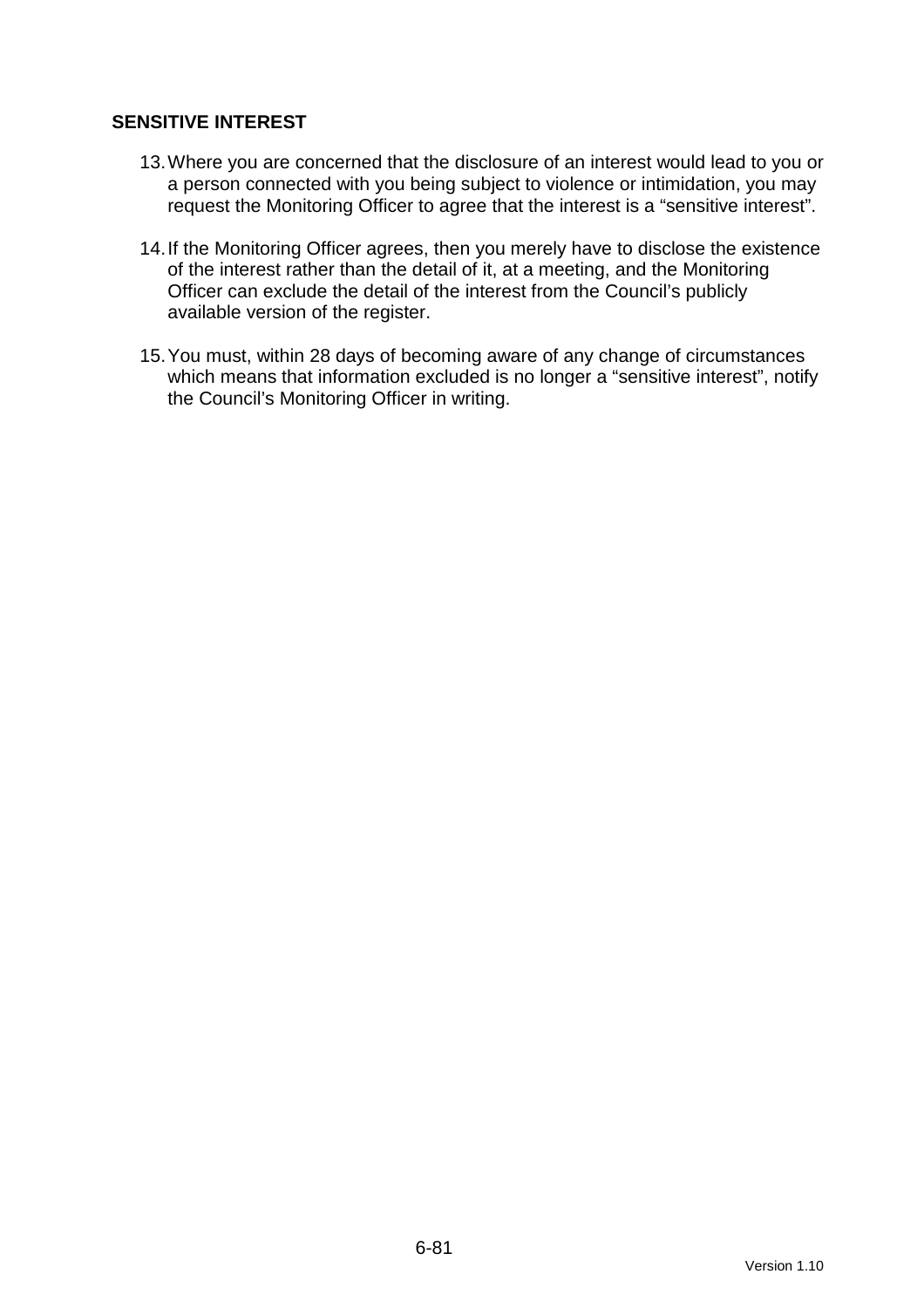# **APPENDIX**

## **DISCLOSABLE PECUNIARY INTERESTS**

| <b>Interest</b>                                      | <b>Prescribed description</b>                                                                                                                                                                                                                                                                                                                                                                               |
|------------------------------------------------------|-------------------------------------------------------------------------------------------------------------------------------------------------------------------------------------------------------------------------------------------------------------------------------------------------------------------------------------------------------------------------------------------------------------|
| Employment, office, trade, profession or<br>vocation | employment, office,<br>trade,<br>Any<br>profession or vocation carried on for<br>profit or gain.                                                                                                                                                                                                                                                                                                            |
| Sponsorship                                          | Any payment or provision of any other<br>financial benefit (other than from the<br>Council) made or provided within the<br>previous 12 months (up to and including<br>the date of notification of the interest) in<br>respect of any expenses incurred by you<br>carrying out duties as a member, or<br>towards your election expenses.                                                                     |
|                                                      | This includes any payment or financial<br>benefit from a trade union within the<br>meaning of the Trade Union and Labour<br>Relations (Consolidation) Act 1992.                                                                                                                                                                                                                                             |
| Contracts                                            | Any contract which is made between<br>you, your spouse or civil partner or<br>person with whom you are living as a<br>spouse or civil partner (or a body in<br>which you or they have a beneficial<br>interest) and the Council<br>(a) under which goods or services are<br>to be provided or works are to be<br>executed; and<br>(b) which<br>fully<br>has<br>been<br>not<br>discharged                    |
| Land                                                 | Any beneficial interest in land which is<br>within the Council's area.<br>For this purpose "land" includes an<br>easement, servitude, interest or right in<br>or over land which does not carry with it<br>a right for you, your spouse, civil partner<br>or person with whom you are living as a<br>spouse or civil partner (alone or jointly<br>with another) to occupy the land or to<br>receive income. |
| Licences                                             | Any licence (alone or jointly with others)<br>to occupy land in the Council's area for a<br>month or longer.                                                                                                                                                                                                                                                                                                |
| Corporate tenancies                                  | Any tenancy where (to your knowledge)<br>(a) the landlord is the Council; and                                                                                                                                                                                                                                                                                                                               |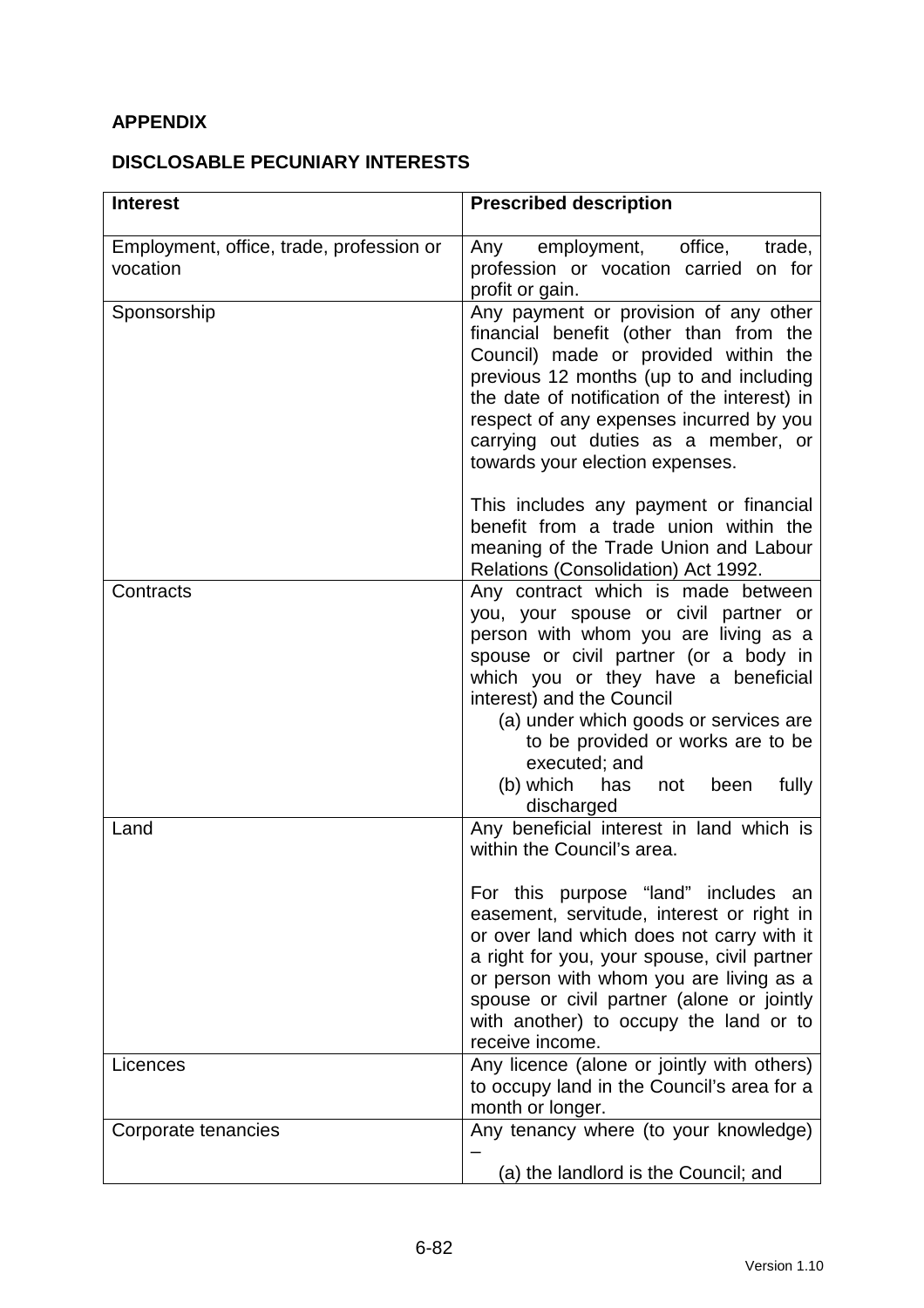| <b>Securities</b> | (b) the tenant is a body in which you,<br>your spouse or civil partner or a<br>person you are living with as a<br>spouse or civil partner has a<br>beneficial interest<br>Any beneficial interest in securities of a<br>body where -                                                                                                                                       |
|-------------------|----------------------------------------------------------------------------------------------------------------------------------------------------------------------------------------------------------------------------------------------------------------------------------------------------------------------------------------------------------------------------|
|                   | (a) that body (to your knowledge) has<br>a place of business or land in the<br>Council's area; and                                                                                                                                                                                                                                                                         |
|                   | (b) either $-$                                                                                                                                                                                                                                                                                                                                                             |
|                   | i.<br>The total nominal value of the<br>securities exceeds £25,000 or<br>one hundredth of the total<br>issued share capital of that<br>body; or                                                                                                                                                                                                                            |
|                   | ii.<br>If the share capital of that body<br>is of more than one class, the<br>nominal value<br>of the<br>total<br>shares of any one class in<br>which you, your spouse or civil<br>partner or person with whom<br>you are living as a spouse or<br>civil partner has a beneficial<br>interest exceeds one hundredth<br>of the total issued share capital<br>of that class. |
|                   | For this purpose, "securities"<br>means<br>shares, debentures, debenture stock,<br>loan stock, bonds, units of a collective<br>investment scheme within the meaning of<br>the Financial Services and Markets Act<br>2000<br>and other securities of<br>any<br>description, other than money deposited<br>with a building society.                                          |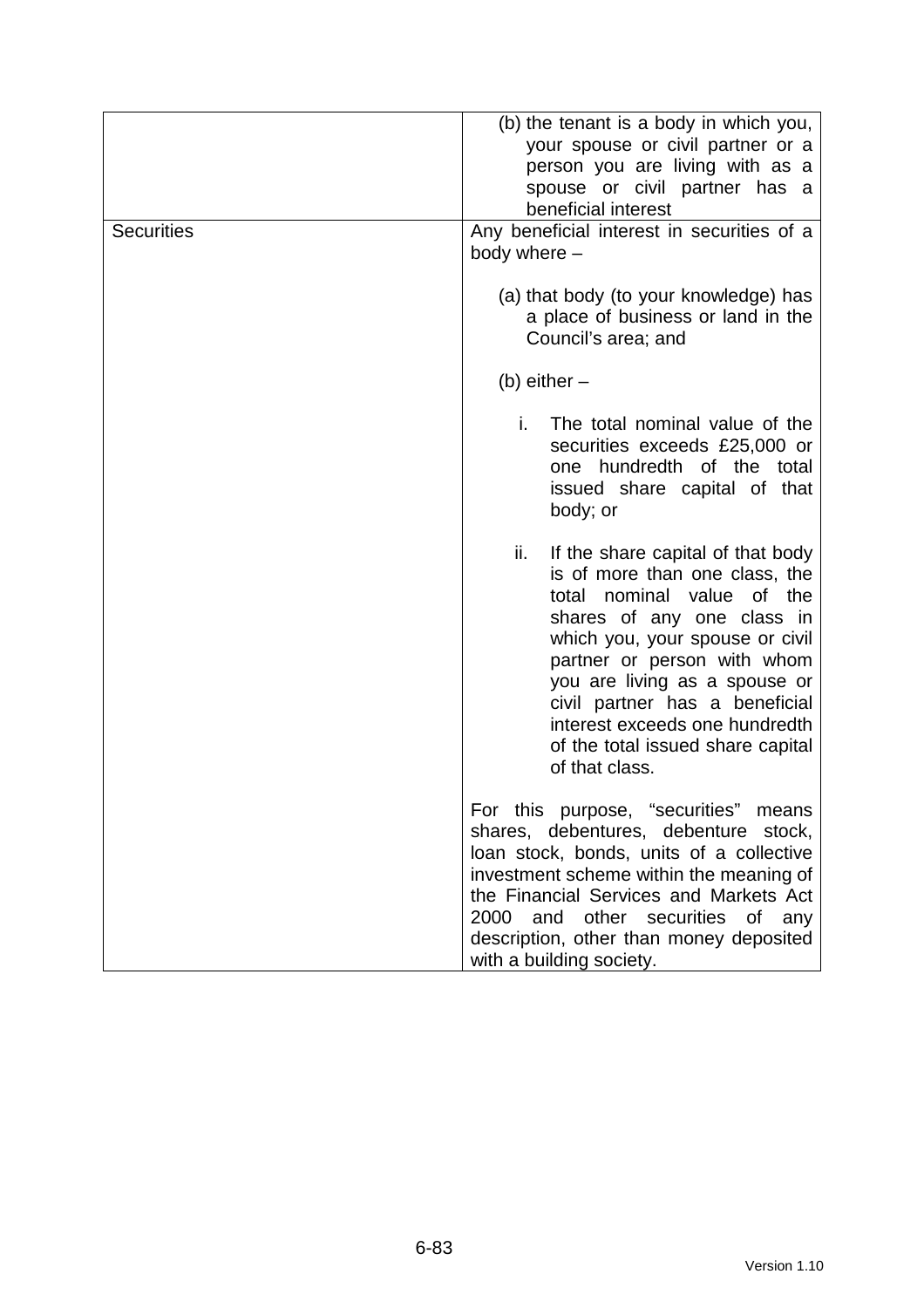## **OFFICER CODE OF CONDUCT**

#### **INTRODUCTION**

- 1. The public is entitled to expect the highest standards of conduct from all officers of the County Council.
- 2. The Code sets out the standards of service that are expected from officers of the Council. In particular, officers should act in an open and transparent manner and should not do anything which would prejudice the reputation of the Council.
- 3. The Code should be read and operated in conjunction with the Council's Constitution and the Personnel Handbook. It is important officers understand their position as regards standards of conduct, and if in any doubt should seek guidance.

### **UNDERLYING PRINCIPLES**

- 4. All officers of the Council must at all times observe this Code. Failure to comply with the Code and the standards of service expected could result in disciplinary action.
- 5. All officers must act within the law whilst undertaking their official duties. Where an officer is a member of a professional body, the officer must also comply with any standards of conduct which are set by that body.
- 6. Officers are expected to:
	- a. Provide the highest possible standard of service to the public. Where officers are aware of any contraventions of this Code, illegality, misconduct or breach of procedure they should notify their line manager;
	- b. Provide appropriate advice to Councillors and other officers with impartiality.
- 7. Officers must consult the Monitoring Officer and the Chief Finance Officer if they have doubts about the legality of a decision, or suspect maladministration or financial impropriety.
- 8. The Code does not seek to address every possible circumstance, and simply because a particular action may not be addressed within the Code, this does not condone that action by omission.

#### **PERSONAL INTERESTS**

- 9. Officers must declare to their Corporate Director any financial interests or non-financial interests which could or could be perceived to conflict with their role with the Council.
- 10. A record of any such interests will be maintained by the relevant Corporate **Director**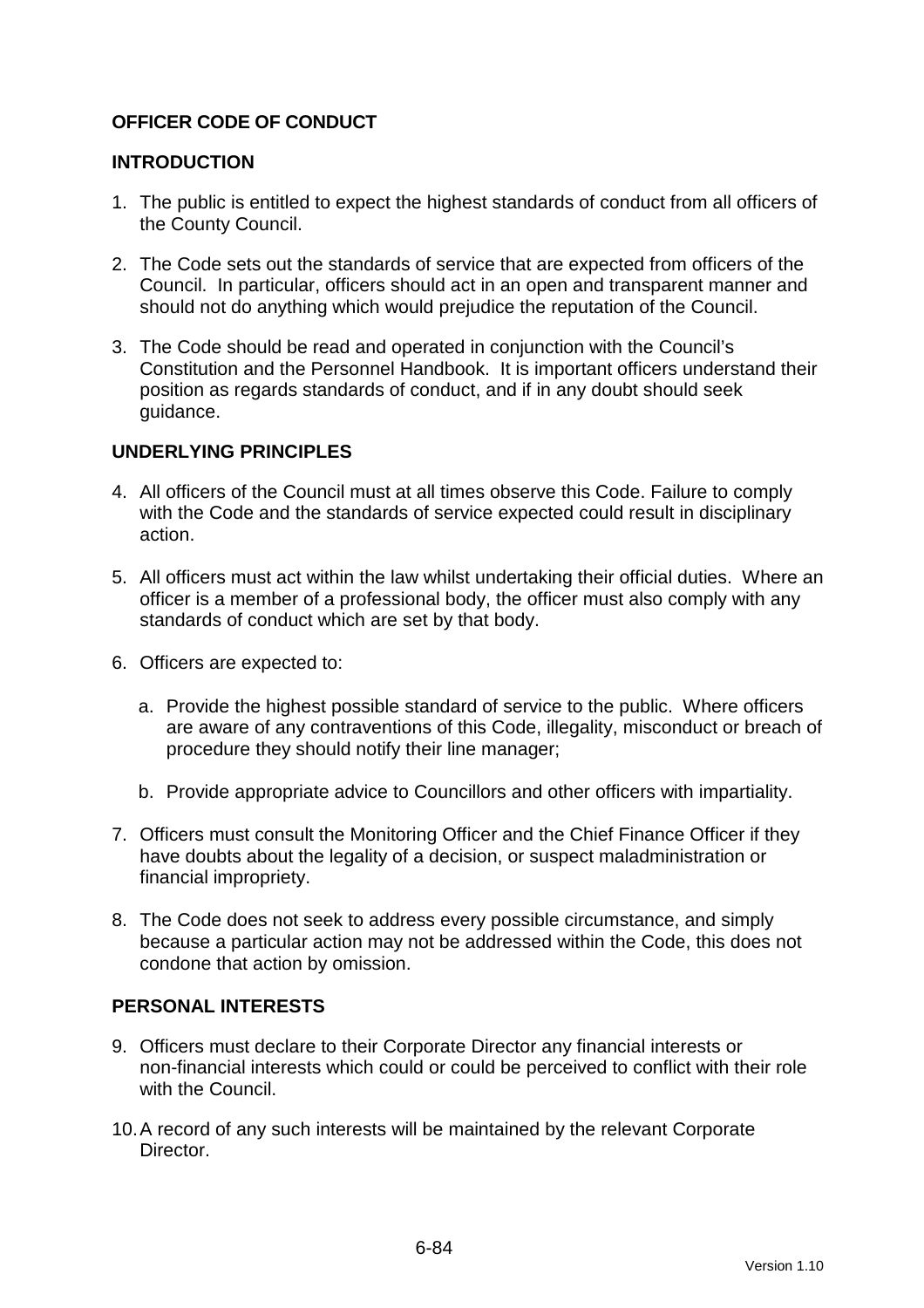- 11. Officers who have a direct or indirect financial interest in any contract must ensure that their Corporate Director is aware and should have no involvement with the award of or management of that contract.
- 12. If an officer is not sure about whether they have an interest, they should seek advice from the Monitoring Officer.

## **BRIBERY AND CORRUPTION**

- 13. Officers must be aware that it is a serious criminal offence for them to receive or give any gift, loan, fee, reward or advantage for doing or not doing anything or showing favour or disfavour to any person in their official capacity as a result of any such gift, etc.
- 14. It should be stressed that this covers all aspects of an officer's responsibilities. For example, showing favouritism to a client in the provision of a service in return for a favour or gift would be corrupt. As would awarding a contract to a contractor as a direct result of receiving a gift.
- 15. In particular:
	- a. Officers should not accept a gift or hospitality from a contractor or other person outside the Council if they know or suspect that it is offered or provided with the expectation that a commercial or contractual advantage will be provided in return;
	- b. Officers should not accept a payment from a contractor or other person outside the Council if they know or suspect that it is offered or provided with the expectation that they will obtain a commercial or contractual advantage in return;
	- c. Officers should not give, promise to give, or offer a payment, gift or hospitality with the expectation or hope that a commercial or contractual advantage will be received, or to reward a commercial or contractual advantage already given.

## **WHAT TO DO IF YOU ARE OFFERED A GIFT**

- 16. It is reasonable to accept a modest gift of a promotional character given to a wide range of people, and not uniquely to the officer, such as calendars, diaries, pens and other articles of use in the office or job. Modest gifts at the conclusion of any courtesy visit to a factory or firm of the sort normally given by that firm may also be accepted.
- 17. From time to time, officers may be offered other higher value or personal gifts. You need to consider why you have been offered the gift. If you are in doubt as to the motive behind the gift, you should seek advice from your Corporate Director as to whether it is appropriate to accept it. No gift worth over £25 should be accepted under any circumstances. Any gift offered, whether accepted or refused, should be recorded in the departmental gift and hospitality register.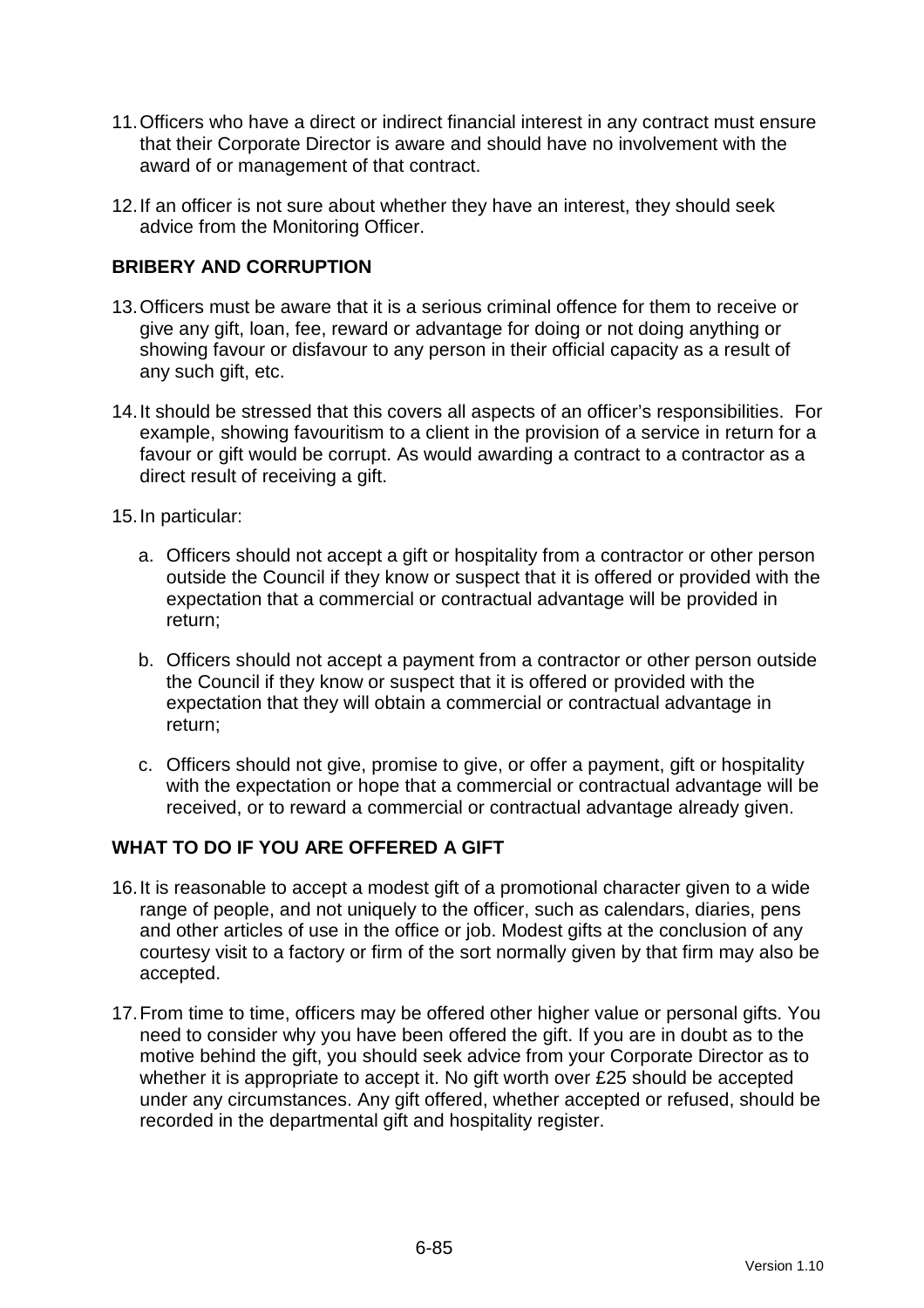## **WHAT TO DO IF YOU ARE OFFERED HOSPITALITY**

- 18. Officers of the Council should only accept offers of hospitality if they are invited in their role as a Council representative. Offers to attend purely social or sporting functions should be accepted only when these are significant for Nottinghamshire, or where the Council should be seen to be represented. Acceptance of such invitations should be cleared in advance with the relevant Corporate Director, and should be recorded in the departmental gift and hospitality register.
- 19. When hospitality has to be declined, the third party offering the hospitality should be courteously but firmly informed of the procedures and standards operating within the Council. When receiving hospitality, officers should be particularly sensitive as to its timing in relation to decisions which the Council may be taking affecting those providing the hospitality.
- 20. There may be circumstances where it will not always be possible, or even desirable, to reject offers of hospitality on a modest scale. Acceptable examples would include official hospitality at a function organised by a public authority; refreshments following a site visit; or a working lunch of a modest standard to enable the parties to continue to discuss business. The decision whether to accept or not must depend on the circumstances in each case. These circumstances will also determine whether the hospitality needs to be entered in the register of officers' interests. If in doubt officers should err on the side of caution and enter the appropriate details in the departmental register of officers' interests.

## **RECEIVING SPONSORSHIP OR GRANT AID**

21. Officers must provide details to their Corporate Director of any benefit they (or their partner, spouse or relative) may be likely to receive as a result of any proposed Council sponsorship or grant aid.

## **USE OF PUBLIC FUNDS**

22. Officers must ensure that they use public funds entrusted to them in a responsible and lawful manner. They should strive to ensure value for money to the local community and to avoid legal challenge to the Council.

## **POLITICAL NEUTRALITY**

- 23. Officers serve the Council as a whole. It follows they must serve all Councillors and not just those of the majority group, and must ensure that the individual rights of all Councillors are respected.
- 24. Officers may be required to advise political groups. They must do so in ways which do not compromise their political neutrality.
- 25. Officers must follow Council policies and must not allow their own personal or political opinions to interfere with their work.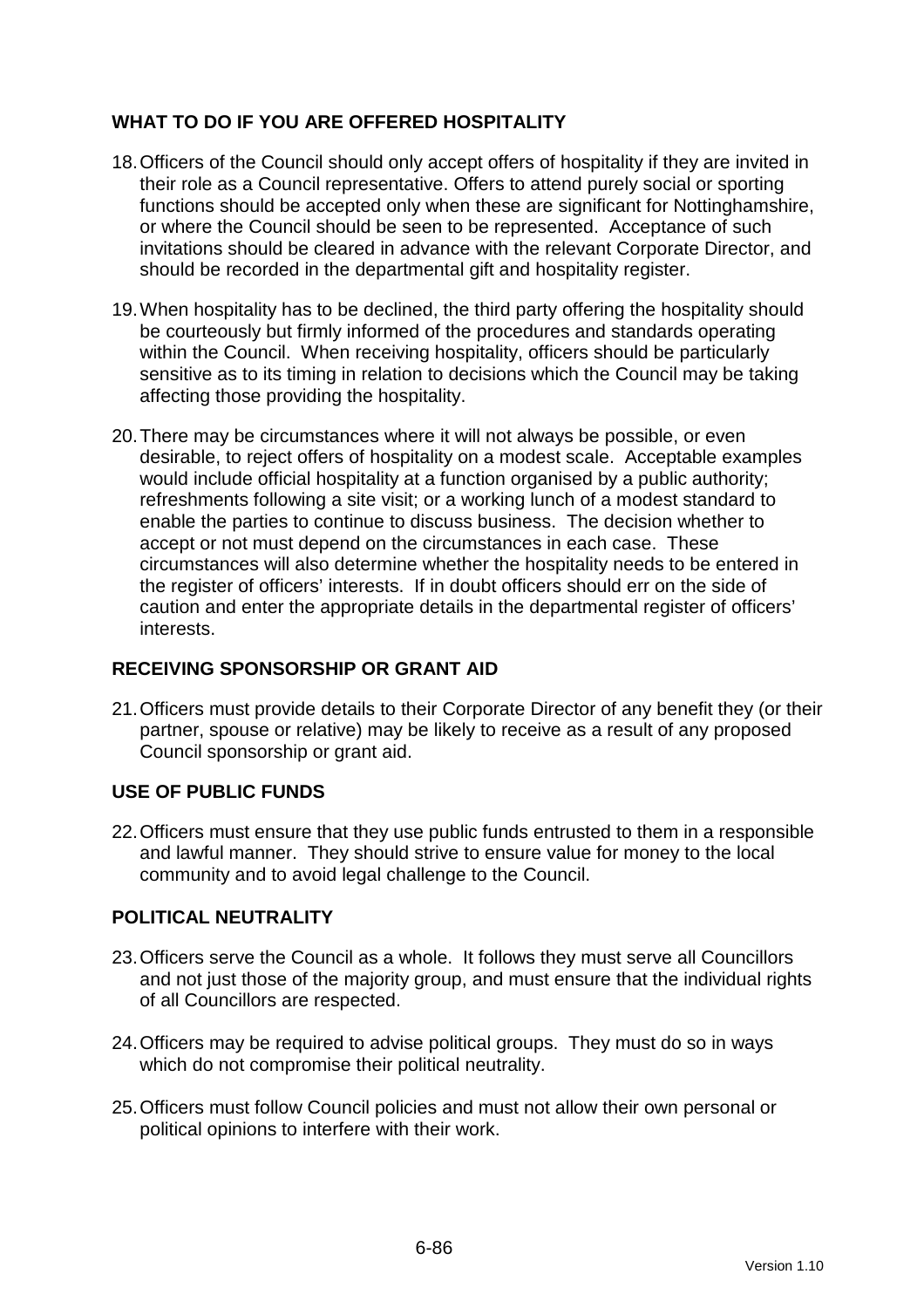## **EQUALITY ISSUES**

- 26. The Council believes in equality and will not tolerate any harassment, intimidation, unfair discrimination or victimisation, by officers.
- 27. The Council has a statutory duty to promote equality. Officers should not by their manner or speech be discriminatory with regards to a person's age, disability, gender reassignment, marriage and civil partnership, pregnancy and maternity, race, religion or belief, sex or sexual orientation.
- 28. Each officer has a duty to ensure that the appropriate standards of conduct are upheld both by themselves and by colleagues at all times.

### **THE RELATIONSHIP BETWEEN OFFICERS AND COUNCILLORS**

29. Officers should refer to the Protocol for Councillor/Officer Working Relations in Part Six of this Constitution.

## **THE RELATIONSHIP BETWEEN OFFICERS AND THE PUBLIC**

- 30. Officers should always remember their responsibilities to the community of Nottinghamshire and ensure courteous, efficient and impartial service delivery to all groups and individuals they have dealings with.
- 31. Officers should be cautious when blogging or using social networking sites outside of work and avoid publishing, or allowing to be published, any material, including comments or images, which could damage their professional reputation and/or bring the Council into disrepute.

### **THE RELATIONSHIP BETWEEN OFFICERS AND CONTRACTORS**

- 32. All relationships of a business or private nature with external contractors, or potential contractors, should be made known to an appropriate senior manager.
- 33. Officers must exercise fairness and impartiality when dealing with all customers, suppliers, other contractors and sub-contractors.
- 34. Officers who are privy to confidential information on tenders or costs for either internal or external contractors should not disclose that information to any unauthorised party or organisation.
- 35. Further guidance on the procedures to follow during the tendering process is contained in the Financial Regulations in Part Six of this Constitution.

#### **APPOINTMENT AND OTHER EMPLOYMENT MATTERS**

- 36. Officers involved in appointments should ensure that these are made on the basis of merit.
- 37. In order to avoid any possible accusation of bias, officers wherever possible should not be involved in an appointment where they are related to an applicant, or have a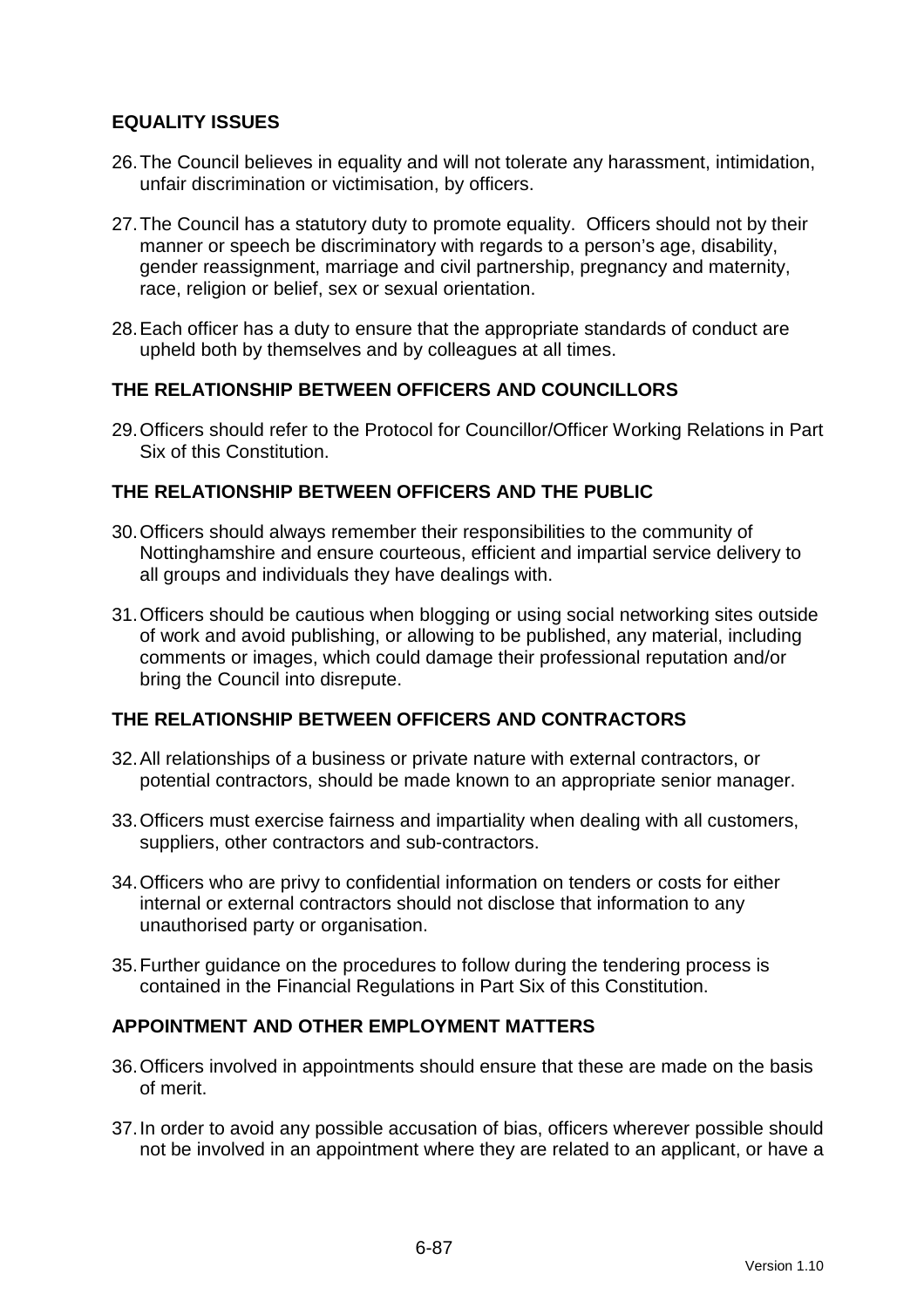close personal relationship outside work with him or her. If they must be involved, then the relationship must be disclosed to all the parties.

38. Similarly, officers should not be involved in decisions relating to discipline, promotion or pay adjustments for any officer who is a relative, partner etc.

### **WORKING FOR OUTSIDE ORGANISATIONS**

39. Officers working for outside organisations should refer to the Protocol for Involvement in Outside Bodies.

### **USE OF COUNCIL PREMISES OR FACILITIES FOR WORK NOT CONNECTED WITH THE COUNCIL**

40. Officers must not use the Council's premises or facilities for activities which are not connected with their employment with the Council, for instance the use of email, telephones, computers, photocopiers, typists, etc. A small amount of personal use may be acceptable.

### **PUBLIC SPEAKING**

- 41. Where officers are invited to address public meetings, undertake radio or television interviews etc, they will be acting as the representative of the Council, and as such should communicate the policies and procedures of the County Council in a factual and unbiased way. Officers must not express personal views in such situations.
- 42. If in a private capacity an officer is invited to comment publicly on Council policies, they should reflect upon the impact of this on the County Council's reputation and consider whether it is appropriate to comment.

### **OFFICERS FACING CRIMINAL CHARGES**

43. Any officer facing criminal charges must inform their line manager without delay.

#### **HEALTH AND SAFETY**

44. It is the responsibility of all officers to take reasonable care for the health and safety of themselves and others.

#### **DISCLOSURE OF INFORMATION**

- 45. Officers must not disclose information given to them in confidence without consent, unless the circumstances are exceptional. In this situation, advice should be sought from their line manager.
- 46. Officers disclosing personal information must comply with the Data Protection Act.
- 47. Officers should not use confidential information obtained in the course of their employment with the Council for personal use, nor should they pass it on to others who might use it for unauthorised purposes.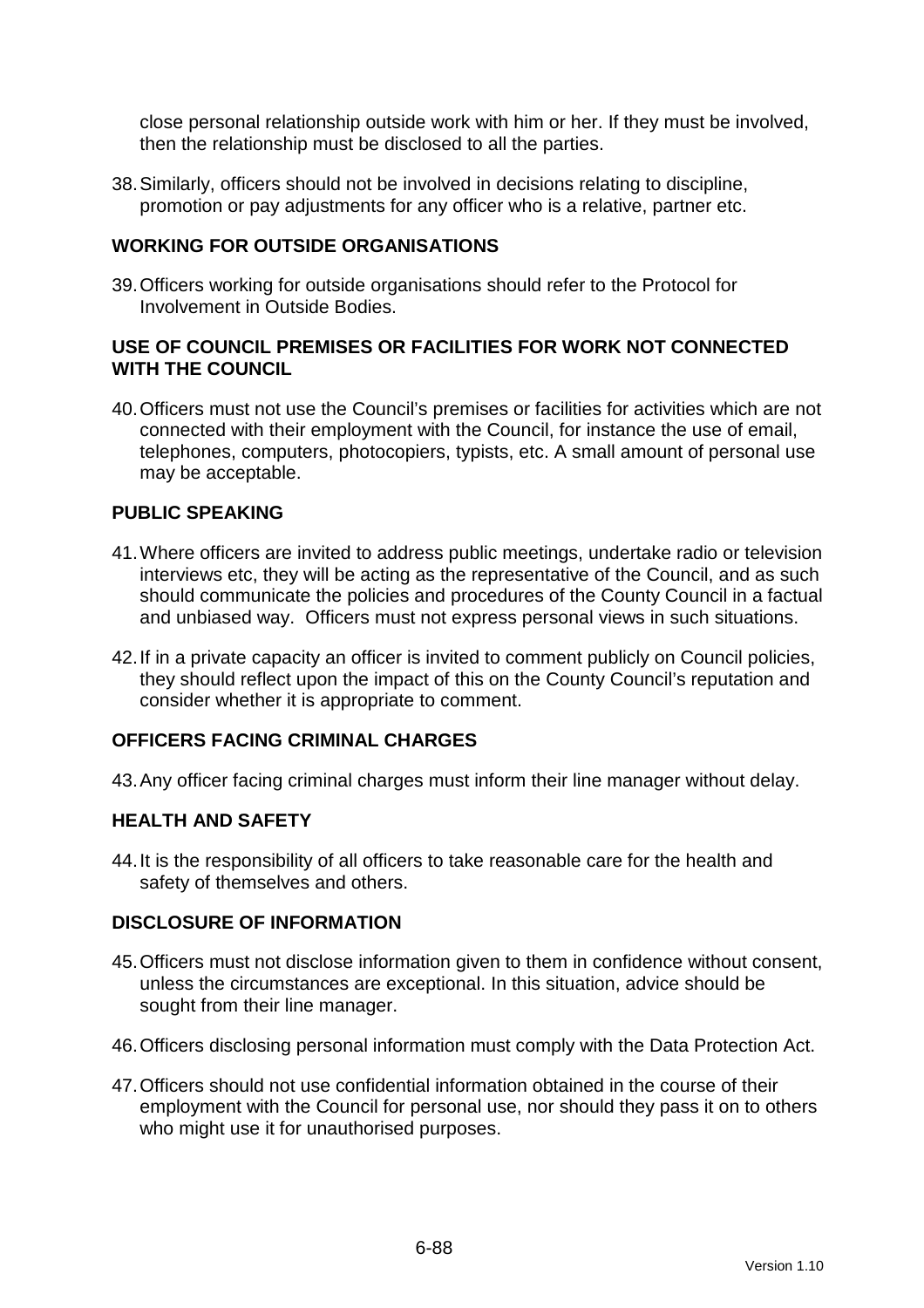48. Guidance about the information which Councillors and the public are entitled to is contained in Part Three of this Constitution.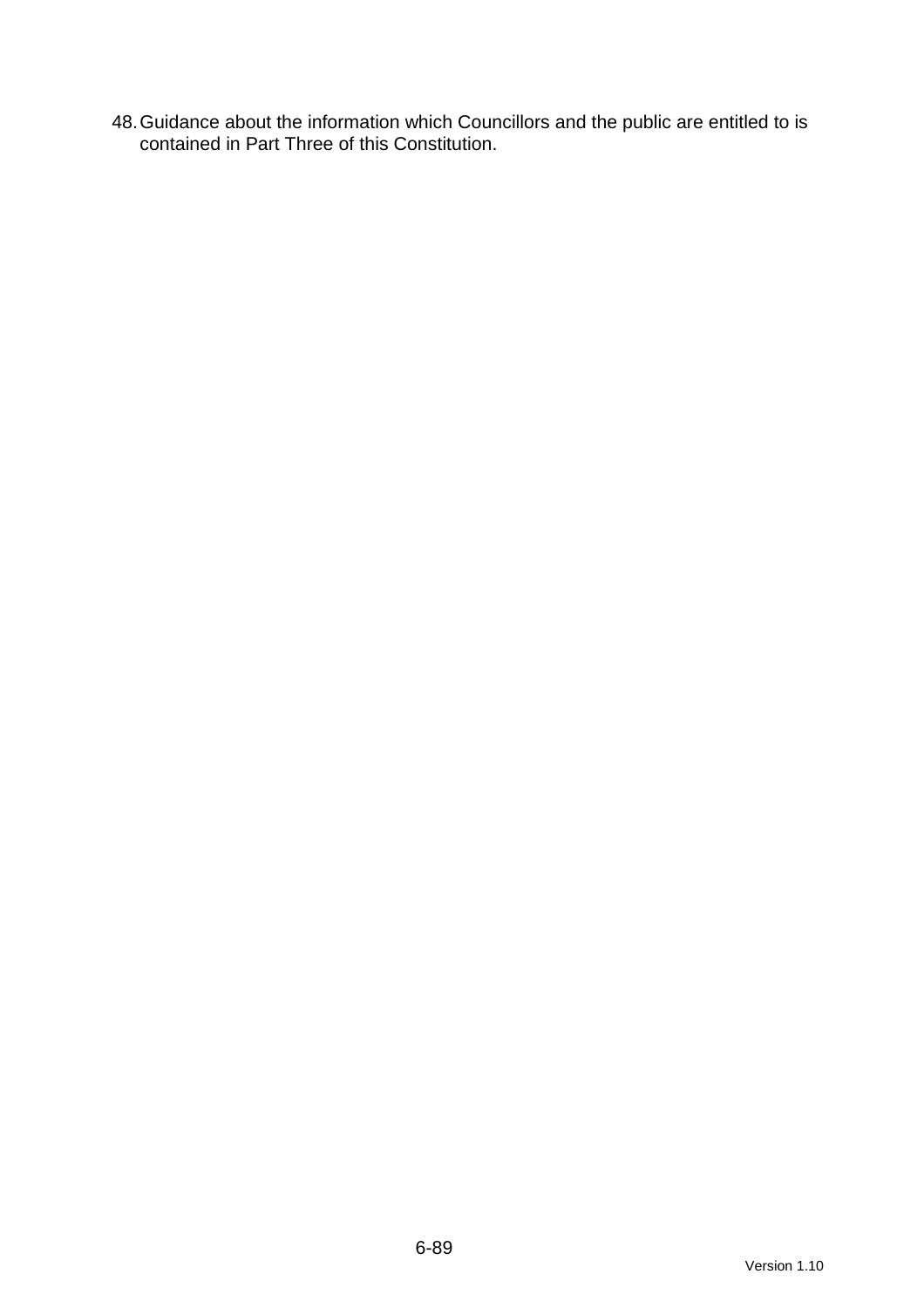## **PROTOCOL FOR COUNCILLOR AND OFFICER RELATIONSHIPS**

### **INTRODUCTION**

- 1. Mutual trust and respect between Councillors and employees is at the heart of good governance for councils. They are essential elements of the partnership necessary for the effective running of a local authority.
- 2. This protocol is a written guide to the basic elements of the relationships between Councillors and employees and seeks to:
	- a. promote trust, openness, fairness and honesty;
	- b. define roles to clarify responsibilities, avoid conflict, prevent duplication and secure compliance with the law and codes of conduct;
	- c. maintain and enhance the integrity of local government which demands the highest standards of personal conduct.
- 3. This protocol should be read and operated in conjunction with the Council's constitution, codes of conduct relating to Councillors and employees and relevant legislative requirements.
- 4. Unless the context otherwise requires, reference to a Councillor will include reference to a co-opted member.

## **UNDERLYING PRINCIPLES**

- 5. Councillors and employees must at all times observe this protocol.
- 6. Councillors and employees must always respect the roles and duties of each other as set out below.

#### **THE ROLE OF MEMBERS**

- 7. It is the role of Councillors:
	- a. To represent the people within their communities and bring their views into the Council's decision making process through working individually or in partnership
	- b. To promote the interests of the people of Nottinghamshire when acting collectively as the Council's decision-makers
	- c. To promote the social, economic and environmental wellbeing of the community.
	- d. Collectively to agree the policy of the County Council
	- e. To deal with individual casework and act as an advocate for constituents in resolving concerns or complaints.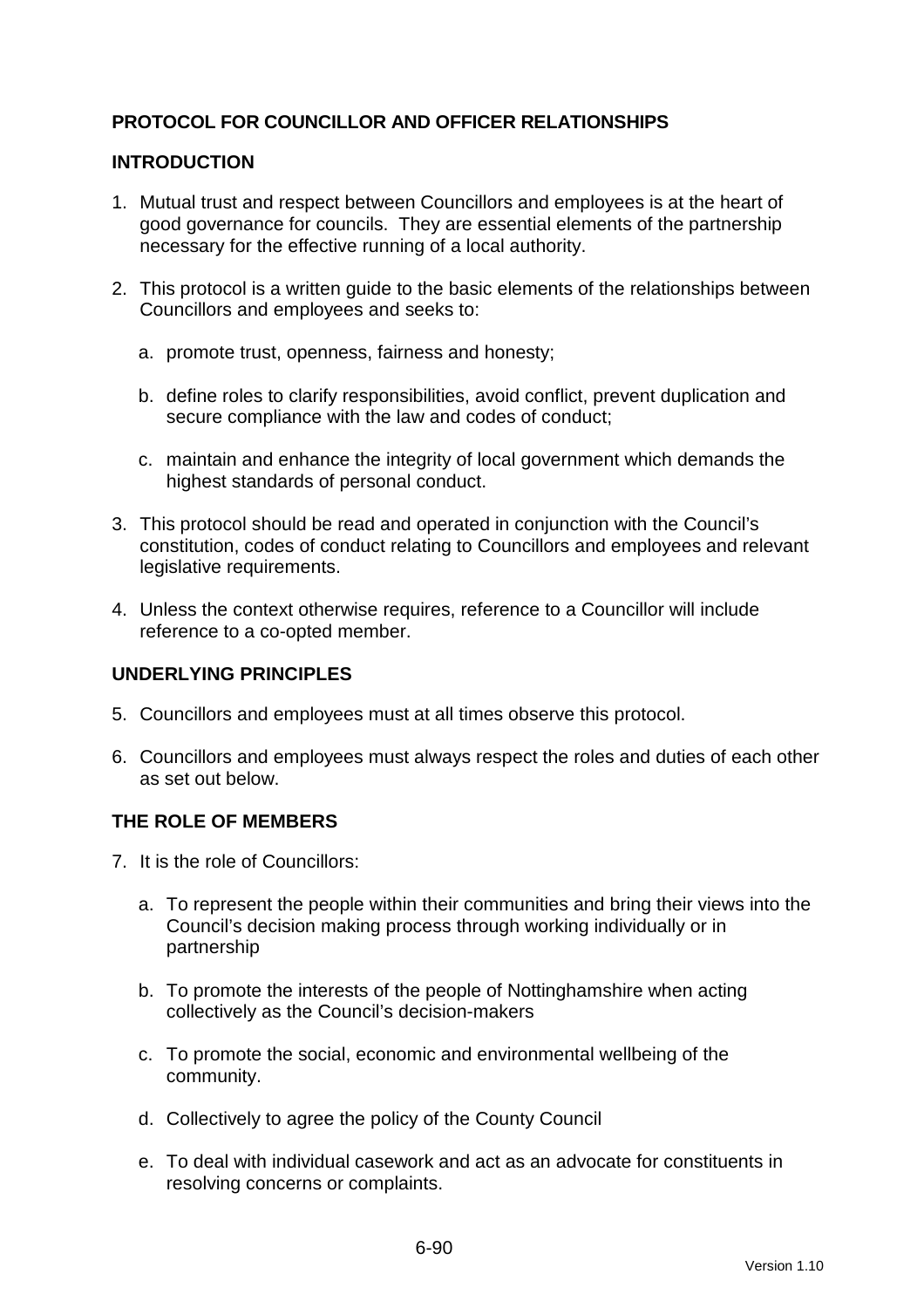- f. To balance different interests within their electoral division and represent the division as a whole.
- g. To represent the Council on external bodies as required.
- h. To promote the highest standards of conduct and ethics.

## **THE ROLE OF OFFICERS**

- 8. It is the role of officers:
	- a. To serve the community of Nottinghamshire and to deliver the highest standards of service in the most cost effective, efficient and professional manner.
	- b. To implement the policies and decisions made by Councillors.
	- c. To provide professional and technical advice.
	- d. To carry out the functions delegated to them, including the management of staff.
	- e. To provide help, support and advice to Councillors in respect of their duties and responsibilities
	- f. To report to Government departments, as required.
	- g. To represent the Council on external bodies as required.

#### **THE RELATIONSHIP BETWEEN EMPLOYEES AND COUNCILLORS**

- 9. The relationship between employees and Councillors should be characterised by mutual respect and courtesy and recognition of each other's roles and responsibilities.
- 10. Collaborative working between Councillors and employees is essential but close personal familiarity can lead to damaging assumptions by others. Councillors and employees should inform the Monitoring Officer of any relationship either personal or family, or business connection which might be seen as unduly influencing their work in their respective roles. The Monitoring Officer will consider what action, if any, should be taken.
- 11. With the exception of staff specially appointed to support political groups, employees work to the instructions of their managers not individual Councillors.
- 12. Councillors must not require employees to change their professional advice or take any action which the employee considers unlawful or illegal or which would amount to maladministration or breach of a statutory duty.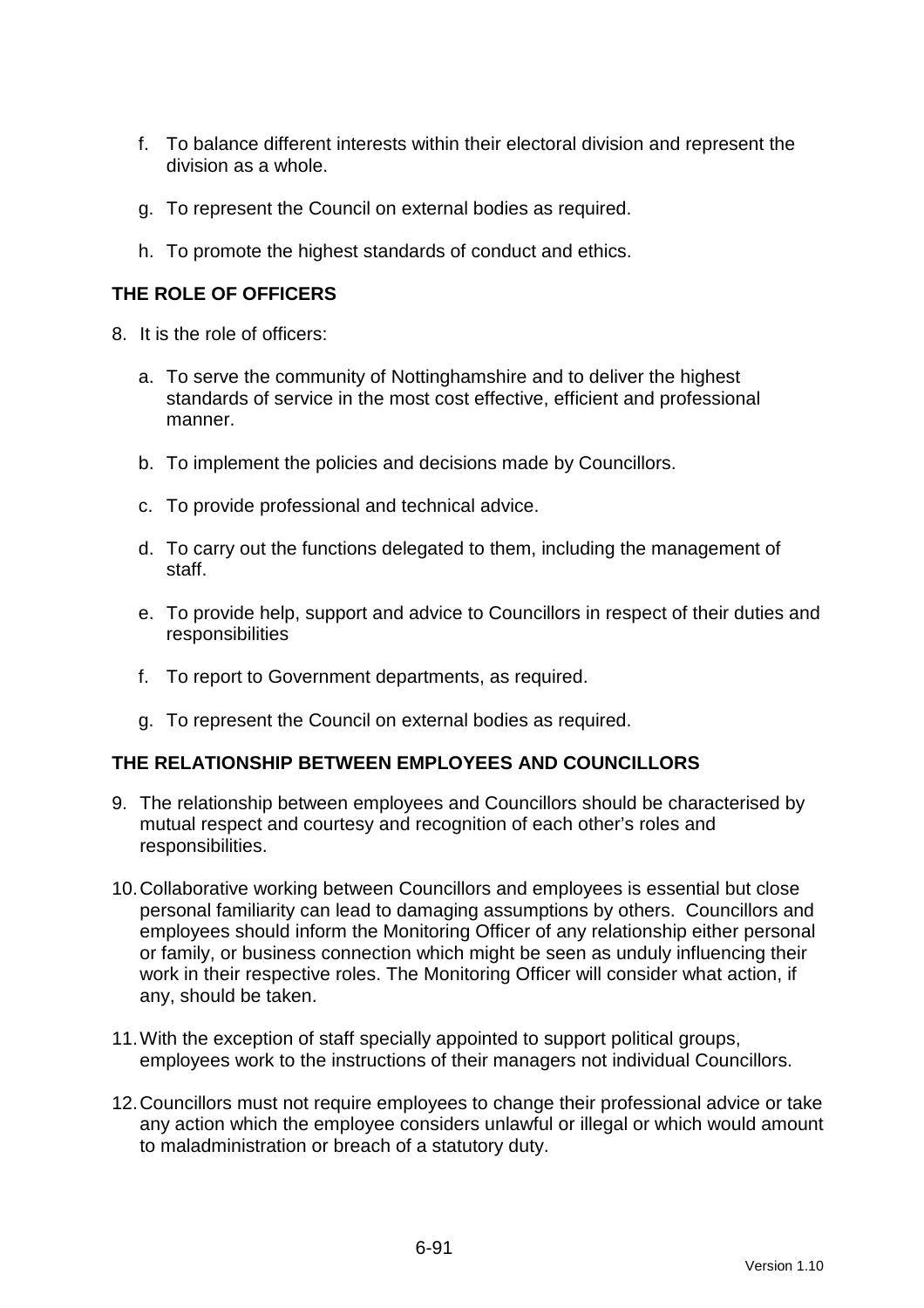- 13. Councillors should not raise matters relating to the conduct or capability of a Council employee or of employees collectively at meetings held in public or in the press. Any concerns should be raised using the procedure set out at paragraph 25 below.
- 14. The advice provided and actions taken by employees should be sensitive to the political nature of the organisation, but their advice should always be independent and unbiased.
- 15. Members must consult with the Monitoring Officer and the Chief Finance Officer about legality, maladministration and financial impropriety and if they have doubts as to whether a particular decision is or is likely to be contrary to the policy framework or budget.
- 16. The Council has a statutory duty to positively promote equality. Councillors and employees should not by their manner, speech, or in any written communication, be discriminatory with regards to a person's age, disability, gender reassignment, marriage and civil partnership, pregnancy and maternity, race, religion or belief, sex or sexual orientation.

## **OFFICER RELATIONSHIPS WITH PARTY GROUPS**

- 17. It must be recognised by all employees and Councillors that in discharging their duties employees serve the Council as a whole and not exclusively any political group, combination of groups or individual Councillors.
- 18. Employees may properly be called upon to provide advice and information to political groups but must at all times maintain political neutrality. All employees must, in their dealings with political groups and individual Councillors, treat them in a fair and even handed manner.
- 19. Employees must respect the confidentiality of any party group discussions at which they are present and unless they are requested to do so by that party group, must not relay the content of such discussions to another party group or to any other Councillor.
- 20. The only basis on which the Council can lawfully provide support services (eg stationery, typing, printing, photocopying) to Councillors is to assist them in discharging their role in their official capacity as Councillor. Such support services must therefore only be used for Council business. They must never be used for party political or campaigning activity or for private purposes.

## **EMPLOYEES TO KEEP COUNCILLORS INFORMED ABOUT LOCAL ISSUES**

21. To enable them to carry out their divisional role effectively, Councillors need to be fully informed about matters affecting their division. Corporate Directors must ensure that their staff are aware of the requirement to keep local Councillors informed.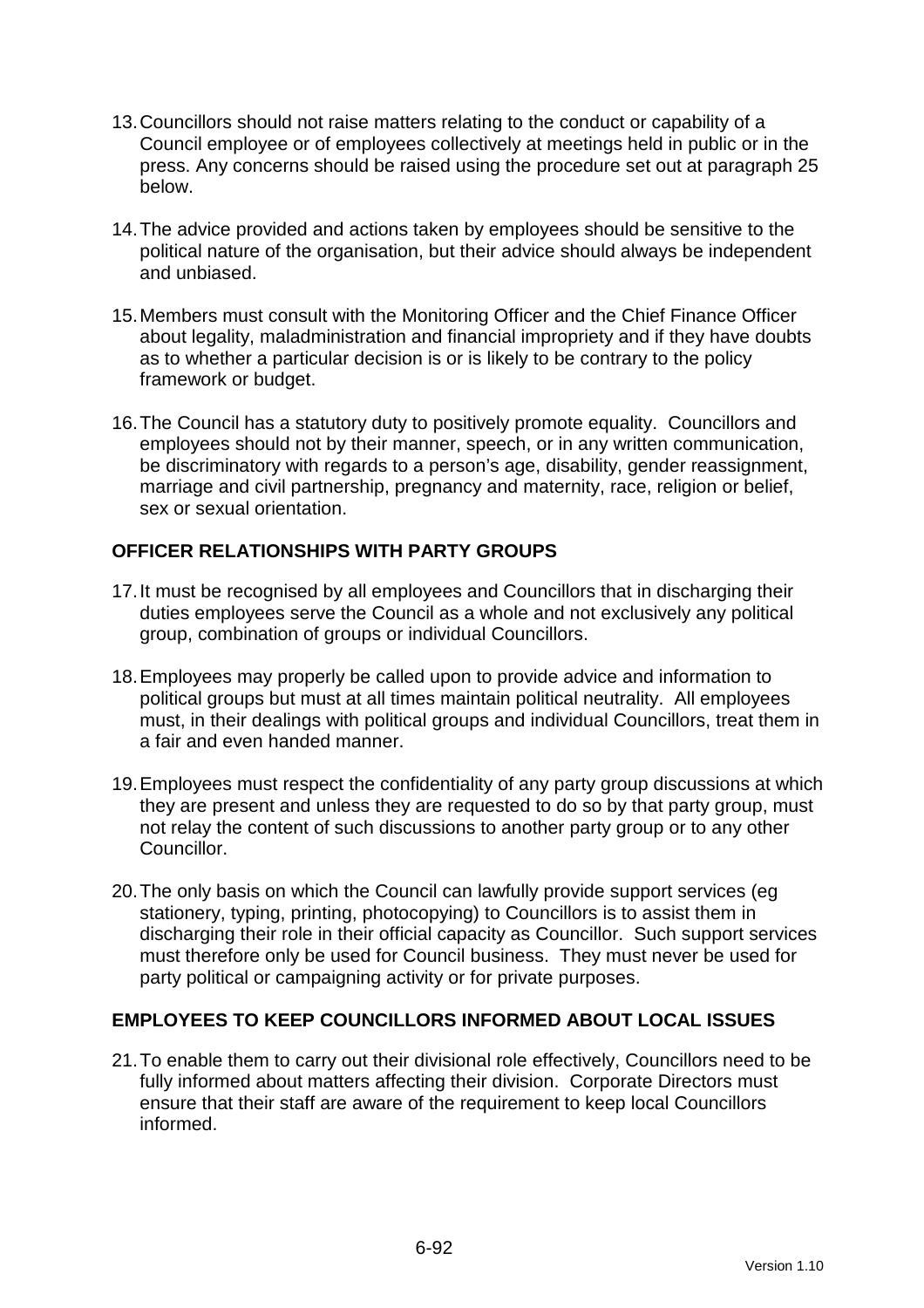22. Whenever a public meeting is organised by the Council to consider a local issue it is recommended that all Councillors representing the divisions affected should be invited to attend the meeting.

### **MEDIA RELATIONS**

- 23. All relations with the media must be conducted in accordance with the Council's agreed procedures and the law on Local Authority publicity.
- 24. Employees will make every effort to keep Councillors informed of media interest in Council activities relevant to their responsibilities and the electoral divisions they represent, especially regarding strategic or contentious matters.

#### **COMPLAINTS/CONCERNS**

### **PROCEDURE FOR COUNCILLORS**

25. If a Councillor is dissatisfied with the conduct, behaviour or performance of an officer they should raise the matter privately with the relevant Corporate Director. If their concerns relate to a Corporate Director the concern should be raised with the Chief Executive. If the concerns relates to the Chief Executive then the concern should be raised with the Monitoring Officer and Service Director responsible for Human Resources.

### **PROCEDURE FOR EMPLOYEES**

- 26. If an employee is unhappy with the conduct or behaviour of a Councillor they should seek to resolve the matter by appropriate discussion and involvement of their Corporate Director.
- 27. In the event that matters remain unresolved they should inform the Monitoring Officer who will consider what action should be taken.

#### **SUMMARY**

28. Councillors and employees can expect the following from each other:

- a. Respect and courtesy
- b. The highest standards of integrity
- c. A working partnership
- d. An understanding of and support for respective roles, work loads and pressures
- e. Confidentiality
- f. A commitment to the Council as a whole

29. In addition Councillors can expect from employees:

- a. Timely responses to enquiries
- b. Professional advice
- c. Regular up to date information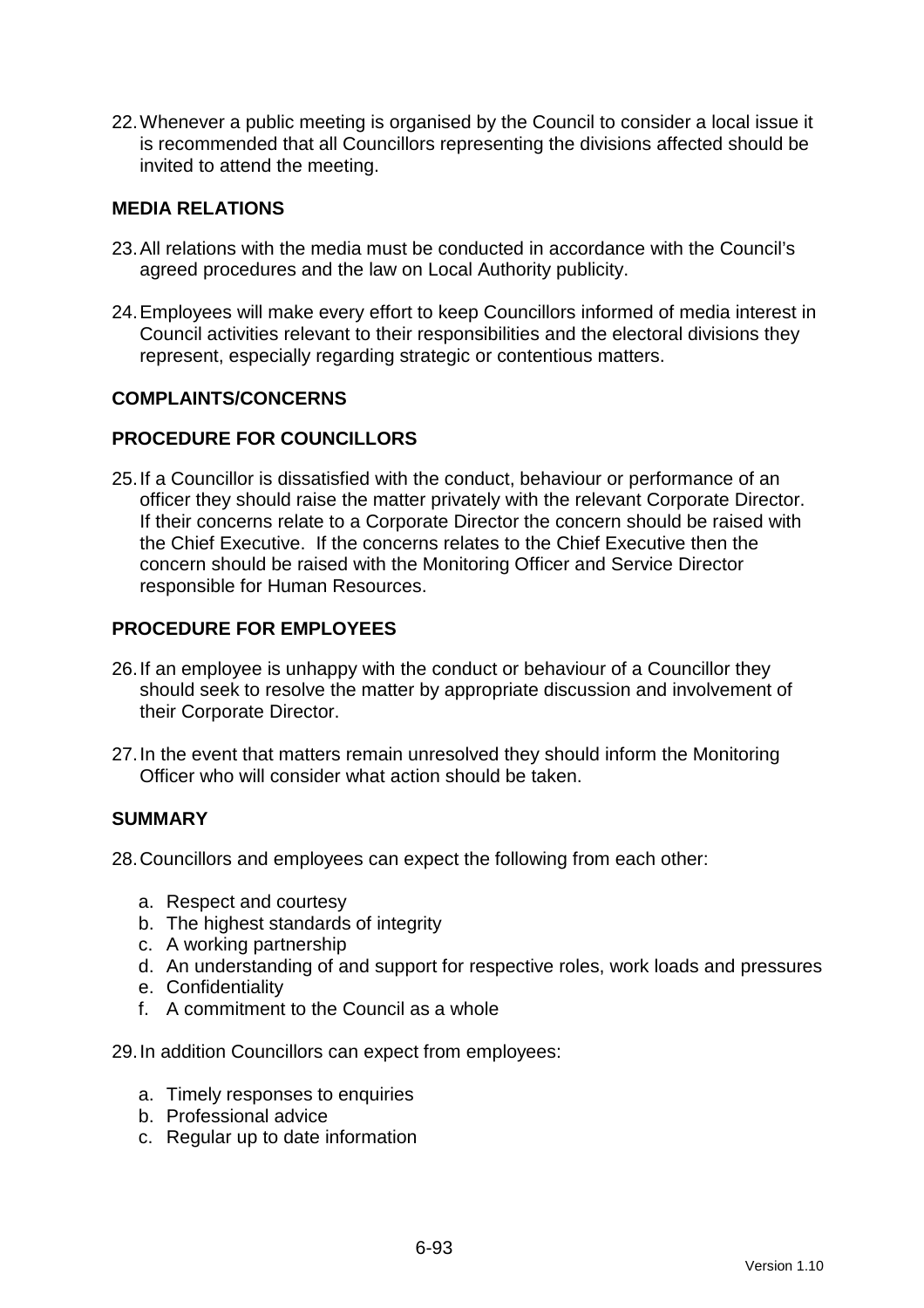## **PROTOCOL FOR INVOLVEMENT IN OUTSIDE BODIES**

1. The Council is committed to working with other local authorities, the private, voluntary and community sectors to deliver services in the most effective way. As a result Councillors and officers are often required to act as representatives on outside bodies. This document provides guidance for those acting as representatives.

### **APPOINTMENTS TO OUTSIDE BODIES**

2. The Council's Policy Committee is responsible for approving appointments to outside bodies and each committee will determine which outside bodies it should receive regular updates from.

### **SUPPORT FOR REPRESENTATIVES ON OUTSIDE BODIES**

- 3. The Council will provide indemnity insurance in appropriate circumstances.
- 4. The Council will make every effort to maintain a fact sheet on each outside body, stating the purpose of representation, the responsibilities of Council representatives on those bodies, and the insurance position.
- 5. The Council has produced guidance regarding representatives' specific responsibilities when sitting on different types of bodies, such as limited and local authority companies, statutory bodies and charities. Further support is available from Democratic Services.

### **RESPONSIBILITIES OF COUNTY COUNCIL REPRESENTATIVES ON OUTSIDE BODIES**

- 6. Representatives must ensure they understand the capacity in which they are appointed to the outside body. This is important for two reasons:
	- a. The terms of appointment could mean that the individual takes on formal responsibilities, such as those of a company director or charitable trustee, and in some cases, personal liability. Representatives need to understand the extent of their role and be satisfied that appropriate indemnity insurance cover is provided either by the Council or the outside body.
	- b. In some instances the primary purpose is to represent the interests of the County Council, and in some the main duty is to the outside body. This may affect the considerations that are taken into account when contributing to the outside body's decision-making. Also, it is possible that a conflict of interest will arise between the Council and the outside body, for example where there is a disagreement over a funding issue. In the event this happens the representative must be clear in whose interests they are acting. If a conflict does arise the representative must seek advice from the Council's Monitoring Officer.
- 7. Representatives must follow the Council's Code of Conduct for Councillors and Co-opted Members or the Code of Conduct for Officers when they are acting in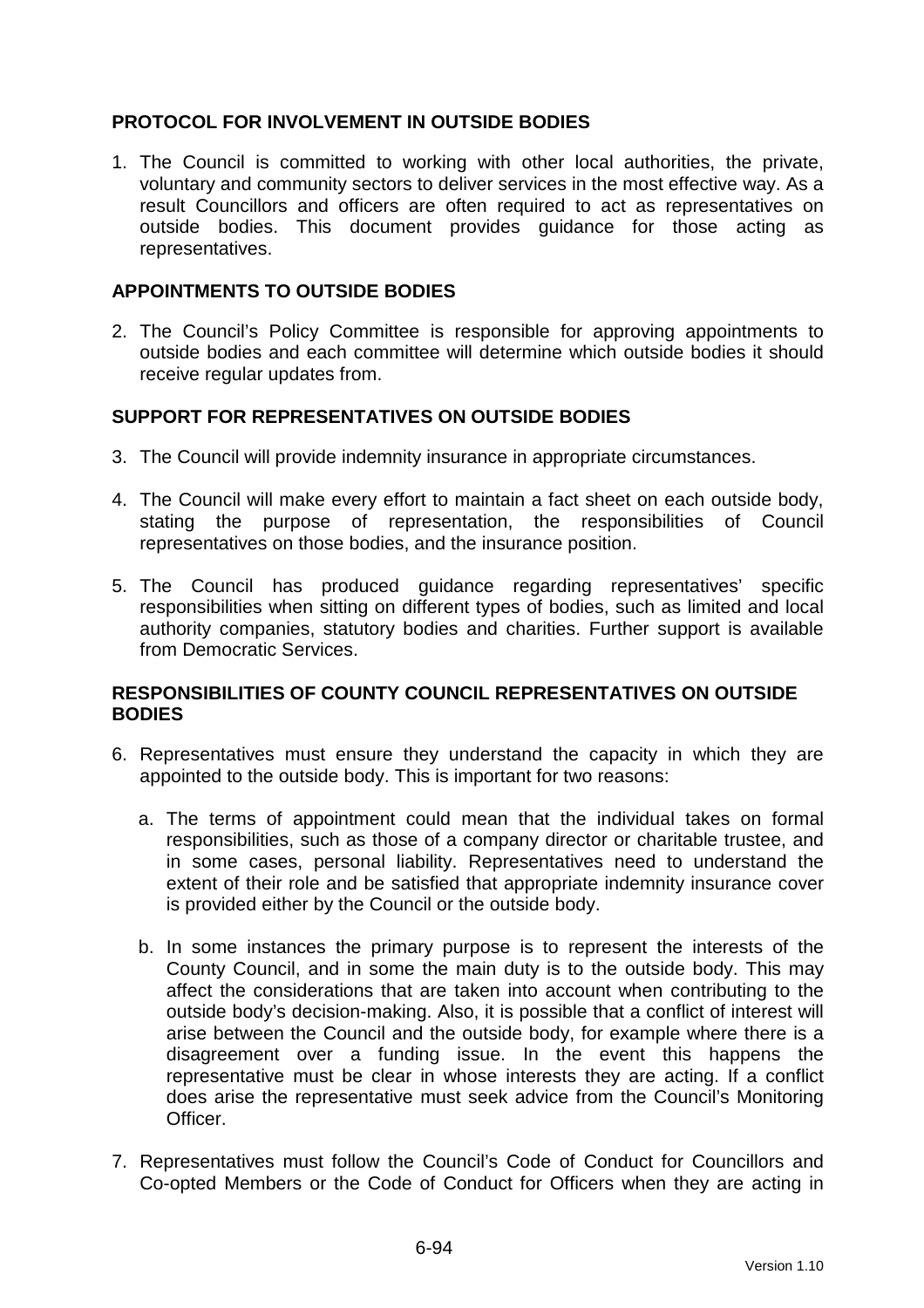that capacity, including where they are representing the Council on an outside body. They must also ensure they follow any separate code of conduct that applies to the outside body. In the unlikely event there is a conflict they must seek advice from the Council's Monitoring Officer.

- 8. Representatives should always consider their duty of confidentiality to the Council, and where appropriate, to the outside body.
- 9. Representatives must report back to the relevant County Council committee as required.
- 10. It is good practice to check when first appointed whether expenses for travel and/or subsistence should be claimed from the County Council or the outside body.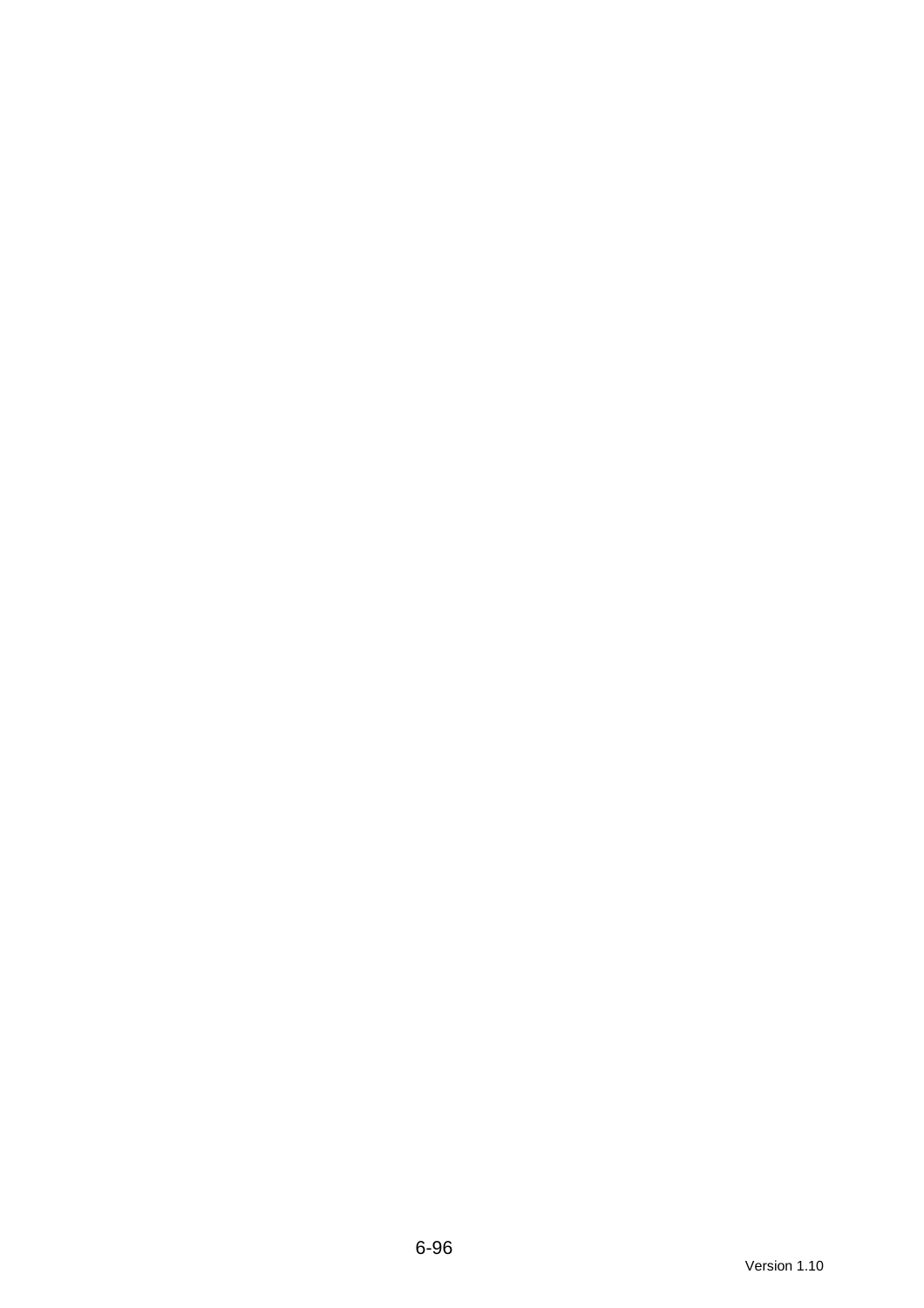## **PART C – EMPLOYMENT PROCEDURE RULES**

### **INTRODUCTION**

- 1. The Council has developed these regulations in order to outline the process to be followed when appointing or dismissing employees or taking disciplinary action against employees.
- 2. These regulations also deal with who has responsibility for changes to staffing structures. Staffing structures specify the number and types of posts that exist in each department.

### **APPOINTMENT AND DISMISSAL - SENIOR EMPLOYEES**

- 3. The Senior Staffing Sub-Committee is responsible for the appointment and dismissal of, and the taking of disciplinary action against, the following employees (who will be known as "Senior Employees" for the purposes of these regulations):
	- a. Chief Executive;
	- b. Corporate Directors;
	- c. Service Directors;
	- d. where the statutory role of the Head of Paid Service, Chief Finance Officer or Monitoring Officer is held by another post holder, that post holder.
- 4. The Senior Staffing Sub-Committee will meet as and when required.
- 5. The appropriate committee Chairman for the post being considered will always be present as a member of the Senior Staffing Sub-Committee. Where the issue being considered relates to the Chief Executive or a Corporate Director, the Senior Staffing Sub-Committee will have a membership of nine; otherwise the Senior Staffing Sub-Committee will have a membership of five.
- 6. The Senior Staffing Sub-Committee will be required to follow the Council's Recruitment and Selection Policy.

## **APPOINTMENTS**

- 7. The Council may choose to appoint any of the Senior Employees from an internal pool of candidates or by externally advertising.
- 8. The Council will draw up a job description and person specification which will be sent to any person on request.
- 9. The Senior Staffing Sub-Committee will draw up a shortlist of candidates for interview and assessment and will interview all short-listed candidates in accordance with:
	- a. the Recruitment and Selection Policy; and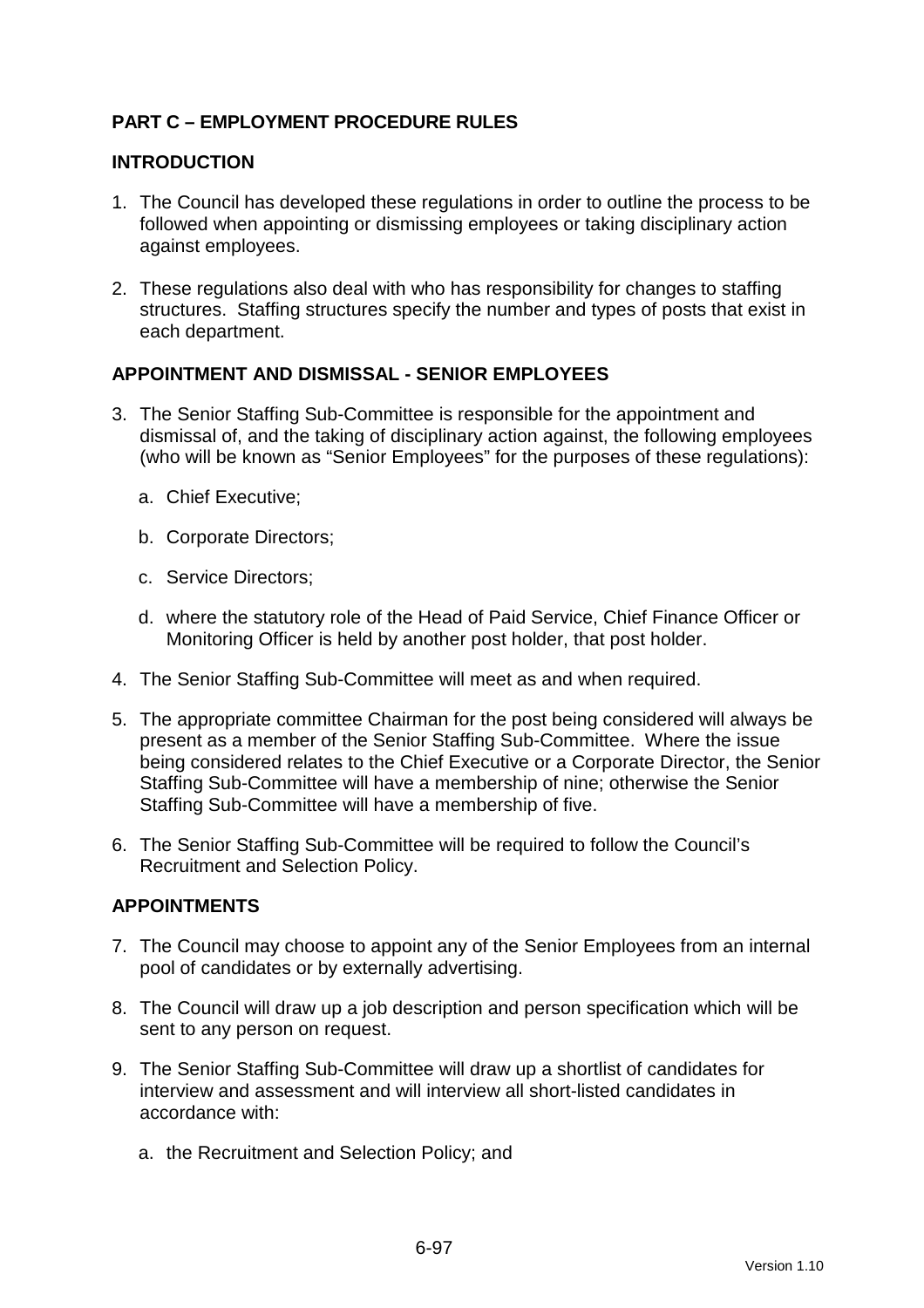- b. the advice of an appropriate HR advisor.
- 10. The preferred candidate will be offered the post subject to satisfactory references and pre-employment checks.
- 11. A final decision in respect of the appointment of the Head of Paid Service, Chief Finance Officer and Monitoring Officer rests with Full Council.
- 12. Where a reorganisation affects the structure/numbers of Senior Employee posts, posts in the new structure will be filled in line with the enabling process agreed at the time. Any competitive interviews will be carried out by the Senior Staffing Sub-Committee in accordance with the enabling process.

#### **DISMISSALS AND DISCIPLINARY ACTION**

- 13. In the case of dismissals, the Senior Staffing Sub-Committee will hear the case against the Senior Employee concerned and the hearing will be conducted in accordance with the Council's Disciplinary Procedure.
- 14. A final decision in respect of the dismissal of the Head of Paid Service, the Chief Finance Officer and the Monitoring Officer rests with full Council. Full Council will approve such dismissal before the notice of dismissal is issued.
- 15. The Senior Employee (unless the employee is the Head of Paid Service, the Chief Finance Officer or the Monitoring Officer) will have a right of appeal to the Appeals Sub-Committee in accordance with the appeals process set out in the Personnel Handbook. The Appeals Sub-Committee will be advised by an appropriate HR adviser who has had no previous dealings with the matter.
- 16. In the case of the Head of Paid Service, the Chief Finance Officer and the Monitoring Officer, no disciplinary action may be taken until a recommendation has been made following an investigation by a designated independent person. The neutral act of suspension for the purpose of investigating the alleged misconduct can be made by:
	- a. the Monitoring Officer in relation to the Head of Paid Service; or
	- b. the Head of Paid Service in relation to the Chief Finance Officer or the Monitoring Officer,

in consultation with the Council Leader and Chairman of the Personnel Committee and any suspension will be on full pay and for a period of no longer than two months.

### **APPOINTMENT OF ASSISTANTS TO POLITICAL GROUPS**

17. The appointment of any person as a political assistant must be done in accordance with legislative requirements.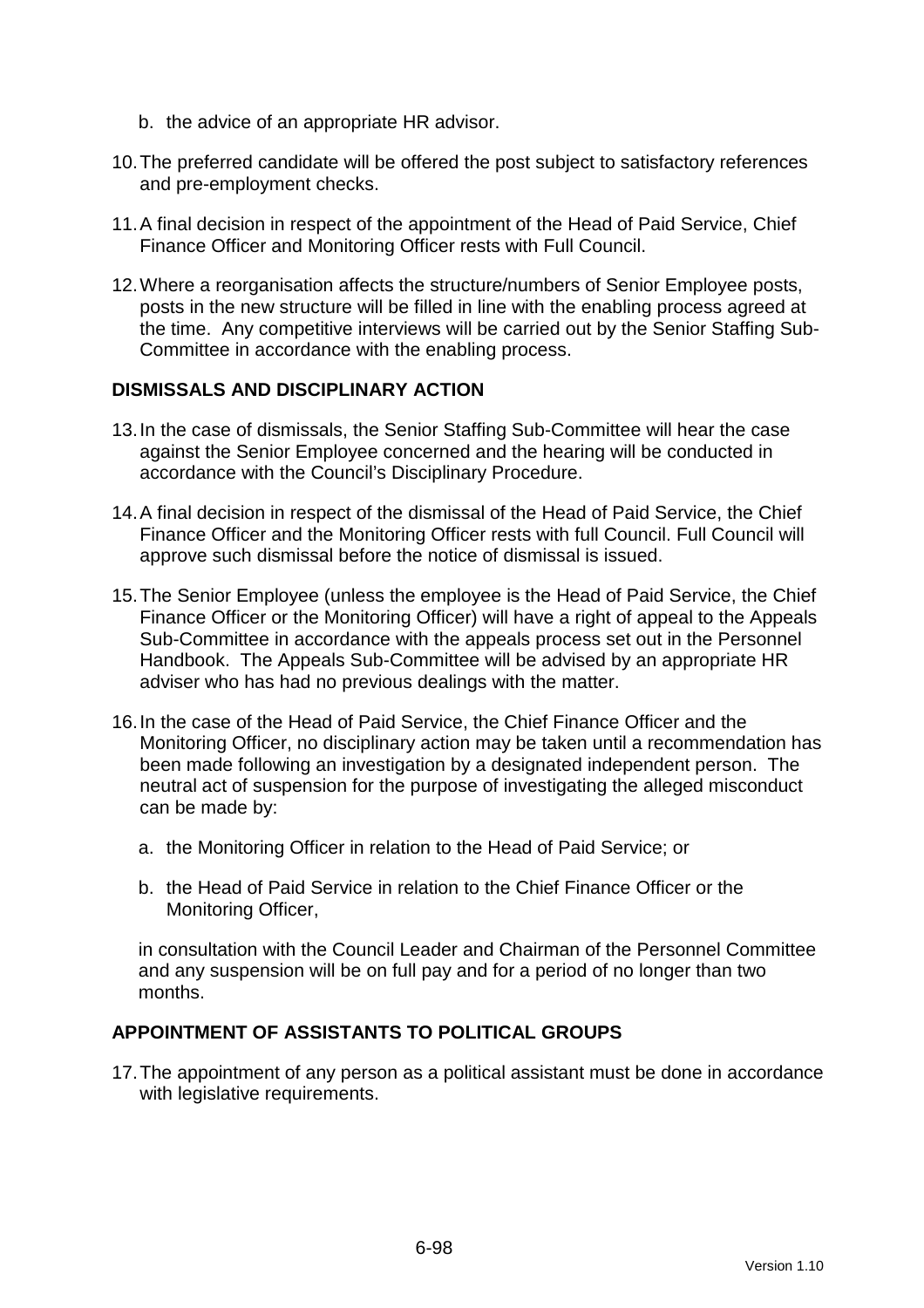## **APPOINTMENT, DISMISSAL AND MANAGEMENT OF ALL OTHER EMPLOYEES**

18. The appointment, dismissal and management of employees (except Senior Employees) including disciplinary action will be carried out by properly authorised officers of the Council in line with the Recruitment and Selection Policy, other employment policy and procedures agreed by the Council and in compliance with statutory obligations.

## **EMPLOYMENT POLICIES AND PROCEDURES**

- 19. The Council recognises national collective bargaining and acknowledges the role of national negotiating bodies in agreeing a framework of terms and conditions for local government employees.
- 20. Regular information will be provided to committees as and when required and requested regarding staffing.
- 21. The Council will develop and amend employment policies as required.
- 22. Proposals for new initiatives, for changes to existing employment policies and the development of management guidance will be developed by Personnel Committee.
- 23. Proposals for new employment policies or changes to existing policies will be subject to consultation and negotiation with the recognised trade unions through the agreed mechanisms as set out in the Employment Relations Agreement as amended from time to time. Following consultation changes to existing employment policies and new policy matters will be considered by Personnel Committee and recommended to Policy Committee for approval.
- 24. Details of approved employment policies and procedures and any changes will be set out in the Personnel Handbook, policy documents or guidelines as appropriate.
- 25. The Council will recommend that community schools adopt the Council's approved employment policies and procedures; however the adoption or otherwise of such policies will be a matter for the school governing body, if such responsibility rests with them.

## **CHANGES TO STAFFING STRUCTURES**

- 26. Changes to staffing structures must be made by the relevant committees unless the post is temporary for less than 3 months. In such cases, the relevant Corporate Director can authorise the appointment (provided that, if the requirement for the temporary appointment continues after this time, the relevant committee's approval will be required).
- 27. A formal report will need to be presented to the relevant committee and will include the required advice and HR comments.
- 28. The recognised trade unions will be consulted on all proposed changes to staffing structures and any views given should be fully considered prior to a decision being made.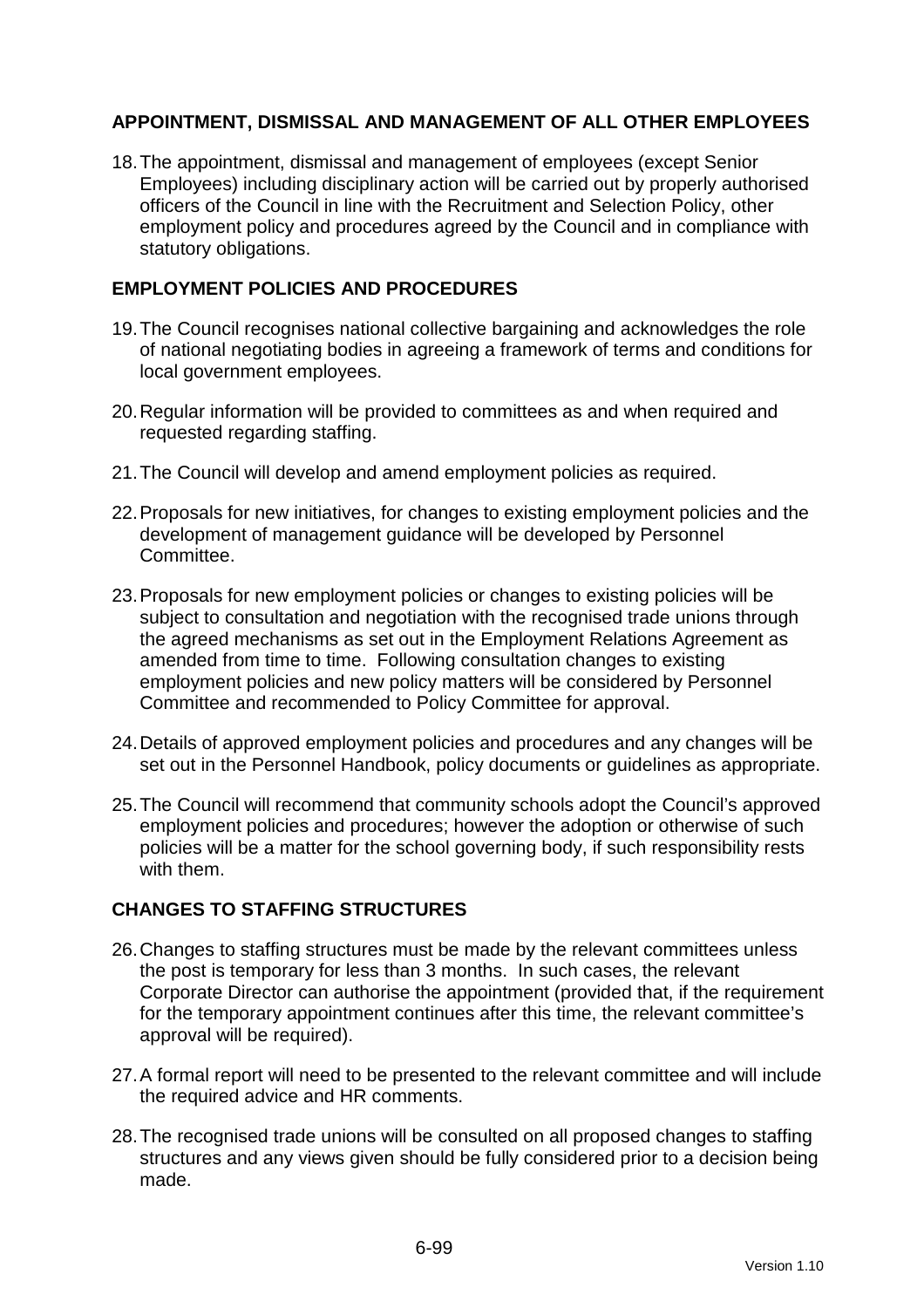## **CHANGES TO STAFFING AND STRUCTURE RECORDS**

29. The Business Services Centre (BSC) will maintain staffing and structure records. The Chief Executive and his/her nominees must ensure that any changes to the staffing structures within their departments are notified to the BSC immediately after authorisation via the established procedures.

## **PAY AND GRADINGS**

- 30. Full Council will approve the Council's annual Pay Policy Statement.
- 31. For posts occupied by staff employed under the NJC for Local Government Services Agreement, the initial grading and any subsequent re-grading will be determined by the application of either the NJC or Hay Job Evaluation Schemes.
- 32. The re-grading of existing posts following evaluation using the Hay or National Job Evaluation Schemes will be automatically incorporated into contracts of employment.
- 33. The grading of new posts needs to be detailed in the reports to the relevant Committee regarding establishing those posts.
- 34. The re-grading of posts for those employee groups where job evaluation is not applied will require authorisation by the relevant Corporate Director (or their nominee) and will be reported back periodically to the relevant Committee for information.
- 35. With the exception of honoraria and market factor supplement payments that have been considered through the approved process set out in the Personnel Handbook, there is no discretion to apply extensions of pay above or outside of authorised pay bands. All honoraria and market supplement payments will be reported back to the relevant Committee periodically.
- 36. As a result of national collective bargaining, the Council will implement national pay awards as agreed by the various national joint negotiating bodies from time to time. The Council will determine a local pay structure comprising a number of salary bands, based on the National Pay Spine, extended as appropriate.

## **RESOLUTION OF DISPUTES UNDER THE EMPLOYMENT RELATIONS AGREEMENT**

- 37. Arrangements for the conduct of relationships with the recognised trade unions will be set out in the Employment Relations Agreement which is agreed between the parties.
- 38. The Employment Relations Agreement will incorporate the structure and mechanisms for dialogue, consultation and negotiation with recognised trade unions at both corporate and departmental level and will include joint arrangements for the resolution of disputes including the establishment of a Local Joint Resolutions Committee.